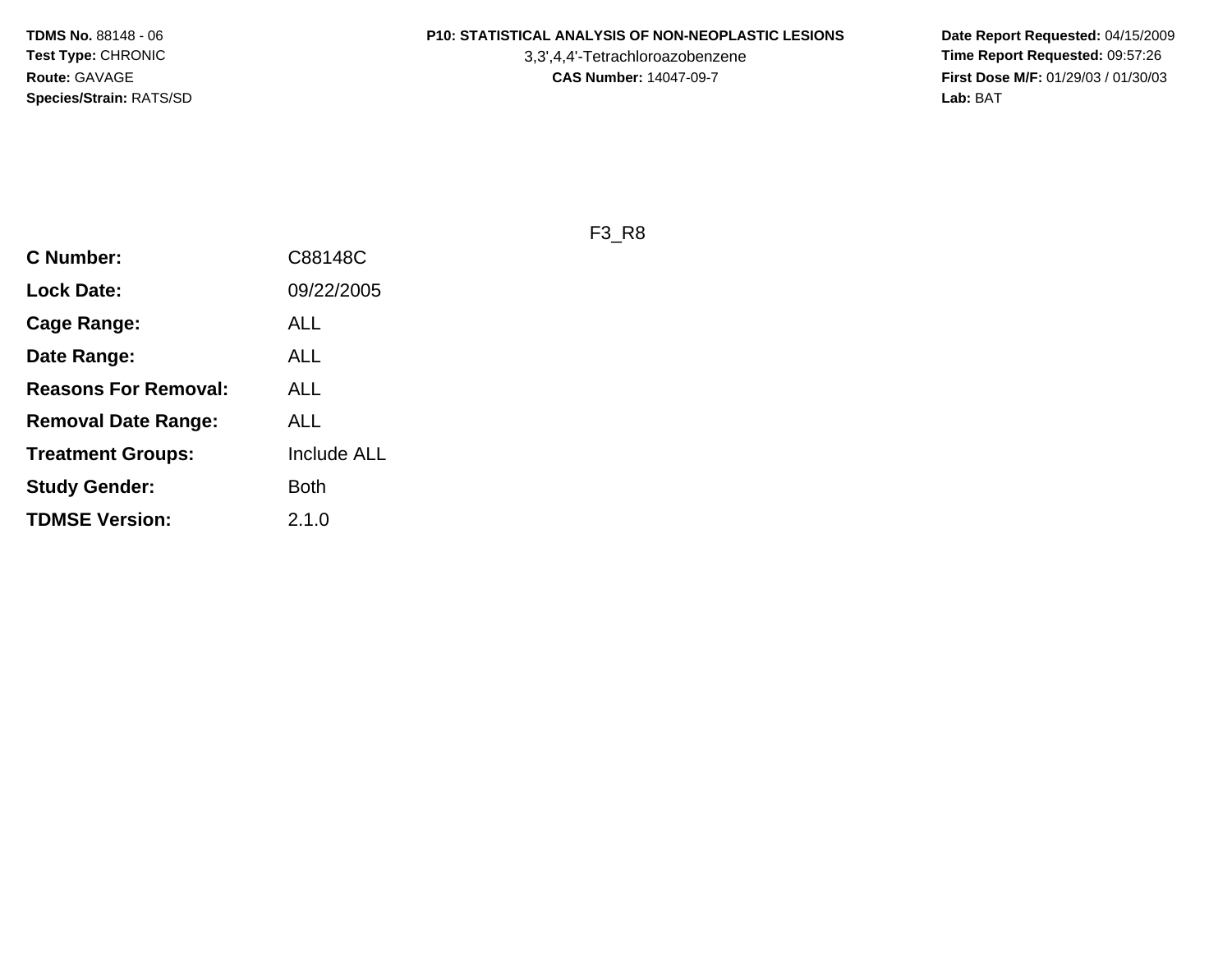3,3',4,4'-Tetrachloroazobenzene

 **Date Report Requested:** 04/15/2009 **Time Report Requested:** 09:57:26 **First Dose M/F:** 01/29/03 / 01/30/03<br>Lab: BAT **Lab:** BAT

#### **SUMMARY OF STATISTICALLY SIGNIFICANT (P<=.05) RESULTS IN THE ANALYSIS OF 3,3',4,4'-TETRACHLOROAZOBENZENE**

#### **MALE RATS**

#### **Organ**Adrenal Cortex

| Adrenal Cortex: Zona Fasciculata | Hyperplasia     |
|----------------------------------|-----------------|
| <b>Blood Vessel</b>              | Inflammatio     |
| <b>Bone Marrow</b>               | Hyperplasia     |
| Brain                            | <b>Necrosis</b> |
| Coagulating Gland                | Inflammatio     |
| Epididymis                       | Granuloma       |
| Eye: Cornea                      | Inflammatio     |
| Eye: Retina                      | Degeneratic     |
| Heart                            | Cardiomyop      |
|                                  |                 |

KidneyLiver

#### **Morphology**

**Degeneration**  Hypertrophy**Necrosis**  Vacuolization Cytoplasmic Hyperplasia Inflammation Inflammation Granuloma Sperm Inflammation **Degeneration**  CardiomyopathyMineralization**Necrosis**  Thrombosisy **Mineralization** r **Clear Cell Focus**  Eosinophilic Focus Fatty Change Diffuse Fatty Change FocalFibrosis Hematopoietic Cell ProliferationHyperplasia Inflammation ChronicMixed Cell Focus**Necrosis**  Pigmentation Toxic Hepatopathyt Cyst **Dilatation** Fibrosis

Liver: Bile Duct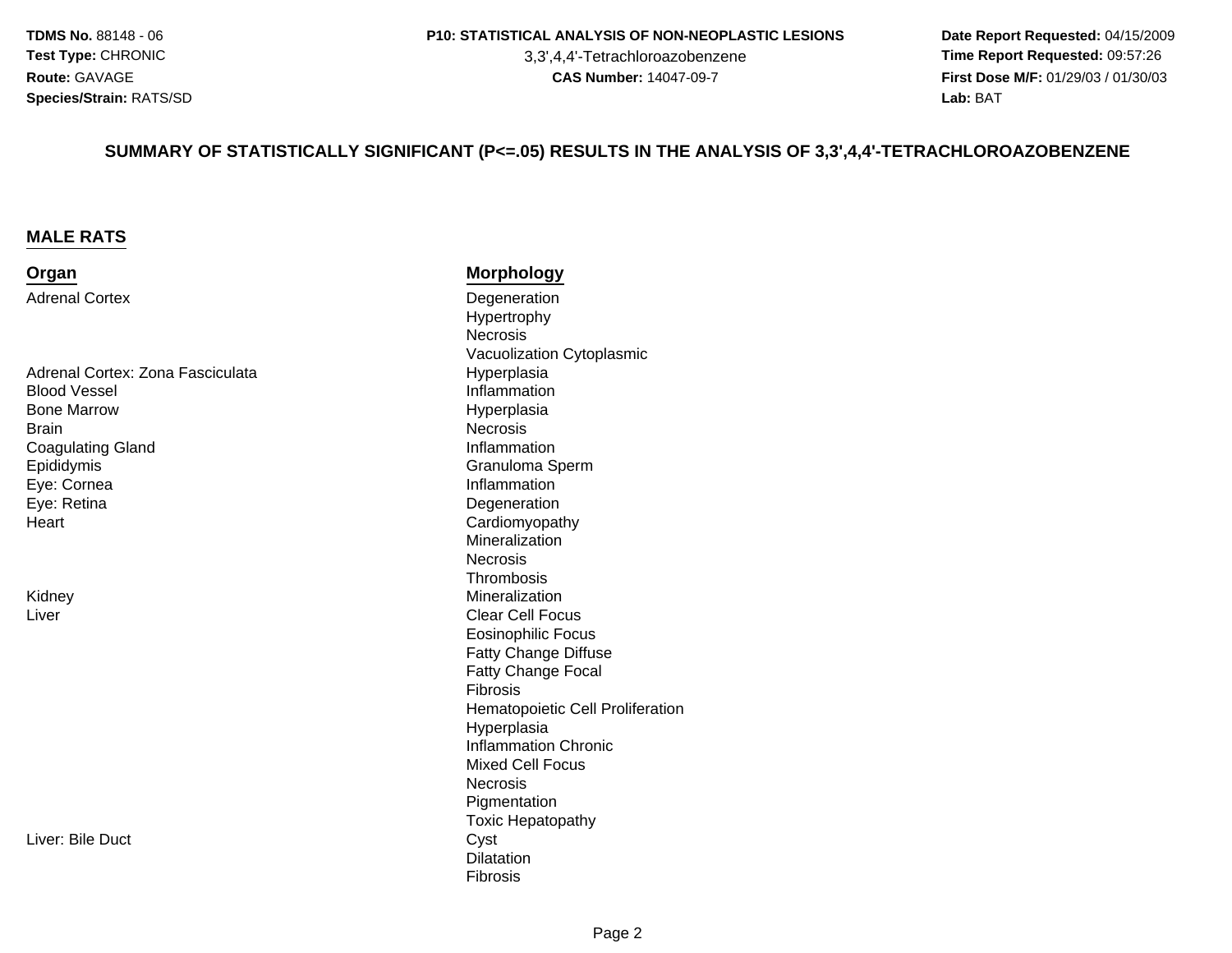#### **P10: STATISTICAL ANALYSIS OF NON-NEOPLASTIC LESIONS**

3,3',4,4'-Tetrachloroazobenzene

 **Date Report Requested:** 04/15/2009 **Time Report Requested:** 09:57:26 **First Dose M/F:** 01/29/03 / 01/30/03<br>Lab: BAT **Lab:** BAT

#### **SUMMARY OF STATISTICALLY SIGNIFICANT (P<=.05) RESULTS IN THE ANALYSIS OF 3,3',4,4'-TETRACHLOROAZOBENZENE**

| Liver: Centrilobular |  |
|----------------------|--|
| Liver: Hepatocyte    |  |
| Liver: Oval Cell     |  |

Lung

Lung: Alveolar Epithelium

Lung: AlveolusLymph Node, Mandibular

Lymph Node, Mesenteric

Lymph Node: MediastinalOral Mucosa: Gingival

Pancreas

Pancreas: Acinus

Parathyroid GlandPituitary Glandd **Necrosis** Preputial GlandProstateProstate: EpitheliumSalivary GlandsSeminal Vesicle

SpleenSpleen: Lymphoid FollicleStomach, ForestomachStomach, Forestomach: Epithelium**Testes** s **Necrosis** Testes: Germinal Epithelium

Hyperplasiar **Degeneration** e **Hypertrophy** Multinucleated Hyperplasiag<br>Inflammation Granulomatous Pigmentation Metaplasia Metaplasia Bronchiolars **Samuel Community Community** Infiltration Cellular Histiocyte Atrophy Hyperplasia Lymphoid Atrophy **Pigmentation**  Hyperplasia Lymphoid**Hyperplasia**  Hyperplasia Cystic Keratinizings and the contract of the contract of the contract of the contract of the contract of the contract of the contract of the contract of the contract of the contract of the contract of the contract of the contract of the cont Inflammation Hyperplasia Vacuolization CytoplasmicHyperplasia<br>Necrosis Inflammation Inflammation Hyperplasia<br>Atrophy s Atrophy Hyperplasia InflammationMetaplasian Mematopoietic Cell Proliferation Atrophy Necrosis Hyperplasia<br>Necrosis **Degeneration**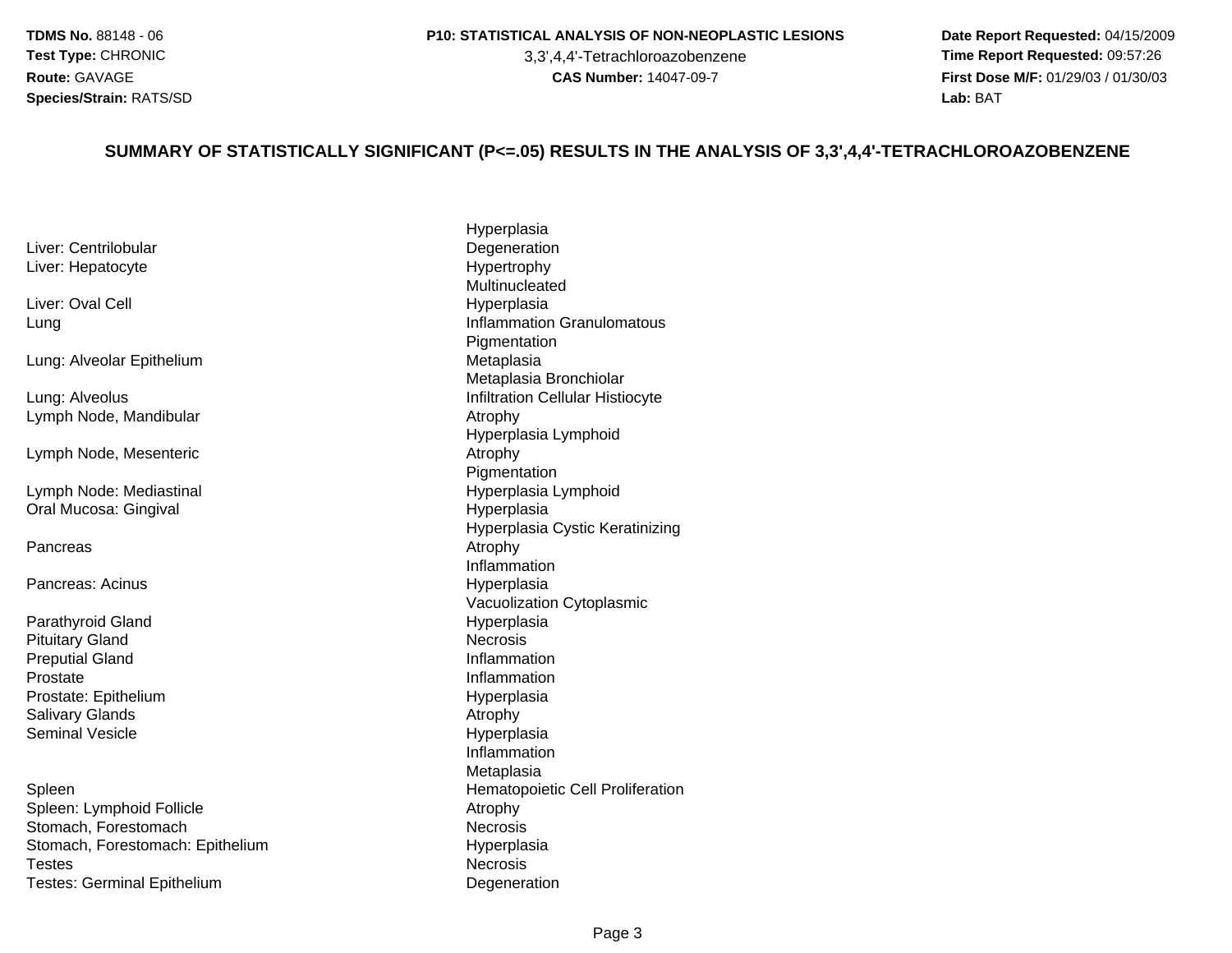#### **P10: STATISTICAL ANALYSIS OF NON-NEOPLASTIC LESIONS**

3,3',4,4'-Tetrachloroazobenzene

 **Date Report Requested:** 04/15/2009 **Time Report Requested:** 09:57:26 **First Dose M/F:** 01/29/03 / 01/30/03<br>Lab: BAT **Lab:** BAT

#### **SUMMARY OF STATISTICALLY SIGNIFICANT (P<=.05) RESULTS IN THE ANALYSIS OF 3,3',4,4'-TETRACHLOROAZOBENZENE**

Thyroid GlandThyroid Gland: C-CellThyroid Gland: Follicular Cell

Tooth: Peridontal TissueUreter: Transitional EpitheliumUrethra: Transitional Epithelium

#### **FEMALE RATS**

#### **Organ**

Adrenal Cortex

Adrenal Cortex: Zona FasciculataAdrenal MedullaBlood Vessel Hyperplasia Bone MarrowClitoral Glandd Cyst

**Heart** 

Heart: EndocardiumIntestine Large, ColonKidneyy and the contract of the contract of the contract of the contract of the contract of the contract of the contract of the contract of the contract of the contract of the contract of the contract of the contract of the cont

Kidney: Renal TubuleLiver

 Inflammation Hyperplasia Hyperplasia Hypertrophye Inflammation Hyperplasia Hyperplasia

#### **Morphology**

 Hypertrophy **Necrosis**  Vacuolization Cytoplasmic Hyperplasia Hyperplasia InflammationHyperplasia Inflammationt and the contract of the contract of the contract of the contract of  $\sim$  Cardiomyopathy **Thrombosis**  Hyperplasia Parasite Metazoan<br>Infarct Inflammation DiffuseNephropathy Necrosis Angiectasis Basophilic Focus Cholangiofibrosis Clear Cell Focus Degeneration CysticEosinophilic FocusFatty Change Diffuse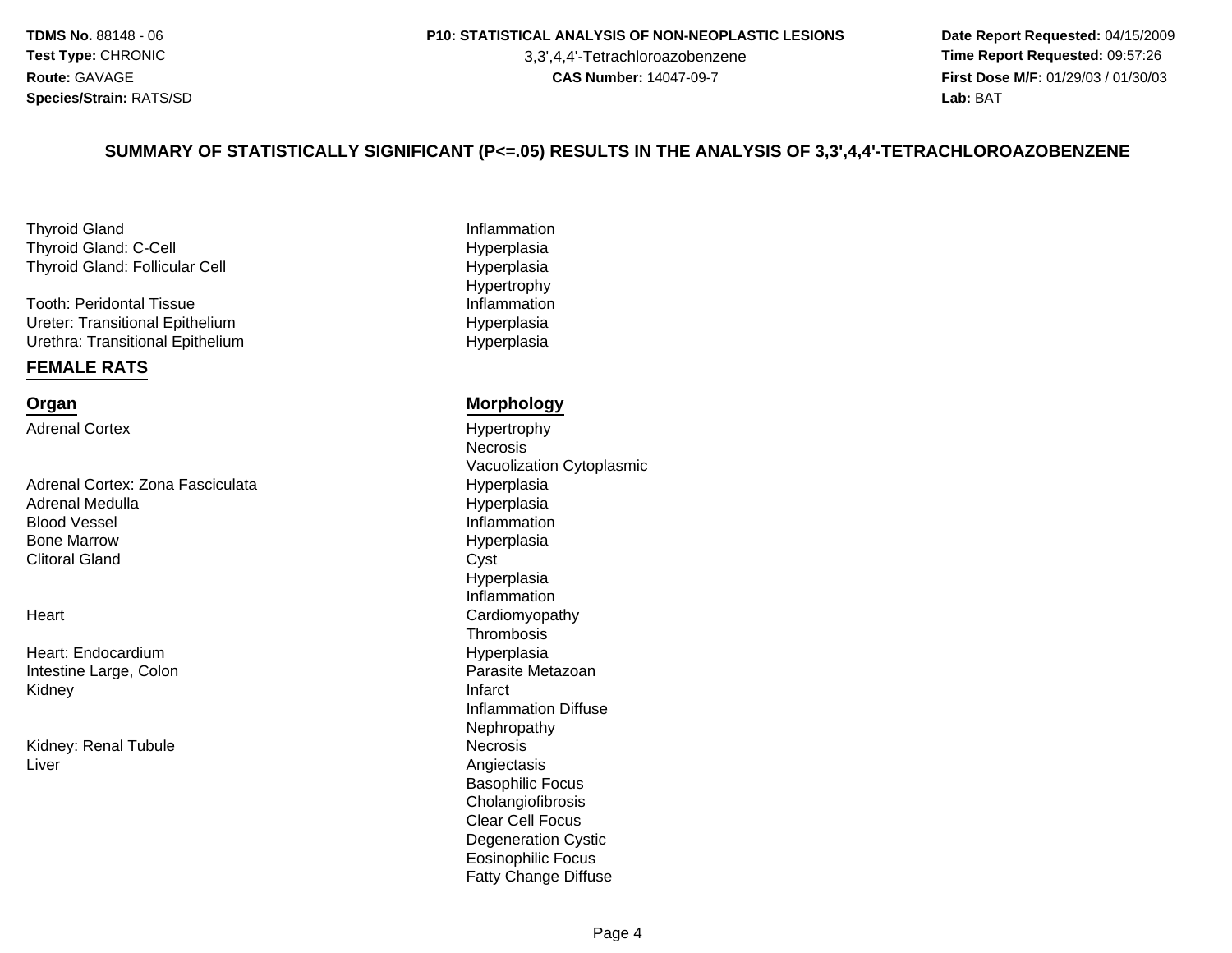3,3',4,4'-Tetrachloroazobenzene

 **Date Report Requested:** 04/15/2009 **Time Report Requested:** 09:57:26 **First Dose M/F:** 01/29/03 / 01/30/03<br>Lab: BAT **Lab:** BAT

#### **SUMMARY OF STATISTICALLY SIGNIFICANT (P<=.05) RESULTS IN THE ANALYSIS OF 3,3',4,4'-TETRACHLOROAZOBENZENE**

Liver: Bile Duct

Liver: CentrilobularLiver: Hepatocyte

Liver: Oval Cell Pigmentation LungLung: Alveolar Epithelium

Lung: AlveolusLymph Node, MandibularLymph Node, Mesenteric

Mammary Gland

e Inflammation and the Inflammation NoseOral Mucosa: Gingival

**Ovary Oviduct** Pancreas

Pancreas: AcinusParathyroid GlandSpleen

Fatty Change FocalFibrosis Hematopoietic Cell ProliferationHyperplasia Mixed Cell Focus**Necrosis**  Necrosis Focal**Pigmentation**  Toxic Hepatopathyt Cyst Hyperplasiar **Degeneration** e **Hypertrophy** Multinucleated Hyperplasia Hyperplasia Metaplasia Metaplasia Bronchiolars **Samuel Community Community** Infiltration Cellular Histiocyte Atrophyc Atrophy Atrophy Lymphoid**Pigmentation** d Galactocele Hyperplasia Hyperplasia Hyperplasia Cystic KeratinizingInflammation<br>Cyst t to the contract of the contract of the contract of the contract of the contract of the contract of the contract of the contract of the contract of the contract of the contract of the contract of the contract of the contr s and the contract of the contract of the contract of the contract of the contract of the contract of the contract of the contract of the contract of the contract of the contract of the contract of the contract of the cont Inflammations **Supplement Contract Contract Contract Contract Contract Contract Contract Contract Contract Contract Contract Contract Contract Contract Contract Contract Contract Contract Contract Contract Contract Contract Contract C**  Hyperplasia Hematopoietic Cell Proliferation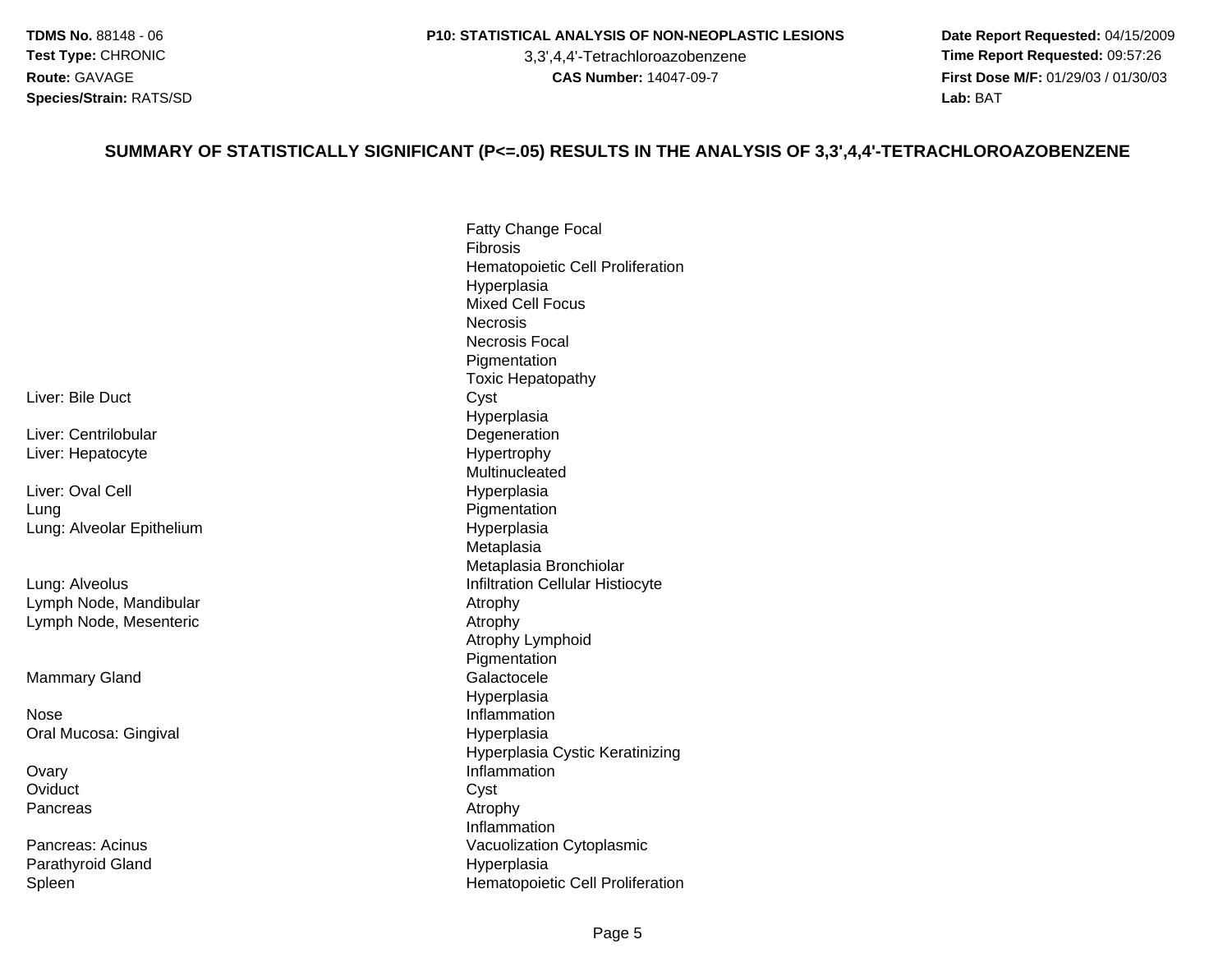#### **P10: STATISTICAL ANALYSIS OF NON-NEOPLASTIC LESIONS**

3,3',4,4'-Tetrachloroazobenzene

 **Date Report Requested:** 04/15/2009 **Time Report Requested:** 09:57:26 **First Dose M/F:** 01/29/03 / 01/30/03<br>Lab: BAT **Lab:** BAT

#### **SUMMARY OF STATISTICALLY SIGNIFICANT (P<=.05) RESULTS IN THE ANALYSIS OF 3,3',4,4'-TETRACHLOROAZOBENZENE**

Spleen: Lymphoid FollicleStomach, Forestomach

Stomach, Forestomach: EpitheliumThyroid GlandThyroid Gland: C-CellThyroid Gland: Follicular Cell

Tooth: Peridontal TissueUteruss Cyst Uterus: EndometriumVagina: Epithelium

PigmentationAtrophy<br>Cyst h Cyst InflammationNecrosis Hyperplasia Inflammation Hyperplasia Hyperplasia Hypertrophye Inflammation Hyperplasia Cystic **Hyperplasia**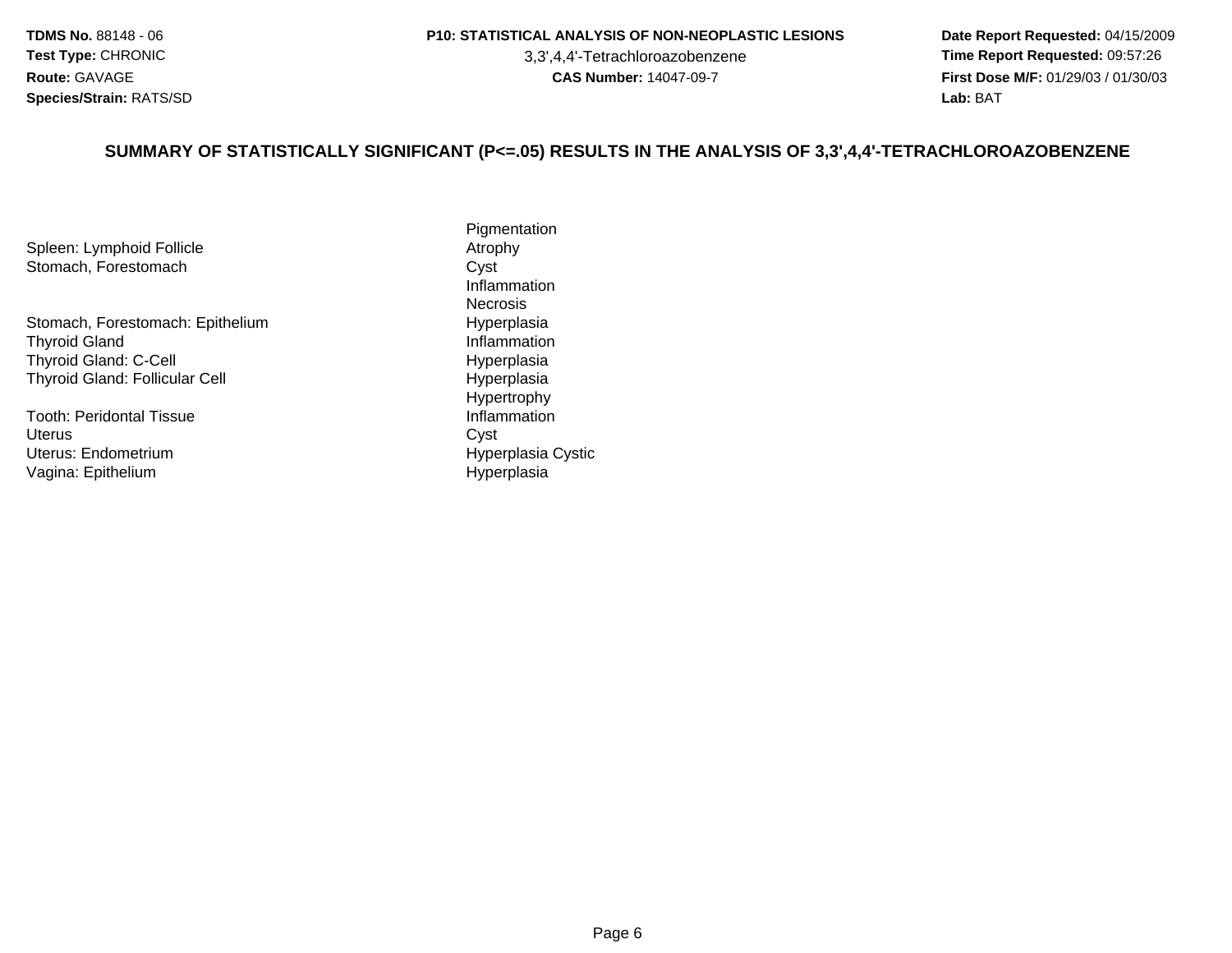**Date Report Requested:** 04/15/2009 **Time Report Requested:** 09:57:26 **First Dose M/F:** 01/29/03 / 01/30/03<br>Lab: BAT **Lab:** BAT

| <b>Males</b>                                 |             |                 |                 |                  |  |  |
|----------------------------------------------|-------------|-----------------|-----------------|------------------|--|--|
| <b>DOSE</b>                                  | 0 MG/KG     | <b>10 MG/KG</b> | <b>30 MG/KG</b> | <b>100 MG/KG</b> |  |  |
|                                              |             |                 |                 |                  |  |  |
| <b>Adrenal Cortex</b><br><b>Degeneration</b> |             |                 |                 |                  |  |  |
| <b>LESION RATES</b>                          |             |                 |                 |                  |  |  |
| <b>OVERALL</b> (a)                           | 4/50 (8%)   | 14/50 (28%)     | 14/50 (28%)     | 9/50(18%)        |  |  |
| POLY-3 RATE (b)                              | 4/41.44     | 14/33.59        | 14/31.25        | 9/29.56          |  |  |
| POLY-3 PERCENT (g)                           | 9.7%        | 41.7%           | 44.8%           | 30.5%            |  |  |
| <b>TERMINAL (d)</b>                          | 3/28(11%)   | 2/9(22%)        | $1/4$ (25%)     | 0/2(0%)          |  |  |
| <b>FIRST INCIDENCE</b>                       | 496         | 176             | 281             | 274              |  |  |
| <b>STATISTICAL TESTS</b>                     |             |                 |                 |                  |  |  |
| POLY <sub>3</sub>                            | $P = 0.134$ | P<0.001**       | P<0.001**       | $P=0.027*$       |  |  |
| <b>POLY 1.5</b>                              | $P = 0.276$ | P=0.002**       | P<0.001**       | $P = 0.052$      |  |  |
| POLY <sub>6</sub>                            | $P=0.028*$  | P<0.001**       | P<0.001**       | P=0.009**        |  |  |
| <b>COCH-ARM / FISHERS</b>                    | $P = 0.518$ | P=0.009**       | P=0.009**       | $P = 0.117$      |  |  |
| <b>MAX-ISO-POLY-3</b>                        | $P=0.011*$  | P<0.001**       | P<0.001**       | $P=0.026*$       |  |  |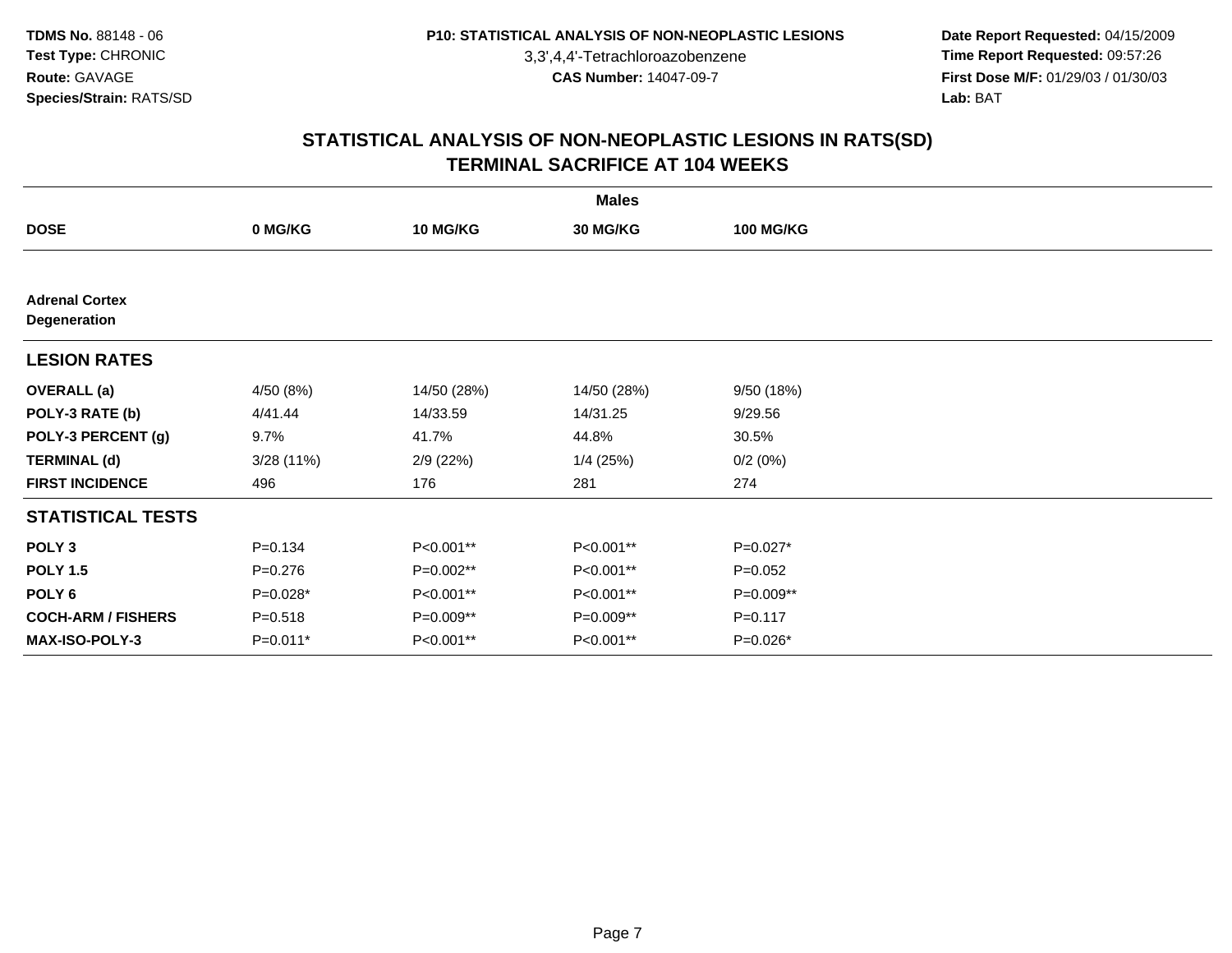**Date Report Requested:** 04/15/2009 **Time Report Requested:** 09:57:26 **First Dose M/F:** 01/29/03 / 01/30/03<br>Lab: BAT **Lab:** BAT

| <b>Males</b>                         |             |                 |             |                  |  |  |
|--------------------------------------|-------------|-----------------|-------------|------------------|--|--|
| <b>DOSE</b>                          | 0 MG/KG     | <b>10 MG/KG</b> | 30 MG/KG    | <b>100 MG/KG</b> |  |  |
|                                      |             |                 |             |                  |  |  |
| <b>Adrenal Cortex</b><br>Hypertrophy |             |                 |             |                  |  |  |
| <b>LESION RATES</b>                  |             |                 |             |                  |  |  |
| <b>OVERALL</b> (a)                   | 33/50 (66%) | 24/50 (48%)     | 11/50 (22%) | 17/50 (34%)      |  |  |
| POLY-3 RATE (b)                      | 33/44.39    | 24/35.19        | 11/29.73    | 17/32.01         |  |  |
| POLY-3 PERCENT (g)                   | 74.3%       | 68.2%           | 37%         | 53.1%            |  |  |
| <b>TERMINAL (d)</b>                  | 23/28 (82%) | 7/9 (78%)       | 2/4(50%)    | 2/2(100%)        |  |  |
| <b>FIRST INCIDENCE</b>               | 420         | 176             | 281         | 192              |  |  |
| <b>STATISTICAL TESTS</b>             |             |                 |             |                  |  |  |
| POLY <sub>3</sub>                    | P=0.018N*   | P=0.347N        | P<0.001N**  | P=0.030N*        |  |  |
| <b>POLY 1.5</b>                      | P=0.008N**  | P=0.168N        | P<0.001N**  | P=0.006N**       |  |  |
| POLY <sub>6</sub>                    | P=0.098N    | $P = 0.592$     | P=0.008N**  | $P = 0.201N$     |  |  |
| <b>COCH-ARM / FISHERS</b>            | P=0.007N**  | P=0.053N        | P<0.001N**  | P<0.001N**       |  |  |
| <b>MAX-ISO-POLY-3</b>                | P=0.007N**  | P=0.273N        | P<0.001N**  | P=0.030N*        |  |  |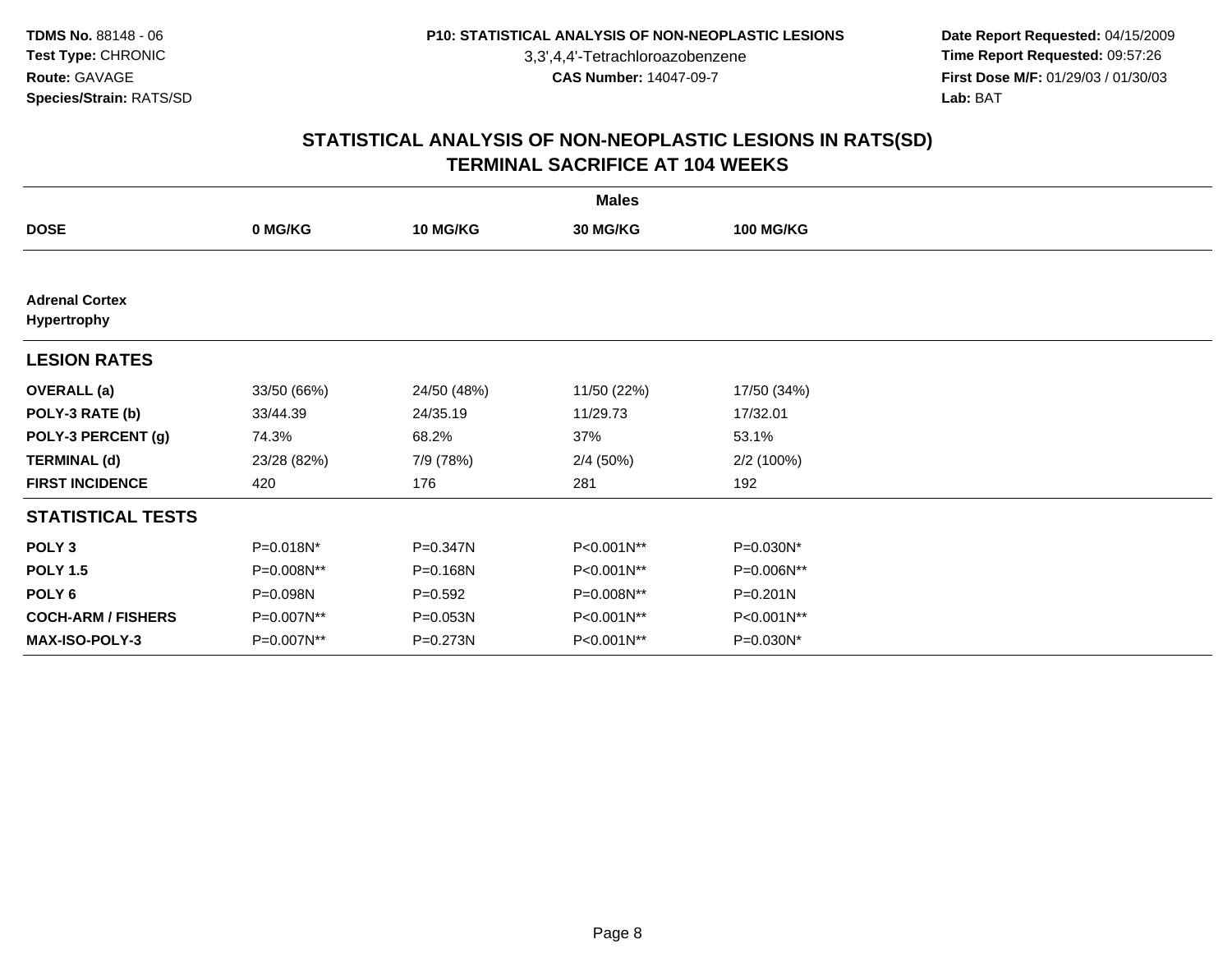**Date Report Requested:** 04/15/2009 **Time Report Requested:** 09:57:26 **First Dose M/F:** 01/29/03 / 01/30/03<br>Lab: BAT **Lab:** BAT

|                                          |                   |                 | <b>Males</b>    |                  |  |
|------------------------------------------|-------------------|-----------------|-----------------|------------------|--|
| <b>DOSE</b>                              | 0 MG/KG           | <b>10 MG/KG</b> | <b>30 MG/KG</b> | <b>100 MG/KG</b> |  |
|                                          |                   |                 |                 |                  |  |
| <b>Adrenal Cortex</b><br><b>Necrosis</b> |                   |                 |                 |                  |  |
| <b>LESION RATES</b>                      |                   |                 |                 |                  |  |
| <b>OVERALL</b> (a)                       | 0/50(0%)          | 2/50(4%)        | 4/50 (8%)       | 13/50 (26%)      |  |
| POLY-3 RATE (b)                          | 0/40.76           | 2/29.67         | 4/27.99         | 13/31.83         |  |
| POLY-3 PERCENT (g)                       | 0%                | 6.7%            | 14.3%           | 40.8%            |  |
| <b>TERMINAL (d)</b>                      | 0/28(0%)          | $0/9(0\%)$      | 0/4(0%)         | 0/2(0%)          |  |
| <b>FIRST INCIDENCE</b>                   | $\qquad \qquad -$ | 500             | 452             | 192              |  |
| <b>STATISTICAL TESTS</b>                 |                   |                 |                 |                  |  |
| POLY <sub>3</sub>                        | P<0.001**         | $P = 0.174$     | P=0.026*        | P<0.001**        |  |
| <b>POLY 1.5</b>                          | P<0.001**         | $P = 0.198$     | $P=0.036*$      | P<0.001**        |  |
| POLY <sub>6</sub>                        | P<0.001**         | $P = 0.146$     | P=0.017*        | P<0.001**        |  |
| <b>COCH-ARM / FISHERS</b>                | P<0.001**         | $P = 0.247$     | $P = 0.059$     | P<0.001**        |  |
| <b>MAX-ISO-POLY-3</b>                    | P<0.001**         | $P = 0.074$     | $P=0.017*$      | P<0.001**        |  |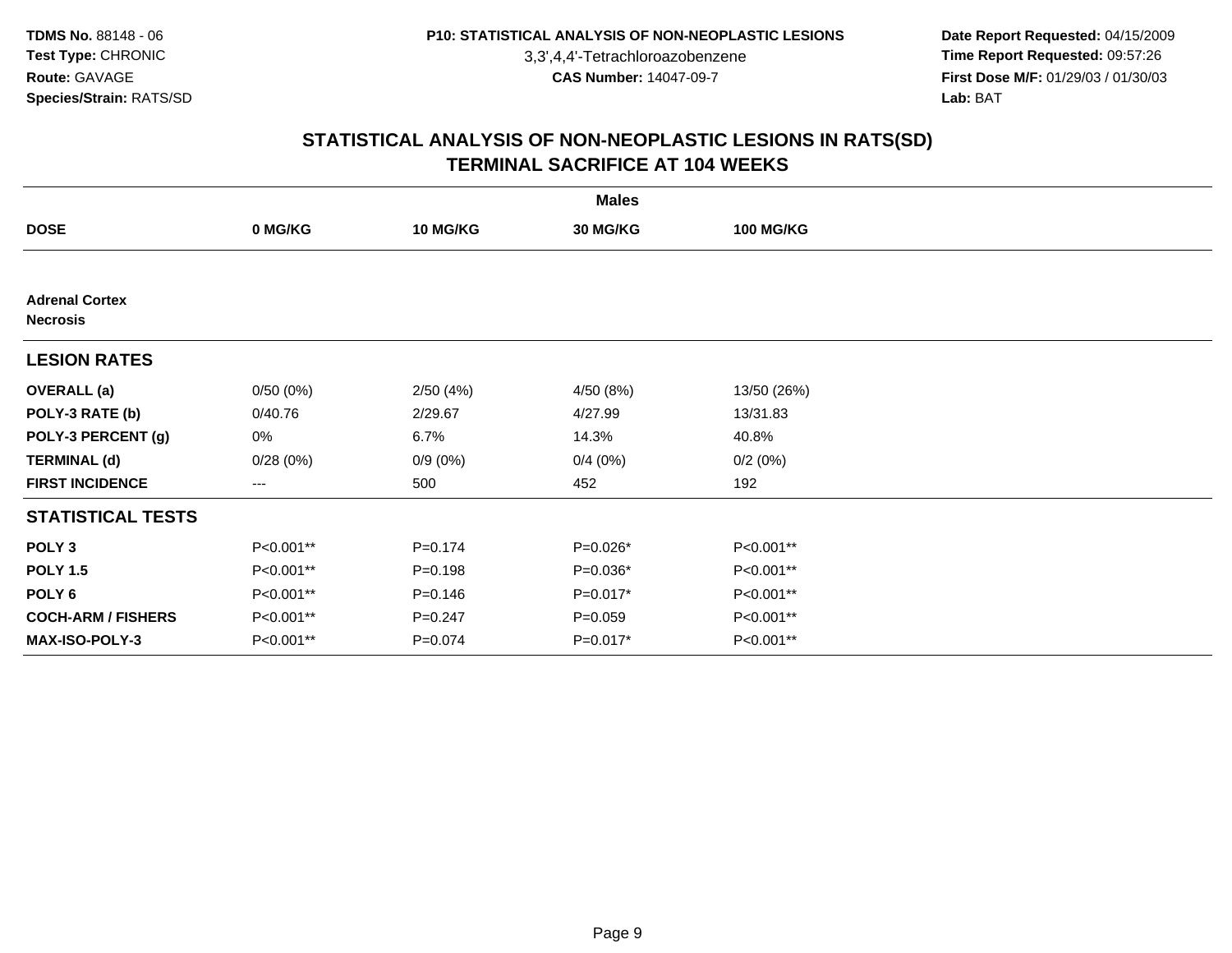**Date Report Requested:** 04/15/2009 **Time Report Requested:** 09:57:26 **First Dose M/F:** 01/29/03 / 01/30/03<br>Lab: BAT **Lab:** BAT

|                                                           |             |                 | <b>Males</b> |                  |  |
|-----------------------------------------------------------|-------------|-----------------|--------------|------------------|--|
| <b>DOSE</b>                                               | 0 MG/KG     | <b>10 MG/KG</b> | 30 MG/KG     | <b>100 MG/KG</b> |  |
|                                                           |             |                 |              |                  |  |
| <b>Adrenal Cortex</b><br><b>Vacuolization Cytoplasmic</b> |             |                 |              |                  |  |
| <b>LESION RATES</b>                                       |             |                 |              |                  |  |
| <b>OVERALL</b> (a)                                        | 20/50 (40%) | 29/50 (58%)     | 31/50 (62%)  | 25/50 (50%)      |  |
| POLY-3 RATE (b)                                           | 20/42.68    | 29/38.77        | 31/37.66     | 25/35.41         |  |
| POLY-3 PERCENT (g)                                        | 46.9%       | 74.8%           | 82.3%        | 70.6%            |  |
| <b>TERMINAL (d)</b>                                       | 14/28 (50%) | 5/9 (56%)       | 4/4 (100%)   | 2/2 (100%)       |  |
| <b>FIRST INCIDENCE</b>                                    | 549         | 467             | 367          | 274              |  |
| <b>STATISTICAL TESTS</b>                                  |             |                 |              |                  |  |
| POLY <sub>3</sub>                                         | $P = 0.074$ | P=0.005**       | P<0.001**    | $P=0.021*$       |  |
| <b>POLY 1.5</b>                                           | $P = 0.209$ | $P=0.012*$      | P<0.001**    | $P = 0.063$      |  |
| POLY 6                                                    | P=0.009**   | P=0.003**       | P<0.001**    | P=0.003**        |  |
| <b>COCH-ARM / FISHERS</b>                                 | $P = 0.486$ | $P = 0.055$     | P=0.022*     | $P = 0.211$      |  |
| <b>MAX-ISO-POLY-3</b>                                     | P=0.003**   | P=0.004**       | P<0.001**    | $P=0.018*$       |  |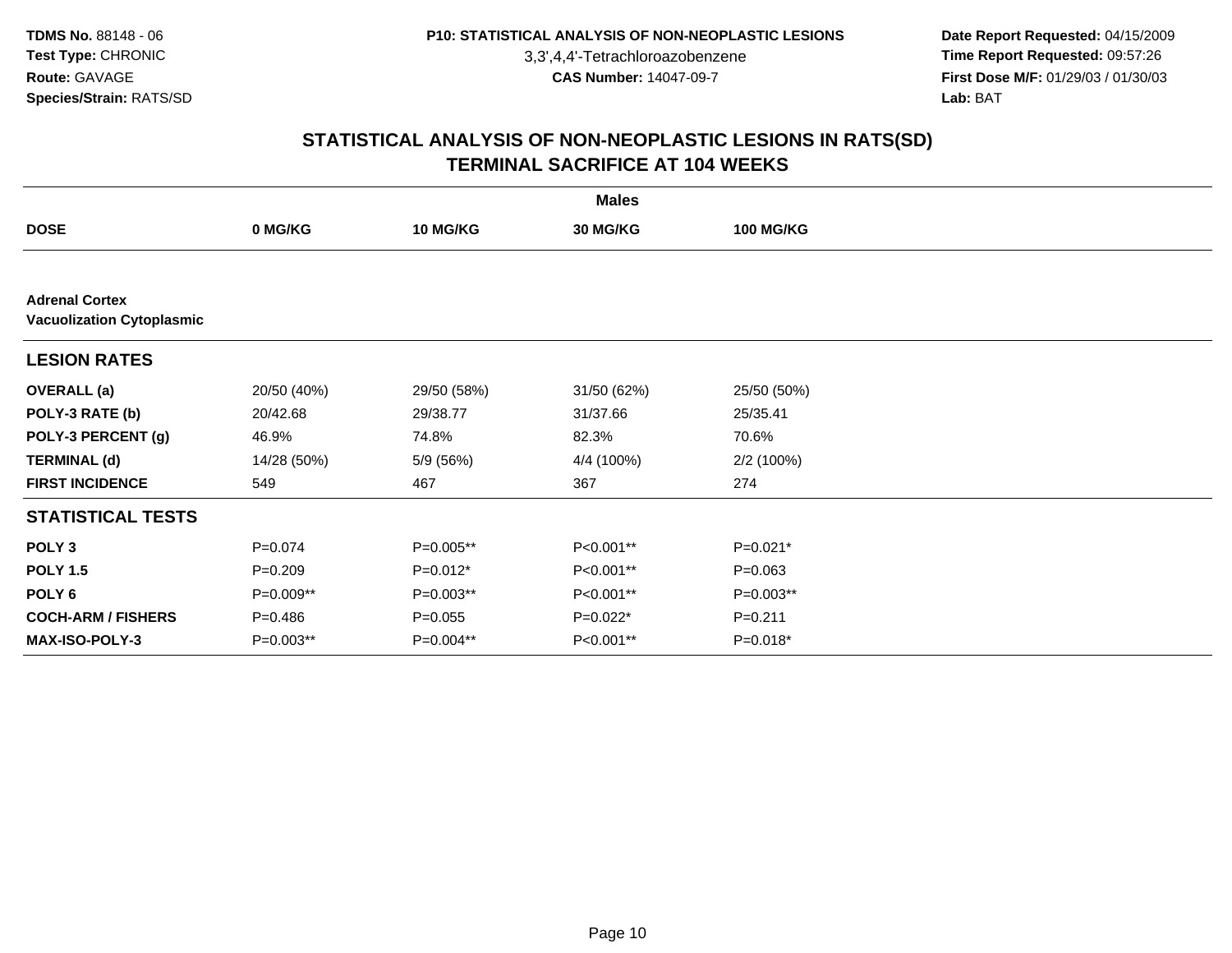**Date Report Requested:** 04/15/2009 **Time Report Requested:** 09:57:26 **First Dose M/F:** 01/29/03 / 01/30/03<br>Lab: BAT **Lab:** BAT

|                                                 |             |             | <b>Males</b> |                  |  |
|-------------------------------------------------|-------------|-------------|--------------|------------------|--|
| <b>DOSE</b>                                     | 0 MG/KG     | 10 MG/KG    | 30 MG/KG     | <b>100 MG/KG</b> |  |
|                                                 |             |             |              |                  |  |
| Adrenal Cortex: Zona Fasciculata<br>Hyperplasia |             |             |              |                  |  |
| <b>LESION RATES</b>                             |             |             |              |                  |  |
| <b>OVERALL</b> (a)                              | 14/50 (28%) | 22/50 (44%) | 19/50 (38%)  | 21/50 (42%)      |  |
| POLY-3 RATE (b)                                 | 14/43.00    | 22/36.96    | 19/32.30     | 21/34.22         |  |
| POLY-3 PERCENT (g)                              | 32.6%       | 59.5%       | 58.8%        | 61.4%            |  |
| <b>TERMINAL (d)</b>                             | 7/28 (25%)  | 5/9 (56%)   | 4/4 (100%)   | 0/2(0%)          |  |
| <b>FIRST INCIDENCE</b>                          | 496         | 467         | 438          | 443              |  |
| <b>STATISTICAL TESTS</b>                        |             |             |              |                  |  |
| POLY <sub>3</sub>                               | P=0.026*    | P=0.010**   | $P=0.017*$   | P=0.008**        |  |
| <b>POLY 1.5</b>                                 | $P=0.072$   | $P=0.023*$  | $P=0.049*$   | $P=0.023*$       |  |
| POLY 6                                          | P=0.005**   | P=0.004**   | P=0.003**    | P=0.002**        |  |
| <b>COCH-ARM / FISHERS</b>                       | $P = 0.233$ | $P=0.072$   | $P = 0.198$  | $P = 0.104$      |  |
| <b>MAX-ISO-POLY-3</b>                           | $P=0.010**$ | P=0.009**   | $P=0.018*$   | $P=0.008**$      |  |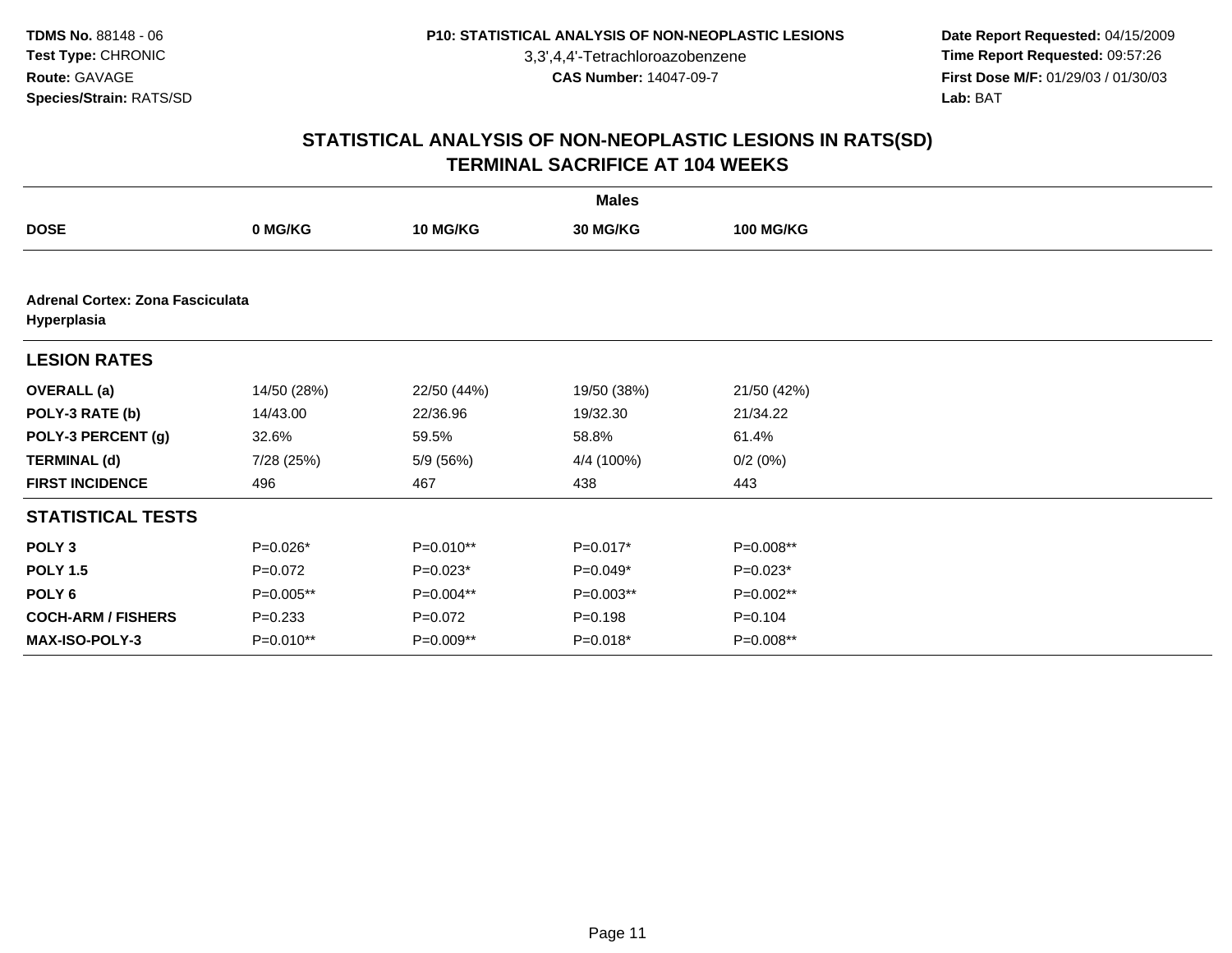**Date Report Requested:** 04/15/2009 **Time Report Requested:** 09:57:26 **First Dose M/F:** 01/29/03 / 01/30/03<br>Lab: BAT **Lab:** BAT

|                                       |             |                 | <b>Males</b> |                  |  |
|---------------------------------------|-------------|-----------------|--------------|------------------|--|
| <b>DOSE</b>                           | 0 MG/KG     | <b>10 MG/KG</b> | 30 MG/KG     | <b>100 MG/KG</b> |  |
|                                       |             |                 |              |                  |  |
| <b>Adrenal Medulla</b><br>Hyperplasia |             |                 |              |                  |  |
| <b>LESION RATES</b>                   |             |                 |              |                  |  |
| <b>OVERALL</b> (a)                    | 10/50 (20%) | 8/50 (16%)      | 5/50 (10%)   | 6/50 (12%)       |  |
| POLY-3 RATE (b)                       | 10/41.54    | 8/30.99         | 5/27.44      | 6/26.97          |  |
| POLY-3 PERCENT (g)                    | 24.1%       | 25.8%           | 18.2%        | 22.2%            |  |
| <b>TERMINAL (d)</b>                   | 6/28(21%)   | 2/9(22%)        | $1/4$ (25%)  | 0/2(0%)          |  |
| <b>FIRST INCIDENCE</b>                | 639         | 535             | 487          | 433              |  |
| <b>STATISTICAL TESTS</b>              |             |                 |              |                  |  |
| POLY <sub>3</sub>                     | P=0.462N    | $P = 0.541$     | P=0.393N     | $P = 0.545N$     |  |
| <b>POLY 1.5</b>                       | P=0.336N    | P=0.560N        | P=0.270N     | P=0.390N         |  |
| POLY <sub>6</sub>                     | $P = 0.451$ | $P = 0.390$     | P=0.582N     | $P = 0.461$      |  |
| <b>COCH-ARM / FISHERS</b>             | P=0.220N    | P=0.398N        | P=0.131N     | P=0.207N         |  |
| <b>MAX-ISO-POLY-3</b>                 | P=0.556N    | $P = 0.439$     | P=0.317N     | $P = 0.441N$     |  |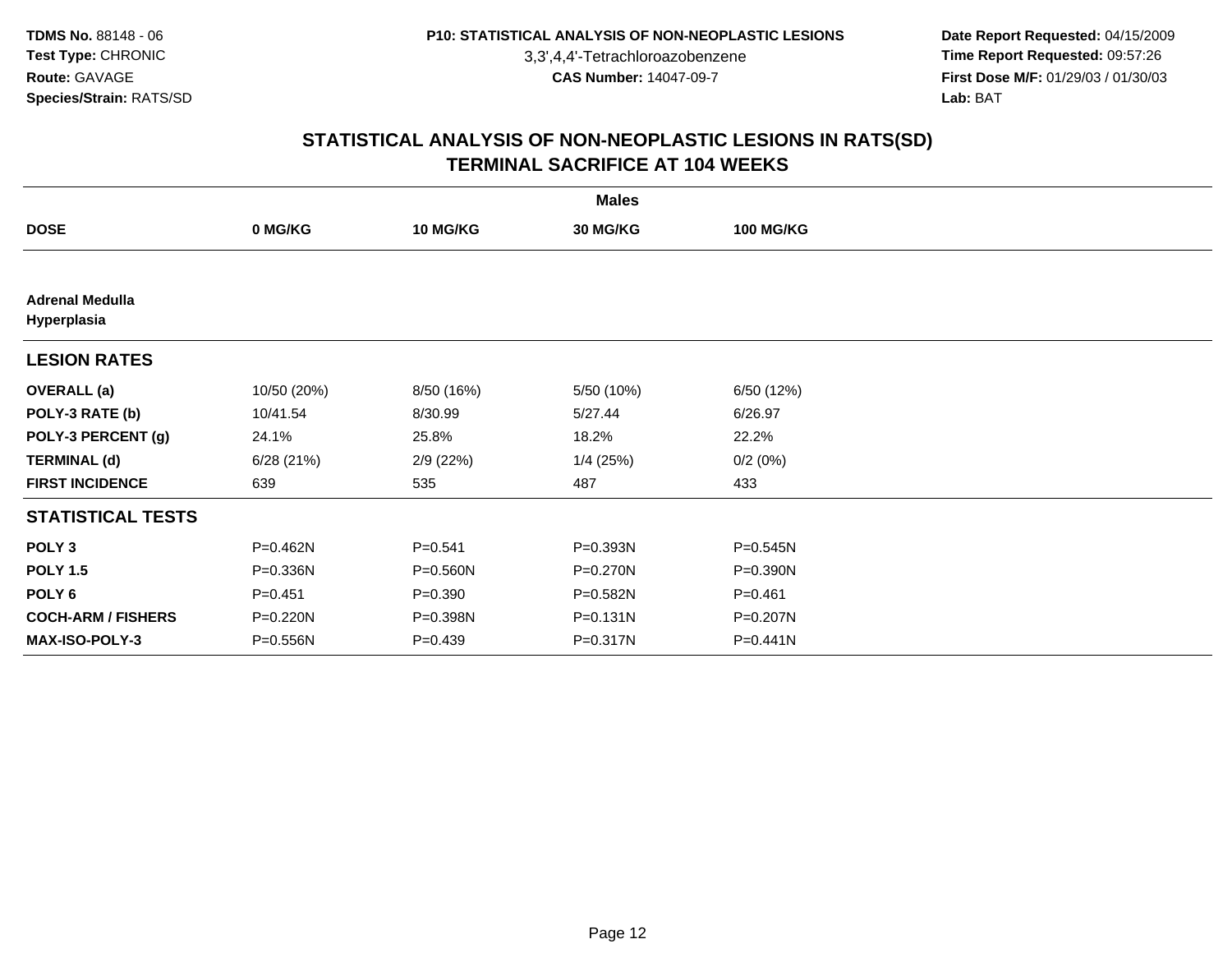**Date Report Requested:** 04/15/2009 **Time Report Requested:** 09:57:26 **First Dose M/F:** 01/29/03 / 01/30/03<br>Lab: BAT **Lab:** BAT

|                                     |             |                 | <b>Males</b> |                  |  |
|-------------------------------------|-------------|-----------------|--------------|------------------|--|
| <b>DOSE</b>                         | 0 MG/KG     | <b>10 MG/KG</b> | 30 MG/KG     | <b>100 MG/KG</b> |  |
|                                     |             |                 |              |                  |  |
| <b>Blood Vessel</b><br>Inflammation |             |                 |              |                  |  |
| <b>LESION RATES</b>                 |             |                 |              |                  |  |
| <b>OVERALL</b> (a)                  | 21/50 (42%) | 29/50 (58%)     | 30/50 (60%)  | 29/50 (58%)      |  |
| POLY-3 RATE (b)                     | 21/44.02    | 29/39.34        | 30/39.46     | 29/37.03         |  |
| POLY-3 PERCENT (g)                  | 47.7%       | 73.7%           | 76%          | 78.3%            |  |
| <b>TERMINAL (d)</b>                 | 13/28 (46%) | 5/9 (56%)       | $1/4$ (25%)  | 1/2(50%)         |  |
| <b>FIRST INCIDENCE</b>              | 420         | 380             | 295          | 192              |  |
| <b>STATISTICAL TESTS</b>            |             |                 |              |                  |  |
| POLY <sub>3</sub>                   | P=0.009**   | P=0.009**       | $P=0.004**$  | P=0.002**        |  |
| <b>POLY 1.5</b>                     | $P=0.035*$  | $P=0.021*$      | P=0.009**    | P=0.010**        |  |
| POLY <sub>6</sub>                   | P=0.002**   | P=0.003**       | P=0.002**    | P<0.001**        |  |
| <b>COCH-ARM / FISHERS</b>           | $P = 0.191$ | $P = 0.081$     | $P = 0.055$  | $P = 0.081$      |  |
| <b>MAX-ISO-POLY-3</b>               | P=0.002**   | P=0.007**       | P=0.003**    | P=0.002**        |  |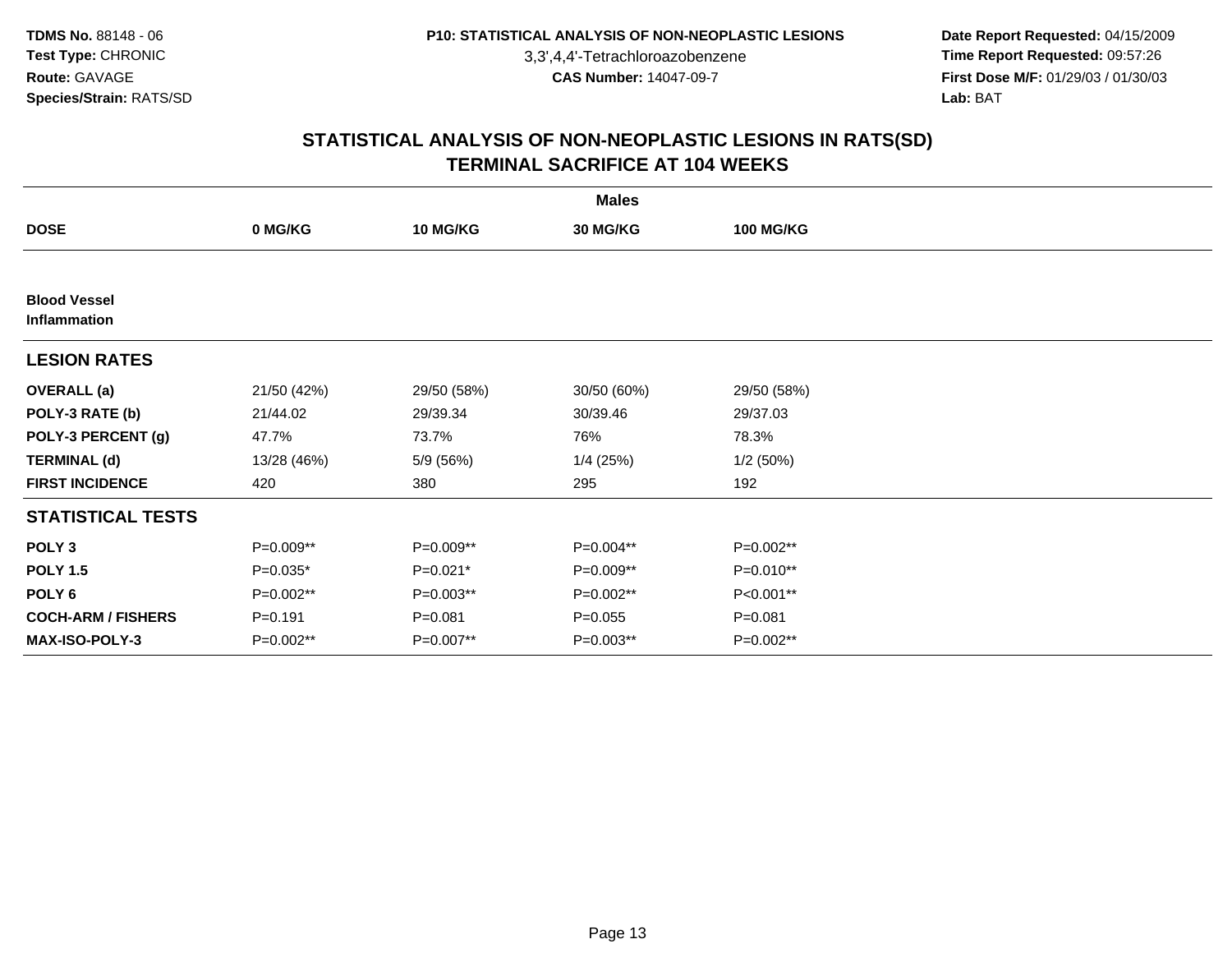**Date Report Requested:** 04/15/2009 **Time Report Requested:** 09:57:26 **First Dose M/F:** 01/29/03 / 01/30/03<br>Lab: BAT **Lab:** BAT

|                                              |             |                 | <b>Males</b>    |                  |  |
|----------------------------------------------|-------------|-----------------|-----------------|------------------|--|
| <b>DOSE</b>                                  | 0 MG/KG     | <b>10 MG/KG</b> | <b>30 MG/KG</b> | <b>100 MG/KG</b> |  |
|                                              |             |                 |                 |                  |  |
| <b>Blood Vessel</b><br><b>Mineralization</b> |             |                 |                 |                  |  |
| <b>LESION RATES</b>                          |             |                 |                 |                  |  |
| <b>OVERALL</b> (a)                           | 5/50 (10%)  | 1/50(2%)        | 4/50 (8%)       | 3/50(6%)         |  |
| POLY-3 RATE (b)                              | 5/43.02     | 1/29.33         | 4/27.86         | 3/25.91          |  |
| POLY-3 PERCENT (g)                           | 11.6%       | 3.4%            | 14.4%           | 11.6%            |  |
| <b>TERMINAL (d)</b>                          | 0/28(0%)    | $0/9(0\%)$      | 0/4(0%)         | 0/2(0%)          |  |
| <b>FIRST INCIDENCE</b>                       | 420         | 537             | 307             | 443              |  |
| <b>STATISTICAL TESTS</b>                     |             |                 |                 |                  |  |
| POLY <sub>3</sub>                            | $P = 0.481$ | P=0.216N        | $P = 0.511$     | $P = 0.641N$     |  |
| <b>POLY 1.5</b>                              | $P = 0.574$ | P=0.162N        | $P = 0.614$     | $P = 0.525N$     |  |
| POLY <sub>6</sub>                            | $P = 0.328$ | P=0.306N        | $P = 0.374$     | $P=0.484$        |  |
| <b>COCH-ARM / FISHERS</b>                    | P=0.529N    | P=0.102N        | P=0.500N        | P=0.357N         |  |
| <b>MAX-ISO-POLY-3</b>                        | $P = 0.488$ | P=0.150N        | $P = 0.391$     | P=0.497N         |  |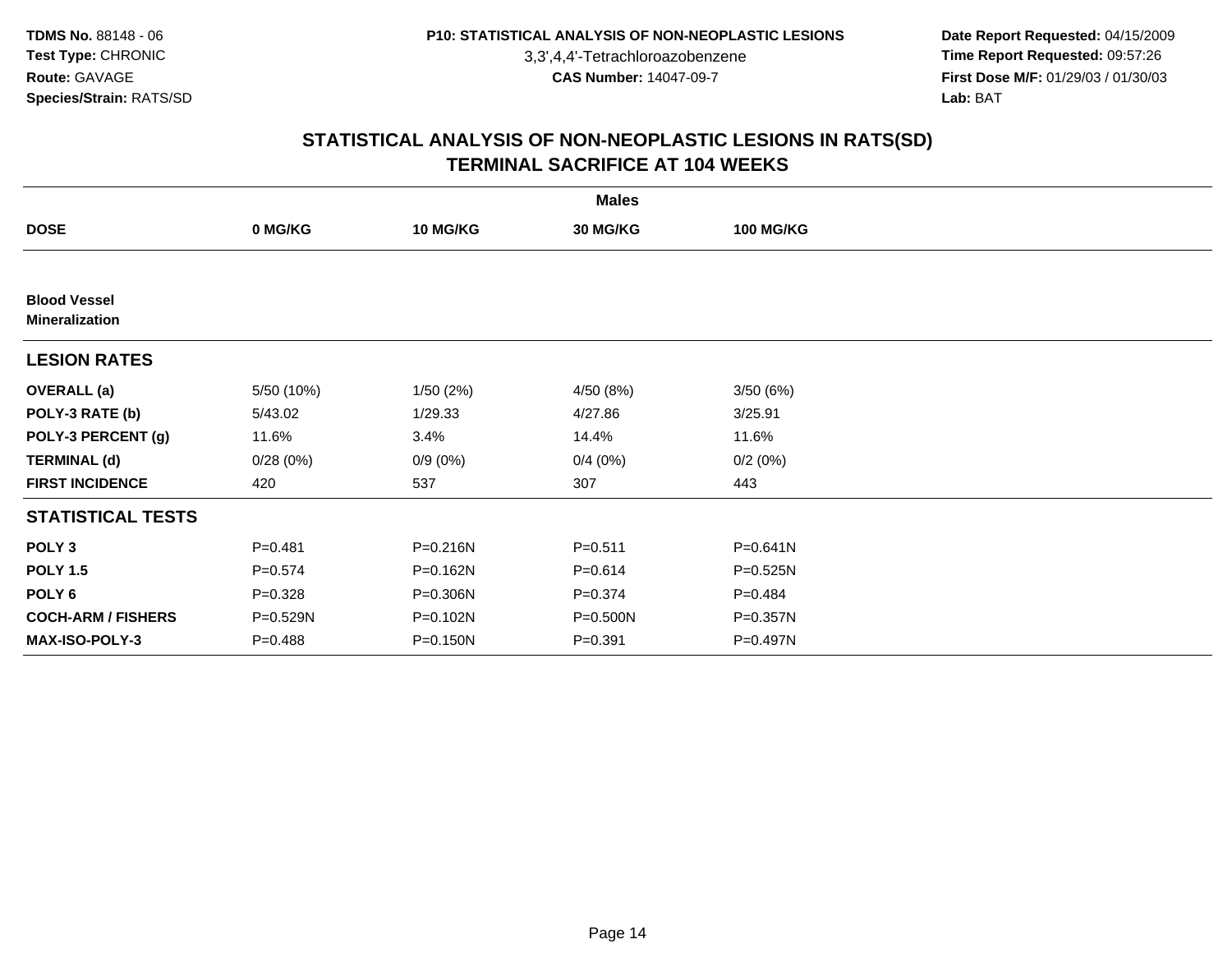**Date Report Requested:** 04/15/2009 **Time Report Requested:** 09:57:26 **First Dose M/F:** 01/29/03 / 01/30/03<br>Lab: BAT **Lab:** BAT

|                                      |             |                 | <b>Males</b>    |                  |  |
|--------------------------------------|-------------|-----------------|-----------------|------------------|--|
| <b>DOSE</b>                          | 0 MG/KG     | <b>10 MG/KG</b> | <b>30 MG/KG</b> | <b>100 MG/KG</b> |  |
|                                      |             |                 |                 |                  |  |
| <b>Bone Marrow</b><br><b>Atrophy</b> |             |                 |                 |                  |  |
| <b>LESION RATES</b>                  |             |                 |                 |                  |  |
| <b>OVERALL</b> (a)                   | 0/50(0%)    | 1/50(2%)        | 2/49(4%)        | 2/50(4%)         |  |
| POLY-3 RATE (b)                      | 0/40.76     | 1/28.74         | 2/26.11         | 2/25.26          |  |
| POLY-3 PERCENT (g)                   | 0%          | 3.5%            | 7.7%            | 7.9%             |  |
| <b>TERMINAL (d)</b>                  | 0/28(0%)    | 1/9(11%)        | 0/4(0%)         | 0/2(0%)          |  |
| <b>FIRST INCIDENCE</b>               | $--$        | 727 (T)         | 474             | 567              |  |
| <b>STATISTICAL TESTS</b>             |             |                 |                 |                  |  |
| POLY <sub>3</sub>                    | $P = 0.119$ | $P=0.432$       | $P = 0.154$     | $P = 0.150$      |  |
| <b>POLY 1.5</b>                      | $P = 0.166$ | $P = 0.460$     | $P = 0.182$     | $P = 0.182$      |  |
| POLY <sub>6</sub>                    | $P = 0.068$ | $P = 0.393$     | $P = 0.124$     | $P = 0.115$      |  |
| <b>COCH-ARM / FISHERS</b>            | $P = 0.244$ | $P = 0.500$     | $P = 0.242$     | $P = 0.247$      |  |
| MAX-ISO-POLY-3                       | $P = 0.158$ | $P = 0.157$     | $P=0.072$       | $P = 0.073$      |  |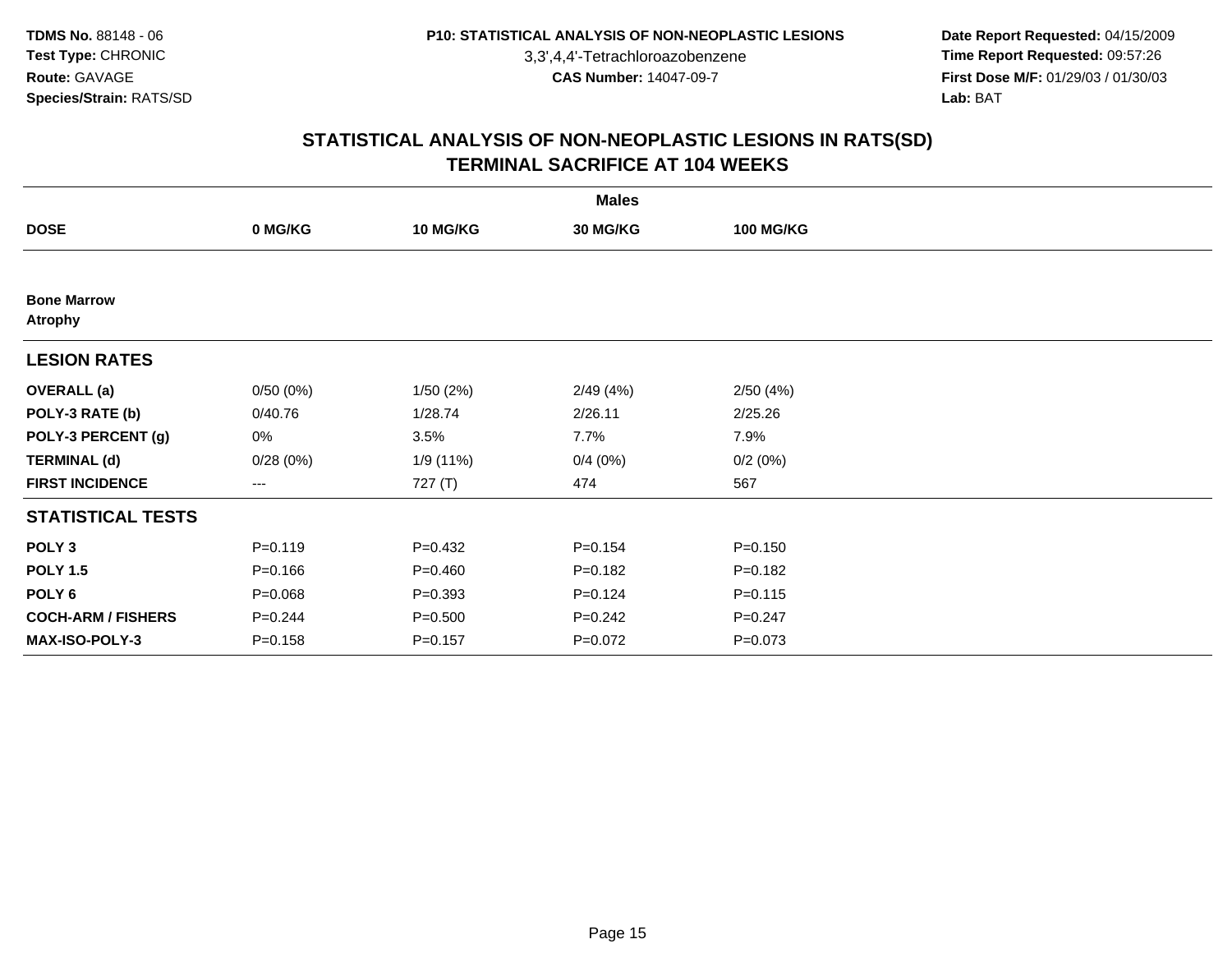**Date Report Requested:** 04/15/2009 **Time Report Requested:** 09:57:26 **First Dose M/F:** 01/29/03 / 01/30/03<br>Lab: BAT **Lab:** BAT

|                                   | <b>Males</b> |                 |                 |                  |  |  |  |  |
|-----------------------------------|--------------|-----------------|-----------------|------------------|--|--|--|--|
| <b>DOSE</b>                       | 0 MG/KG      | <b>10 MG/KG</b> | <b>30 MG/KG</b> | <b>100 MG/KG</b> |  |  |  |  |
|                                   |              |                 |                 |                  |  |  |  |  |
| <b>Bone Marrow</b><br>Hyperplasia |              |                 |                 |                  |  |  |  |  |
| <b>LESION RATES</b>               |              |                 |                 |                  |  |  |  |  |
| <b>OVERALL</b> (a)                | 12/50 (24%)  | 7/50 (14%)      | 21/49 (43%)     | 19/50 (38%)      |  |  |  |  |
| POLY-3 RATE (b)                   | 12/44.28     | 7/31.98         | 21/37.32        | 19/34.64         |  |  |  |  |
| POLY-3 PERCENT (g)                | 27.1%        | 21.9%           | 56.3%           | 54.8%            |  |  |  |  |
| <b>TERMINAL (d)</b>               | 3/28(11%)    | $0/9(0\%)$      | 0/4(0%)         | 0/2(0%)          |  |  |  |  |
| <b>FIRST INCIDENCE</b>            | 274          | 380             | 115             | 192              |  |  |  |  |
| <b>STATISTICAL TESTS</b>          |              |                 |                 |                  |  |  |  |  |
| POLY <sub>3</sub>                 | P=0.002**    | P=0.403N        | P=0.005**       | P=0.009**        |  |  |  |  |
| <b>POLY 1.5</b>                   | P=0.006**    | P=0.287N        | $P=0.011*$      | $P=0.027*$       |  |  |  |  |
| POLY <sub>6</sub>                 | P<0.001**    | P=0.572N        | P<0.001**       | P=0.002**        |  |  |  |  |
| <b>COCH-ARM / FISHERS</b>         | P=0.024*     | P=0.154N        | P=0.037*        | $P = 0.097$      |  |  |  |  |
| <b>MAX-ISO-POLY-3</b>             | P=0.004**    | P=0.328N        | P=0.004**       | P=0.010**        |  |  |  |  |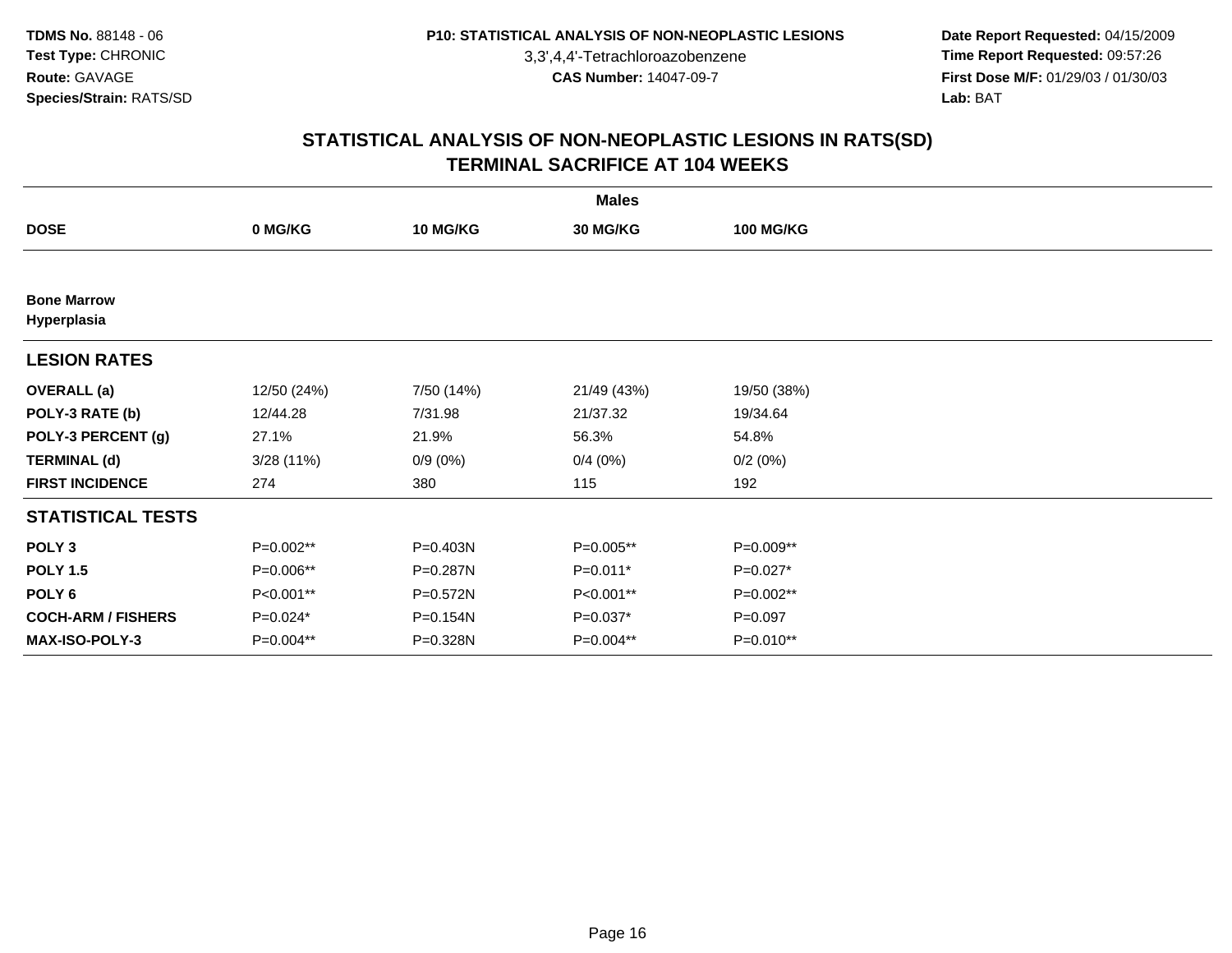**Date Report Requested:** 04/15/2009 **Time Report Requested:** 09:57:26 **First Dose M/F:** 01/29/03 / 01/30/03<br>Lab: BAT **Lab:** BAT

| <b>Males</b>                   |                        |                 |                 |                        |  |  |  |
|--------------------------------|------------------------|-----------------|-----------------|------------------------|--|--|--|
| <b>DOSE</b>                    | 0 MG/KG                | <b>10 MG/KG</b> | <b>30 MG/KG</b> | <b>100 MG/KG</b>       |  |  |  |
|                                |                        |                 |                 |                        |  |  |  |
| <b>Brain</b><br><b>Gliosis</b> |                        |                 |                 |                        |  |  |  |
| <b>LESION RATES</b>            |                        |                 |                 |                        |  |  |  |
| <b>OVERALL</b> (a)             | 0/50(0%)               | 2/50(4%)        | 0/50(0%)        | 0/50(0%)               |  |  |  |
| POLY-3 RATE (b)                | 0/40.76                | 2/28.82         | 0/25.86         | 0/24.26                |  |  |  |
| POLY-3 PERCENT (g)             | 0%                     | 6.9%            | 0%              | 0%                     |  |  |  |
| <b>TERMINAL (d)</b>            | 0/28(0%)               | 1/9 (11%)       | 0/4(0%)         | 0/2(0%)                |  |  |  |
| <b>FIRST INCIDENCE</b>         | $\qquad \qquad \cdots$ | 705             | ---             | $\qquad \qquad \cdots$ |  |  |  |
| <b>STATISTICAL TESTS</b>       |                        |                 |                 |                        |  |  |  |
| POLY <sub>3</sub>              | $P = 0.521N$           | $P = 0.169$     | (e)             | (e)                    |  |  |  |
| <b>POLY 1.5</b>                | $P = 0.462N$           | $P = 0.196$     | (e)             | (e)                    |  |  |  |
| POLY <sub>6</sub>              | P=0.609N               | $P = 0.139$     | (e)             | (e)                    |  |  |  |
| <b>COCH-ARM / FISHERS</b>      | P=0.392N               | $P = 0.247$     | (e)             | (e)                    |  |  |  |
| <b>MAX-ISO-POLY-3</b>          | P=0.388N               | $P = 0.074$     | (e)             | (e)                    |  |  |  |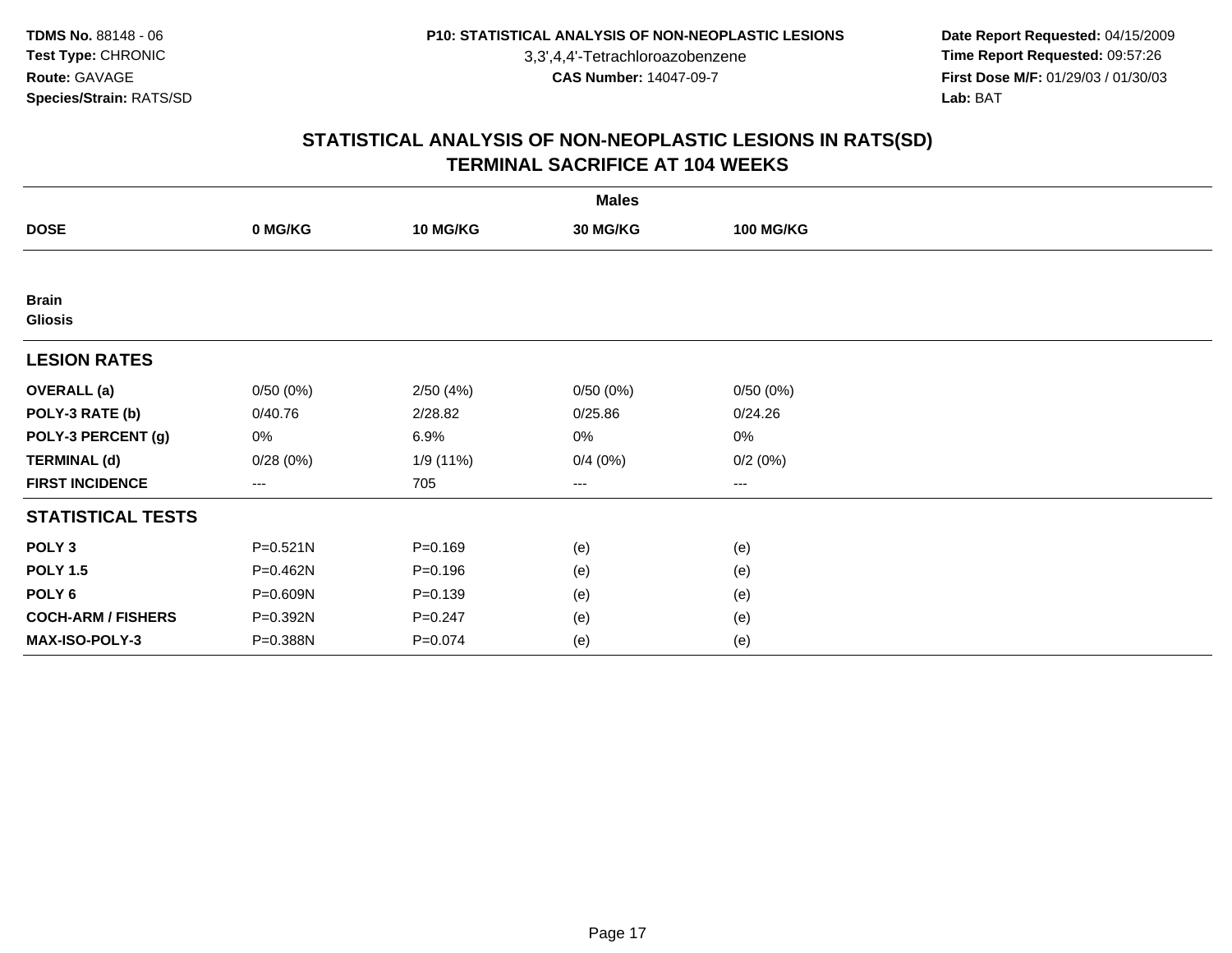**Date Report Requested:** 04/15/2009 **Time Report Requested:** 09:57:26 **First Dose M/F:** 01/29/03 / 01/30/03<br>Lab: BAT **Lab:** BAT

|                            |             |                 | <b>Males</b>    |                  |  |
|----------------------------|-------------|-----------------|-----------------|------------------|--|
| <b>DOSE</b>                | 0 MG/KG     | <b>10 MG/KG</b> | <b>30 MG/KG</b> | <b>100 MG/KG</b> |  |
|                            |             |                 |                 |                  |  |
| <b>Brain</b><br>Hemorrhage |             |                 |                 |                  |  |
| <b>LESION RATES</b>        |             |                 |                 |                  |  |
| <b>OVERALL</b> (a)         | 1/50(2%)    | 0/50(0%)        | 0/50(0%)        | 2/50(4%)         |  |
| POLY-3 RATE (b)            | 1/41.29     | 0/28.74         | 0/25.86         | 2/25.37          |  |
| POLY-3 PERCENT (g)         | 2.4%        | 0%              | 0%              | 7.9%             |  |
| <b>TERMINAL (d)</b>        | 0/28(0%)    | $0/9(0\%)$      | 0/4(0%)         | 0/2(0%)          |  |
| <b>FIRST INCIDENCE</b>     | 567         | ---             | ---             | 484              |  |
| <b>STATISTICAL TESTS</b>   |             |                 |                 |                  |  |
| POLY <sub>3</sub>          | $P = 0.148$ | P=0.570N        | P=0.589N        | $P = 0.340$      |  |
| <b>POLY 1.5</b>            | $P = 0.166$ | $P = 0.541N$    | P=0.554N        | $P=0.405$        |  |
| POLY <sub>6</sub>          | $P = 0.119$ | P=0.609N        | P=0.634N        | $P = 0.261$      |  |
| <b>COCH-ARM / FISHERS</b>  | $P = 0.186$ | P=0.500N        | P=0.500N        | $P = 0.500$      |  |
| <b>MAX-ISO-POLY-3</b>      | $P = 0.121$ | P=0.243N        | P=0.265N        | $P=0.207$        |  |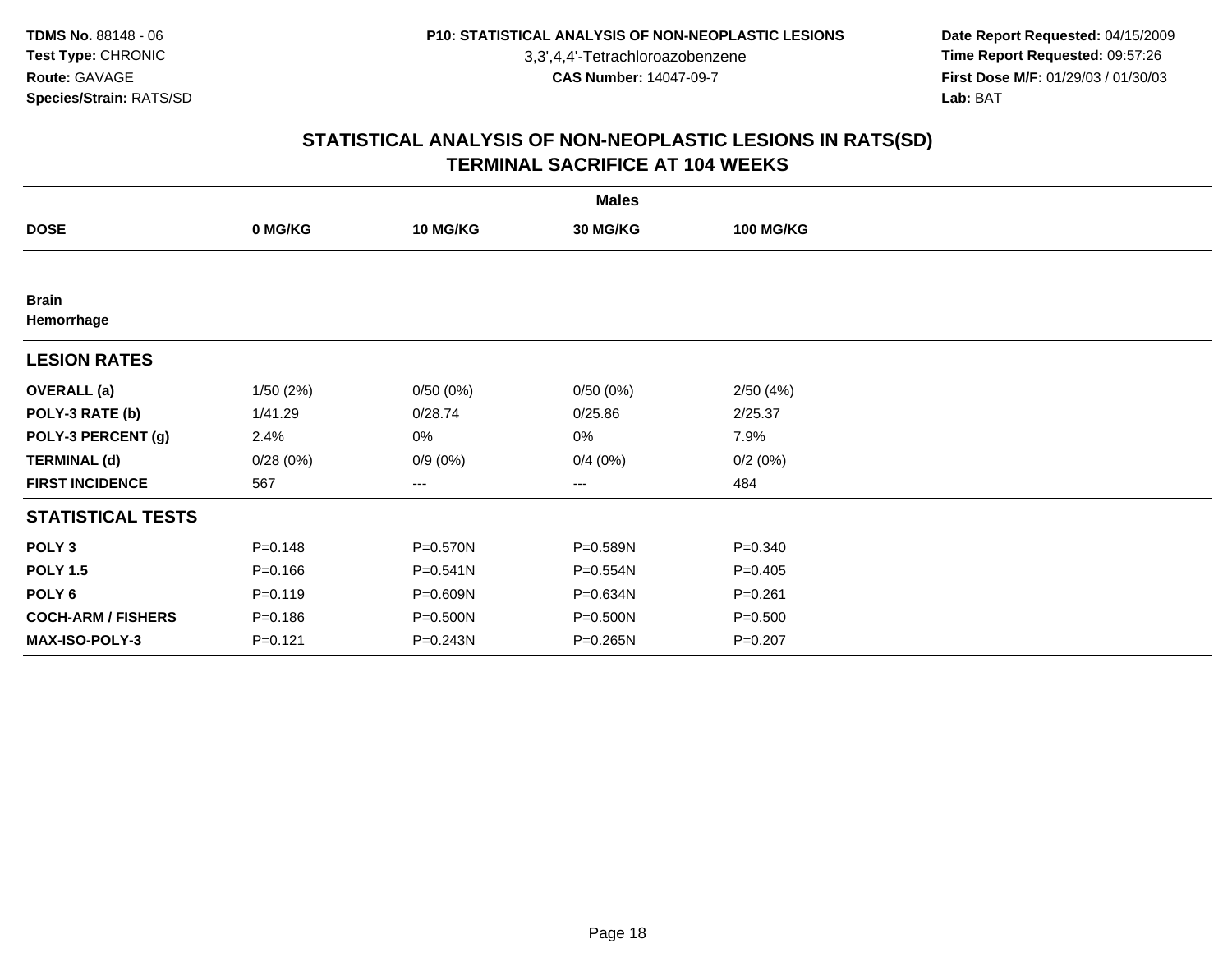**Date Report Requested:** 04/15/2009 **Time Report Requested:** 09:57:26 **First Dose M/F:** 01/29/03 / 01/30/03<br>Lab: BAT **Lab:** BAT

|                                 |                   |                 | <b>Males</b> |                  |  |
|---------------------------------|-------------------|-----------------|--------------|------------------|--|
| <b>DOSE</b>                     | 0 MG/KG           | <b>10 MG/KG</b> | 30 MG/KG     | <b>100 MG/KG</b> |  |
|                                 |                   |                 |              |                  |  |
| <b>Brain</b><br><b>Necrosis</b> |                   |                 |              |                  |  |
| <b>LESION RATES</b>             |                   |                 |              |                  |  |
| <b>OVERALL</b> (a)              | 0/50(0%)          | 4/50 (8%)       | 1/50(2%)     | 3/50(6%)         |  |
| POLY-3 RATE (b)                 | 0/40.76           | 4/29.94         | 1/26.25      | 3/25.75          |  |
| POLY-3 PERCENT (g)              | 0%                | 13.4%           | 3.8%         | 11.7%            |  |
| <b>TERMINAL (d)</b>             | 0/28(0%)          | 1/9(11%)        | 0/4(0%)      | 0/2(0%)          |  |
| <b>FIRST INCIDENCE</b>          | $\qquad \qquad -$ | 332             | 617          | 225              |  |
| <b>STATISTICAL TESTS</b>        |                   |                 |              |                  |  |
| POLY <sub>3</sub>               | $P = 0.134$       | $P=0.030*$      | $P = 0.416$  | $P = 0.058$      |  |
| <b>POLY 1.5</b>                 | $P = 0.200$       | $P=0.040*$      | $P=0.449$    | $P = 0.079$      |  |
| POLY <sub>6</sub>               | $P = 0.064$       | $P=0.020*$      | $P = 0.373$  | P=0.038*         |  |
| <b>COCH-ARM / FISHERS</b>       | $P = 0.306$       | $P = 0.059$     | $P = 0.500$  | $P = 0.121$      |  |
| <b>MAX-ISO-POLY-3</b>           | $P = 0.092$       | $P=0.018*$      | $P = 0.157$  | $P=0.035*$       |  |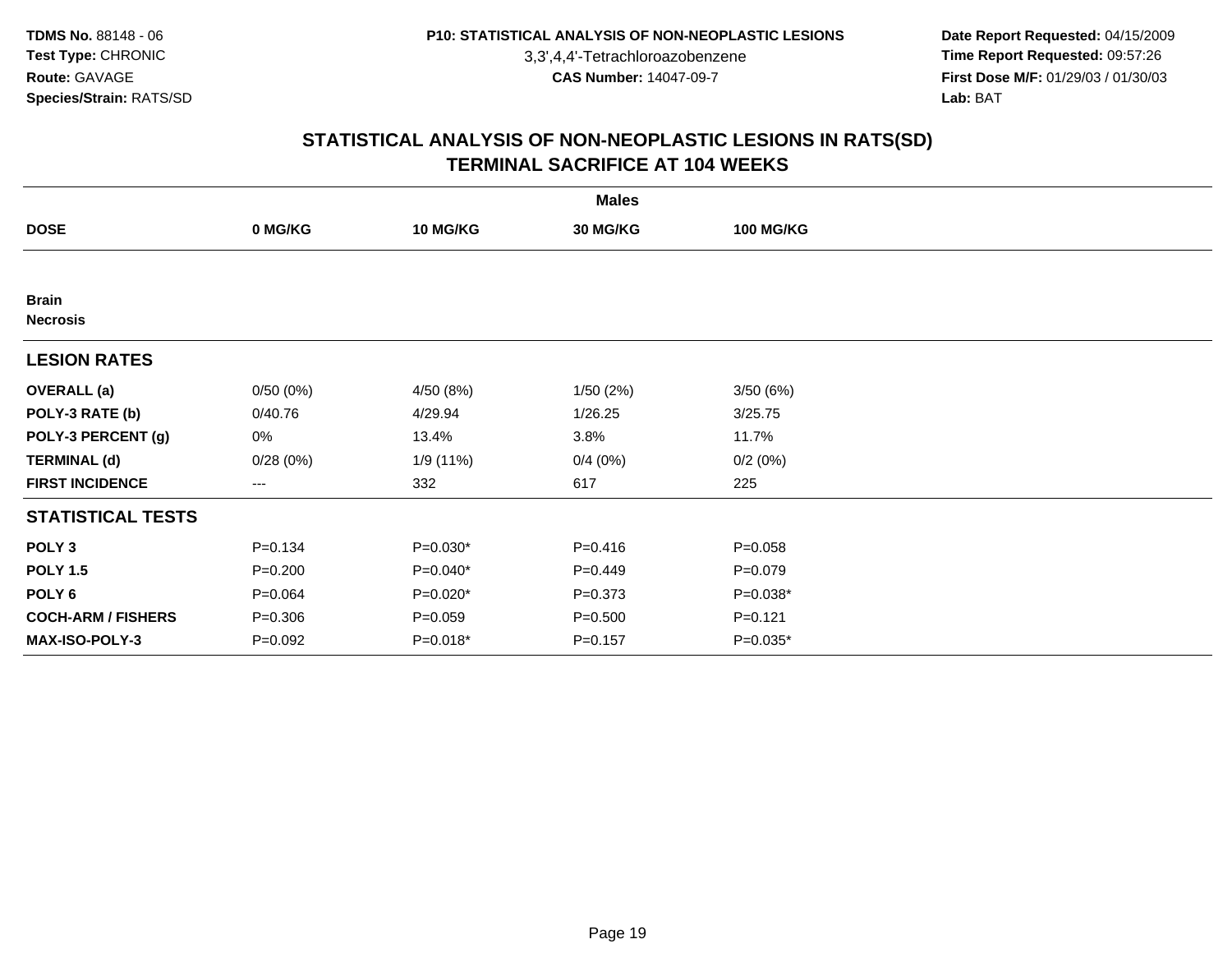**Date Report Requested:** 04/15/2009 **Time Report Requested:** 09:57:26 **First Dose M/F:** 01/29/03 / 01/30/03<br>Lab: BAT **Lab:** BAT

|                                          |             |                 | <b>Males</b> |                  |  |
|------------------------------------------|-------------|-----------------|--------------|------------------|--|
| <b>DOSE</b>                              | 0 MG/KG     | <b>10 MG/KG</b> | 30 MG/KG     | <b>100 MG/KG</b> |  |
|                                          |             |                 |              |                  |  |
| <b>Coagulating Gland</b><br>Inflammation |             |                 |              |                  |  |
| <b>LESION RATES</b>                      |             |                 |              |                  |  |
| <b>OVERALL</b> (a)                       | 1/50(2%)    | 3/50(6%)        | 2/50(4%)     | 4/49 (8%)        |  |
| POLY-3 RATE (b)                          | 1/41.08     | 3/29.89         | 2/26.51      | 4/24.87          |  |
| POLY-3 PERCENT (g)                       | 2.4%        | 10%             | 7.5%         | 16.1%            |  |
| <b>TERMINAL (d)</b>                      | 0/28(0%)    | $0/9(0\%)$      | 0/4(0%)      | 0/2(0%)          |  |
| <b>FIRST INCIDENCE</b>                   | 639         | 549             | 617          | 560              |  |
| <b>STATISTICAL TESTS</b>                 |             |                 |              |                  |  |
| POLY <sub>3</sub>                        | $P = 0.066$ | $P = 0.203$     | $P = 0.355$  | $P = 0.068$      |  |
| <b>POLY 1.5</b>                          | $P = 0.107$ | $P = 0.242$     | $P = 0.410$  | $P = 0.102$      |  |
| POLY <sub>6</sub>                        | $P=0.029*$  | $P=0.157$       | $P = 0.286$  | P=0.039*         |  |
| <b>COCH-ARM / FISHERS</b>                | $P = 0.183$ | $P = 0.309$     | $P = 0.500$  | $P = 0.175$      |  |
| MAX-ISO-POLY-3                           | $P = 0.085$ | $P = 0.120$     | $P = 0.212$  | $P = 0.053$      |  |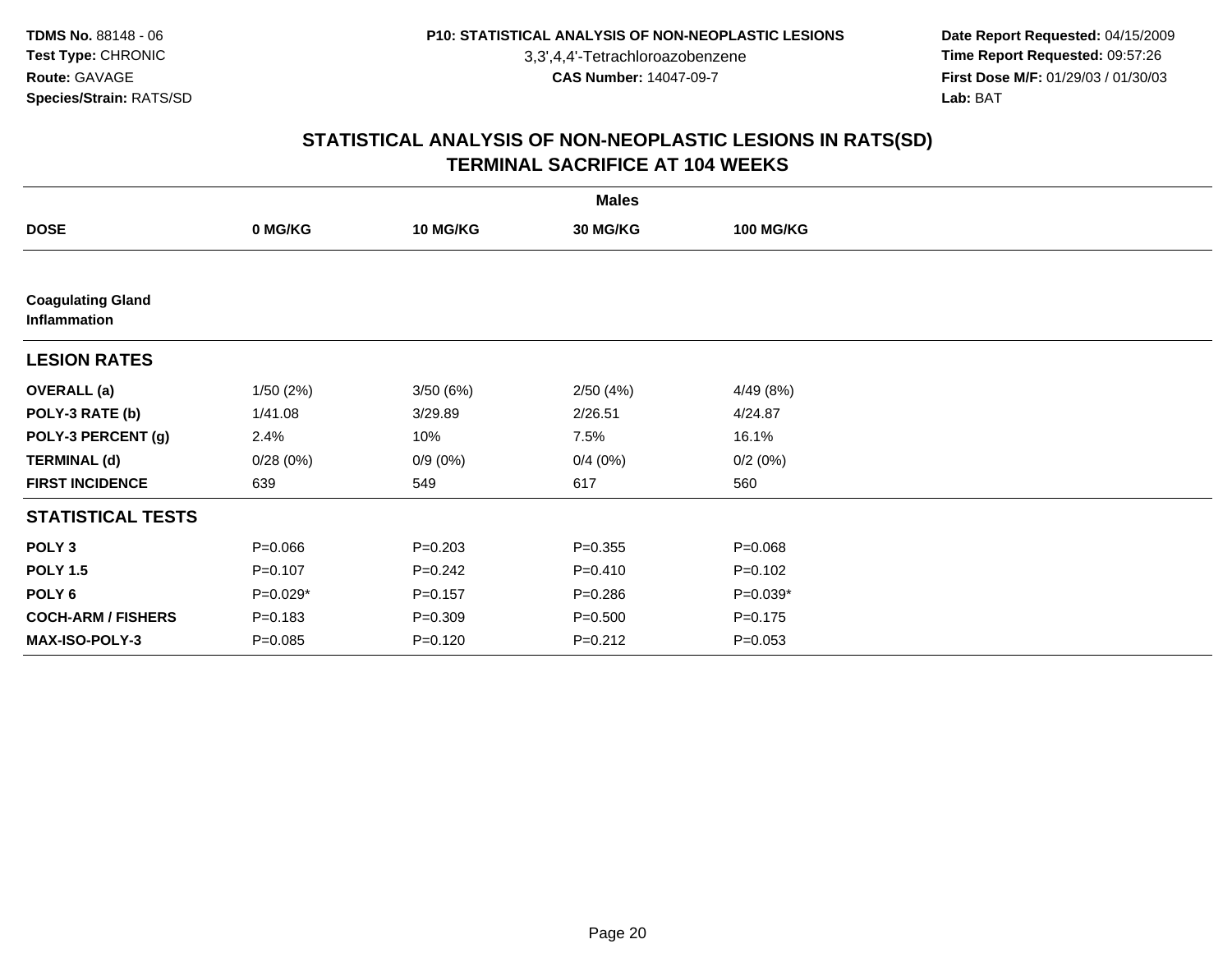**Date Report Requested:** 04/15/2009 **Time Report Requested:** 09:57:26 **First Dose M/F:** 01/29/03 / 01/30/03<br>Lab: BAT **Lab:** BAT

|                                             |             |                 | <b>Males</b>    |                  |  |
|---------------------------------------------|-------------|-----------------|-----------------|------------------|--|
| <b>DOSE</b>                                 | 0 MG/KG     | <b>10 MG/KG</b> | <b>30 MG/KG</b> | <b>100 MG/KG</b> |  |
|                                             |             |                 |                 |                  |  |
| <b>Epididymis</b><br><b>Granuloma Sperm</b> |             |                 |                 |                  |  |
| <b>LESION RATES</b>                         |             |                 |                 |                  |  |
| <b>OVERALL</b> (a)                          | 0/50(0%)    | 1/50(2%)        | 3/50(6%)        | 2/50(4%)         |  |
| POLY-3 RATE (b)                             | 0/40.76     | 1/28.95         | 3/27.80         | 2/25.66          |  |
| POLY-3 PERCENT (g)                          | 0%          | 3.5%            | 10.8%           | 7.8%             |  |
| <b>TERMINAL (d)</b>                         | 0/28(0%)    | $0/9(0\%)$      | 0/4(0%)         | 0/2(0%)          |  |
| <b>FIRST INCIDENCE</b>                      | $--$        | 671             | 438             | 443              |  |
| <b>STATISTICAL TESTS</b>                    |             |                 |                 |                  |  |
| POLY <sub>3</sub>                           | $P=0.129$   | $P = 0.433$     | $P=0.065$       | $P = 0.152$      |  |
| <b>POLY 1.5</b>                             | $P = 0.186$ | $P = 0.461$     | $P = 0.082$     | $P = 0.184$      |  |
| POLY <sub>6</sub>                           | $P = 0.068$ | $P = 0.396$     | P=0.047*        | $P = 0.117$      |  |
| <b>COCH-ARM / FISHERS</b>                   | $P = 0.280$ | $P = 0.500$     | $P=0.121$       | $P = 0.247$      |  |
| MAX-ISO-POLY-3                              | $P = 0.122$ | $P = 0.158$     | P=0.036*        | $P = 0.073$      |  |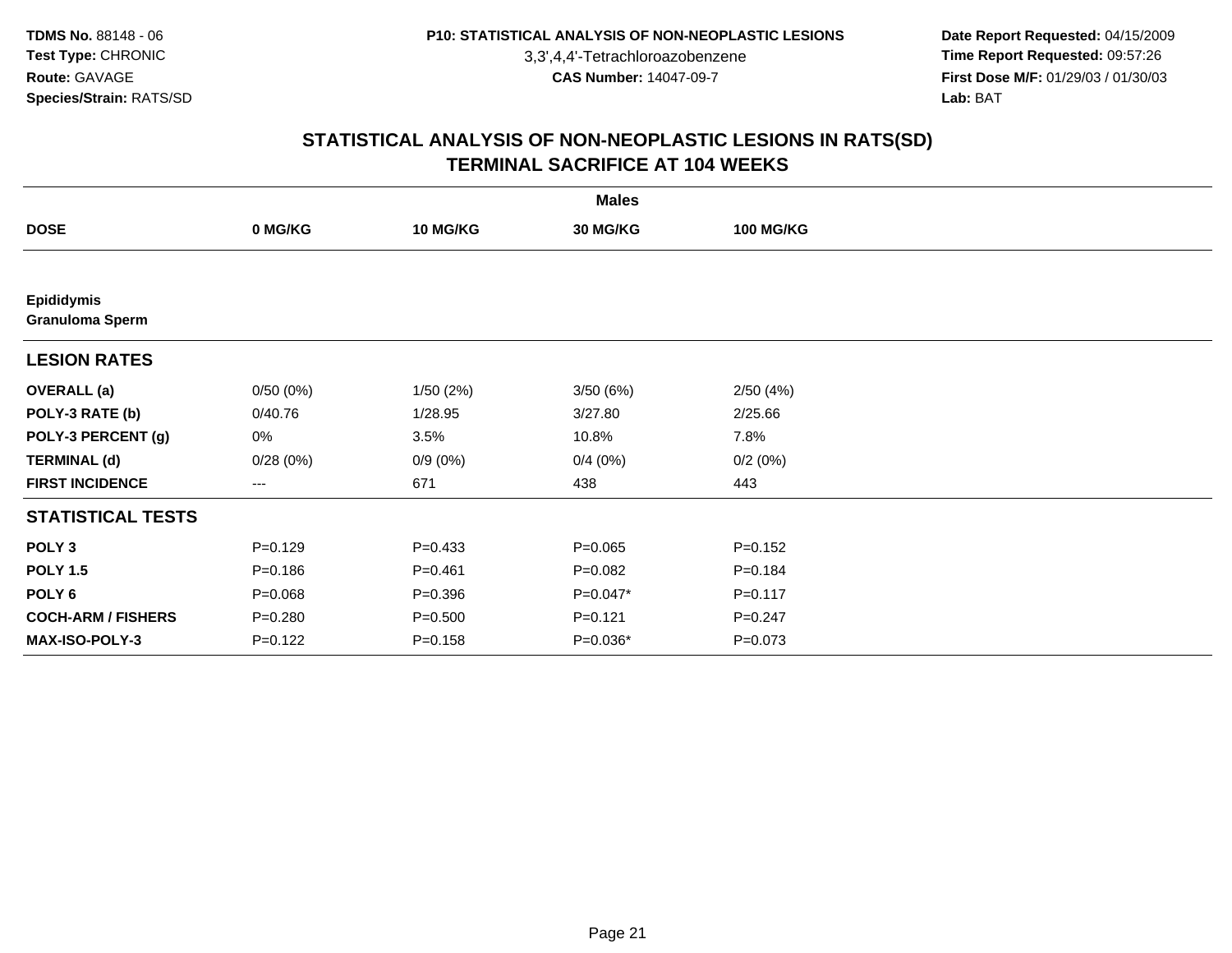**Date Report Requested:** 04/15/2009 **Time Report Requested:** 09:57:26 **First Dose M/F:** 01/29/03 / 01/30/03<br>Lab: BAT **Lab:** BAT

| <b>Males</b>                      |              |              |          |                  |  |  |  |
|-----------------------------------|--------------|--------------|----------|------------------|--|--|--|
| <b>DOSE</b>                       | 0 MG/KG      | 10 MG/KG     | 30 MG/KG | <b>100 MG/KG</b> |  |  |  |
|                                   |              |              |          |                  |  |  |  |
| <b>Epididymis</b><br>Inflammation |              |              |          |                  |  |  |  |
| <b>LESION RATES</b>               |              |              |          |                  |  |  |  |
| <b>OVERALL</b> (a)                | 3/50(6%)     | 0/50(0%)     | 0/50(0%) | 0/50(0%)         |  |  |  |
| POLY-3 RATE (b)                   | 3/41.08      | 0/28.74      | 0/25.86  | 0/24.26          |  |  |  |
| POLY-3 PERCENT (g)                | 7.3%         | 0%           | 0%       | 0%               |  |  |  |
| <b>TERMINAL (d)</b>               | 2/28(7%)     | $0/9(0\%)$   | 0/4(0%)  | 0/2(0%)          |  |  |  |
| <b>FIRST INCIDENCE</b>            | 639          | ---          | ---      | ---              |  |  |  |
| <b>STATISTICAL TESTS</b>          |              |              |          |                  |  |  |  |
| POLY <sub>3</sub>                 | P=0.133N     | P=0.195N     | P=0.223N | $P = 0.240N$     |  |  |  |
| <b>POLY 1.5</b>                   | $P = 0.131N$ | P=0.159N     | P=0.175N | P=0.181N         |  |  |  |
| POLY <sub>6</sub>                 | $P = 0.157N$ | P=0.256N     | P=0.304N | P=0.344N         |  |  |  |
| <b>COCH-ARM / FISHERS</b>         | P=0.149N     | $P = 0.121N$ | P=0.121N | $P = 0.121N$     |  |  |  |
| <b>MAX-ISO-POLY-3</b>             | $P = 0.111N$ | P=0.106N     | P=0.131N | P=0.146N         |  |  |  |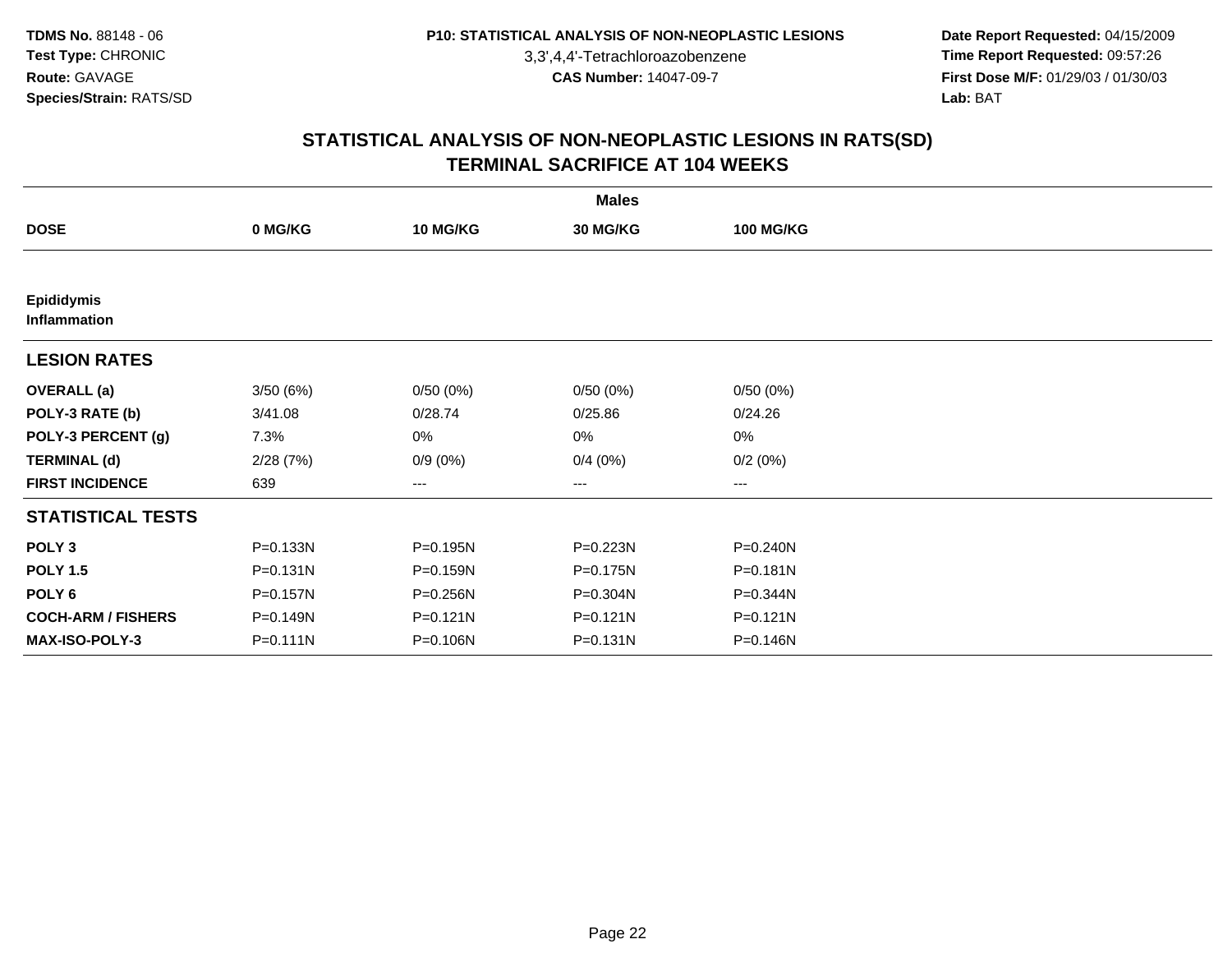**Date Report Requested:** 04/15/2009 **Time Report Requested:** 09:57:26 **First Dose M/F:** 01/29/03 / 01/30/03<br>Lab: BAT **Lab:** BAT

|                                              |             |                 | <b>Males</b>    |                  |  |
|----------------------------------------------|-------------|-----------------|-----------------|------------------|--|
| <b>DOSE</b>                                  | 0 MG/KG     | <b>10 MG/KG</b> | <b>30 MG/KG</b> | <b>100 MG/KG</b> |  |
|                                              |             |                 |                 |                  |  |
| <b>Eye: Anterior Chamber</b><br>Inflammation |             |                 |                 |                  |  |
| <b>LESION RATES</b>                          |             |                 |                 |                  |  |
| <b>OVERALL</b> (a)                           | 1/48(2%)    | 2/50(4%)        | 1/50(2%)        | 1/50(2%)         |  |
| POLY-3 RATE (b)                              | 1/39.24     | 2/29.77         | 1/26.28         | 1/24.88          |  |
| POLY-3 PERCENT (g)                           | 2.6%        | 6.7%            | 3.8%            | 4%               |  |
| <b>TERMINAL (d)</b>                          | 0/28(0%)    | $0/9(0\%)$      | 0/4(0%)         | 0/2(0%)          |  |
| <b>FIRST INCIDENCE</b>                       | 717         | 500             | 609             | 529              |  |
| <b>STATISTICAL TESTS</b>                     |             |                 |                 |                  |  |
| POLY <sub>3</sub>                            | $P = 0.606$ | $P=0.405$       | $P = 0.663$     | $P = 0.649$      |  |
| <b>POLY 1.5</b>                              | P=0.613N    | $P=0.450$       | $P=0.709$       | $P=0.704$        |  |
| POLY 6                                       | $P = 0.477$ | $P = 0.345$     | $P = 0.594$     | $P = 0.564$      |  |
| <b>COCH-ARM / FISHERS</b>                    | P=0.538N    | $P = 0.515$     | P=0.742N        | P=0.742N         |  |
| MAX-ISO-POLY-3                               | $P = 0.555$ | $P = 0.235$     | $P = 0.406$     | $P = 0.396$      |  |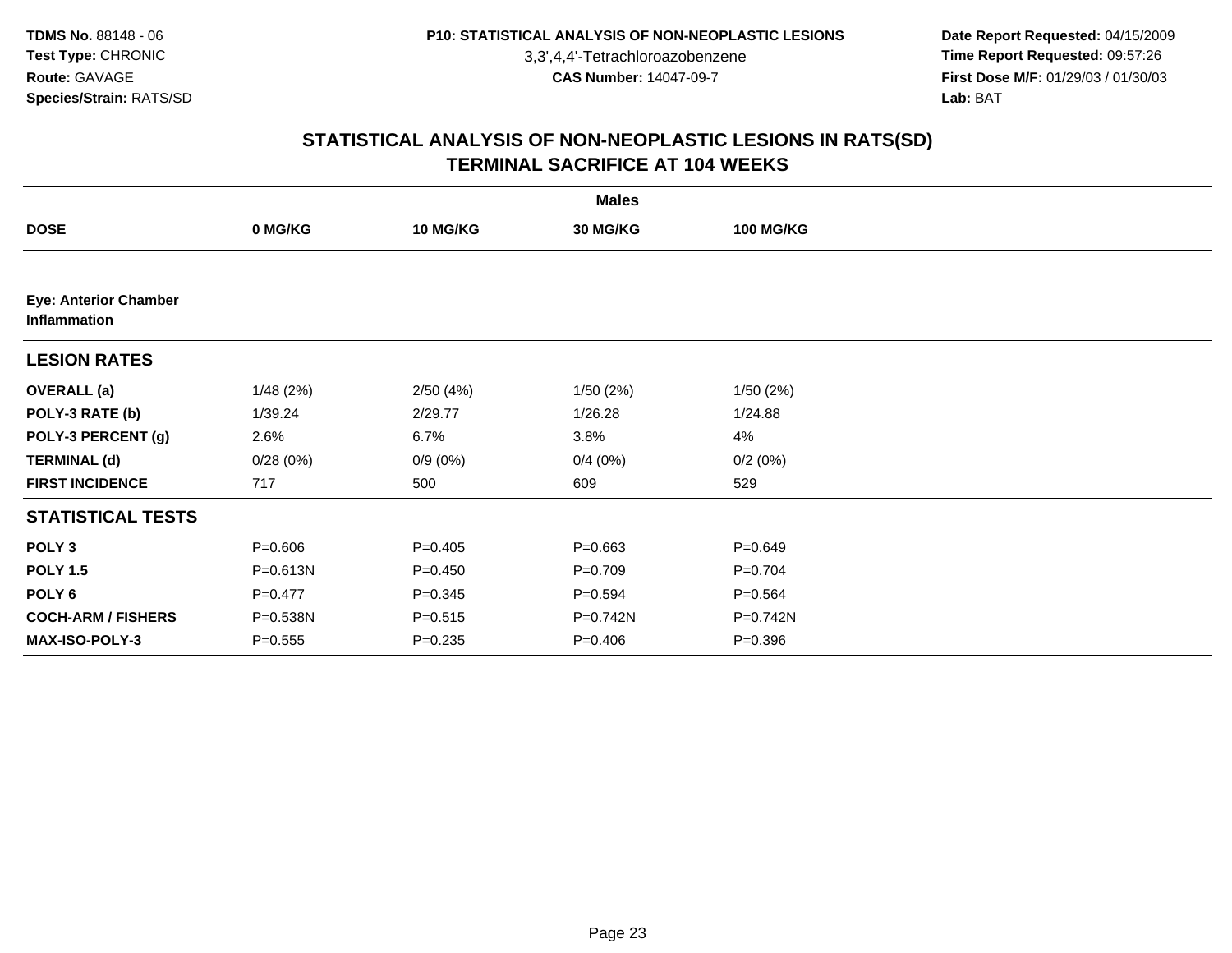**Date Report Requested:** 04/15/2009 **Time Report Requested:** 09:57:26 **First Dose M/F:** 01/29/03 / 01/30/03<br>Lab: BAT **Lab:** BAT

|                             |              |                 | <b>Males</b>    |                  |  |
|-----------------------------|--------------|-----------------|-----------------|------------------|--|
| <b>DOSE</b>                 | 0 MG/KG      | <b>10 MG/KG</b> | <b>30 MG/KG</b> | <b>100 MG/KG</b> |  |
|                             |              |                 |                 |                  |  |
| Eye: Cornea<br>Inflammation |              |                 |                 |                  |  |
| <b>LESION RATES</b>         |              |                 |                 |                  |  |
| <b>OVERALL</b> (a)          | 3/48(6%)     | 12/50 (24%)     | 5/50 (10%)      | 2/50(4%)         |  |
| POLY-3 RATE (b)             | 3/39.46      | 12/32.43        | 5/27.48         | 2/25.10          |  |
| POLY-3 PERCENT (g)          | 7.6%         | 37%             | 18.2%           | 8%               |  |
| <b>TERMINAL (d)</b>         | 1/28(4%)     | 3/9(33%)        | 0/4(0%)         | 0/2(0%)          |  |
| <b>FIRST INCIDENCE</b>      | 671          | 500             | 554             | 529              |  |
| <b>STATISTICAL TESTS</b>    |              |                 |                 |                  |  |
| POLY <sub>3</sub>           | P=0.274N     | P=0.002**       | $P = 0.182$     | $P = 0.656$      |  |
| <b>POLY 1.5</b>             | $P = 0.143N$ | P=0.004**       | $P = 0.250$     | P=0.607N         |  |
| POLY <sub>6</sub>           | P=0.566N     | P<0.001**       | $P = 0.112$     | $P = 0.523$      |  |
| <b>COCH-ARM / FISHERS</b>   | P=0.057N     | $P=0.014*$      | $P = 0.381$     | P=0.480N         |  |
| <b>MAX-ISO-POLY-3</b>       | $P = 0.161$  | $P=0.002**$     | $P = 0.136$     | $P = 0.482$      |  |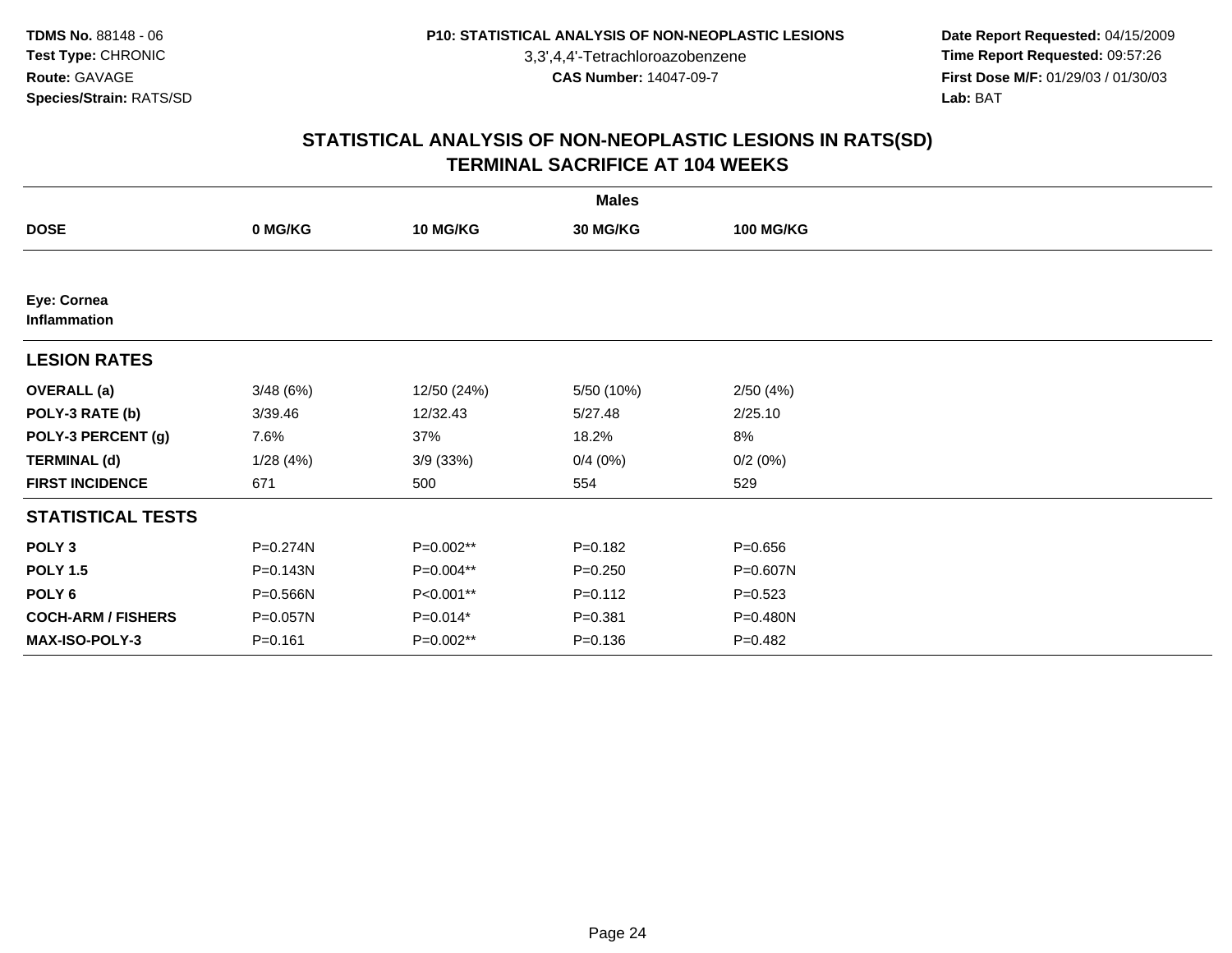**Date Report Requested:** 04/15/2009 **Time Report Requested:** 09:57:26 **First Dose M/F:** 01/29/03 / 01/30/03<br>Lab: BAT **Lab:** BAT

|                             |             |                 | <b>Males</b>    |                  |  |
|-----------------------------|-------------|-----------------|-----------------|------------------|--|
| <b>DOSE</b>                 | 0 MG/KG     | <b>10 MG/KG</b> | <b>30 MG/KG</b> | <b>100 MG/KG</b> |  |
|                             |             |                 |                 |                  |  |
| Eye: Retina<br>Degeneration |             |                 |                 |                  |  |
| <b>LESION RATES</b>         |             |                 |                 |                  |  |
| <b>OVERALL</b> (a)          | 1/48(2%)    | 1/50(2%)        | 6/50 (12%)      | 2/50(4%)         |  |
| POLY-3 RATE (b)             | 1/39.20     | 1/28.95         | 6/26.92         | 2/24.31          |  |
| POLY-3 PERCENT (g)          | 2.6%        | 3.5%            | 22.3%           | 8.2%             |  |
| <b>TERMINAL (d)</b>         | 1/28(4%)    | $0/9(0\%)$      | 2/4(50%)        | 1/2(50%)         |  |
| <b>FIRST INCIDENCE</b>      | 727 (T)     | 671             | 617             | 716              |  |
| <b>STATISTICAL TESTS</b>    |             |                 |                 |                  |  |
| POLY <sub>3</sub>           | $P = 0.214$ | $P = 0.688$     | P=0.016*        | $P = 0.343$      |  |
| <b>POLY 1.5</b>             | $P = 0.330$ | $P=0.725$       | $P=0.028*$      | $P=0.414$        |  |
| POLY <sub>6</sub>           | $P = 0.084$ | $P = 0.633$     | P=0.007**       | $P = 0.254$      |  |
| <b>COCH-ARM / FISHERS</b>   | $P=0.495$   | P=0.742N        | $P = 0.062$     | $P = 0.515$      |  |
| <b>MAX-ISO-POLY-3</b>       | $P = 0.104$ | $P=0.425$       | $P=0.015*$      | $P = 0.210$      |  |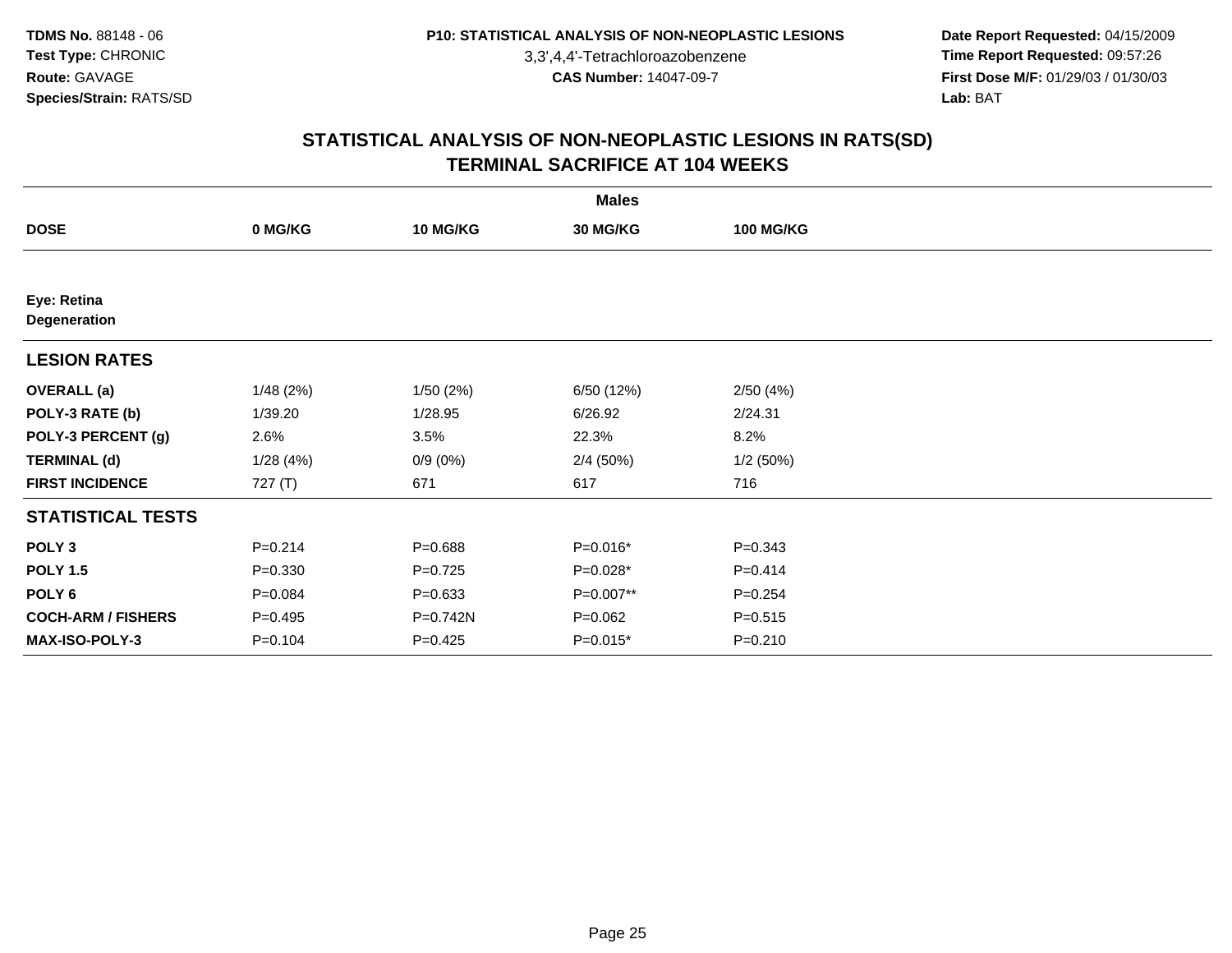**Date Report Requested:** 04/15/2009 **Time Report Requested:** 09:57:26 **First Dose M/F:** 01/29/03 / 01/30/03<br>Lab: BAT **Lab:** BAT

| <b>Males</b>              |              |                 |             |                  |  |  |  |
|---------------------------|--------------|-----------------|-------------|------------------|--|--|--|
| <b>DOSE</b>               | 0 MG/KG      | <b>10 MG/KG</b> | 30 MG/KG    | <b>100 MG/KG</b> |  |  |  |
|                           |              |                 |             |                  |  |  |  |
| Heart                     |              |                 |             |                  |  |  |  |
| Cardiomyopathy            |              |                 |             |                  |  |  |  |
| <b>LESION RATES</b>       |              |                 |             |                  |  |  |  |
| <b>OVERALL</b> (a)        | 47/50 (94%)  | 48/50 (96%)     | 45/50 (90%) | 40/50 (80%)      |  |  |  |
| POLY-3 RATE (b)           | 47/49.06     | 48/49.61        | 45/46.29    | 40/44.20         |  |  |  |
| POLY-3 PERCENT (g)        | 95.8%        | 96.8%           | 97.2%       | 90.5%            |  |  |  |
| <b>TERMINAL (d)</b>       | 28/28 (100%) | 8/9 (89%)       | 4/4 (100%)  | 1/2(50%)         |  |  |  |
| <b>FIRST INCIDENCE</b>    | 274          | 62              | 115         | 174              |  |  |  |
| <b>STATISTICAL TESTS</b>  |              |                 |             |                  |  |  |  |
| POLY <sub>3</sub>         | P=0.083N     | $P=0.622$       | $P = 0.586$ | $P = 0.233N$     |  |  |  |
| <b>POLY 1.5</b>           | P=0.025N*    | $P = 0.565$     | $P = 0.646$ | P=0.122N         |  |  |  |
| POLY <sub>6</sub>         | P=0.235N     | $P = 0.711$     | $P = 0.590$ | $P = 0.410N$     |  |  |  |
| <b>COCH-ARM / FISHERS</b> | P=0.004N**   | $P = 0.500$     | P=0.357N    | P=0.036N*        |  |  |  |
| <b>MAX-ISO-POLY-3</b>     | P=0.099N     | $P = 0.390$     | $P = 0.332$ | P=0.122N         |  |  |  |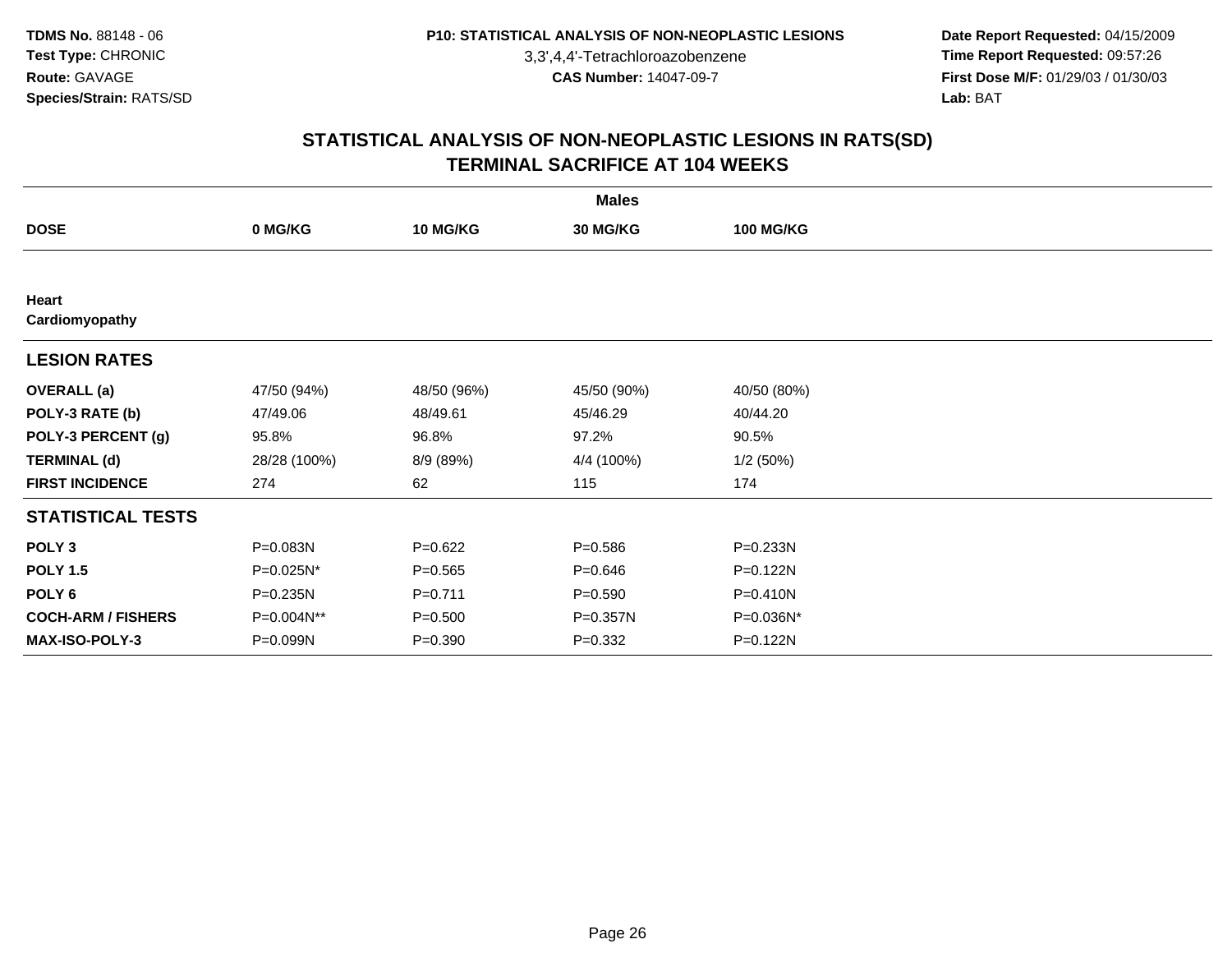**Date Report Requested:** 04/15/2009 **Time Report Requested:** 09:57:26 **First Dose M/F:** 01/29/03 / 01/30/03<br>Lab: BAT **Lab:** BAT

| <b>Males</b>              |             |                 |             |                  |  |  |  |
|---------------------------|-------------|-----------------|-------------|------------------|--|--|--|
| <b>DOSE</b>               | 0 MG/KG     | <b>10 MG/KG</b> | 30 MG/KG    | <b>100 MG/KG</b> |  |  |  |
|                           |             |                 |             |                  |  |  |  |
| Heart<br>Inflammation     |             |                 |             |                  |  |  |  |
| <b>LESION RATES</b>       |             |                 |             |                  |  |  |  |
| <b>OVERALL</b> (a)        | 1/50(2%)    | 0/50(0%)        | 2/50(4%)    | 1/50(2%)         |  |  |  |
| POLY-3 RATE (b)           | 1/40.76     | 0/28.74         | 2/27.34     | 1/25.11          |  |  |  |
| POLY-3 PERCENT (g)        | 2.5%        | 0%              | 7.3%        | 4%               |  |  |  |
| <b>TERMINAL (d)</b>       | 1/28(4%)    | $0/9(0\%)$      | 0/4(0%)     | 0/2(0%)          |  |  |  |
| <b>FIRST INCIDENCE</b>    | 727 (T)     | ---             | 295         | 387              |  |  |  |
| <b>STATISTICAL TESTS</b>  |             |                 |             |                  |  |  |  |
| POLY <sub>3</sub>         | $P=0.434$   | P=0.568N        | $P = 0.366$ | $P = 0.642$      |  |  |  |
| <b>POLY 1.5</b>           | $P = 0.500$ | P=0.540N        | $P = 0.419$ | $P = 0.696$      |  |  |  |
| POLY <sub>6</sub>         | $P = 0.328$ | P=0.606N        | $P = 0.298$ | $P = 0.558$      |  |  |  |
| <b>COCH-ARM / FISHERS</b> | $P = 0.577$ | P=0.500N        | $P = 0.500$ | P=0.753N         |  |  |  |
| <b>MAX-ISO-POLY-3</b>     | $P = 0.358$ | P=0.241N        | $P = 0.217$ | $P = 0.390$      |  |  |  |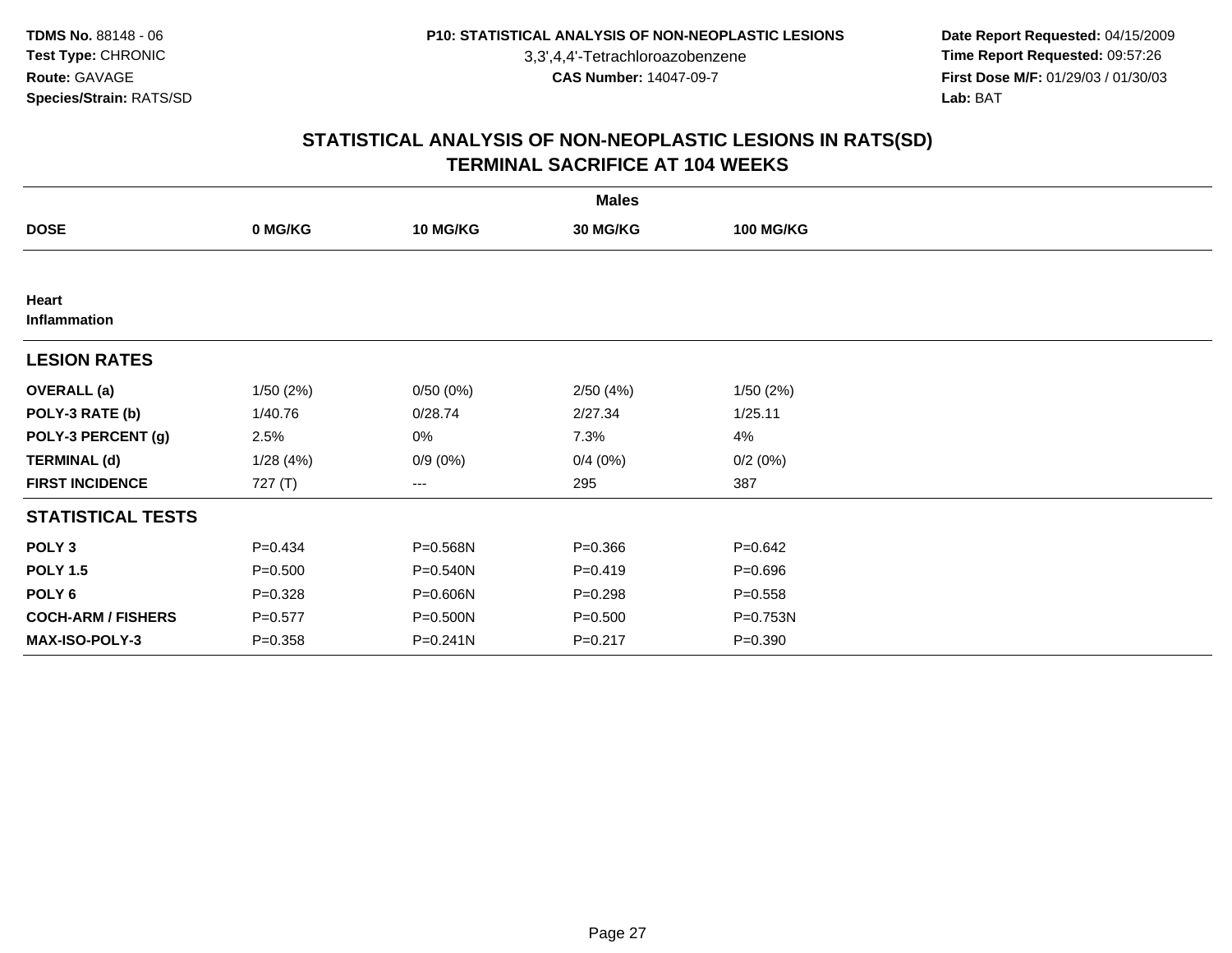**Date Report Requested:** 04/15/2009 **Time Report Requested:** 09:57:26 **First Dose M/F:** 01/29/03 / 01/30/03<br>Lab: BAT **Lab:** BAT

| <b>Males</b>                   |              |                   |          |                  |  |  |
|--------------------------------|--------------|-------------------|----------|------------------|--|--|
| <b>DOSE</b>                    | 0 MG/KG      | <b>10 MG/KG</b>   | 30 MG/KG | <b>100 MG/KG</b> |  |  |
|                                |              |                   |          |                  |  |  |
| Heart<br><b>Mineralization</b> |              |                   |          |                  |  |  |
| <b>LESION RATES</b>            |              |                   |          |                  |  |  |
| <b>OVERALL</b> (a)             | 5/50 (10%)   | 0/50(0%)          | 1/50(2%) | 1/50(2%)         |  |  |
| POLY-3 RATE (b)                | 5/42.98      | 0/28.74           | 1/25.93  | 1/24.67          |  |  |
| POLY-3 PERCENT (g)             | 11.6%        | 0%                | 3.9%     | 4.1%             |  |  |
| <b>TERMINAL (d)</b>            | 1/28(4%)     | $0/9(0\%)$        | 0/4(0%)  | 0/2(0%)          |  |  |
| <b>FIRST INCIDENCE</b>         | 420          | $\qquad \qquad -$ | 712      | 613              |  |  |
| <b>STATISTICAL TESTS</b>       |              |                   |          |                  |  |  |
| POLY <sub>3</sub>              | $P = 0.247N$ | P=0.083N          | P=0.264N | P=0.284N         |  |  |
| <b>POLY 1.5</b>                | $P = 0.219N$ | P=0.056N          | P=0.187N | P=0.193N         |  |  |
| POLY <sub>6</sub>              | P=0.328N     | P=0.136N          | P=0.389N | P=0.433N         |  |  |
| <b>COCH-ARM / FISHERS</b>      | $P = 0.215N$ | P=0.028N*         | P=0.102N | P=0.102N         |  |  |
| MAX-ISO-POLY-3                 | $P = 0.171N$ | P=0.058N          | P=0.194N | $P = 0.211N$     |  |  |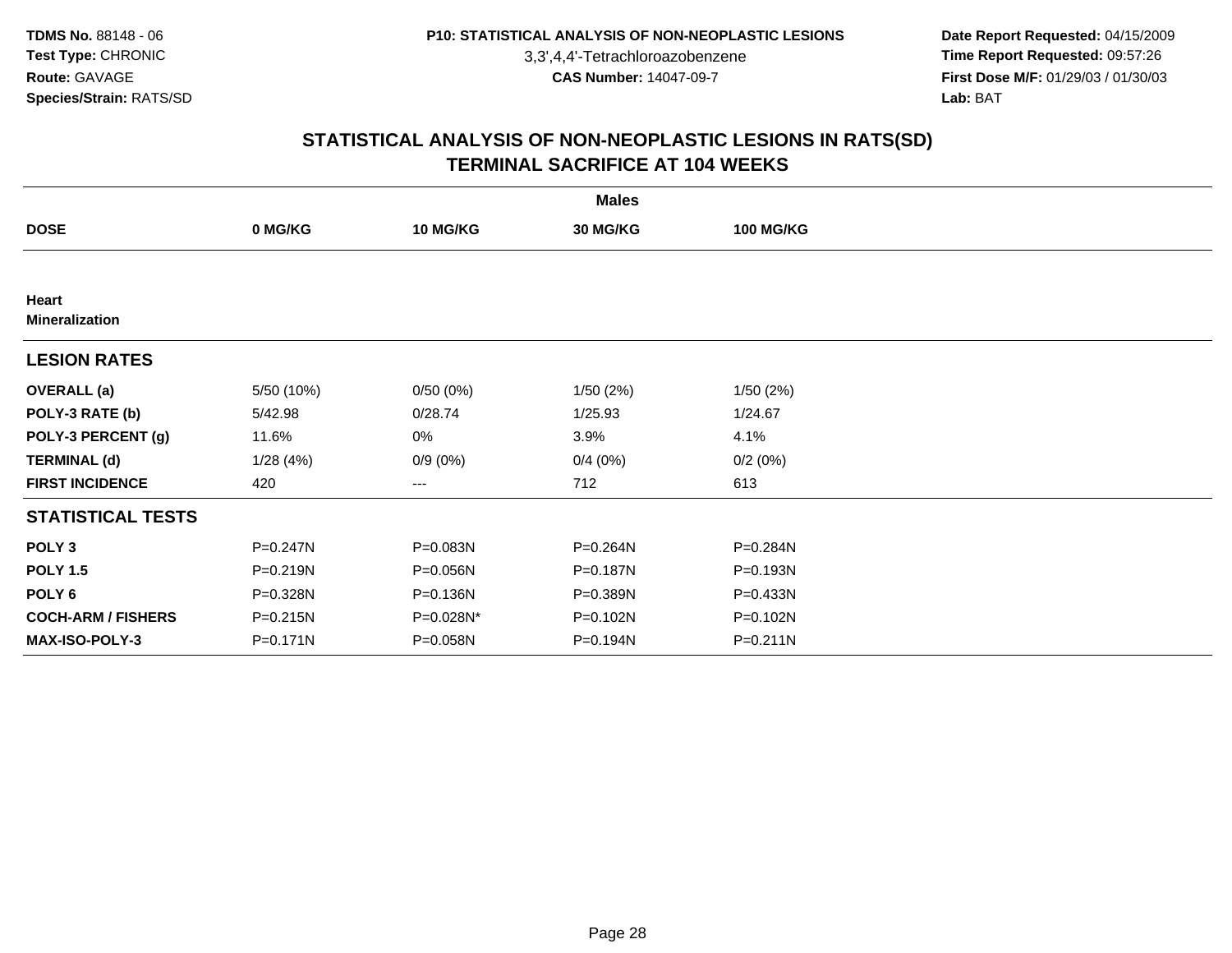**Date Report Requested:** 04/15/2009 **Time Report Requested:** 09:57:26 **First Dose M/F:** 01/29/03 / 01/30/03<br>Lab: BAT **Lab:** BAT

| <b>Males</b>              |                   |                   |                 |                  |  |  |
|---------------------------|-------------------|-------------------|-----------------|------------------|--|--|
| <b>DOSE</b>               | 0 MG/KG           | <b>10 MG/KG</b>   | <b>30 MG/KG</b> | <b>100 MG/KG</b> |  |  |
|                           |                   |                   |                 |                  |  |  |
| Heart<br><b>Necrosis</b>  |                   |                   |                 |                  |  |  |
| <b>LESION RATES</b>       |                   |                   |                 |                  |  |  |
| <b>OVERALL</b> (a)        | 0/50(0%)          | 0/50(0%)          | 0/50(0%)        | 2/50(4%)         |  |  |
| POLY-3 RATE (b)           | 0/40.76           | 0/28.74           | 0/25.86         | 2/25.21          |  |  |
| POLY-3 PERCENT (g)        | 0%                | $0\%$             | 0%              | 7.9%             |  |  |
| <b>TERMINAL (d)</b>       | 0/28(0%)          | $0/9(0\%)$        | 0/4(0%)         | 0/2(0%)          |  |  |
| <b>FIRST INCIDENCE</b>    | $\qquad \qquad -$ | $\qquad \qquad -$ | ---             | 476              |  |  |
| <b>STATISTICAL TESTS</b>  |                   |                   |                 |                  |  |  |
| POLY <sub>3</sub>         | $P=0.027*$        | (e)               | (e)             | $P = 0.150$      |  |  |
| <b>POLY 1.5</b>           | $P=0.032*$        | (e)               | (e)             | $P=0.182$        |  |  |
| POLY <sub>6</sub>         | $P=0.020*$        | (e)               | (e)             | $P = 0.114$      |  |  |
| <b>COCH-ARM / FISHERS</b> | $P=0.042*$        | (e)               | (e)             | $P = 0.247$      |  |  |
| MAX-ISO-POLY-3            | $P=0.034*$        | (e)               | (e)             | $P = 0.073$      |  |  |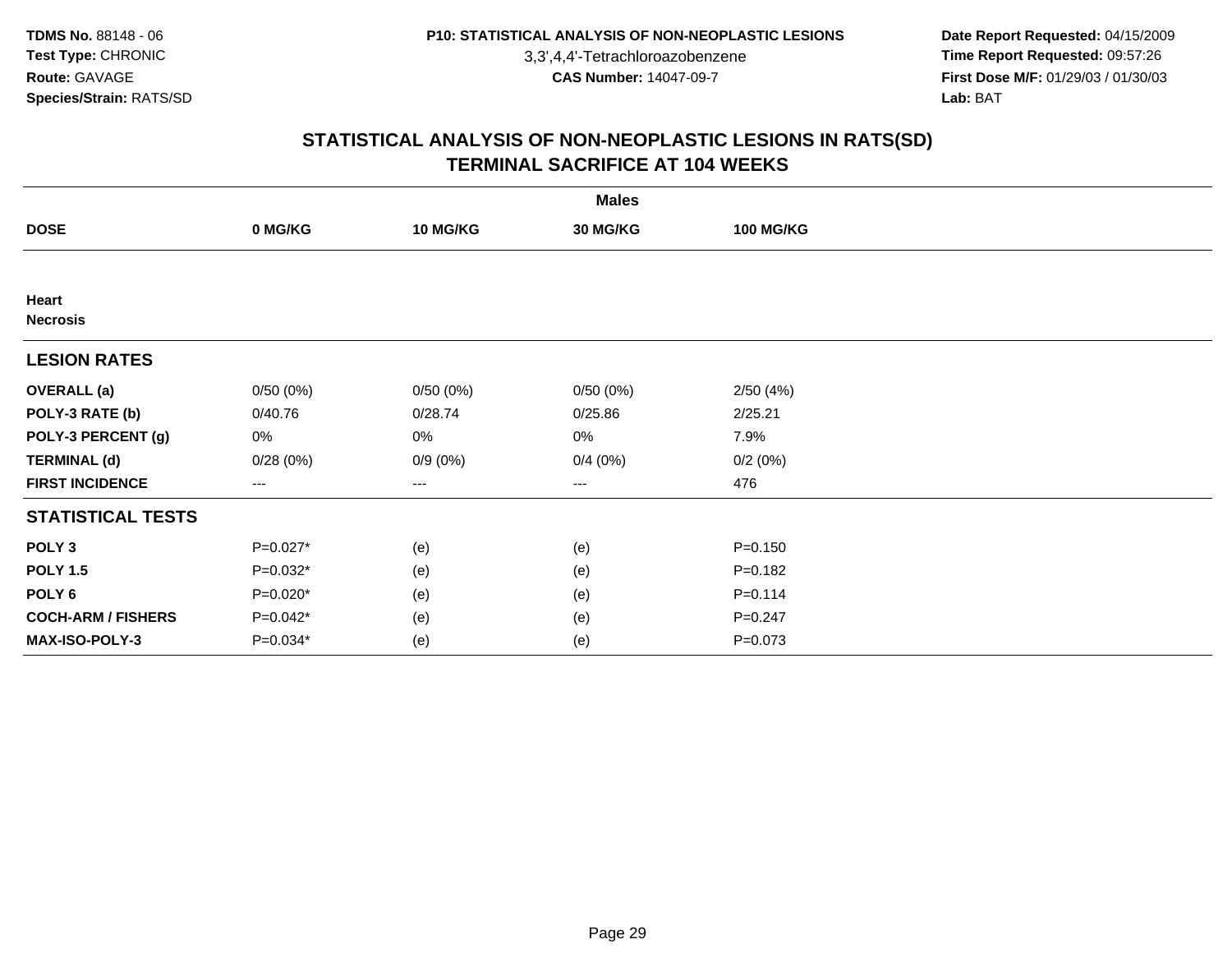**Date Report Requested:** 04/15/2009 **Time Report Requested:** 09:57:26 **First Dose M/F:** 01/29/03 / 01/30/03<br>Lab: BAT **Lab:** BAT

|                            |                        |             | <b>Males</b> |                  |  |
|----------------------------|------------------------|-------------|--------------|------------------|--|
| <b>DOSE</b>                | 0 MG/KG                | 10 MG/KG    | 30 MG/KG     | <b>100 MG/KG</b> |  |
|                            |                        |             |              |                  |  |
| Heart<br><b>Thrombosis</b> |                        |             |              |                  |  |
| <b>LESION RATES</b>        |                        |             |              |                  |  |
| <b>OVERALL</b> (a)         | 0/50(0%)               | 4/50 (8%)   | 2/50(4%)     | 4/50 (8%)        |  |
| POLY-3 RATE (b)            | 0/40.76                | 4/30.18     | 2/26.36      | 4/25.90          |  |
| POLY-3 PERCENT (g)         | 0%                     | 13.3%       | 7.6%         | 15.4%            |  |
| <b>TERMINAL (d)</b>        | 0/28(0%)               | $0/9(0\%)$  | 0/4(0%)      | 0/2(0%)          |  |
| <b>FIRST INCIDENCE</b>     | $\qquad \qquad \cdots$ | 454         | 609          | 433              |  |
| <b>STATISTICAL TESTS</b>   |                        |             |              |                  |  |
| POLY <sub>3</sub>          | $P = 0.052$            | $P=0.030*$  | $P = 0.156$  | $P=0.022*$       |  |
| <b>POLY 1.5</b>            | $P = 0.091$            | $P=0.041*$  | $P = 0.185$  | $P=0.034*$       |  |
| POLY <sub>6</sub>          | P=0.020*               | $P=0.021*$  | $P=0.124$    | $P=0.012*$       |  |
| <b>COCH-ARM / FISHERS</b>  | $P = 0.170$            | $P = 0.059$ | $P = 0.247$  | $P=0.059$        |  |
| MAX-ISO-POLY-3             | P=0.046*               | P=0.018*    | $P = 0.073$  | $P=0.017*$       |  |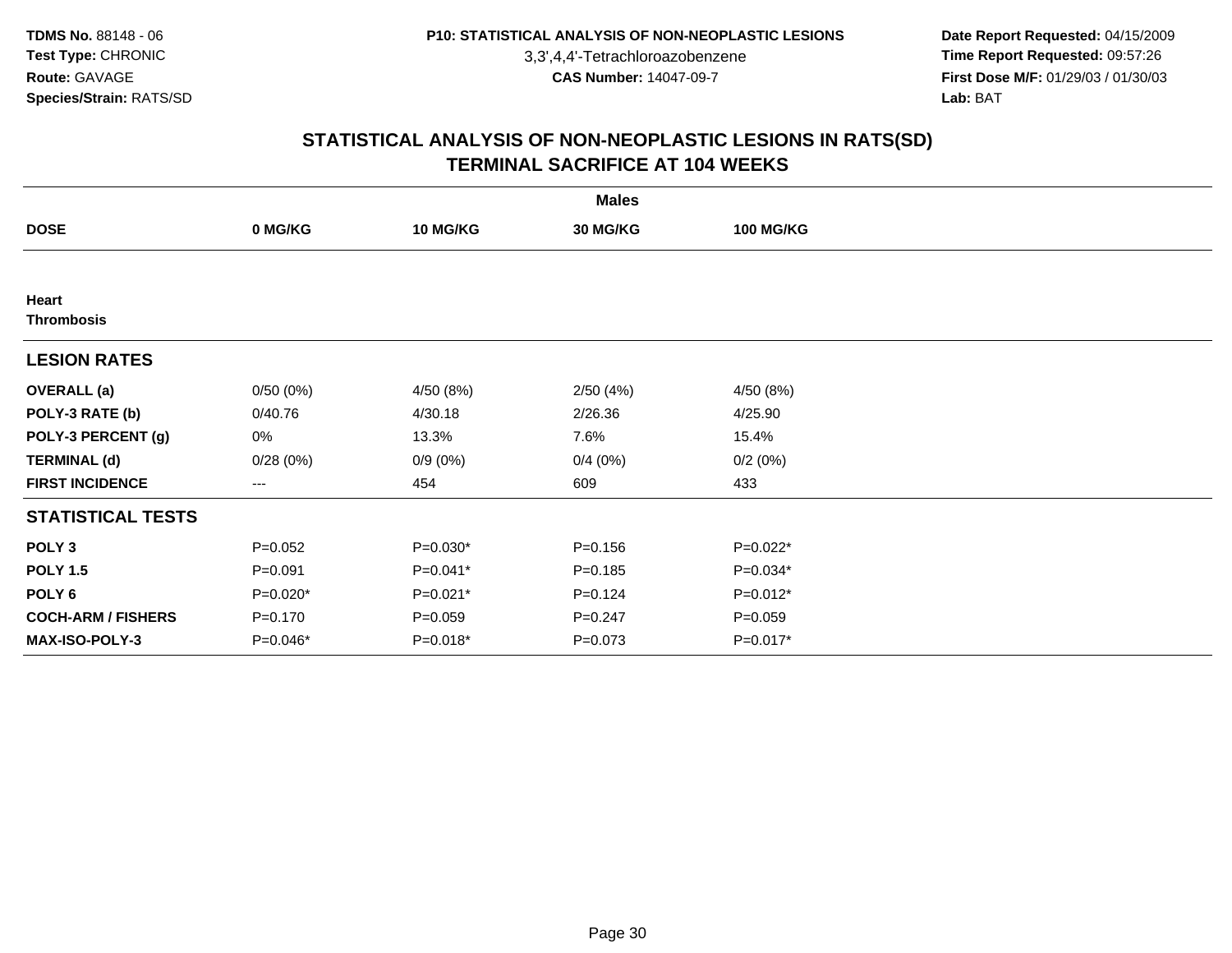**Date Report Requested:** 04/15/2009 **Time Report Requested:** 09:57:26 **First Dose M/F:** 01/29/03 / 01/30/03<br>Lab: BAT **Lab:** BAT

|                                          |              |                 | <b>Males</b>    |                  |  |
|------------------------------------------|--------------|-----------------|-----------------|------------------|--|
| <b>DOSE</b>                              | 0 MG/KG      | <b>10 MG/KG</b> | <b>30 MG/KG</b> | <b>100 MG/KG</b> |  |
|                                          |              |                 |                 |                  |  |
| <b>Heart: Endocardium</b><br>Hyperplasia |              |                 |                 |                  |  |
| <b>LESION RATES</b>                      |              |                 |                 |                  |  |
| <b>OVERALL</b> (a)                       | 0/50(0%)     | 1/50(2%)        | 0/50(0%)        | 0/50(0%)         |  |
| POLY-3 RATE (b)                          | 0/40.76      | 1/28.89         | 0/25.86         | 0/24.26          |  |
| POLY-3 PERCENT (g)                       | 0%           | 3.5%            | 0%              | 0%               |  |
| <b>TERMINAL (d)</b>                      | 0/28(0%)     | $0/9(0\%)$      | 0/4(0%)         | 0/2(0%)          |  |
| <b>FIRST INCIDENCE</b>                   | $--$         | 689             | ---             | $--$             |  |
| <b>STATISTICAL TESTS</b>                 |              |                 |                 |                  |  |
| POLY <sub>3</sub>                        | P=0.668N     | $P=0.433$       | (e)             | (e)              |  |
| <b>POLY 1.5</b>                          | P=0.638N     | $P = 0.461$     | (e)             | (e)              |  |
| POLY <sub>6</sub>                        | P=0.710N     | $P = 0.396$     | (e)             | (e)              |  |
| <b>COCH-ARM / FISHERS</b>                | $P = 0.601N$ | $P = 0.500$     | (e)             | (e)              |  |
| MAX-ISO-POLY-3                           | P=0.496N     | $P = 0.157$     | (e)             | (e)              |  |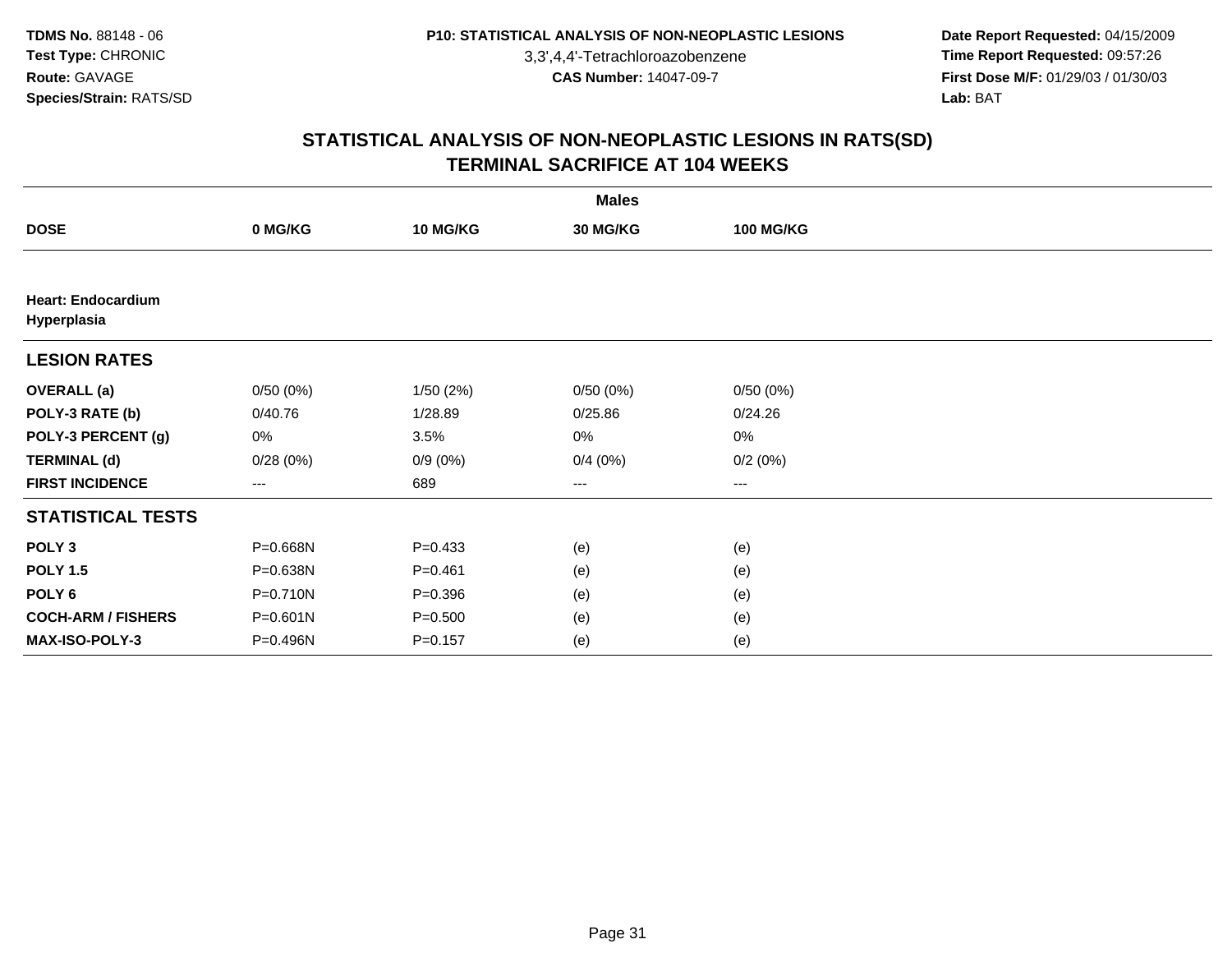**Date Report Requested:** 04/15/2009 **Time Report Requested:** 09:57:26 **First Dose M/F:** 01/29/03 / 01/30/03<br>Lab: BAT **Lab:** BAT

|                                                           |             |                 | <b>Males</b> |                  |  |
|-----------------------------------------------------------|-------------|-----------------|--------------|------------------|--|
| <b>DOSE</b>                                               | 0 MG/KG     | <b>10 MG/KG</b> | 30 MG/KG     | <b>100 MG/KG</b> |  |
|                                                           |             |                 |              |                  |  |
| <b>Intestine Large, Colon</b><br><b>Parasite Metazoan</b> |             |                 |              |                  |  |
| <b>LESION RATES</b>                                       |             |                 |              |                  |  |
| <b>OVERALL</b> (a)                                        | 6/50 (12%)  | 6/50 (12%)      | 3/50(6%)     | 5/50 (10%)       |  |
| POLY-3 RATE (b)                                           | 6/40.76     | 6/31.25         | 3/27.78      | 5/27.65          |  |
| POLY-3 PERCENT (g)                                        | 14.7%       | 19.2%           | 10.8%        | 18.1%            |  |
| <b>TERMINAL (d)</b>                                       | 6/28(21%)   | 1/9(11%)        | 0/4(0%)      | 1/2(50%)         |  |
| <b>FIRST INCIDENCE</b>                                    | 727 (T)     | 332             | 367          | 192              |  |
| <b>STATISTICAL TESTS</b>                                  |             |                 |              |                  |  |
| POLY <sub>3</sub>                                         | $P = 0.491$ | $P=0.427$       | P=0.459N     | $P = 0.486$      |  |
| <b>POLY 1.5</b>                                           | P=0.566N    | $P = 0.510$     | P=0.366N     | $P=0.604$        |  |
| POLY 6                                                    | $P = 0.308$ | $P = 0.314$     | P=0.594N     | $P = 0.311$      |  |
| <b>COCH-ARM / FISHERS</b>                                 | P=0.464N    | P=0.620N        | P=0.243N     | P=0.500N         |  |
| <b>MAX-ISO-POLY-3</b>                                     | $P = 0.586$ | $P = 0.328$     | P=0.347N     | $P = 0.377$      |  |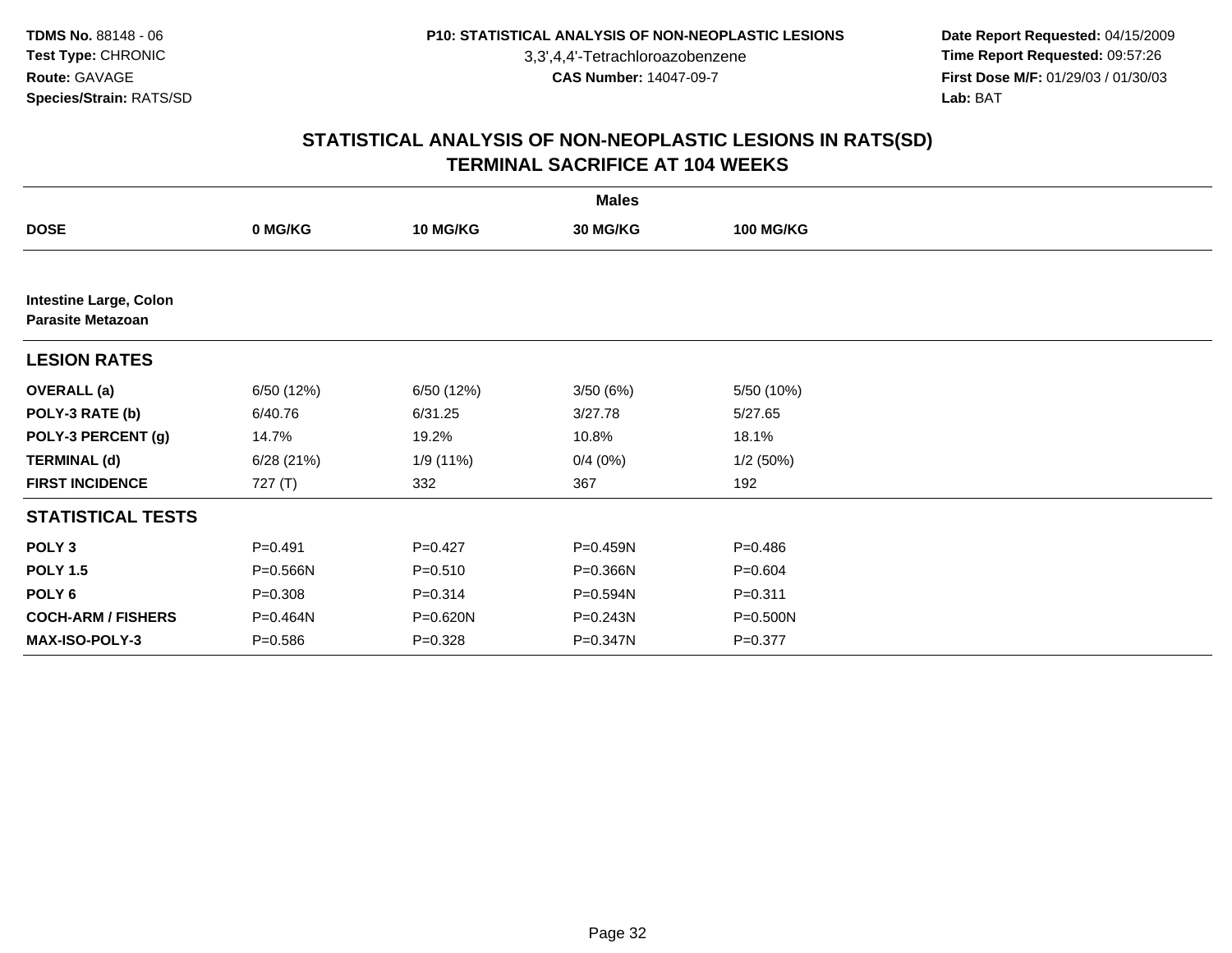**Date Report Requested:** 04/15/2009 **Time Report Requested:** 09:57:26 **First Dose M/F:** 01/29/03 / 01/30/03<br>Lab: BAT **Lab:** BAT

| <b>Males</b>                                   |          |                 |          |                  |  |  |
|------------------------------------------------|----------|-----------------|----------|------------------|--|--|
| <b>DOSE</b>                                    | 0 MG/KG  | <b>10 MG/KG</b> | 30 MG/KG | <b>100 MG/KG</b> |  |  |
|                                                |          |                 |          |                  |  |  |
| Kidney<br><b>Accumulation, Hyaline Droplet</b> |          |                 |          |                  |  |  |
| <b>LESION RATES</b>                            |          |                 |          |                  |  |  |
| <b>OVERALL (a)</b>                             | 0/50(0%) | 0/50(0%)        | 0/50(0%) | 0/50(0%)         |  |  |
| POLY-3 RATE (b)                                | 0/40.76  | 0/28.74         | 0/25.86  | 0/24.26          |  |  |
| POLY-3 PERCENT (g)                             | 0%       | 0%              | 0%       | 0%               |  |  |
| <b>TERMINAL (d)</b>                            | 0/28(0%) | $0/9(0\%)$      | 0/4(0%)  | 0/2(0%)          |  |  |
| <b>FIRST INCIDENCE</b>                         | $---$    | $---$           | ---      | $---$            |  |  |
| <b>STATISTICAL TESTS</b>                       |          |                 |          |                  |  |  |
| POLY <sub>3</sub>                              | (e)      | (e)             | (e)      | (e)              |  |  |
| <b>POLY 1.5</b>                                | (e)      | (e)             | (e)      | (e)              |  |  |
| POLY <sub>6</sub>                              | (e)      | (e)             | (e)      | (e)              |  |  |
| <b>COCH-ARM / FISHERS</b>                      | (e)      | (e)             | (e)      | (e)              |  |  |
| <b>MAX-ISO-POLY-3</b>                          | (e)      | (e)             | (e)      | (e)              |  |  |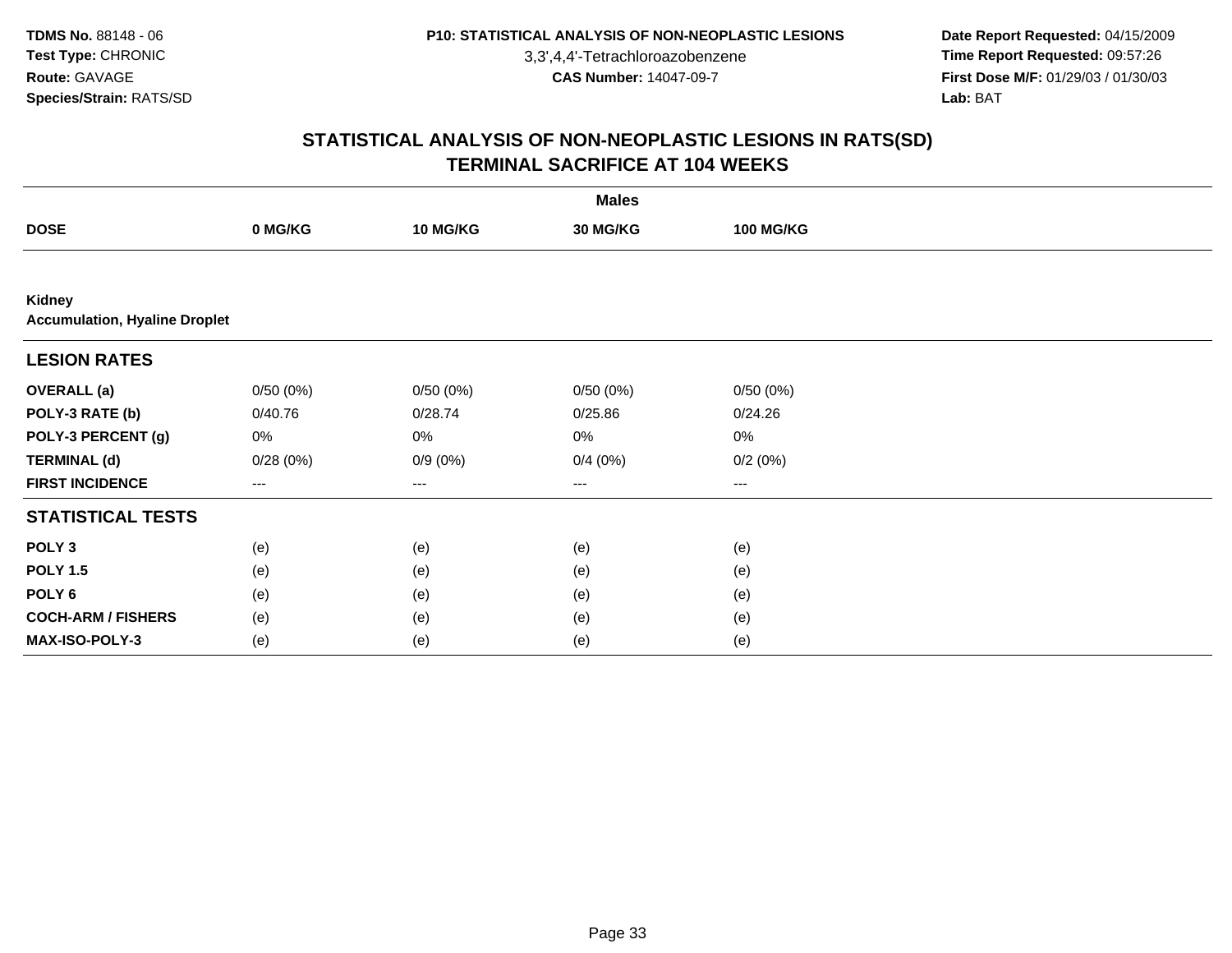**Date Report Requested:** 04/15/2009 **Time Report Requested:** 09:57:26 **First Dose M/F:** 01/29/03 / 01/30/03<br>Lab: BAT **Lab:** BAT

| <b>Males</b>              |          |            |          |                  |  |  |
|---------------------------|----------|------------|----------|------------------|--|--|
| <b>DOSE</b>               | 0 MG/KG  | 10 MG/KG   | 30 MG/KG | <b>100 MG/KG</b> |  |  |
|                           |          |            |          |                  |  |  |
| <b>Kidney</b>             |          |            |          |                  |  |  |
| Casts                     |          |            |          |                  |  |  |
| <b>LESION RATES</b>       |          |            |          |                  |  |  |
| <b>OVERALL</b> (a)        | 0/50(0%) | 0/50(0%)   | 0/50(0%) | 0/50(0%)         |  |  |
| POLY-3 RATE (b)           | 0/40.76  | 0/28.74    | 0/25.86  | 0/24.26          |  |  |
| POLY-3 PERCENT (g)        | 0%       | 0%         | 0%       | 0%               |  |  |
| <b>TERMINAL (d)</b>       | 0/28(0%) | $0/9(0\%)$ | 0/4(0%)  | 0/2(0%)          |  |  |
| <b>FIRST INCIDENCE</b>    | $--$     | $---$      | ---      | $---$            |  |  |
| <b>STATISTICAL TESTS</b>  |          |            |          |                  |  |  |
| POLY <sub>3</sub>         | (e)      | (e)        | (e)      | (e)              |  |  |
| <b>POLY 1.5</b>           | (e)      | (e)        | (e)      | (e)              |  |  |
| POLY <sub>6</sub>         | (e)      | (e)        | (e)      | (e)              |  |  |
| <b>COCH-ARM / FISHERS</b> | (e)      | (e)        | (e)      | (e)              |  |  |
| MAX-ISO-POLY-3            | (e)      | (e)        | (e)      | (e)              |  |  |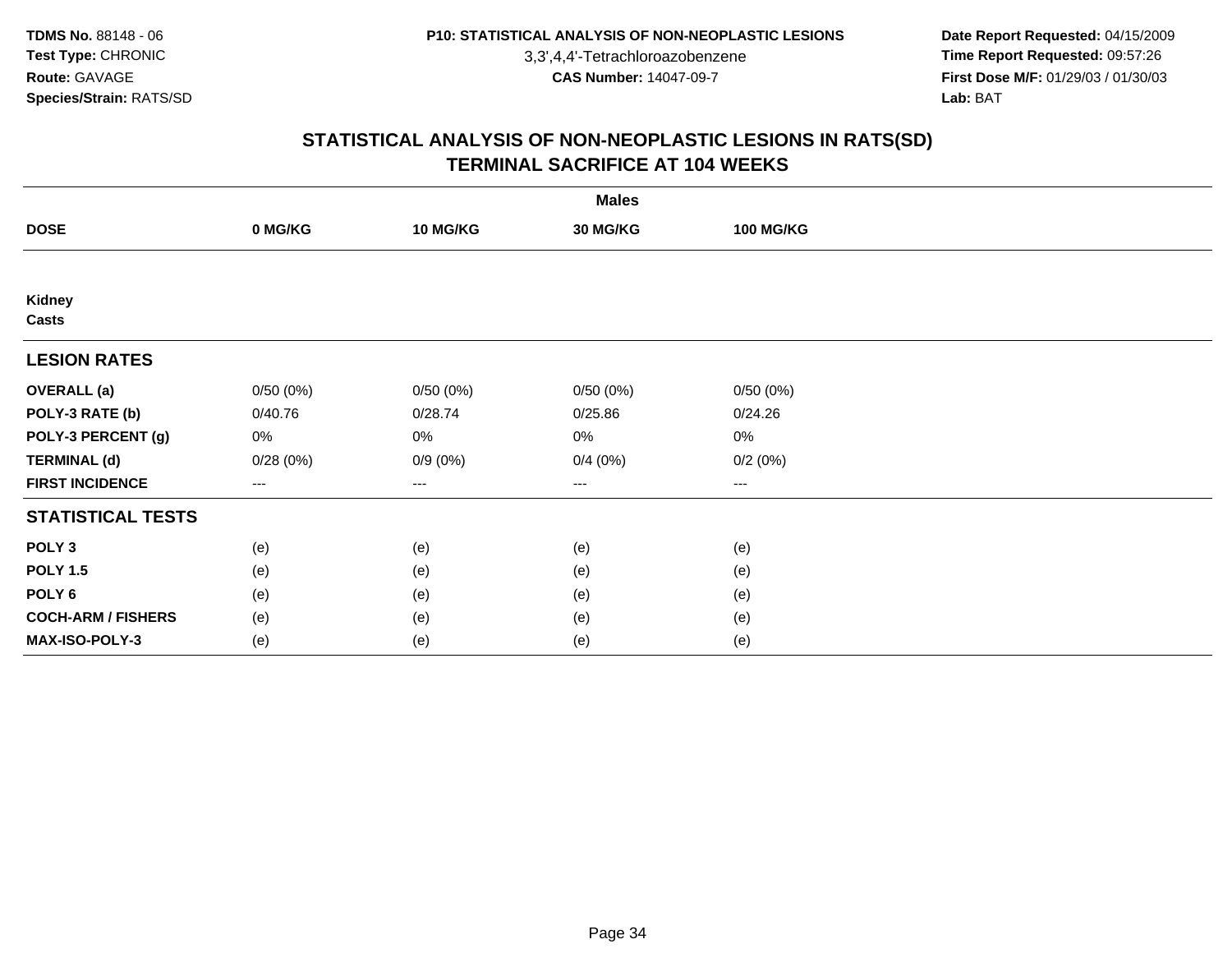**Date Report Requested:** 04/15/2009 **Time Report Requested:** 09:57:26 **First Dose M/F:** 01/29/03 / 01/30/03<br>Lab: BAT **Lab:** BAT

| <b>Males</b>                    |                        |            |                 |                   |  |  |
|---------------------------------|------------------------|------------|-----------------|-------------------|--|--|
| <b>DOSE</b>                     | 0 MG/KG                | 10 MG/KG   | <b>30 MG/KG</b> | <b>100 MG/KG</b>  |  |  |
|                                 |                        |            |                 |                   |  |  |
| <b>Kidney</b><br><b>Infarct</b> |                        |            |                 |                   |  |  |
| <b>LESION RATES</b>             |                        |            |                 |                   |  |  |
| <b>OVERALL</b> (a)              | 0/50(0%)               | 0/50(0%)   | 0/50(0%)        | 0/50(0%)          |  |  |
| POLY-3 RATE (b)                 | 0/40.76                | 0/28.74    | 0/25.86         | 0/24.26           |  |  |
| POLY-3 PERCENT (g)              | 0%                     | 0%         | 0%              | 0%                |  |  |
| <b>TERMINAL (d)</b>             | 0/28(0%)               | $0/9(0\%)$ | 0/4(0%)         | 0/2(0%)           |  |  |
| <b>FIRST INCIDENCE</b>          | $\qquad \qquad \cdots$ | $---$      | ---             | $\qquad \qquad -$ |  |  |
| <b>STATISTICAL TESTS</b>        |                        |            |                 |                   |  |  |
| POLY <sub>3</sub>               | (e)                    | (e)        | (e)             | (e)               |  |  |
| <b>POLY 1.5</b>                 | (e)                    | (e)        | (e)             | (e)               |  |  |
| POLY <sub>6</sub>               | (e)                    | (e)        | (e)             | (e)               |  |  |
| <b>COCH-ARM / FISHERS</b>       | (e)                    | (e)        | (e)             | (e)               |  |  |
| MAX-ISO-POLY-3                  | (e)                    | (e)        | (e)             | (e)               |  |  |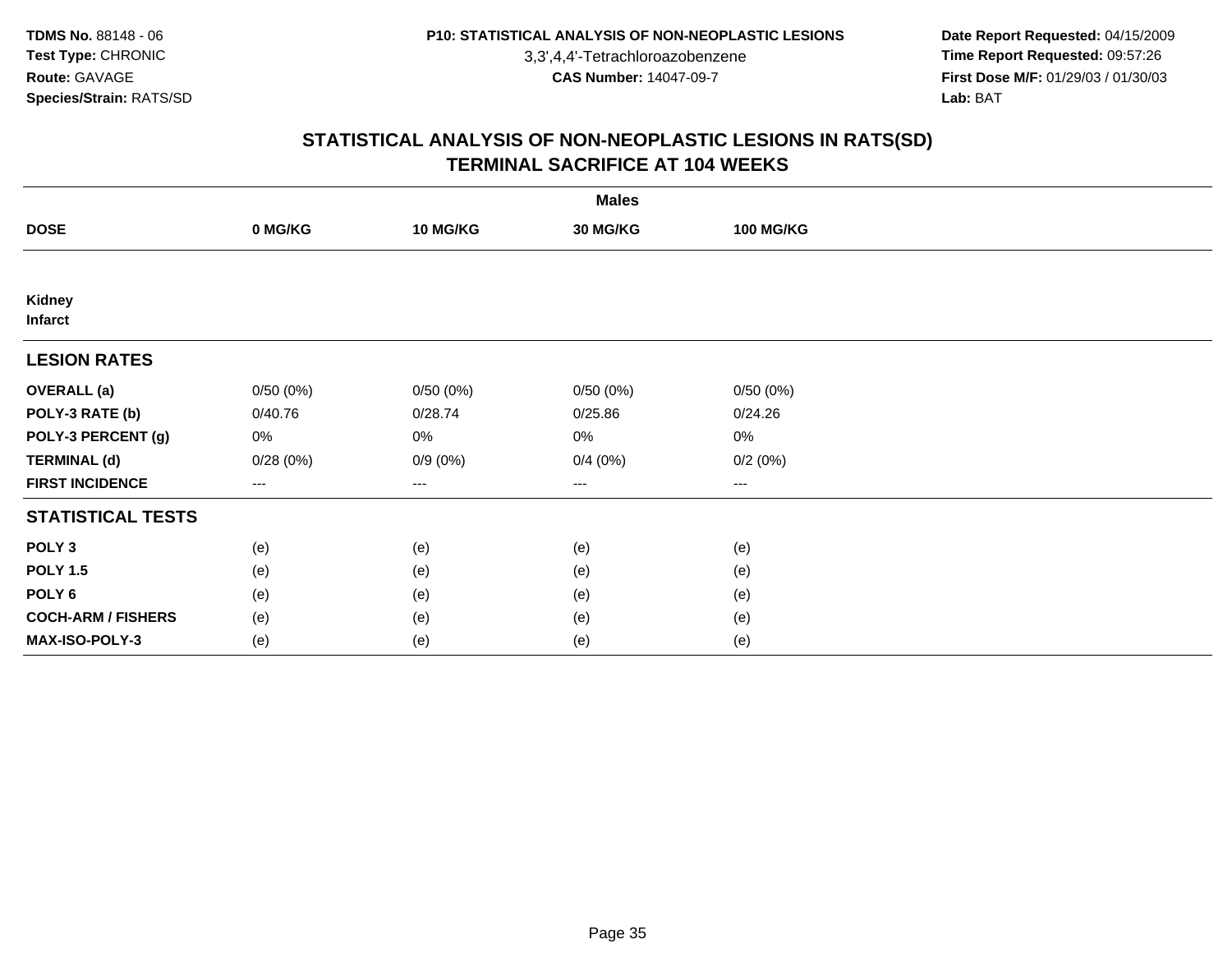**Date Report Requested:** 04/15/2009 **Time Report Requested:** 09:57:26 **First Dose M/F:** 01/29/03 / 01/30/03<br>Lab: BAT **Lab:** BAT

| <b>Males</b>                          |                        |            |          |                  |  |  |
|---------------------------------------|------------------------|------------|----------|------------------|--|--|
| <b>DOSE</b>                           | 0 MG/KG                | 10 MG/KG   | 30 MG/KG | <b>100 MG/KG</b> |  |  |
|                                       |                        |            |          |                  |  |  |
| Kidney<br><b>Inflammation Diffuse</b> |                        |            |          |                  |  |  |
| <b>LESION RATES</b>                   |                        |            |          |                  |  |  |
| <b>OVERALL</b> (a)                    | 0/50(0%)               | 0/50(0%)   | 0/50(0%) | 0/50(0%)         |  |  |
| POLY-3 RATE (b)                       | 0/40.76                | 0/28.74    | 0/25.86  | 0/24.26          |  |  |
| POLY-3 PERCENT (g)                    | 0%                     | 0%         | 0%       | 0%               |  |  |
| <b>TERMINAL (d)</b>                   | 0/28(0%)               | $0/9(0\%)$ | 0/4(0%)  | 0/2(0%)          |  |  |
| <b>FIRST INCIDENCE</b>                | $\qquad \qquad \cdots$ | ---        | ---      | $--$             |  |  |
| <b>STATISTICAL TESTS</b>              |                        |            |          |                  |  |  |
| POLY <sub>3</sub>                     | (e)                    | (e)        | (e)      | (e)              |  |  |
| <b>POLY 1.5</b>                       | (e)                    | (e)        | (e)      | (e)              |  |  |
| POLY <sub>6</sub>                     | (e)                    | (e)        | (e)      | (e)              |  |  |
| <b>COCH-ARM / FISHERS</b>             | (e)                    | (e)        | (e)      | (e)              |  |  |
| MAX-ISO-POLY-3                        | (e)                    | (e)        | (e)      | (e)              |  |  |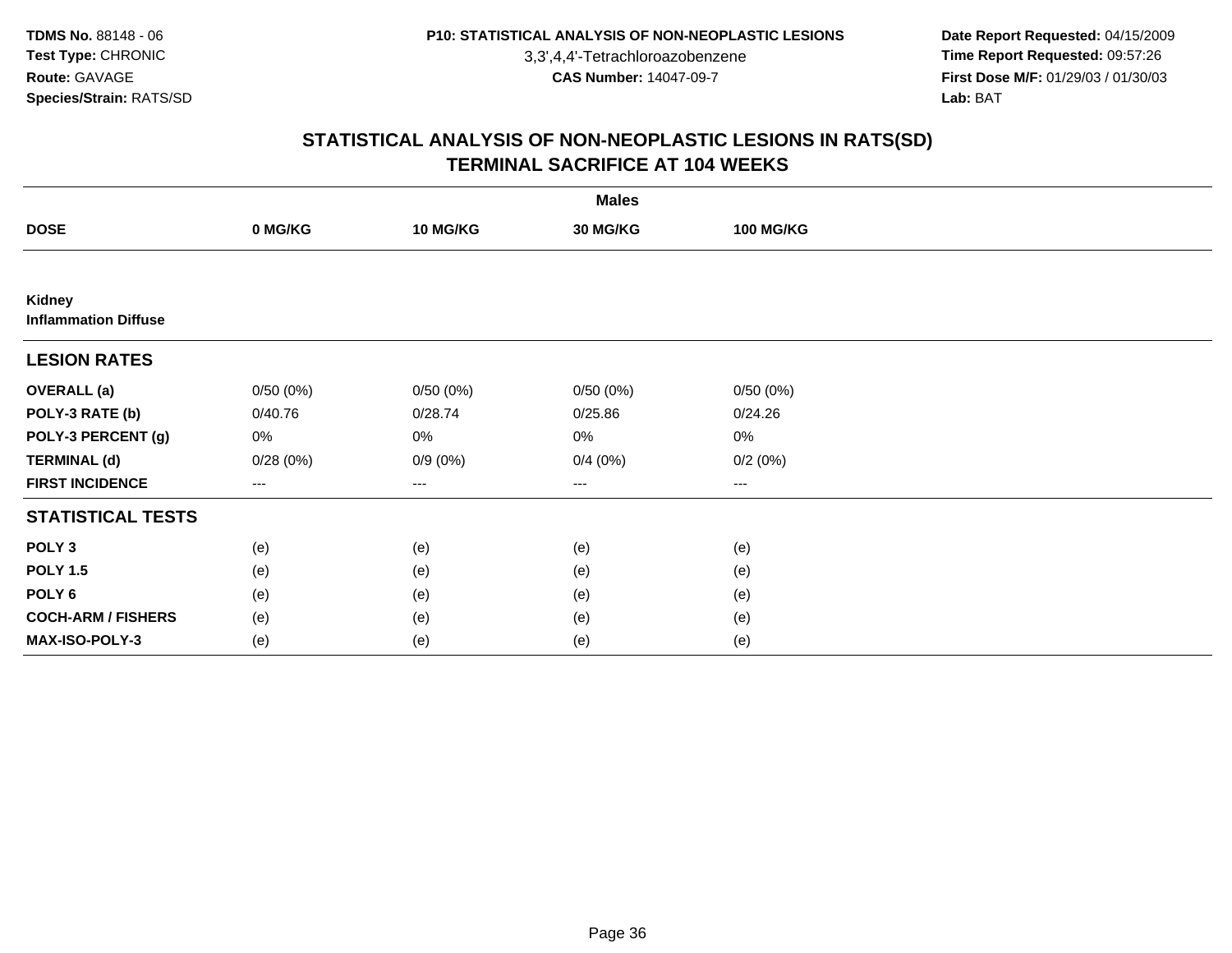**Date Report Requested:** 04/15/2009 **Time Report Requested:** 09:57:26 **First Dose M/F:** 01/29/03 / 01/30/03<br>Lab: BAT **Lab:** BAT

| <b>Males</b>                    |             |                 |                 |                  |  |  |  |
|---------------------------------|-------------|-----------------|-----------------|------------------|--|--|--|
| <b>DOSE</b>                     | 0 MG/KG     | <b>10 MG/KG</b> | <b>30 MG/KG</b> | <b>100 MG/KG</b> |  |  |  |
|                                 |             |                 |                 |                  |  |  |  |
| Kidney<br><b>Mineralization</b> |             |                 |                 |                  |  |  |  |
| <b>LESION RATES</b>             |             |                 |                 |                  |  |  |  |
| <b>OVERALL</b> (a)              | 22/50 (44%) | 20/50 (40%)     | 24/50 (48%)     | 24/50 (48%)      |  |  |  |
| POLY-3 RATE (b)                 | 22/45.31    | 20/35.99        | 24/39.60        | 24/35.29         |  |  |  |
| POLY-3 PERCENT (g)              | 48.6%       | 55.6%           | 60.6%           | 68%              |  |  |  |
| <b>TERMINAL (d)</b>             | 12/28 (43%) | 6/9 (67%)       | $1/4$ (25%)     | 1/2(50%)         |  |  |  |
| <b>FIRST INCIDENCE</b>          | 274         | 380             | 38              | 174              |  |  |  |
| <b>STATISTICAL TESTS</b>        |             |                 |                 |                  |  |  |  |
| POLY <sub>3</sub>               | P=0.047*    | $P = 0.338$     | $P = 0.176$     | $P = 0.054$      |  |  |  |
| <b>POLY 1.5</b>                 | $P = 0.117$ | $P=0.492$       | $P=0.272$       | $P = 0.144$      |  |  |  |
| POLY <sub>6</sub>               | P=0.010**   | $P = 0.171$     | $P = 0.084$     | $P=0.012*$       |  |  |  |
| <b>COCH-ARM / FISHERS</b>       | $P = 0.312$ | P=0.420N        | $P=0.421$       | $P=0.421$        |  |  |  |
| <b>MAX-ISO-POLY-3</b>           | $P = 0.072$ | $P = 0.280$     | $P = 0.138$     | P=0.049*         |  |  |  |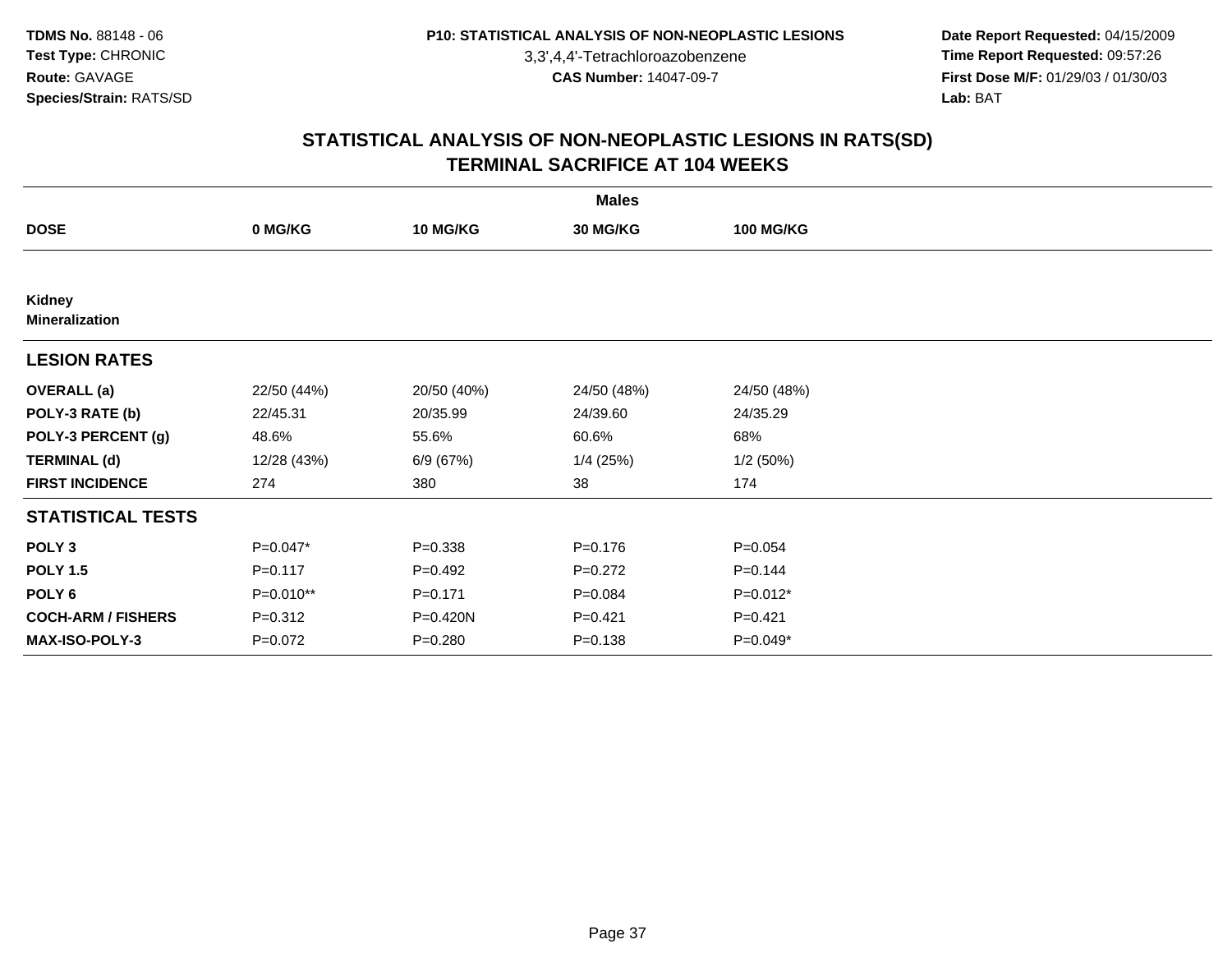**Date Report Requested:** 04/15/2009 **Time Report Requested:** 09:57:26 **First Dose M/F:** 01/29/03 / 01/30/03<br>Lab: BAT **Lab:** BAT

| <b>Males</b>              |              |                 |             |                  |  |  |  |
|---------------------------|--------------|-----------------|-------------|------------------|--|--|--|
| <b>DOSE</b>               | 0 MG/KG      | <b>10 MG/KG</b> | 30 MG/KG    | <b>100 MG/KG</b> |  |  |  |
|                           |              |                 |             |                  |  |  |  |
| Kidney<br>Nephropathy     |              |                 |             |                  |  |  |  |
| <b>LESION RATES</b>       |              |                 |             |                  |  |  |  |
| <b>OVERALL</b> (a)        | 50/50 (100%) | 50/50 (100%)    | 47/50 (94%) | 48/50 (96%)      |  |  |  |
| POLY-3 RATE (b)           | 50/50.00     | 50/50.00        | 47/47.35    | 48/48.69         |  |  |  |
| POLY-3 PERCENT (g)        | 100%         | 100%            | 99.3%       | 98.6%            |  |  |  |
| <b>TERMINAL (d)</b>       | 28/28 (100%) | 9/9 (100%)      | 4/4 (100%)  | 2/2(100%)        |  |  |  |
| <b>FIRST INCIDENCE</b>    | 274          | 62              | 115         | 174              |  |  |  |
| <b>STATISTICAL TESTS</b>  |              |                 |             |                  |  |  |  |
| POLY <sub>3</sub>         | P=0.357N     | (e)             | P=0.979N    | P=0.704N         |  |  |  |
| <b>POLY 1.5</b>           | P=0.186N     | (e)             | P=0.634N    | P=0.432N         |  |  |  |
| POLY <sub>6</sub>         | P=0.900N     | (e)             | P=1.000N    | P=0.992N         |  |  |  |
| <b>COCH-ARM / FISHERS</b> | P=0.177N     | (e)             | P=0.121N    | $P = 0.247N$     |  |  |  |
| <b>MAX-ISO-POLY-3</b>     | P=0.100N     | (e)             | P=0.130N    | P=0.105N         |  |  |  |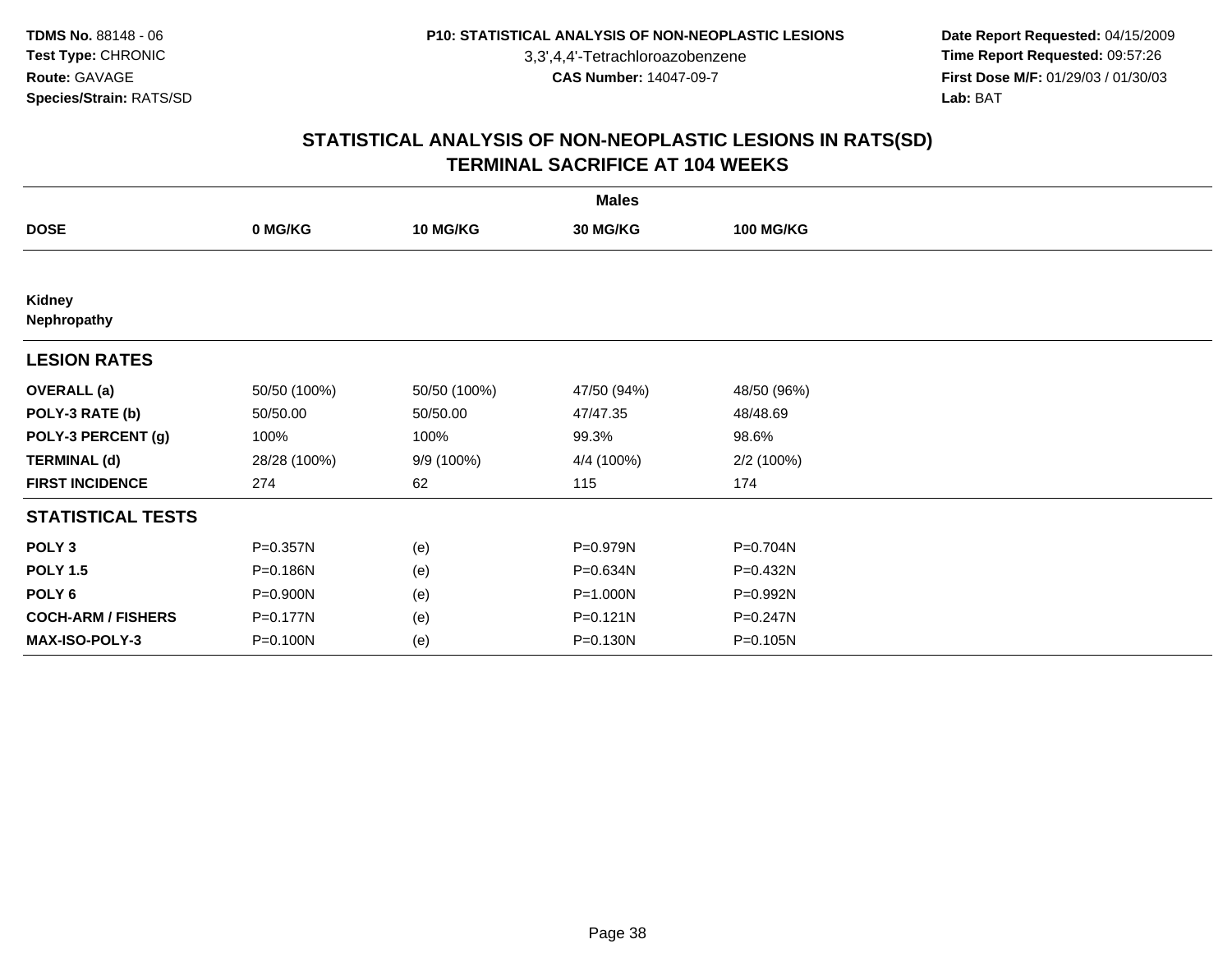**Date Report Requested:** 04/15/2009 **Time Report Requested:** 09:57:26 **First Dose M/F:** 01/29/03 / 01/30/03<br>Lab: BAT **Lab:** BAT

|                               |             |                 | <b>Males</b> |                  |  |
|-------------------------------|-------------|-----------------|--------------|------------------|--|
| <b>DOSE</b>                   | 0 MG/KG     | <b>10 MG/KG</b> | 30 MG/KG     | <b>100 MG/KG</b> |  |
|                               |             |                 |              |                  |  |
| <b>Kidney: Cortex</b><br>Cyst |             |                 |              |                  |  |
| <b>LESION RATES</b>           |             |                 |              |                  |  |
| <b>OVERALL</b> (a)            | 2/50(4%)    | 3/50(6%)        | 1/50(2%)     | 2/50(4%)         |  |
| POLY-3 RATE (b)               | 2/41.44     | 3/29.45         | 1/26.28      | 2/24.69          |  |
| POLY-3 PERCENT (g)            | 4.8%        | 10.2%           | 3.8%         | 8.1%             |  |
| <b>TERMINAL (d)</b>           | 1/28(4%)    | 1/9(11%)        | 0/4(0%)      | 1/2(50%)         |  |
| <b>FIRST INCIDENCE</b>        | 496         | 549             | 609          | 603              |  |
| <b>STATISTICAL TESTS</b>      |             |                 |              |                  |  |
| POLY <sub>3</sub>             | $P=0.499$   | $P = 0.350$     | P=0.650N     | $P=0.497$        |  |
| <b>POLY 1.5</b>               | $P=0.592$   | $P = 0.410$     | P=0.592N     | $P = 0.583$      |  |
| POLY <sub>6</sub>             | $P = 0.350$ | $P = 0.274$     | $P=0.702$    | $P = 0.380$      |  |
| <b>COCH-ARM / FISHERS</b>     | P=0.555N    | $P = 0.500$     | P=0.500N     | P=0.691N         |  |
| MAX-ISO-POLY-3                | $P = 0.536$ | $P = 0.232$     | P=0.435N     | $P = 0.338$      |  |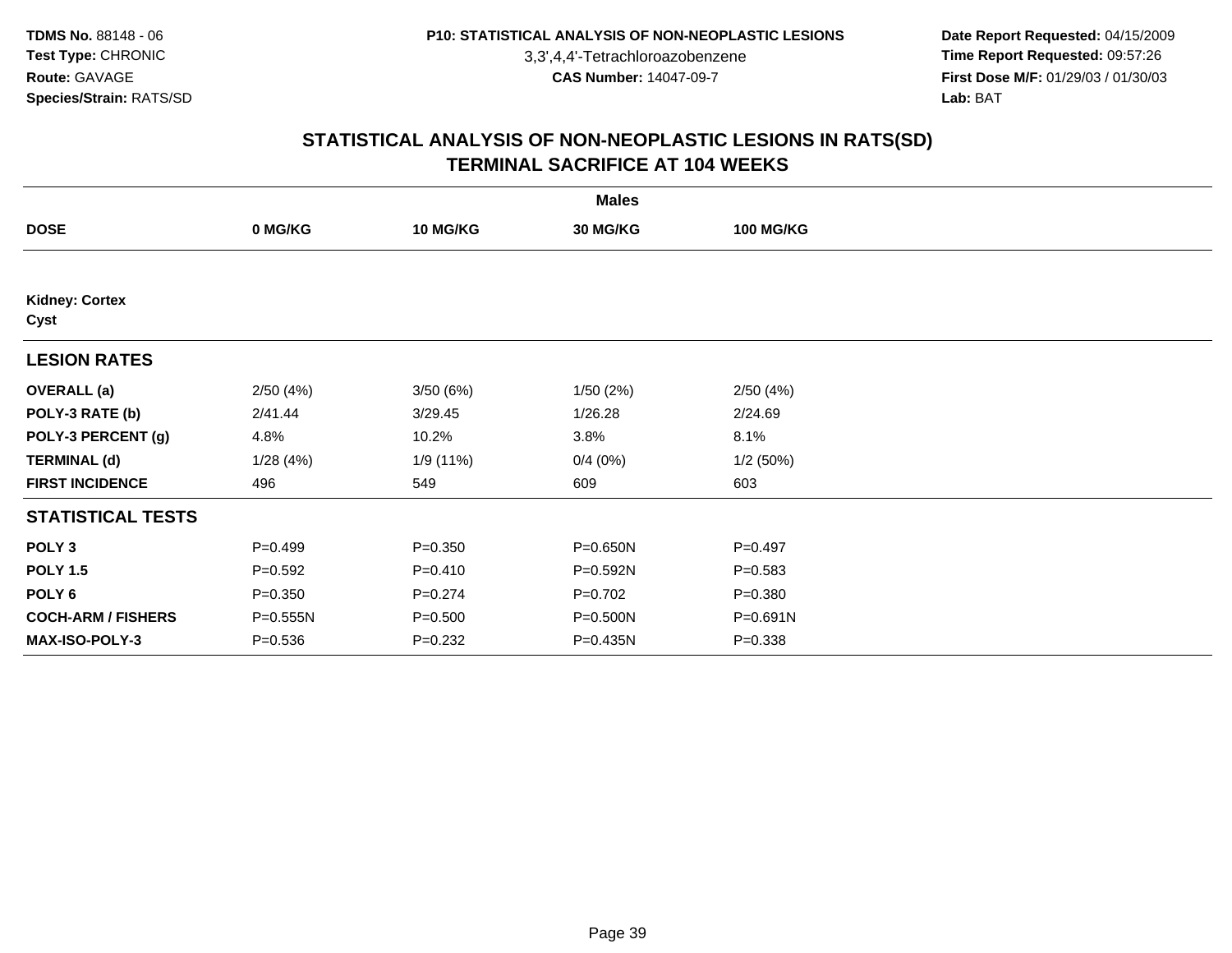**Date Report Requested:** 04/15/2009 **Time Report Requested:** 09:57:26 **First Dose M/F:** 01/29/03 / 01/30/03<br>Lab: BAT **Lab:** BAT

| <b>Males</b>                       |                   |                   |          |                  |  |  |  |  |
|------------------------------------|-------------------|-------------------|----------|------------------|--|--|--|--|
| <b>DOSE</b>                        | 0 MG/KG           | <b>10 MG/KG</b>   | 30 MG/KG | <b>100 MG/KG</b> |  |  |  |  |
|                                    |                   |                   |          |                  |  |  |  |  |
| Kidney: Papilla<br><b>Necrosis</b> |                   |                   |          |                  |  |  |  |  |
| <b>LESION RATES</b>                |                   |                   |          |                  |  |  |  |  |
| <b>OVERALL</b> (a)                 | 0/50(0%)          | 0/50(0%)          | 0/50(0%) | 0/50(0%)         |  |  |  |  |
| POLY-3 RATE (b)                    | 0/40.76           | 0/28.74           | 0/25.86  | 0/24.26          |  |  |  |  |
| POLY-3 PERCENT (g)                 | 0%                | 0%                | 0%       | 0%               |  |  |  |  |
| <b>TERMINAL (d)</b>                | 0/28(0%)          | $0/9(0\%)$        | 0/4(0%)  | 0/2(0%)          |  |  |  |  |
| <b>FIRST INCIDENCE</b>             | $\qquad \qquad -$ | $\qquad \qquad -$ | ---      | $--$             |  |  |  |  |
| <b>STATISTICAL TESTS</b>           |                   |                   |          |                  |  |  |  |  |
| POLY <sub>3</sub>                  | (e)               | (e)               | (e)      | (e)              |  |  |  |  |
| <b>POLY 1.5</b>                    | (e)               | (e)               | (e)      | (e)              |  |  |  |  |
| POLY <sub>6</sub>                  | (e)               | (e)               | (e)      | (e)              |  |  |  |  |
| <b>COCH-ARM / FISHERS</b>          | (e)               | (e)               | (e)      | (e)              |  |  |  |  |
| MAX-ISO-POLY-3                     | (e)               | (e)               | (e)      | (e)              |  |  |  |  |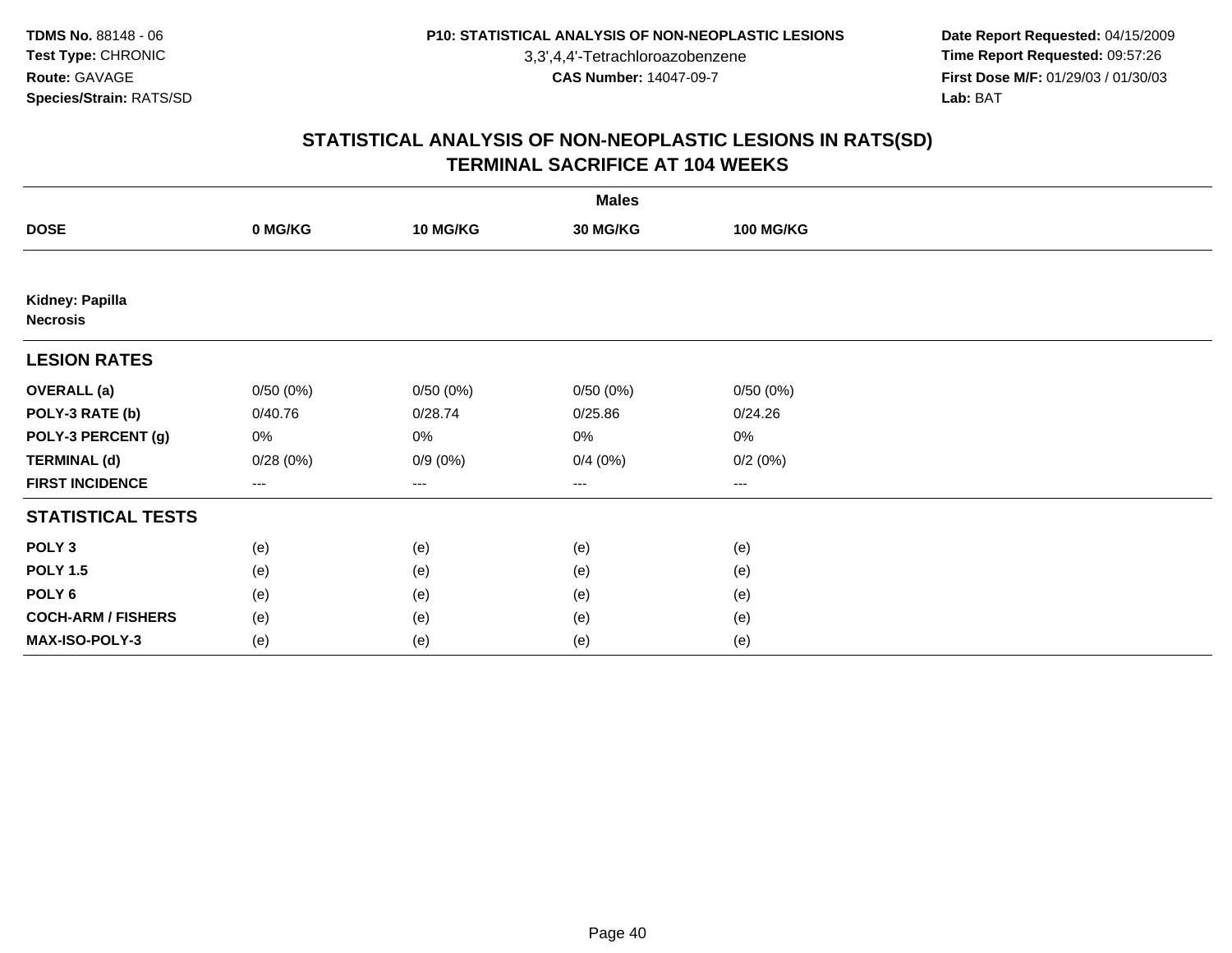**Date Report Requested:** 04/15/2009 **Time Report Requested:** 09:57:26 **First Dose M/F:** 01/29/03 / 01/30/03<br>Lab: BAT **Lab:** BAT

|                                            | <b>Males</b>           |            |          |                  |  |  |  |  |
|--------------------------------------------|------------------------|------------|----------|------------------|--|--|--|--|
| <b>DOSE</b>                                | 0 MG/KG                | 10 MG/KG   | 30 MG/KG | <b>100 MG/KG</b> |  |  |  |  |
|                                            |                        |            |          |                  |  |  |  |  |
| <b>Kidney: Pelvis</b><br><b>Dilatation</b> |                        |            |          |                  |  |  |  |  |
| <b>LESION RATES</b>                        |                        |            |          |                  |  |  |  |  |
| <b>OVERALL</b> (a)                         | 0/50(0%)               | 0/50(0%)   | 0/50(0%) | 1/50(2%)         |  |  |  |  |
| POLY-3 RATE (b)                            | 0/40.76                | 0/28.74    | 0/25.86  | 1/24.55          |  |  |  |  |
| POLY-3 PERCENT (g)                         | 0%                     | 0%         | 0%       | 4.1%             |  |  |  |  |
| <b>TERMINAL (d)</b>                        | 0/28(0%)               | $0/9(0\%)$ | 0/4(0%)  | 0/2(0%)          |  |  |  |  |
| <b>FIRST INCIDENCE</b>                     | $\qquad \qquad \cdots$ | ---        | ---      | 650              |  |  |  |  |
| <b>STATISTICAL TESTS</b>                   |                        |            |          |                  |  |  |  |  |
| POLY <sub>3</sub>                          | $P = 0.170$            | (e)        | (e)      | $P=0.404$        |  |  |  |  |
| <b>POLY 1.5</b>                            | $P = 0.191$            | (e)        | (e)      | $P=0.444$        |  |  |  |  |
| POLY <sub>6</sub>                          | $P = 0.144$            | (e)        | (e)      | $P = 0.353$      |  |  |  |  |
| <b>COCH-ARM / FISHERS</b>                  | $P = 0.221$            | (e)        | (e)      | $P = 0.500$      |  |  |  |  |
| <b>MAX-ISO-POLY-3</b>                      | $P = 0.125$            | (e)        | (e)      | $P = 0.157$      |  |  |  |  |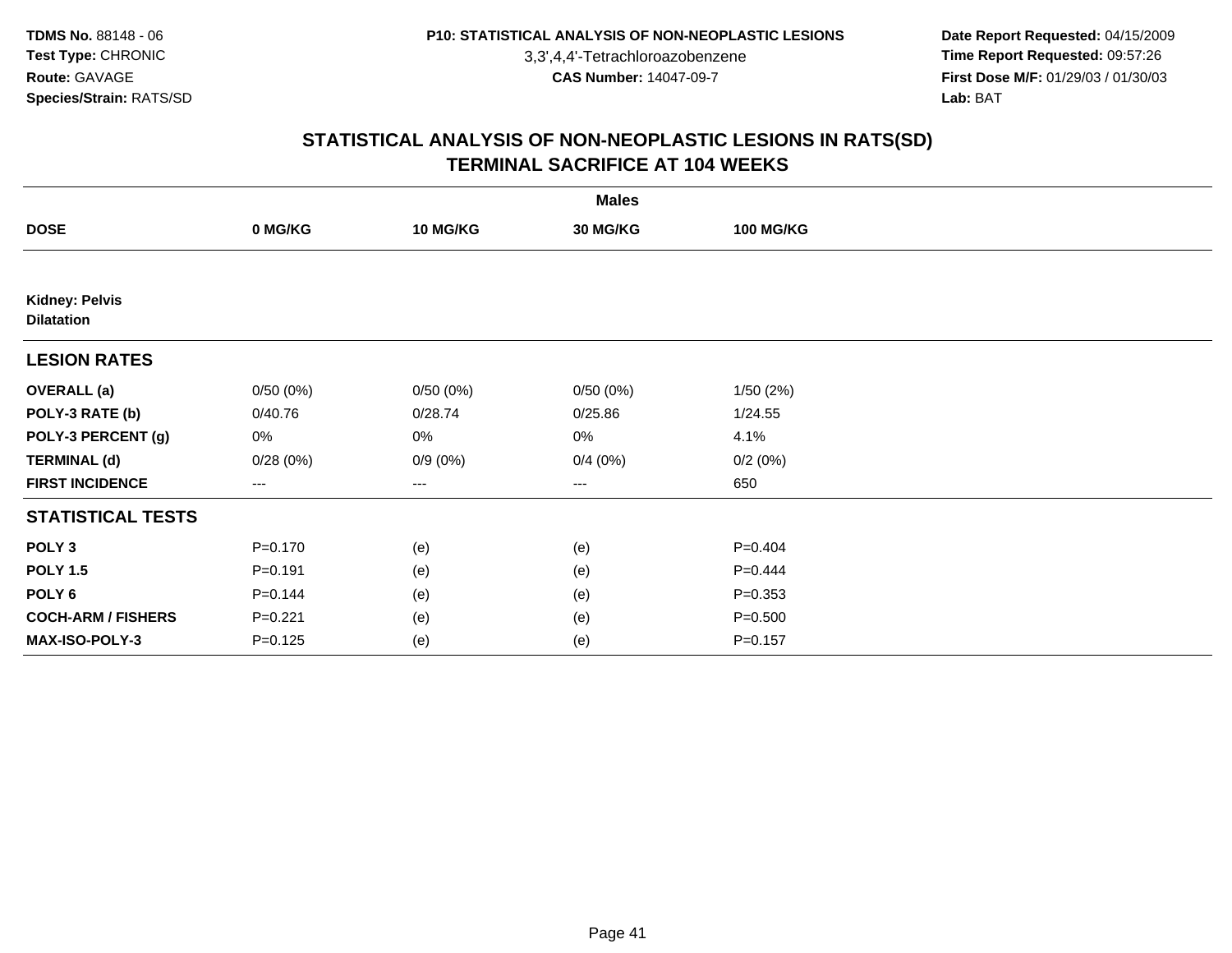**Date Report Requested:** 04/15/2009 **Time Report Requested:** 09:57:26 **First Dose M/F:** 01/29/03 / 01/30/03<br>Lab: BAT **Lab:** BAT

|                                       | <b>Males</b> |                 |                 |                  |  |  |  |  |  |
|---------------------------------------|--------------|-----------------|-----------------|------------------|--|--|--|--|--|
| <b>DOSE</b>                           | 0 MG/KG      | <b>10 MG/KG</b> | <b>30 MG/KG</b> | <b>100 MG/KG</b> |  |  |  |  |  |
|                                       |              |                 |                 |                  |  |  |  |  |  |
| <b>Kidney: Pelvis</b><br>Inflammation |              |                 |                 |                  |  |  |  |  |  |
| <b>LESION RATES</b>                   |              |                 |                 |                  |  |  |  |  |  |
| <b>OVERALL</b> (a)                    | 1/50(2%)     | 2/50(4%)        | 0/50(0%)        | 2/50(4%)         |  |  |  |  |  |
| POLY-3 RATE (b)                       | 1/41.08      | 2/29.74         | 0/25.86         | 2/25.00          |  |  |  |  |  |
| POLY-3 PERCENT (g)                    | 2.4%         | 6.7%            | 0%              | 8%               |  |  |  |  |  |
| <b>TERMINAL (d)</b>                   | 0/28(0%)     | $0/9(0\%)$      | 0/4(0%)         | 0/2(0%)          |  |  |  |  |  |
| <b>FIRST INCIDENCE</b>                | 639          | 549             | ---             | 603              |  |  |  |  |  |
| <b>STATISTICAL TESTS</b>              |              |                 |                 |                  |  |  |  |  |  |
| POLY <sub>3</sub>                     | $P = 0.313$  | $P = 0.390$     | P=0.588N        | $P = 0.338$      |  |  |  |  |  |
| <b>POLY 1.5</b>                       | $P = 0.376$  | $P=0.435$       | $P = 0.553N$    | $P=0.403$        |  |  |  |  |  |
| POLY <sub>6</sub>                     | $P=0.225$    | $P = 0.332$     | P=0.633N        | $P = 0.258$      |  |  |  |  |  |
| <b>COCH-ARM / FISHERS</b>             | $P=0.454$    | $P = 0.500$     | P=0.500N        | $P = 0.500$      |  |  |  |  |  |
| MAX-ISO-POLY-3                        | $P = 0.299$  | $P=0.227$       | P=0.264N        | $P = 0.206$      |  |  |  |  |  |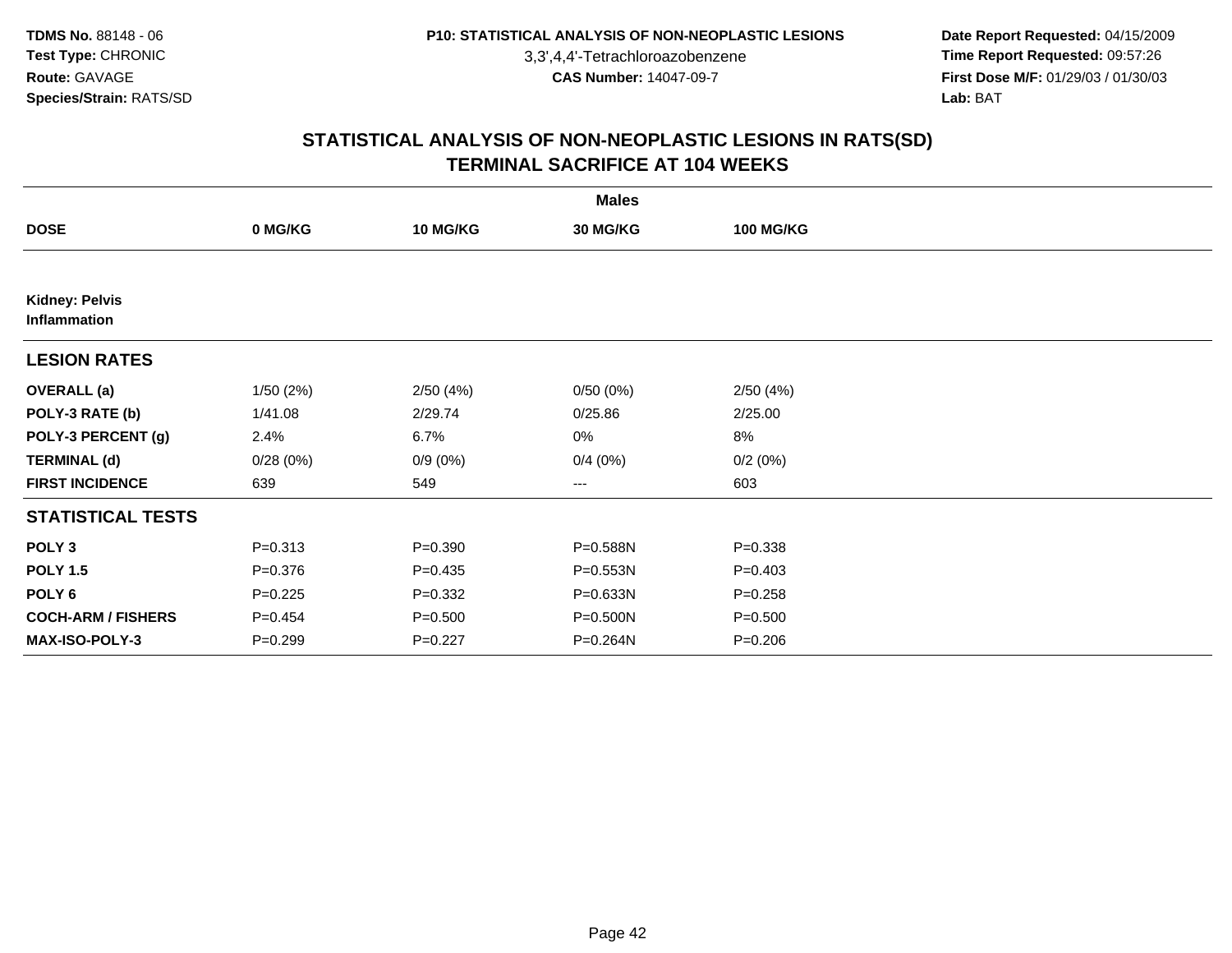**Date Report Requested:** 04/15/2009 **Time Report Requested:** 09:57:26 **First Dose M/F:** 01/29/03 / 01/30/03<br>Lab: BAT **Lab:** BAT

| <b>Males</b>                                           |             |                 |             |                  |  |  |  |  |
|--------------------------------------------------------|-------------|-----------------|-------------|------------------|--|--|--|--|
| <b>DOSE</b>                                            | 0 MG/KG     | <b>10 MG/KG</b> | 30 MG/KG    | <b>100 MG/KG</b> |  |  |  |  |
|                                                        |             |                 |             |                  |  |  |  |  |
| Kidney: Pelvis, Transitional Epithelium<br>Hyperplasia |             |                 |             |                  |  |  |  |  |
| <b>LESION RATES</b>                                    |             |                 |             |                  |  |  |  |  |
| <b>OVERALL</b> (a)                                     | 1/50(2%)    | 1/50(2%)        | 1/50(2%)    | 1/50(2%)         |  |  |  |  |
| POLY-3 RATE (b)                                        | 1/40.80     | 1/29.41         | 1/26.40     | 1/24.69          |  |  |  |  |
| POLY-3 PERCENT (g)                                     | 2.5%        | 3.4%            | 3.8%        | 4.1%             |  |  |  |  |
| <b>TERMINAL (d)</b>                                    | 0/28(0%)    | $0/9(0\%)$      | 0/4(0%)     | 0/2(0%)          |  |  |  |  |
| <b>FIRST INCIDENCE</b>                                 | 716         | 500             | 562         | 603              |  |  |  |  |
| <b>STATISTICAL TESTS</b>                               |             |                 |             |                  |  |  |  |  |
| POLY <sub>3</sub>                                      | $P = 0.531$ | $P = 0.683$     | $P=0.655$   | $P = 0.638$      |  |  |  |  |
| <b>POLY 1.5</b>                                        | $P = 0.597$ | $P=0.717$       | $P = 0.700$ | $P = 0.693$      |  |  |  |  |
| POLY 6                                                 | $P=0.423$   | $P = 0.630$     | $P = 0.588$ | $P = 0.554$      |  |  |  |  |
| <b>COCH-ARM / FISHERS</b>                              | $P = 0.675$ | P=0.753N        | P=0.753N    | P=0.753N         |  |  |  |  |
| <b>MAX-ISO-POLY-3</b>                                  | $P = 0.608$ | $P = 0.419$     | $P = 0.398$ | $P = 0.387$      |  |  |  |  |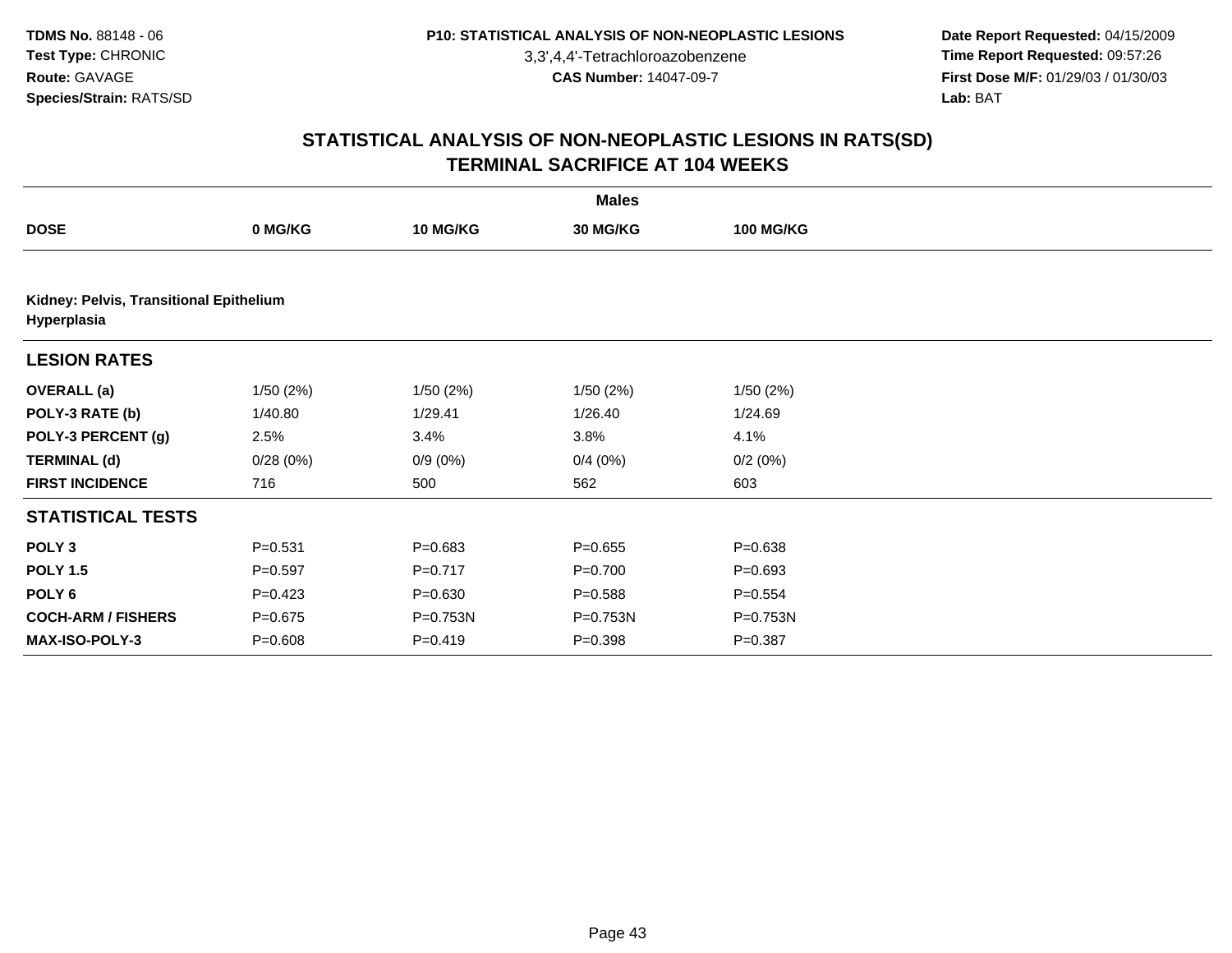**Date Report Requested:** 04/15/2009 **Time Report Requested:** 09:57:26 **First Dose M/F:** 01/29/03 / 01/30/03<br>Lab: BAT **Lab:** BAT

| <b>Males</b>                            |          |            |          |                  |  |  |  |  |
|-----------------------------------------|----------|------------|----------|------------------|--|--|--|--|
| <b>DOSE</b>                             | 0 MG/KG  | 10 MG/KG   | 30 MG/KG | <b>100 MG/KG</b> |  |  |  |  |
|                                         |          |            |          |                  |  |  |  |  |
| Kidney: Renal Tubule<br><b>Necrosis</b> |          |            |          |                  |  |  |  |  |
| <b>LESION RATES</b>                     |          |            |          |                  |  |  |  |  |
| <b>OVERALL</b> (a)                      | 0/50(0%) | 0/50(0%)   | 0/50(0%) | 0/50(0%)         |  |  |  |  |
| POLY-3 RATE (b)                         | 0/40.76  | 0/28.74    | 0/25.86  | 0/24.26          |  |  |  |  |
| POLY-3 PERCENT (g)                      | 0%       | $0\%$      | $0\%$    | 0%               |  |  |  |  |
| <b>TERMINAL (d)</b>                     | 0/28(0%) | $0/9(0\%)$ | 0/4(0%)  | 0/2(0%)          |  |  |  |  |
| <b>FIRST INCIDENCE</b>                  | $---$    | ---        | ---      | $---$            |  |  |  |  |
| <b>STATISTICAL TESTS</b>                |          |            |          |                  |  |  |  |  |
| POLY <sub>3</sub>                       | (e)      | (e)        | (e)      | (e)              |  |  |  |  |
| <b>POLY 1.5</b>                         | (e)      | (e)        | (e)      | (e)              |  |  |  |  |
| POLY <sub>6</sub>                       | (e)      | (e)        | (e)      | (e)              |  |  |  |  |
| <b>COCH-ARM / FISHERS</b>               | (e)      | (e)        | (e)      | (e)              |  |  |  |  |
| MAX-ISO-POLY-3                          | (e)      | (e)        | (e)      | (e)              |  |  |  |  |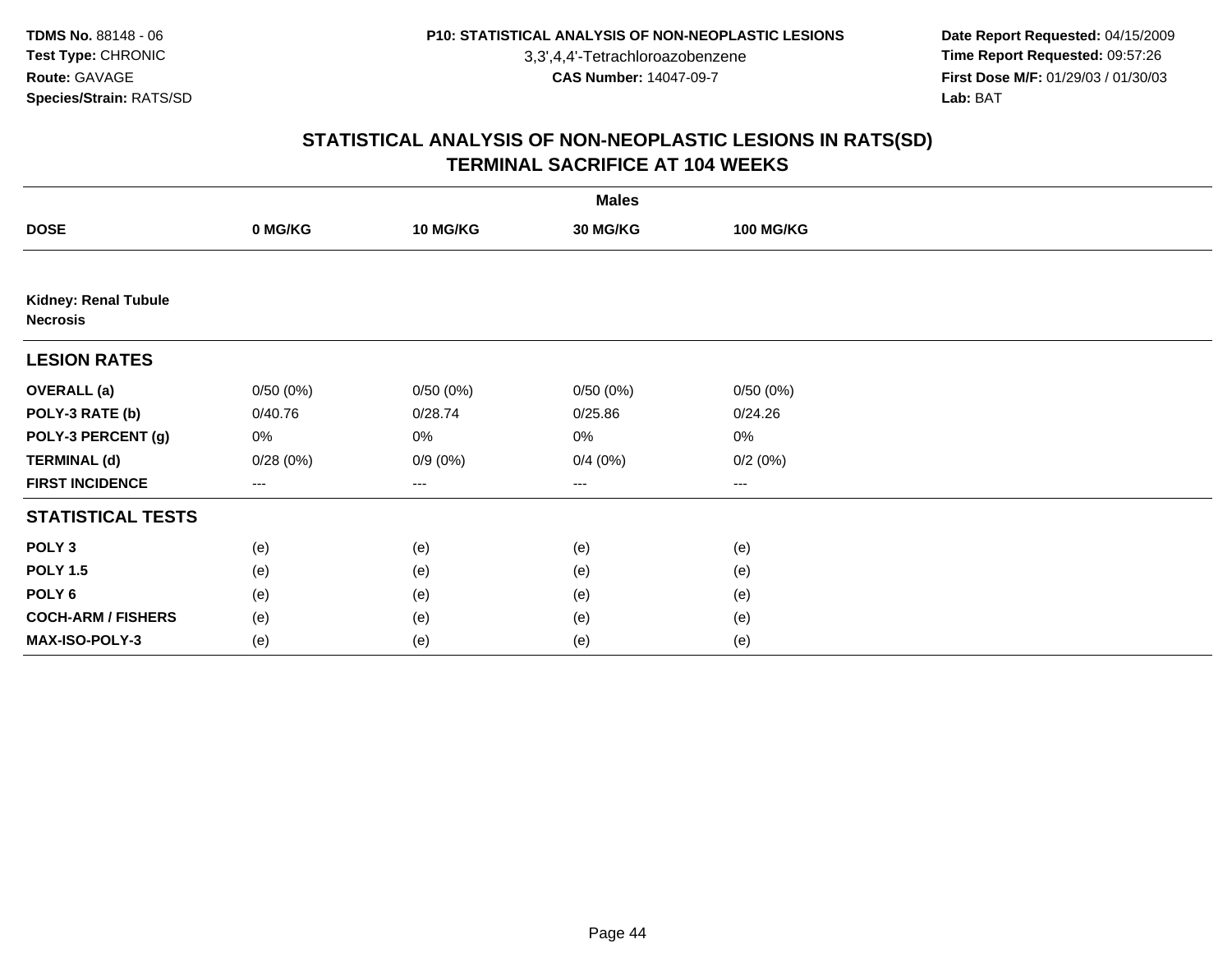**Date Report Requested:** 04/15/2009 **Time Report Requested:** 09:57:26 **First Dose M/F:** 01/29/03 / 01/30/03<br>Lab: BAT **Lab:** BAT

| <b>Males</b>              |          |           |              |                        |  |  |  |  |
|---------------------------|----------|-----------|--------------|------------------------|--|--|--|--|
| <b>DOSE</b>               | 0 MG/KG  | 10 MG/KG  | 30 MG/KG     | <b>100 MG/KG</b>       |  |  |  |  |
|                           |          |           |              |                        |  |  |  |  |
| Liver<br>Angiectasis      |          |           |              |                        |  |  |  |  |
| <b>LESION RATES</b>       |          |           |              |                        |  |  |  |  |
| <b>OVERALL</b> (a)        | 2/50(4%) | 1/50(2%)  | 1/50(2%)     | 0/50(0%)               |  |  |  |  |
| POLY-3 RATE (b)           | 2/41.30  | 1/28.74   | 1/25.86      | 0/24.26                |  |  |  |  |
| POLY-3 PERCENT (g)        | 4.8%     | 3.5%      | 3.9%         | 0%                     |  |  |  |  |
| <b>TERMINAL (d)</b>       | 0/28(0%) | 1/9 (11%) | $1/4$ (25%)  | 0/2(0%)                |  |  |  |  |
| <b>FIRST INCIDENCE</b>    | 592      | 727 (T)   | 727 (T)      | $\qquad \qquad \cdots$ |  |  |  |  |
| <b>STATISTICAL TESTS</b>  |          |           |              |                        |  |  |  |  |
| POLY <sub>3</sub>         | P=0.276N | P=0.622N  | $P = 0.653N$ | P=0.369N               |  |  |  |  |
| <b>POLY 1.5</b>           | P=0.236N | P=0.571N  | P=0.594N     | P=0.309N               |  |  |  |  |
| POLY <sub>6</sub>         | P=0.363N | P=0.688N  | $P=0.692$    | $P = 0.461N$           |  |  |  |  |
| <b>COCH-ARM / FISHERS</b> | P=0.200N | P=0.500N  | P=0.500N     | P=0.247N               |  |  |  |  |
| <b>MAX-ISO-POLY-3</b>     | P=0.325N | P=0.407N  | P=0.439N     | P=0.200N               |  |  |  |  |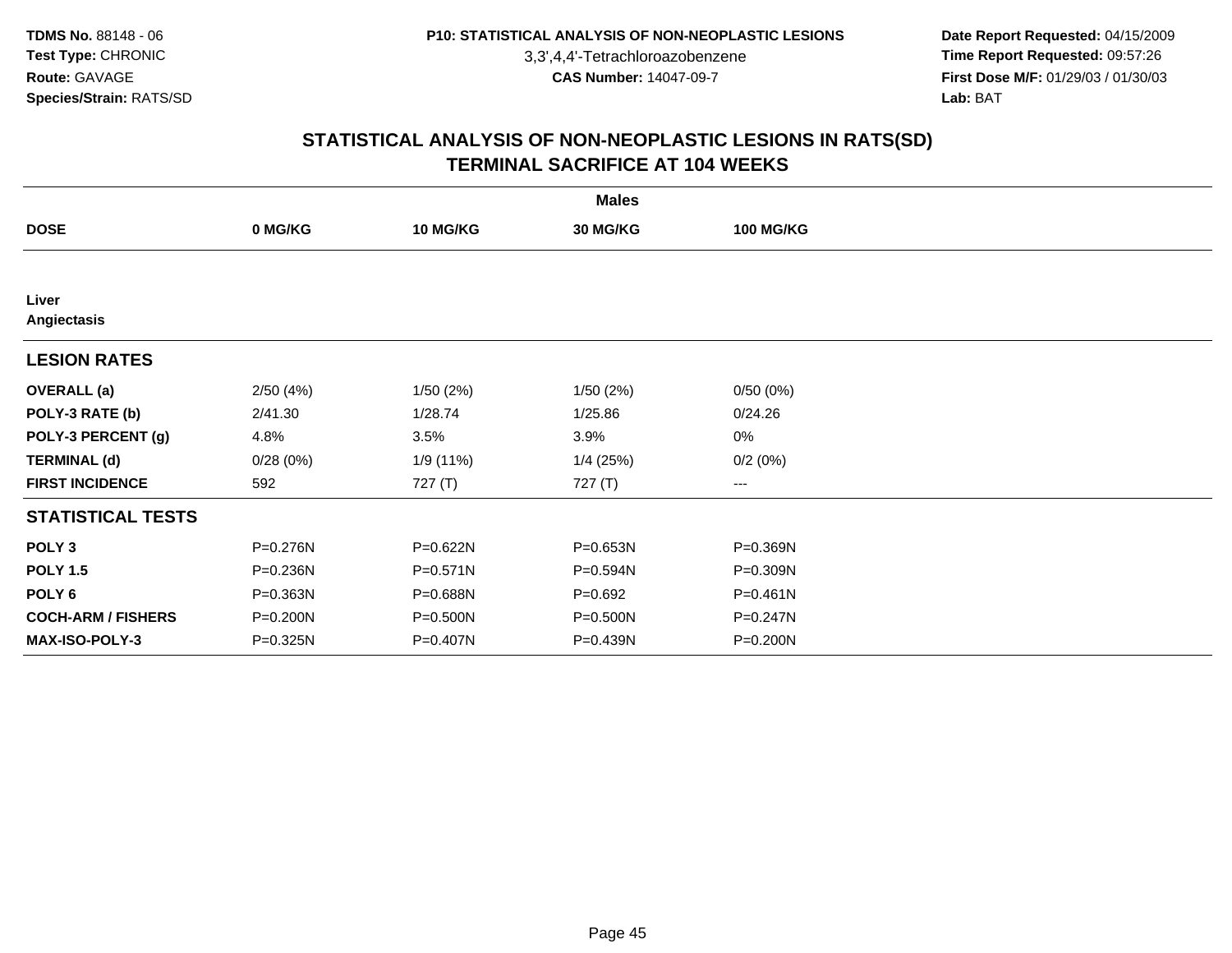**Date Report Requested:** 04/15/2009 **Time Report Requested:** 09:57:26 **First Dose M/F:** 01/29/03 / 01/30/03<br>Lab: BAT **Lab:** BAT

|                                  |             |                 | <b>Males</b>    |                  |  |
|----------------------------------|-------------|-----------------|-----------------|------------------|--|
| <b>DOSE</b>                      | 0 MG/KG     | <b>10 MG/KG</b> | <b>30 MG/KG</b> | <b>100 MG/KG</b> |  |
|                                  |             |                 |                 |                  |  |
| Liver<br><b>Basophilic Focus</b> |             |                 |                 |                  |  |
| <b>LESION RATES</b>              |             |                 |                 |                  |  |
| <b>OVERALL</b> (a)               | 3/50(6%)    | 1/50(2%)        | 5/50 (10%)      | 2/50(4%)         |  |
| POLY-3 RATE (b)                  | 3/41.16     | 1/28.88         | 5/28.27         | 2/24.84          |  |
| POLY-3 PERCENT (g)               | 7.3%        | 3.5%            | 17.7%           | 8.1%             |  |
| <b>TERMINAL (d)</b>              | 1/28(4%)    | $0/9(0\%)$      | 0/4(0%)         | 0/2(0%)          |  |
| <b>FIRST INCIDENCE</b>           | 640         | 690             | 438             | 650              |  |
| <b>STATISTICAL TESTS</b>         |             |                 |                 |                  |  |
| POLY <sub>3</sub>                | $P=0.447$   | P=0.440N        | $P = 0.177$     | $P = 0.634$      |  |
| <b>POLY 1.5</b>                  | $P = 0.559$ | P=0.381N        | $P = 0.239$     | P=0.627N         |  |
| POLY <sub>6</sub>                | $P = 0.273$ | P=0.525N        | $P = 0.111$     | $P = 0.502$      |  |
| <b>COCH-ARM / FISHERS</b>        | P=0.532N    | P=0.309N        | $P = 0.357$     | P=0.500N         |  |
| MAX-ISO-POLY-3                   | $P = 0.327$ | P=0.286N        | $P = 0.132$     | $P=0.464$        |  |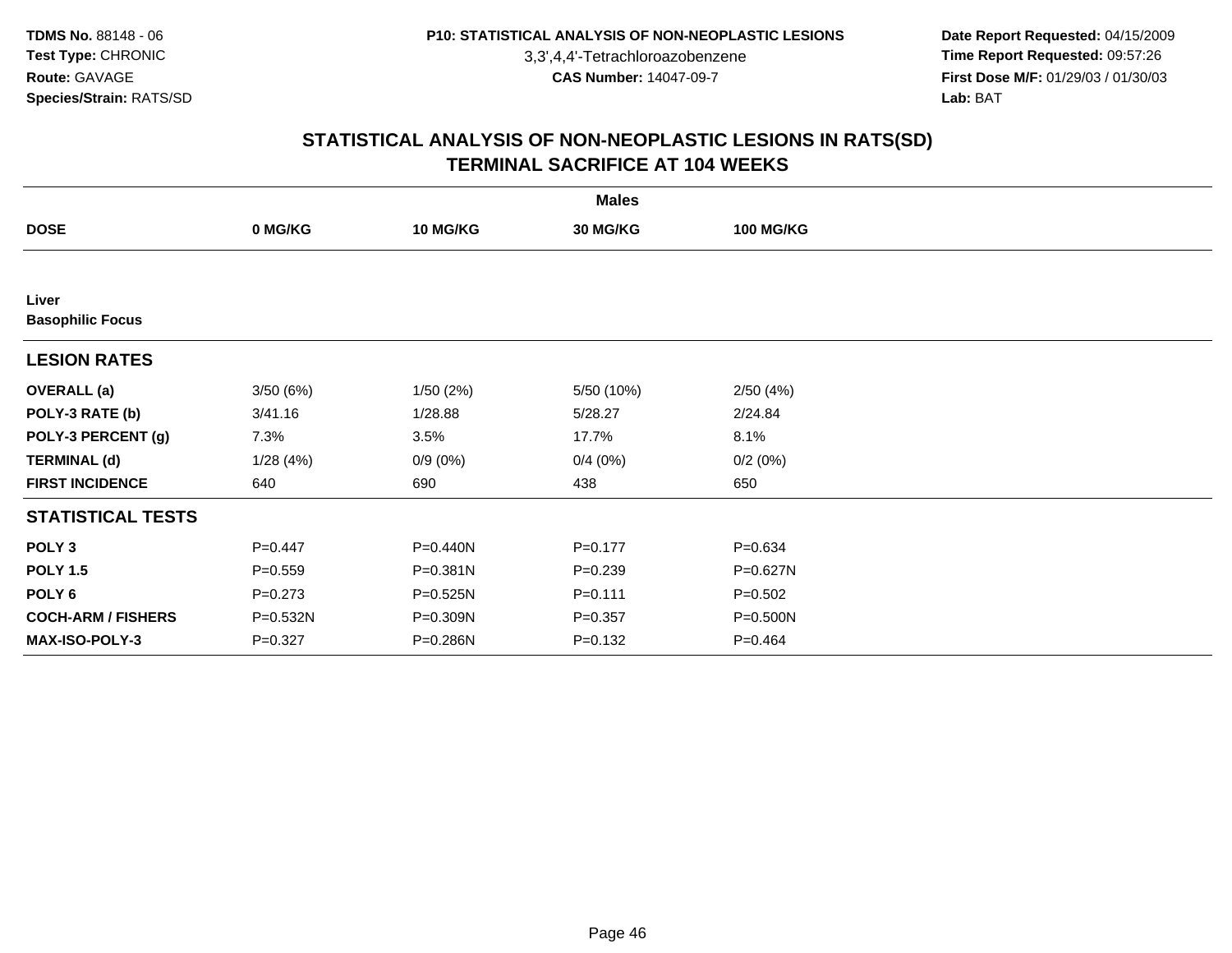**Date Report Requested:** 04/15/2009 **Time Report Requested:** 09:57:26 **First Dose M/F:** 01/29/03 / 01/30/03<br>Lab: BAT **Lab:** BAT

| <b>Males</b>               |              |                 |             |                  |  |  |  |  |
|----------------------------|--------------|-----------------|-------------|------------------|--|--|--|--|
| <b>DOSE</b>                | 0 MG/KG      | <b>10 MG/KG</b> | 30 MG/KG    | <b>100 MG/KG</b> |  |  |  |  |
|                            |              |                 |             |                  |  |  |  |  |
| Liver<br>Cholangiofibrosis |              |                 |             |                  |  |  |  |  |
| <b>LESION RATES</b>        |              |                 |             |                  |  |  |  |  |
| <b>OVERALL</b> (a)         | 1/50(2%)     | 3/50(6%)        | 2/50(4%)    | 0/50(0%)         |  |  |  |  |
| POLY-3 RATE (b)            | 1/41.12      | 3/30.16         | 2/27.09     | 0/24.26          |  |  |  |  |
| POLY-3 PERCENT (g)         | 2.4%         | 10%             | 7.4%        | 0%               |  |  |  |  |
| <b>TERMINAL (d)</b>        | 0/28(0%)     | $0/9(0\%)$      | 0/4(0%)     | 0/2(0%)          |  |  |  |  |
| <b>FIRST INCIDENCE</b>     | 627          | 514             | 468         | $--$             |  |  |  |  |
| <b>STATISTICAL TESTS</b>   |              |                 |             |                  |  |  |  |  |
| POLY <sub>3</sub>          | P=0.363N     | $P = 0.205$     | $P = 0.361$ | P=0.599N         |  |  |  |  |
| <b>POLY 1.5</b>            | P=0.274N     | $P = 0.243$     | $P = 0.414$ | P=0.558N         |  |  |  |  |
| POLY <sub>6</sub>          | $P = 0.521N$ | $P = 0.159$     | $P = 0.293$ | P=0.652N         |  |  |  |  |
| <b>COCH-ARM / FISHERS</b>  | P=0.183N     | $P = 0.309$     | $P = 0.500$ | P=0.500N         |  |  |  |  |
| <b>MAX-ISO-POLY-3</b>      | P=0.307N     | $P = 0.121$     | $P = 0.215$ | P=0.278N         |  |  |  |  |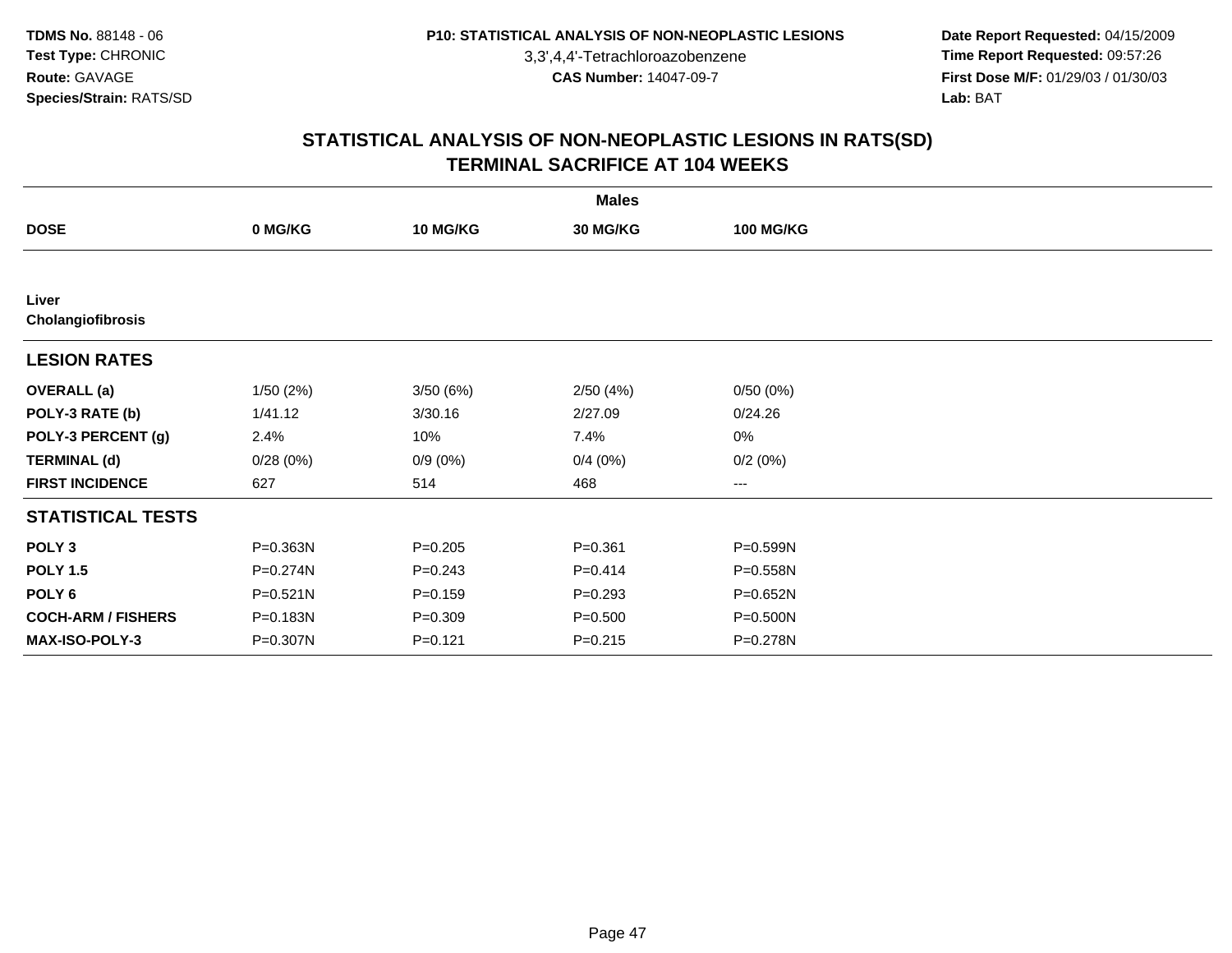**Date Report Requested:** 04/15/2009 **Time Report Requested:** 09:57:26 **First Dose M/F:** 01/29/03 / 01/30/03<br>Lab: BAT **Lab:** BAT

|                           | <b>Males</b> |                 |             |                  |  |  |  |  |
|---------------------------|--------------|-----------------|-------------|------------------|--|--|--|--|
| <b>DOSE</b>               | 0 MG/KG      | <b>10 MG/KG</b> | 30 MG/KG    | <b>100 MG/KG</b> |  |  |  |  |
|                           |              |                 |             |                  |  |  |  |  |
| Liver                     |              |                 |             |                  |  |  |  |  |
| <b>Clear Cell Focus</b>   |              |                 |             |                  |  |  |  |  |
| <b>LESION RATES</b>       |              |                 |             |                  |  |  |  |  |
| <b>OVERALL</b> (a)        | 32/50 (64%)  | 12/50 (24%)     | 8/50 (16%)  | 4/50 (8%)        |  |  |  |  |
| POLY-3 RATE (b)           | 32/42.24     | 12/31.40        | 8/27.77     | 4/25.70          |  |  |  |  |
| POLY-3 PERCENT (g)        | 75.8%        | 38.2%           | 28.8%       | 15.6%            |  |  |  |  |
| <b>TERMINAL (d)</b>       | 27/28 (96%)  | 5/9 (56%)       | $3/4$ (75%) | 1/2(50%)         |  |  |  |  |
| <b>FIRST INCIDENCE</b>    | 575          | 380             | 554         | 503              |  |  |  |  |
| <b>STATISTICAL TESTS</b>  |              |                 |             |                  |  |  |  |  |
| POLY <sub>3</sub>         | P<0.001N**   | P<0.001N**      | P<0.001N**  | P<0.001N**       |  |  |  |  |
| <b>POLY 1.5</b>           | P<0.001N**   | P<0.001N**      | P<0.001N**  | P<0.001N**       |  |  |  |  |
| POLY <sub>6</sub>         | P<0.001N**   | P=0.002N**      | P<0.001N**  | P<0.001N**       |  |  |  |  |
| <b>COCH-ARM / FISHERS</b> | P<0.001N**   | P<0.001N**      | P<0.001N**  | P<0.001N**       |  |  |  |  |
| <b>MAX-ISO-POLY-3</b>     | P<0.001N**   | P<0.001N**      | P<0.001N**  | P<0.001N**       |  |  |  |  |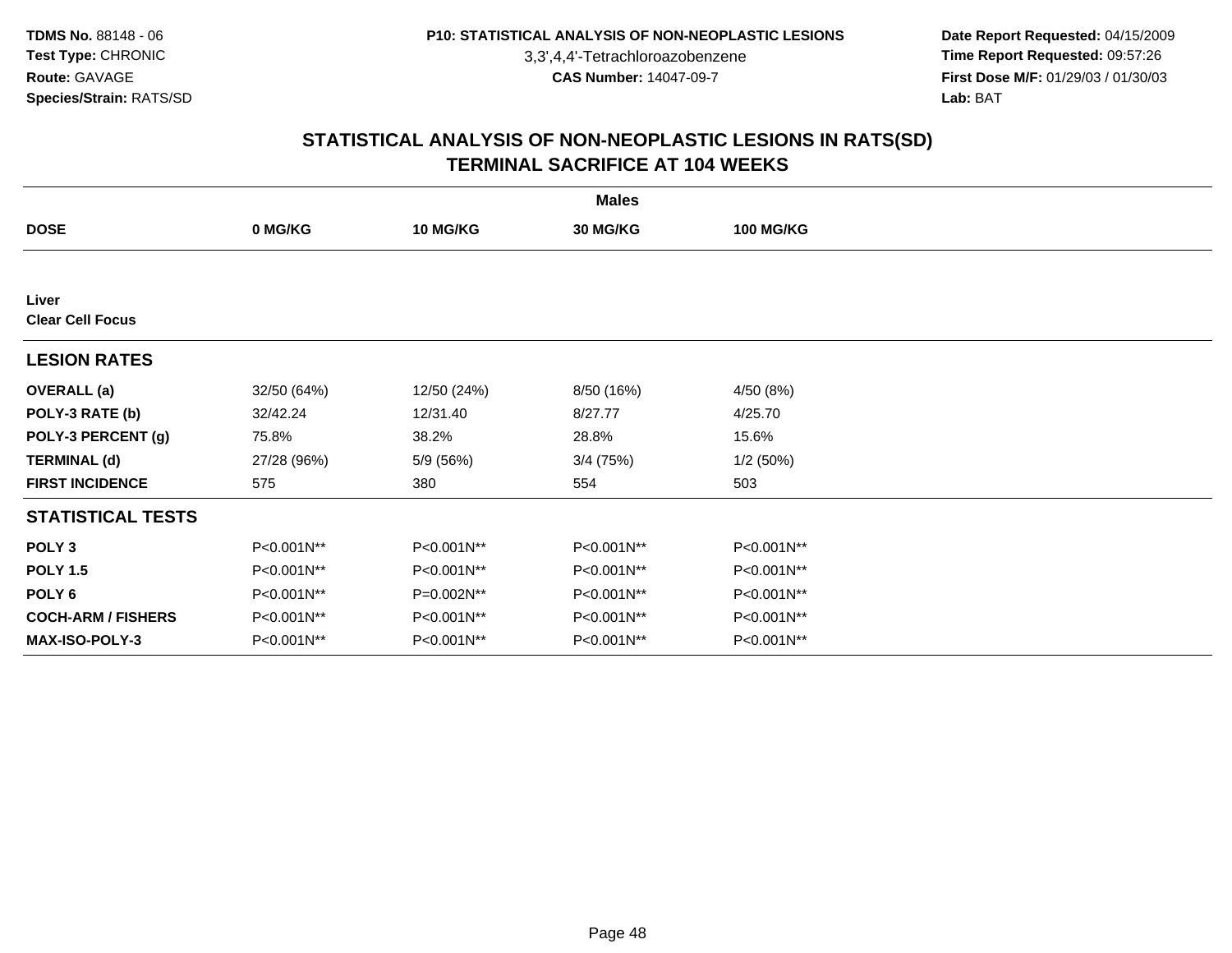**Date Report Requested:** 04/15/2009 **Time Report Requested:** 09:57:26 **First Dose M/F:** 01/29/03 / 01/30/03<br>Lab: BAT **Lab:** BAT

|                            | <b>Males</b> |                 |              |                  |  |  |  |  |
|----------------------------|--------------|-----------------|--------------|------------------|--|--|--|--|
| <b>DOSE</b>                | 0 MG/KG      | <b>10 MG/KG</b> | 30 MG/KG     | <b>100 MG/KG</b> |  |  |  |  |
|                            |              |                 |              |                  |  |  |  |  |
| Liver                      |              |                 |              |                  |  |  |  |  |
| <b>Degeneration Cystic</b> |              |                 |              |                  |  |  |  |  |
| <b>LESION RATES</b>        |              |                 |              |                  |  |  |  |  |
| <b>OVERALL (a)</b>         | 2/50(4%)     | 0/50(0%)        | 1/50(2%)     | 1/50(2%)         |  |  |  |  |
| POLY-3 RATE (b)            | 2/40.84      | 0/28.74         | 1/26.14      | 1/24.56          |  |  |  |  |
| POLY-3 PERCENT (g)         | 4.9%         | $0\%$           | 3.8%         | 4.1%             |  |  |  |  |
| <b>TERMINAL (d)</b>        | 1/28(4%)     | $0/9(0\%)$      | 0/4(0%)      | 0/2(0%)          |  |  |  |  |
| <b>FIRST INCIDENCE</b>     | 706          | ---             | 653          | 648              |  |  |  |  |
| <b>STATISTICAL TESTS</b>   |              |                 |              |                  |  |  |  |  |
| POLY <sub>3</sub>          | $P = 0.635$  | P=0.323N        | P=0.647N     | P=0.665N         |  |  |  |  |
| <b>POLY 1.5</b>            | P=0.649N     | P=0.284N        | $P = 0.590N$ | P=0.598N         |  |  |  |  |
| POLY <sub>6</sub>          | $P = 0.550$  | P=0.381N        | $P=0.705$    | $P = 0.667$      |  |  |  |  |
| <b>COCH-ARM / FISHERS</b>  | P=0.627N     | P=0.247N        | P=0.500N     | P=0.500N         |  |  |  |  |
| MAX-ISO-POLY-3             | $P = 0.535N$ | P=0.157N        | P=0.433N     | $P = 0.451N$     |  |  |  |  |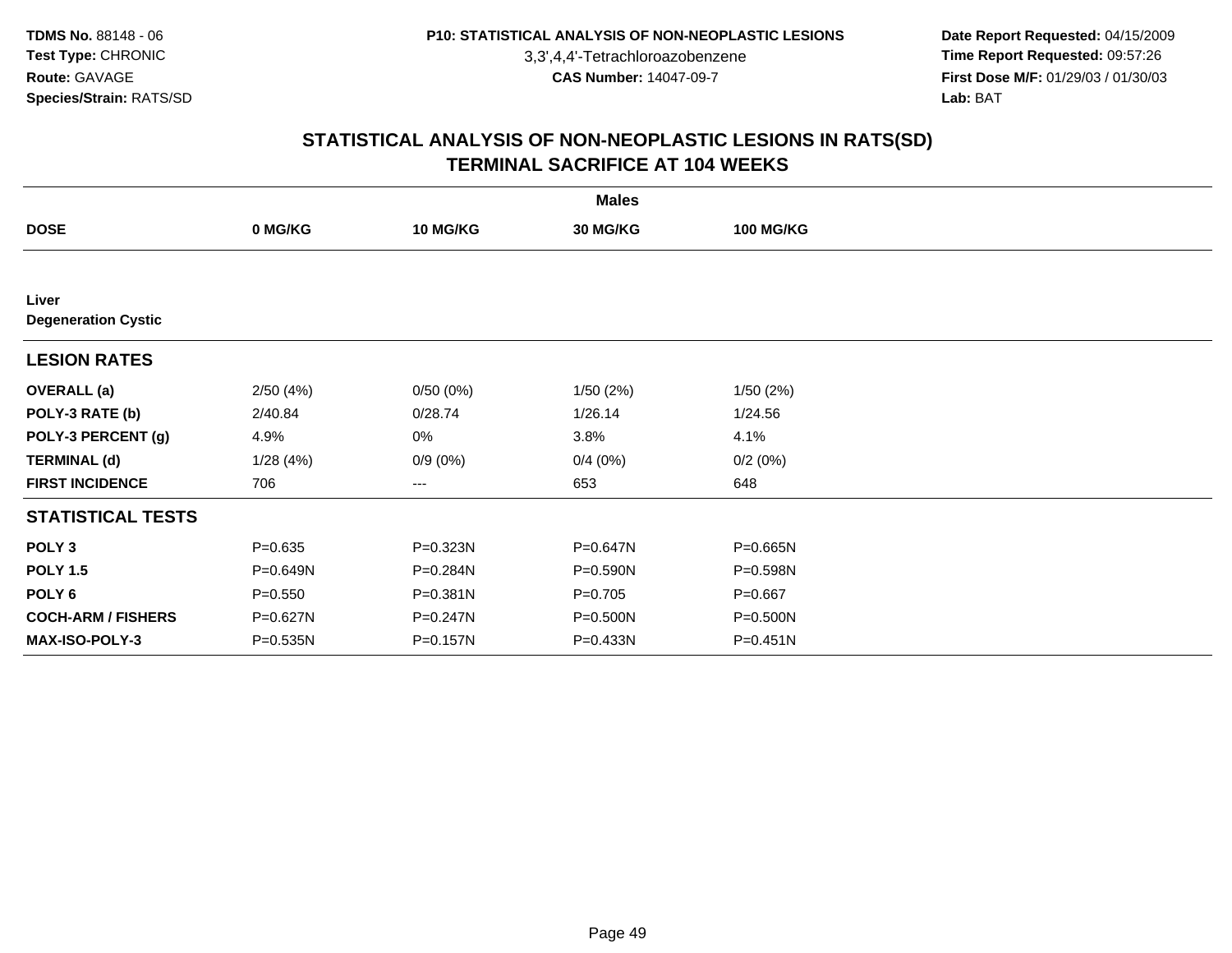**Date Report Requested:** 04/15/2009 **Time Report Requested:** 09:57:26 **First Dose M/F:** 01/29/03 / 01/30/03<br>Lab: BAT **Lab:** BAT

|                                    |           |             | <b>Males</b> |                  |  |
|------------------------------------|-----------|-------------|--------------|------------------|--|
| <b>DOSE</b>                        | 0 MG/KG   | 10 MG/KG    | 30 MG/KG     | <b>100 MG/KG</b> |  |
|                                    |           |             |              |                  |  |
| Liver<br><b>Eosinophilic Focus</b> |           |             |              |                  |  |
| <b>LESION RATES</b>                |           |             |              |                  |  |
| <b>OVERALL</b> (a)                 | 3/50(6%)  | 9/50 (18%)  | 4/50 (8%)    | 12/50 (24%)      |  |
| POLY-3 RATE (b)                    | 3/40.76   | 9/31.23     | 4/26.75      | 12/28.78         |  |
| POLY-3 PERCENT (g)                 | 7.4%      | 28.8%       | 15%          | 41.7%            |  |
| <b>TERMINAL (d)</b>                | 3/28(11%) | 4/9 (44%)   | 2/4(50%)     | 1/2(50%)         |  |
| <b>FIRST INCIDENCE</b>             | 727 (T)   | 500         | 587          | 500              |  |
| <b>STATISTICAL TESTS</b>           |           |             |              |                  |  |
| POLY <sub>3</sub>                  | P<0.001** | $P=0.016*$  | $P=0.284$    | P<0.001**        |  |
| <b>POLY 1.5</b>                    | P=0.004** | $P=0.029*$  | $P = 0.365$  | P=0.002**        |  |
| POLY <sub>6</sub>                  | P<0.001** | P=0.007**   | $P = 0.191$  | P<0.001**        |  |
| <b>COCH-ARM / FISHERS</b>          | P=0.020*  | $P = 0.061$ | $P = 0.500$  | $P=0.011*$       |  |
| MAX-ISO-POLY-3                     | P<0.001** | P=0.014*    | $P = 0.208$  | P<0.001**        |  |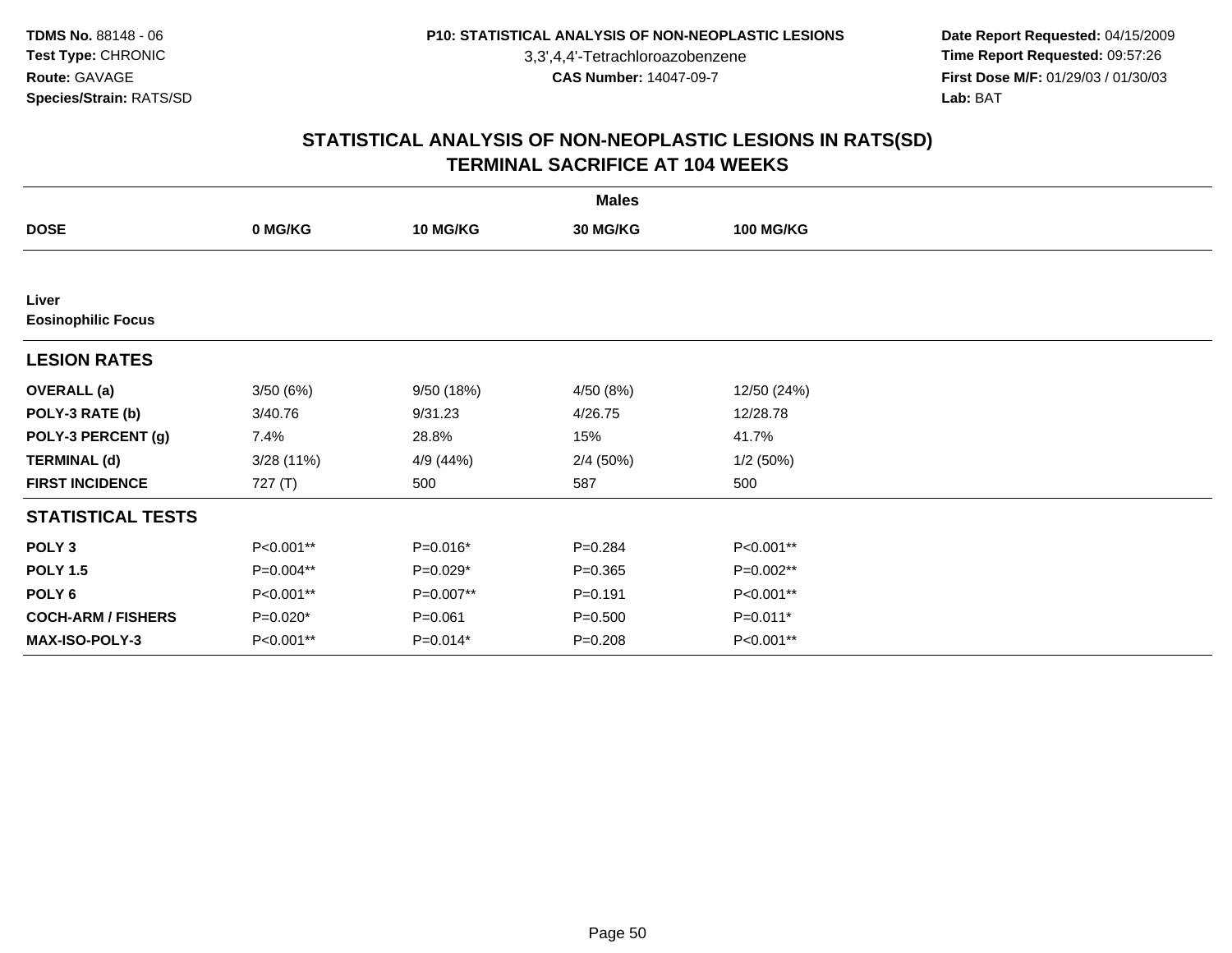**Date Report Requested:** 04/15/2009 **Time Report Requested:** 09:57:26 **First Dose M/F:** 01/29/03 / 01/30/03<br>Lab: BAT **Lab:** BAT

|                                      | <b>Males</b> |                 |                 |                  |  |  |  |
|--------------------------------------|--------------|-----------------|-----------------|------------------|--|--|--|
| <b>DOSE</b>                          | 0 MG/KG      | <b>10 MG/KG</b> | <b>30 MG/KG</b> | <b>100 MG/KG</b> |  |  |  |
|                                      |              |                 |                 |                  |  |  |  |
| Liver<br><b>Fatty Change Diffuse</b> |              |                 |                 |                  |  |  |  |
| <b>LESION RATES</b>                  |              |                 |                 |                  |  |  |  |
| <b>OVERALL</b> (a)                   | 3/50(6%)     | 9/50 (18%)      | 18/50 (36%)     | 34/50 (68%)      |  |  |  |
| POLY-3 RATE (b)                      | 3/41.08      | 9/31.65         | 18/32.93        | 34/42.04         |  |  |  |
| POLY-3 PERCENT (g)                   | 7.3%         | 28.4%           | 54.7%           | 80.9%            |  |  |  |
| <b>TERMINAL (d)</b>                  | 2/28(7%)     | 3/9(33%)        | 2/4(50%)        | 1/2(50%)         |  |  |  |
| <b>FIRST INCIDENCE</b>               | 639          | 514             | 115             | 274              |  |  |  |
| <b>STATISTICAL TESTS</b>             |              |                 |                 |                  |  |  |  |
| POLY <sub>3</sub>                    | P<0.001**    | P=0.017*        | P<0.001**       | P<0.001**        |  |  |  |
| <b>POLY 1.5</b>                      | P<0.001**    | $P=0.029*$      | P<0.001**       | P<0.001**        |  |  |  |
| POLY <sub>6</sub>                    | P<0.001**    | P=0.008**       | P<0.001**       | P<0.001**        |  |  |  |
| <b>COCH-ARM / FISHERS</b>            | P<0.001**    | $P = 0.061$     | P<0.001**       | P<0.001**        |  |  |  |
| <b>MAX-ISO-POLY-3</b>                | P<0.001**    | P=0.014*        | P<0.001**       | P<0.001**        |  |  |  |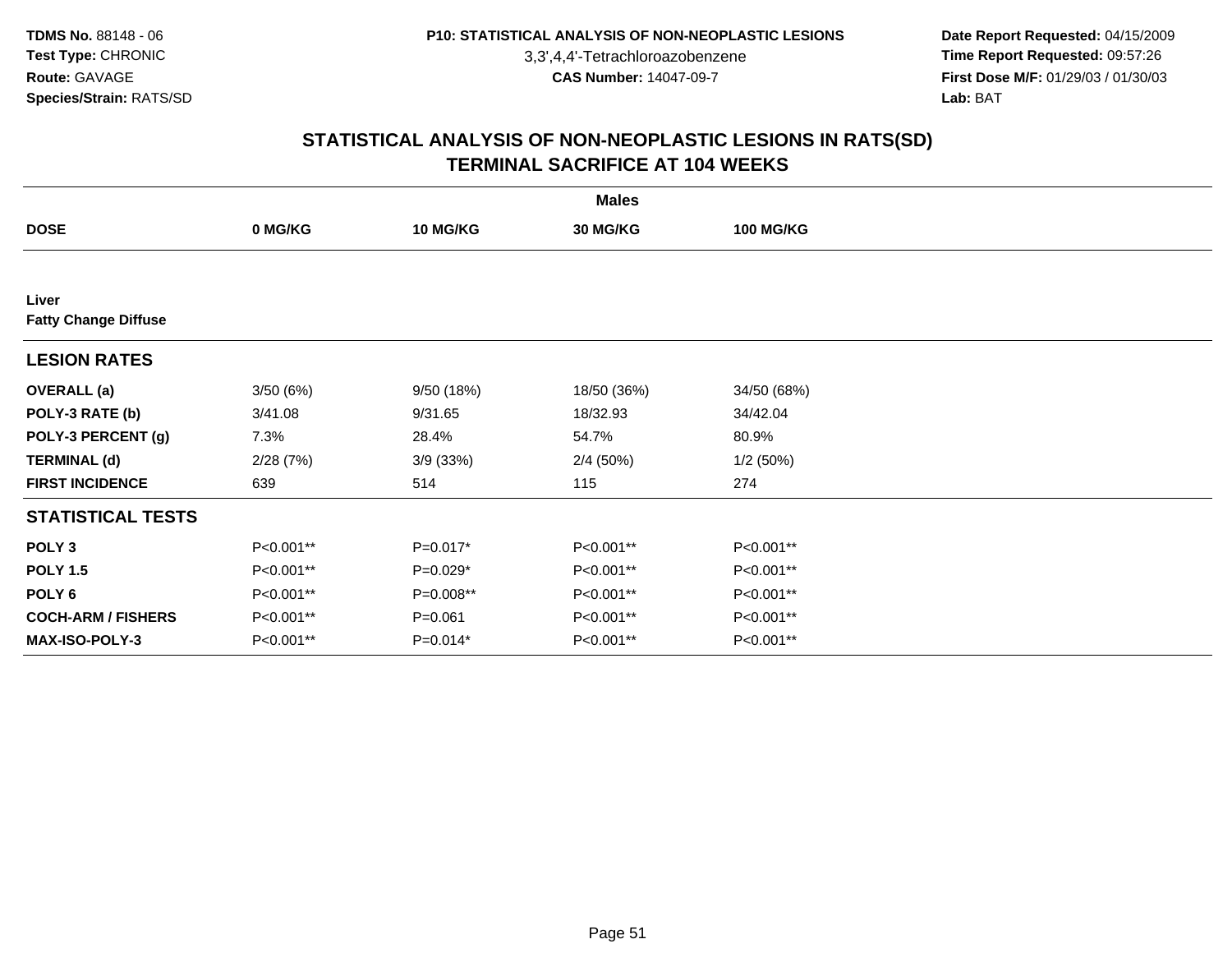**Date Report Requested:** 04/15/2009 **Time Report Requested:** 09:57:26 **First Dose M/F:** 01/29/03 / 01/30/03<br>Lab: BAT **Lab:** BAT

|                                    |             |                 | <b>Males</b>    |                  |  |
|------------------------------------|-------------|-----------------|-----------------|------------------|--|
| <b>DOSE</b>                        | 0 MG/KG     | <b>10 MG/KG</b> | <b>30 MG/KG</b> | <b>100 MG/KG</b> |  |
|                                    |             |                 |                 |                  |  |
| Liver<br><b>Fatty Change Focal</b> |             |                 |                 |                  |  |
| <b>LESION RATES</b>                |             |                 |                 |                  |  |
| <b>OVERALL</b> (a)                 | 1/50(2%)    | 2/50(4%)        | 7/50 (14%)      | 3/50(6%)         |  |
| POLY-3 RATE (b)                    | 1/41.41     | 2/29.77         | 7/28.61         | 3/24.75          |  |
| POLY-3 PERCENT (g)                 | 2.4%        | 6.7%            | 24.5%           | 12.1%            |  |
| <b>TERMINAL (d)</b>                | 0/28(0%)    | $0/9(0\%)$      | 2/4(50%)        | 1/2(50%)         |  |
| <b>FIRST INCIDENCE</b>             | 513         | 500             | 448             | 657              |  |
| <b>STATISTICAL TESTS</b>           |             |                 |                 |                  |  |
| POLY <sub>3</sub>                  | $P = 0.113$ | $P = 0.388$     | P=0.006**       | $P = 0.156$      |  |
| <b>POLY 1.5</b>                    | $P = 0.211$ | $P=0.434$       | $P=0.012*$      | $P = 0.210$      |  |
| POLY <sub>6</sub>                  | $P=0.033*$  | $P = 0.329$     | P=0.003**       | $P = 0.101$      |  |
| <b>COCH-ARM / FISHERS</b>          | $P = 0.384$ | $P = 0.500$     | $P=0.030*$      | $P = 0.309$      |  |
| MAX-ISO-POLY-3                     | $P = 0.068$ | $P = 0.226$     | P=0.007**       | $P = 0.105$      |  |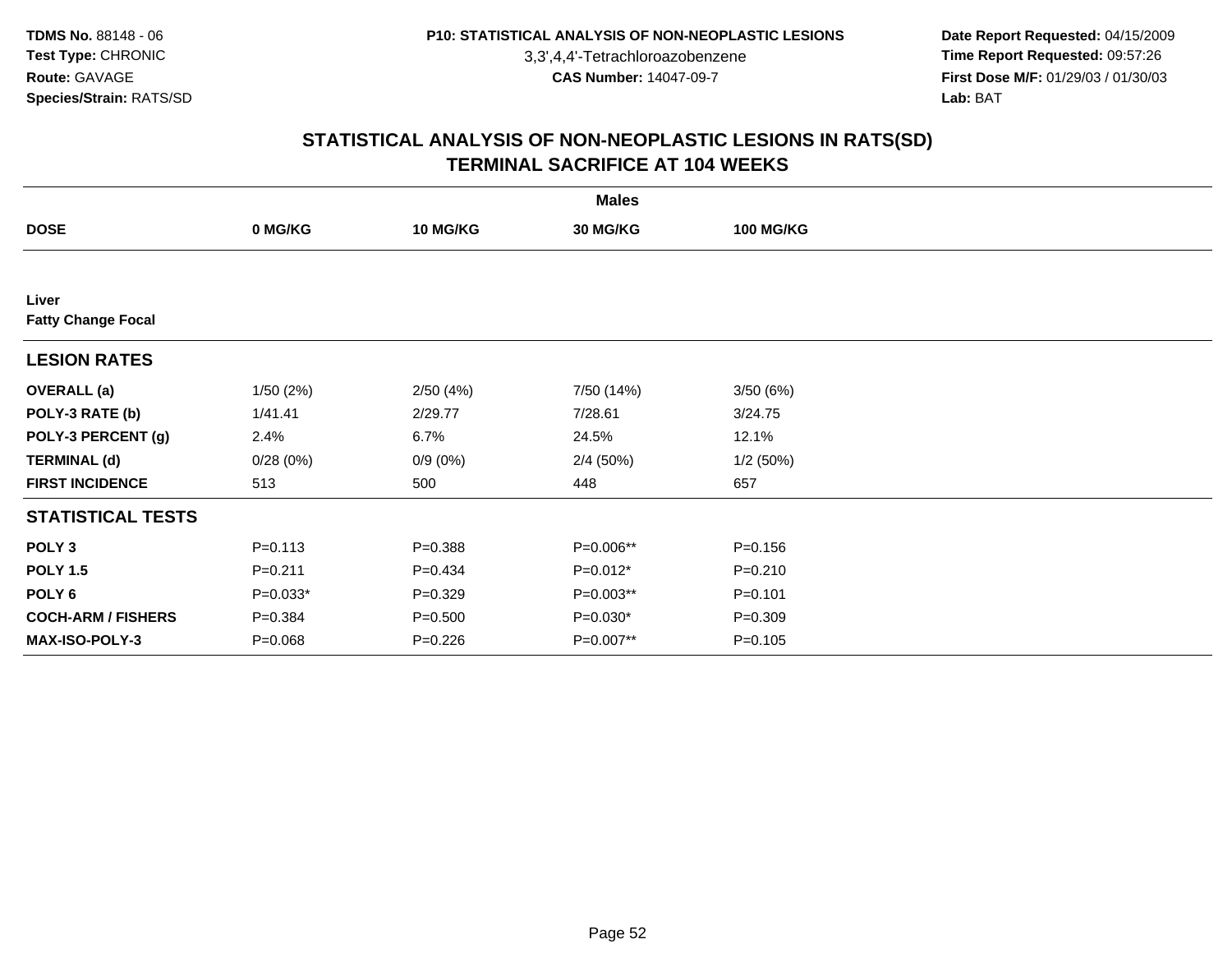**Date Report Requested:** 04/15/2009 **Time Report Requested:** 09:57:26 **First Dose M/F:** 01/29/03 / 01/30/03<br>Lab: BAT **Lab:** BAT

| <b>Males</b>              |           |                 |                 |                  |  |  |  |
|---------------------------|-----------|-----------------|-----------------|------------------|--|--|--|
| <b>DOSE</b>               | 0 MG/KG   | <b>10 MG/KG</b> | <b>30 MG/KG</b> | <b>100 MG/KG</b> |  |  |  |
|                           |           |                 |                 |                  |  |  |  |
| Liver<br><b>Fibrosis</b>  |           |                 |                 |                  |  |  |  |
| <b>LESION RATES</b>       |           |                 |                 |                  |  |  |  |
| <b>OVERALL</b> (a)        | 0/50(0%)  | 1/50(2%)        | 0/50(0%)        | 4/50 (8%)        |  |  |  |
| POLY-3 RATE (b)           | 0/40.76   | 1/28.95         | 0/25.86         | 4/26.82          |  |  |  |
| POLY-3 PERCENT (g)        | 0%        | 3.5%            | 0%              | 14.9%            |  |  |  |
| <b>TERMINAL (d)</b>       | 0/28(0%)  | $0/9(0\%)$      | 0/4(0%)         | 0/2(0%)          |  |  |  |
| <b>FIRST INCIDENCE</b>    | $---$     | 671             | ---             | 192              |  |  |  |
| <b>STATISTICAL TESTS</b>  |           |                 |                 |                  |  |  |  |
| POLY <sub>3</sub>         | P=0.004** | $P = 0.433$     | (e)             | $P=0.024*$       |  |  |  |
| <b>POLY 1.5</b>           | P=0.006** | $P = 0.461$     | (e)             | $P=0.035*$       |  |  |  |
| POLY <sub>6</sub>         | P=0.002** | $P = 0.396$     | (e)             | $P=0.013*$       |  |  |  |
| <b>COCH-ARM / FISHERS</b> | P=0.010** | $P = 0.500$     | (e)             | $P=0.059$        |  |  |  |
| <b>MAX-ISO-POLY-3</b>     | P=0.007** | $P = 0.158$     | (e)             | $P=0.017*$       |  |  |  |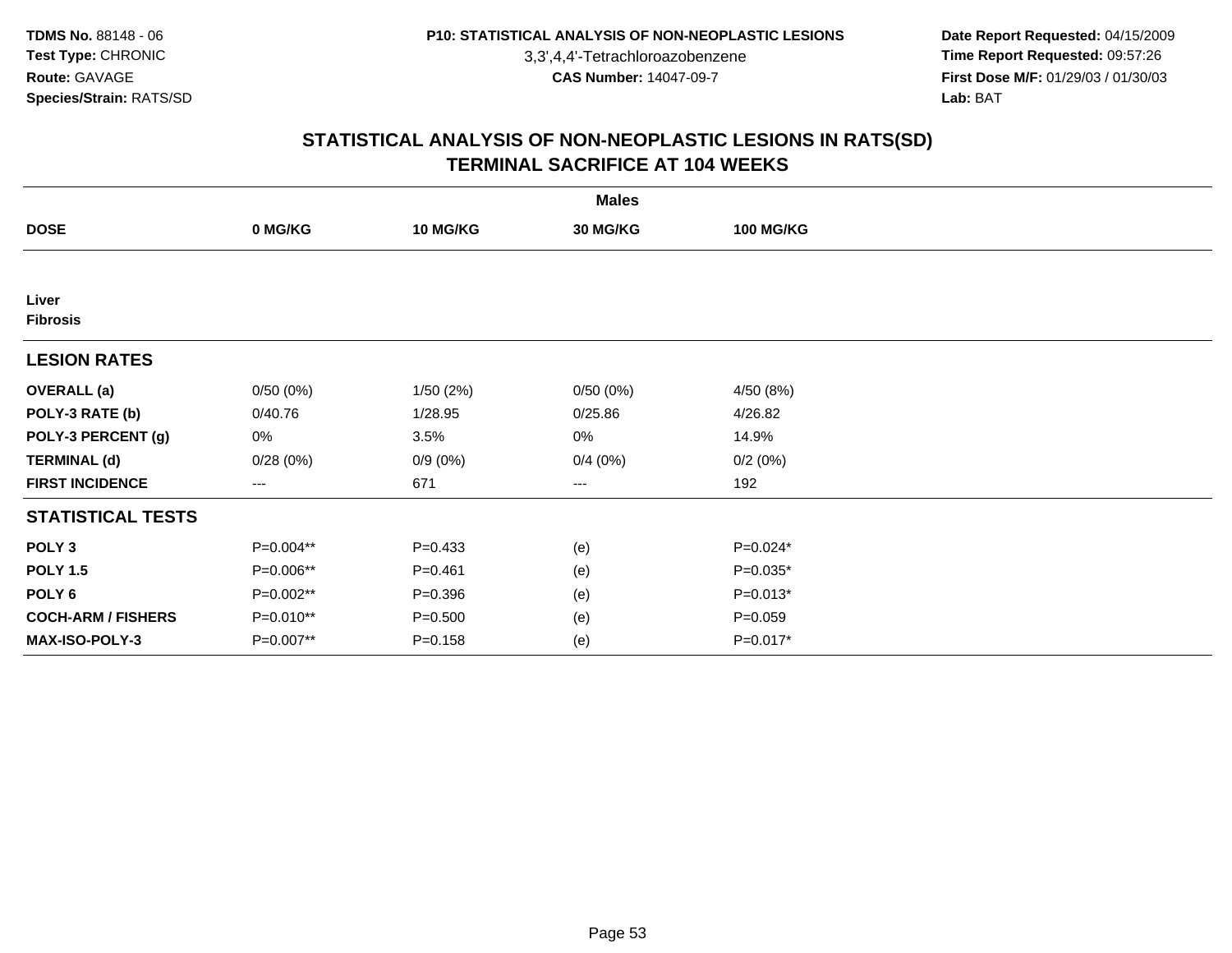**Date Report Requested:** 04/15/2009 **Time Report Requested:** 09:57:26 **First Dose M/F:** 01/29/03 / 01/30/03<br>Lab: BAT **Lab:** BAT

|                                                  | <b>Males</b> |                 |             |                  |  |  |  |
|--------------------------------------------------|--------------|-----------------|-------------|------------------|--|--|--|
| <b>DOSE</b>                                      | 0 MG/KG      | <b>10 MG/KG</b> | 30 MG/KG    | <b>100 MG/KG</b> |  |  |  |
|                                                  |              |                 |             |                  |  |  |  |
| Liver<br><b>Hematopoietic Cell Proliferation</b> |              |                 |             |                  |  |  |  |
| <b>LESION RATES</b>                              |              |                 |             |                  |  |  |  |
| <b>OVERALL</b> (a)                               | 5/50 (10%)   | 40/50 (80%)     | 37/50 (74%) | 30/50 (60%)      |  |  |  |
| POLY-3 RATE (b)                                  | 5/43.53      | 40/44.79        | 37/43.45    | 30/39.22         |  |  |  |
| POLY-3 PERCENT (g)                               | 11.5%        | 89.3%           | 85.2%       | 76.5%            |  |  |  |
| <b>TERMINAL (d)</b>                              | 0/28(0%)     | 9/9 (100%)      | 4/4 (100%)  | 2/2 (100%)       |  |  |  |
| <b>FIRST INCIDENCE</b>                           | 274          | 176             | 38          | 174              |  |  |  |
| <b>STATISTICAL TESTS</b>                         |              |                 |             |                  |  |  |  |
| POLY <sub>3</sub>                                | P<0.001**    | P<0.001**       | P<0.001**   | P<0.001**        |  |  |  |
| <b>POLY 1.5</b>                                  | P<0.001**    | P<0.001**       | P<0.001**   | P<0.001**        |  |  |  |
| POLY <sub>6</sub>                                | P<0.001**    | P<0.001**       | P<0.001**   | P<0.001**        |  |  |  |
| <b>COCH-ARM / FISHERS</b>                        | $P=0.021*$   | P<0.001**       | P<0.001**   | P<0.001**        |  |  |  |
| <b>MAX-ISO-POLY-3</b>                            | P<0.001**    | P<0.001**       | P<0.001**   | P<0.001**        |  |  |  |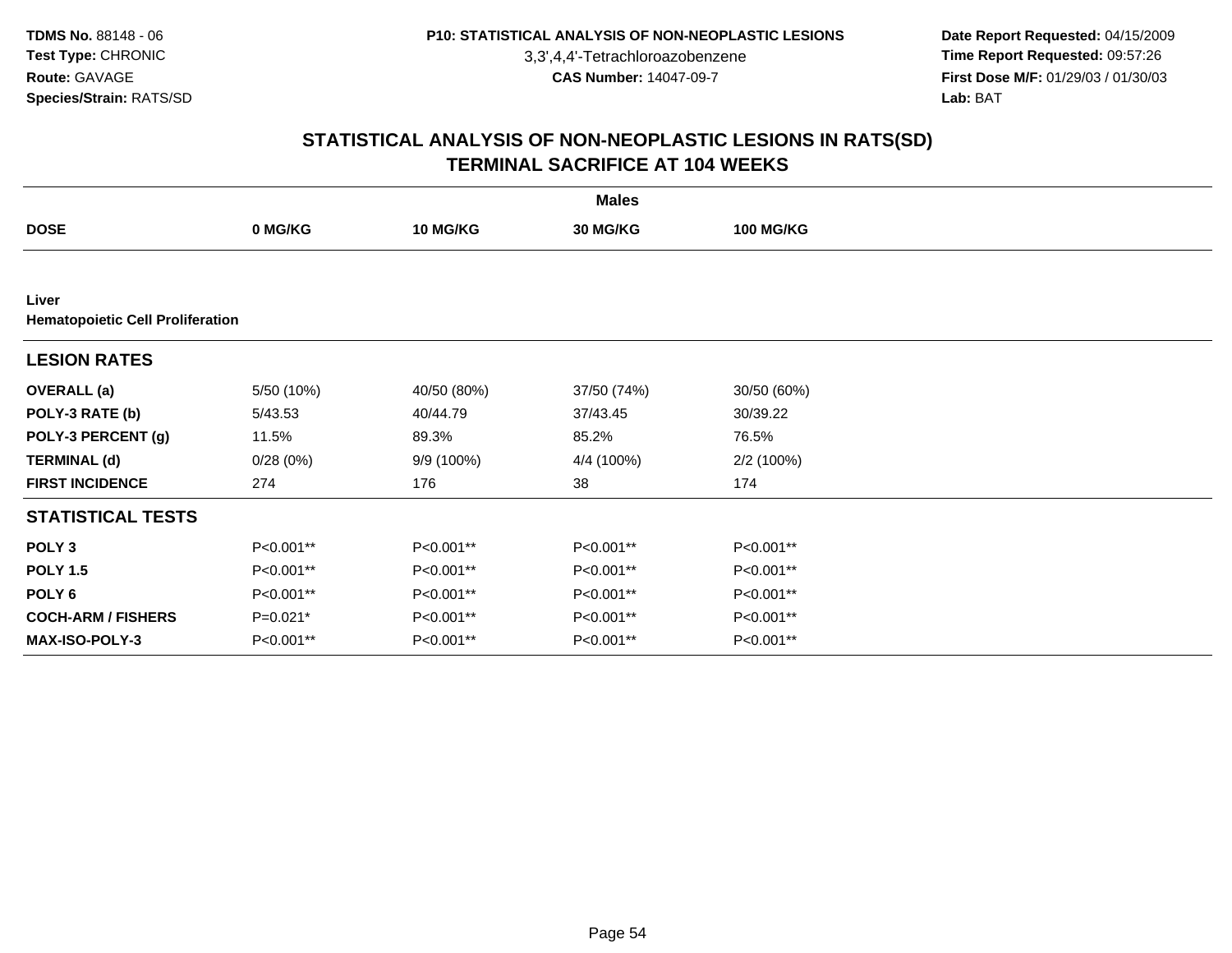**Date Report Requested:** 04/15/2009 **Time Report Requested:** 09:57:26 **First Dose M/F:** 01/29/03 / 01/30/03<br>Lab: BAT **Lab:** BAT

| <b>Males</b>                        |                   |                 |             |                  |  |  |  |
|-------------------------------------|-------------------|-----------------|-------------|------------------|--|--|--|
| <b>DOSE</b>                         | 0 MG/KG           | <b>10 MG/KG</b> | 30 MG/KG    | <b>100 MG/KG</b> |  |  |  |
|                                     |                   |                 |             |                  |  |  |  |
| Liver<br>Hepatodiaphragmatic Nodule |                   |                 |             |                  |  |  |  |
| <b>LESION RATES</b>                 |                   |                 |             |                  |  |  |  |
| <b>OVERALL</b> (a)                  | 0/50(0%)          | 2/50(4%)        | 1/50(2%)    | 0/50(0%)         |  |  |  |
| POLY-3 RATE (b)                     | 0/40.76           | 2/29.44         | 1/26.28     | 0/24.26          |  |  |  |
| POLY-3 PERCENT (g)                  | 0%                | 6.8%            | 3.8%        | 0%               |  |  |  |
| <b>TERMINAL (d)</b>                 | 0/28(0%)          | $0/9(0\%)$      | 0/4(0%)     | 0/2(0%)          |  |  |  |
| <b>FIRST INCIDENCE</b>              | $\qquad \qquad -$ | 576             | 609         | $--$             |  |  |  |
| <b>STATISTICAL TESTS</b>            |                   |                 |             |                  |  |  |  |
| POLY <sub>3</sub>                   | P=0.554N          | $P = 0.173$     | $P = 0.416$ | (e)              |  |  |  |
| <b>POLY 1.5</b>                     | P=0.478N          | $P = 0.197$     | $P=0.449$   | (e)              |  |  |  |
| POLY <sub>6</sub>                   | $P = 0.661$       | $P = 0.144$     | $P = 0.373$ | (e)              |  |  |  |
| <b>COCH-ARM / FISHERS</b>           | P=0.383N          | $P = 0.247$     | $P = 0.500$ | (e)              |  |  |  |
| MAX-ISO-POLY-3                      | $P = 0.366$       | $P = 0.074$     | $P = 0.157$ | (e)              |  |  |  |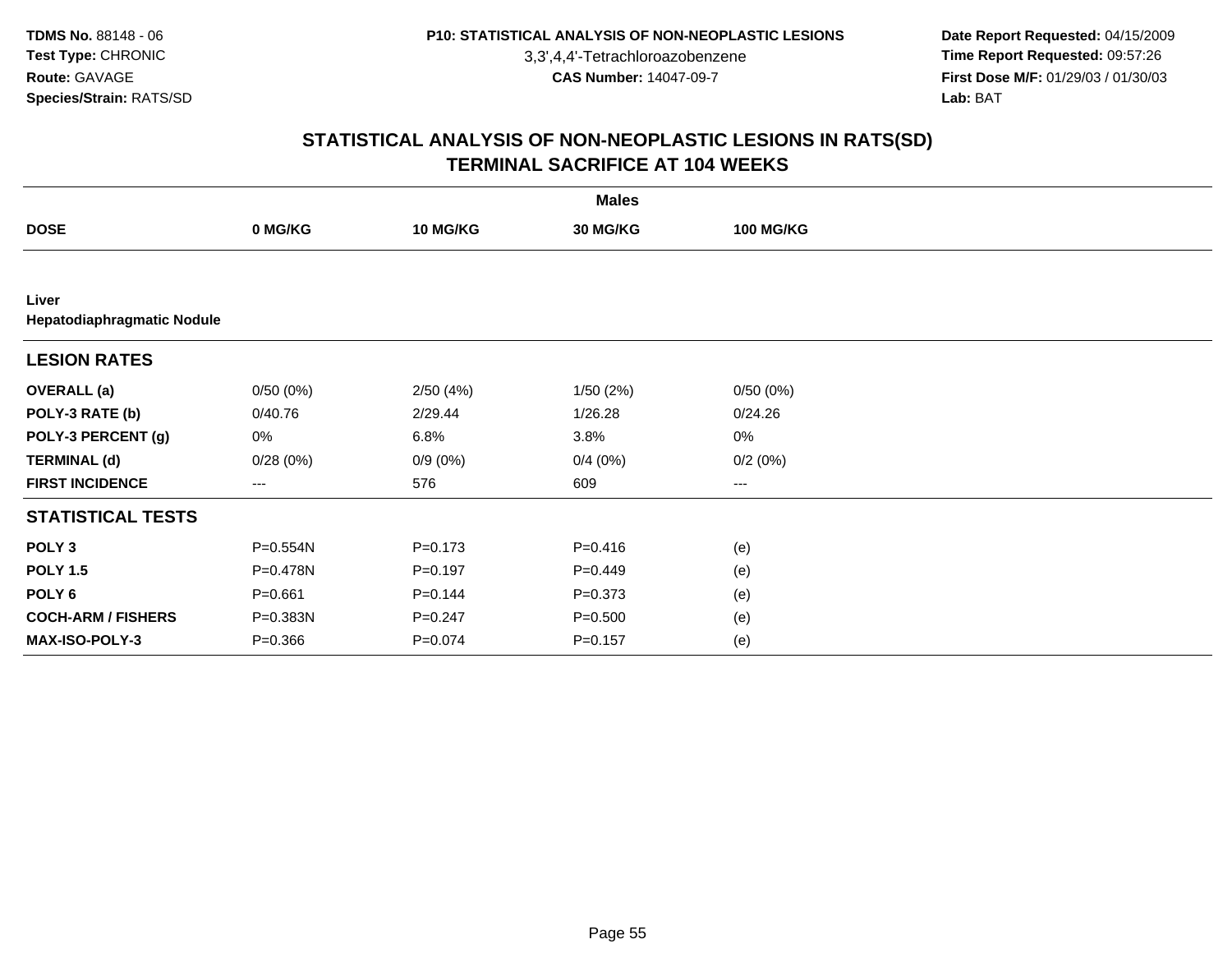**Date Report Requested:** 04/15/2009 **Time Report Requested:** 09:57:26 **First Dose M/F:** 01/29/03 / 01/30/03<br>Lab: BAT **Lab:** BAT

|                           | <b>Males</b> |                 |                 |                  |  |  |  |  |
|---------------------------|--------------|-----------------|-----------------|------------------|--|--|--|--|
| <b>DOSE</b>               | 0 MG/KG      | <b>10 MG/KG</b> | <b>30 MG/KG</b> | <b>100 MG/KG</b> |  |  |  |  |
|                           |              |                 |                 |                  |  |  |  |  |
| Liver<br>Hyperplasia      |              |                 |                 |                  |  |  |  |  |
| <b>LESION RATES</b>       |              |                 |                 |                  |  |  |  |  |
| <b>OVERALL</b> (a)        | 0/50(0%)     | 1/50(2%)        | 1/50(2%)        | 3/50(6%)         |  |  |  |  |
| POLY-3 RATE (b)           | 0/40.76      | 1/28.95         | 1/26.40         | 3/25.83          |  |  |  |  |
| POLY-3 PERCENT (g)        | 0%           | 3.5%            | 3.8%            | 11.6%            |  |  |  |  |
| <b>TERMINAL (d)</b>       | 0/28(0%)     | $0/9(0\%)$      | 0/4(0%)         | 0/2(0%)          |  |  |  |  |
| <b>FIRST INCIDENCE</b>    | $---$        | 671             | 562             | 192              |  |  |  |  |
| <b>STATISTICAL TESTS</b>  |              |                 |                 |                  |  |  |  |  |
| POLY <sub>3</sub>         | P=0.028*     | $P = 0.433$     | $P = 0.417$     | $P = 0.058$      |  |  |  |  |
| <b>POLY 1.5</b>           | $P=0.042*$   | $P = 0.461$     | $P=0.449$       | $P=0.079$        |  |  |  |  |
| POLY <sub>6</sub>         | $P=0.015*$   | $P = 0.396$     | $P = 0.374$     | $P=0.038*$       |  |  |  |  |
| <b>COCH-ARM / FISHERS</b> | $P = 0.066$  | $P = 0.500$     | $P = 0.500$     | $P = 0.121$      |  |  |  |  |
| MAX-ISO-POLY-3            | P=0.041*     | $P = 0.158$     | $P = 0.157$     | $P=0.035*$       |  |  |  |  |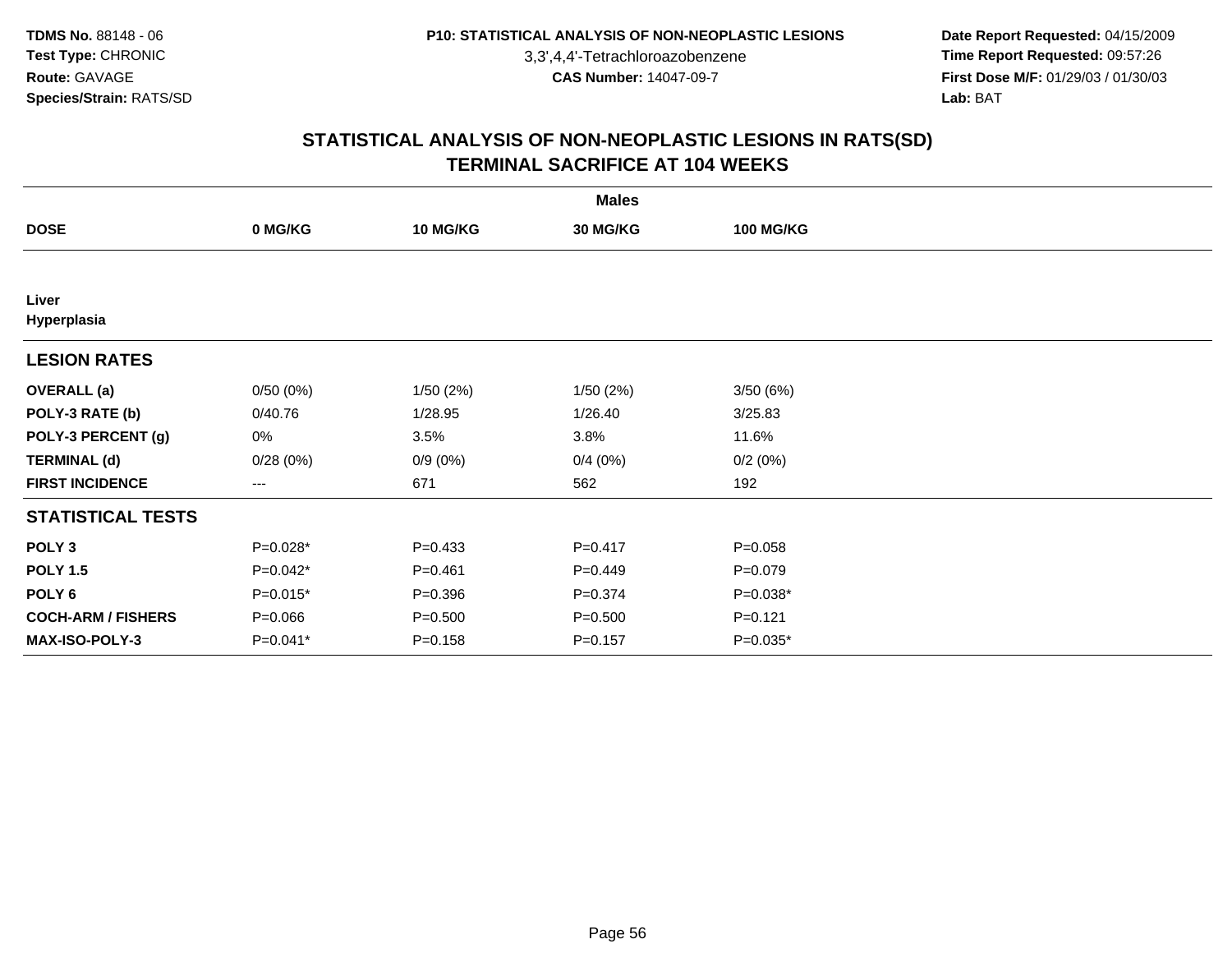**Date Report Requested:** 04/15/2009 **Time Report Requested:** 09:57:26 **First Dose M/F:** 01/29/03 / 01/30/03<br>Lab: BAT **Lab:** BAT

|                                      | <b>Males</b> |                 |                 |                  |  |  |  |  |
|--------------------------------------|--------------|-----------------|-----------------|------------------|--|--|--|--|
| <b>DOSE</b>                          | 0 MG/KG      | <b>10 MG/KG</b> | <b>30 MG/KG</b> | <b>100 MG/KG</b> |  |  |  |  |
|                                      |              |                 |                 |                  |  |  |  |  |
| Liver<br><b>Inflammation Chronic</b> |              |                 |                 |                  |  |  |  |  |
| <b>LESION RATES</b>                  |              |                 |                 |                  |  |  |  |  |
| <b>OVERALL</b> (a)                   | 40/50 (80%)  | 37/50 (74%)     | 30/50 (60%)     | 28/50 (56%)      |  |  |  |  |
| POLY-3 RATE (b)                      | 40/46.38     | 37/42.73        | 30/40.30        | 28/37.83         |  |  |  |  |
| POLY-3 PERCENT (g)                   | 86.2%        | 86.6%           | 74.4%           | 74%              |  |  |  |  |
| <b>TERMINAL (d)</b>                  | 25/28 (89%)  | 8/9 (89%)       | $3/4$ (75%)     | 2/2(100%)        |  |  |  |  |
| <b>FIRST INCIDENCE</b>               | 398          | 176             | 38              | 225              |  |  |  |  |
| <b>STATISTICAL TESTS</b>             |              |                 |                 |                  |  |  |  |  |
| POLY <sub>3</sub>                    | $P = 0.051N$ | $P = 0.615$     | P=0.103N        | P=0.097N         |  |  |  |  |
| <b>POLY 1.5</b>                      | P=0.021N*    | $P = 0.519N$    | P=0.047N*       | P=0.035N*        |  |  |  |  |
| POLY <sub>6</sub>                    | P=0.189N     | $P=0.460$       | P=0.292N        | P=0.334N         |  |  |  |  |
| <b>COCH-ARM / FISHERS</b>            | P=0.008N**   | P=0.318N        | P=0.024N*       | P=0.009N**       |  |  |  |  |
| <b>MAX-ISO-POLY-3</b>                | P=0.081N     | $P=0.478$       | P=0.070N        | P=0.070N         |  |  |  |  |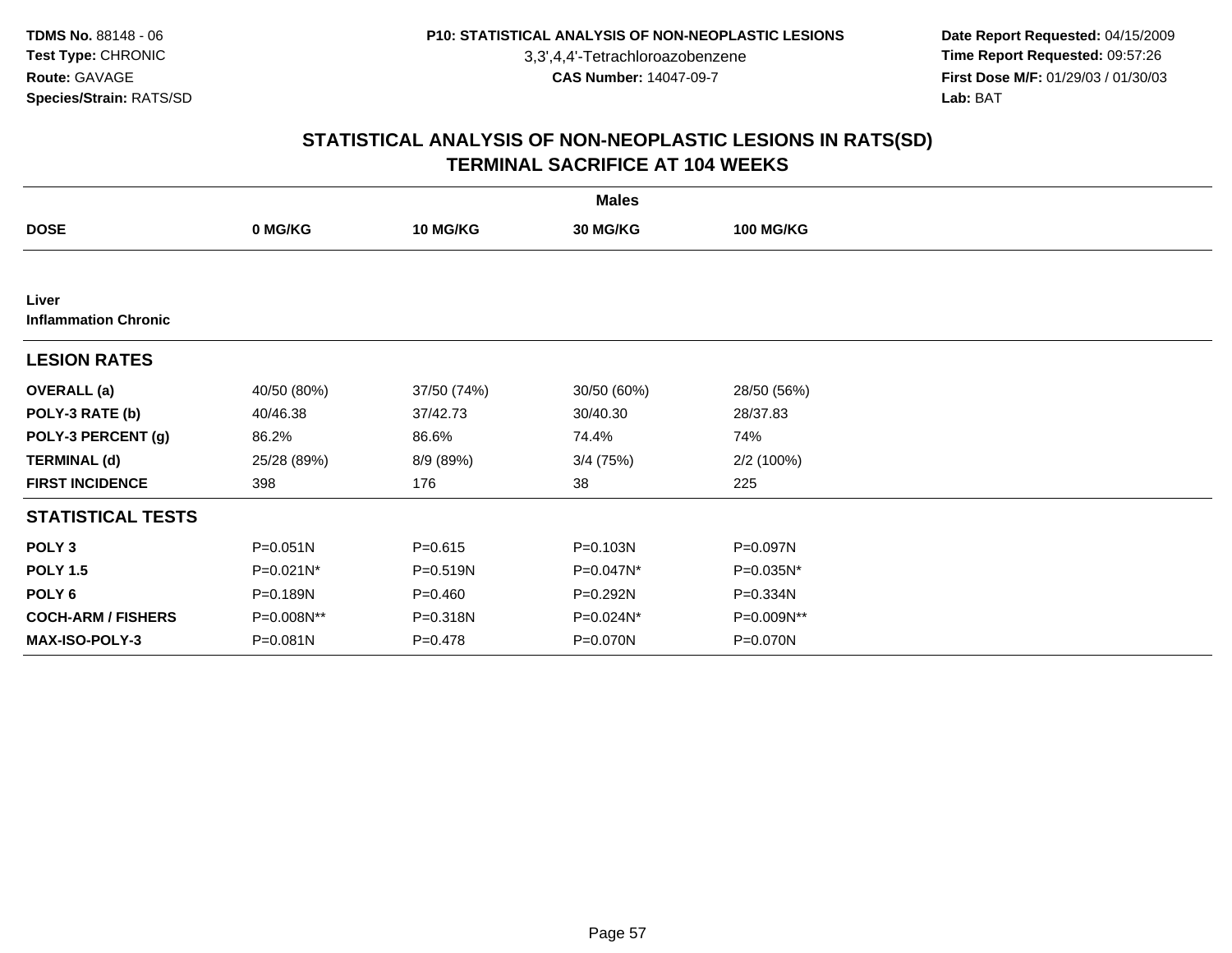**Date Report Requested:** 04/15/2009 **Time Report Requested:** 09:57:26 **First Dose M/F:** 01/29/03 / 01/30/03<br>Lab: BAT **Lab:** BAT

| <b>Males</b>                     |              |                 |                 |                  |  |  |  |
|----------------------------------|--------------|-----------------|-----------------|------------------|--|--|--|
| <b>DOSE</b>                      | 0 MG/KG      | <b>10 MG/KG</b> | <b>30 MG/KG</b> | <b>100 MG/KG</b> |  |  |  |
|                                  |              |                 |                 |                  |  |  |  |
| Liver<br><b>Mixed Cell Focus</b> |              |                 |                 |                  |  |  |  |
| <b>LESION RATES</b>              |              |                 |                 |                  |  |  |  |
| <b>OVERALL</b> (a)               | 7/50 (14%)   | 3/50(6%)        | 3/50(6%)        | 1/50(2%)         |  |  |  |
| POLY-3 RATE (b)                  | 7/41.12      | 3/29.75         | 3/26.53         | 1/24.57          |  |  |  |
| POLY-3 PERCENT (g)               | 17%          | 10.1%           | 11.3%           | 4.1%             |  |  |  |
| <b>TERMINAL (d)</b>              | 6/28(21%)    | $0/9(0\%)$      | $1/4$ (25%)     | 0/2(0%)          |  |  |  |
| <b>FIRST INCIDENCE</b>           | 627          | 576             | 617             | 643              |  |  |  |
| <b>STATISTICAL TESTS</b>         |              |                 |                 |                  |  |  |  |
| POLY <sub>3</sub>                | P=0.110N     | P=0.318N        | P=0.388N        | P=0.134N         |  |  |  |
| <b>POLY 1.5</b>                  | P=0.072N     | P=0.244N        | P=0.283N        | P=0.075N         |  |  |  |
| POLY <sub>6</sub>                | $P = 0.214N$ | P=0.434N        | P=0.546N        | P=0.267N         |  |  |  |
| <b>COCH-ARM / FISHERS</b>        | P=0.048N*    | P=0.159N        | P=0.159N        | P=0.030N*        |  |  |  |
| <b>MAX-ISO-POLY-3</b>            | P=0.158N     | P=0.240N        | $P = 0.301N$    | $P = 0.111N$     |  |  |  |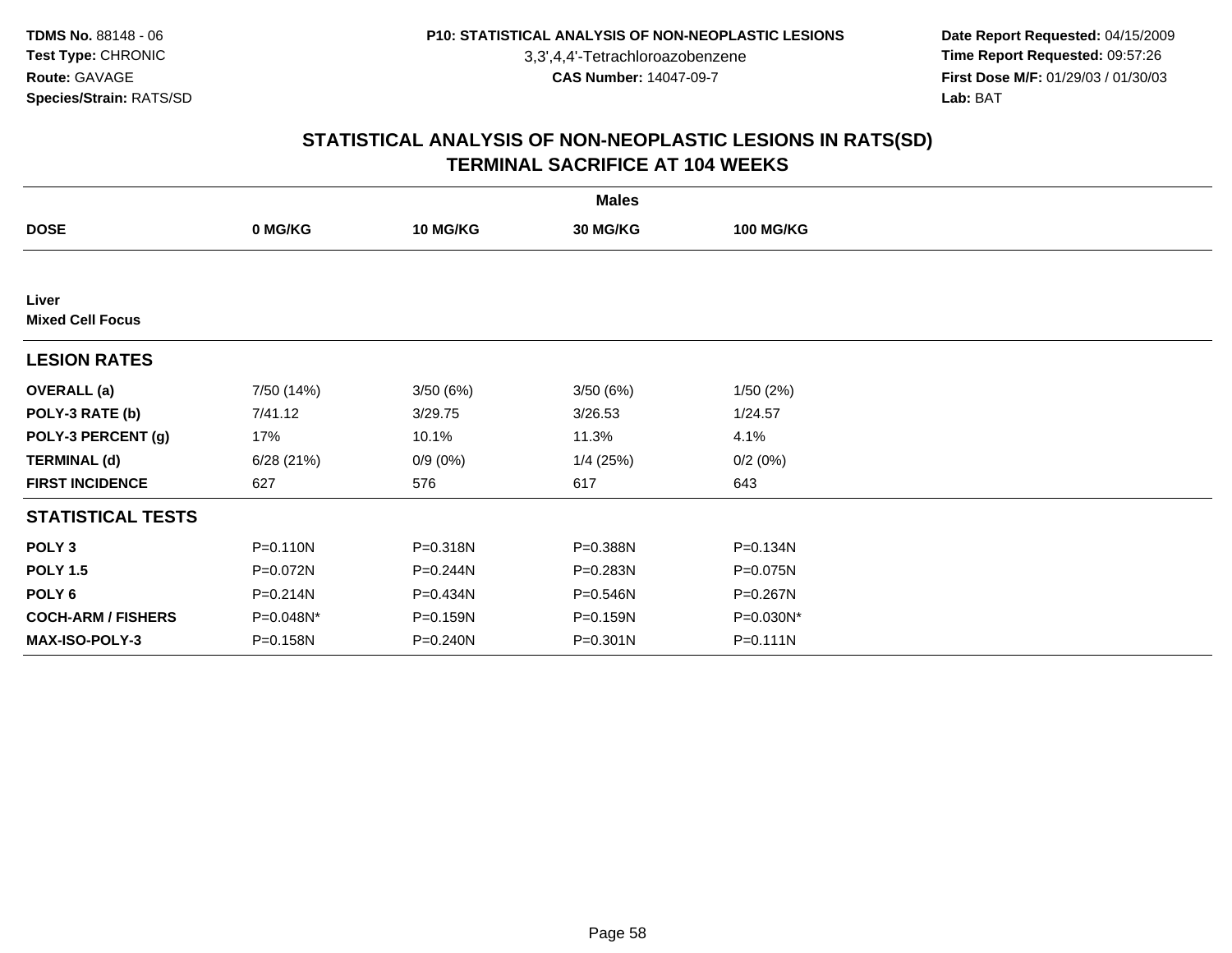**Date Report Requested:** 04/15/2009 **Time Report Requested:** 09:57:26 **First Dose M/F:** 01/29/03 / 01/30/03<br>Lab: BAT **Lab:** BAT

| <b>Males</b>              |           |                 |                 |                  |  |  |
|---------------------------|-----------|-----------------|-----------------|------------------|--|--|
| <b>DOSE</b>               | 0 MG/KG   | <b>10 MG/KG</b> | <b>30 MG/KG</b> | <b>100 MG/KG</b> |  |  |
|                           |           |                 |                 |                  |  |  |
| Liver<br><b>Necrosis</b>  |           |                 |                 |                  |  |  |
| <b>LESION RATES</b>       |           |                 |                 |                  |  |  |
| <b>OVERALL</b> (a)        | 1/50(2%)  | 7/50 (14%)      | 18/50 (36%)     | 21/50 (42%)      |  |  |
| POLY-3 RATE (b)           | 1/40.84   | 7/31.96         | 18/34.81        | 21/34.62         |  |  |
| POLY-3 PERCENT (g)        | 2.5%      | 21.9%           | 51.7%           | 60.7%            |  |  |
| <b>TERMINAL (d)</b>       | 0/28(0%)  | $0/9(0\%)$      | 0/4(0%)         | 1/2(50%)         |  |  |
| <b>FIRST INCIDENCE</b>    | 706       | 454             | 115             | 225              |  |  |
| <b>STATISTICAL TESTS</b>  |           |                 |                 |                  |  |  |
| POLY <sub>3</sub>         | P<0.001** | P=0.011*        | P<0.001**       | P<0.001**        |  |  |
| <b>POLY 1.5</b>           | P<0.001** | P=0.016*        | P<0.001**       | P<0.001**        |  |  |
| POLY <sub>6</sub>         | P<0.001** | P=0.006**       | P<0.001**       | P<0.001**        |  |  |
| <b>COCH-ARM / FISHERS</b> | P<0.001** | $P=0.030*$      | P<0.001**       | P<0.001**        |  |  |
| <b>MAX-ISO-POLY-3</b>     | P<0.001** | P=0.008**       | P<0.001**       | P<0.001**        |  |  |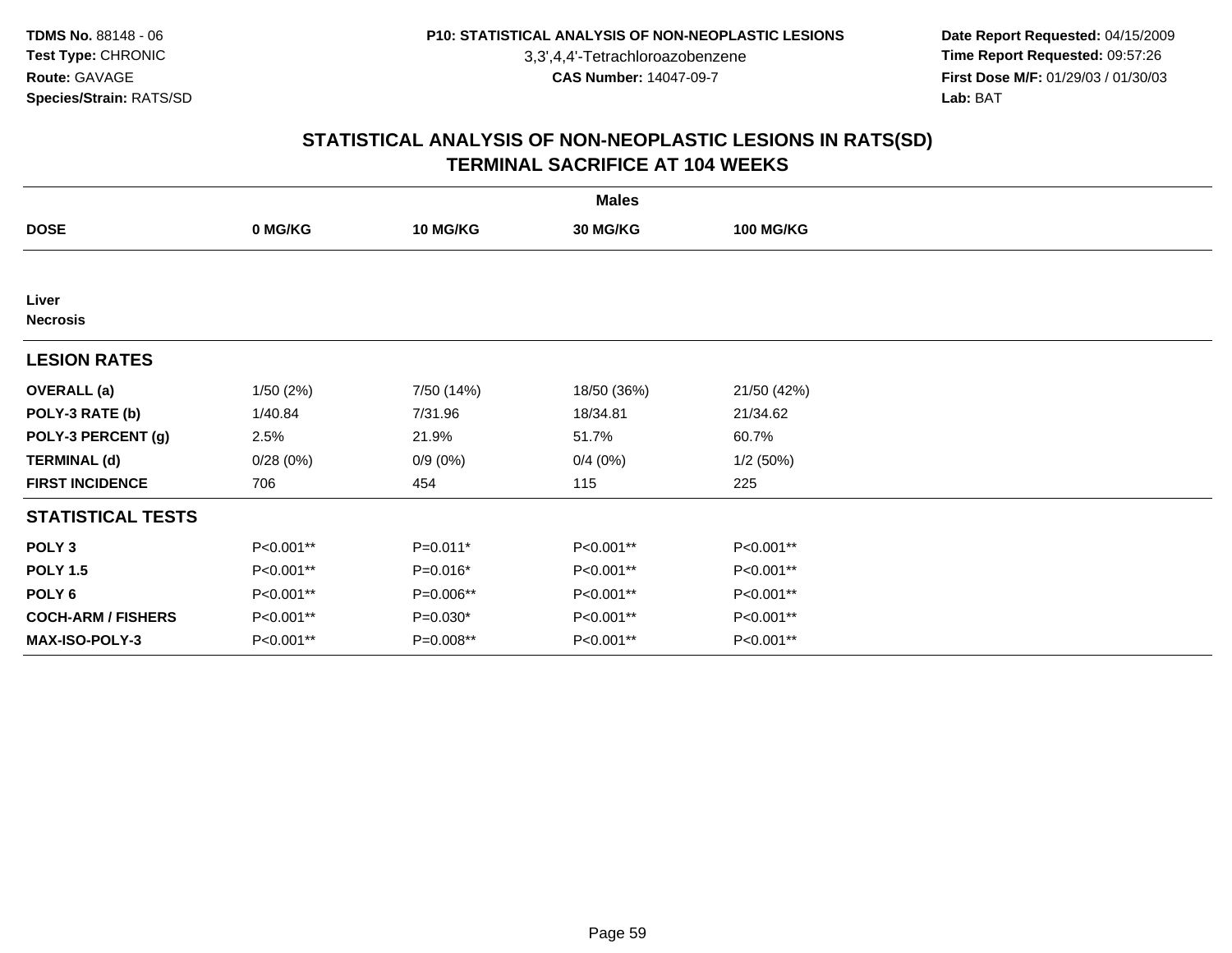**Date Report Requested:** 04/15/2009 **Time Report Requested:** 09:57:26 **First Dose M/F:** 01/29/03 / 01/30/03<br>Lab: BAT **Lab:** BAT

|                                | <b>Males</b>           |            |          |                  |  |  |  |  |
|--------------------------------|------------------------|------------|----------|------------------|--|--|--|--|
| <b>DOSE</b>                    | 0 MG/KG                | 10 MG/KG   | 30 MG/KG | <b>100 MG/KG</b> |  |  |  |  |
|                                |                        |            |          |                  |  |  |  |  |
| Liver<br><b>Necrosis Focal</b> |                        |            |          |                  |  |  |  |  |
| <b>LESION RATES</b>            |                        |            |          |                  |  |  |  |  |
| <b>OVERALL</b> (a)             | 0/50(0%)               | 0/50(0%)   | 0/50(0%) | 0/50(0%)         |  |  |  |  |
| POLY-3 RATE (b)                | 0/40.76                | 0/28.74    | 0/25.86  | 0/24.26          |  |  |  |  |
| POLY-3 PERCENT (g)             | 0%                     | 0%         | 0%       | 0%               |  |  |  |  |
| <b>TERMINAL (d)</b>            | 0/28(0%)               | $0/9(0\%)$ | 0/4(0%)  | 0/2(0%)          |  |  |  |  |
| <b>FIRST INCIDENCE</b>         | $\qquad \qquad \cdots$ | ---        | ---      | $--$             |  |  |  |  |
| <b>STATISTICAL TESTS</b>       |                        |            |          |                  |  |  |  |  |
| POLY <sub>3</sub>              | (e)                    | (e)        | (e)      | (e)              |  |  |  |  |
| <b>POLY 1.5</b>                | (e)                    | (e)        | (e)      | (e)              |  |  |  |  |
| POLY <sub>6</sub>              | (e)                    | (e)        | (e)      | (e)              |  |  |  |  |
| <b>COCH-ARM / FISHERS</b>      | (e)                    | (e)        | (e)      | (e)              |  |  |  |  |
| MAX-ISO-POLY-3                 | (e)                    | (e)        | (e)      | (e)              |  |  |  |  |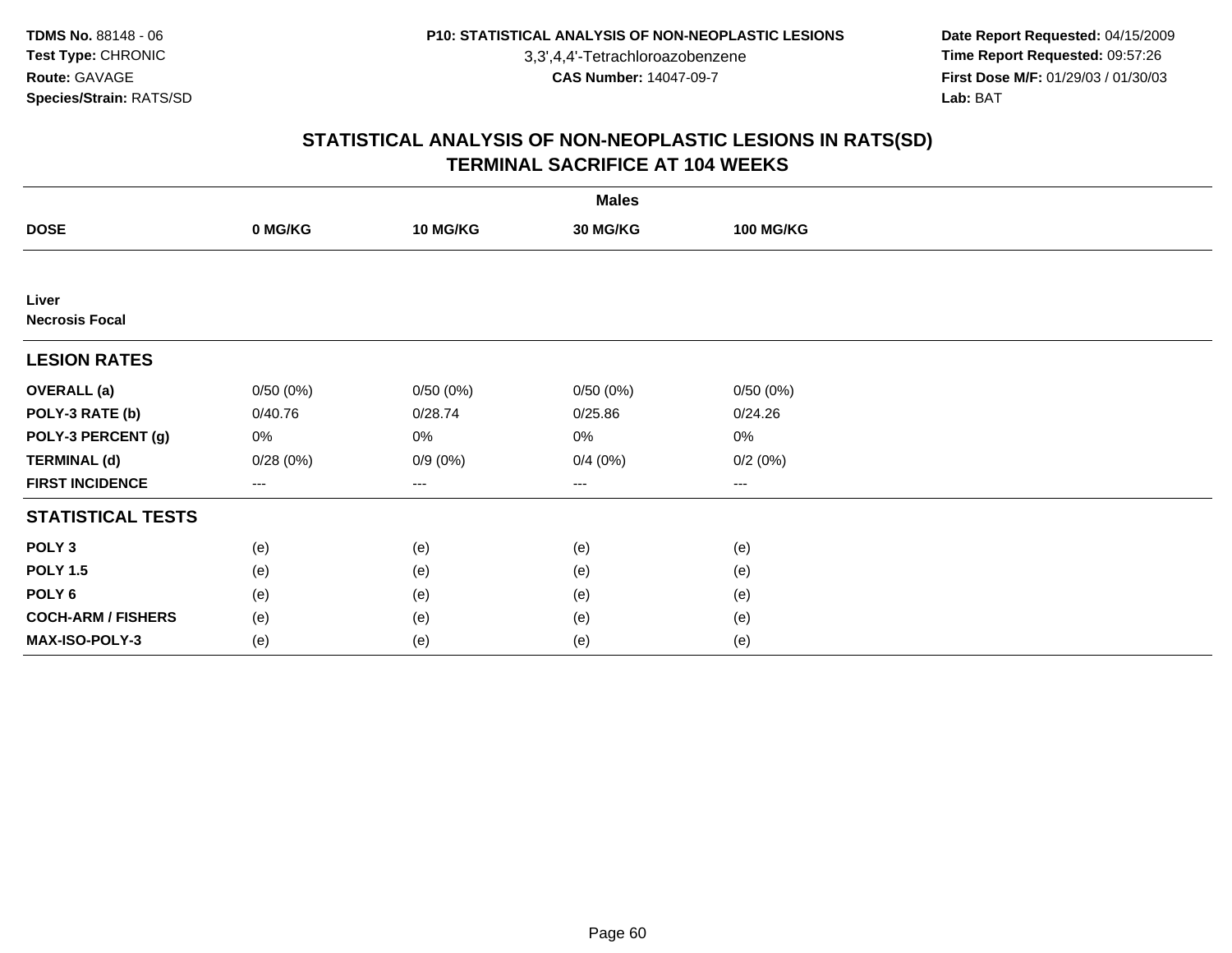**Date Report Requested:** 04/15/2009 **Time Report Requested:** 09:57:26 **First Dose M/F:** 01/29/03 / 01/30/03<br>Lab: BAT **Lab:** BAT

|                           |             |                 | <b>Males</b>    |                  |  |
|---------------------------|-------------|-----------------|-----------------|------------------|--|
| <b>DOSE</b>               | 0 MG/KG     | <b>10 MG/KG</b> | <b>30 MG/KG</b> | <b>100 MG/KG</b> |  |
|                           |             |                 |                 |                  |  |
| Liver<br>Pigmentation     |             |                 |                 |                  |  |
| <b>LESION RATES</b>       |             |                 |                 |                  |  |
| <b>OVERALL</b> (a)        | 1/50(2%)    | 4/50 (8%)       | 5/50 (10%)      | 6/50 (12%)       |  |
| POLY-3 RATE (b)           | 1/41.08     | 4/30.45         | 5/27.84         | 6/26.95          |  |
| POLY-3 PERCENT (g)        | 2.4%        | 13.1%           | 18%             | 22.3%            |  |
| <b>TERMINAL (d)</b>       | 0/28(0%)    | $0/9(0\%)$      | 0/4(0%)         | 1/2(50%)         |  |
| <b>FIRST INCIDENCE</b>    | 639         | 504             | 487             | 387              |  |
| <b>STATISTICAL TESTS</b>  |             |                 |                 |                  |  |
| POLY <sub>3</sub>         | $P=0.019*$  | $P = 0.102$     | P=0.037*        | $P=0.014*$       |  |
| <b>POLY 1.5</b>           | $P=0.041*$  | $P=0.129$       | $P = 0.056$     | $P=0.025*$       |  |
| POLY <sub>6</sub>         | P=0.005**   | $P = 0.073$     | P=0.021*        | P=0.005**        |  |
| <b>COCH-ARM / FISHERS</b> | $P = 0.097$ | $P = 0.181$     | $P = 0.102$     | $P = 0.056$      |  |
| <b>MAX-ISO-POLY-3</b>     | $P=0.031*$  | $P = 0.063$     | $P=0.029*$      | $P=0.014*$       |  |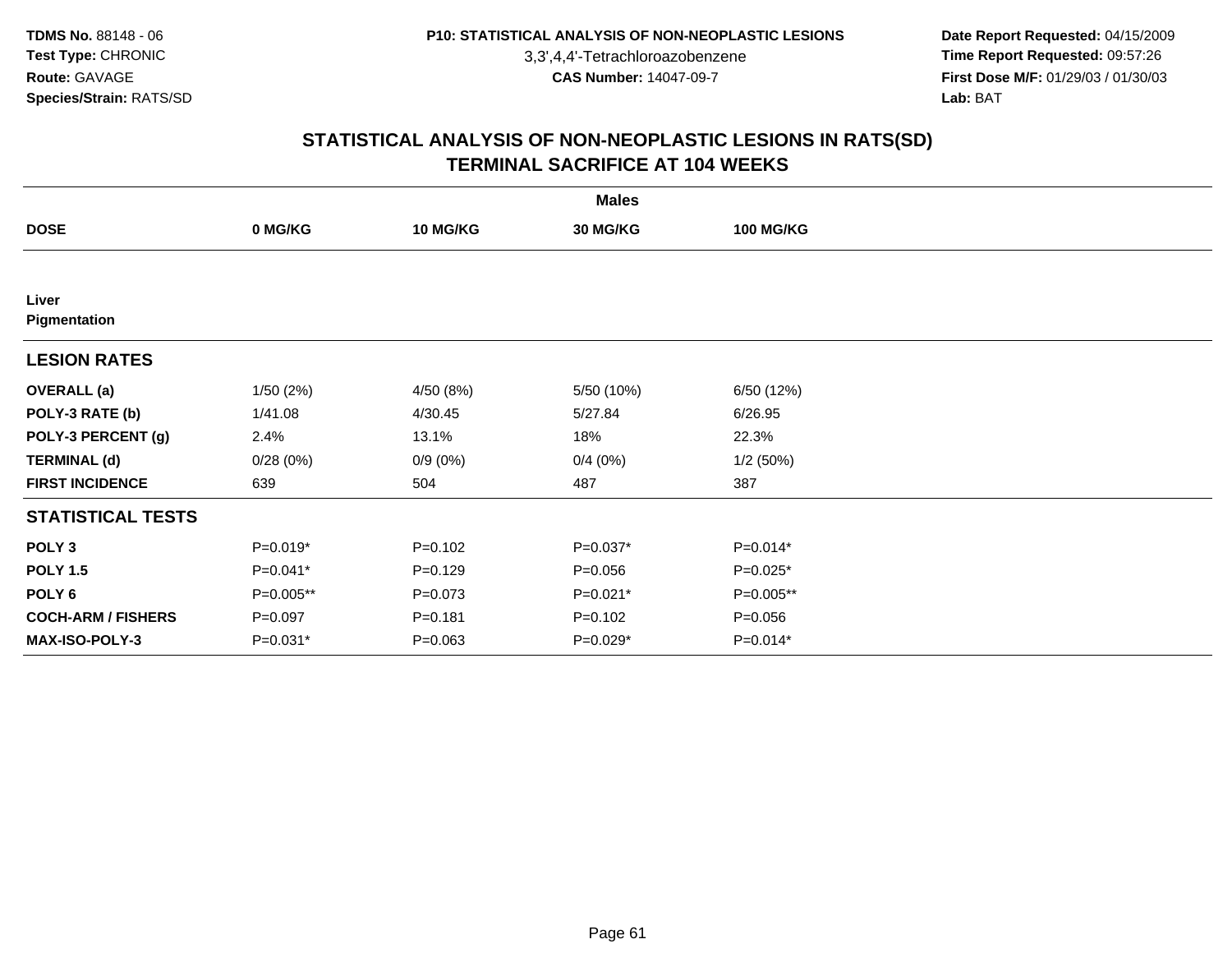**Date Report Requested:** 04/15/2009 **Time Report Requested:** 09:57:26 **First Dose M/F:** 01/29/03 / 01/30/03<br>Lab: BAT **Lab:** BAT

|                           |           |                 | <b>Males</b> |                  |  |
|---------------------------|-----------|-----------------|--------------|------------------|--|
| <b>DOSE</b>               | 0 MG/KG   | <b>10 MG/KG</b> | 30 MG/KG     | <b>100 MG/KG</b> |  |
|                           |           |                 |              |                  |  |
| Liver                     |           |                 |              |                  |  |
| <b>Toxic Hepatopathy</b>  |           |                 |              |                  |  |
| <b>LESION RATES</b>       |           |                 |              |                  |  |
| <b>OVERALL</b> (a)        | 0/50(0%)  | 0/50(0%)        | 5/50 (10%)   | 8/50 (16%)       |  |
| POLY-3 RATE (b)           | 0/40.76   | 0/28.74         | 5/28.42      | 8/28.37          |  |
| POLY-3 PERCENT (g)        | 0%        | 0%              | 17.6%        | 28.2%            |  |
| <b>TERMINAL (d)</b>       | 0/28(0%)  | $0/9(0\%)$      | 0/4(0%)      | 0/2(0%)          |  |
| <b>FIRST INCIDENCE</b>    | $---$     | ---             | 448          | 476              |  |
| <b>STATISTICAL TESTS</b>  |           |                 |              |                  |  |
| POLY <sub>3</sub>         | P<0.001** | (e)             | P=0.010**    | P<0.001**        |  |
| <b>POLY 1.5</b>           | P<0.001** | (e)             | P=0.016*     | P<0.001**        |  |
| POLY <sub>6</sub>         | P<0.001** | (e)             | P=0.006**    | P<0.001**        |  |
| <b>COCH-ARM / FISHERS</b> | P<0.001** | (e)             | P=0.028*     | P=0.003**        |  |
| <b>MAX-ISO-POLY-3</b>     | P<0.001** | (e)             | P=0.008**    | P<0.001**        |  |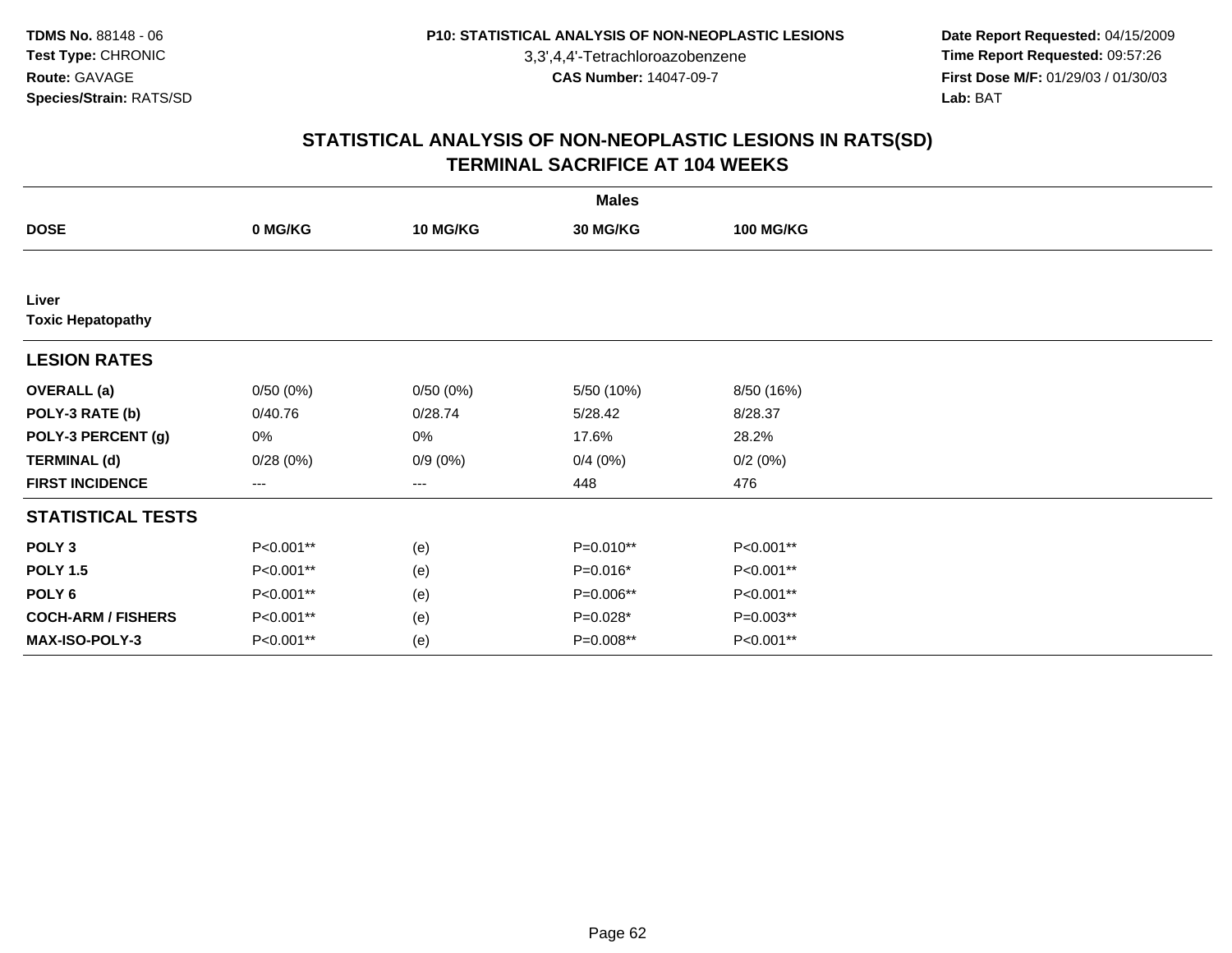**Date Report Requested:** 04/15/2009 **Time Report Requested:** 09:57:26 **First Dose M/F:** 01/29/03 / 01/30/03<br>Lab: BAT **Lab:** BAT

| <b>Males</b>              |           |                 |                 |                  |  |  |
|---------------------------|-----------|-----------------|-----------------|------------------|--|--|
| <b>DOSE</b>               | 0 MG/KG   | <b>10 MG/KG</b> | <b>30 MG/KG</b> | <b>100 MG/KG</b> |  |  |
|                           |           |                 |                 |                  |  |  |
| Liver: Bile Duct<br>Cyst  |           |                 |                 |                  |  |  |
| <b>LESION RATES</b>       |           |                 |                 |                  |  |  |
| <b>OVERALL</b> (a)        | 0/50(0%)  | 0/50(0%)        | 1/50(2%)        | 4/50(8%)         |  |  |
| POLY-3 RATE (b)           | 0/40.76   | 0/28.74         | 1/25.98         | 4/25.32          |  |  |
| POLY-3 PERCENT (g)        | 0%        | 0%              | 3.9%            | 15.8%            |  |  |
| <b>TERMINAL (d)</b>       | 0/28(0%)  | $0/9(0\%)$      | 0/4(0%)         | 1/2(50%)         |  |  |
| <b>FIRST INCIDENCE</b>    | $---$     | $---$           | 697             | 514              |  |  |
| <b>STATISTICAL TESTS</b>  |           |                 |                 |                  |  |  |
| POLY <sub>3</sub>         | P=0.002** | (e)             | $P=0.414$       | $P=0.021*$       |  |  |
| <b>POLY 1.5</b>           | P=0.003** | (e)             | $P=0.448$       | $P=0.033*$       |  |  |
| POLY <sub>6</sub>         | P<0.001** | (e)             | $P = 0.370$     | $P=0.011*$       |  |  |
| <b>COCH-ARM / FISHERS</b> | P=0.005** | (e)             | $P = 0.500$     | $P = 0.059$      |  |  |
| MAX-ISO-POLY-3            | P=0.003** | (e)             | $P = 0.157$     | $P=0.017*$       |  |  |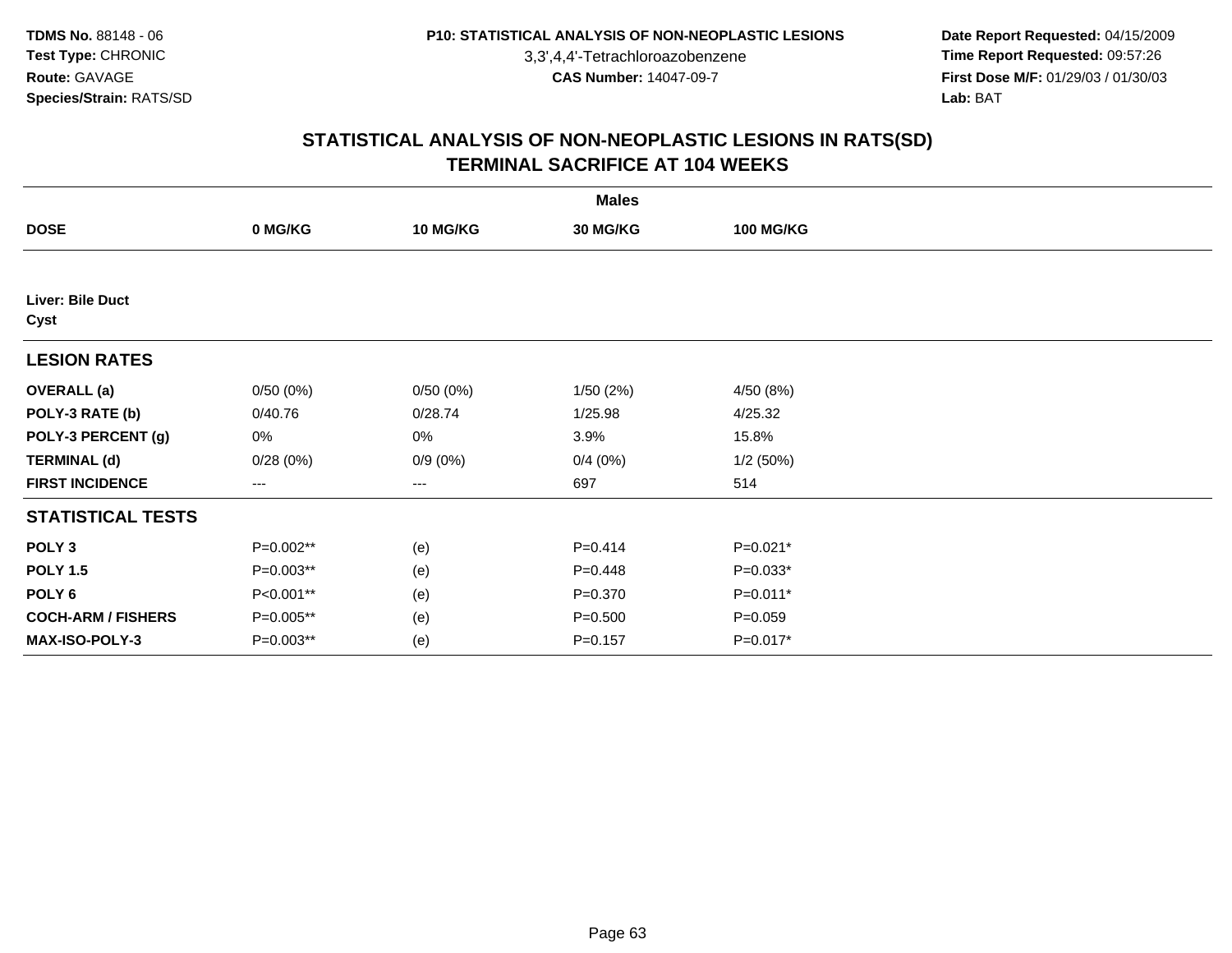**Date Report Requested:** 04/15/2009 **Time Report Requested:** 09:57:26 **First Dose M/F:** 01/29/03 / 01/30/03<br>Lab: BAT **Lab:** BAT

|                                       |             |                 | <b>Males</b>    |                  |  |
|---------------------------------------|-------------|-----------------|-----------------|------------------|--|
| <b>DOSE</b>                           | 0 MG/KG     | <b>10 MG/KG</b> | <b>30 MG/KG</b> | <b>100 MG/KG</b> |  |
|                                       |             |                 |                 |                  |  |
| Liver: Bile Duct<br><b>Dilatation</b> |             |                 |                 |                  |  |
| <b>LESION RATES</b>                   |             |                 |                 |                  |  |
| <b>OVERALL</b> (a)                    | 0/50(0%)    | 1/50(2%)        | 3/50(6%)        | 0/50(0%)         |  |
| POLY-3 RATE (b)                       | 0/40.76     | 1/28.74         | 3/27.72         | 0/24.26          |  |
| POLY-3 PERCENT (g)                    | 0%          | 3.5%            | 10.8%           | 0%               |  |
| <b>TERMINAL (d)</b>                   | 0/28(0%)    | 1/9 (11%)       | 0/4(0%)         | 0/2(0%)          |  |
| <b>FIRST INCIDENCE</b>                | $--$        | 727(T)          | 448             | ---              |  |
| <b>STATISTICAL TESTS</b>              |             |                 |                 |                  |  |
| POLY <sub>3</sub>                     | $P=0.629$   | $P=0.432$       | $P=0.065$       | (e)              |  |
| <b>POLY 1.5</b>                       | P=0.595N    | $P=0.460$       | $P = 0.082$     | (e)              |  |
| POLY <sub>6</sub>                     | $P=0.444$   | $P = 0.393$     | P=0.047*        | (e)              |  |
| <b>COCH-ARM / FISHERS</b>             | P=0.474N    | $P = 0.500$     | $P=0.121$       | (e)              |  |
| <b>MAX-ISO-POLY-3</b>                 | $P = 0.251$ | $P = 0.157$     | P=0.036*        | (e)              |  |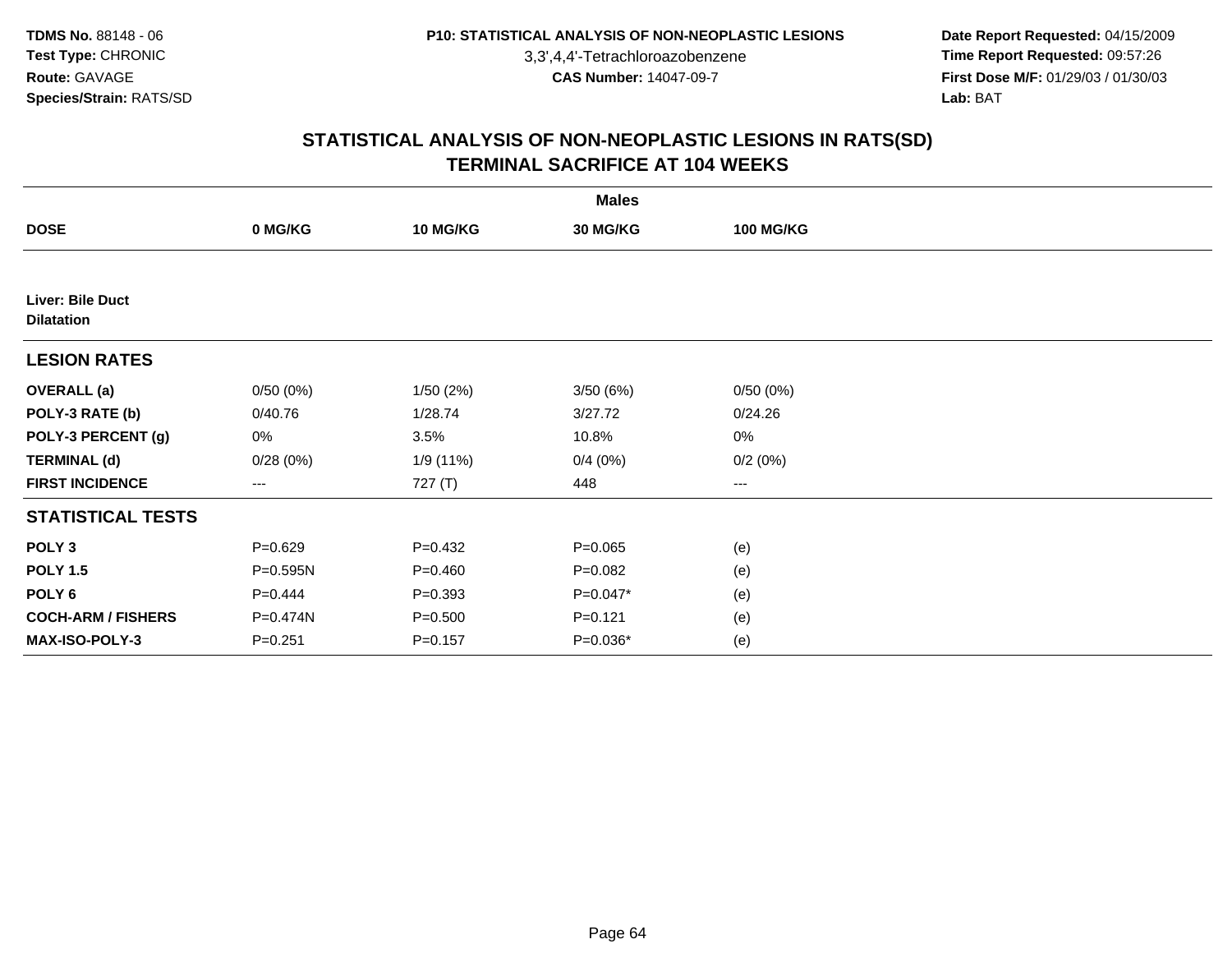**Date Report Requested:** 04/15/2009 **Time Report Requested:** 09:57:26 **First Dose M/F:** 01/29/03 / 01/30/03<br>Lab: BAT **Lab:** BAT

|                                            |              |                 | <b>Males</b>    |                  |  |
|--------------------------------------------|--------------|-----------------|-----------------|------------------|--|
| <b>DOSE</b>                                | 0 MG/KG      | <b>10 MG/KG</b> | <b>30 MG/KG</b> | <b>100 MG/KG</b> |  |
|                                            |              |                 |                 |                  |  |
| <b>Liver: Bile Duct</b><br><b>Fibrosis</b> |              |                 |                 |                  |  |
| <b>LESION RATES</b>                        |              |                 |                 |                  |  |
| <b>OVERALL</b> (a)                         | 10/50 (20%)  | 3/50(6%)        | 1/50(2%)        | 3/50(6%)         |  |
| POLY-3 RATE (b)                            | 10/41.51     | 3/29.18         | 1/26.28         | 3/25.44          |  |
| POLY-3 PERCENT (g)                         | 24.1%        | 10.3%           | 3.8%            | 11.8%            |  |
| <b>TERMINAL (d)</b>                        | 7/28 (25%)   | 1/9 (11%)       | 0/4(0%)         | 0/2(0%)          |  |
| <b>FIRST INCIDENCE</b>                     | 627          | 627             | 609             | 539              |  |
| <b>STATISTICAL TESTS</b>                   |              |                 |                 |                  |  |
| POLY <sub>3</sub>                          | P=0.146N     | P=0.125N        | P=0.033N*       | P=0.189N         |  |
| <b>POLY 1.5</b>                            | $P = 0.111N$ | $P = 0.075N$    | $P=0.015N*$     | $P = 0.100N$     |  |
| POLY <sub>6</sub>                          | $P = 0.251N$ | P=0.232N        | P=0.091N        | P=0.383N         |  |
| <b>COCH-ARM / FISHERS</b>                  | P=0.097N     | P=0.036N*       | P=0.004N**      | P=0.036N*        |  |
| <b>MAX-ISO-POLY-3</b>                      | P=0.092N     | P=0.103N        | P=0.035N*       | P=0.162N         |  |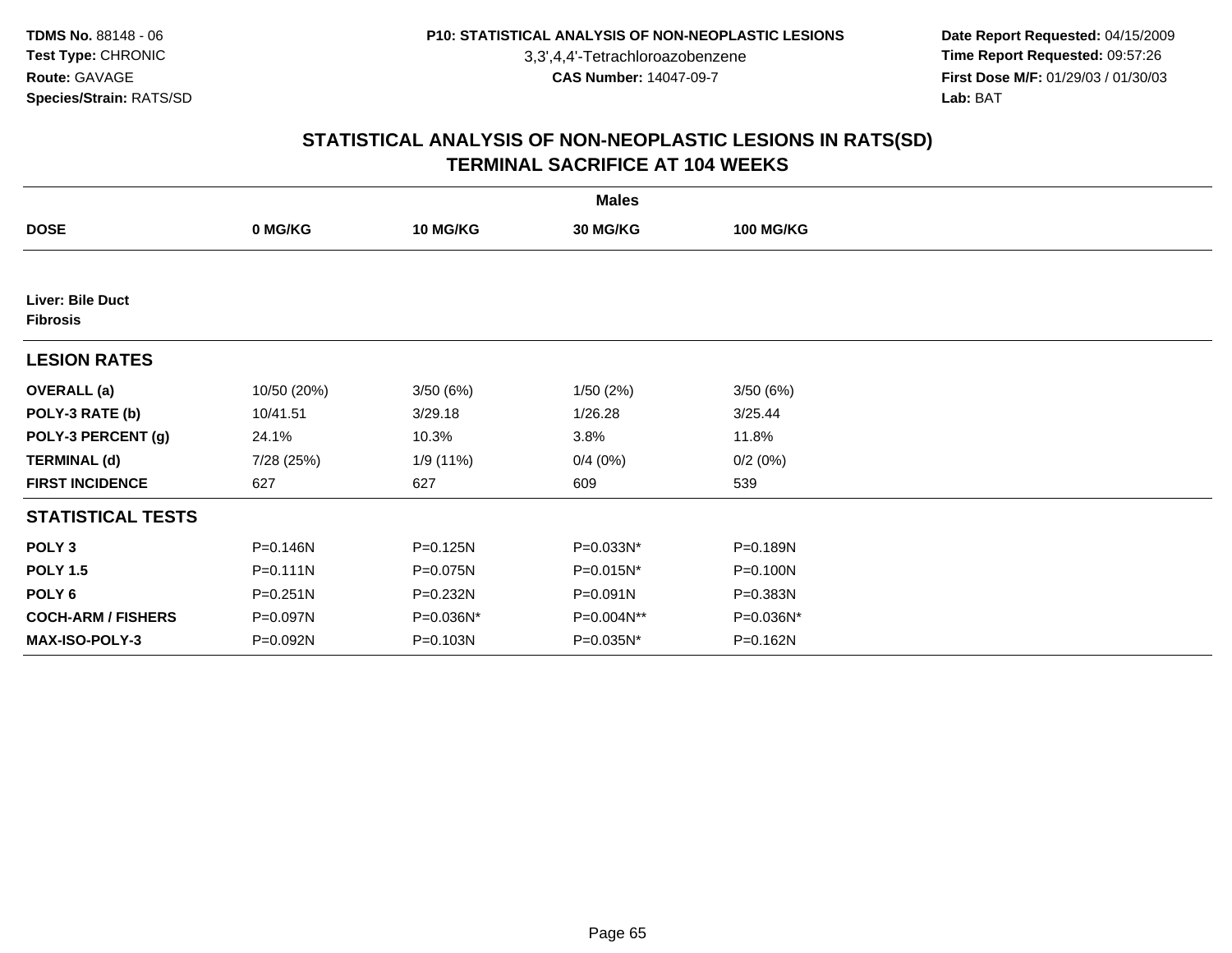**Date Report Requested:** 04/15/2009 **Time Report Requested:** 09:57:26 **First Dose M/F:** 01/29/03 / 01/30/03<br>Lab: BAT **Lab:** BAT

|                                        |              |                 | <b>Males</b>    |                  |  |
|----------------------------------------|--------------|-----------------|-----------------|------------------|--|
| <b>DOSE</b>                            | 0 MG/KG      | <b>10 MG/KG</b> | <b>30 MG/KG</b> | <b>100 MG/KG</b> |  |
|                                        |              |                 |                 |                  |  |
| <b>Liver: Bile Duct</b><br>Hyperplasia |              |                 |                 |                  |  |
| <b>LESION RATES</b>                    |              |                 |                 |                  |  |
| <b>OVERALL</b> (a)                     | 34/50 (68%)  | 38/50 (76%)     | 36/50 (72%)     | 29/50 (58%)      |  |
| POLY-3 RATE (b)                        | 34/44.85     | 38/44.23        | 36/40.36        | 29/37.51         |  |
| POLY-3 PERCENT (g)                     | 75.8%        | 85.9%           | 89.2%           | 77.3%            |  |
| <b>TERMINAL (d)</b>                    | 22/28 (79%)  | 6/9 (67%)       | 3/4(75%)        | 1/2(50%)         |  |
| <b>FIRST INCIDENCE</b>                 | 496          | 62              | 307             | 274              |  |
| <b>STATISTICAL TESTS</b>               |              |                 |                 |                  |  |
| POLY <sub>3</sub>                      | P=0.436N     | $P = 0.153$     | $P = 0.071$     | $P = 0.543$      |  |
| <b>POLY 1.5</b>                        | $P = 0.221N$ | $P = 0.178$     | $P = 0.124$     | P=0.481N         |  |
| POLY <sub>6</sub>                      | $P=0.428$    | $P = 0.139$     | $P = 0.051$     | $P = 0.325$      |  |
| <b>COCH-ARM / FISHERS</b>              | P=0.059N     | $P = 0.252$     | $P = 0.414$     | P=0.204N         |  |
| <b>MAX-ISO-POLY-3</b>                  | $P=0.242$    | $P = 0.096$     | $P=0.045*$      | $P = 0.433$      |  |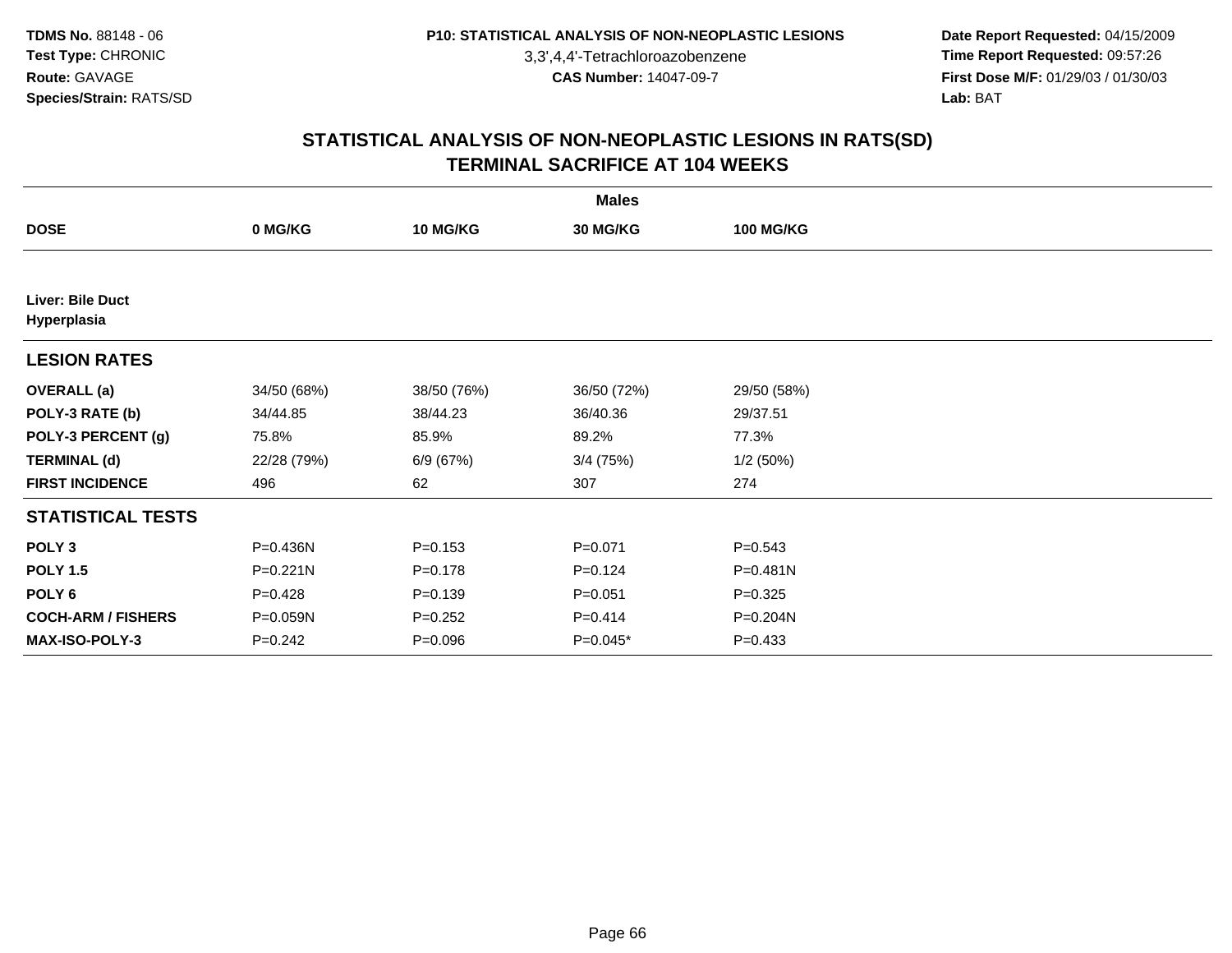**Date Report Requested:** 04/15/2009 **Time Report Requested:** 09:57:26 **First Dose M/F:** 01/29/03 / 01/30/03<br>Lab: BAT **Lab:** BAT

|                                      | <b>Males</b> |             |             |                  |  |  |  |
|--------------------------------------|--------------|-------------|-------------|------------------|--|--|--|
| <b>DOSE</b>                          | 0 MG/KG      | 10 MG/KG    | 30 MG/KG    | <b>100 MG/KG</b> |  |  |  |
|                                      |              |             |             |                  |  |  |  |
| Liver: Centrilobular<br>Degeneration |              |             |             |                  |  |  |  |
| <b>LESION RATES</b>                  |              |             |             |                  |  |  |  |
| <b>OVERALL</b> (a)                   | 0/50(0%)     | 10/50 (20%) | 23/50 (46%) | 24/50 (48%)      |  |  |  |
| POLY-3 RATE (b)                      | 0/40.76      | 10/33.74    | 23/36.56    | 24/37.22         |  |  |  |
| POLY-3 PERCENT (g)                   | 0%           | 29.6%       | 62.9%       | 64.5%            |  |  |  |
| <b>TERMINAL (d)</b>                  | 0/28(0%)     | $0/9(0\%)$  | 0/4(0%)     | 0/2(0%)          |  |  |  |
| <b>FIRST INCIDENCE</b>               | $--$         | 62          | 258         | 192              |  |  |  |
| <b>STATISTICAL TESTS</b>             |              |             |             |                  |  |  |  |
| POLY <sub>3</sub>                    | P<0.001**    | P<0.001**   | P<0.001**   | P<0.001**        |  |  |  |
| <b>POLY 1.5</b>                      | P<0.001**    | P<0.001**   | P<0.001**   | P<0.001**        |  |  |  |
| POLY <sub>6</sub>                    | P<0.001**    | P<0.001**   | P<0.001**   | P<0.001**        |  |  |  |
| <b>COCH-ARM / FISHERS</b>            | P<0.001**    | P<0.001**   | P<0.001**   | P<0.001**        |  |  |  |
| <b>MAX-ISO-POLY-3</b>                | P<0.001**    | P<0.001**   | P<0.001**   | P<0.001**        |  |  |  |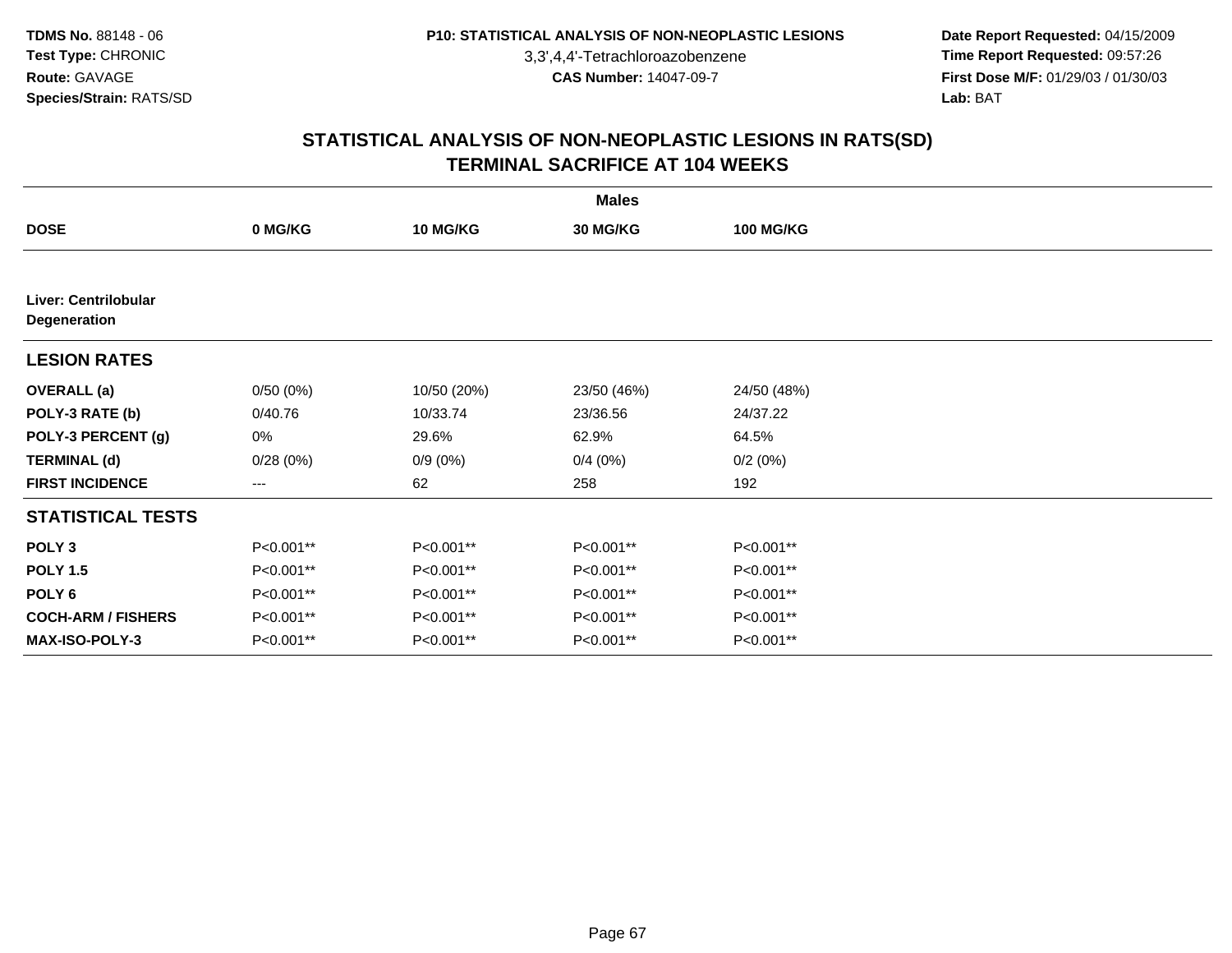**Date Report Requested:** 04/15/2009 **Time Report Requested:** 09:57:26 **First Dose M/F:** 01/29/03 / 01/30/03<br>Lab: BAT **Lab:** BAT

|                                         | <b>Males</b>      |                 |             |                  |  |  |  |
|-----------------------------------------|-------------------|-----------------|-------------|------------------|--|--|--|
| <b>DOSE</b>                             | 0 MG/KG           | <b>10 MG/KG</b> | 30 MG/KG    | <b>100 MG/KG</b> |  |  |  |
|                                         |                   |                 |             |                  |  |  |  |
| Liver: Hepatocyte<br><b>Hypertrophy</b> |                   |                 |             |                  |  |  |  |
| <b>LESION RATES</b>                     |                   |                 |             |                  |  |  |  |
| <b>OVERALL</b> (a)                      | 0/50(0%)          | 6/50 (12%)      | 11/50 (22%) | 22/50 (44%)      |  |  |  |
| POLY-3 RATE (b)                         | 0/40.76           | 6/30.24         | 11/30.40    | 22/33.61         |  |  |  |
| POLY-3 PERCENT (g)                      | 0%                | 19.8%           | 36.2%       | 65.5%            |  |  |  |
| <b>TERMINAL (d)</b>                     | 0/28(0%)          | 4/9 (44%)       | $3/4$ (75%) | 2/2 (100%)       |  |  |  |
| <b>FIRST INCIDENCE</b>                  | $\qquad \qquad -$ | 62              | 115         | 274              |  |  |  |
| <b>STATISTICAL TESTS</b>                |                   |                 |             |                  |  |  |  |
| POLY <sub>3</sub>                       | P<0.001**         | P=0.005**       | P<0.001**   | P<0.001**        |  |  |  |
| <b>POLY 1.5</b>                         | P<0.001**         | P=0.008**       | P<0.001**   | P<0.001**        |  |  |  |
| POLY <sub>6</sub>                       | P<0.001**         | P=0.002**       | P<0.001**   | P<0.001**        |  |  |  |
| <b>COCH-ARM / FISHERS</b>               | P<0.001**         | $P=0.013*$      | P<0.001**   | P<0.001**        |  |  |  |
| MAX-ISO-POLY-3                          | P<0.001**         | P=0.004**       | P<0.001**   | P<0.001**        |  |  |  |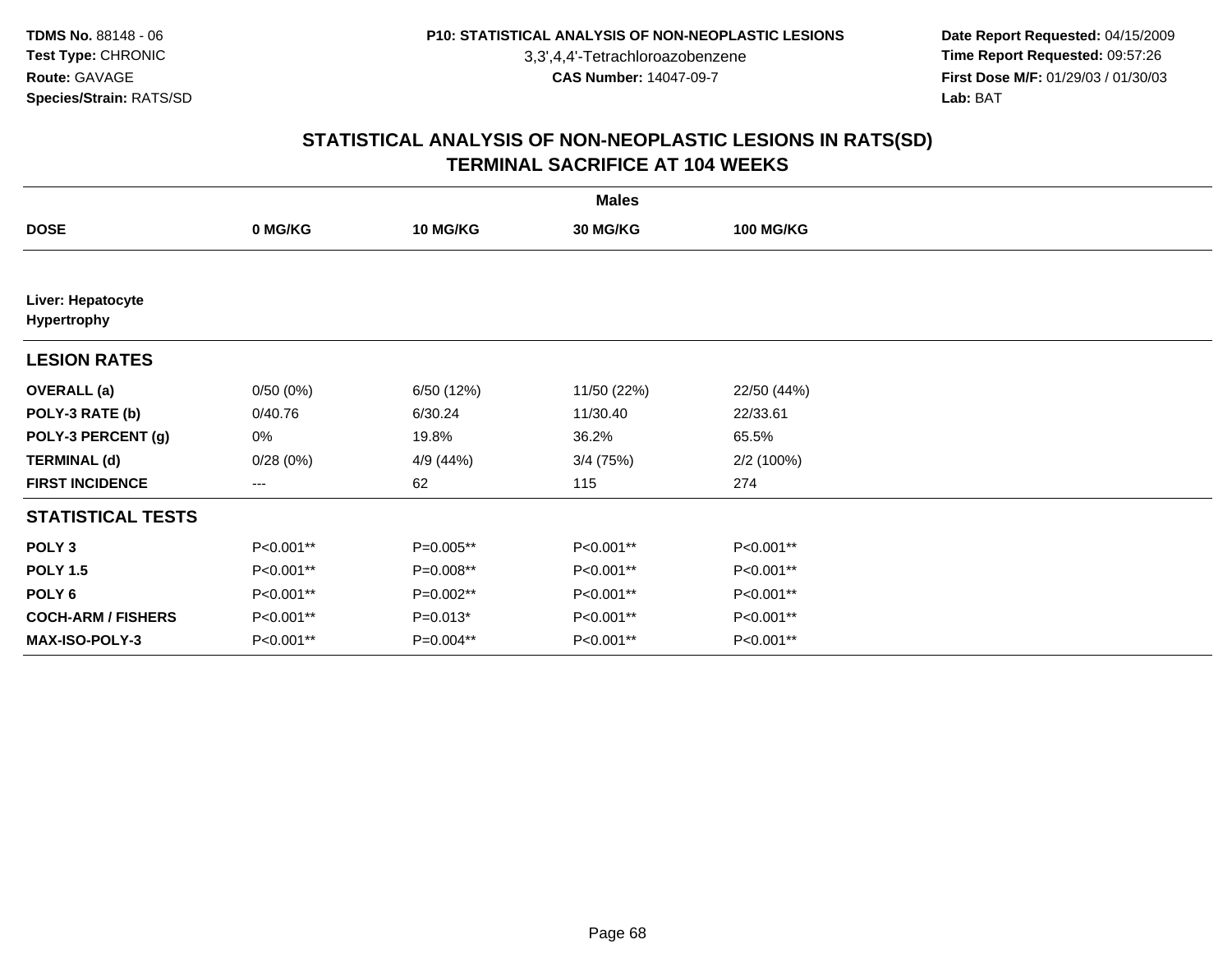**Date Report Requested:** 04/15/2009 **Time Report Requested:** 09:57:26 **First Dose M/F:** 01/29/03 / 01/30/03<br>Lab: BAT **Lab:** BAT

|                                            |                   |                   | <b>Males</b>    |                  |  |
|--------------------------------------------|-------------------|-------------------|-----------------|------------------|--|
| <b>DOSE</b>                                | 0 MG/KG           | <b>10 MG/KG</b>   | <b>30 MG/KG</b> | <b>100 MG/KG</b> |  |
|                                            |                   |                   |                 |                  |  |
| Liver: Hepatocyte<br><b>Multinucleated</b> |                   |                   |                 |                  |  |
| <b>LESION RATES</b>                        |                   |                   |                 |                  |  |
| <b>OVERALL</b> (a)                         | 0/50(0%)          | 0/50(0%)          | 1/50(2%)        | 3/50(6%)         |  |
| POLY-3 RATE (b)                            | 0/40.76           | 0/28.74           | 1/25.86         | 3/25.85          |  |
| POLY-3 PERCENT (g)                         | 0%                | 0%                | 3.9%            | 11.6%            |  |
| <b>TERMINAL (d)</b>                        | 0/28(0%)          | $0/9(0\%)$        | $1/4$ (25%)     | 0/2(0%)          |  |
| <b>FIRST INCIDENCE</b>                     | $\qquad \qquad -$ | $\qquad \qquad -$ | 727 $(T)$       | 539              |  |
| <b>STATISTICAL TESTS</b>                   |                   |                   |                 |                  |  |
| POLY <sub>3</sub>                          | P=0.010**         | (e)               | $P = 0.413$     | $P = 0.058$      |  |
| <b>POLY 1.5</b>                            | $P=0.014*$        | (e)               | $P=0.447$       | $P = 0.078$      |  |
| POLY <sub>6</sub>                          | P=0.006**         | (e)               | $P = 0.368$     | $P=0.039*$       |  |
| <b>COCH-ARM / FISHERS</b>                  | $P=0.022*$        | (e)               | $P = 0.500$     | $P = 0.121$      |  |
| MAX-ISO-POLY-3                             | $P=0.016*$        | (e)               | $P = 0.157$     | $P=0.035*$       |  |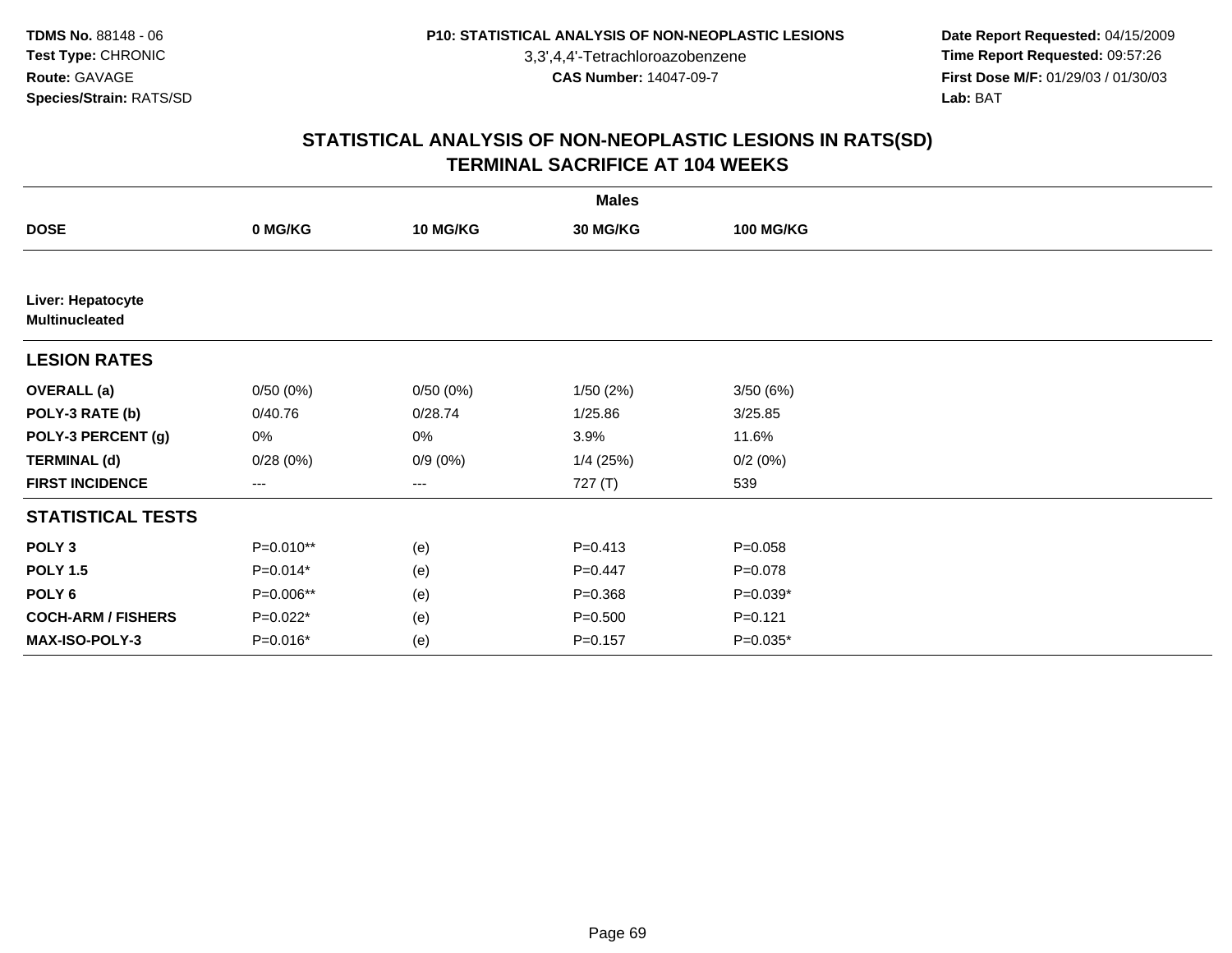**Date Report Requested:** 04/15/2009 **Time Report Requested:** 09:57:26 **First Dose M/F:** 01/29/03 / 01/30/03<br>Lab: BAT **Lab:** BAT

|                                 |                        |                 | <b>Males</b>    |                  |  |
|---------------------------------|------------------------|-----------------|-----------------|------------------|--|
| <b>DOSE</b>                     | 0 MG/KG                | <b>10 MG/KG</b> | <b>30 MG/KG</b> | <b>100 MG/KG</b> |  |
|                                 |                        |                 |                 |                  |  |
| Liver: Oval Cell<br>Hyperplasia |                        |                 |                 |                  |  |
| <b>LESION RATES</b>             |                        |                 |                 |                  |  |
| <b>OVERALL</b> (a)              | 0/50(0%)               | 4/50 (8%)       | 8/50 (16%)      | 5/50 (10%)       |  |
| POLY-3 RATE (b)                 | 0/40.76                | 4/29.78         | 8/28.69         | 5/26.38          |  |
| POLY-3 PERCENT (g)              | 0%                     | 13.4%           | 27.9%           | 19%              |  |
| <b>TERMINAL (d)</b>             | 0/28(0%)               | 1/9(11%)        | 0/4(0%)         | 0/2(0%)          |  |
| <b>FIRST INCIDENCE</b>          | $\qquad \qquad \cdots$ | 576             | 533             | 567              |  |
| <b>STATISTICAL TESTS</b>        |                        |                 |                 |                  |  |
| POLY <sub>3</sub>               | $P=0.025*$             | $P=0.030*$      | P<0.001**       | P=0.008**        |  |
| <b>POLY 1.5</b>                 | $P=0.062$              | $P=0.040*$      | P<0.001**       | $P=0.014*$       |  |
| POLY <sub>6</sub>               | P=0.005**              | $P=0.020*$      | P<0.001**       | P=0.004**        |  |
| <b>COCH-ARM / FISHERS</b>       | $P = 0.165$            | $P = 0.059$     | P=0.003**       | $P=0.028*$       |  |
| <b>MAX-ISO-POLY-3</b>           | $P=0.013*$             | P=0.018*        | P<0.001**       | P=0.008**        |  |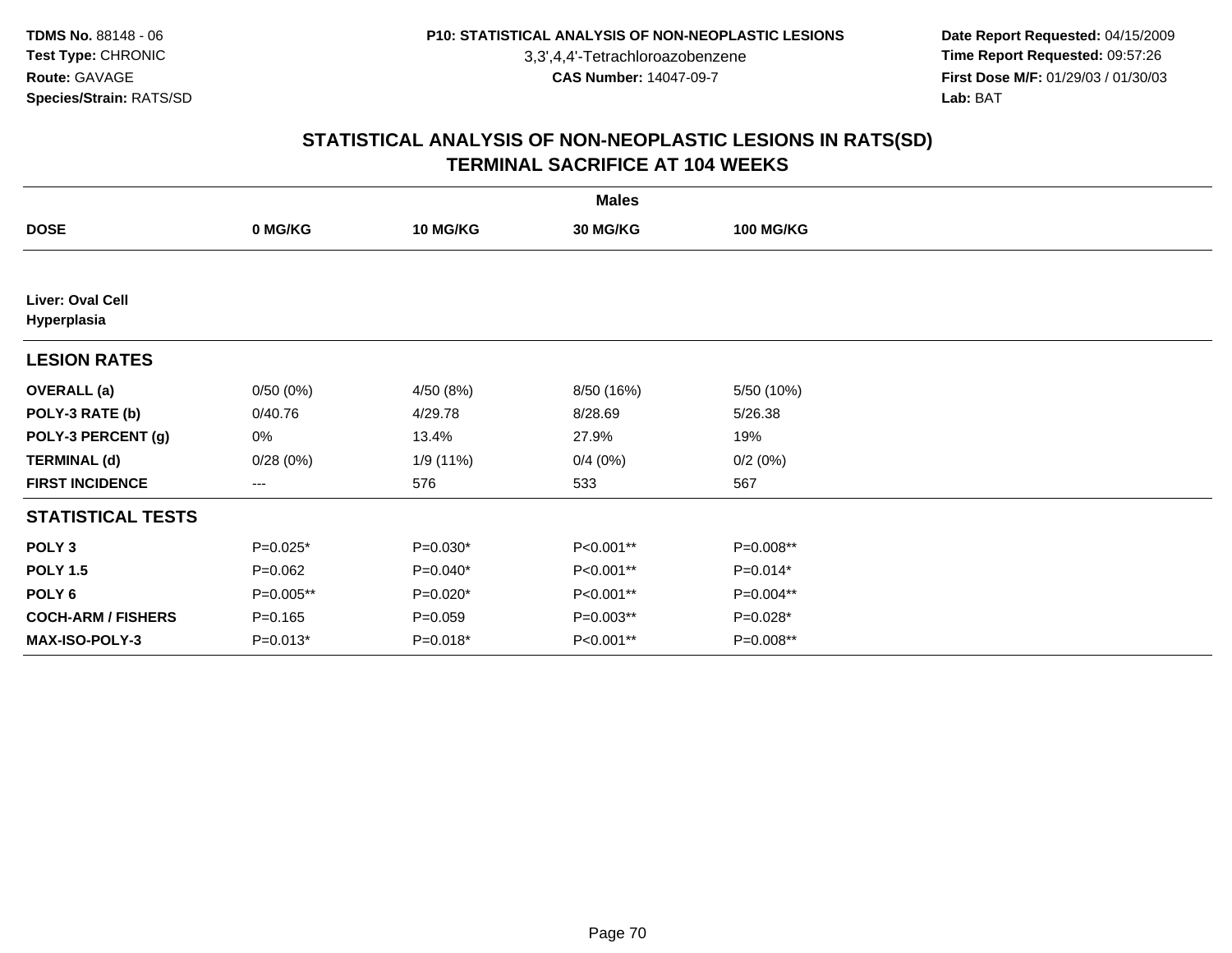**Date Report Requested:** 04/15/2009 **Time Report Requested:** 09:57:26 **First Dose M/F:** 01/29/03 / 01/30/03<br>Lab: BAT **Lab:** BAT

|                           |              |                 | <b>Males</b>    |                  |  |
|---------------------------|--------------|-----------------|-----------------|------------------|--|
| <b>DOSE</b>               | 0 MG/KG      | <b>10 MG/KG</b> | <b>30 MG/KG</b> | <b>100 MG/KG</b> |  |
|                           |              |                 |                 |                  |  |
| Lung<br>Congestion        |              |                 |                 |                  |  |
| <b>LESION RATES</b>       |              |                 |                 |                  |  |
| <b>OVERALL</b> (a)        | 1/50(2%)     | 2/50(4%)        | 0/50(0%)        | 0/50(0%)         |  |
| POLY-3 RATE (b)           | 1/41.41      | 2/29.59         | 0/25.86         | 0/24.26          |  |
| POLY-3 PERCENT (g)        | 2.4%         | 6.8%            | 0%              | 0%               |  |
| <b>TERMINAL (d)</b>       | 0/28(0%)     | $0/9(0\%)$      | 0/4(0%)         | 0/2(0%)          |  |
| <b>FIRST INCIDENCE</b>    | 513          | 514             | ---             | ---              |  |
| <b>STATISTICAL TESTS</b>  |              |                 |                 |                  |  |
| POLY <sub>3</sub>         | P=0.320N     | $P = 0.386$     | P=0.589N        | P=0.600N         |  |
| <b>POLY 1.5</b>           | $P = 0.273N$ | $P=0.432$       | P=0.554N        | P=0.559N         |  |
| POLY <sub>6</sub>         | P=0.407N     | $P = 0.326$     | P=0.634N        | P=0.653N         |  |
| <b>COCH-ARM / FISHERS</b> | P=0.228N     | $P = 0.500$     | P=0.500N        | P=0.500N         |  |
| <b>MAX-ISO-POLY-3</b>     | P=0.322N     | $P=0.225$       | P=0.266N        | P=0.279N         |  |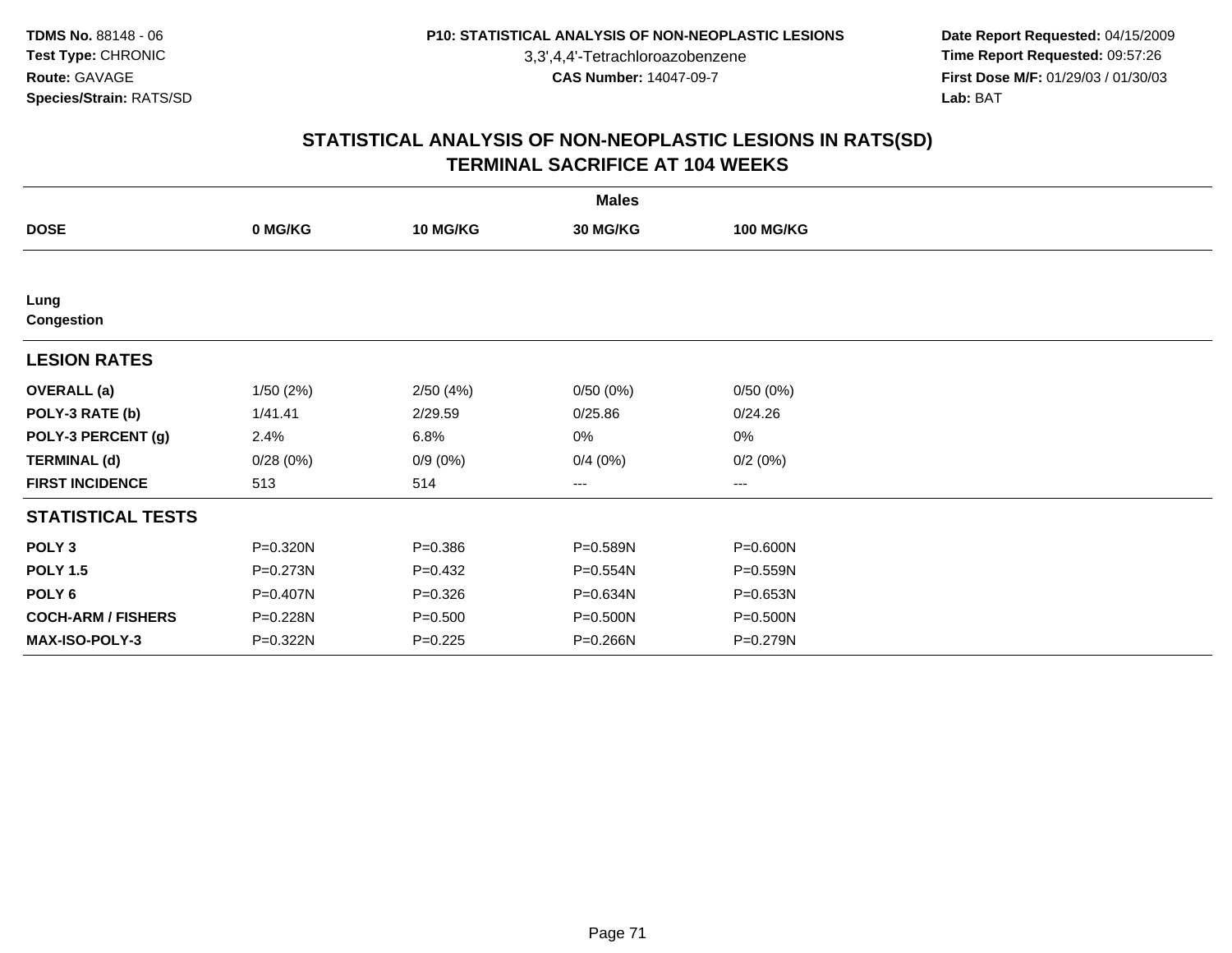**Date Report Requested:** 04/15/2009 **Time Report Requested:** 09:57:26 **First Dose M/F:** 01/29/03 / 01/30/03<br>Lab: BAT **Lab:** BAT

|                                     |             |                 | <b>Males</b> |                  |  |
|-------------------------------------|-------------|-----------------|--------------|------------------|--|
| <b>DOSE</b>                         | 0 MG/KG     | <b>10 MG/KG</b> | 30 MG/KG     | <b>100 MG/KG</b> |  |
|                                     |             |                 |              |                  |  |
| Lung<br><b>Inflammation Chronic</b> |             |                 |              |                  |  |
| <b>LESION RATES</b>                 |             |                 |              |                  |  |
| <b>OVERALL</b> (a)                  | 6/50 (12%)  | 6/50 (12%)      | 6/50 (12%)   | 5/50 (10%)       |  |
| POLY-3 RATE (b)                     | 6/41.09     | 6/30.70         | 6/29.52      | 5/27.15          |  |
| POLY-3 PERCENT (g)                  | 14.6%       | 19.5%           | 20.3%        | 18.4%            |  |
| <b>TERMINAL (d)</b>                 | 4/28 (14%)  | 2/9(22%)        | 0/4(0%)      | 1/2(50%)         |  |
| <b>FIRST INCIDENCE</b>              | 650         | 500             | 295          | 281              |  |
| <b>STATISTICAL TESTS</b>            |             |                 |              |                  |  |
| POLY <sub>3</sub>                   | $P = 0.451$ | $P=0.408$       | $P = 0.380$  | $P=0.468$        |  |
| <b>POLY 1.5</b>                     | P=0.574N    | $P=0.497$       | $P=0.474$    | $P = 0.590$      |  |
| POLY <sub>6</sub>                   | $P = 0.249$ | $P=0.292$       | $P = 0.260$  | $P = 0.297$      |  |
| <b>COCH-ARM / FISHERS</b>           | P=0.432N    | P=0.620N        | P=0.620N     | P=0.500N         |  |
| <b>MAX-ISO-POLY-3</b>               | $P = 0.527$ | $P = 0.314$     | $P=0.295$    | $P = 0.364$      |  |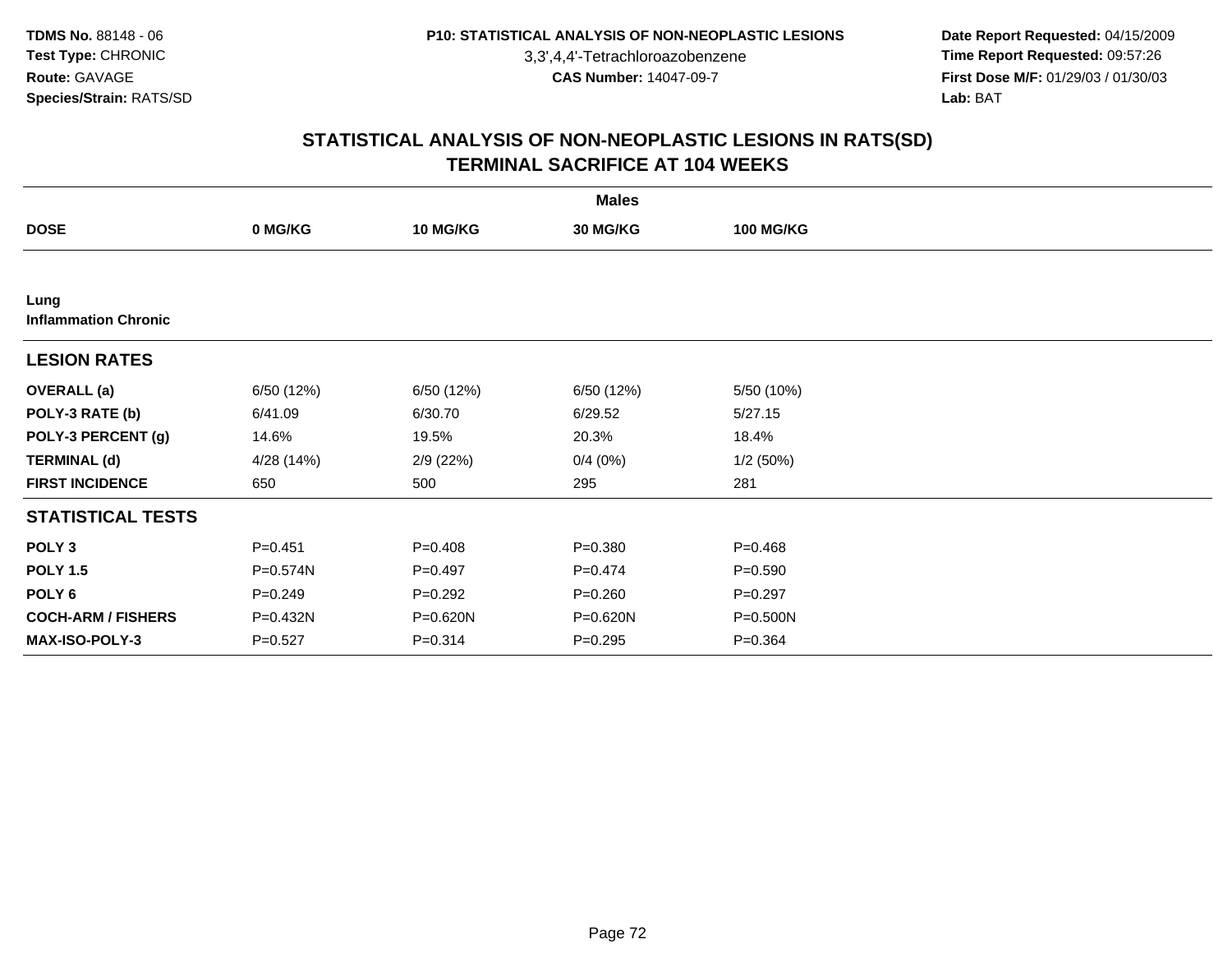**Date Report Requested:** 04/15/2009 **Time Report Requested:** 09:57:26 **First Dose M/F:** 01/29/03 / 01/30/03<br>Lab: BAT **Lab:** BAT

|                                           |             |                 | <b>Males</b> |                  |  |
|-------------------------------------------|-------------|-----------------|--------------|------------------|--|
| <b>DOSE</b>                               | 0 MG/KG     | <b>10 MG/KG</b> | 30 MG/KG     | <b>100 MG/KG</b> |  |
|                                           |             |                 |              |                  |  |
| Lung<br><b>Inflammation Granulomatous</b> |             |                 |              |                  |  |
| <b>LESION RATES</b>                       |             |                 |              |                  |  |
| <b>OVERALL</b> (a)                        | 7/50 (14%)  | 1/50(2%)        | 2/50(4%)     | 5/50 (10%)       |  |
| POLY-3 RATE (b)                           | 7/41.83     | 1/29.53         | 2/26.51      | 5/26.93          |  |
| POLY-3 PERCENT (g)                        | 16.7%       | 3.4%            | 7.5%         | 18.6%            |  |
| <b>TERMINAL (d)</b>                       | 4/28 (14%)  | $0/9(0\%)$      | 0/4(0%)      | 0/2(0%)          |  |
| <b>FIRST INCIDENCE</b>                    | 549         | 427             | 617          | 365              |  |
| <b>STATISTICAL TESTS</b>                  |             |                 |              |                  |  |
| POLY <sub>3</sub>                         | $P = 0.357$ | P=0.087N        | P=0.243N     | $P = 0.550$      |  |
| <b>POLY 1.5</b>                           | $P = 0.418$ | P=0.057N        | P=0.162N     | P=0.564N         |  |
| POLY <sub>6</sub>                         | $P = 0.245$ | $P = 0.151N$    | P=0.381N     | $P = 0.359$      |  |
| <b>COCH-ARM / FISHERS</b>                 | $P=0.473$   | P=0.030N*       | P=0.080N     | P=0.380N         |  |
| <b>MAX-ISO-POLY-3</b>                     | $P = 0.303$ | P=0.066N        | P=0.190N     | $P = 0.435$      |  |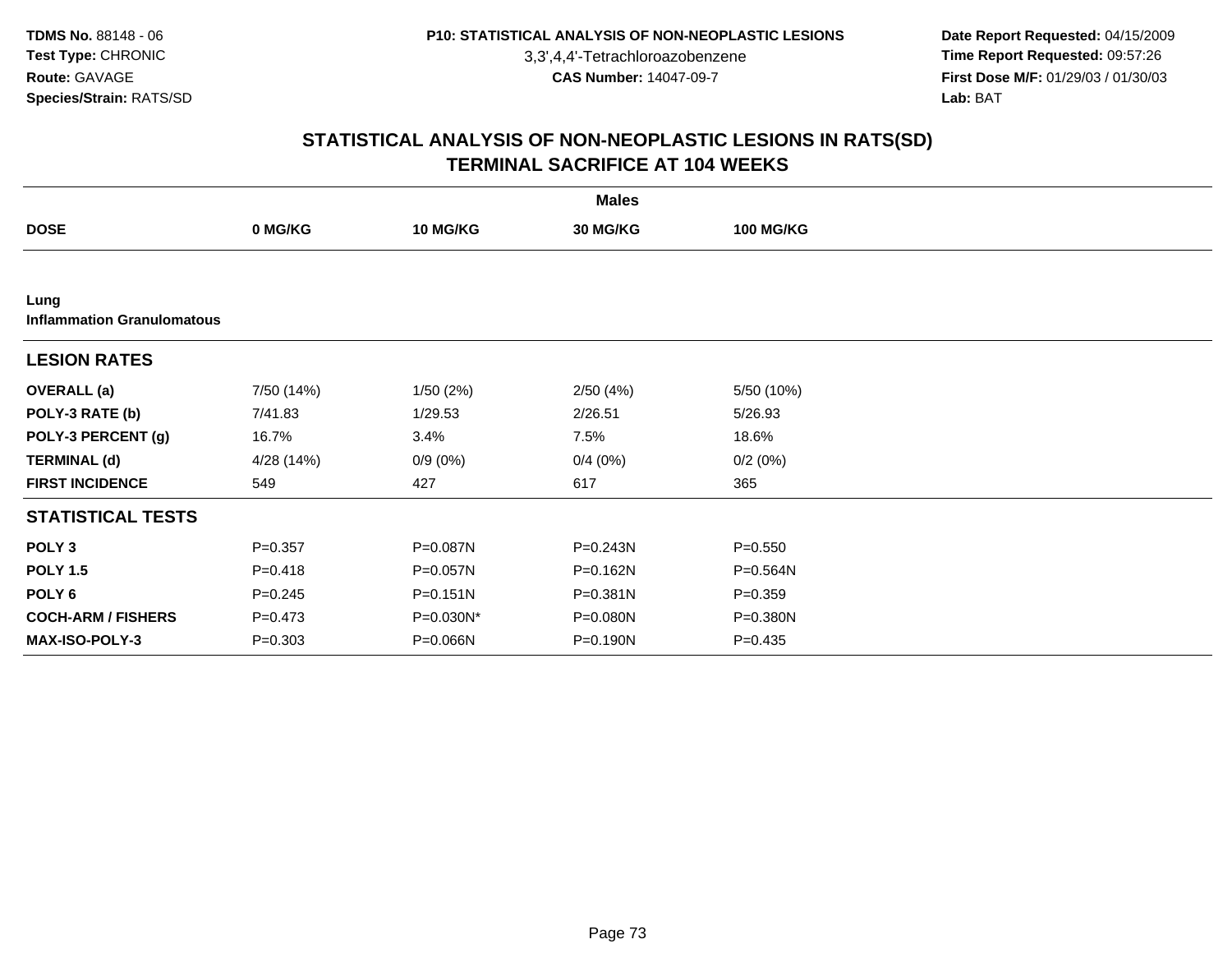**Date Report Requested:** 04/15/2009 **Time Report Requested:** 09:57:26 **First Dose M/F:** 01/29/03 / 01/30/03<br>Lab: BAT **Lab:** BAT

|                           | <b>Males</b> |                 |             |                  |  |  |  |
|---------------------------|--------------|-----------------|-------------|------------------|--|--|--|
| <b>DOSE</b>               | 0 MG/KG      | <b>10 MG/KG</b> | 30 MG/KG    | <b>100 MG/KG</b> |  |  |  |
|                           |              |                 |             |                  |  |  |  |
| Lung<br>Pigmentation      |              |                 |             |                  |  |  |  |
| <b>LESION RATES</b>       |              |                 |             |                  |  |  |  |
| <b>OVERALL</b> (a)        | 3/50(6%)     | 16/50 (32%)     | 12/50 (24%) | 16/50 (32%)      |  |  |  |
| POLY-3 RATE (b)           | 3/40.76      | 16/33.07        | 12/30.25    | 16/31.03         |  |  |  |
| POLY-3 PERCENT (g)        | 7.4%         | 48.4%           | 39.7%       | 51.6%            |  |  |  |
| <b>TERMINAL (d)</b>       | 3/28(11%)    | 5/9 (56%)       | 2/4(50%)    | 1/2(50%)         |  |  |  |
| <b>FIRST INCIDENCE</b>    | 727 (T)      | 427             | 452         | 281              |  |  |  |
| <b>STATISTICAL TESTS</b>  |              |                 |             |                  |  |  |  |
| POLY <sub>3</sub>         | P<0.001**    | P<0.001**       | P<0.001**   | P<0.001**        |  |  |  |
| <b>POLY 1.5</b>           | P=0.004**    | P<0.001**       | P=0.002**   | P<0.001**        |  |  |  |
| POLY <sub>6</sub>         | P<0.001**    | P<0.001**       | P<0.001**   | P<0.001**        |  |  |  |
| <b>COCH-ARM / FISHERS</b> | $P=0.030*$   | P<0.001**       | $P=0.011*$  | P<0.001**        |  |  |  |
| MAX-ISO-POLY-3            | P<0.001**    | P<0.001**       | P<0.001**   | P<0.001**        |  |  |  |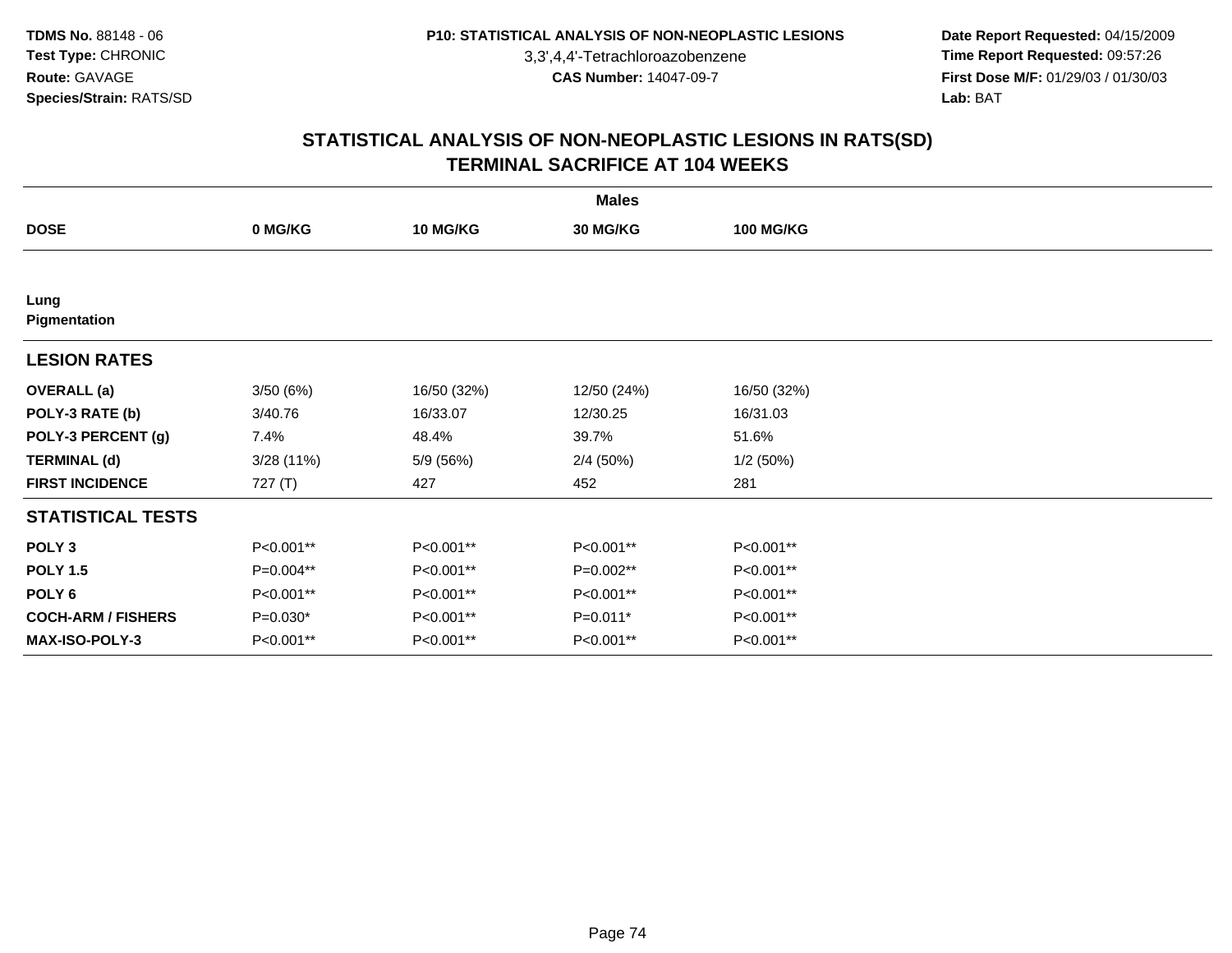**Date Report Requested:** 04/15/2009 **Time Report Requested:** 09:57:26 **First Dose M/F:** 01/29/03 / 01/30/03<br>Lab: BAT **Lab:** BAT

|                                          |             |                 | <b>Males</b> |                  |  |
|------------------------------------------|-------------|-----------------|--------------|------------------|--|
| <b>DOSE</b>                              | 0 MG/KG     | <b>10 MG/KG</b> | 30 MG/KG     | <b>100 MG/KG</b> |  |
|                                          |             |                 |              |                  |  |
| Lung: Alveolar Epithelium<br>Hyperplasia |             |                 |              |                  |  |
| <b>LESION RATES</b>                      |             |                 |              |                  |  |
| <b>OVERALL</b> (a)                       | 2/50(4%)    | 3/50(6%)        | 0/50(0%)     | 2/50(4%)         |  |
| POLY-3 RATE (b)                          | 2/40.76     | 3/28.95         | 0/25.86      | 2/24.74          |  |
| POLY-3 PERCENT (g)                       | 4.9%        | 10.4%           | 0%           | 8.1%             |  |
| <b>TERMINAL (d)</b>                      | 2/28(7%)    | 2/9(22%)        | 0/4(0%)      | 1/2(50%)         |  |
| <b>FIRST INCIDENCE</b>                   | 727(T)      | 671             | $\cdots$     | 588              |  |
| <b>STATISTICAL TESTS</b>                 |             |                 |              |                  |  |
| POLY <sub>3</sub>                        | $P = 0.531$ | $P = 0.349$     | P=0.349N     | $P = 0.504$      |  |
| <b>POLY 1.5</b>                          | $P = 0.608$ | $P=0.411$       | $P = 0.301N$ | $P = 0.587$      |  |
| POLY <sub>6</sub>                        | $P = 0.398$ | $P = 0.270$     | P=0.422N     | $P = 0.388$      |  |
| <b>COCH-ARM / FISHERS</b>                | P=0.578N    | $P = 0.500$     | P=0.247N     | P=0.691N         |  |
| <b>MAX-ISO-POLY-3</b>                    | P=0.525N    | $P = 0.232$     | P=0.182N     | $P = 0.342$      |  |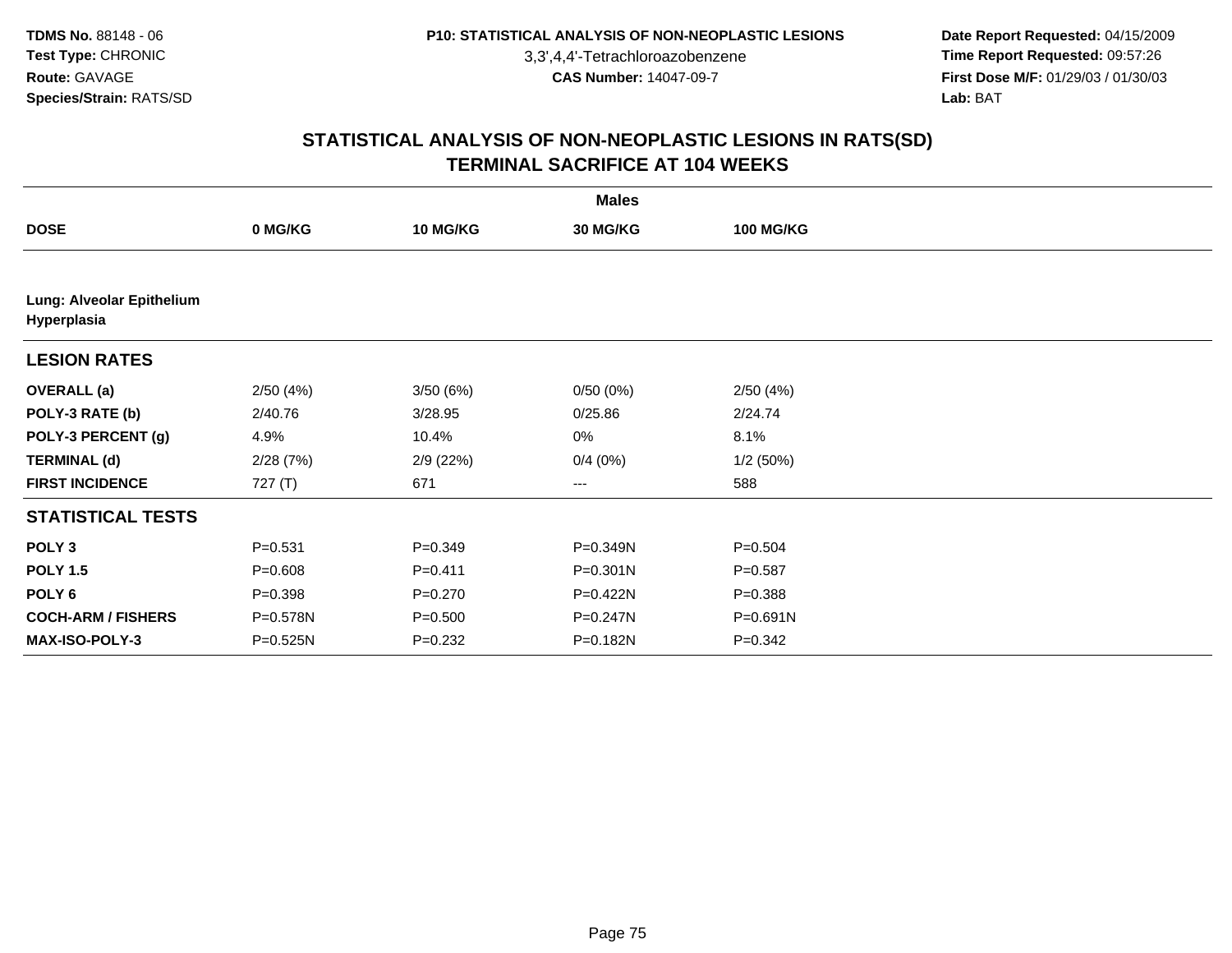**Date Report Requested:** 04/15/2009 **Time Report Requested:** 09:57:26 **First Dose M/F:** 01/29/03 / 01/30/03<br>Lab: BAT **Lab:** BAT

|                                         |           |             | <b>Males</b> |                  |  |
|-----------------------------------------|-----------|-------------|--------------|------------------|--|
| <b>DOSE</b>                             | 0 MG/KG   | 10 MG/KG    | 30 MG/KG     | <b>100 MG/KG</b> |  |
|                                         |           |             |              |                  |  |
| Lung: Alveolar Epithelium<br>Metaplasia |           |             |              |                  |  |
| <b>LESION RATES</b>                     |           |             |              |                  |  |
| <b>OVERALL</b> (a)                      | 0/50(0%)  | 14/50 (28%) | 22/50 (44%)  | 22/50 (44%)      |  |
| POLY-3 RATE (b)                         | 0/40.76   | 14/33.38    | 22/34.06     | 22/34.17         |  |
| POLY-3 PERCENT (g)                      | 0%        | 41.9%       | 64.6%        | 64.4%            |  |
| <b>TERMINAL (d)</b>                     | 0/28(0%)  | 3/9(33%)    | 2/4(50%)     | 0/2(0%)          |  |
| <b>FIRST INCIDENCE</b>                  | ---       | 427         | 367          | 192              |  |
| <b>STATISTICAL TESTS</b>                |           |             |              |                  |  |
| POLY <sub>3</sub>                       | P<0.001** | P<0.001**   | P<0.001**    | P<0.001**        |  |
| <b>POLY 1.5</b>                         | P<0.001** | P<0.001**   | P<0.001**    | P<0.001**        |  |
| POLY <sub>6</sub>                       | P<0.001** | P<0.001**   | P<0.001**    | P<0.001**        |  |
| <b>COCH-ARM / FISHERS</b>               | P<0.001** | P<0.001**   | P<0.001**    | P<0.001**        |  |
| <b>MAX-ISO-POLY-3</b>                   | P<0.001** | P<0.001**   | P<0.001**    | P<0.001**        |  |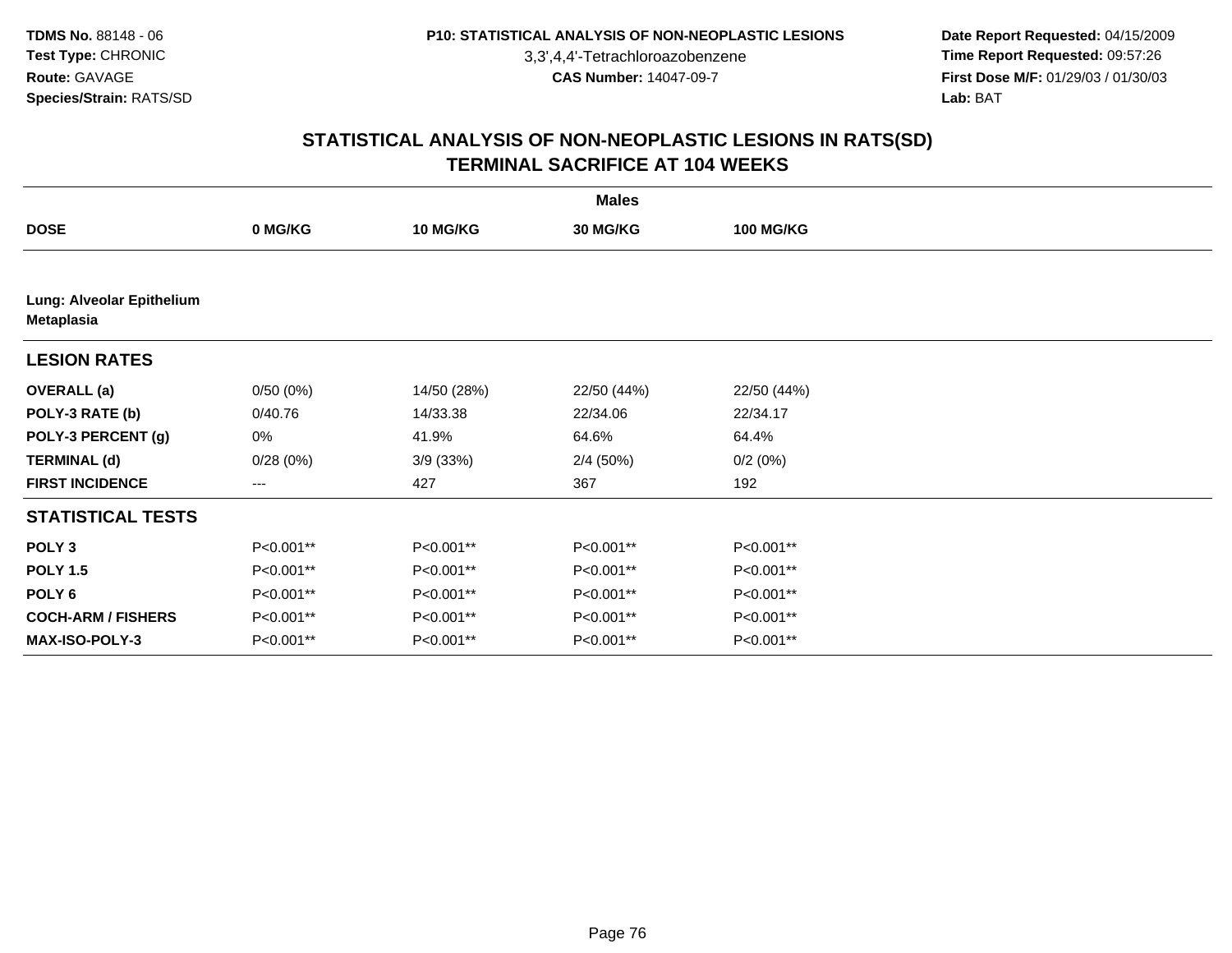**Date Report Requested:** 04/15/2009 **Time Report Requested:** 09:57:26 **First Dose M/F:** 01/29/03 / 01/30/03<br>Lab: BAT **Lab:** BAT

|                                                            | <b>Males</b> |                 |             |                  |  |  |  |
|------------------------------------------------------------|--------------|-----------------|-------------|------------------|--|--|--|
| <b>DOSE</b>                                                | 0 MG/KG      | <b>10 MG/KG</b> | 30 MG/KG    | <b>100 MG/KG</b> |  |  |  |
|                                                            |              |                 |             |                  |  |  |  |
| Lung: Alveolar Epithelium<br><b>Metaplasia Bronchiolar</b> |              |                 |             |                  |  |  |  |
| <b>LESION RATES</b>                                        |              |                 |             |                  |  |  |  |
| <b>OVERALL</b> (a)                                         | 1/50(2%)     | 32/50 (64%)     | 32/50 (64%) | 34/50 (68%)      |  |  |  |
| POLY-3 RATE (b)                                            | 1/41.71      | 32/40.91        | 32/38.97    | 34/41.55         |  |  |  |
| POLY-3 PERCENT (g)                                         | 2.4%         | 78.2%           | 82.1%       | 81.8%            |  |  |  |
| <b>TERMINAL (d)</b>                                        | 0/28(0%)     | 7/9 (78%)       | 4/4 (100%)  | 2/2 (100%)       |  |  |  |
| <b>FIRST INCIDENCE</b>                                     | 274          | 176             | 115         | 192              |  |  |  |
| <b>STATISTICAL TESTS</b>                                   |              |                 |             |                  |  |  |  |
| POLY <sub>3</sub>                                          | P<0.001**    | P<0.001**       | P<0.001**   | P<0.001**        |  |  |  |
| <b>POLY 1.5</b>                                            | P<0.001**    | P<0.001**       | P<0.001**   | P<0.001**        |  |  |  |
| POLY <sub>6</sub>                                          | P<0.001**    | P<0.001**       | P<0.001**   | P<0.001**        |  |  |  |
| <b>COCH-ARM / FISHERS</b>                                  | P<0.001**    | P<0.001**       | P<0.001**   | P<0.001**        |  |  |  |
| <b>MAX-ISO-POLY-3</b>                                      | P<0.001**    | P<0.001**       | P<0.001**   | P<0.001**        |  |  |  |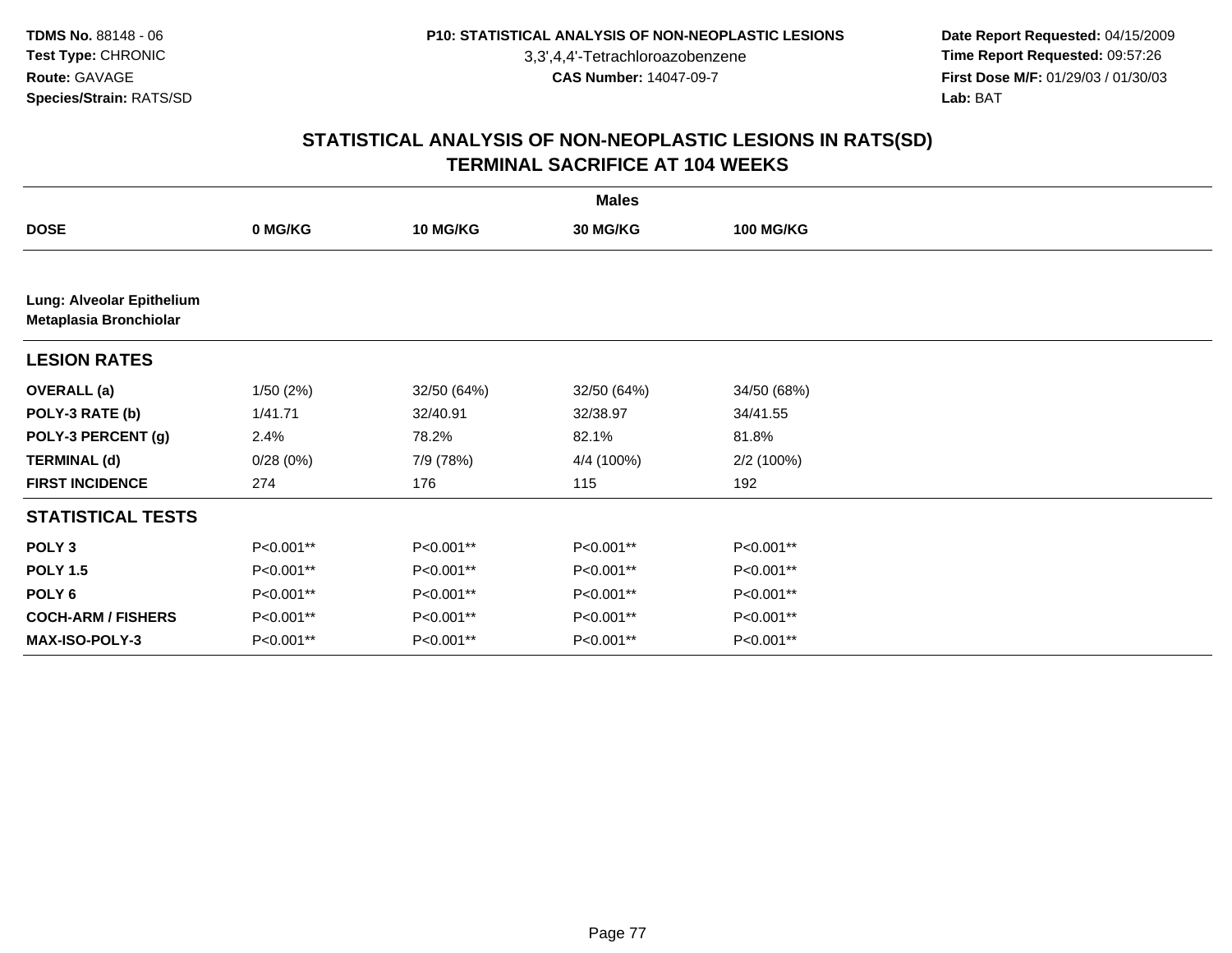**Date Report Requested:** 04/15/2009 **Time Report Requested:** 09:57:26 **First Dose M/F:** 01/29/03 / 01/30/03<br>Lab: BAT **Lab:** BAT

|                                                                  |             |                 | <b>Males</b> |                  |  |
|------------------------------------------------------------------|-------------|-----------------|--------------|------------------|--|
| <b>DOSE</b>                                                      | 0 MG/KG     | <b>10 MG/KG</b> | 30 MG/KG     | <b>100 MG/KG</b> |  |
|                                                                  |             |                 |              |                  |  |
| <b>Lung: Alveolus</b><br><b>Infiltration Cellular Histiocyte</b> |             |                 |              |                  |  |
| <b>LESION RATES</b>                                              |             |                 |              |                  |  |
| <b>OVERALL</b> (a)                                               | 23/50 (46%) | 34/50 (68%)     | 35/50 (70%)  | 35/50 (70%)      |  |
| POLY-3 RATE (b)                                                  | 23/44.19    | 34/41.87        | 35/42.03     | 35/40.79         |  |
| POLY-3 PERCENT (g)                                               | 52.1%       | 81.2%           | 83.3%        | 85.8%            |  |
| <b>TERMINAL (d)</b>                                              | 14/28 (50%) | 7/9 (78%)       | 4/4 (100%)   | 2/2 (100%)       |  |
| <b>FIRST INCIDENCE</b>                                           | 274         | 380             | 281          | 192              |  |
| <b>STATISTICAL TESTS</b>                                         |             |                 |              |                  |  |
| POLY <sub>3</sub>                                                | $P=0.002**$ | P=0.002**       | P<0.001**    | P<0.001**        |  |
| <b>POLY 1.5</b>                                                  | P=0.008**   | P=0.004**       | P=0.002**    | P<0.001**        |  |
| POLY <sub>6</sub>                                                | P<0.001**   | P<0.001**       | P<0.001**    | P<0.001**        |  |
| <b>COCH-ARM / FISHERS</b>                                        | $P=0.062$   | P=0.021*        | $P=0.013*$   | $P=0.013*$       |  |
| <b>MAX-ISO-POLY-3</b>                                            | P<0.001**   | P<0.001**       | P<0.001**    | P<0.001**        |  |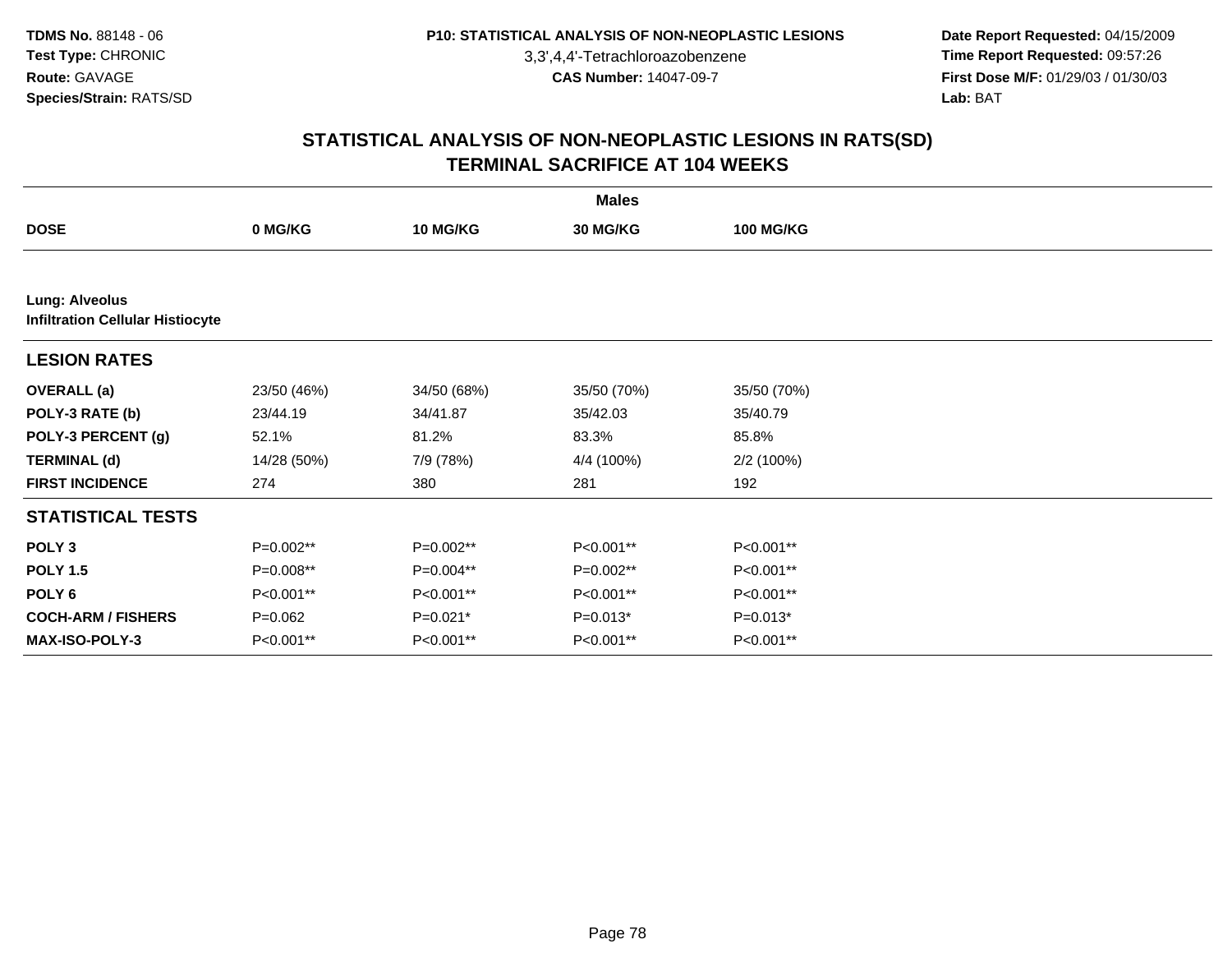**Date Report Requested:** 04/15/2009 **Time Report Requested:** 09:57:26 **First Dose M/F:** 01/29/03 / 01/30/03<br>Lab: BAT **Lab:** BAT

|                                          |             |                 | <b>Males</b>    |                  |  |
|------------------------------------------|-------------|-----------------|-----------------|------------------|--|
| <b>DOSE</b>                              | 0 MG/KG     | <b>10 MG/KG</b> | <b>30 MG/KG</b> | <b>100 MG/KG</b> |  |
|                                          |             |                 |                 |                  |  |
| Lymph Node, Mandibular<br><b>Atrophy</b> |             |                 |                 |                  |  |
| <b>LESION RATES</b>                      |             |                 |                 |                  |  |
| <b>OVERALL</b> (a)                       | 5/49 (10%)  | 1/50(2%)        | 0/49(0%)        | 7/50 (14%)       |  |
| POLY-3 RATE (b)                          | 5/43.17     | 1/28.74         | 0/25.42         | 7/27.54          |  |
| POLY-3 PERCENT (g)                       | 11.6%       | 3.5%            | 0%              | 25.4%            |  |
| <b>TERMINAL (d)</b>                      | 0/28(0%)    | 1/9 (11%)       | 0/4(0%)         | 0/2(0%)          |  |
| <b>FIRST INCIDENCE</b>                   | 274         | 727(T)          | $\cdots$        | 192              |  |
| <b>STATISTICAL TESTS</b>                 |             |                 |                 |                  |  |
| POLY <sub>3</sub>                        | P=0.029*    | P=0.226N        | P=0.109N        | $P = 0.126$      |  |
| <b>POLY 1.5</b>                          | P=0.041*    | P=0.164N        | P=0.068N        | $P = 0.215$      |  |
| POLY 6                                   | $P=0.014*$  | P=0.328N        | P=0.189N        | $P = 0.055$      |  |
| <b>COCH-ARM / FISHERS</b>                | $P = 0.056$ | P=0.098N        | P=0.028N*       | $P = 0.394$      |  |
| <b>MAX-ISO-POLY-3</b>                    | $P=0.020*$  | $P = 0.161N$    | P=0.083N        | $P = 0.111$      |  |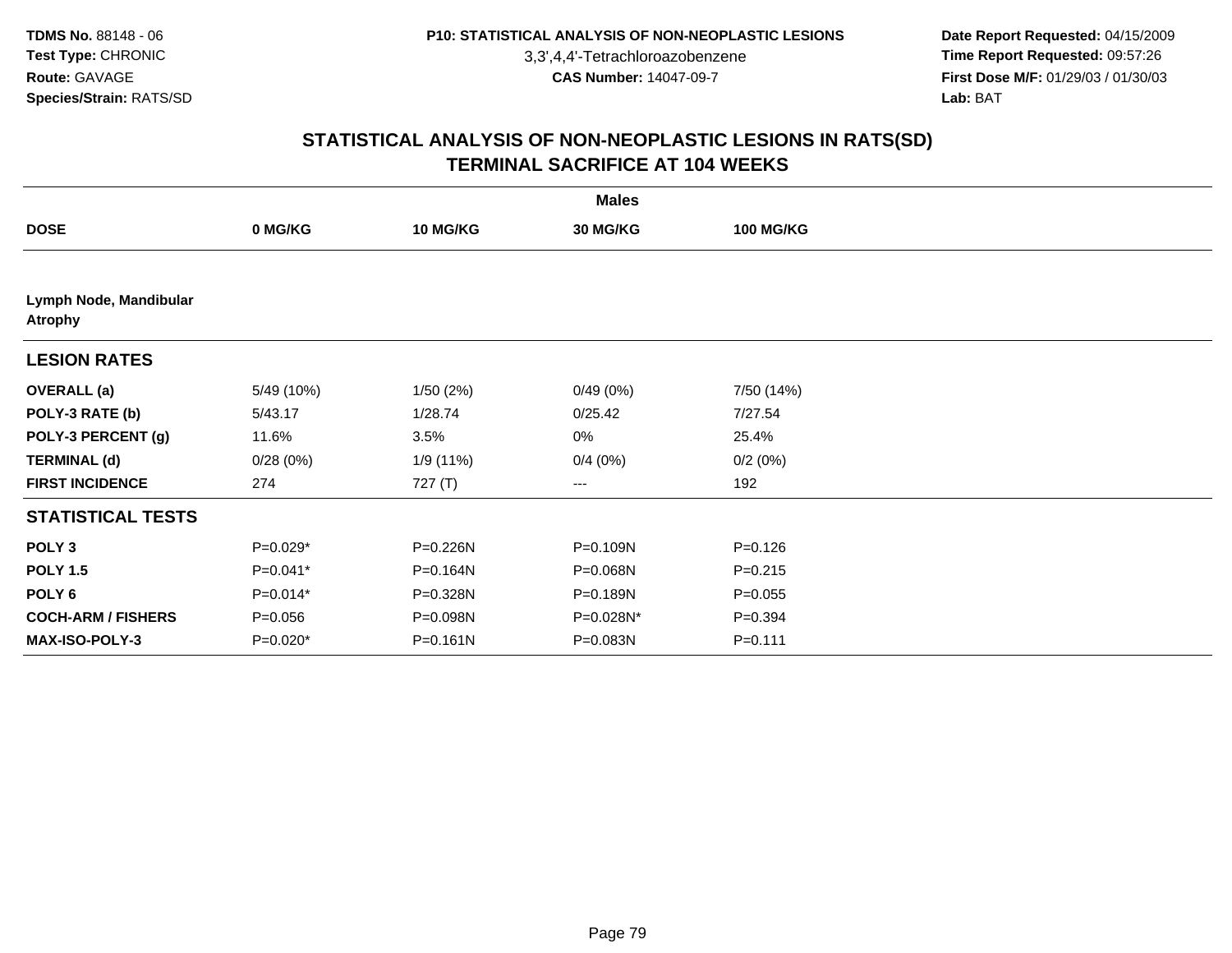**Date Report Requested:** 04/15/2009 **Time Report Requested:** 09:57:26 **First Dose M/F:** 01/29/03 / 01/30/03<br>Lab: BAT **Lab:** BAT

|                                                |             |                 | <b>Males</b> |                  |  |
|------------------------------------------------|-------------|-----------------|--------------|------------------|--|
| <b>DOSE</b>                                    | 0 MG/KG     | <b>10 MG/KG</b> | 30 MG/KG     | <b>100 MG/KG</b> |  |
|                                                |             |                 |              |                  |  |
| Lymph Node, Mandibular<br>Hyperplasia Lymphoid |             |                 |              |                  |  |
| <b>LESION RATES</b>                            |             |                 |              |                  |  |
| <b>OVERALL</b> (a)                             | 2/49(4%)    | 6/50 (12%)      | 1/49 (2%)    | 2/50(4%)         |  |
| POLY-3 RATE (b)                                | 2/40.33     | 6/30.00         | 1/26.20      | 2/25.24          |  |
| POLY-3 PERCENT (g)                             | 5%          | 20%             | 3.8%         | 7.9%             |  |
| <b>TERMINAL (d)</b>                            | 2/28(7%)    | 2/9 (22%)       | 0/4(0%)      | 0/2(0%)          |  |
| <b>FIRST INCIDENCE</b>                         | 727(T)      | 499             | 438          | 503              |  |
| <b>STATISTICAL TESTS</b>                       |             |                 |              |                  |  |
| POLY <sub>3</sub>                              | P=0.542N    | $P = 0.057$     | P=0.643N     | $P = 0.516$      |  |
| <b>POLY 1.5</b>                                | P=0.432N    | $P = 0.085$     | P=0.588N     | $P = 0.597$      |  |
| POLY <sub>6</sub>                              | $P=0.472$   | P=0.032*        | $P=0.712$    | $P = 0.403$      |  |
| <b>COCH-ARM / FISHERS</b>                      | P=0.311N    | $P = 0.141$     | P=0.500N     | P=0.684N         |  |
| <b>MAX-ISO-POLY-3</b>                          | $P = 0.394$ | P=0.042*        | P=0.428N     | $P = 0.350$      |  |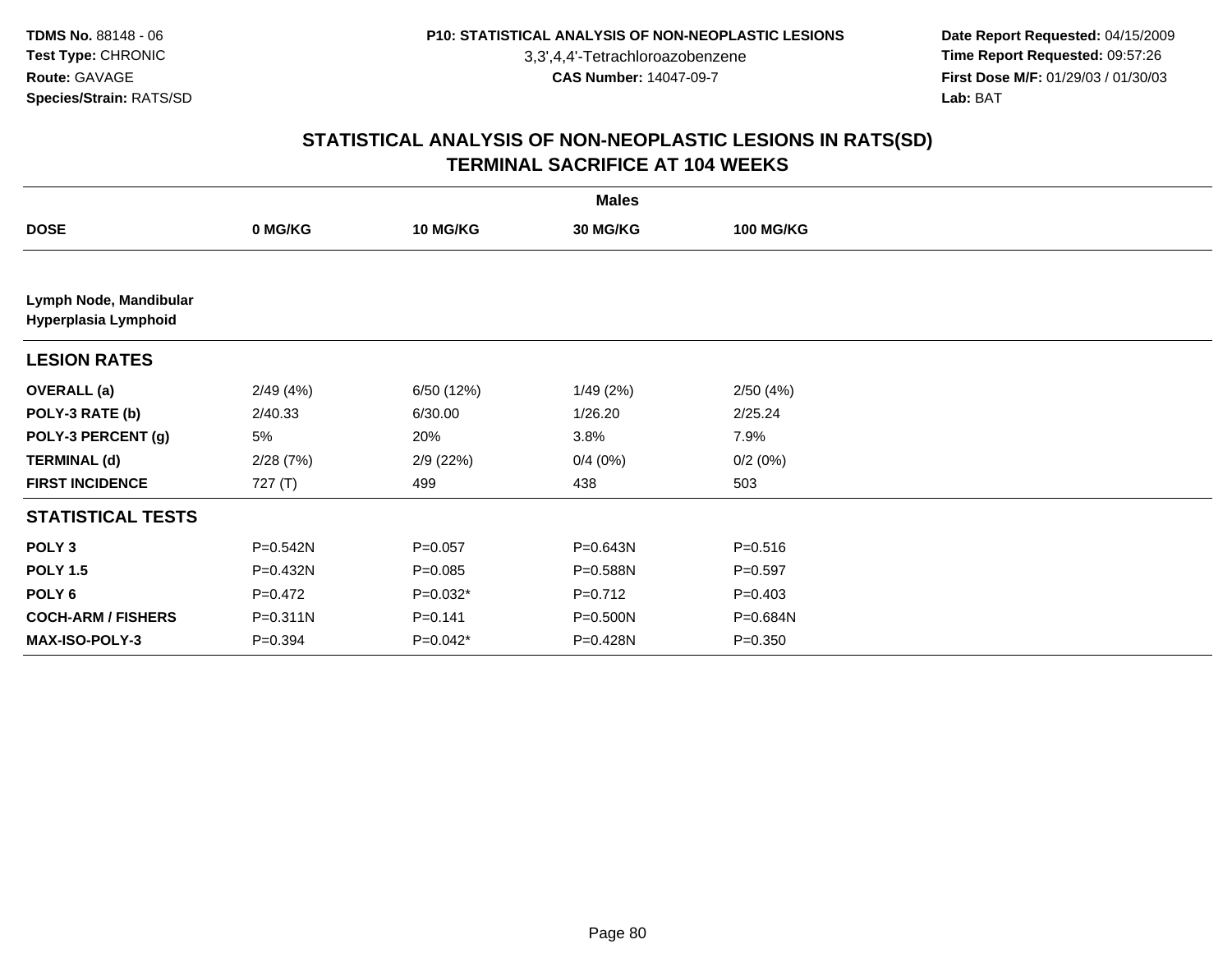**Date Report Requested:** 04/15/2009 **Time Report Requested:** 09:57:26 **First Dose M/F:** 01/29/03 / 01/30/03<br>Lab: BAT **Lab:** BAT

| <b>Males</b>                              |                   |                 |             |                        |  |  |
|-------------------------------------------|-------------------|-----------------|-------------|------------------------|--|--|
| <b>DOSE</b>                               | 0 MG/KG           | <b>10 MG/KG</b> | 30 MG/KG    | <b>100 MG/KG</b>       |  |  |
|                                           |                   |                 |             |                        |  |  |
| Lymph Node, Mandibular<br><b>Necrosis</b> |                   |                 |             |                        |  |  |
| <b>LESION RATES</b>                       |                   |                 |             |                        |  |  |
| <b>OVERALL</b> (a)                        | 0/49(0%)          | 0/50(0%)        | 2/49(4%)    | 0/50(0%)               |  |  |
| POLY-3 RATE (b)                           | 0/40.33           | 0/28.74         | 2/26.47     | 0/24.26                |  |  |
| POLY-3 PERCENT (g)                        | 0%                | 0%              | 7.6%        | $0\%$                  |  |  |
| <b>TERMINAL (d)</b>                       | 0/28(0%)          | $0/9(0\%)$      | 0/4(0%)     | 0/2(0%)                |  |  |
| <b>FIRST INCIDENCE</b>                    | $\qquad \qquad -$ | ---             | 562         | $\qquad \qquad \cdots$ |  |  |
| <b>STATISTICAL TESTS</b>                  |                   |                 |             |                        |  |  |
| POLY <sub>3</sub>                         | $P=0.627$         | (e)             | $P = 0.158$ | (e)                    |  |  |
| <b>POLY 1.5</b>                           | $P=0.708$         | (e)             | $P = 0.185$ | (e)                    |  |  |
| POLY <sub>6</sub>                         | $P = 0.485$       | (e)             | $P = 0.128$ | (e)                    |  |  |
| <b>COCH-ARM / FISHERS</b>                 | P=0.672N          | (e)             | $P = 0.247$ | (e)                    |  |  |
| MAX-ISO-POLY-3                            | $P = 0.270$       | (e)             | $P = 0.073$ | (e)                    |  |  |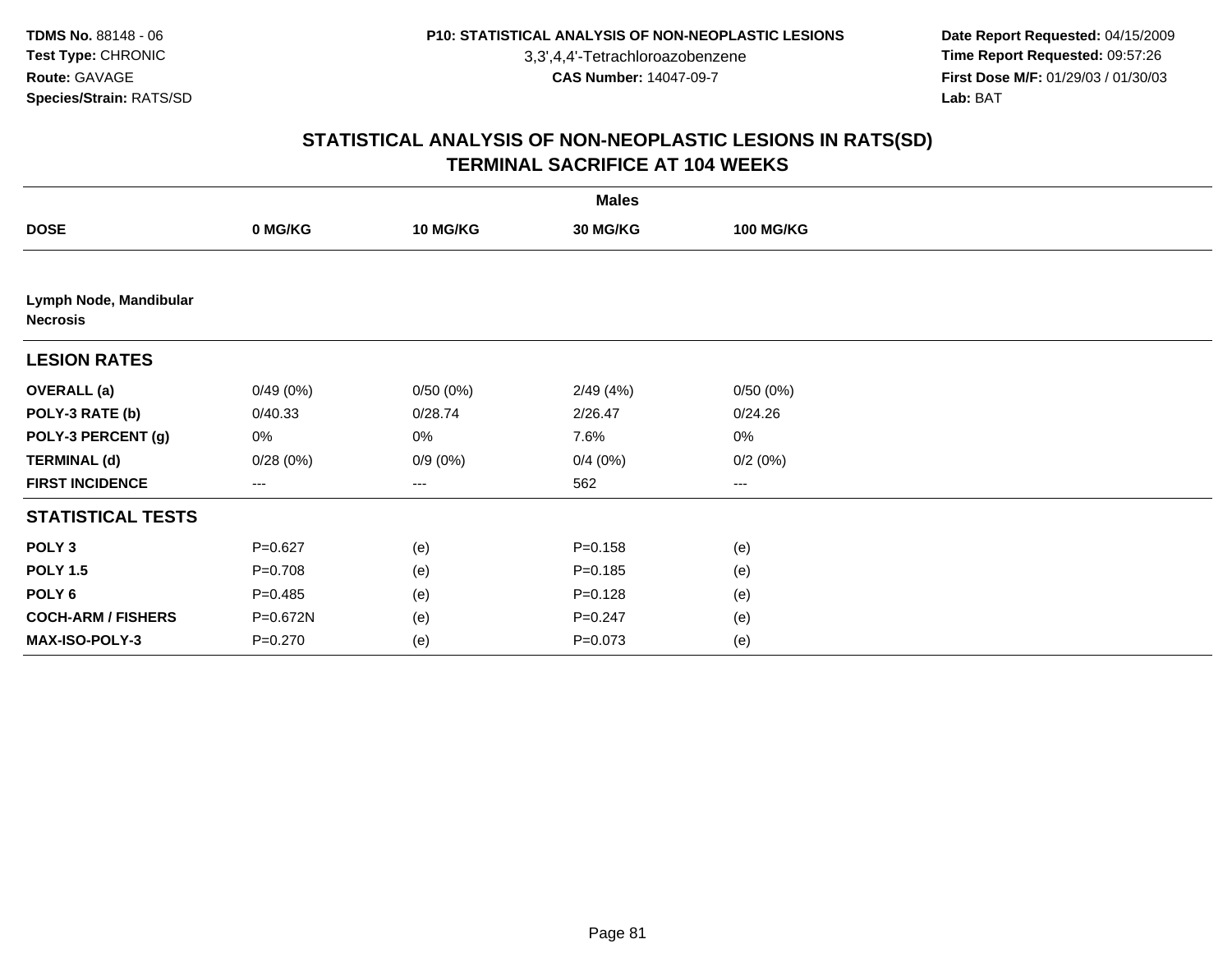**Date Report Requested:** 04/15/2009 **Time Report Requested:** 09:57:26 **First Dose M/F:** 01/29/03 / 01/30/03<br>Lab: BAT **Lab:** BAT

|                                        |             |            | <b>Males</b> |                  |  |
|----------------------------------------|-------------|------------|--------------|------------------|--|
| <b>DOSE</b>                            | 0 MG/KG     | 10 MG/KG   | 30 MG/KG     | <b>100 MG/KG</b> |  |
|                                        |             |            |              |                  |  |
| Lymph Node, Mandibular<br>Pigmentation |             |            |              |                  |  |
| <b>LESION RATES</b>                    |             |            |              |                  |  |
| <b>OVERALL</b> (a)                     | 1/49(2%)    | 0/50(0%)   | 0/49(0%)     | 2/50(4%)         |  |
| POLY-3 RATE (b)                        | 1/40.33     | 0/28.74    | 0/25.42      | 2/26.06          |  |
| POLY-3 PERCENT (g)                     | 2.5%        | 0%         | 0%           | 7.7%             |  |
| <b>TERMINAL (d)</b>                    | 1/28(4%)    | $0/9(0\%)$ | 0/4(0%)      | 0/2(0%)          |  |
| <b>FIRST INCIDENCE</b>                 | 727(T)      | ---        | $--$         | 274              |  |
| <b>STATISTICAL TESTS</b>               |             |            |              |                  |  |
| POLY <sub>3</sub>                      | $P = 0.155$ | P=0.566N   | P=0.588N     | $P = 0.355$      |  |
| <b>POLY 1.5</b>                        | $P = 0.173$ | P=0.537N   | $P = 0.553N$ | $P = 0.419$      |  |
| POLY 6                                 | $P=0.125$   | P=0.605N   | P=0.632N     | $P=0.272$        |  |
| <b>COCH-ARM / FISHERS</b>              | $P = 0.189$ | P=0.495N   | P=0.500N     | $P = 0.508$      |  |
| MAX-ISO-POLY-3                         | $P = 0.125$ | P=0.239N   | P=0.264N     | $P = 0.214$      |  |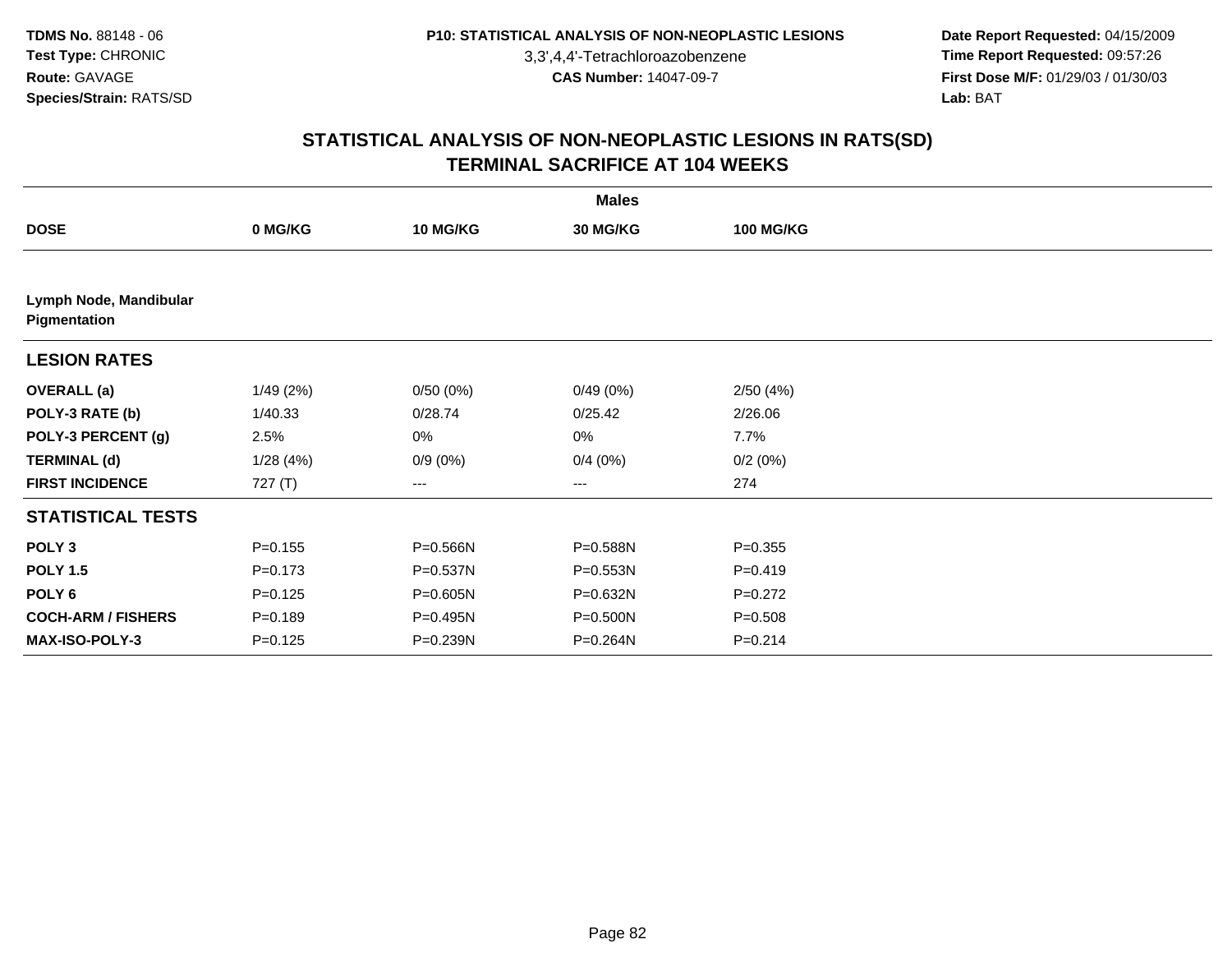**Date Report Requested:** 04/15/2009 **Time Report Requested:** 09:57:26 **First Dose M/F:** 01/29/03 / 01/30/03<br>Lab: BAT **Lab:** BAT

|                                          |           |                 | <b>Males</b> |                  |  |
|------------------------------------------|-----------|-----------------|--------------|------------------|--|
| <b>DOSE</b>                              | 0 MG/KG   | <b>10 MG/KG</b> | 30 MG/KG     | <b>100 MG/KG</b> |  |
|                                          |           |                 |              |                  |  |
| Lymph Node, Mesenteric<br><b>Atrophy</b> |           |                 |              |                  |  |
| <b>LESION RATES</b>                      |           |                 |              |                  |  |
| <b>OVERALL</b> (a)                       | 0/50(0%)  | 1/48(2%)        | 1/50(2%)     | 5/50 (10%)       |  |
| POLY-3 RATE (b)                          | 0/40.76   | 1/28.11         | 1/26.28      | 5/26.39          |  |
| POLY-3 PERCENT (g)                       | 0%        | 3.6%            | 3.8%         | 19%              |  |
| <b>TERMINAL (d)</b>                      | 0/28(0%)  | $0/9(0\%)$      | 0/4(0%)      | 0/2(0%)          |  |
| <b>FIRST INCIDENCE</b>                   | ---       | 617             | 609          | 192              |  |
| <b>STATISTICAL TESTS</b>                 |           |                 |              |                  |  |
| POLY <sub>3</sub>                        | P<0.001** | $P=0.428$       | $P = 0.416$  | P=0.008**        |  |
| <b>POLY 1.5</b>                          | P=0.002** | $P=0.454$       | $P=0.449$    | $P=0.015*$       |  |
| POLY 6                                   | P<0.001** | $P = 0.393$     | $P = 0.373$  | P=0.004**        |  |
| <b>COCH-ARM / FISHERS</b>                | P=0.006** | $P=0.490$       | $P = 0.500$  | $P=0.028*$       |  |
| MAX-ISO-POLY-3                           | P=0.002** | $P = 0.155$     | $P = 0.157$  | $P=0.008**$      |  |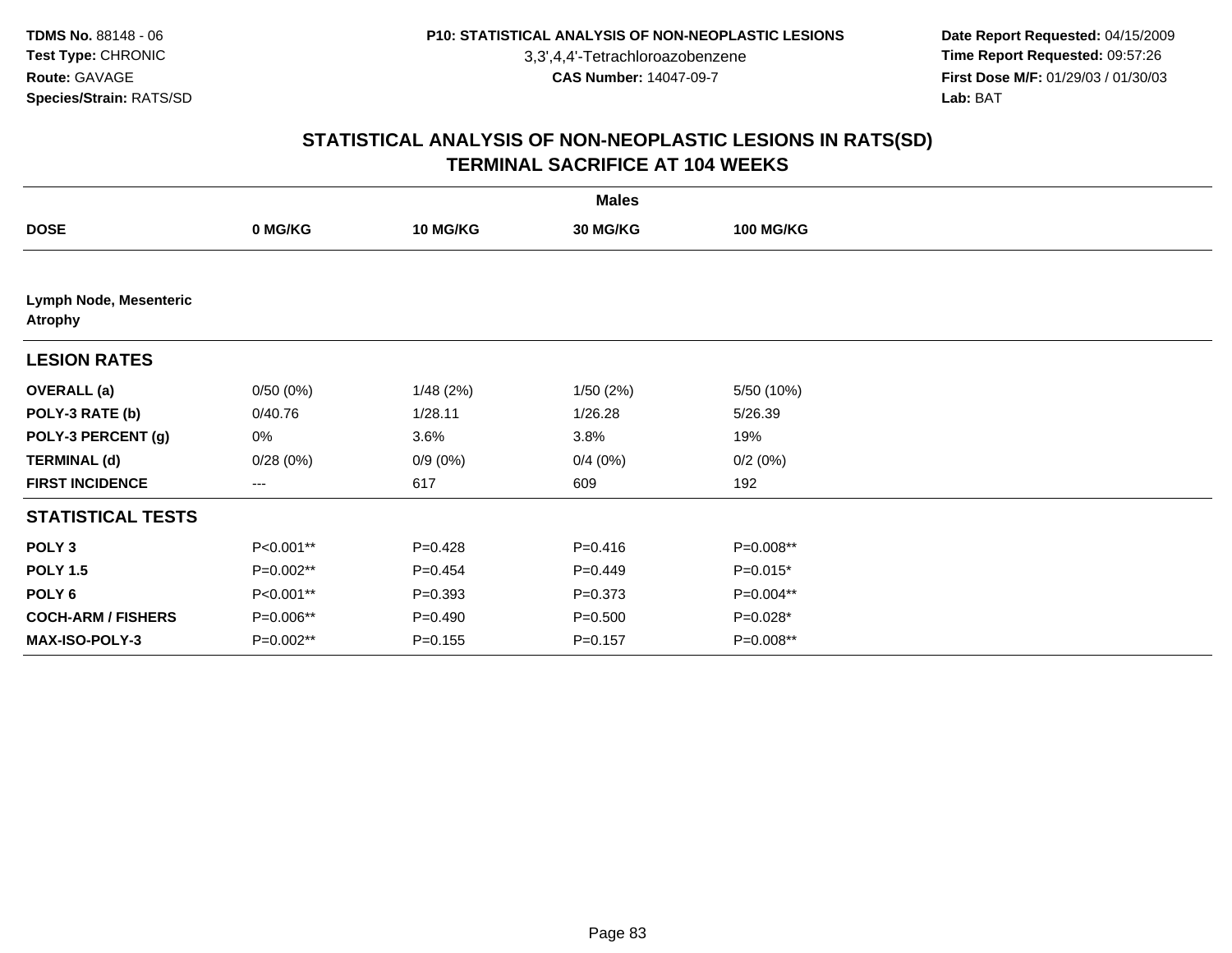**Date Report Requested:** 04/15/2009 **Time Report Requested:** 09:57:26 **First Dose M/F:** 01/29/03 / 01/30/03<br>Lab: BAT **Lab:** BAT

| <b>Males</b>                                      |          |            |                   |                  |  |  |
|---------------------------------------------------|----------|------------|-------------------|------------------|--|--|
| <b>DOSE</b>                                       | 0 MG/KG  | 10 MG/KG   | 30 MG/KG          | <b>100 MG/KG</b> |  |  |
|                                                   |          |            |                   |                  |  |  |
| Lymph Node, Mesenteric<br><b>Atrophy Lymphoid</b> |          |            |                   |                  |  |  |
| <b>LESION RATES</b>                               |          |            |                   |                  |  |  |
| <b>OVERALL</b> (a)                                | 0/50(0%) | 0/48(0%)   | 0/50(0%)          | 0/50(0%)         |  |  |
| POLY-3 RATE (b)                                   | 0/40.76  | 0/27.72    | 0/25.86           | 0/24.26          |  |  |
| POLY-3 PERCENT (g)                                | 0%       | 0%         | 0%                | $0\%$            |  |  |
| <b>TERMINAL (d)</b>                               | 0/28(0%) | $0/9(0\%)$ | 0/4(0%)           | 0/2(0%)          |  |  |
| <b>FIRST INCIDENCE</b>                            | ---      | $--$       | $\qquad \qquad -$ | $---$            |  |  |
| <b>STATISTICAL TESTS</b>                          |          |            |                   |                  |  |  |
| POLY <sub>3</sub>                                 | (e)      | (e)        | (e)               | (e)              |  |  |
| <b>POLY 1.5</b>                                   | (e)      | (e)        | (e)               | (e)              |  |  |
| POLY 6                                            | (e)      | (e)        | (e)               | (e)              |  |  |
| <b>COCH-ARM / FISHERS</b>                         | (e)      | (e)        | (e)               | (e)              |  |  |
| MAX-ISO-POLY-3                                    | (e)      | (e)        | (e)               | (e)              |  |  |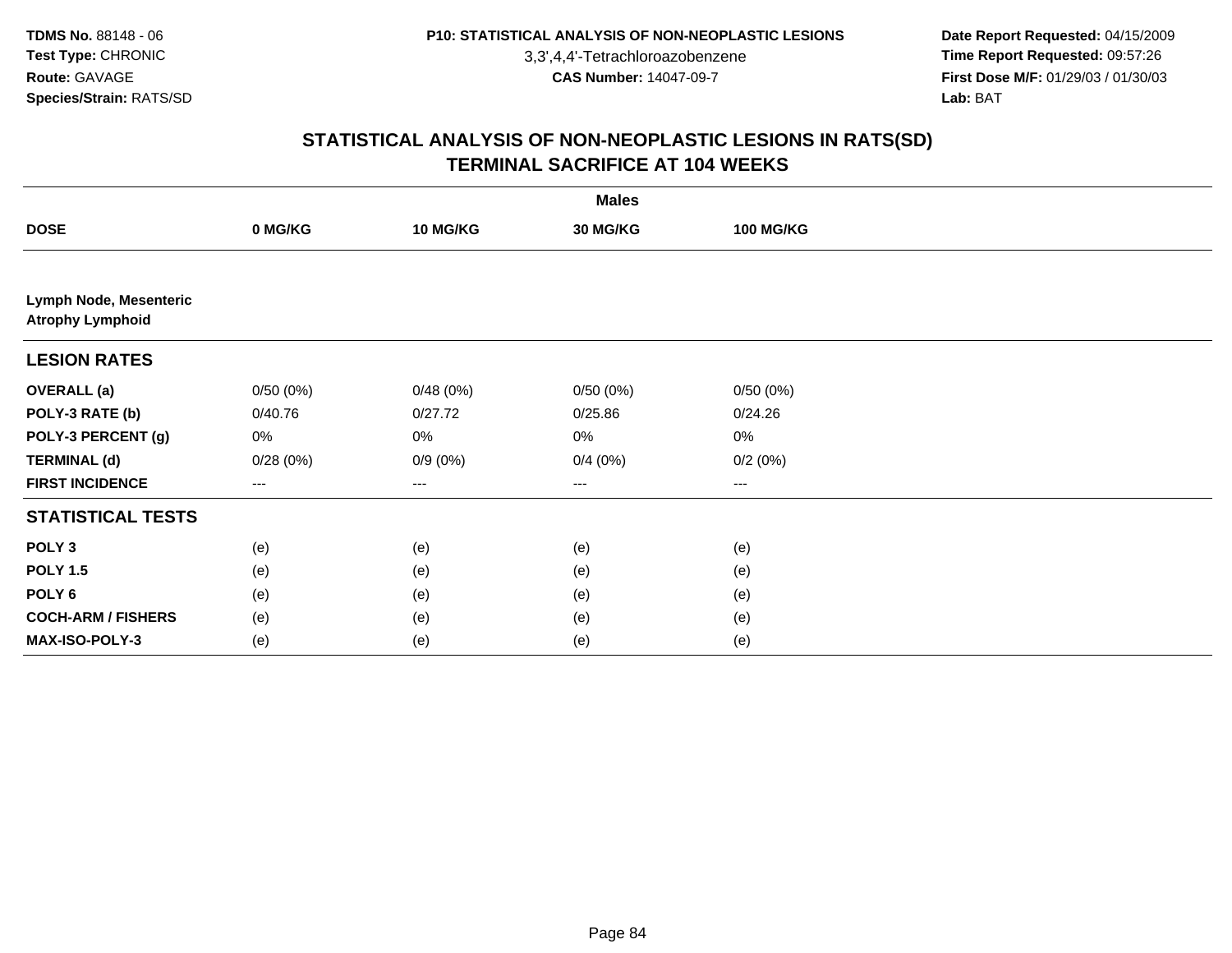**Date Report Requested:** 04/15/2009 **Time Report Requested:** 09:57:26 **First Dose M/F:** 01/29/03 / 01/30/03<br>Lab: BAT **Lab:** BAT

|                                                | <b>Males</b> |                 |             |                  |  |  |  |  |
|------------------------------------------------|--------------|-----------------|-------------|------------------|--|--|--|--|
| <b>DOSE</b>                                    | 0 MG/KG      | <b>10 MG/KG</b> | 30 MG/KG    | <b>100 MG/KG</b> |  |  |  |  |
|                                                |              |                 |             |                  |  |  |  |  |
| Lymph Node, Mesenteric<br>Hyperplasia Lymphoid |              |                 |             |                  |  |  |  |  |
| <b>LESION RATES</b>                            |              |                 |             |                  |  |  |  |  |
| <b>OVERALL</b> (a)                             | 0/50(0%)     | 2/48(4%)        | 2/50(4%)    | 0/50(0%)         |  |  |  |  |
| POLY-3 RATE (b)                                | 0/40.76      | 2/28.20         | 2/27.64     | 0/24.26          |  |  |  |  |
| POLY-3 PERCENT (g)                             | 0%           | 7.1%            | 7.2%        | $0\%$            |  |  |  |  |
| <b>TERMINAL (d)</b>                            | 0/28(0%)     | $0/9(0\%)$      | 0/4(0%)     | 0/2(0%)          |  |  |  |  |
| <b>FIRST INCIDENCE</b>                         | ---          | 644             | 115         | ---              |  |  |  |  |
| <b>STATISTICAL TESTS</b>                       |              |                 |             |                  |  |  |  |  |
| POLY <sub>3</sub>                              | P=0.578N     | $P = 0.165$     | $P = 0.163$ | (e)              |  |  |  |  |
| <b>POLY 1.5</b>                                | P=0.485N     | $P = 0.189$     | $P = 0.191$ | (e)              |  |  |  |  |
| POLY <sub>6</sub>                              | $P = 0.564$  | $P = 0.138$     | $P = 0.130$ | (e)              |  |  |  |  |
| <b>COCH-ARM / FISHERS</b>                      | P=0.369N     | $P = 0.237$     | $P = 0.247$ | (e)              |  |  |  |  |
| MAX-ISO-POLY-3                                 | $P = 0.311$  | $P=0.072$       | $P = 0.074$ | (e)              |  |  |  |  |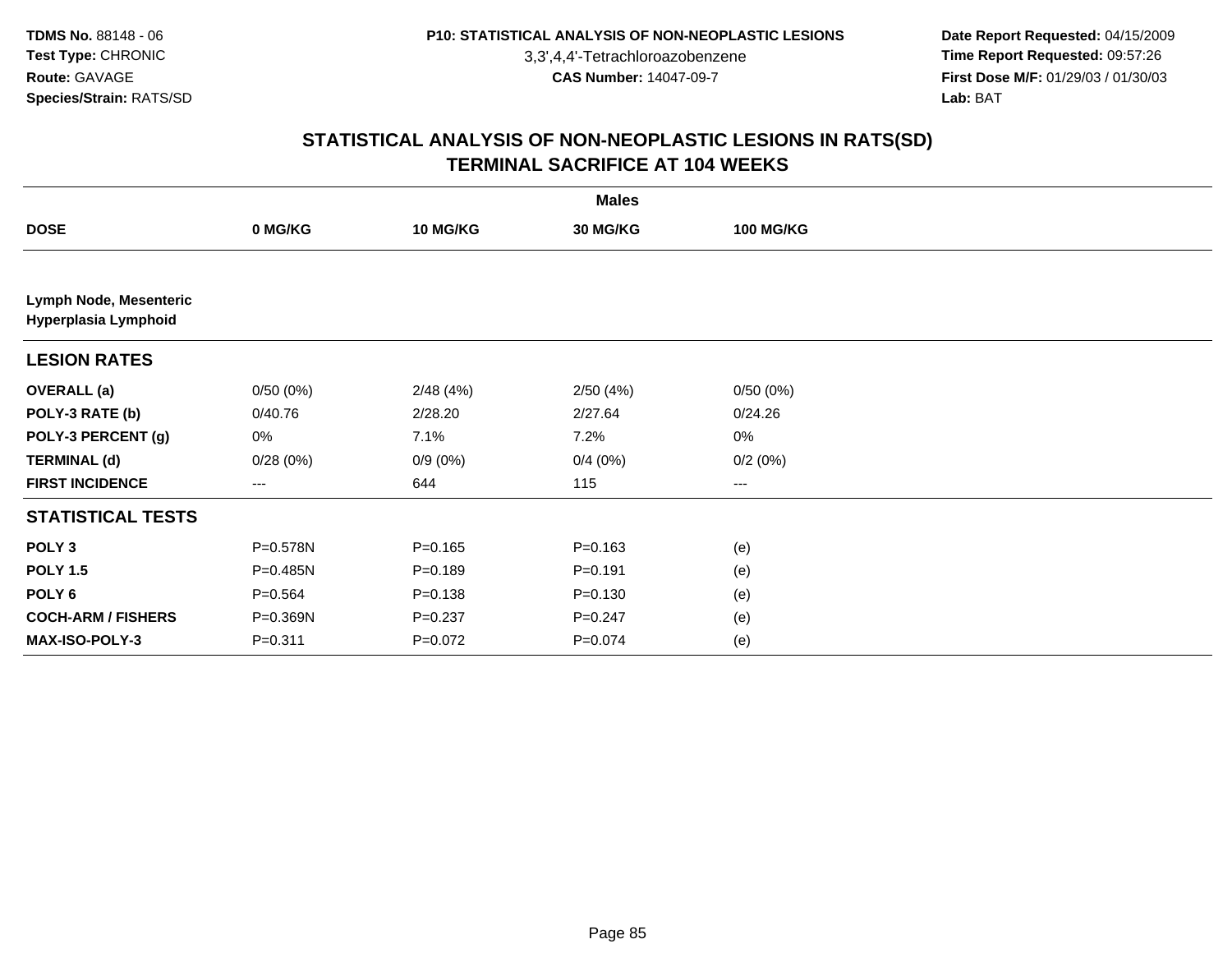**Date Report Requested:** 04/15/2009 **Time Report Requested:** 09:57:26 **First Dose M/F:** 01/29/03 / 01/30/03<br>Lab: BAT **Lab:** BAT

|                                        | <b>Males</b> |             |             |                  |  |  |  |  |
|----------------------------------------|--------------|-------------|-------------|------------------|--|--|--|--|
| <b>DOSE</b>                            | 0 MG/KG      | 10 MG/KG    | 30 MG/KG    | <b>100 MG/KG</b> |  |  |  |  |
|                                        |              |             |             |                  |  |  |  |  |
| Lymph Node, Mesenteric<br>Pigmentation |              |             |             |                  |  |  |  |  |
| <b>LESION RATES</b>                    |              |             |             |                  |  |  |  |  |
| <b>OVERALL</b> (a)                     | 1/50(2%)     | 24/48 (50%) | 25/50 (50%) | 20/50 (40%)      |  |  |  |  |
| POLY-3 RATE (b)                        | 1/40.76      | 24/37.11    | 25/37.83    | 20/33.52         |  |  |  |  |
| POLY-3 PERCENT (g)                     | 2.5%         | 64.7%       | 66.1%       | 59.7%            |  |  |  |  |
| <b>TERMINAL (d)</b>                    | 1/28(4%)     | 5/9 (56%)   | $1/4$ (25%) | 1/2(50%)         |  |  |  |  |
| <b>FIRST INCIDENCE</b>                 | 727 $(T)$    | 380         | 258         | 365              |  |  |  |  |
| <b>STATISTICAL TESTS</b>               |              |             |             |                  |  |  |  |  |
| POLY <sub>3</sub>                      | P<0.001**    | P<0.001**   | P<0.001**   | P<0.001**        |  |  |  |  |
| <b>POLY 1.5</b>                        | P<0.001**    | P<0.001**   | P<0.001**   | P<0.001**        |  |  |  |  |
| POLY <sub>6</sub>                      | P<0.001**    | P<0.001**   | P<0.001**   | P<0.001**        |  |  |  |  |
| <b>COCH-ARM / FISHERS</b>              | $P=0.032*$   | P<0.001**   | P<0.001**   | P<0.001**        |  |  |  |  |
| <b>MAX-ISO-POLY-3</b>                  | P<0.001**    | P<0.001**   | P<0.001**   | P<0.001**        |  |  |  |  |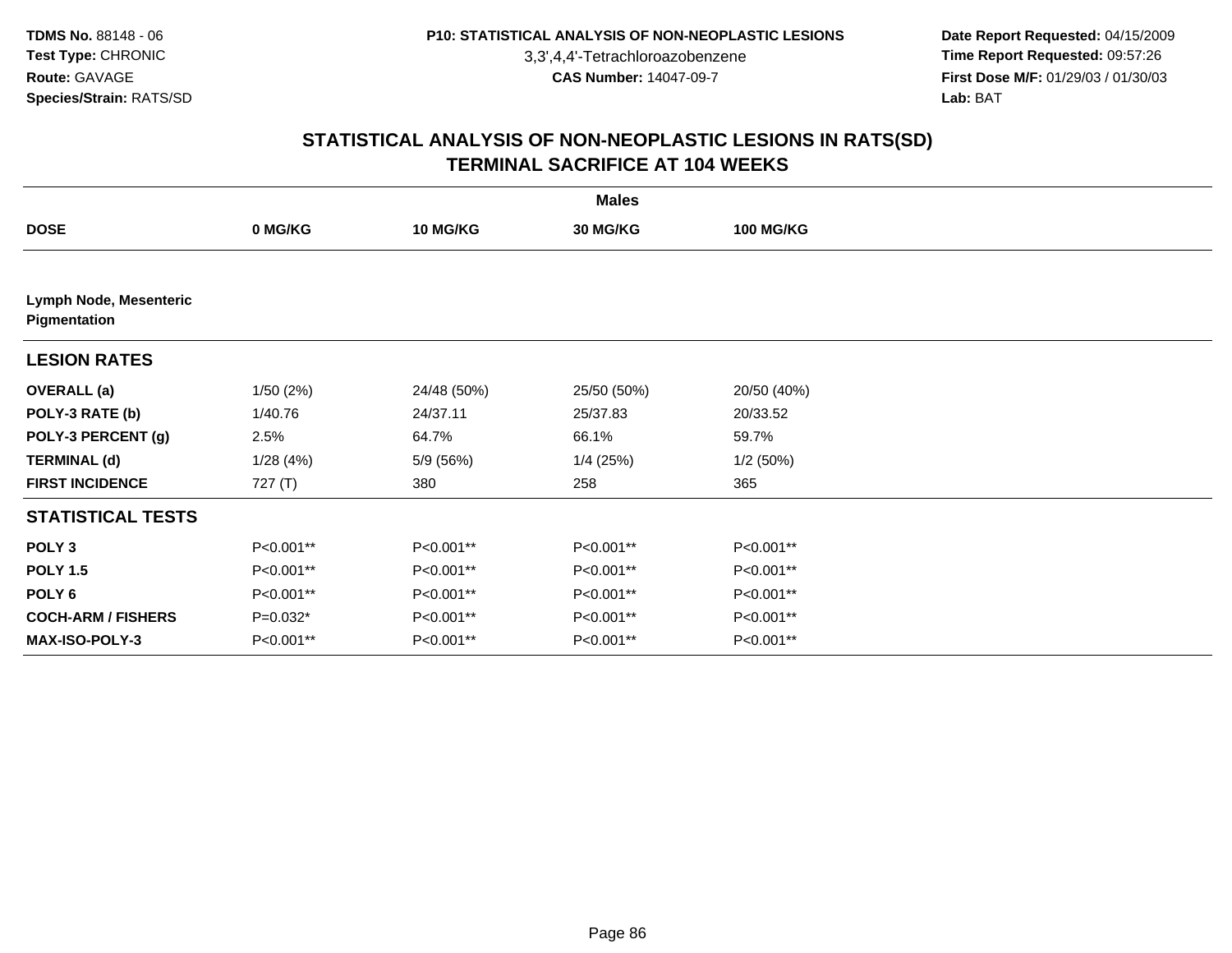**Date Report Requested:** 04/15/2009 **Time Report Requested:** 09:57:26 **First Dose M/F:** 01/29/03 / 01/30/03<br>Lab: BAT **Lab:** BAT

|                                           |             |                 | <b>Males</b>    |                  |  |
|-------------------------------------------|-------------|-----------------|-----------------|------------------|--|
| <b>DOSE</b>                               | 0 MG/KG     | <b>10 MG/KG</b> | <b>30 MG/KG</b> | <b>100 MG/KG</b> |  |
|                                           |             |                 |                 |                  |  |
| Lymph Node: Mediastinal<br><b>Atrophy</b> |             |                 |                 |                  |  |
| <b>LESION RATES</b>                       |             |                 |                 |                  |  |
| <b>OVERALL</b> (a)                        | 2/38(5%)    | 0/28(0%)        | 0/29(0%)        | 1/41(2%)         |  |
| POLY-3 RATE (b)                           | 2/29.94     | 0/16.82         | 0/15.32         | 1/18.45          |  |
| POLY-3 PERCENT (g)                        | 6.7%        | 0%              | 0%              | 5.4%             |  |
| <b>TERMINAL (d)</b>                       | 1/18(6%)    | 0/8(0%)         | 0/2(0%)         | $0/1$ $(0%)$     |  |
| <b>FIRST INCIDENCE</b>                    | 496         | ---             | ---             | 648              |  |
| <b>STATISTICAL TESTS</b>                  |             |                 |                 |                  |  |
| POLY <sub>3</sub>                         | P=0.638N    | P=0.376N        | P=0.400N        | P=0.658N         |  |
| <b>POLY 1.5</b>                           | P=0.617N    | P=0.350N        | P=0.354N        | P=0.583N         |  |
| POLY 6                                    | $P = 0.613$ | P=0.409N        | $P = 0.471N$    | $P=0.662$        |  |
| <b>COCH-ARM / FISHERS</b>                 | P=0.606N    | P=0.328N        | P=0.318N        | P=0.471N         |  |
| MAX-ISO-POLY-3                            | P=0.413N    | P=0.190N        | P=0.215N        | P=0.444N         |  |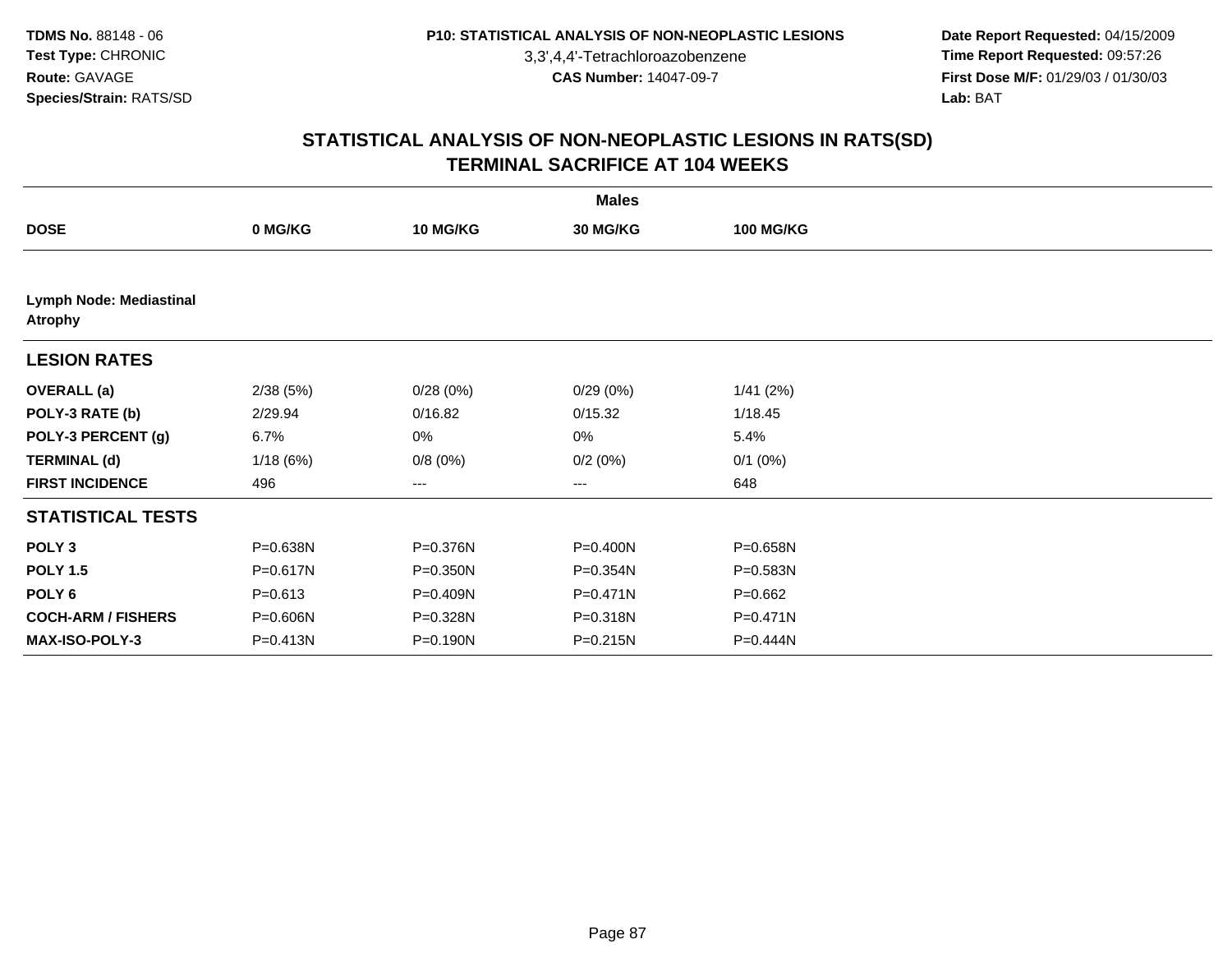**Date Report Requested:** 04/15/2009 **Time Report Requested:** 09:57:26 **First Dose M/F:** 01/29/03 / 01/30/03<br>Lab: BAT **Lab:** BAT

|                                                 |             |                 | <b>Males</b> |                  |  |
|-------------------------------------------------|-------------|-----------------|--------------|------------------|--|
| <b>DOSE</b>                                     | 0 MG/KG     | <b>10 MG/KG</b> | 30 MG/KG     | <b>100 MG/KG</b> |  |
|                                                 |             |                 |              |                  |  |
| Lymph Node: Mediastinal<br>Hyperplasia Lymphoid |             |                 |              |                  |  |
| <b>LESION RATES</b>                             |             |                 |              |                  |  |
| <b>OVERALL</b> (a)                              | 0/38(0%)    | 1/28(4%)        | 0/29(0%)     | 3/41(7%)         |  |
| POLY-3 RATE (b)                                 | 0/29.26     | 1/17.39         | 0/15.32      | 3/19.71          |  |
| POLY-3 PERCENT (g)                              | 0%          | 5.8%            | 0%           | 15.2%            |  |
| <b>TERMINAL (d)</b>                             | 0/18(0%)    | 0/8(0%)         | 0/2(0%)      | $0/1$ $(0%)$     |  |
| <b>FIRST INCIDENCE</b>                          | ---         | 549             | $--$         | 443              |  |
| <b>STATISTICAL TESTS</b>                        |             |                 |              |                  |  |
| POLY <sub>3</sub>                               | P=0.031*    | $P = 0.398$     | (e)          | $P=0.062$        |  |
| <b>POLY 1.5</b>                                 | $P=0.045*$  | $P = 0.411$     | (e)          | $P=0.085$        |  |
| POLY <sub>6</sub>                               | $P=0.018*$  | $P = 0.381$     | (e)          | $P=0.040*$       |  |
| <b>COCH-ARM / FISHERS</b>                       | $P = 0.071$ | $P=0.424$       | (e)          | $P = 0.135$      |  |
| MAX-ISO-POLY-3                                  | $P=0.036*$  | $P = 0.136$     | (e)          | $P=0.036*$       |  |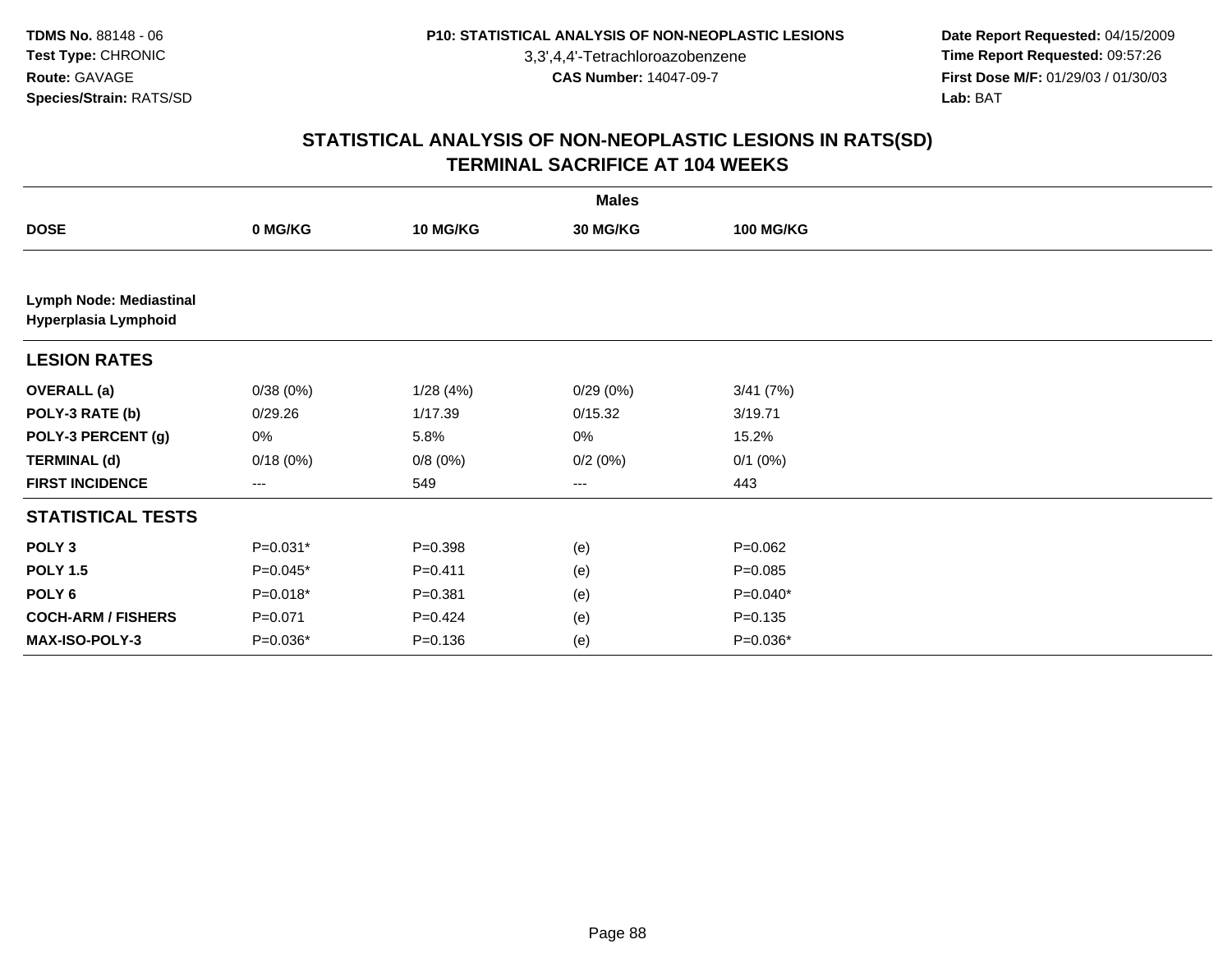**Date Report Requested:** 04/15/2009 **Time Report Requested:** 09:57:26 **First Dose M/F:** 01/29/03 / 01/30/03<br>Lab: BAT **Lab:** BAT

|                                     | <b>Males</b>           |            |          |                  |  |  |  |  |
|-------------------------------------|------------------------|------------|----------|------------------|--|--|--|--|
| <b>DOSE</b>                         | 0 MG/KG                | 10 MG/KG   | 30 MG/KG | <b>100 MG/KG</b> |  |  |  |  |
|                                     |                        |            |          |                  |  |  |  |  |
| <b>Mammary Gland</b><br>Galactocele |                        |            |          |                  |  |  |  |  |
| <b>LESION RATES</b>                 |                        |            |          |                  |  |  |  |  |
| <b>OVERALL</b> (a)                  | 0/50(0%)               | 0/50(0%)   | 0/50(0%) | 0/50(0%)         |  |  |  |  |
| POLY-3 RATE (b)                     | 0/40.76                | 0/28.74    | 0/25.86  | 0/24.26          |  |  |  |  |
| POLY-3 PERCENT (g)                  | 0%                     | 0%         | 0%       | 0%               |  |  |  |  |
| <b>TERMINAL (d)</b>                 | 0/28(0%)               | $0/9(0\%)$ | 0/4(0%)  | 0/2(0%)          |  |  |  |  |
| <b>FIRST INCIDENCE</b>              | $\qquad \qquad \cdots$ | ---        | ---      | $--$             |  |  |  |  |
| <b>STATISTICAL TESTS</b>            |                        |            |          |                  |  |  |  |  |
| POLY <sub>3</sub>                   | (e)                    | (e)        | (e)      | (e)              |  |  |  |  |
| <b>POLY 1.5</b>                     | (e)                    | (e)        | (e)      | (e)              |  |  |  |  |
| POLY <sub>6</sub>                   | (e)                    | (e)        | (e)      | (e)              |  |  |  |  |
| <b>COCH-ARM / FISHERS</b>           | (e)                    | (e)        | (e)      | (e)              |  |  |  |  |
| MAX-ISO-POLY-3                      | (e)                    | (e)        | (e)      | (e)              |  |  |  |  |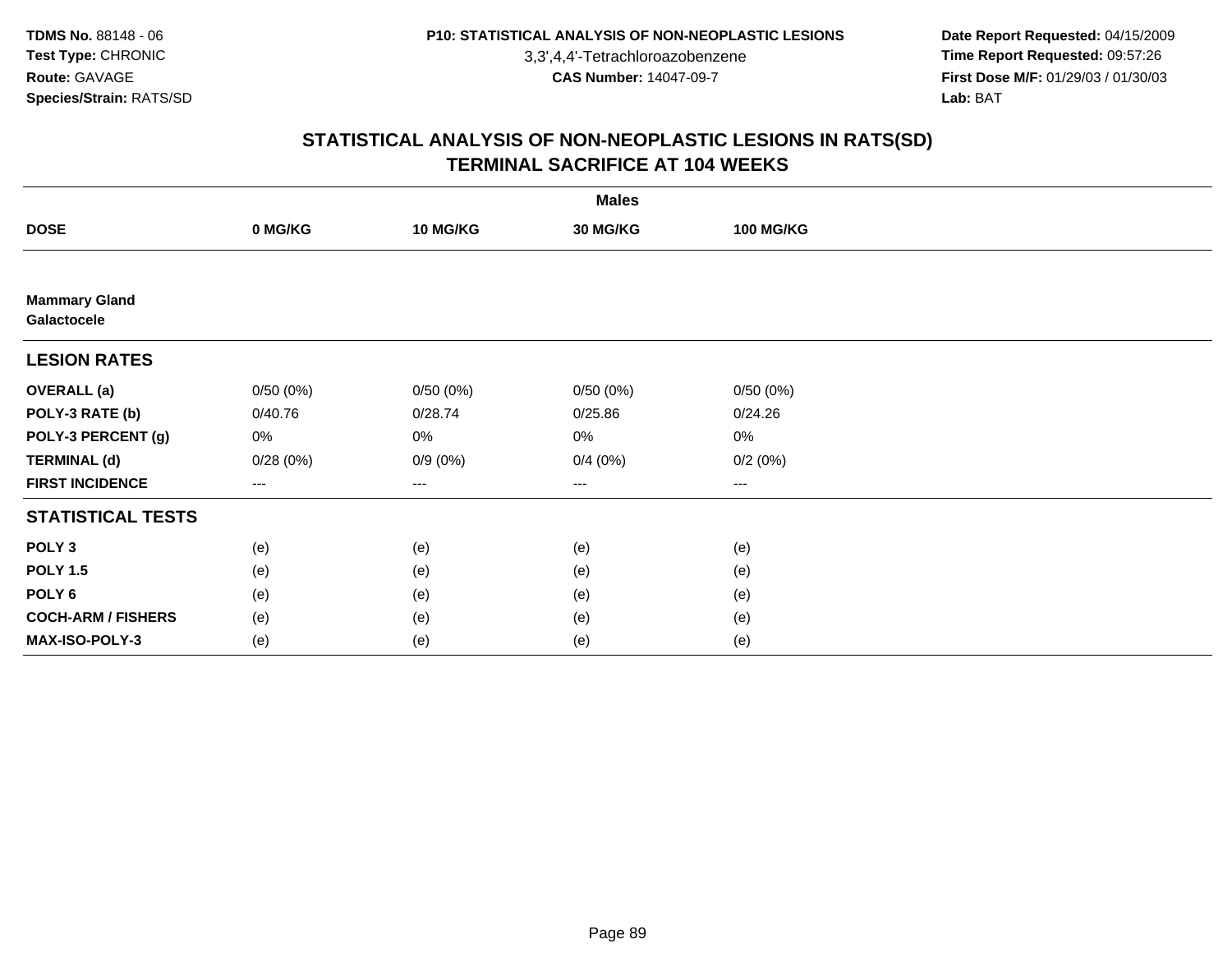**Date Report Requested:** 04/15/2009 **Time Report Requested:** 09:57:26 **First Dose M/F:** 01/29/03 / 01/30/03<br>Lab: BAT **Lab:** BAT

|                                     | <b>Males</b>           |            |          |                  |  |  |  |  |
|-------------------------------------|------------------------|------------|----------|------------------|--|--|--|--|
| <b>DOSE</b>                         | 0 MG/KG                | 10 MG/KG   | 30 MG/KG | <b>100 MG/KG</b> |  |  |  |  |
|                                     |                        |            |          |                  |  |  |  |  |
| <b>Mammary Gland</b><br>Hyperplasia |                        |            |          |                  |  |  |  |  |
| <b>LESION RATES</b>                 |                        |            |          |                  |  |  |  |  |
| <b>OVERALL</b> (a)                  | 0/50(0%)               | 0/50(0%)   | 0/50(0%) | 0/50(0%)         |  |  |  |  |
| POLY-3 RATE (b)                     | 0/40.76                | 0/28.74    | 0/25.86  | 0/24.26          |  |  |  |  |
| POLY-3 PERCENT (g)                  | 0%                     | 0%         | 0%       | 0%               |  |  |  |  |
| <b>TERMINAL (d)</b>                 | 0/28(0%)               | $0/9(0\%)$ | 0/4(0%)  | 0/2(0%)          |  |  |  |  |
| <b>FIRST INCIDENCE</b>              | $\qquad \qquad \cdots$ | ---        | ---      | $--$             |  |  |  |  |
| <b>STATISTICAL TESTS</b>            |                        |            |          |                  |  |  |  |  |
| POLY <sub>3</sub>                   | (e)                    | (e)        | (e)      | (e)              |  |  |  |  |
| <b>POLY 1.5</b>                     | (e)                    | (e)        | (e)      | (e)              |  |  |  |  |
| POLY <sub>6</sub>                   | (e)                    | (e)        | (e)      | (e)              |  |  |  |  |
| <b>COCH-ARM / FISHERS</b>           | (e)                    | (e)        | (e)      | (e)              |  |  |  |  |
| MAX-ISO-POLY-3                      | (e)                    | (e)        | (e)      | (e)              |  |  |  |  |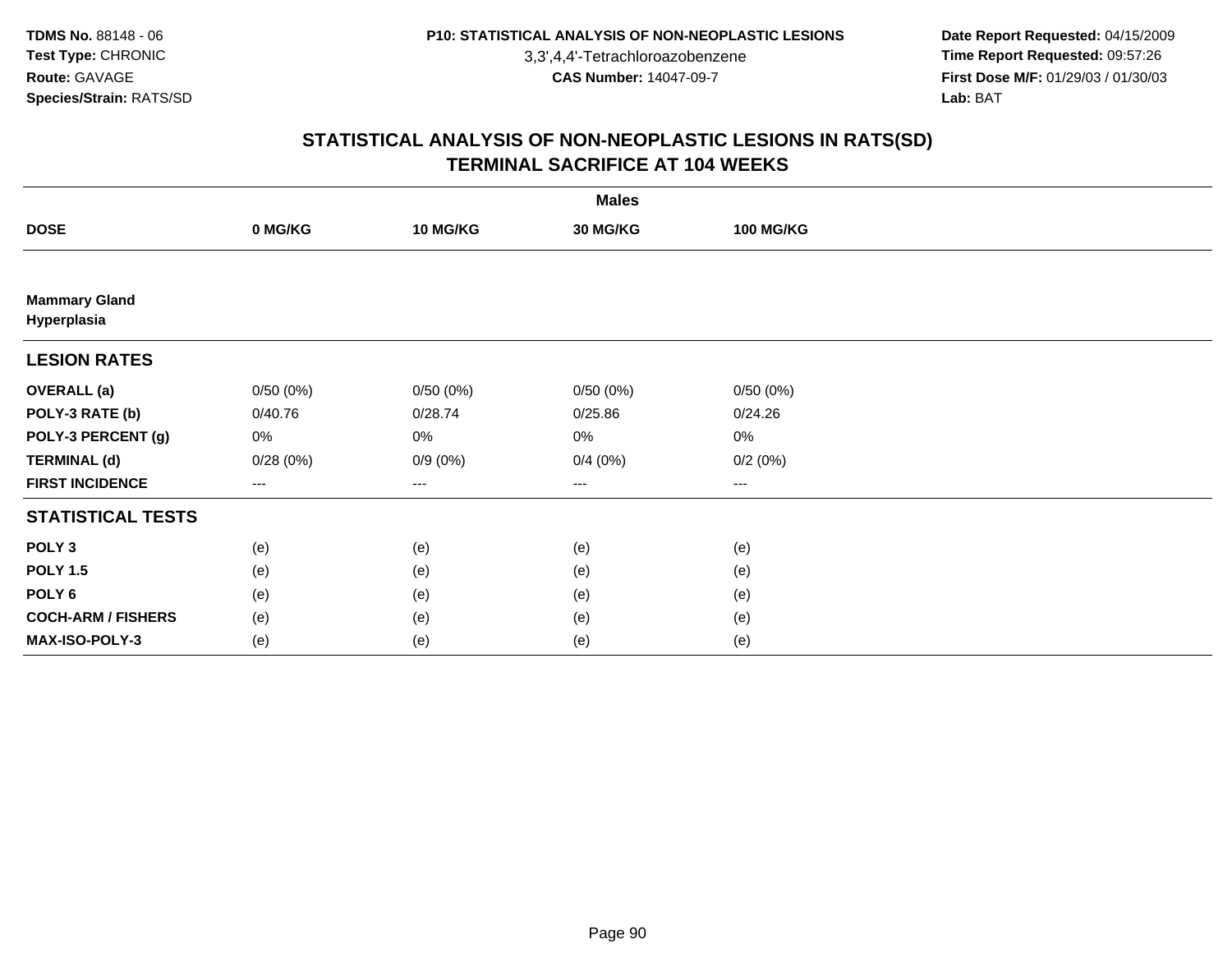**Date Report Requested:** 04/15/2009 **Time Report Requested:** 09:57:26 **First Dose M/F:** 01/29/03 / 01/30/03<br>Lab: BAT **Lab:** BAT

|                                          | <b>Males</b>           |             |             |                  |  |  |  |  |
|------------------------------------------|------------------------|-------------|-------------|------------------|--|--|--|--|
| <b>DOSE</b>                              | 0 MG/KG                | 10 MG/KG    | 30 MG/KG    | <b>100 MG/KG</b> |  |  |  |  |
|                                          |                        |             |             |                  |  |  |  |  |
| <b>Mesentery: Fat</b><br><b>Necrosis</b> |                        |             |             |                  |  |  |  |  |
| <b>LESION RATES</b>                      |                        |             |             |                  |  |  |  |  |
| <b>OVERALL</b> (a)                       | $0/0 (0\%)$            | $0/0 (0\%)$ | $0/0 (0\%)$ | $0/1$ $(0%)$     |  |  |  |  |
| POLY-3 RATE (b)                          | 0/0.00                 | 0/0.00      | 0/0.00      | 0/0.72           |  |  |  |  |
| POLY-3 PERCENT (g)                       | 0%                     | 0%          | 0%          | 0%               |  |  |  |  |
| <b>TERMINAL (d)</b>                      | $0/0 (0\%)$            | $0/0 (0\%)$ | $0/0 (0\%)$ | $0/0 (0\%)$      |  |  |  |  |
| <b>FIRST INCIDENCE</b>                   | $\qquad \qquad \cdots$ | ---         | ---         | $\cdots$         |  |  |  |  |
| <b>STATISTICAL TESTS</b>                 |                        |             |             |                  |  |  |  |  |
| POLY <sub>3</sub>                        | (e)                    | (e)         | (e)         | (e)              |  |  |  |  |
| <b>POLY 1.5</b>                          | (e)                    | (e)         | (e)         | (e)              |  |  |  |  |
| POLY <sub>6</sub>                        | (e)                    | (e)         | (e)         | (e)              |  |  |  |  |
| <b>COCH-ARM / FISHERS</b>                | (e)                    | (e)         | (e)         | (e)              |  |  |  |  |
| MAX-ISO-POLY-3                           | (e)                    | (e)         | (e)         | (e)              |  |  |  |  |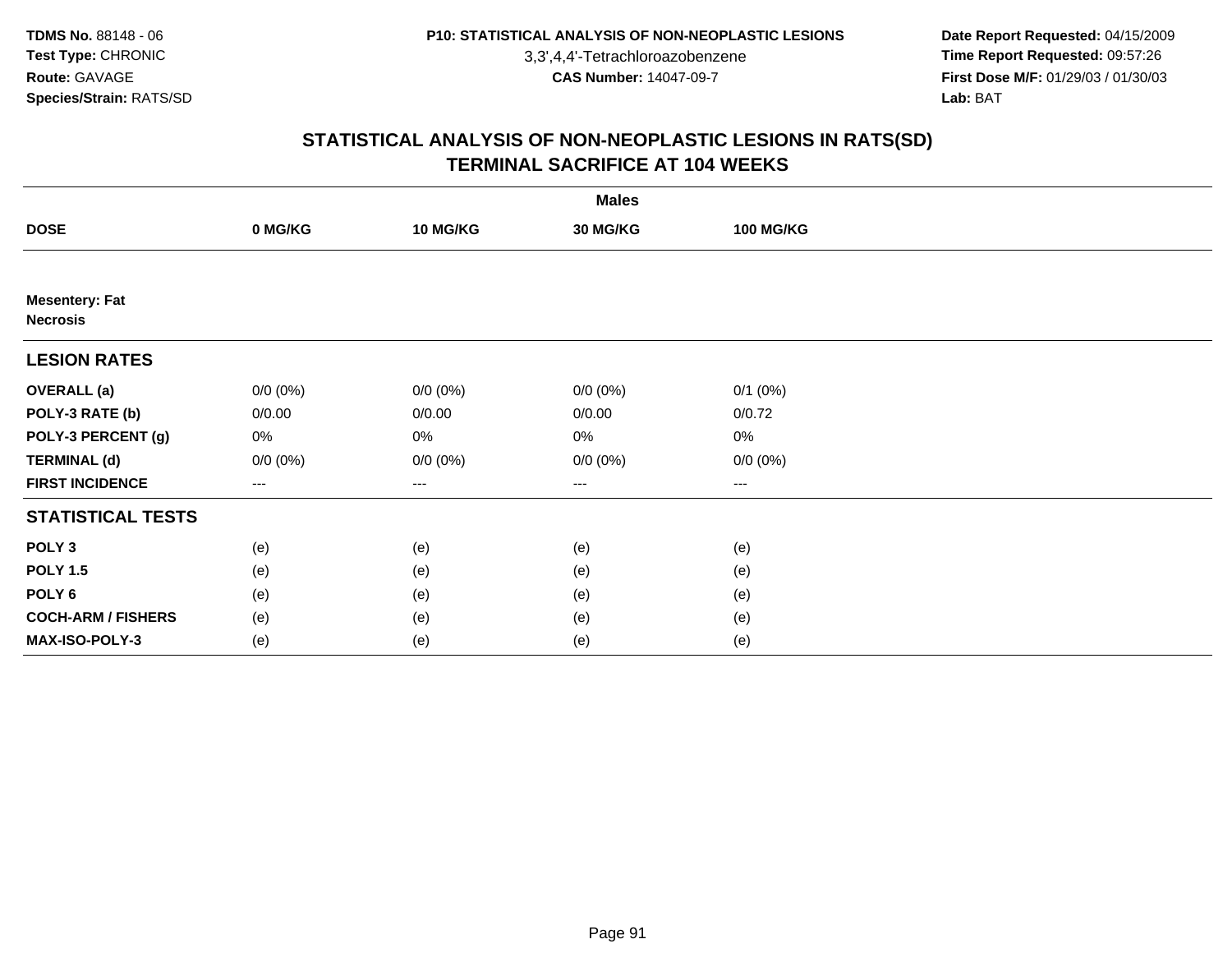**Date Report Requested:** 04/15/2009 **Time Report Requested:** 09:57:26 **First Dose M/F:** 01/29/03 / 01/30/03<br>Lab: BAT **Lab:** BAT

|                                    |              |                   | <b>Males</b> |                  |  |
|------------------------------------|--------------|-------------------|--------------|------------------|--|
| <b>DOSE</b>                        | 0 MG/KG      | <b>10 MG/KG</b>   | 30 MG/KG     | <b>100 MG/KG</b> |  |
|                                    |              |                   |              |                  |  |
| <b>Nose</b><br><b>Foreign Body</b> |              |                   |              |                  |  |
| <b>LESION RATES</b>                |              |                   |              |                  |  |
| <b>OVERALL</b> (a)                 | 2/50(4%)     | 0/50(0%)          | 0/50(0%)     | 0/50(0%)         |  |
| POLY-3 RATE (b)                    | 2/40.76      | 0/28.74           | 0/25.86      | 0/24.26          |  |
| POLY-3 PERCENT (g)                 | 4.9%         | 0%                | 0%           | 0%               |  |
| <b>TERMINAL (d)</b>                | 2/28(7%)     | $0/9(0\%)$        | 0/4(0%)      | 0/2(0%)          |  |
| <b>FIRST INCIDENCE</b>             | 727 (T)      | $\qquad \qquad -$ | ---          | $--$             |  |
| <b>STATISTICAL TESTS</b>           |              |                   |              |                  |  |
| POLY <sub>3</sub>                  | P=0.239N     | P=0.322N          | P=0.349N     | P=0.366N         |  |
| <b>POLY 1.5</b>                    | $P = 0.240N$ | P=0.284N          | $P = 0.301N$ | P=0.307N         |  |
| POLY <sub>6</sub>                  | P=0.259N     | P=0.380N          | P=0.422N     | P=0.456N         |  |
| <b>COCH-ARM / FISHERS</b>          | $P = 0.262N$ | P=0.247N          | $P = 0.247N$ | $P = 0.247N$     |  |
| <b>MAX-ISO-POLY-3</b>              | P=0.185N     | P=0.156N          | P=0.182N     | P=0.197N         |  |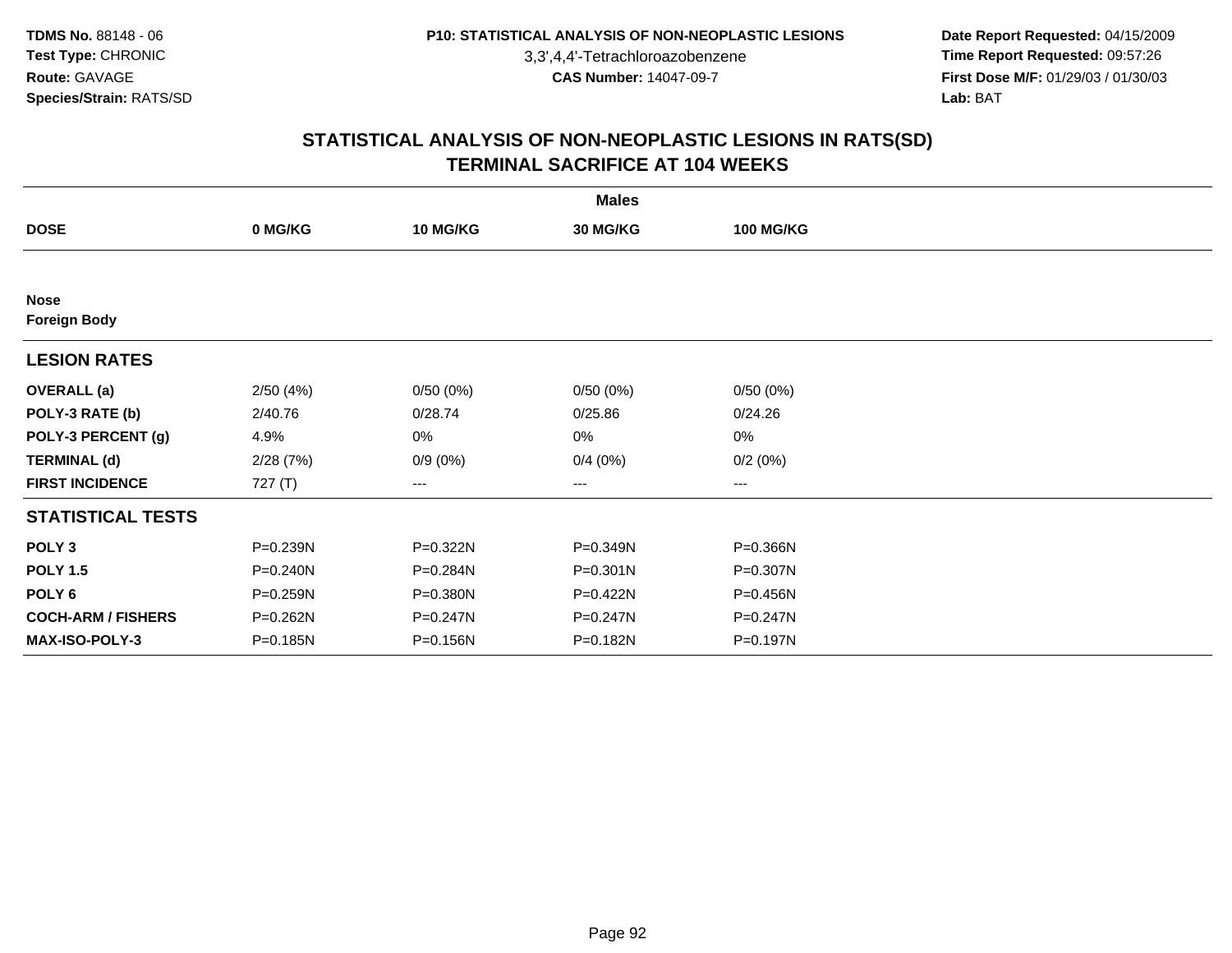**Date Report Requested:** 04/15/2009 **Time Report Requested:** 09:57:26 **First Dose M/F:** 01/29/03 / 01/30/03<br>Lab: BAT **Lab:** BAT

|                             |             |                 | <b>Males</b>    |                  |  |
|-----------------------------|-------------|-----------------|-----------------|------------------|--|
| <b>DOSE</b>                 | 0 MG/KG     | <b>10 MG/KG</b> | <b>30 MG/KG</b> | <b>100 MG/KG</b> |  |
|                             |             |                 |                 |                  |  |
| <b>Nose</b><br>Inflammation |             |                 |                 |                  |  |
| <b>LESION RATES</b>         |             |                 |                 |                  |  |
| <b>OVERALL</b> (a)          | 10/50 (20%) | 5/50 (10%)      | 9/50 (18%)      | 9/50(18%)        |  |
| POLY-3 RATE (b)             | 10/42.97    | 5/30.68         | 9/30.59         | 9/28.82          |  |
| POLY-3 PERCENT (g)          | 23.3%       | 16.3%           | 29.4%           | 31.2%            |  |
| <b>TERMINAL (d)</b>         | 5/28(18%)   | 2/9(22%)        | $1/4$ (25%)     | 0/2(0%)          |  |
| <b>FIRST INCIDENCE</b>      | 496         | 499             | 307             | 365              |  |
| <b>STATISTICAL TESTS</b>    |             |                 |                 |                  |  |
| POLY <sub>3</sub>           | $P = 0.195$ | P=0.333N        | $P = 0.375$     | $P=0.320$        |  |
| <b>POLY 1.5</b>             | $P = 0.298$ | P=0.234N        | $P = 0.501$     | $P=0.475$        |  |
| POLY <sub>6</sub>           | $P = 0.079$ | P=0.495N        | $P=0.222$       | $P = 0.153$      |  |
| <b>COCH-ARM / FISHERS</b>   | $P=0.442$   | P=0.131N        | P=0.500N        | P=0.500N         |  |
| <b>MAX-ISO-POLY-3</b>       | $P = 0.294$ | P=0.266N        | $P = 0.305$     | $P = 0.266$      |  |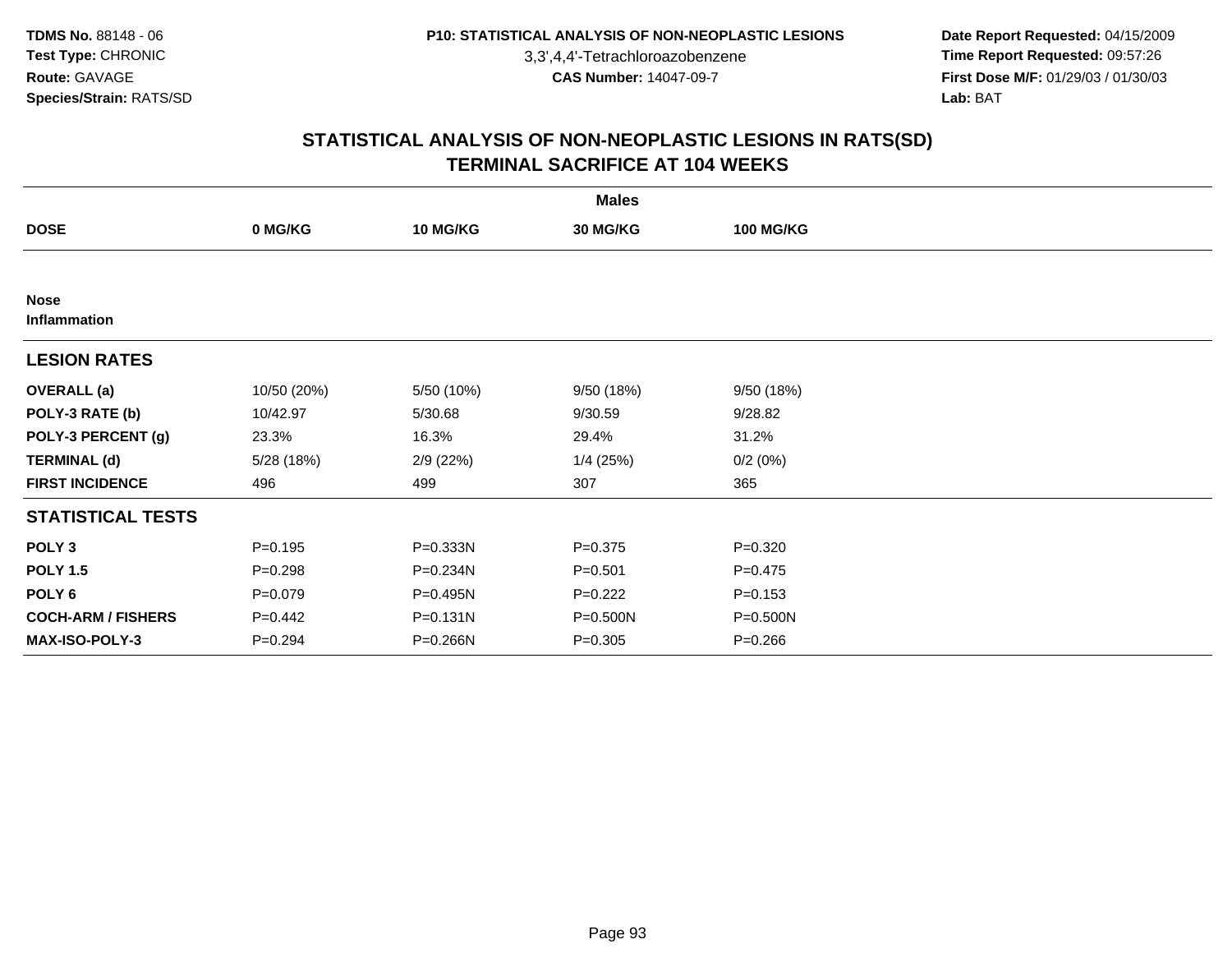**Date Report Requested:** 04/15/2009 **Time Report Requested:** 09:57:26 **First Dose M/F:** 01/29/03 / 01/30/03<br>Lab: BAT **Lab:** BAT

|                                             | <b>Males</b> |                 |             |                  |  |  |  |
|---------------------------------------------|--------------|-----------------|-------------|------------------|--|--|--|
| <b>DOSE</b>                                 | 0 MG/KG      | <b>10 MG/KG</b> | 30 MG/KG    | <b>100 MG/KG</b> |  |  |  |
|                                             |              |                 |             |                  |  |  |  |
| <b>Oral Mucosa: Gingival</b><br>Hyperplasia |              |                 |             |                  |  |  |  |
| <b>LESION RATES</b>                         |              |                 |             |                  |  |  |  |
| <b>OVERALL</b> (a)                          | 2/50(4%)     | 21/50 (42%)     | 24/50 (48%) | 31/50 (62%)      |  |  |  |
| POLY-3 RATE (b)                             | 2/40.76      | 21/36.26        | 24/36.03    | 31/38.82         |  |  |  |
| POLY-3 PERCENT (g)                          | 4.9%         | 57.9%           | 66.6%       | 79.9%            |  |  |  |
| <b>TERMINAL (d)</b>                         | 2/28(7%)     | 3/9(33%)        | 3/4 (75%)   | 1/2(50%)         |  |  |  |
| <b>FIRST INCIDENCE</b>                      | 727 (T)      | 486             | 258         | 225              |  |  |  |
| <b>STATISTICAL TESTS</b>                    |              |                 |             |                  |  |  |  |
| POLY <sub>3</sub>                           | P<0.001**    | P<0.001**       | P<0.001**   | P<0.001**        |  |  |  |
| <b>POLY 1.5</b>                             | P<0.001**    | P<0.001**       | P<0.001**   | P<0.001**        |  |  |  |
| POLY <sub>6</sub>                           | P<0.001**    | P<0.001**       | P<0.001**   | P<0.001**        |  |  |  |
| <b>COCH-ARM / FISHERS</b>                   | P<0.001**    | P<0.001**       | P<0.001**   | P<0.001**        |  |  |  |
| <b>MAX-ISO-POLY-3</b>                       | P<0.001**    | P<0.001**       | P<0.001**   | P<0.001**        |  |  |  |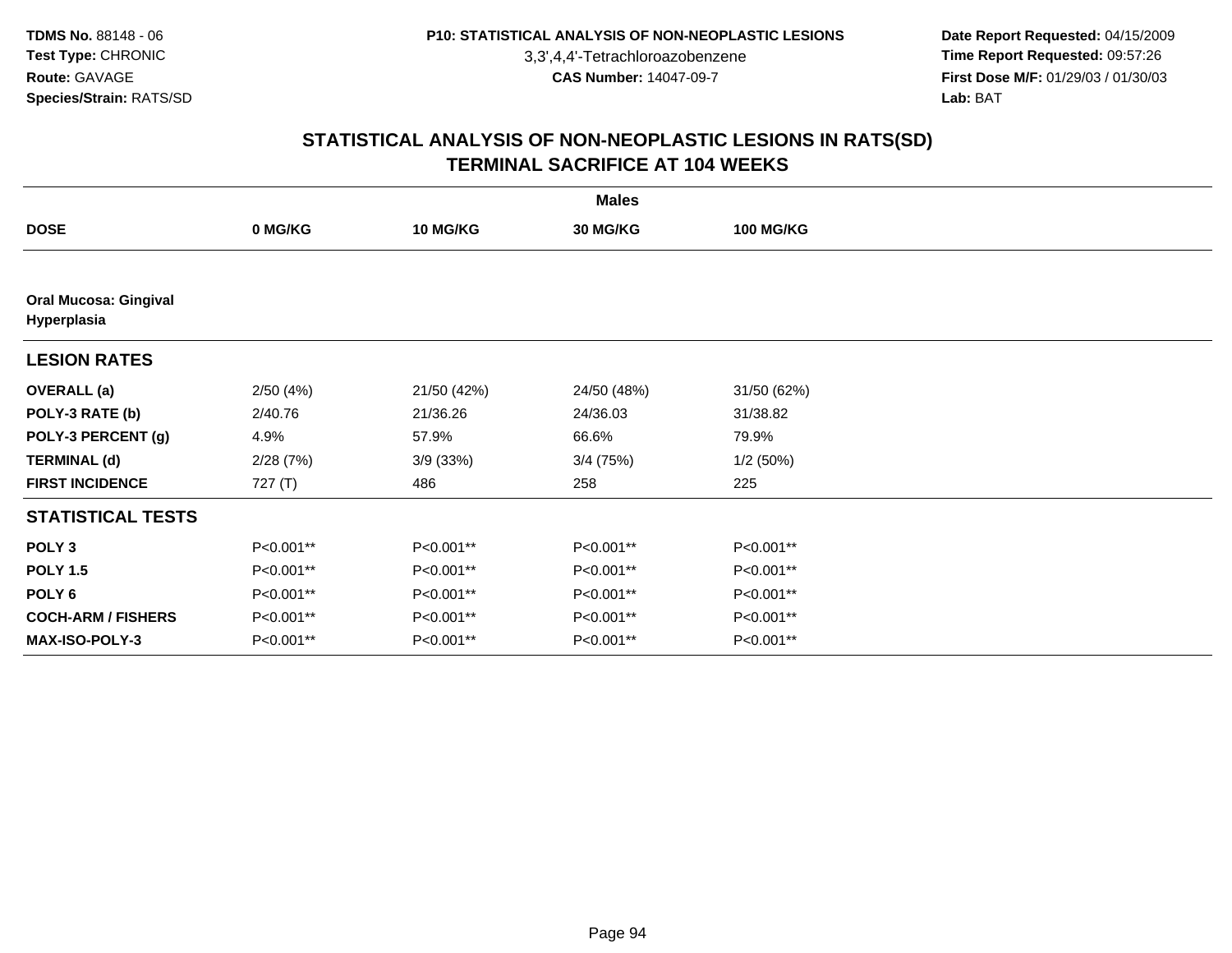**Date Report Requested:** 04/15/2009 **Time Report Requested:** 09:57:26 **First Dose M/F:** 01/29/03 / 01/30/03<br>Lab: BAT **Lab:** BAT

|                              | <b>Males</b>                           |                 |             |                  |  |  |  |  |
|------------------------------|----------------------------------------|-----------------|-------------|------------------|--|--|--|--|
| <b>DOSE</b>                  | 0 MG/KG                                | <b>10 MG/KG</b> | 30 MG/KG    | <b>100 MG/KG</b> |  |  |  |  |
|                              |                                        |                 |             |                  |  |  |  |  |
| <b>Oral Mucosa: Gingival</b> | <b>Hyperplasia Cystic Keratinizing</b> |                 |             |                  |  |  |  |  |
| <b>LESION RATES</b>          |                                        |                 |             |                  |  |  |  |  |
| <b>OVERALL</b> (a)           | 0/50(0%)                               | 4/50 (8%)       | 18/50 (36%) | 11/50 (22%)      |  |  |  |  |
| POLY-3 RATE (b)              | 0/40.76                                | 4/30.56         | 18/33.20    | 11/28.31         |  |  |  |  |
| POLY-3 PERCENT (g)           | 0%                                     | 13.1%           | 54.2%       | 38.9%            |  |  |  |  |
| <b>TERMINAL (d)</b>          | 0/28(0%)                               | $0/9(0\%)$      | 0/4(0%)     | 1/2(50%)         |  |  |  |  |
| <b>FIRST INCIDENCE</b>       | ---                                    | 521             | 448         | 484              |  |  |  |  |
| <b>STATISTICAL TESTS</b>     |                                        |                 |             |                  |  |  |  |  |
| POLY <sub>3</sub>            | P<0.001**                              | $P=0.031*$      | P<0.001**   | P<0.001**        |  |  |  |  |
| <b>POLY 1.5</b>              | P<0.001**                              | P=0.041*        | P<0.001**   | P<0.001**        |  |  |  |  |
| POLY 6                       | P<0.001**                              | $P=0.022*$      | P<0.001**   | P<0.001**        |  |  |  |  |
| <b>COCH-ARM / FISHERS</b>    | P=0.008**                              | $P = 0.059$     | P<0.001**   | P<0.001**        |  |  |  |  |
| <b>MAX-ISO-POLY-3</b>        | P<0.001**                              | $P=0.018*$      | P<0.001**   | P<0.001**        |  |  |  |  |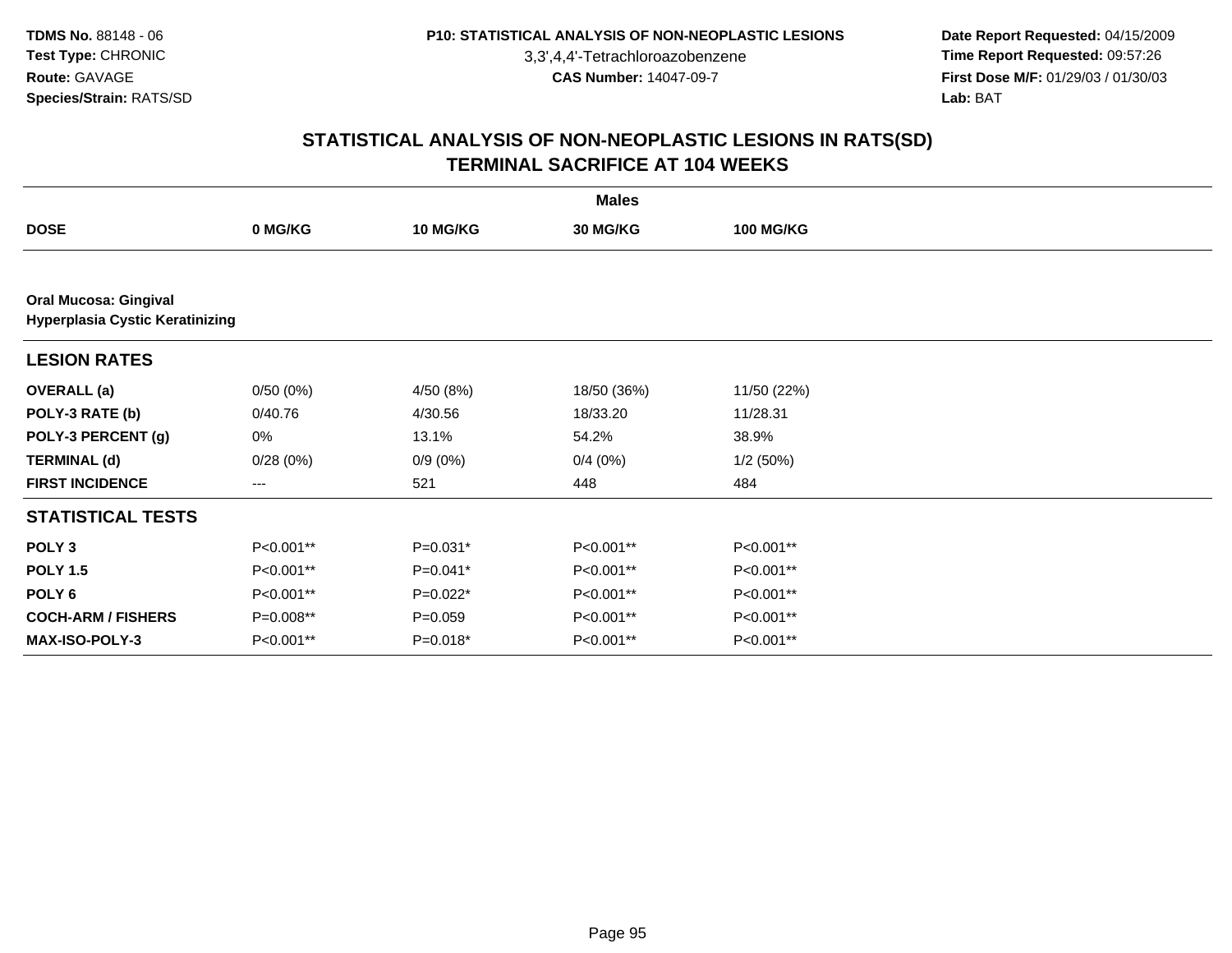**Date Report Requested:** 04/15/2009 **Time Report Requested:** 09:57:26 **First Dose M/F:** 01/29/03 / 01/30/03<br>Lab: BAT **Lab:** BAT

|                            | <b>Males</b> |                 |                 |                  |  |  |  |  |
|----------------------------|--------------|-----------------|-----------------|------------------|--|--|--|--|
| <b>DOSE</b>                | 0 MG/KG      | <b>10 MG/KG</b> | <b>30 MG/KG</b> | <b>100 MG/KG</b> |  |  |  |  |
|                            |              |                 |                 |                  |  |  |  |  |
| <b>Pancreas</b><br>Atrophy |              |                 |                 |                  |  |  |  |  |
| <b>LESION RATES</b>        |              |                 |                 |                  |  |  |  |  |
| <b>OVERALL</b> (a)         | 4/50 (8%)    | 13/49 (27%)     | 10/50 (20%)     | 10/50 (20%)      |  |  |  |  |
| POLY-3 RATE (b)            | 4/40.97      | 13/33.17        | 10/30.42        | 10/27.50         |  |  |  |  |
| POLY-3 PERCENT (g)         | 9.8%         | 39.2%           | 32.9%           | 36.4%            |  |  |  |  |
| <b>TERMINAL (d)</b>        | 3/28(11%)    | 3/9(33%)        | 2/4(50%)        | 1/2(50%)         |  |  |  |  |
| <b>FIRST INCIDENCE</b>     | 671          | 380             | 307             | 514              |  |  |  |  |
| <b>STATISTICAL TESTS</b>   |              |                 |                 |                  |  |  |  |  |
| POLY <sub>3</sub>          | P=0.044*     | P=0.002**       | $P=0.015*$      | P=0.008**        |  |  |  |  |
| <b>POLY 1.5</b>            | $P=0.123$    | P=0.005**       | $P=0.030*$      | $P=0.022*$       |  |  |  |  |
| POLY <sub>6</sub>          | P=0.006**    | P<0.001**       | P=0.005**       | P=0.002**        |  |  |  |  |
| <b>COCH-ARM / FISHERS</b>  | $P = 0.328$  | $P=0.014*$      | $P = 0.074$     | $P = 0.074$      |  |  |  |  |
| <b>MAX-ISO-POLY-3</b>      | $P=0.027*$   | P=0.002**       | $P=0.015*$      | $P=0.011*$       |  |  |  |  |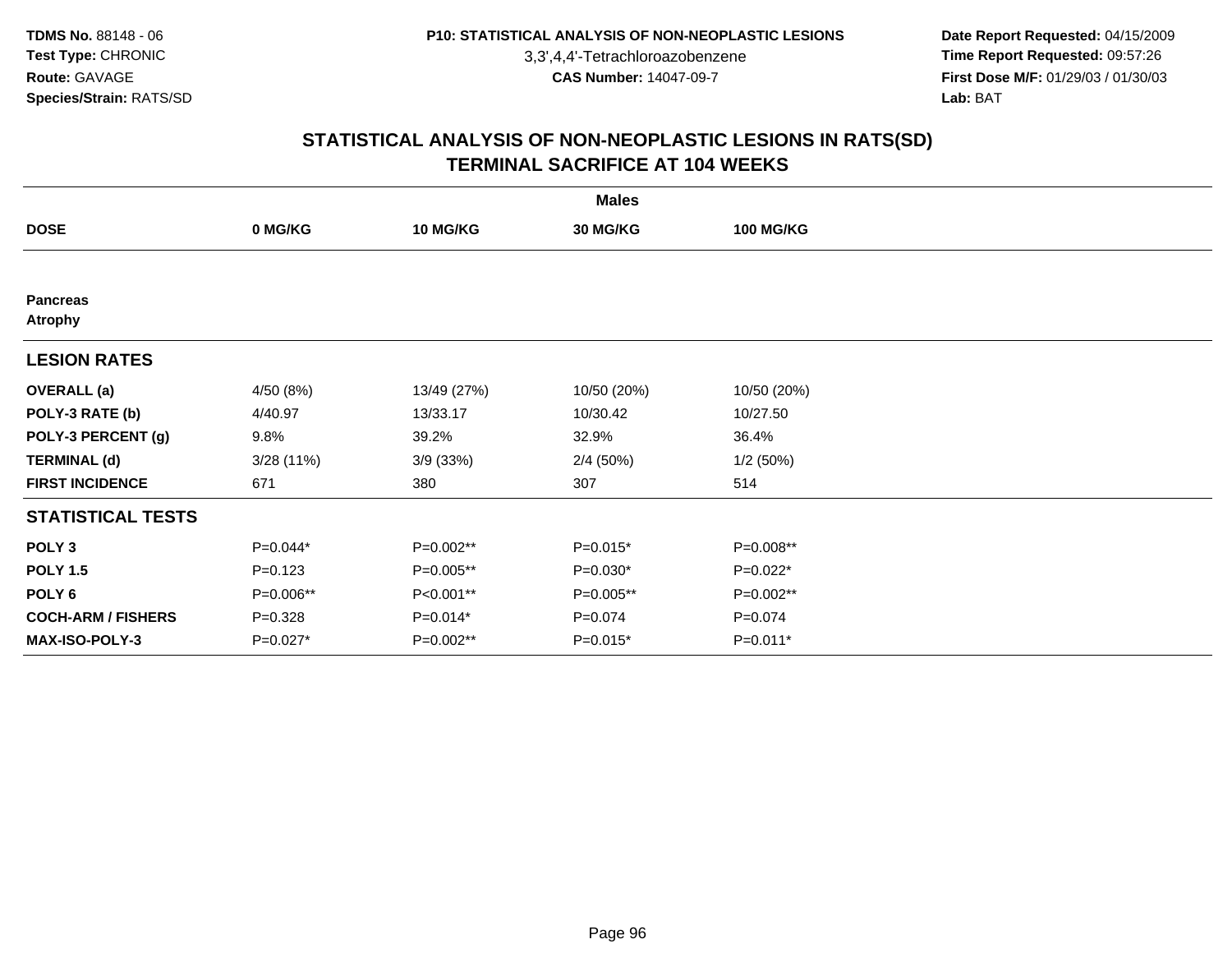**Date Report Requested:** 04/15/2009 **Time Report Requested:** 09:57:26 **First Dose M/F:** 01/29/03 / 01/30/03<br>Lab: BAT **Lab:** BAT

|                                 |             |                 | <b>Males</b>    |                  |  |
|---------------------------------|-------------|-----------------|-----------------|------------------|--|
| <b>DOSE</b>                     | 0 MG/KG     | <b>10 MG/KG</b> | <b>30 MG/KG</b> | <b>100 MG/KG</b> |  |
|                                 |             |                 |                 |                  |  |
| <b>Pancreas</b><br>Inflammation |             |                 |                 |                  |  |
| <b>LESION RATES</b>             |             |                 |                 |                  |  |
| <b>OVERALL</b> (a)              | 1/50(2%)    | 7/49 (14%)      | 7/50 (14%)      | 3/50(6%)         |  |
| POLY-3 RATE (b)                 | 1/40.76     | 7/31.11         | 7/30.16         | 3/25.79          |  |
| POLY-3 PERCENT (g)              | 2.5%        | 22.5%           | 23.2%           | 11.6%            |  |
| <b>TERMINAL (d)</b>             | 1/28(4%)    | 2/9(22%)        | 0/4(0%)         | 0/2(0%)          |  |
| <b>FIRST INCIDENCE</b>          | 727(T)      | 467             | 448             | 499              |  |
| <b>STATISTICAL TESTS</b>        |             |                 |                 |                  |  |
| POLY <sub>3</sub>               | $P = 0.331$ | P=0.010**       | P=0.008**       | $P = 0.168$      |  |
| <b>POLY 1.5</b>                 | $P=0.499$   | $P=0.015*$      | $P=0.014*$      | $P = 0.218$      |  |
| POLY <sub>6</sub>               | $P = 0.134$ | P=0.005**       | P=0.004**       | $P = 0.114$      |  |
| <b>COCH-ARM / FISHERS</b>       | P=0.457N    | P=0.028*        | $P=0.030*$      | $P = 0.309$      |  |
| <b>MAX-ISO-POLY-3</b>           | $P = 0.083$ | P=0.007**       | P=0.007**       | $P=0.109$        |  |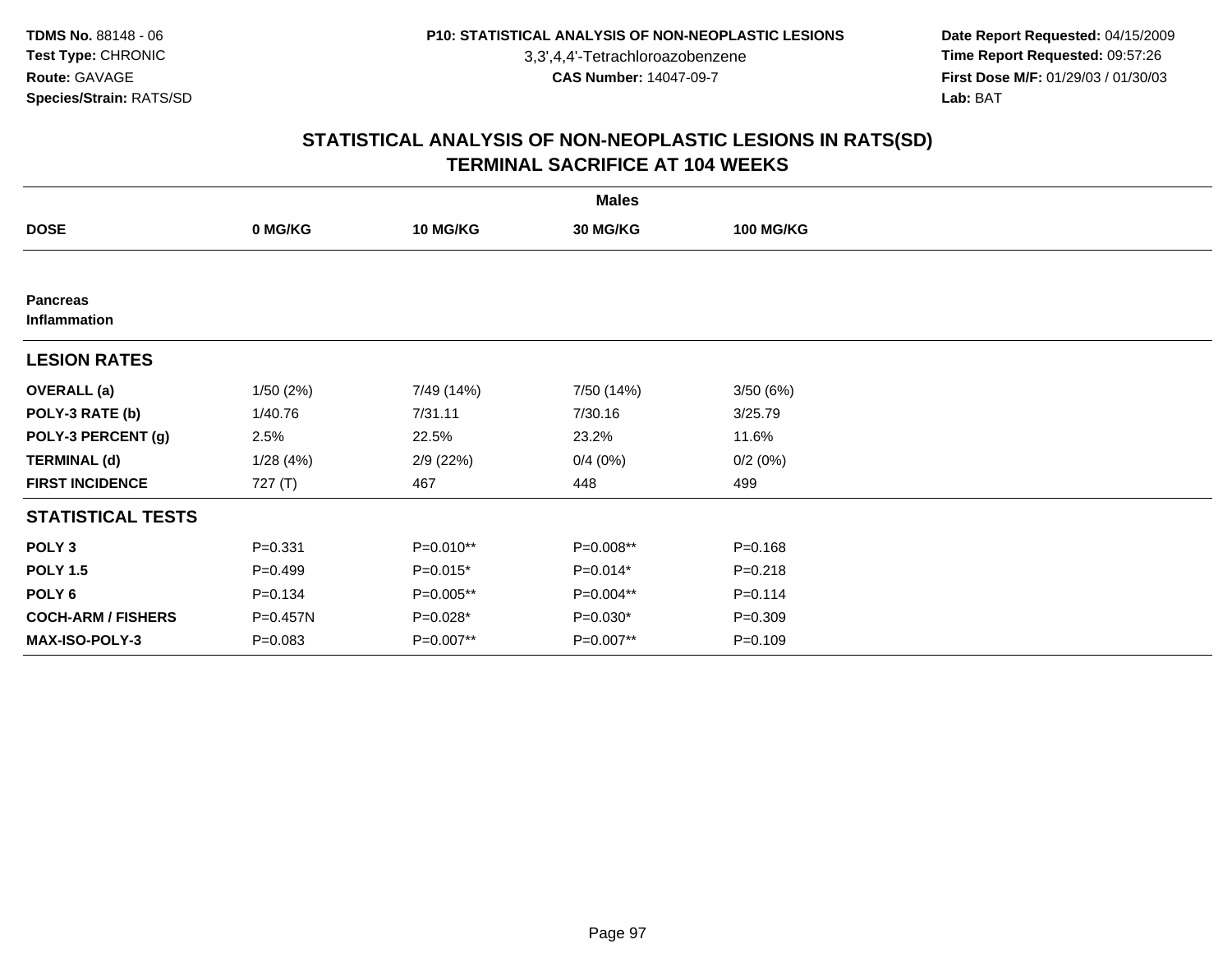**Date Report Requested:** 04/15/2009 **Time Report Requested:** 09:57:26 **First Dose M/F:** 01/29/03 / 01/30/03<br>Lab: BAT **Lab:** BAT

|                                        |                |                 | <b>Males</b>    |                  |  |
|----------------------------------------|----------------|-----------------|-----------------|------------------|--|
| <b>DOSE</b>                            | 0 MG/KG        | <b>10 MG/KG</b> | <b>30 MG/KG</b> | <b>100 MG/KG</b> |  |
|                                        |                |                 |                 |                  |  |
| <b>Pancreas: Acinus</b><br>Hyperplasia |                |                 |                 |                  |  |
| <b>LESION RATES</b>                    |                |                 |                 |                  |  |
| <b>OVERALL</b> (a)                     | 8/50 (16%)     | 2/49(4%)        | 2/50(4%)        | 0/50(0%)         |  |
| POLY-3 RATE (b)                        | 8/41.49        | 2/28.72         | 2/26.47         | 0/24.26          |  |
| POLY-3 PERCENT (g)                     | 19.3%          | 7%              | 7.6%            | 0%               |  |
| <b>TERMINAL (d)</b>                    | 6/28(21%)      | $0/9(0\%)$      | 0/4(0%)         | 0/2(0%)          |  |
| <b>FIRST INCIDENCE</b>                 | 513            | 671             | 617             | $--$             |  |
| <b>STATISTICAL TESTS</b>               |                |                 |                 |                  |  |
| POLY <sub>3</sub>                      | P=0.019N*      | P=0.139N        | P=0.172N        | P=0.033N*        |  |
| <b>POLY 1.5</b>                        | P=0.012N*      | P=0.092N        | P=0.106N        | P=0.013N*        |  |
| POLY <sub>6</sub>                      | P=0.046N*      | P=0.228N        | P=0.299N        | P=0.098N         |  |
| <b>COCH-ARM / FISHERS</b>              | P=0.010N**     | P=0.049N*       | P=0.046N*       | P=0.003N**       |  |
| <b>MAX-ISO-POLY-3</b>                  | $P = 0.031N^*$ | P=0.109N        | $P = 0.141N$    | P=0.034N*        |  |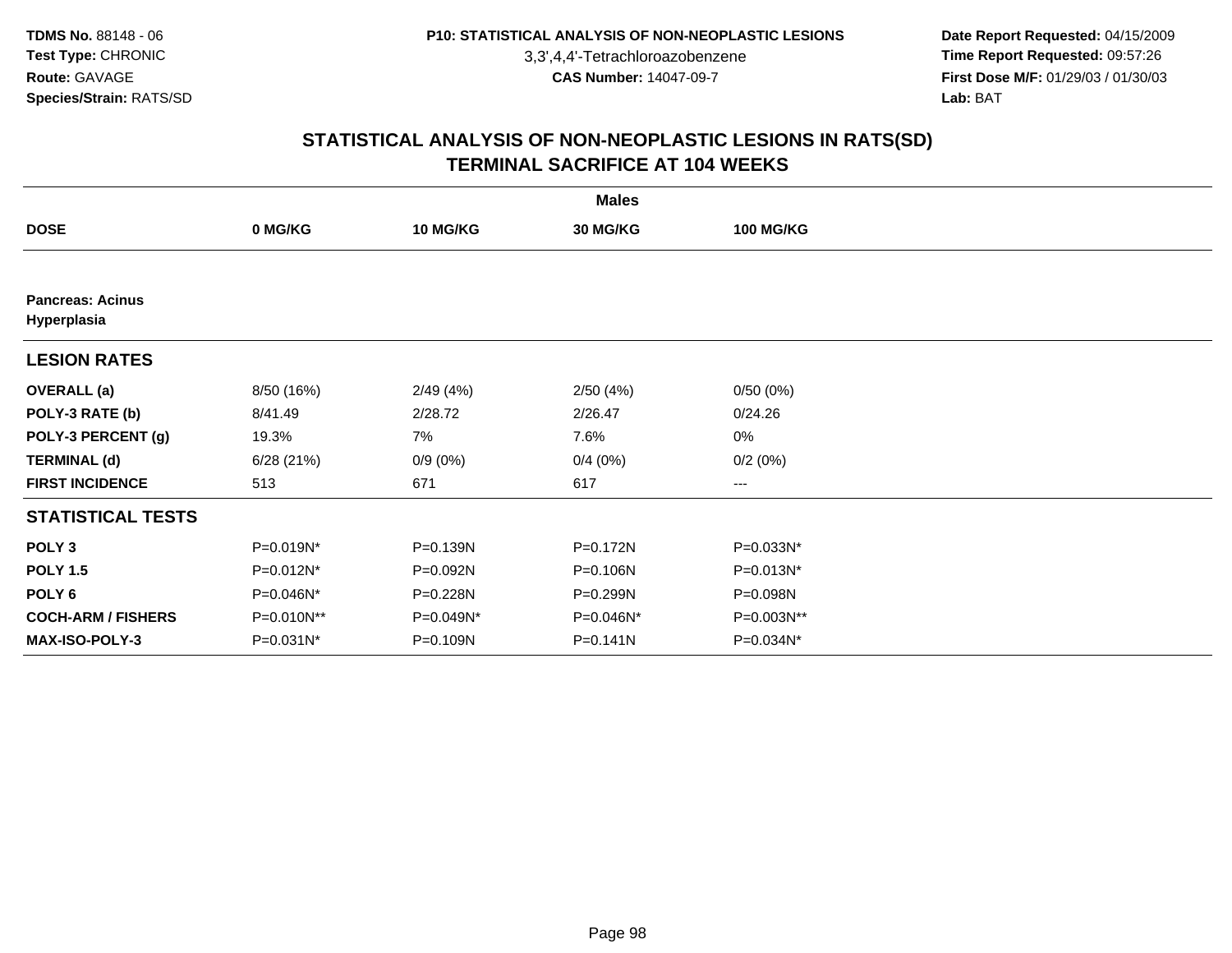**Date Report Requested:** 04/15/2009 **Time Report Requested:** 09:57:26 **First Dose M/F:** 01/29/03 / 01/30/03<br>Lab: BAT **Lab:** BAT

|                                                             | <b>Males</b> |             |             |                  |  |  |  |  |
|-------------------------------------------------------------|--------------|-------------|-------------|------------------|--|--|--|--|
| <b>DOSE</b>                                                 | 0 MG/KG      | 10 MG/KG    | 30 MG/KG    | <b>100 MG/KG</b> |  |  |  |  |
|                                                             |              |             |             |                  |  |  |  |  |
| <b>Pancreas: Acinus</b><br><b>Vacuolization Cytoplasmic</b> |              |             |             |                  |  |  |  |  |
| <b>LESION RATES</b>                                         |              |             |             |                  |  |  |  |  |
| <b>OVERALL</b> (a)                                          | 0/50(0%)     | 16/49 (33%) | 30/50 (60%) | 13/50 (26%)      |  |  |  |  |
| POLY-3 RATE (b)                                             | 0/40.76      | 16/34.18    | 30/39.70    | 13/29.95         |  |  |  |  |
| POLY-3 PERCENT (g)                                          | 0%           | 46.8%       | 75.6%       | 43.4%            |  |  |  |  |
| <b>TERMINAL (d)</b>                                         | 0/28(0%)     | 6/9 (67%)   | 4/4 (100%)  | 2/2 (100%)       |  |  |  |  |
| <b>FIRST INCIDENCE</b>                                      | ---          | 176         | 38          | 192              |  |  |  |  |
| <b>STATISTICAL TESTS</b>                                    |              |             |             |                  |  |  |  |  |
| POLY <sub>3</sub>                                           | P<0.001**    | P<0.001**   | P<0.001**   | P<0.001**        |  |  |  |  |
| <b>POLY 1.5</b>                                             | $P=0.011*$   | P<0.001**   | P<0.001**   | P<0.001**        |  |  |  |  |
| POLY <sub>6</sub>                                           | P<0.001**    | P<0.001**   | P<0.001**   | P<0.001**        |  |  |  |  |
| <b>COCH-ARM / FISHERS</b>                                   | $P = 0.158$  | P<0.001**   | P<0.001**   | P<0.001**        |  |  |  |  |
| <b>MAX-ISO-POLY-3</b>                                       | P<0.001**    | P<0.001**   | P<0.001**   | P<0.001**        |  |  |  |  |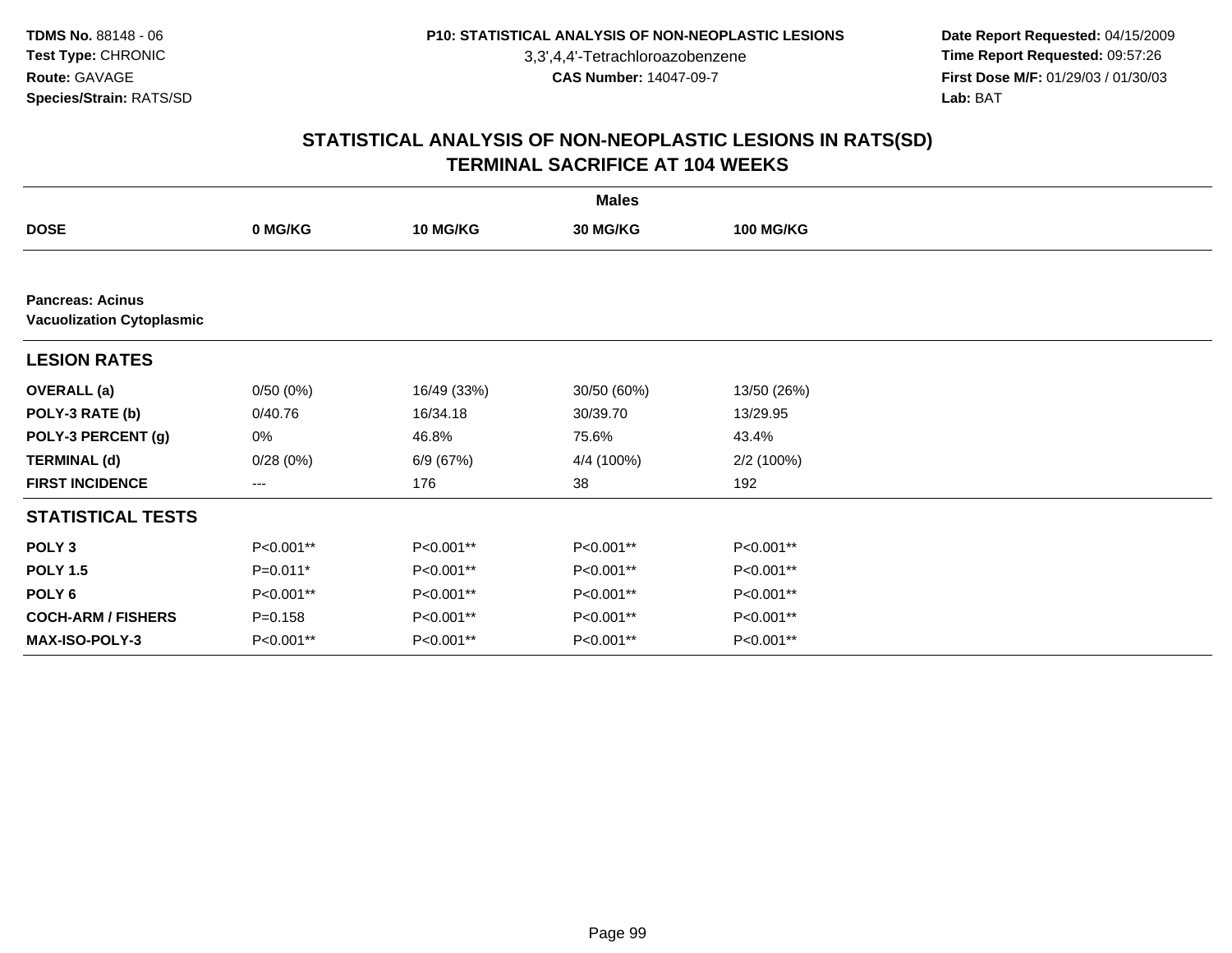**Date Report Requested:** 04/15/2009 **Time Report Requested:** 09:57:26 **First Dose M/F:** 01/29/03 / 01/30/03<br>Lab: BAT **Lab:** BAT

|                                         |              |                 | <b>Males</b>    |                  |  |
|-----------------------------------------|--------------|-----------------|-----------------|------------------|--|
| <b>DOSE</b>                             | 0 MG/KG      | <b>10 MG/KG</b> | <b>30 MG/KG</b> | <b>100 MG/KG</b> |  |
|                                         |              |                 |                 |                  |  |
| <b>Parathyroid Gland</b><br>Hyperplasia |              |                 |                 |                  |  |
| <b>LESION RATES</b>                     |              |                 |                 |                  |  |
| <b>OVERALL</b> (a)                      | 8/43 (19%)   | 9/48 (19%)      | 6/44 (14%)      | 2/44(5%)         |  |
| POLY-3 RATE (b)                         | 8/37.23      | 9/31.01         | 6/25.67         | 2/22.66          |  |
| POLY-3 PERCENT (g)                      | 21.5%        | 29%             | 23.4%           | 8.8%             |  |
| <b>TERMINAL (d)</b>                     | 2/22(9%)     | 2/9 (22%)       | 1/3(33%)        | 0/2(0%)          |  |
| <b>FIRST INCIDENCE</b>                  | 420          | 467             | 307             | 503              |  |
| <b>STATISTICAL TESTS</b>                |              |                 |                 |                  |  |
| POLY <sub>3</sub>                       | P=0.121N     | $P = 0.332$     | $P = 0.551$     | $P = 0.191N$     |  |
| <b>POLY 1.5</b>                         | P=0.059N     | $P = 0.436$     | $P = 0.551N$    | P=0.107N         |  |
| POLY <sub>6</sub>                       | $P = 0.311N$ | $P = 0.217$     | $P = 0.369$     | P=0.360N         |  |
| <b>COCH-ARM / FISHERS</b>               | P=0.022N*    | P=0.611N        | P=0.368N        | $P=0.041N^*$     |  |
| <b>MAX-ISO-POLY-3</b>                   | P=0.186N     | $P = 0.260$     | $P = 0.440$     | P=0.158N         |  |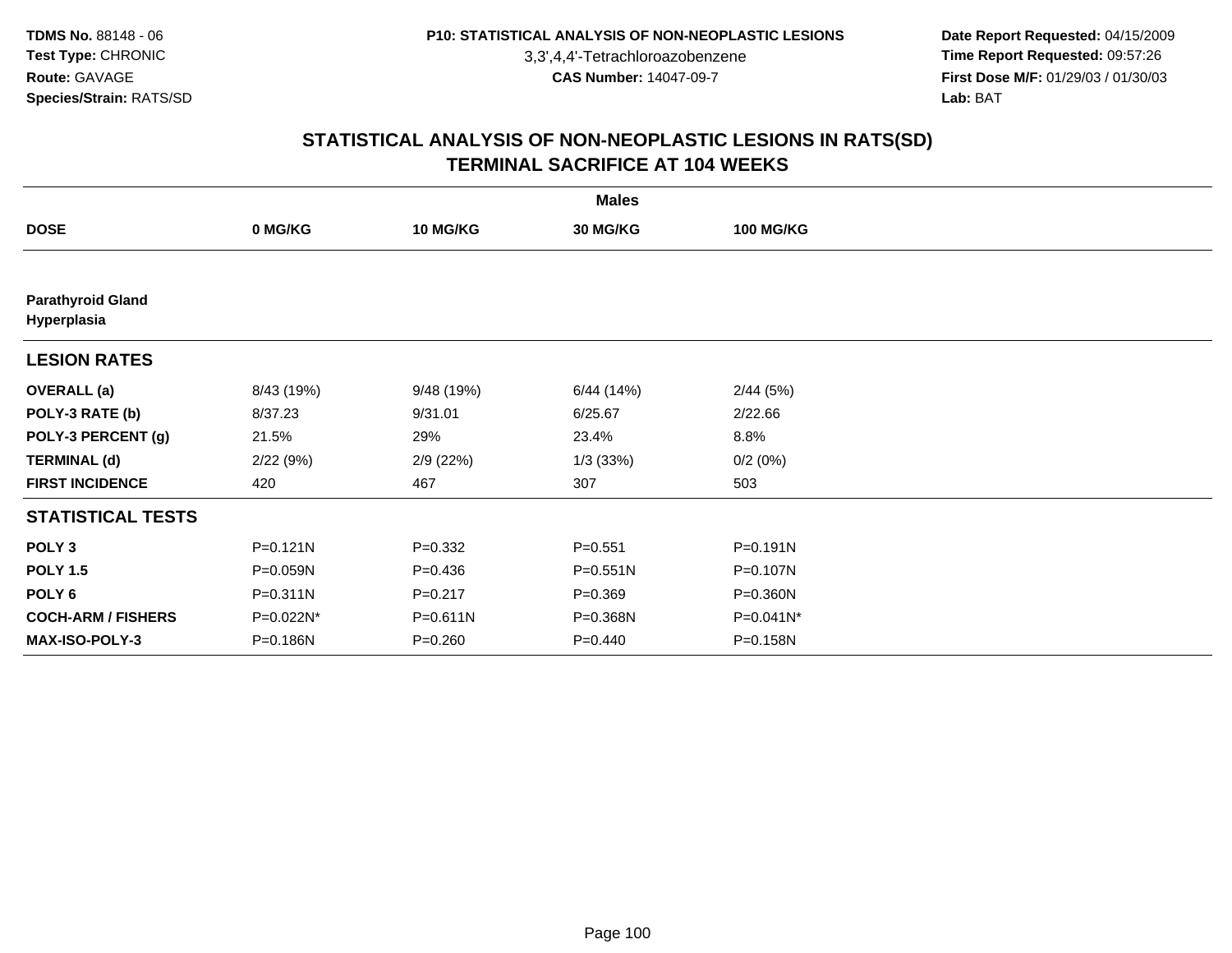**Date Report Requested:** 04/15/2009 **Time Report Requested:** 09:57:26 **First Dose M/F:** 01/29/03 / 01/30/03<br>Lab: BAT **Lab:** BAT

| <b>Males</b>                              |                   |                   |          |                  |  |  |  |
|-------------------------------------------|-------------------|-------------------|----------|------------------|--|--|--|
| <b>DOSE</b>                               | 0 MG/KG           | <b>10 MG/KG</b>   | 30 MG/KG | <b>100 MG/KG</b> |  |  |  |
|                                           |                   |                   |          |                  |  |  |  |
| <b>Pituitary Gland</b><br><b>Necrosis</b> |                   |                   |          |                  |  |  |  |
| <b>LESION RATES</b>                       |                   |                   |          |                  |  |  |  |
| <b>OVERALL</b> (a)                        | 0/50(0%)          | 0/50(0%)          | 0/50(0%) | 2/49(4%)         |  |  |  |
| POLY-3 RATE (b)                           | 0/40.76           | 0/28.74           | 0/25.86  | 2/25.11          |  |  |  |
| POLY-3 PERCENT (g)                        | 0%                | 0%                | 0%       | 8%               |  |  |  |
| <b>TERMINAL (d)</b>                       | 0/28(0%)          | $0/9(0\%)$        | 0/4(0%)  | 0/2(0%)          |  |  |  |
| <b>FIRST INCIDENCE</b>                    | $\qquad \qquad -$ | $\qquad \qquad -$ | ---      | 192              |  |  |  |
| <b>STATISTICAL TESTS</b>                  |                   |                   |          |                  |  |  |  |
| POLY <sub>3</sub>                         | P=0.026*          | (e)               | (e)      | $P = 0.149$      |  |  |  |
| <b>POLY 1.5</b>                           | $P=0.031*$        | (e)               | (e)      | $P = 0.180$      |  |  |  |
| POLY <sub>6</sub>                         | $P=0.020*$        | (e)               | (e)      | $P = 0.114$      |  |  |  |
| <b>COCH-ARM / FISHERS</b>                 | $P=0.040*$        | (e)               | (e)      | $P=0.242$        |  |  |  |
| MAX-ISO-POLY-3                            | $P=0.032*$        | (e)               | (e)      | $P=0.072$        |  |  |  |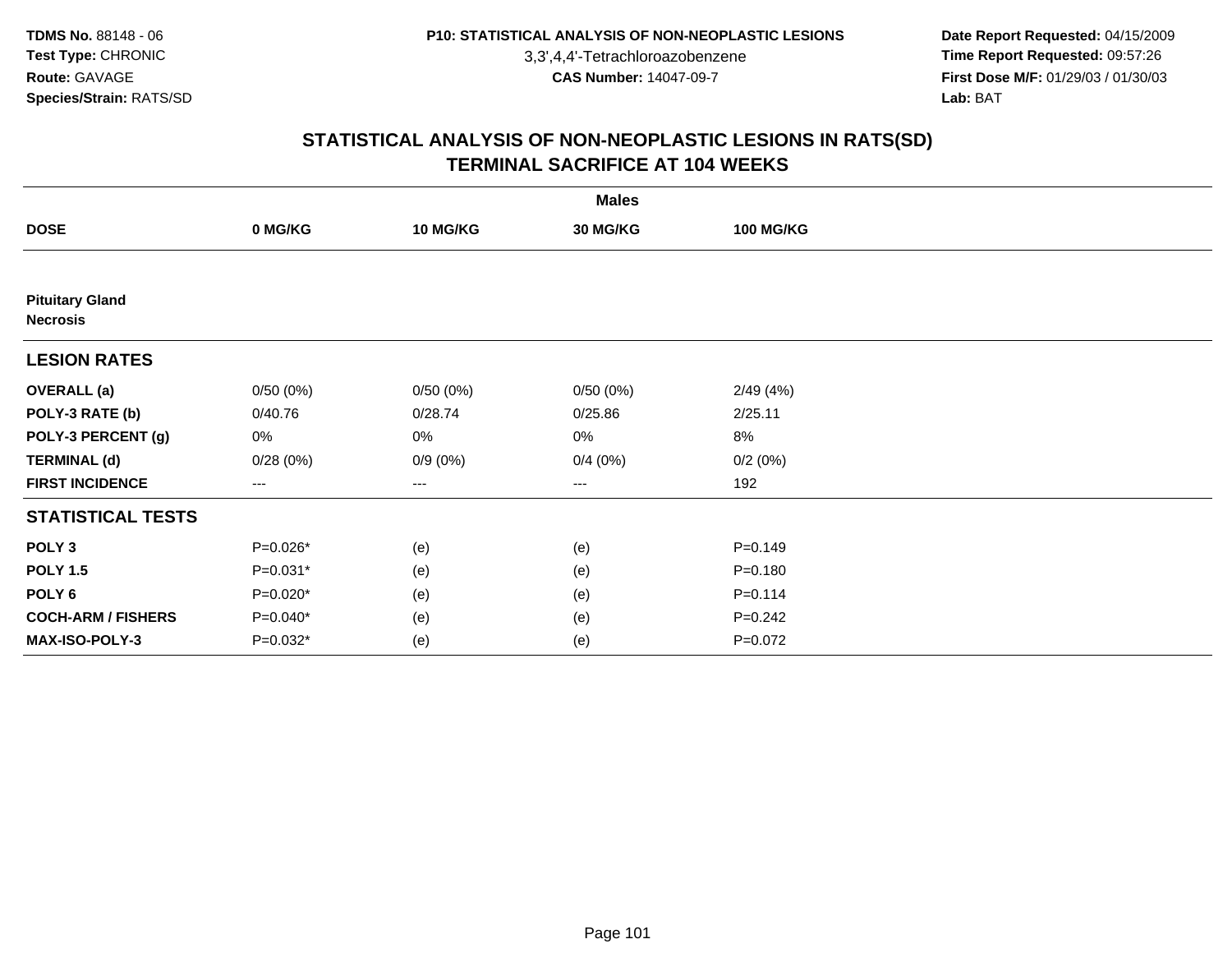**Date Report Requested:** 04/15/2009 **Time Report Requested:** 09:57:26 **First Dose M/F:** 01/29/03 / 01/30/03<br>Lab: BAT **Lab:** BAT

| <b>Males</b>                                         |             |                 |             |                  |  |  |  |
|------------------------------------------------------|-------------|-----------------|-------------|------------------|--|--|--|
| <b>DOSE</b>                                          | 0 MG/KG     | <b>10 MG/KG</b> | 30 MG/KG    | <b>100 MG/KG</b> |  |  |  |
|                                                      |             |                 |             |                  |  |  |  |
| <b>Pituitary Gland: Pars Distalis</b><br>Hyperplasia |             |                 |             |                  |  |  |  |
| <b>LESION RATES</b>                                  |             |                 |             |                  |  |  |  |
| <b>OVERALL</b> (a)                                   | 18/50 (36%) | 10/50 (20%)     | 13/50 (26%) | 10/49 (20%)      |  |  |  |
| POLY-3 RATE (b)                                      | 18/42.15    | 10/30.43        | 13/30.22    | 10/27.62         |  |  |  |
| POLY-3 PERCENT (g)                                   | 42.7%       | 32.9%           | 43%         | 36.2%            |  |  |  |
| <b>TERMINAL (d)</b>                                  | 14/28 (50%) | 5/9 (56%)       | 2/4(50%)    | 1/2(50%)         |  |  |  |
| <b>FIRST INCIDENCE</b>                               | 549         | 541             | 474         | 503              |  |  |  |
| <b>STATISTICAL TESTS</b>                             |             |                 |             |                  |  |  |  |
| POLY <sub>3</sub>                                    | P=0.420N    | P=0.270N        | $P = 0.586$ | P=0.385N         |  |  |  |
| <b>POLY 1.5</b>                                      | P=0.278N    | $P = 0.151N$    | P=0.433N    | P=0.212N         |  |  |  |
| POLY 6                                               | $P=0.450$   | P=0.494N        | $P = 0.369$ | $P = 0.547$      |  |  |  |
| <b>COCH-ARM / FISHERS</b>                            | P=0.155N    | P=0.059N        | P=0.194N    | P=0.066N         |  |  |  |
| <b>MAX-ISO-POLY-3</b>                                | P=0.501N    | P=0.227N        | $P = 0.490$ | P=0.323N         |  |  |  |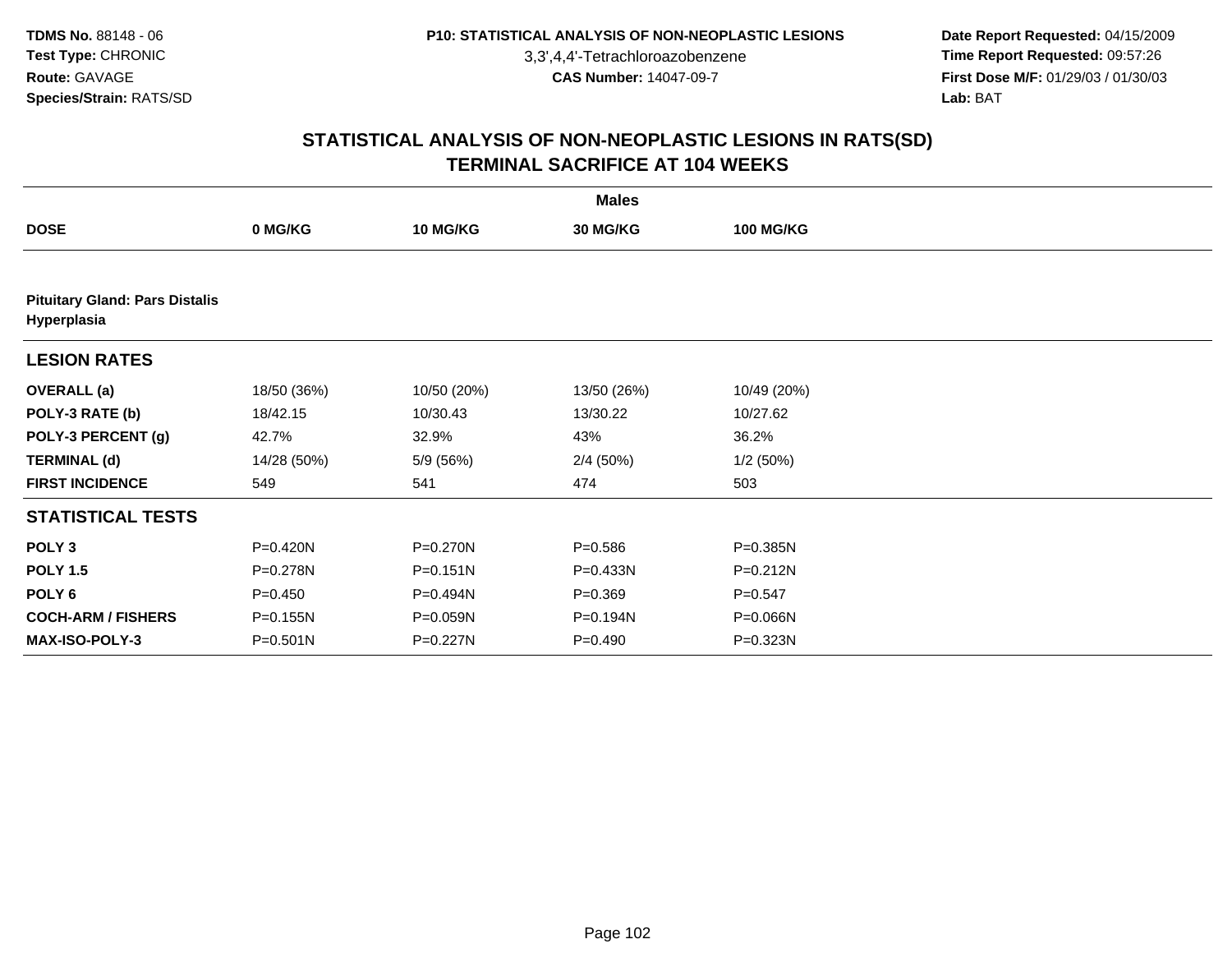**Date Report Requested:** 04/15/2009 **Time Report Requested:** 09:57:26 **First Dose M/F:** 01/29/03 / 01/30/03<br>Lab: BAT **Lab:** BAT

|                                       |             |             | <b>Males</b> |                  |  |
|---------------------------------------|-------------|-------------|--------------|------------------|--|
| <b>DOSE</b>                           | 0 MG/KG     | 10 MG/KG    | 30 MG/KG     | <b>100 MG/KG</b> |  |
|                                       |             |             |              |                  |  |
| <b>Preputial Gland</b><br>Hyperplasia |             |             |              |                  |  |
| <b>LESION RATES</b>                   |             |             |              |                  |  |
| <b>OVERALL</b> (a)                    | 2/50(4%)    | 3/50(6%)    | 1/50(2%)     | 4/49(8%)         |  |
| POLY-3 RATE (b)                       | 2/40.80     | 3/29.11     | 1/26.60      | 4/24.68          |  |
| POLY-3 PERCENT (g)                    | 4.9%        | 10.3%       | 3.8%         | 16.2%            |  |
| <b>TERMINAL (d)</b>                   | 1/28(4%)    | 1/9(11%)    | 0/4(0%)      | 1/2(50%)         |  |
| <b>FIRST INCIDENCE</b>                | 717         | 674         | 468          | 650              |  |
| <b>STATISTICAL TESTS</b>              |             |             |              |                  |  |
| POLY <sub>3</sub>                     | $P = 0.124$ | $P = 0.351$ | P=0.642N     | $P = 0.148$      |  |
| <b>POLY 1.5</b>                       | $P = 0.180$ | $P=0.412$   | P=0.587N     | $P = 0.215$      |  |
| POLY <sub>6</sub>                     | $P = 0.061$ | $P = 0.274$ | P=0.712N     | $P=0.082$        |  |
| <b>COCH-ARM / FISHERS</b>             | $P = 0.257$ | $P = 0.500$ | P=0.500N     | $P = 0.329$      |  |
| <b>MAX-ISO-POLY-3</b>                 | $P = 0.150$ | $P = 0.233$ | P=0.427N     | $P = 0.112$      |  |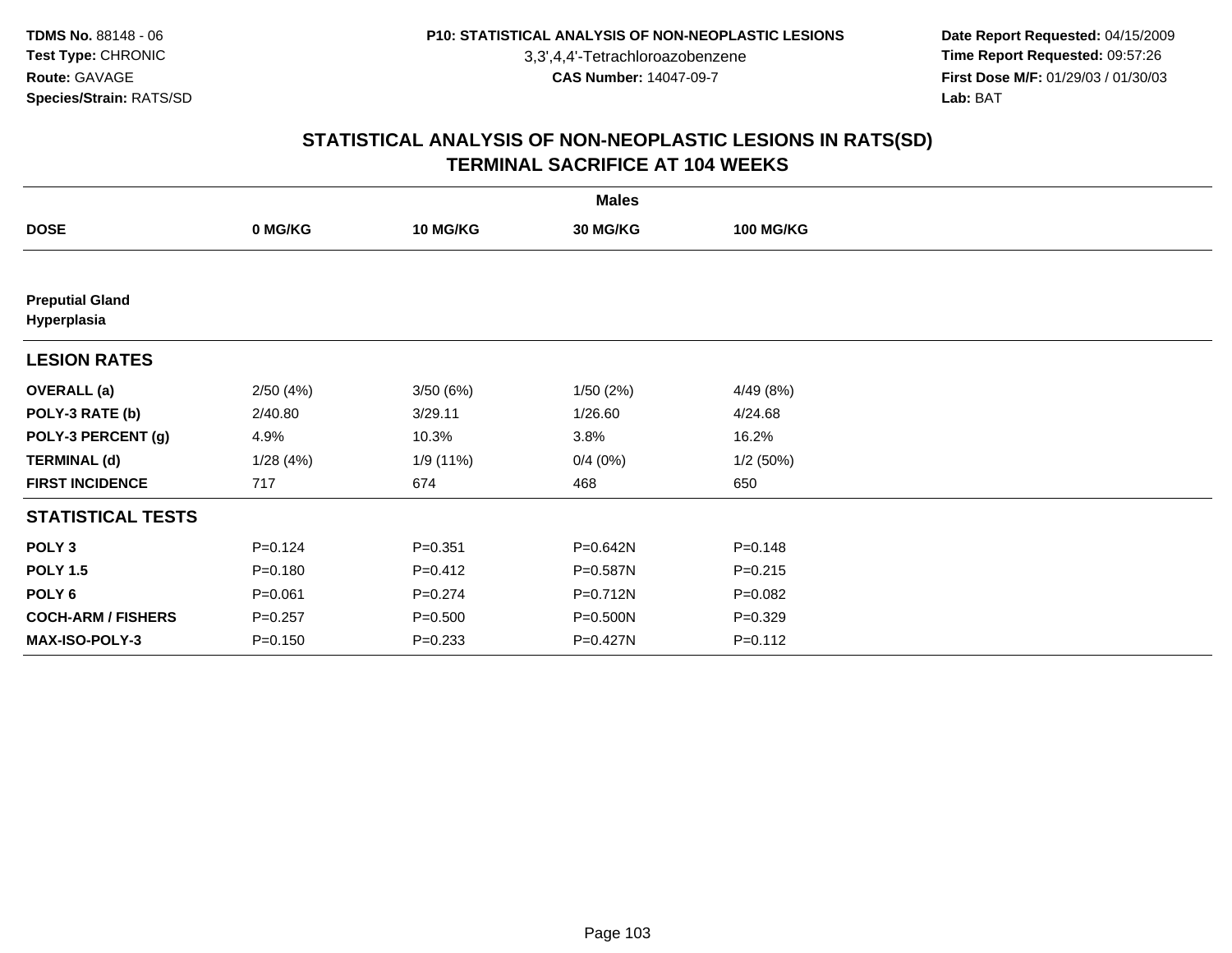**Date Report Requested:** 04/15/2009 **Time Report Requested:** 09:57:26 **First Dose M/F:** 01/29/03 / 01/30/03<br>Lab: BAT **Lab:** BAT

|                                        |            |                 | <b>Males</b>    |                  |  |
|----------------------------------------|------------|-----------------|-----------------|------------------|--|
| <b>DOSE</b>                            | 0 MG/KG    | <b>10 MG/KG</b> | <b>30 MG/KG</b> | <b>100 MG/KG</b> |  |
|                                        |            |                 |                 |                  |  |
| <b>Preputial Gland</b><br>Inflammation |            |                 |                 |                  |  |
| <b>LESION RATES</b>                    |            |                 |                 |                  |  |
| <b>OVERALL</b> (a)                     | 5/50 (10%) | 0/50(0%)        | 0/50(0%)        | 1/49(2%)         |  |
| POLY-3 RATE (b)                        | 5/41.48    | 0/28.74         | 0/25.86         | 1/24.66          |  |
| POLY-3 PERCENT (g)                     | 12.1%      | 0%              | 0%              | 4.1%             |  |
| <b>TERMINAL (d)</b>                    | 3/28(11%)  | $0/9(0\%)$      | 0/4(0%)         | 0/2(0%)          |  |
| <b>FIRST INCIDENCE</b>                 | 575        | ---             | ---             | 608              |  |
| <b>STATISTICAL TESTS</b>               |            |                 |                 |                  |  |
| POLY <sub>3</sub>                      | P=0.208N   | P=0.076N        | P=0.096N        | P=0.269N         |  |
| <b>POLY 1.5</b>                        | P=0.198N   | P=0.052N        | P=0.062N        | P=0.186N         |  |
| POLY <sub>6</sub>                      | P=0.258N   | P=0.125N        | P=0.169N        | $P = 0.415N$     |  |
| <b>COCH-ARM / FISHERS</b>              | P=0.218N   | P=0.028N*       | P=0.028N*       | P=0.107N         |  |
| <b>MAX-ISO-POLY-3</b>                  | P=0.085N   | P=0.051N        | P=0.071N        | P=0.197N         |  |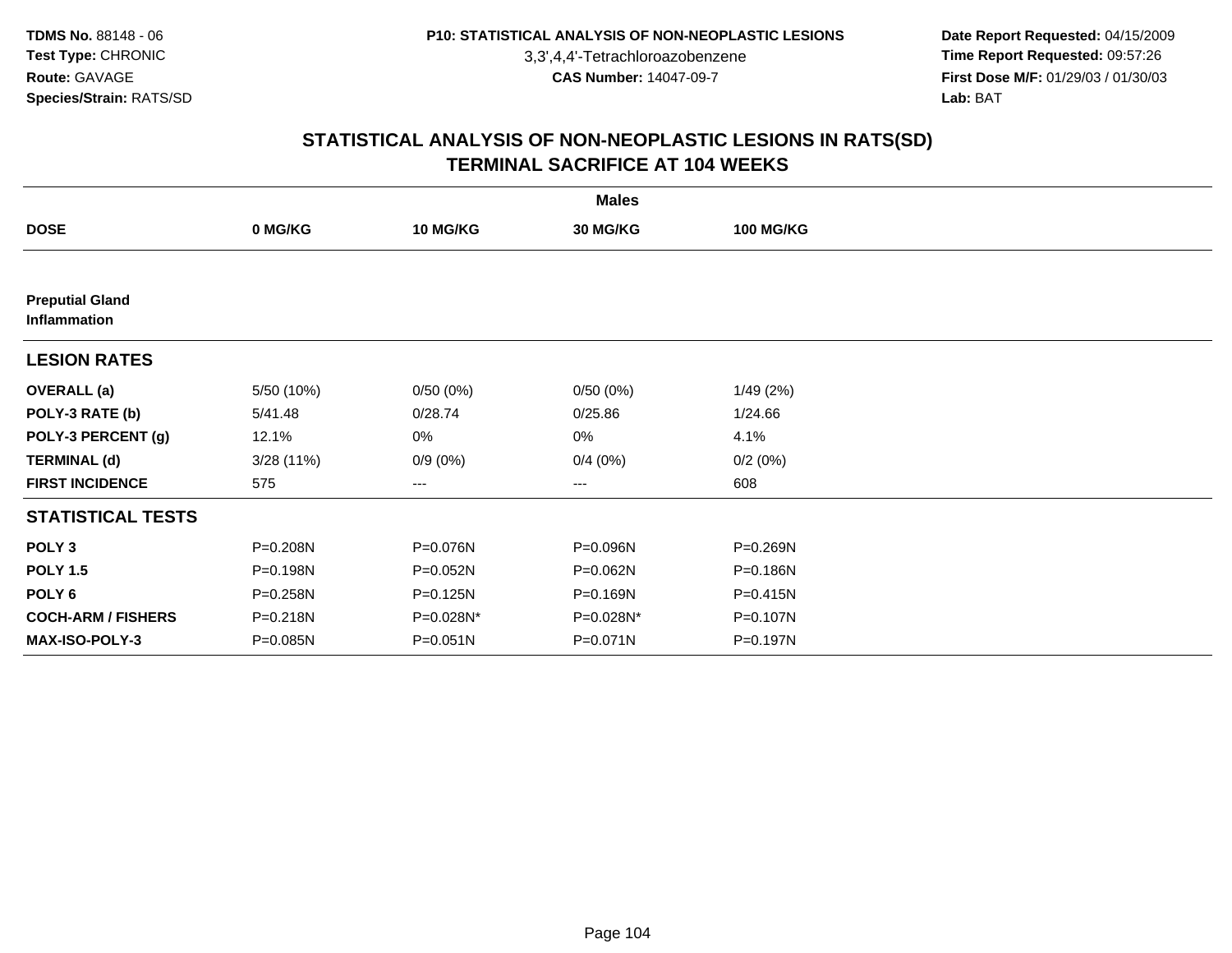**Date Report Requested:** 04/15/2009 **Time Report Requested:** 09:57:26 **First Dose M/F:** 01/29/03 / 01/30/03<br>Lab: BAT **Lab:** BAT

|                                 |             |                 | <b>Males</b>    |                  |  |
|---------------------------------|-------------|-----------------|-----------------|------------------|--|
| <b>DOSE</b>                     | 0 MG/KG     | <b>10 MG/KG</b> | <b>30 MG/KG</b> | <b>100 MG/KG</b> |  |
|                                 |             |                 |                 |                  |  |
| <b>Prostate</b><br>Inflammation |             |                 |                 |                  |  |
| <b>LESION RATES</b>             |             |                 |                 |                  |  |
| <b>OVERALL</b> (a)              | 13/50 (26%) | 12/50 (24%)     | 7/50 (14%)      | 16/50 (32%)      |  |
| POLY-3 RATE (b)                 | 13/44.58    | 12/32.97        | 7/29.17         | 16/31.23         |  |
| POLY-3 PERCENT (g)              | 29.2%       | 36.4%           | 24%             | 51.2%            |  |
| <b>TERMINAL (d)</b>             | 4/28 (14%)  | 1/9(11%)        | 0/4(0%)         | 0/2(0%)          |  |
| <b>FIRST INCIDENCE</b>          | 420         | 467             | 307             | 192              |  |
| <b>STATISTICAL TESTS</b>        |             |                 |                 |                  |  |
| POLY <sub>3</sub>               | $P=0.032*$  | $P = 0.335$     | P=0.416N        | $P=0.042*$       |  |
| <b>POLY 1.5</b>                 | $P=0.079$   | $P=0.472$       | P=0.266N        | $P = 0.116$      |  |
| POLY <sub>6</sub>               | P=0.006**   | $P=0.192$       | $P=0.582$       | P=0.008**        |  |
| <b>COCH-ARM / FISHERS</b>       | $P = 0.181$ | $P = 0.500N$    | P=0.105N        | $P = 0.330$      |  |
| <b>MAX-ISO-POLY-3</b>           | $P = 0.051$ | $P = 0.278$     | P=0.344N        | $P=0.044*$       |  |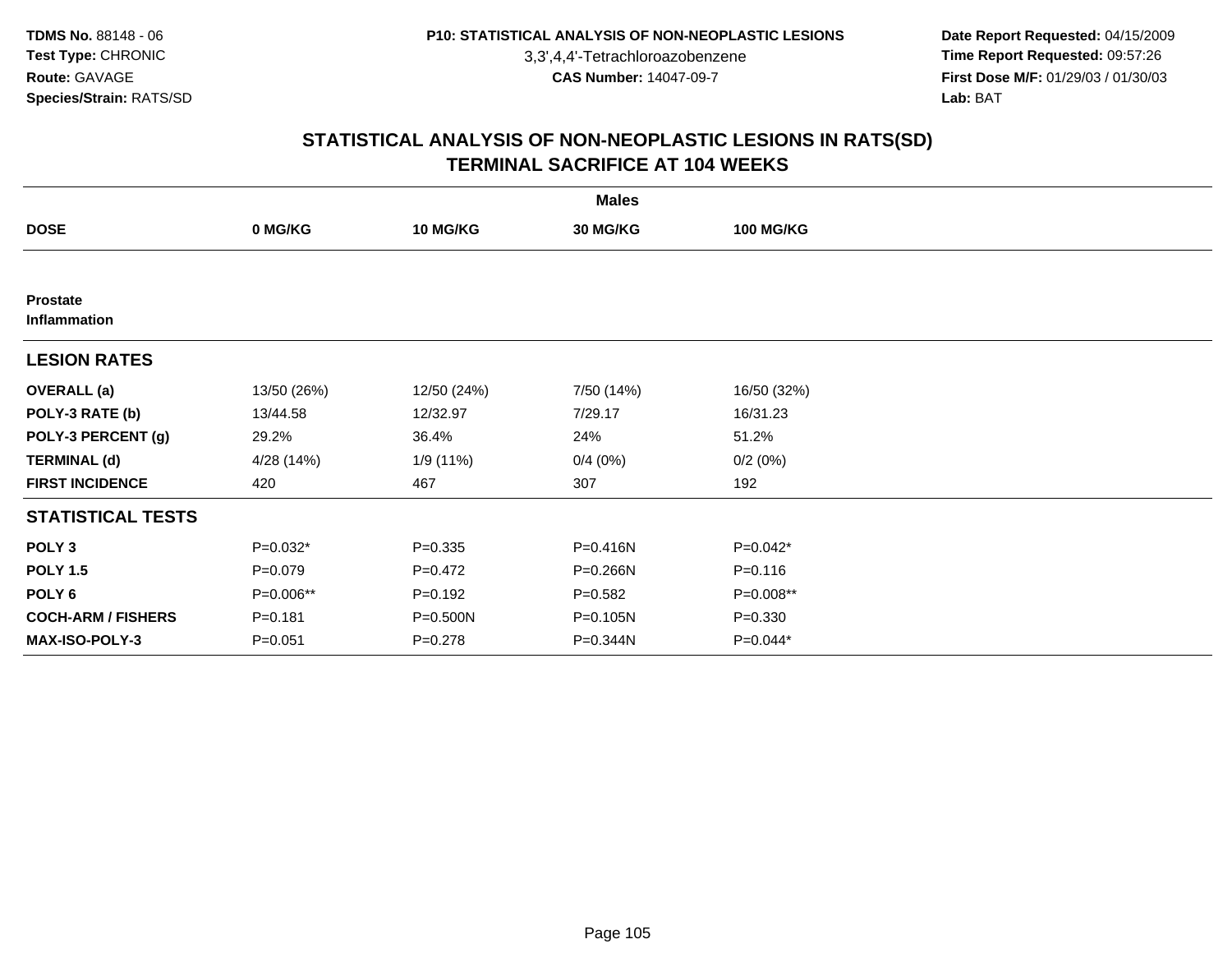**Date Report Requested:** 04/15/2009 **Time Report Requested:** 09:57:26 **First Dose M/F:** 01/29/03 / 01/30/03<br>Lab: BAT **Lab:** BAT

|                                            |             |                 | <b>Males</b>    |                  |  |
|--------------------------------------------|-------------|-----------------|-----------------|------------------|--|
| <b>DOSE</b>                                | 0 MG/KG     | <b>10 MG/KG</b> | <b>30 MG/KG</b> | <b>100 MG/KG</b> |  |
|                                            |             |                 |                 |                  |  |
| <b>Prostate: Epithelium</b><br>Hyperplasia |             |                 |                 |                  |  |
| <b>LESION RATES</b>                        |             |                 |                 |                  |  |
| <b>OVERALL</b> (a)                         | 12/50 (24%) | 4/50 (8%)       | 3/50(6%)        | 2/50(4%)         |  |
| POLY-3 RATE (b)                            | 12/42.17    | 4/29.19         | 3/26.20         | 2/25.08          |  |
| POLY-3 PERCENT (g)                         | 28.5%       | 13.7%           | 11.5%           | 8%               |  |
| <b>TERMINAL (d)</b>                        | 7/28 (25%)  | 2/9 (22%)       | $1/4$ (25%)     | 0/2(0%)          |  |
| <b>FIRST INCIDENCE</b>                     | 496         | 626             | 653             | 585              |  |
| <b>STATISTICAL TESTS</b>                   |             |                 |                 |                  |  |
| POLY <sub>3</sub>                          | P=0.034N*   | P=0.121N        | P=0.094N        | $P = 0.051N$     |  |
| <b>POLY 1.5</b>                            | P=0.019N*   | P=0.066N        | P=0.042N*       | P=0.018N*        |  |
| POLY <sub>6</sub>                          | P=0.094N    | P=0.248N        | P=0.233N        | P=0.165N         |  |
| <b>COCH-ARM / FISHERS</b>                  | P=0.014N*   | P=0.027N*       | P=0.011N*       | P=0.004N**       |  |
| <b>MAX-ISO-POLY-3</b>                      | P=0.054N    | P=0.105N        | $P = 0.091N$    | P=0.055N         |  |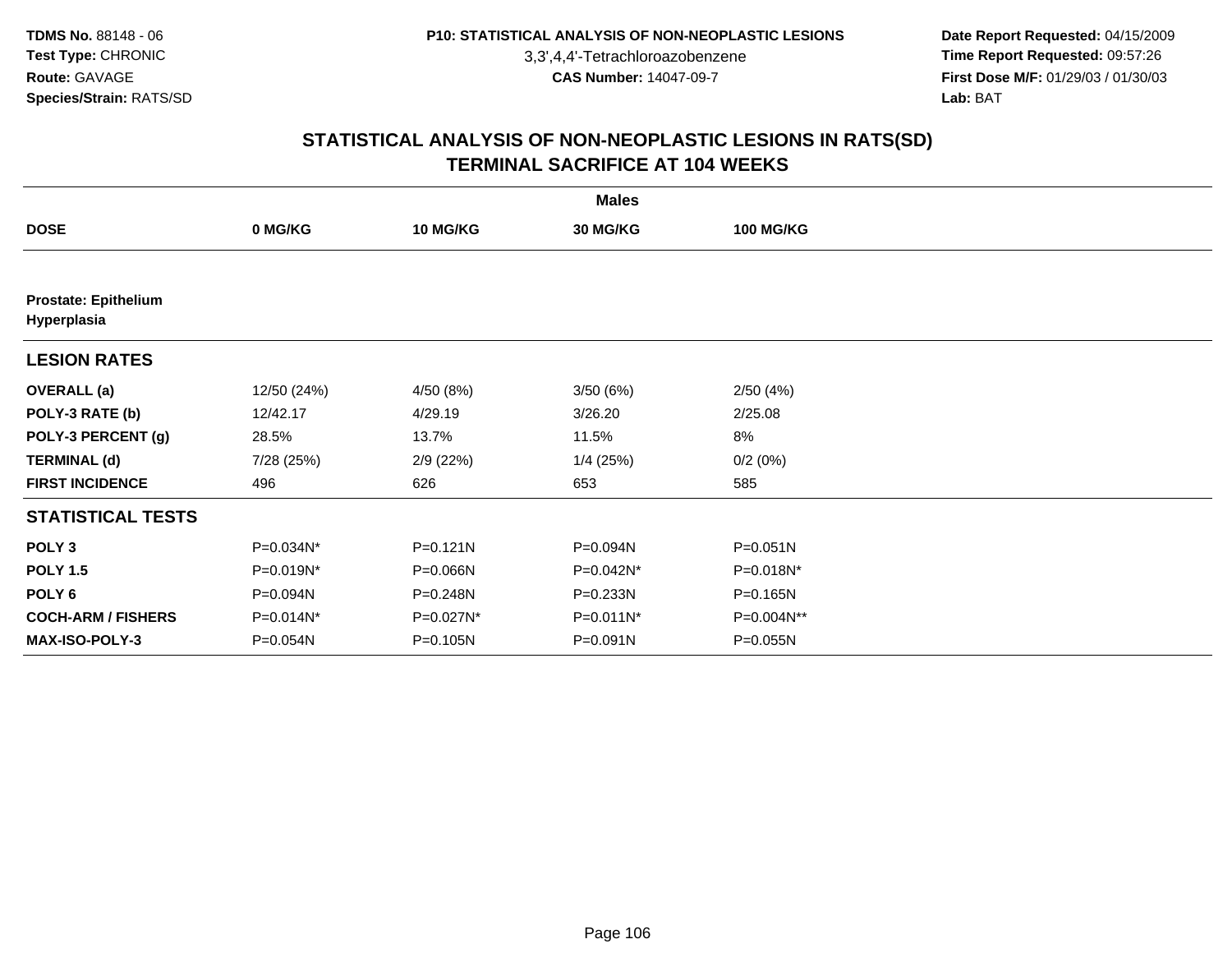**Date Report Requested:** 04/15/2009 **Time Report Requested:** 09:57:26 **First Dose M/F:** 01/29/03 / 01/30/03<br>Lab: BAT **Lab:** BAT

| <b>Males</b>                      |                        |                 |          |                  |  |  |  |
|-----------------------------------|------------------------|-----------------|----------|------------------|--|--|--|
| <b>DOSE</b>                       | 0 MG/KG                | <b>10 MG/KG</b> | 30 MG/KG | <b>100 MG/KG</b> |  |  |  |
|                                   |                        |                 |          |                  |  |  |  |
| <b>Salivary Glands</b><br>Atrophy |                        |                 |          |                  |  |  |  |
| <b>LESION RATES</b>               |                        |                 |          |                  |  |  |  |
| <b>OVERALL</b> (a)                | 0/50(0%)               | 1/50(2%)        | 0/49(0%) | 3/50(6%)         |  |  |  |
| POLY-3 RATE (b)                   | 0/40.76                | 1/28.85         | 0/25.42  | 3/25.43          |  |  |  |
| POLY-3 PERCENT (g)                | 0%                     | 3.5%            | 0%       | 11.8%            |  |  |  |
| <b>TERMINAL (d)</b>               | 0/28(0%)               | $0/9(0\%)$      | 0/4(0%)  | 0/2(0%)          |  |  |  |
| <b>FIRST INCIDENCE</b>            | $\qquad \qquad \cdots$ | 698             | ---      | 588              |  |  |  |
| <b>STATISTICAL TESTS</b>          |                        |                 |          |                  |  |  |  |
| POLY <sub>3</sub>                 | $P=0.019*$             | $P = 0.433$     | (e)      | $P = 0.057$      |  |  |  |
| <b>POLY 1.5</b>                   | P=0.026*               | $P = 0.461$     | (e)      | $P = 0.077$      |  |  |  |
| POLY <sub>6</sub>                 | P=0.011*               | $P=0.395$       | (e)      | $P=0.038*$       |  |  |  |
| <b>COCH-ARM / FISHERS</b>         | P=0.041*               | $P = 0.500$     | (e)      | $P = 0.121$      |  |  |  |
| MAX-ISO-POLY-3                    | $P=0.023*$             | $P = 0.157$     | (e)      | P=0.035*         |  |  |  |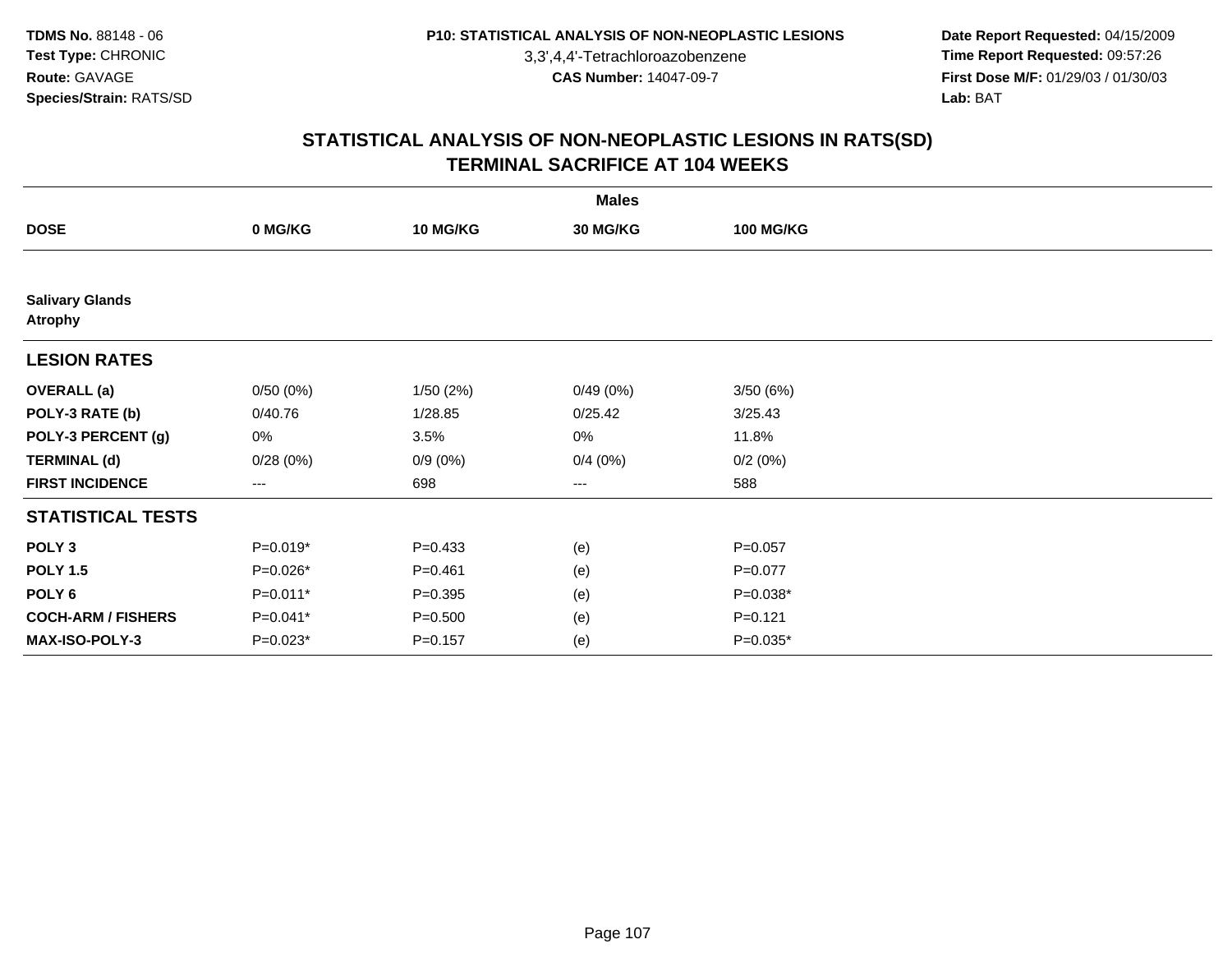**Date Report Requested:** 04/15/2009 **Time Report Requested:** 09:57:26 **First Dose M/F:** 01/29/03 / 01/30/03<br>Lab: BAT **Lab:** BAT

| <b>Males</b>                          |                        |                 |                 |                  |  |  |  |
|---------------------------------------|------------------------|-----------------|-----------------|------------------|--|--|--|
| <b>DOSE</b>                           | 0 MG/KG                | <b>10 MG/KG</b> | <b>30 MG/KG</b> | <b>100 MG/KG</b> |  |  |  |
|                                       |                        |                 |                 |                  |  |  |  |
| <b>Seminal Vesicle</b><br>Hyperplasia |                        |                 |                 |                  |  |  |  |
| <b>LESION RATES</b>                   |                        |                 |                 |                  |  |  |  |
| <b>OVERALL</b> (a)                    | 0/50(0%)               | 0/50(0%)        | 0/50(0%)        | 2/50(4%)         |  |  |  |
| POLY-3 RATE (b)                       | 0/40.76                | 0/28.74         | 0/25.86         | 2/25.54          |  |  |  |
| POLY-3 PERCENT (g)                    | 0%                     | 0%              | 0%              | 7.8%             |  |  |  |
| <b>TERMINAL (d)</b>                   | 0/28(0%)               | $0/9(0\%)$      | 0/4(0%)         | 0/2(0%)          |  |  |  |
| <b>FIRST INCIDENCE</b>                | $\qquad \qquad \cdots$ | ---             | ---             | 225              |  |  |  |
| <b>STATISTICAL TESTS</b>              |                        |                 |                 |                  |  |  |  |
| POLY <sub>3</sub>                     | $P=0.027*$             | (e)             | (e)             | $P = 0.151$      |  |  |  |
| <b>POLY 1.5</b>                       | $P=0.033*$             | (e)             | (e)             | $P = 0.184$      |  |  |  |
| POLY <sub>6</sub>                     | $P=0.021*$             | (e)             | (e)             | $P = 0.115$      |  |  |  |
| <b>COCH-ARM / FISHERS</b>             | $P=0.042*$             | (e)             | (e)             | $P = 0.247$      |  |  |  |
| <b>MAX-ISO-POLY-3</b>                 | $P=0.034*$             | (e)             | (e)             | $P = 0.073$      |  |  |  |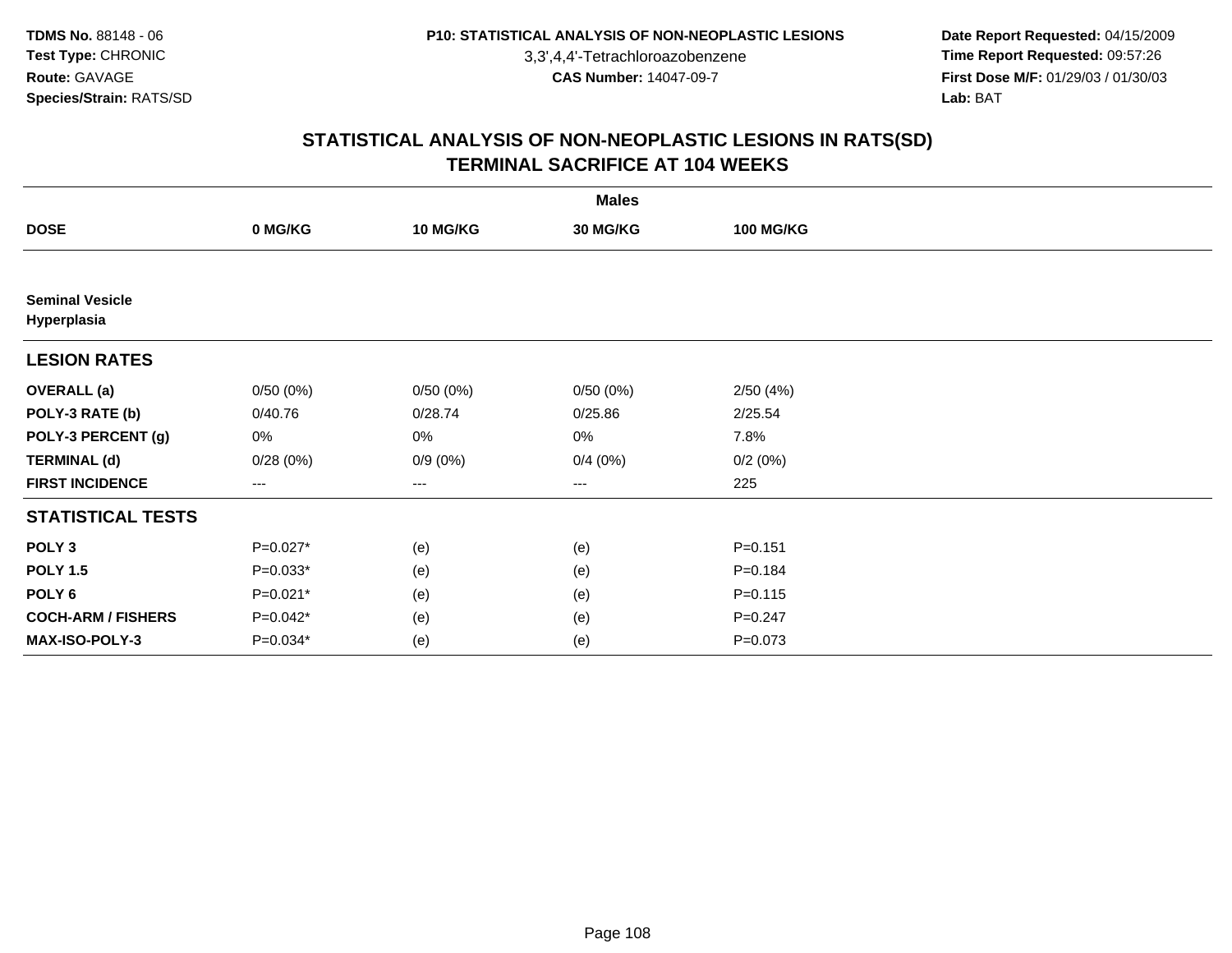**Date Report Requested:** 04/15/2009 **Time Report Requested:** 09:57:26 **First Dose M/F:** 01/29/03 / 01/30/03<br>Lab: BAT **Lab:** BAT

|                                        |            |                 | <b>Males</b>    |                  |  |
|----------------------------------------|------------|-----------------|-----------------|------------------|--|
| <b>DOSE</b>                            | 0 MG/KG    | <b>10 MG/KG</b> | <b>30 MG/KG</b> | <b>100 MG/KG</b> |  |
|                                        |            |                 |                 |                  |  |
| <b>Seminal Vesicle</b><br>Inflammation |            |                 |                 |                  |  |
| <b>LESION RATES</b>                    |            |                 |                 |                  |  |
| <b>OVERALL</b> (a)                     | 0/50(0%)   | 2/50(4%)        | 1/50(2%)        | 4/50 (8%)        |  |
| POLY-3 RATE (b)                        | 0/40.76    | 2/29.32         | 1/26.25         | 4/25.54          |  |
| POLY-3 PERCENT (g)                     | 0%         | 6.8%            | 3.8%            | 15.7%            |  |
| <b>TERMINAL (d)</b>                    | 0/28(0%)   | $0/9(0\%)$      | 0/4(0%)         | 0/2(0%)          |  |
| <b>FIRST INCIDENCE</b>                 | $---$      | 602             | 617             | 603              |  |
| <b>STATISTICAL TESTS</b>               |            |                 |                 |                  |  |
| POLY <sub>3</sub>                      | $P=0.014*$ | $P = 0.172$     | $P = 0.416$     | $P=0.021*$       |  |
| <b>POLY 1.5</b>                        | $P=0.025*$ | $P = 0.197$     | $P=0.449$       | $P=0.033*$       |  |
| POLY <sub>6</sub>                      | P=0.006**  | $P = 0.143$     | $P = 0.373$     | $P=0.012*$       |  |
| <b>COCH-ARM / FISHERS</b>              | $P=0.047*$ | $P = 0.247$     | $P = 0.500$     | $P=0.059$        |  |
| MAX-ISO-POLY-3                         | $P=0.020*$ | $P = 0.074$     | $P = 0.157$     | $P=0.017*$       |  |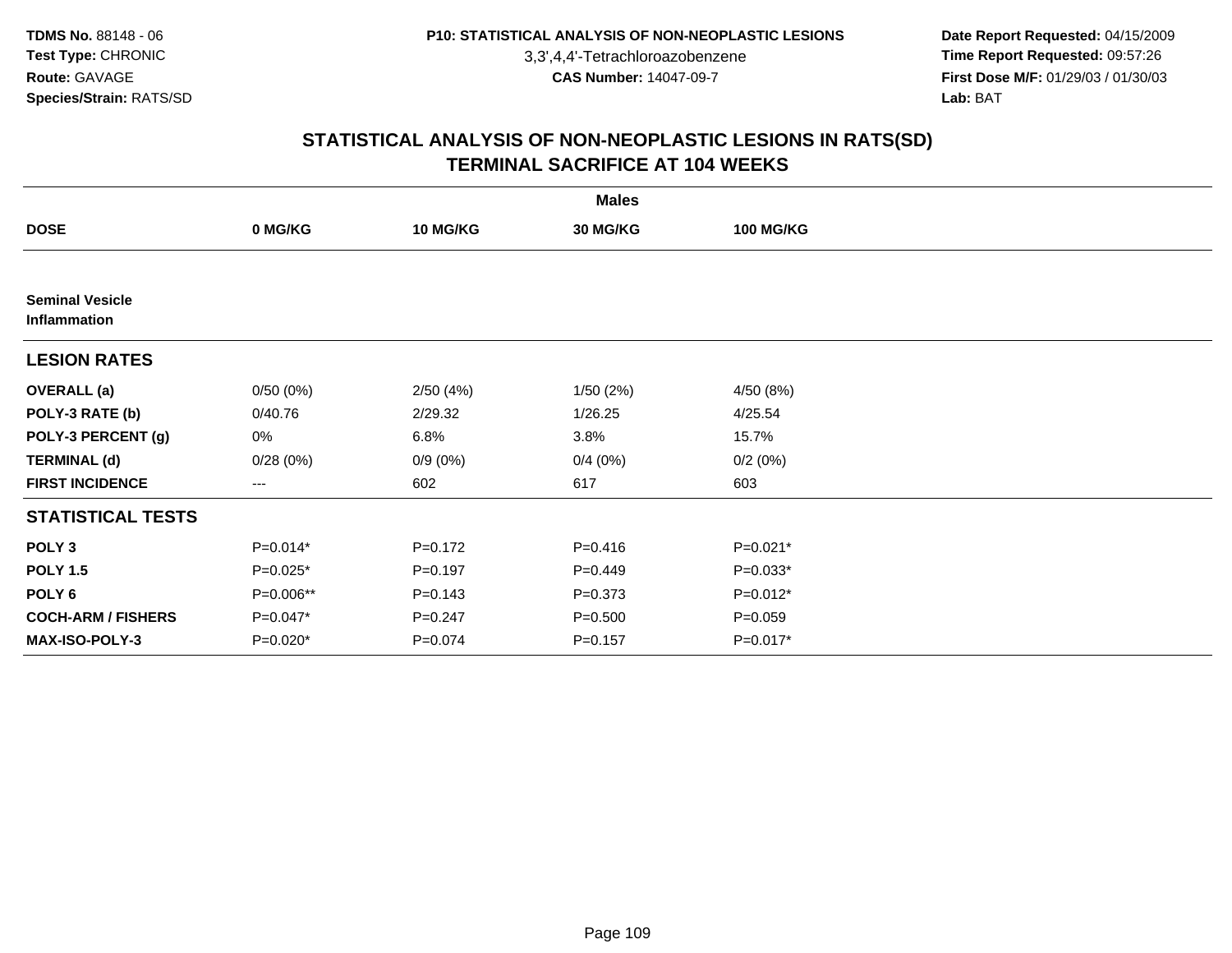**Date Report Requested:** 04/15/2009 **Time Report Requested:** 09:57:26 **First Dose M/F:** 01/29/03 / 01/30/03<br>Lab: BAT **Lab:** BAT

| <b>Males</b>                                |                   |                   |                 |                  |  |  |  |
|---------------------------------------------|-------------------|-------------------|-----------------|------------------|--|--|--|
| <b>DOSE</b>                                 | 0 MG/KG           | <b>10 MG/KG</b>   | <b>30 MG/KG</b> | <b>100 MG/KG</b> |  |  |  |
|                                             |                   |                   |                 |                  |  |  |  |
| <b>Seminal Vesicle</b><br><b>Metaplasia</b> |                   |                   |                 |                  |  |  |  |
| <b>LESION RATES</b>                         |                   |                   |                 |                  |  |  |  |
| <b>OVERALL</b> (a)                          | 0/50(0%)          | 0/50(0%)          | 0/50(0%)        | 3/50(6%)         |  |  |  |
| POLY-3 RATE (b)                             | 0/40.76           | 0/28.74           | 0/25.86         | 3/25.41          |  |  |  |
| POLY-3 PERCENT (g)                          | 0%                | $0\%$             | 0%              | 11.8%            |  |  |  |
| <b>TERMINAL (d)</b>                         | 0/28(0%)          | $0/9(0\%)$        | 0/4(0%)         | 0/2(0%)          |  |  |  |
| <b>FIRST INCIDENCE</b>                      | $\qquad \qquad -$ | $\qquad \qquad -$ | ---             | 603              |  |  |  |
| <b>STATISTICAL TESTS</b>                    |                   |                   |                 |                  |  |  |  |
| POLY <sub>3</sub>                           | P=0.004**         | (e)               | (e)             | $P = 0.057$      |  |  |  |
| <b>POLY 1.5</b>                             | P=0.006**         | (e)               | (e)             | $P=0.077$        |  |  |  |
| POLY <sub>6</sub>                           | P=0.003**         | (e)               | (e)             | $P=0.038*$       |  |  |  |
| <b>COCH-ARM / FISHERS</b>                   | P=0.009**         | (e)               | (e)             | $P = 0.121$      |  |  |  |
| <b>MAX-ISO-POLY-3</b>                       | P=0.007**         | (e)               | (e)             | $P=0.035*$       |  |  |  |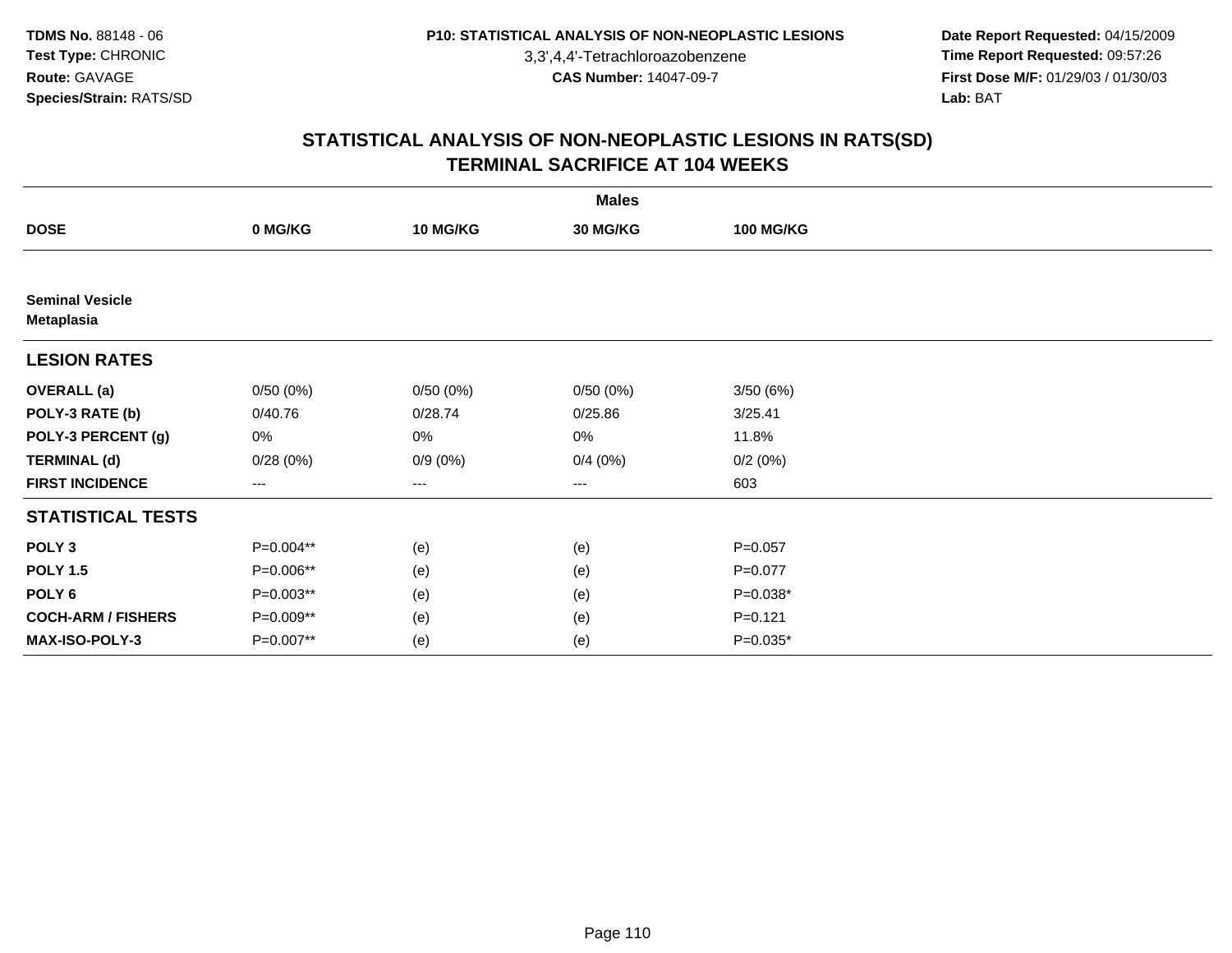**Date Report Requested:** 04/15/2009 **Time Report Requested:** 09:57:26 **First Dose M/F:** 01/29/03 / 01/30/03<br>Lab: BAT **Lab:** BAT

|                                                 |             |                 | <b>Males</b> |                  |  |
|-------------------------------------------------|-------------|-----------------|--------------|------------------|--|
| <b>DOSE</b>                                     | 0 MG/KG     | <b>10 MG/KG</b> | 30 MG/KG     | <b>100 MG/KG</b> |  |
|                                                 |             |                 |              |                  |  |
| <b>Skin</b><br><b>Cyst Epithelial Inclusion</b> |             |                 |              |                  |  |
| <b>LESION RATES</b>                             |             |                 |              |                  |  |
| <b>OVERALL</b> (a)                              | 2/50(4%)    | 3/50(6%)        | 2/50(4%)     | 4/50 (8%)        |  |
| POLY-3 RATE (b)                                 | 2/40.97     | 3/29.16         | 2/26.71      | 4/26.53          |  |
| POLY-3 PERCENT (g)                              | 4.9%        | 10.3%           | 7.5%         | 15.1%            |  |
| <b>TERMINAL (d)</b>                             | 1/28(4%)    | 1/9 (11%)       | 0/4(0%)      | 0/2(0%)          |  |
| <b>FIRST INCIDENCE</b>                          | 671         | 635             | 602          | 387              |  |
| <b>STATISTICAL TESTS</b>                        |             |                 |              |                  |  |
| POLY <sub>3</sub>                               | $P = 0.145$ | $P = 0.350$     | $P = 0.531$  | $P = 0.168$      |  |
| <b>POLY 1.5</b>                                 | $P=0.204$   | $P = 0.411$     | $P = 0.598$  | $P = 0.230$      |  |
| POLY <sub>6</sub>                               | $P=0.077$   | $P=0.272$       | $P=0.440$    | $P = 0.103$      |  |
| <b>COCH-ARM / FISHERS</b>                       | $P = 0.289$ | $P = 0.500$     | P=0.691N     | $P = 0.339$      |  |
| MAX-ISO-POLY-3                                  | $P = 0.181$ | $P = 0.233$     | $P = 0.359$  | $P = 0.122$      |  |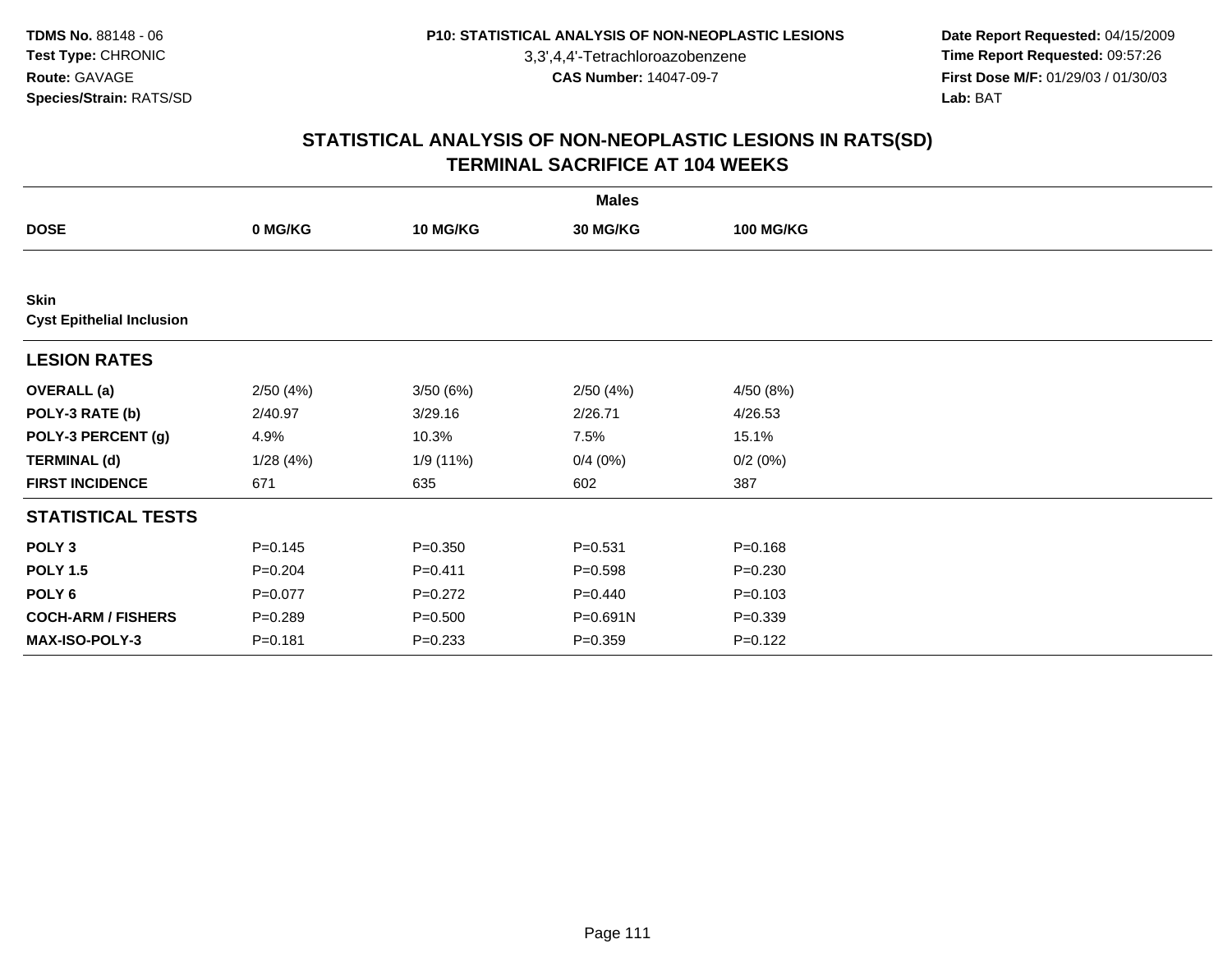**Date Report Requested:** 04/15/2009 **Time Report Requested:** 09:57:26 **First Dose M/F:** 01/29/03 / 01/30/03<br>Lab: BAT **Lab:** BAT

|                            |          |            | <b>Males</b> |                        |  |
|----------------------------|----------|------------|--------------|------------------------|--|
| <b>DOSE</b>                | 0 MG/KG  | 10 MG/KG   | 30 MG/KG     | <b>100 MG/KG</b>       |  |
|                            |          |            |              |                        |  |
| <b>Skin</b><br>Hyperplasia |          |            |              |                        |  |
| <b>LESION RATES</b>        |          |            |              |                        |  |
| <b>OVERALL</b> (a)         | 2/50(4%) | 0/50(0%)   | 1/50(2%)     | 0/50(0%)               |  |
| POLY-3 RATE (b)            | 2/41.41  | 0/28.74    | 1/26.28      | 0/24.26                |  |
| POLY-3 PERCENT (g)         | 4.8%     | 0%         | 3.8%         | 0%                     |  |
| <b>TERMINAL (d)</b>        | 1/28(4%) | $0/9(0\%)$ | 0/4(0%)      | 0/2(0%)                |  |
| <b>FIRST INCIDENCE</b>     | 513      | ---        | 609          | $\qquad \qquad \cdots$ |  |
| <b>STATISTICAL TESTS</b>   |          |            |              |                        |  |
| POLY <sub>3</sub>          | P=0.316N | P=0.326N   | P=0.650N     | P=0.370N               |  |
| <b>POLY 1.5</b>            | P=0.290N | P=0.287N   | P=0.592N     | P=0.310N               |  |
| POLY <sub>6</sub>          | P=0.375N | P=0.386N   | $P=0.702$    | P=0.461N               |  |
| <b>COCH-ARM / FISHERS</b>  | P=0.276N | P=0.247N   | P=0.500N     | P=0.247N               |  |
| <b>MAX-ISO-POLY-3</b>      | P=0.270N | P=0.160N   | P=0.435N     | P=0.201N               |  |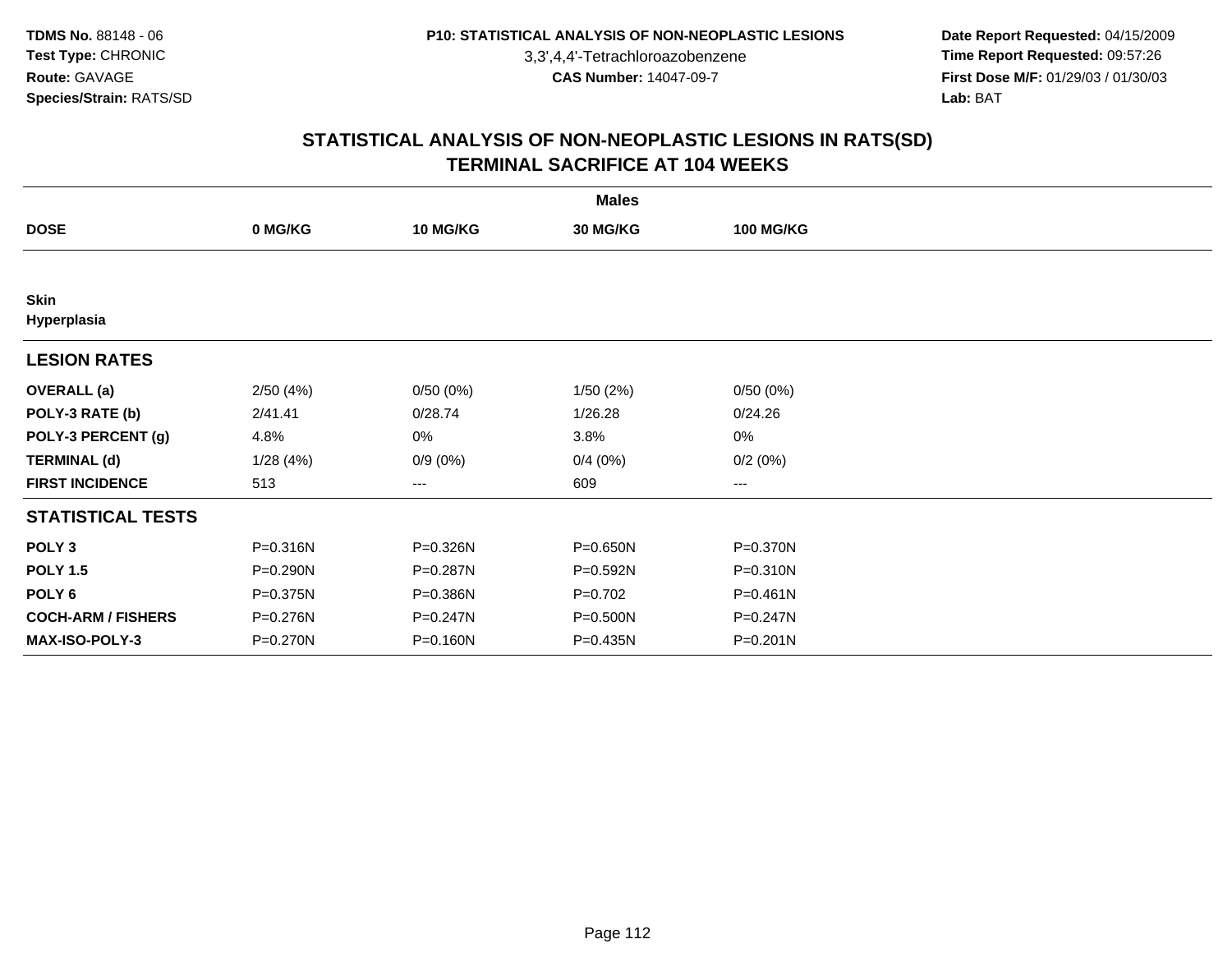**Date Report Requested:** 04/15/2009 **Time Report Requested:** 09:57:26 **First Dose M/F:** 01/29/03 / 01/30/03<br>Lab: BAT **Lab:** BAT

|                             |             |                 | <b>Males</b>    |                  |  |
|-----------------------------|-------------|-----------------|-----------------|------------------|--|
| <b>DOSE</b>                 | 0 MG/KG     | <b>10 MG/KG</b> | <b>30 MG/KG</b> | <b>100 MG/KG</b> |  |
|                             |             |                 |                 |                  |  |
| <b>Skin</b><br>Inflammation |             |                 |                 |                  |  |
| <b>LESION RATES</b>         |             |                 |                 |                  |  |
| <b>OVERALL</b> (a)          | 1/50(2%)    | 1/50(2%)        | 2/50(4%)        | 2/50(4%)         |  |
| POLY-3 RATE (b)             | 1/41.41     | 1/28.82         | 2/27.01         | 2/25.47          |  |
| POLY-3 PERCENT (g)          | 2.4%        | 3.5%            | 7.4%            | 7.9%             |  |
| <b>TERMINAL (d)</b>         | 0/28(0%)    | $0/9(0\%)$      | 0/4(0%)         | 0/2(0%)          |  |
| <b>FIRST INCIDENCE</b>      | 513         | 705             | 367             | 500              |  |
| <b>STATISTICAL TESTS</b>    |             |                 |                 |                  |  |
| POLY <sub>3</sub>           | $P = 0.240$ | $P = 0.674$     | $P = 0.358$     | $P = 0.341$      |  |
| <b>POLY 1.5</b>             | $P = 0.306$ | $P=0.712$       | $P = 0.413$     | $P=0.405$        |  |
| POLY <sub>6</sub>           | $P = 0.155$ | $P = 0.616$     | $P = 0.288$     | $P = 0.262$      |  |
| <b>COCH-ARM / FISHERS</b>   | $P=0.395$   | P=0.753N        | $P = 0.500$     | $P = 0.500$      |  |
| MAX-ISO-POLY-3              | $P = 0.336$ | $P=0.412$       | $P = 0.214$     | $P=0.207$        |  |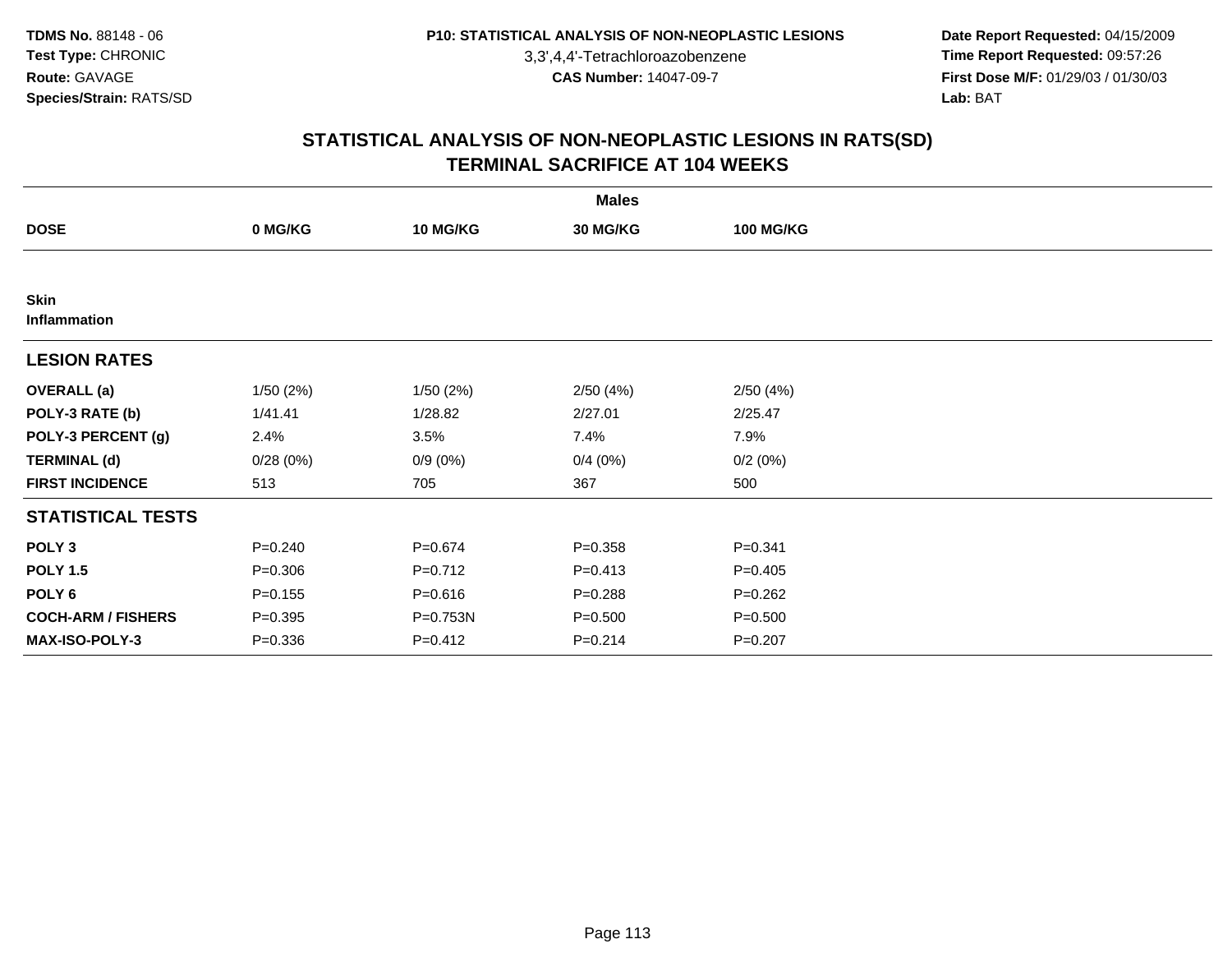**Date Report Requested:** 04/15/2009 **Time Report Requested:** 09:57:26 **First Dose M/F:** 01/29/03 / 01/30/03<br>Lab: BAT **Lab:** BAT

|                                                          | <b>Males</b> |                 |             |                  |  |  |  |  |
|----------------------------------------------------------|--------------|-----------------|-------------|------------------|--|--|--|--|
| <b>DOSE</b>                                              | 0 MG/KG      | <b>10 MG/KG</b> | 30 MG/KG    | <b>100 MG/KG</b> |  |  |  |  |
|                                                          |              |                 |             |                  |  |  |  |  |
| <b>Spleen</b><br><b>Hematopoietic Cell Proliferation</b> |              |                 |             |                  |  |  |  |  |
| <b>LESION RATES</b>                                      |              |                 |             |                  |  |  |  |  |
| <b>OVERALL</b> (a)                                       | 38/50 (76%)  | 48/50 (96%)     | 44/50 (88%) | 41/50 (82%)      |  |  |  |  |
| POLY-3 RATE (b)                                          | 38/45.82     | 48/49.46        | 44/47.25    | 41/45.63         |  |  |  |  |
| POLY-3 PERCENT (g)                                       | 82.9%        | 97%             | 93.1%       | 89.9%            |  |  |  |  |
| <b>TERMINAL (d)</b>                                      | 26/28 (93%)  | 9/9 (100%)      | 4/4 (100%)  | 2/2 (100%)       |  |  |  |  |
| <b>FIRST INCIDENCE</b>                                   | 274          | 62              | 38          | 174              |  |  |  |  |
| <b>STATISTICAL TESTS</b>                                 |              |                 |             |                  |  |  |  |  |
| POLY <sub>3</sub>                                        | $P = 0.575$  | $P=0.012*$      | $P = 0.089$ | $P=0.226$        |  |  |  |  |
| <b>POLY 1.5</b>                                          | P=0.530N     | P=0.007**       | $P = 0.079$ | $P = 0.258$      |  |  |  |  |
| POLY <sub>6</sub>                                        | $P=0.440$    | P=0.021*        | $P = 0.096$ | $P = 0.173$      |  |  |  |  |
| <b>COCH-ARM / FISHERS</b>                                | P=0.399N     | P=0.004**       | $P = 0.096$ | $P = 0.312$      |  |  |  |  |
| <b>MAX-ISO-POLY-3</b>                                    | $P=0.036*$   | P=0.005**       | P=0.046*    | $P = 0.136$      |  |  |  |  |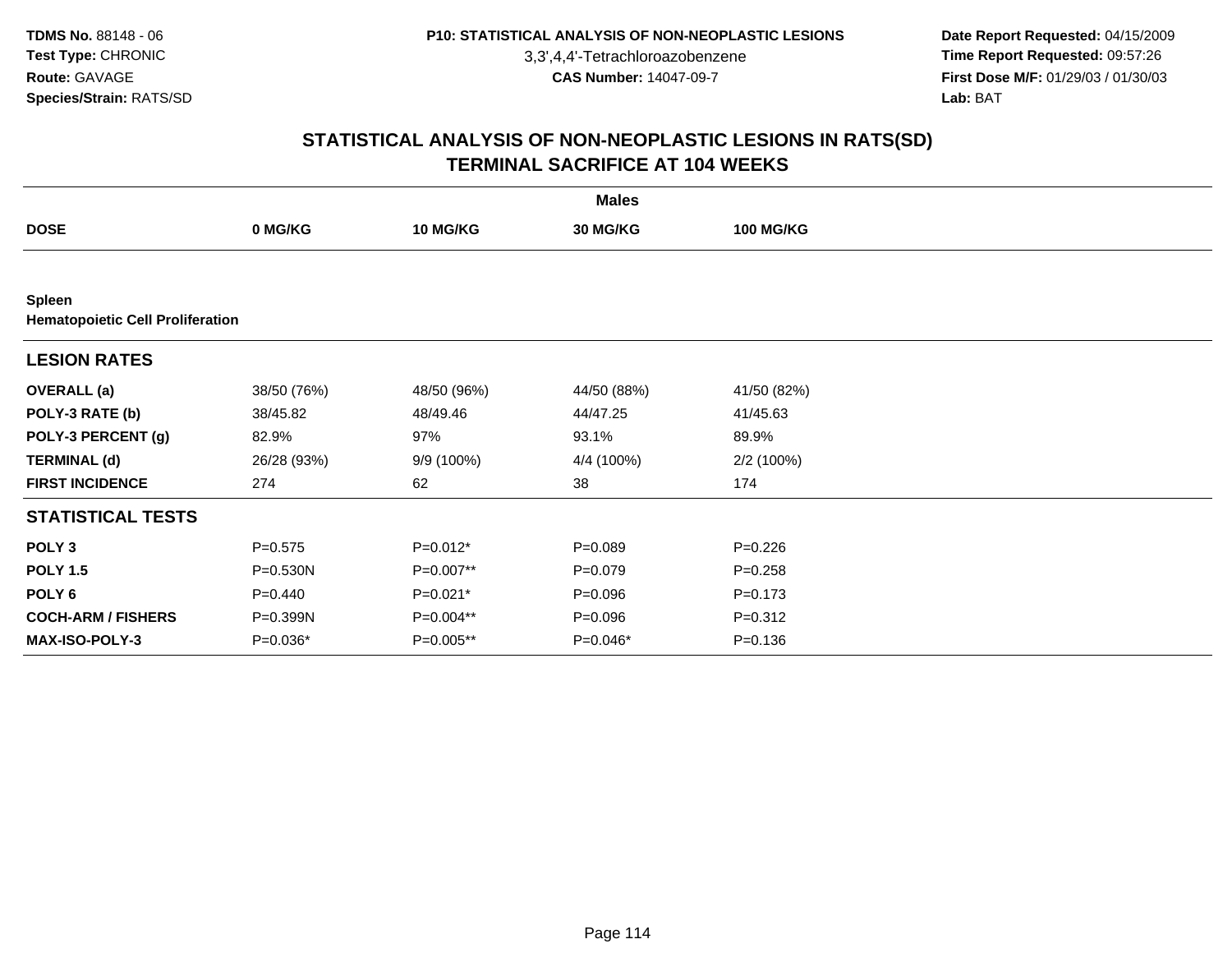**Date Report Requested:** 04/15/2009 **Time Report Requested:** 09:57:26 **First Dose M/F:** 01/29/03 / 01/30/03<br>Lab: BAT **Lab:** BAT

| <b>Males</b>                  |             |                 |             |                  |  |  |  |
|-------------------------------|-------------|-----------------|-------------|------------------|--|--|--|
| <b>DOSE</b>                   | 0 MG/KG     | <b>10 MG/KG</b> | 30 MG/KG    | <b>100 MG/KG</b> |  |  |  |
|                               |             |                 |             |                  |  |  |  |
| <b>Spleen</b><br>Pigmentation |             |                 |             |                  |  |  |  |
| <b>LESION RATES</b>           |             |                 |             |                  |  |  |  |
| <b>OVERALL (a)</b>            | 38/50 (76%) | 39/50 (78%)     | 40/50 (80%) | 35/50 (70%)      |  |  |  |
| POLY-3 RATE (b)               | 38/47.03    | 39/44.19        | 40/44.78    | 35/43.11         |  |  |  |
| POLY-3 PERCENT (g)            | 80.8%       | 88.3%           | 89.3%       | 81.2%            |  |  |  |
| <b>TERMINAL (d)</b>           | 22/28 (79%) | 9/9 (100%)      | 4/4 (100%)  | 2/2 (100%)       |  |  |  |
| <b>FIRST INCIDENCE</b>        | 398         | 176             | 115         | 174              |  |  |  |
| <b>STATISTICAL TESTS</b>      |             |                 |             |                  |  |  |  |
| POLY <sub>3</sub>             | P=0.396N    | $P=0.224$       | $P = 0.175$ | $P = 0.596$      |  |  |  |
| <b>POLY 1.5</b>               | P=0.283N    | $P = 0.318$     | $P = 0.247$ | P=0.493N         |  |  |  |
| POLY <sub>6</sub>             | $P = 0.576$ | $P = 0.130$     | $P = 0.101$ | $P = 0.405$      |  |  |  |
| <b>COCH-ARM / FISHERS</b>     | P=0.204N    | $P = 0.500$     | $P=0.405$   | P=0.326N         |  |  |  |
| <b>MAX-ISO-POLY-3</b>         | $P = 0.345$ | $P = 0.147$     | $P = 0.110$ | $P = 0.479$      |  |  |  |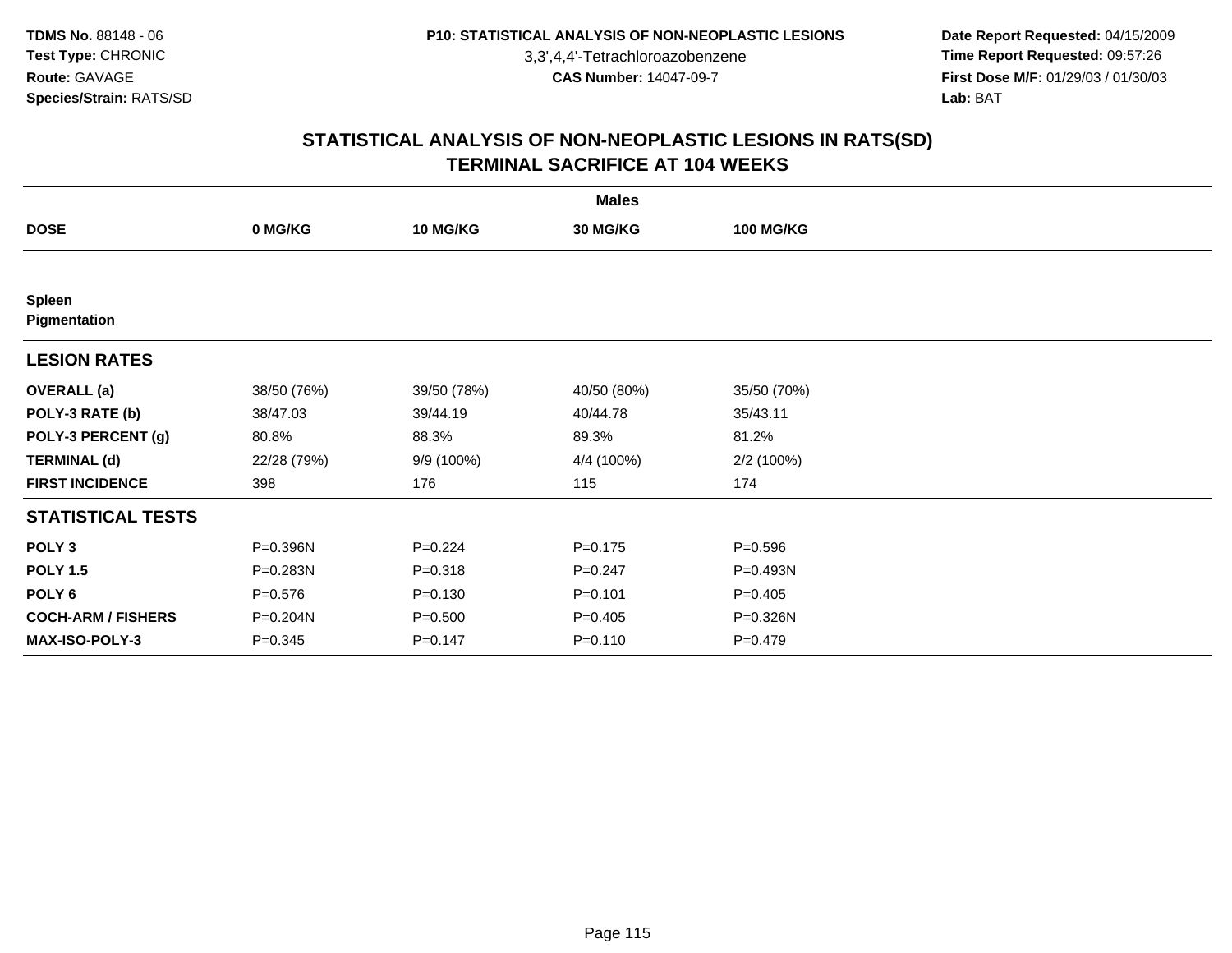**Date Report Requested:** 04/15/2009 **Time Report Requested:** 09:57:26 **First Dose M/F:** 01/29/03 / 01/30/03<br>Lab: BAT **Lab:** BAT

|                                                    |            |                 | <b>Males</b> |                  |  |
|----------------------------------------------------|------------|-----------------|--------------|------------------|--|
| <b>DOSE</b>                                        | 0 MG/KG    | <b>10 MG/KG</b> | 30 MG/KG     | <b>100 MG/KG</b> |  |
|                                                    |            |                 |              |                  |  |
| <b>Spleen: Lymphoid Follicle</b><br><b>Atrophy</b> |            |                 |              |                  |  |
| <b>LESION RATES</b>                                |            |                 |              |                  |  |
| <b>OVERALL</b> (a)                                 | 5/50 (10%) | 4/50 (8%)       | 5/50 (10%)   | 12/50 (24%)      |  |
| POLY-3 RATE (b)                                    | 5/42.74    | 4/30.91         | 5/28.98      | 12/29.66         |  |
| POLY-3 PERCENT (g)                                 | 11.7%      | 12.9%           | 17.3%        | 40.5%            |  |
| <b>TERMINAL (d)</b>                                | 0/28(0%)   | $0/9(0\%)$      | 0/4(0%)      | 0/2(0%)          |  |
| <b>FIRST INCIDENCE</b>                             | 420        | 500             | 258          | 365              |  |
| <b>STATISTICAL TESTS</b>                           |            |                 |              |                  |  |
| POLY <sub>3</sub>                                  | P<0.001**  | $P = 0.577$     | $P = 0.379$  | P=0.005**        |  |
| <b>POLY 1.5</b>                                    | P=0.002**  | P=0.619N        | $P=0.480$    | $P=0.013*$       |  |
| POLY <sub>6</sub>                                  | P<0.001**  | $P=0.469$       | $P=0.251$    | P<0.001**        |  |
| <b>COCH-ARM / FISHERS</b>                          | P=0.008**  | P=0.500N        | P=0.630N     | $P = 0.054$      |  |
| MAX-ISO-POLY-3                                     | P<0.001**  | $P=0.444$       | $P = 0.291$  | P=0.006**        |  |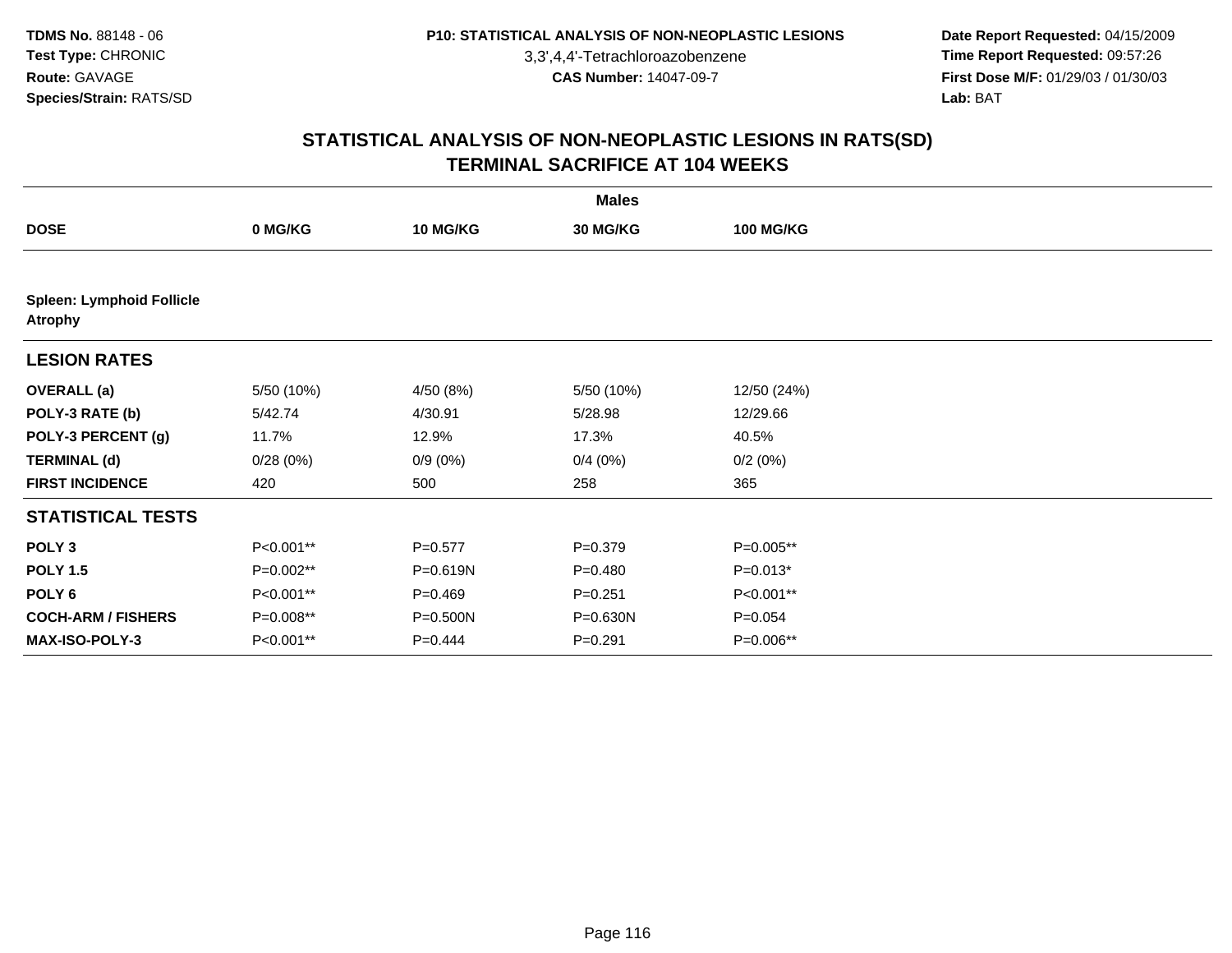**Date Report Requested:** 04/15/2009 **Time Report Requested:** 09:57:26 **First Dose M/F:** 01/29/03 / 01/30/03<br>Lab: BAT **Lab:** BAT

|                              |                   |            | <b>Males</b>    |                  |  |
|------------------------------|-------------------|------------|-----------------|------------------|--|
| <b>DOSE</b>                  | 0 MG/KG           | 10 MG/KG   | <b>30 MG/KG</b> | <b>100 MG/KG</b> |  |
|                              |                   |            |                 |                  |  |
| Stomach, Forestomach<br>Cyst |                   |            |                 |                  |  |
| <b>LESION RATES</b>          |                   |            |                 |                  |  |
| <b>OVERALL</b> (a)           | 0/50(0%)          | 0/50(0%)   | 0/50(0%)        | 1/50(2%)         |  |
| POLY-3 RATE (b)              | 0/40.76           | 0/28.74    | 0/25.86         | 1/24.89          |  |
| POLY-3 PERCENT (g)           | 0%                | 0%         | 0%              | 4%               |  |
| <b>TERMINAL (d)</b>          | 0/28(0%)          | $0/9(0\%)$ | 0/4(0%)         | 0/2(0%)          |  |
| <b>FIRST INCIDENCE</b>       | $\qquad \qquad -$ | ---        | ---             | 524              |  |
| <b>STATISTICAL TESTS</b>     |                   |            |                 |                  |  |
| POLY <sub>3</sub>            | $P=0.172$         | (e)        | (e)             | $P = 0.406$      |  |
| <b>POLY 1.5</b>              | $P = 0.192$       | (e)        | (e)             | $P=0.445$        |  |
| POLY <sub>6</sub>            | $P = 0.145$       | (e)        | (e)             | $P = 0.356$      |  |
| <b>COCH-ARM / FISHERS</b>    | $P = 0.221$       | (e)        | (e)             | $P = 0.500$      |  |
| MAX-ISO-POLY-3               | $P = 0.125$       | (e)        | (e)             | $P = 0.157$      |  |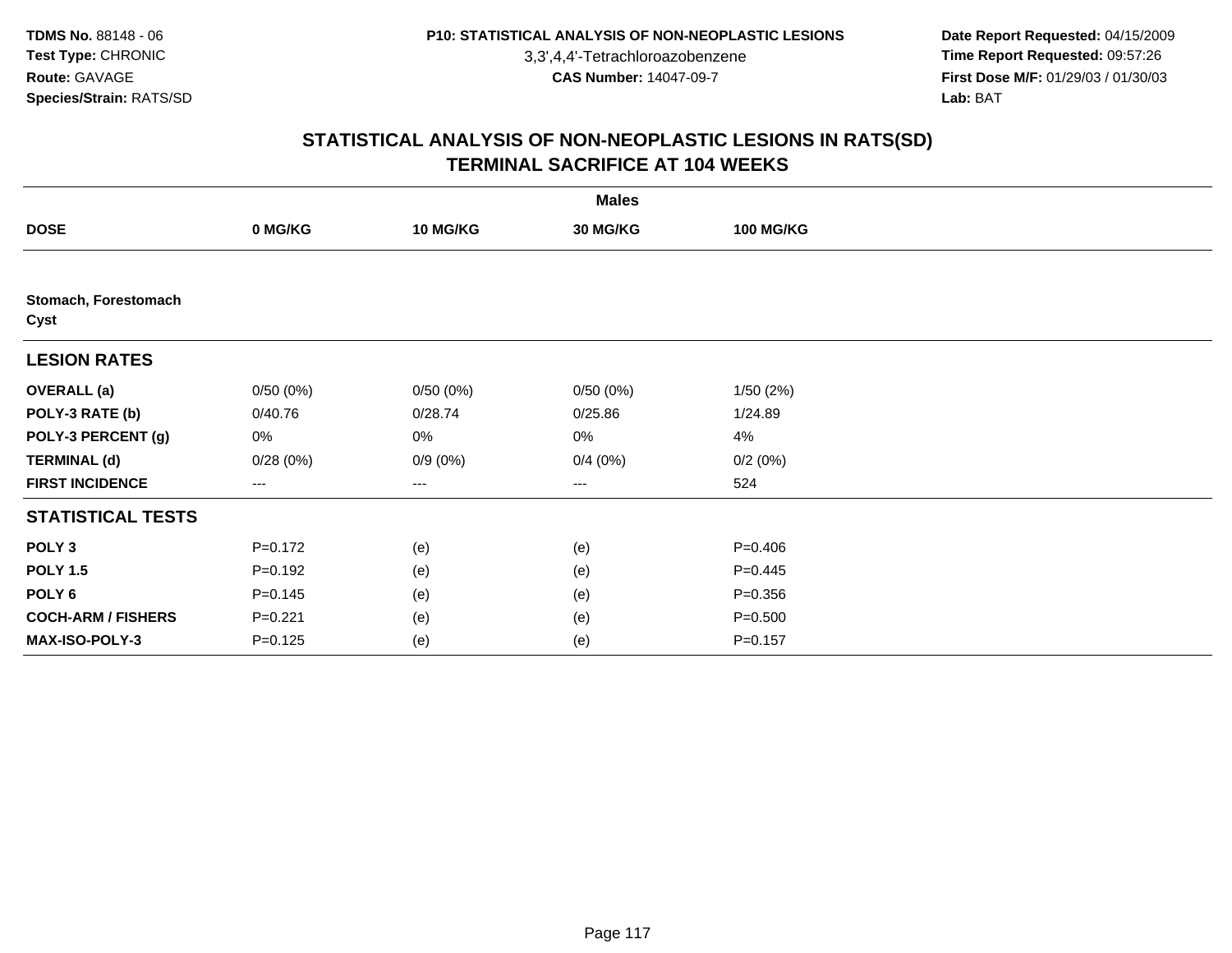**Date Report Requested:** 04/15/2009 **Time Report Requested:** 09:57:26 **First Dose M/F:** 01/29/03 / 01/30/03<br>Lab: BAT **Lab:** BAT

|                                      |             |            | <b>Males</b> |                  |  |
|--------------------------------------|-------------|------------|--------------|------------------|--|
| <b>DOSE</b>                          | 0 MG/KG     | 10 MG/KG   | 30 MG/KG     | <b>100 MG/KG</b> |  |
|                                      |             |            |              |                  |  |
| Stomach, Forestomach<br>Inflammation |             |            |              |                  |  |
| <b>LESION RATES</b>                  |             |            |              |                  |  |
| <b>OVERALL</b> (a)                   | 5/50 (10%)  | 2/50(4%)   | 2/50(4%)     | 3/50(6%)         |  |
| POLY-3 RATE (b)                      | 5/42.41     | 2/29.69    | 2/26.49      | 3/25.63          |  |
| POLY-3 PERCENT (g)                   | 11.8%       | 6.7%       | 7.6%         | 11.7%            |  |
| <b>TERMINAL (d)</b>                  | 1/28(4%)    | $0/9(0\%)$ | 0/4(0%)      | 0/2(0%)          |  |
| <b>FIRST INCIDENCE</b>               | 420         | 549        | 609          | 503              |  |
| <b>STATISTICAL TESTS</b>             |             |            |              |                  |  |
| POLY <sub>3</sub>                    | $P = 0.556$ | P=0.382N   | $P = 0.441N$ | P=0.639N         |  |
| <b>POLY 1.5</b>                      | P=0.560N    | P=0.308N   | P=0.344N     | P=0.522N         |  |
| POLY 6                               | $P=0.408$   | P=0.490N   | P=0.575N     | $P = 0.483$      |  |
| <b>COCH-ARM / FISHERS</b>            | P=0.485N    | P=0.218N   | P=0.218N     | P=0.357N         |  |
| <b>MAX-ISO-POLY-3</b>                | P=0.568N    | P=0.275N   | P=0.327N     | P=0.496N         |  |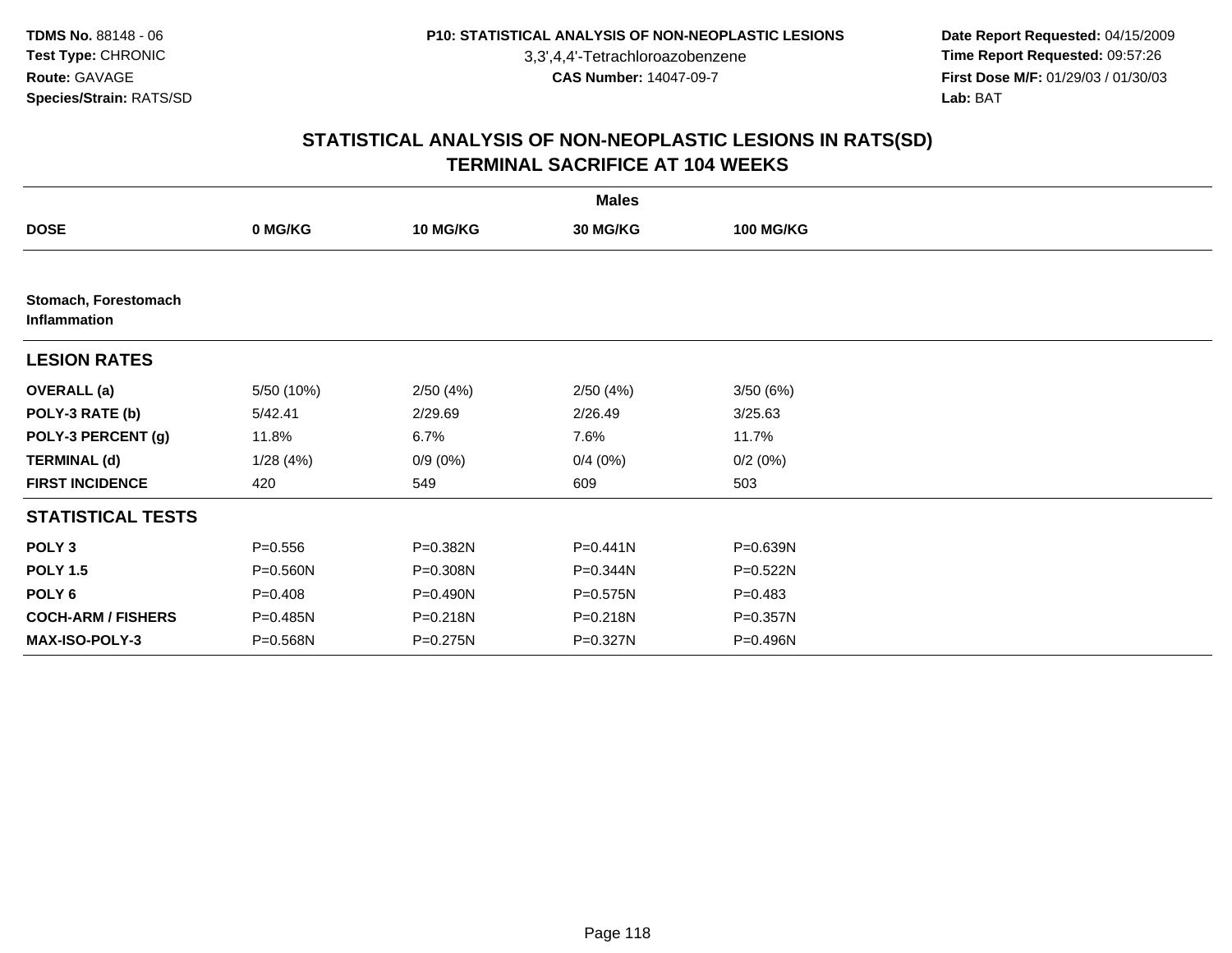**Date Report Requested:** 04/15/2009 **Time Report Requested:** 09:57:26 **First Dose M/F:** 01/29/03 / 01/30/03<br>Lab: BAT **Lab:** BAT

|                                               |          |              | <b>Males</b> |                  |  |
|-----------------------------------------------|----------|--------------|--------------|------------------|--|
| <b>DOSE</b>                                   | 0 MG/KG  | 10 MG/KG     | 30 MG/KG     | <b>100 MG/KG</b> |  |
|                                               |          |              |              |                  |  |
| Stomach, Forestomach<br><b>Mineralization</b> |          |              |              |                  |  |
| <b>LESION RATES</b>                           |          |              |              |                  |  |
| <b>OVERALL</b> (a)                            | 2/50(4%) | 0/50(0%)     | 1/50(2%)     | 0/50(0%)         |  |
| POLY-3 RATE (b)                               | 2/41.61  | 0/28.74      | 1/26.25      | 0/24.26          |  |
| POLY-3 PERCENT (g)                            | 4.8%     | 0%           | 3.8%         | 0%               |  |
| <b>TERMINAL (d)</b>                           | 0/28(0%) | $0/9(0\%)$   | 0/4(0%)      | 0/2(0%)          |  |
| <b>FIRST INCIDENCE</b>                        | 420      | ---          | 617          | ---              |  |
| <b>STATISTICAL TESTS</b>                      |          |              |              |                  |  |
| POLY <sub>3</sub>                             | P=0.316N | P=0.327N     | $P = 0.651N$ | P=0.371N         |  |
| <b>POLY 1.5</b>                               | P=0.290N | P=0.288N     | P=0.594N     | P=0.311N         |  |
| POLY 6                                        | P=0.376N | P=0.387N     | $P = 0.701$  | P=0.462N         |  |
| <b>COCH-ARM / FISHERS</b>                     | P=0.276N | P=0.247N     | P=0.500N     | P=0.247N         |  |
| <b>MAX-ISO-POLY-3</b>                         | P=0.272N | $P = 0.161N$ | P=0.437N     | P=0.202N         |  |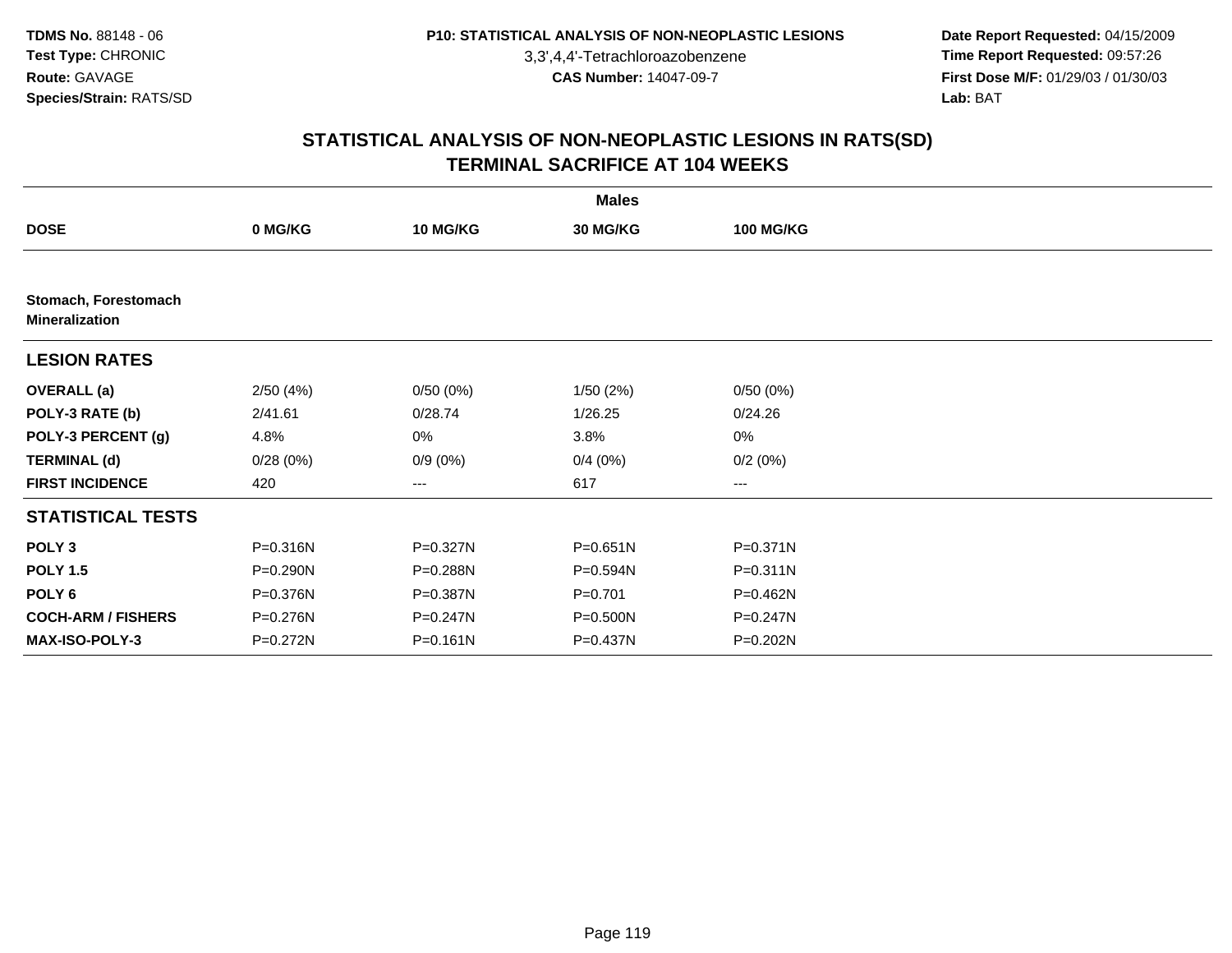**Date Report Requested:** 04/15/2009 **Time Report Requested:** 09:57:26 **First Dose M/F:** 01/29/03 / 01/30/03<br>Lab: BAT **Lab:** BAT

|                                         |             |                 | <b>Males</b> |                  |  |
|-----------------------------------------|-------------|-----------------|--------------|------------------|--|
| <b>DOSE</b>                             | 0 MG/KG     | <b>10 MG/KG</b> | 30 MG/KG     | <b>100 MG/KG</b> |  |
|                                         |             |                 |              |                  |  |
| Stomach, Forestomach<br><b>Necrosis</b> |             |                 |              |                  |  |
| <b>LESION RATES</b>                     |             |                 |              |                  |  |
| <b>OVERALL</b> (a)                      | 0/50(0%)    | 3/50(6%)        | 1/50(2%)     | 1/50(2%)         |  |
| POLY-3 RATE (b)                         | 0/40.76     | 3/29.91         | 1/26.60      | 1/24.81          |  |
| POLY-3 PERCENT (g)                      | 0%          | 10%             | 3.8%         | 4%               |  |
| <b>TERMINAL (d)</b>                     | 0/28(0%)    | $0/9(0\%)$      | 0/4(0%)      | 0/2(0%)          |  |
| <b>FIRST INCIDENCE</b>                  | ---         | 549             | 468          | 560              |  |
| <b>STATISTICAL TESTS</b>                |             |                 |              |                  |  |
| POLY <sub>3</sub>                       | $P = 0.504$ | $P = 0.073$     | $P = 0.418$  | $P=0.406$        |  |
| <b>POLY 1.5</b>                         | $P = 0.602$ | $P = 0.089$     | $P=0.450$    | $P=0.445$        |  |
| POLY 6                                  | $P = 0.356$ | $P = 0.055$     | $P = 0.375$  | $P = 0.355$      |  |
| <b>COCH-ARM / FISHERS</b>               | P=0.592N    | $P = 0.121$     | $P = 0.500$  | $P = 0.500$      |  |
| MAX-ISO-POLY-3                          | $P = 0.261$ | $P=0.036*$      | $P = 0.157$  | $P = 0.157$      |  |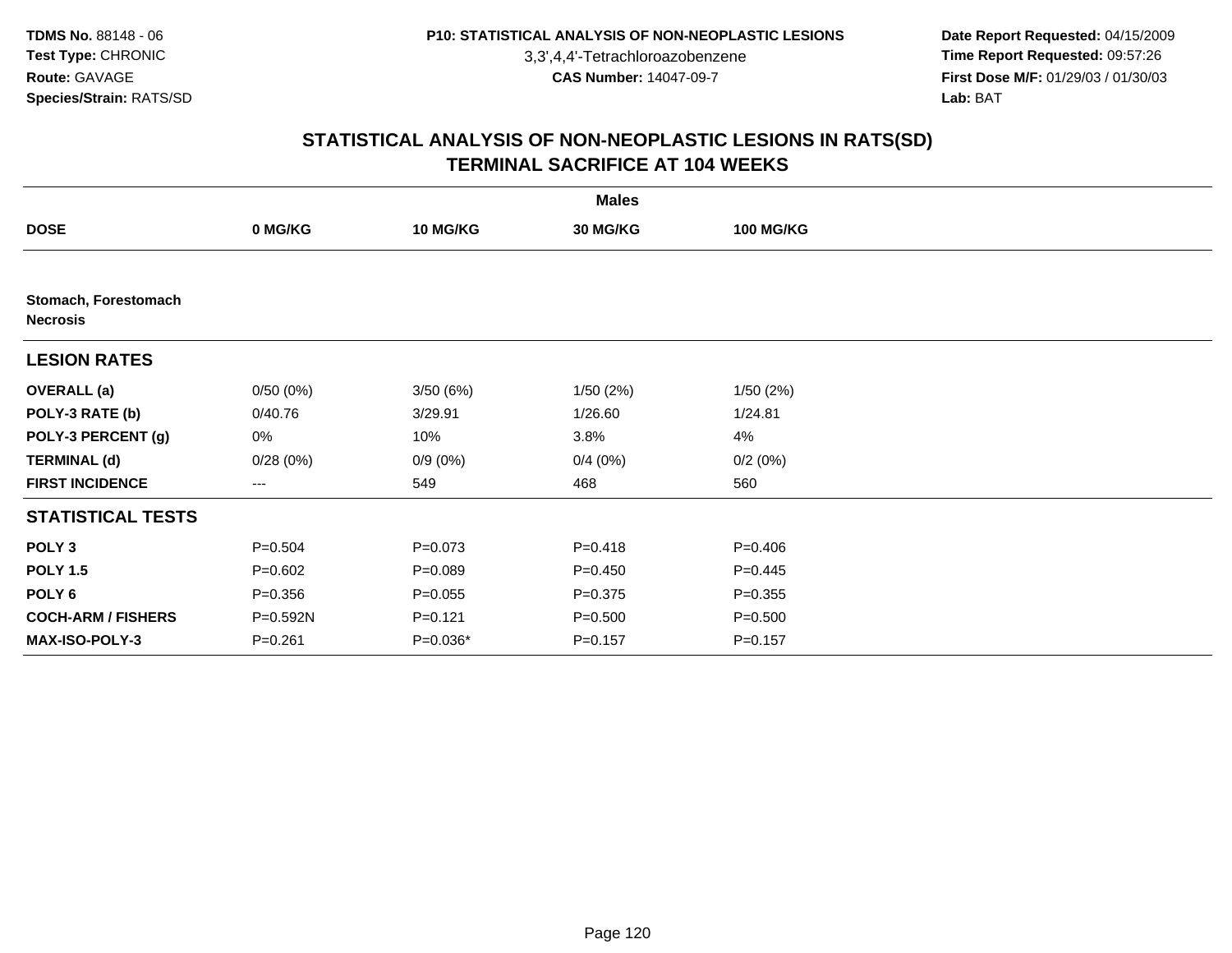**Date Report Requested:** 04/15/2009 **Time Report Requested:** 09:57:26 **First Dose M/F:** 01/29/03 / 01/30/03<br>Lab: BAT **Lab:** BAT

|                                                 | <b>Males</b> |             |                 |                  |  |  |  |  |
|-------------------------------------------------|--------------|-------------|-----------------|------------------|--|--|--|--|
| <b>DOSE</b>                                     | 0 MG/KG      | 10 MG/KG    | <b>30 MG/KG</b> | <b>100 MG/KG</b> |  |  |  |  |
|                                                 |              |             |                 |                  |  |  |  |  |
| Stomach, Forestomach: Epithelium<br>Hyperplasia |              |             |                 |                  |  |  |  |  |
| <b>LESION RATES</b>                             |              |             |                 |                  |  |  |  |  |
| <b>OVERALL</b> (a)                              | 8/50 (16%)   | 36/50 (72%) | 44/50 (88%)     | 45/50 (90%)      |  |  |  |  |
| POLY-3 RATE (b)                                 | 8/42.59      | 36/42.16    | 44/46.11        | 45/45.77         |  |  |  |  |
| POLY-3 PERCENT (g)                              | 18.8%        | 85.4%       | 95.4%           | 98.3%            |  |  |  |  |
| <b>TERMINAL (d)</b>                             | 3/28(11%)    | 7/9 (78%)   | 4/4 (100%)      | 2/2 (100%)       |  |  |  |  |
| <b>FIRST INCIDENCE</b>                          | 420          | 62          | 115             | 225              |  |  |  |  |
| <b>STATISTICAL TESTS</b>                        |              |             |                 |                  |  |  |  |  |
| POLY <sub>3</sub>                               | P<0.001**    | P<0.001**   | P<0.001**       | P<0.001**        |  |  |  |  |
| <b>POLY 1.5</b>                                 | P<0.001**    | P<0.001**   | P<0.001**       | P<0.001**        |  |  |  |  |
| POLY <sub>6</sub>                               | P<0.001**    | P<0.001**   | P<0.001**       | P<0.001**        |  |  |  |  |
| <b>COCH-ARM / FISHERS</b>                       | P<0.001**    | P<0.001**   | P<0.001**       | P<0.001**        |  |  |  |  |
| <b>MAX-ISO-POLY-3</b>                           | P<0.001**    | P<0.001**   | P<0.001**       | P<0.001**        |  |  |  |  |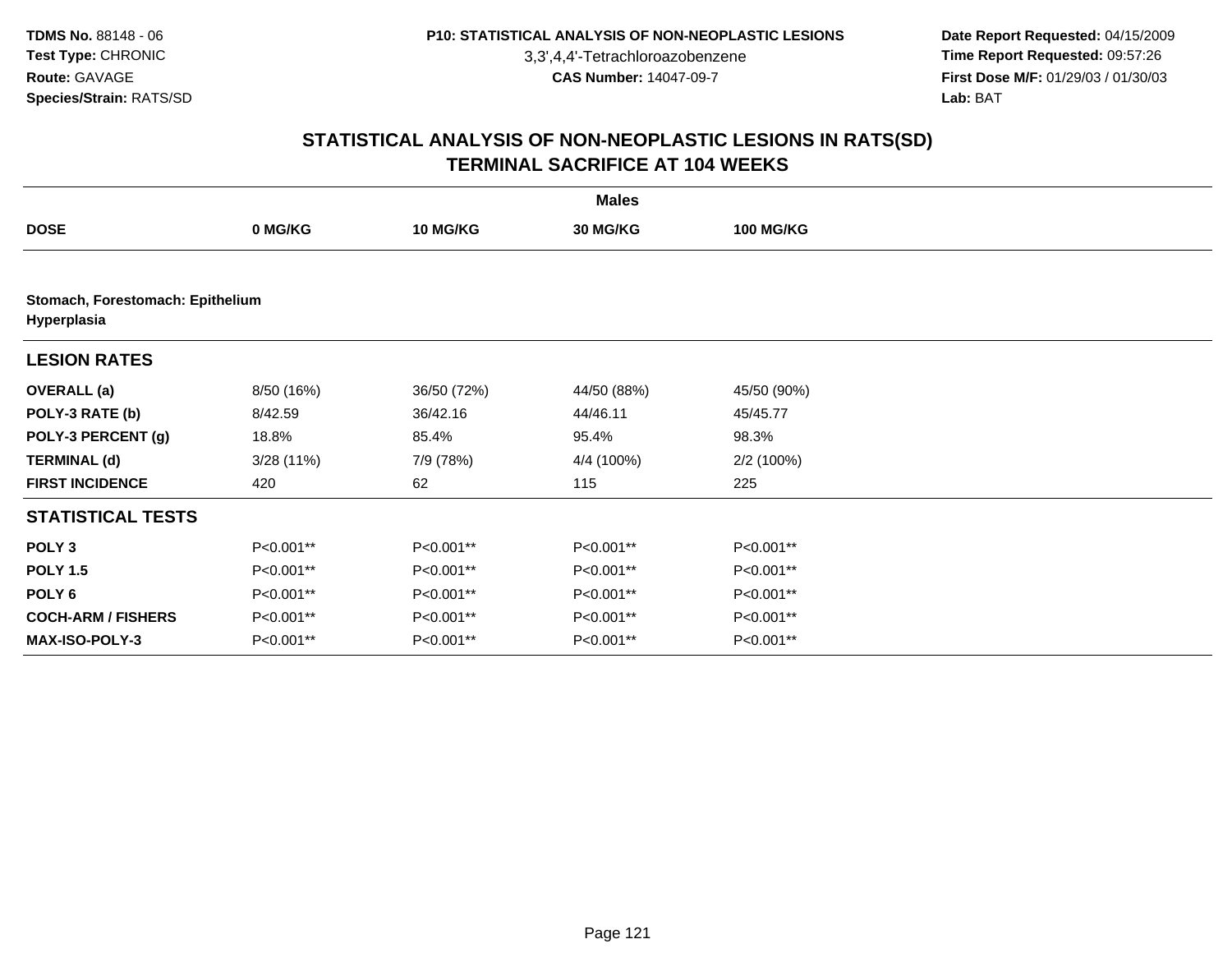**Date Report Requested:** 04/15/2009 **Time Report Requested:** 09:57:26 **First Dose M/F:** 01/29/03 / 01/30/03<br>Lab: BAT **Lab:** BAT

|                                           |          |                 | <b>Males</b> |                  |  |
|-------------------------------------------|----------|-----------------|--------------|------------------|--|
| <b>DOSE</b>                               | 0 MG/KG  | <b>10 MG/KG</b> | 30 MG/KG     | <b>100 MG/KG</b> |  |
|                                           |          |                 |              |                  |  |
| Stomach, Glandular<br><b>Inflammation</b> |          |                 |              |                  |  |
| <b>LESION RATES</b>                       |          |                 |              |                  |  |
| <b>OVERALL</b> (a)                        | 2/50(4%) | 0/50(0%)        | 1/50(2%)     | 0/50(0%)         |  |
| POLY-3 RATE (b)                           | 2/41.15  | 0/28.74         | 1/25.93      | 0/24.26          |  |
| POLY-3 PERCENT (g)                        | 4.9%     | 0%              | 3.9%         | 0%               |  |
| <b>TERMINAL (d)</b>                       | 1/28(4%) | $0/9(0\%)$      | 0/4(0%)      | 0/2(0%)          |  |
| <b>FIRST INCIDENCE</b>                    | 617      | ---             | 712          | $---$            |  |
| <b>STATISTICAL TESTS</b>                  |          |                 |              |                  |  |
| POLY <sub>3</sub>                         | P=0.315N | P=0.324N        | P=0.652N     | P=0.368N         |  |
| <b>POLY 1.5</b>                           | P=0.290N | P=0.285N        | P=0.593N     | P=0.309N         |  |
| POLY <sub>6</sub>                         | P=0.376N | P=0.384N        | $P = 0.696$  | P=0.459N         |  |
| <b>COCH-ARM / FISHERS</b>                 | P=0.276N | P=0.247N        | P=0.500N     | $P = 0.247N$     |  |
| <b>MAX-ISO-POLY-3</b>                     | P=0.268N | P=0.158N        | P=0.437N     | P=0.199N         |  |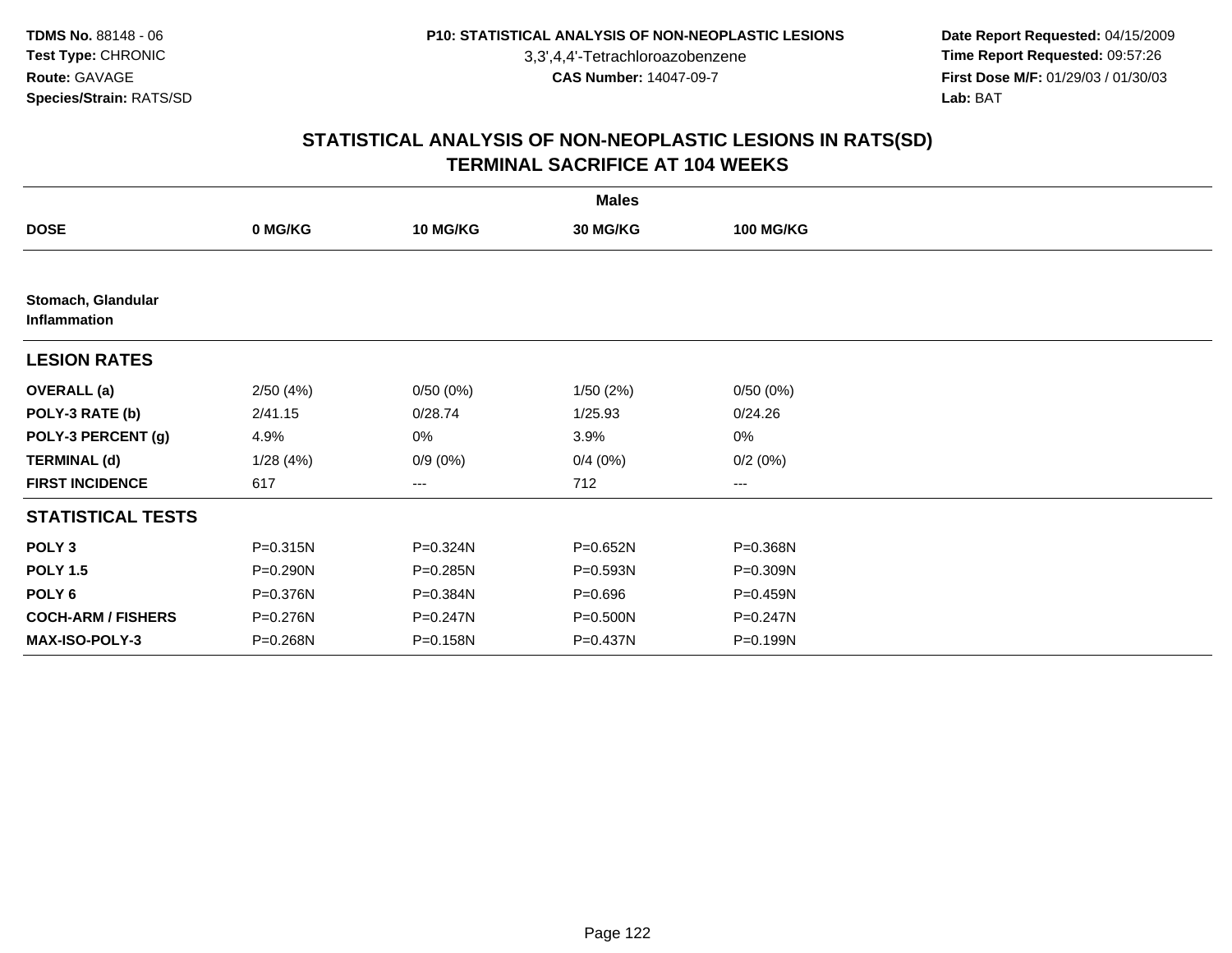**Date Report Requested:** 04/15/2009 **Time Report Requested:** 09:57:26 **First Dose M/F:** 01/29/03 / 01/30/03<br>Lab: BAT **Lab:** BAT

| <b>Males</b>                                |          |                 |                 |                  |  |  |  |  |
|---------------------------------------------|----------|-----------------|-----------------|------------------|--|--|--|--|
| <b>DOSE</b>                                 | 0 MG/KG  | <b>10 MG/KG</b> | <b>30 MG/KG</b> | <b>100 MG/KG</b> |  |  |  |  |
|                                             |          |                 |                 |                  |  |  |  |  |
| Stomach, Glandular<br><b>Mineralization</b> |          |                 |                 |                  |  |  |  |  |
| <b>LESION RATES</b>                         |          |                 |                 |                  |  |  |  |  |
| <b>OVERALL</b> (a)                          | 3/50(6%) | 2/50(4%)        | 2/50(4%)        | 1/50(2%)         |  |  |  |  |
| POLY-3 RATE (b)                             | 3/41.61  | 2/30.27         | 2/27.66         | 1/25.21          |  |  |  |  |
| POLY-3 PERCENT (g)                          | 7.2%     | 6.6%            | 7.2%            | 4%               |  |  |  |  |
| <b>TERMINAL (d)</b>                         | 1/28(4%) | $0/9(0\%)$      | 0/4(0%)         | 0/2(0%)          |  |  |  |  |
| <b>FIRST INCIDENCE</b>                      | 420      | 380             | 307             | 274              |  |  |  |  |
| <b>STATISTICAL TESTS</b>                    |          |                 |                 |                  |  |  |  |  |
| POLY <sub>3</sub>                           | P=0.418N | P=0.641N        | $P = 0.674$     | P=0.496N         |  |  |  |  |
| <b>POLY 1.5</b>                             | P=0.346N | P=0.583N        | P=0.608N        | P=0.412N         |  |  |  |  |
| POLY <sub>6</sub>                           | P=0.549N | $P = 0.631$     | $P = 0.571$     | P=0.615N         |  |  |  |  |
| <b>COCH-ARM / FISHERS</b>                   | P=0.274N | P=0.500N        | P=0.500N        | P=0.309N         |  |  |  |  |
| MAX-ISO-POLY-3                              | P=0.534N | P=0.466N        | $P = 0.498$     | P=0.336N         |  |  |  |  |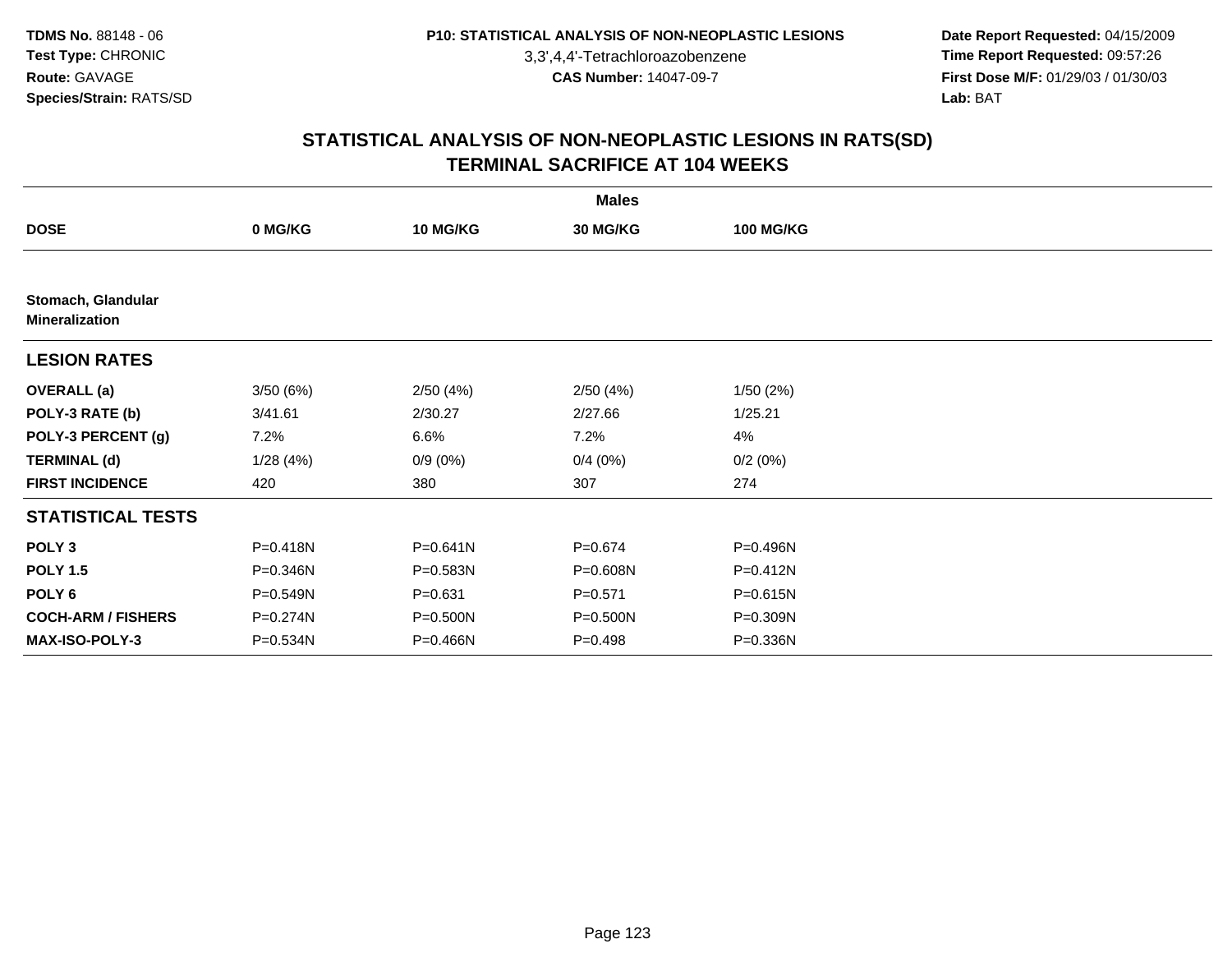**Date Report Requested:** 04/15/2009 **Time Report Requested:** 09:57:26 **First Dose M/F:** 01/29/03 / 01/30/03<br>Lab: BAT **Lab:** BAT

|                                  |             |                 | <b>Males</b>    |                  |  |
|----------------------------------|-------------|-----------------|-----------------|------------------|--|
| <b>DOSE</b>                      | 0 MG/KG     | <b>10 MG/KG</b> | <b>30 MG/KG</b> | <b>100 MG/KG</b> |  |
|                                  |             |                 |                 |                  |  |
| <b>Testes</b><br><b>Necrosis</b> |             |                 |                 |                  |  |
| <b>LESION RATES</b>              |             |                 |                 |                  |  |
| <b>OVERALL</b> (a)               | 0/50(0%)    | 2/50(4%)        | 1/50(2%)        | 3/50(6%)         |  |
| POLY-3 RATE (b)                  | 0/40.76     | 2/29.69         | 1/26.80         | 3/26.29          |  |
| POLY-3 PERCENT (g)               | 0%          | 6.7%            | 3.7%            | 11.4%            |  |
| <b>TERMINAL (d)</b>              | 0/28(0%)    | $0/9(0\%)$      | 0/4(0%)         | 0/2(0%)          |  |
| <b>FIRST INCIDENCE</b>           | $---$       | 549             | 295             | 365              |  |
| <b>STATISTICAL TESTS</b>         |             |                 |                 |                  |  |
| POLY <sub>3</sub>                | $P = 0.058$ | $P = 0.174$     | $P = 0.419$     | $P = 0.060$      |  |
| <b>POLY 1.5</b>                  | $P = 0.085$ | $P = 0.198$     | $P=0.452$       | $P = 0.080$      |  |
| POLY <sub>6</sub>                | P=0.031*    | $P = 0.146$     | $P = 0.376$     | P=0.040*         |  |
| <b>COCH-ARM / FISHERS</b>        | $P = 0.133$ | $P = 0.247$     | $P = 0.500$     | $P = 0.121$      |  |
| <b>MAX-ISO-POLY-3</b>            | $P = 0.059$ | $P = 0.074$     | $P = 0.157$     | $P=0.035*$       |  |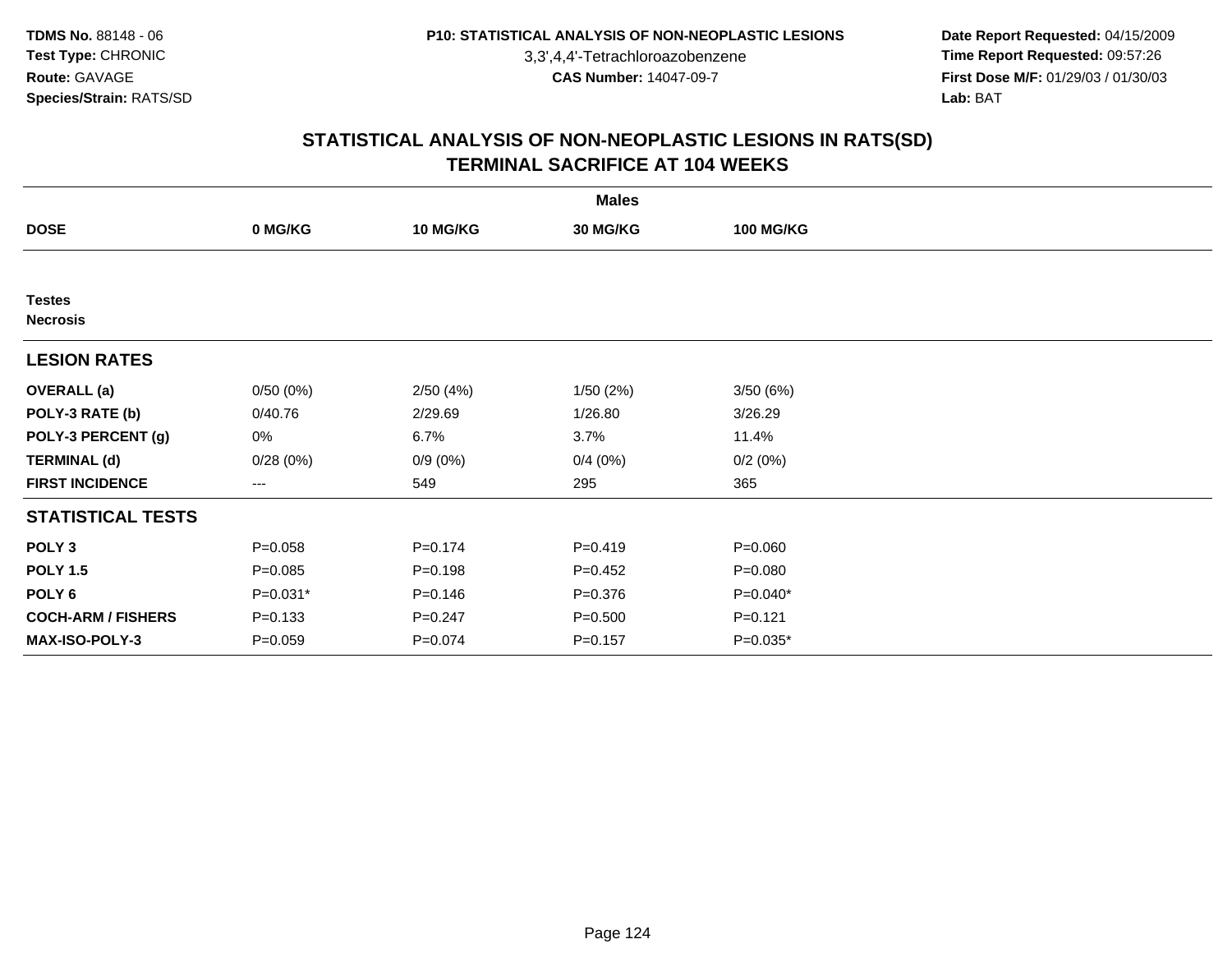**Date Report Requested:** 04/15/2009 **Time Report Requested:** 09:57:26 **First Dose M/F:** 01/29/03 / 01/30/03<br>Lab: BAT **Lab:** BAT

|                                                    | <b>Males</b> |                 |             |                  |  |  |  |  |
|----------------------------------------------------|--------------|-----------------|-------------|------------------|--|--|--|--|
| <b>DOSE</b>                                        | 0 MG/KG      | <b>10 MG/KG</b> | 30 MG/KG    | <b>100 MG/KG</b> |  |  |  |  |
|                                                    |              |                 |             |                  |  |  |  |  |
| <b>Testes: Germinal Epithelium</b><br>Degeneration |              |                 |             |                  |  |  |  |  |
| <b>LESION RATES</b>                                |              |                 |             |                  |  |  |  |  |
| <b>OVERALL</b> (a)                                 | 15/50 (30%)  | 16/50 (32%)     | 18/50 (36%) | 21/50 (42%)      |  |  |  |  |
| POLY-3 RATE (b)                                    | 15/43.46     | 16/33.01        | 18/33.49    | 21/33.58         |  |  |  |  |
| POLY-3 PERCENT (g)                                 | 34.5%        | 48.5%           | 53.8%       | 62.5%            |  |  |  |  |
| <b>TERMINAL (d)</b>                                | 8/28 (29%)   | 4/9 (44%)       | 2/4(50%)    | 2/2 (100%)       |  |  |  |  |
| <b>FIRST INCIDENCE</b>                             | 420          | 500             | 295         | 192              |  |  |  |  |
| <b>STATISTICAL TESTS</b>                           |              |                 |             |                  |  |  |  |  |
| POLY <sub>3</sub>                                  | $P=0.010**$  | $P = 0.156$     | $P=0.067$   | $P=0.010**$      |  |  |  |  |
| <b>POLY 1.5</b>                                    | P=0.034*     | $P=0.272$       | $P = 0.138$ | $P=0.034*$       |  |  |  |  |
| POLY <sub>6</sub>                                  | P<0.001**    | $P = 0.066$     | $P=0.020*$  | P<0.001**        |  |  |  |  |
| <b>COCH-ARM / FISHERS</b>                          | $P = 0.116$  | $P = 0.500$     | $P = 0.335$ | $P = 0.149$      |  |  |  |  |
| <b>MAX-ISO-POLY-3</b>                              | $P=0.013*$   | $P = 0.133$     | $P = 0.060$ | $P=0.011*$       |  |  |  |  |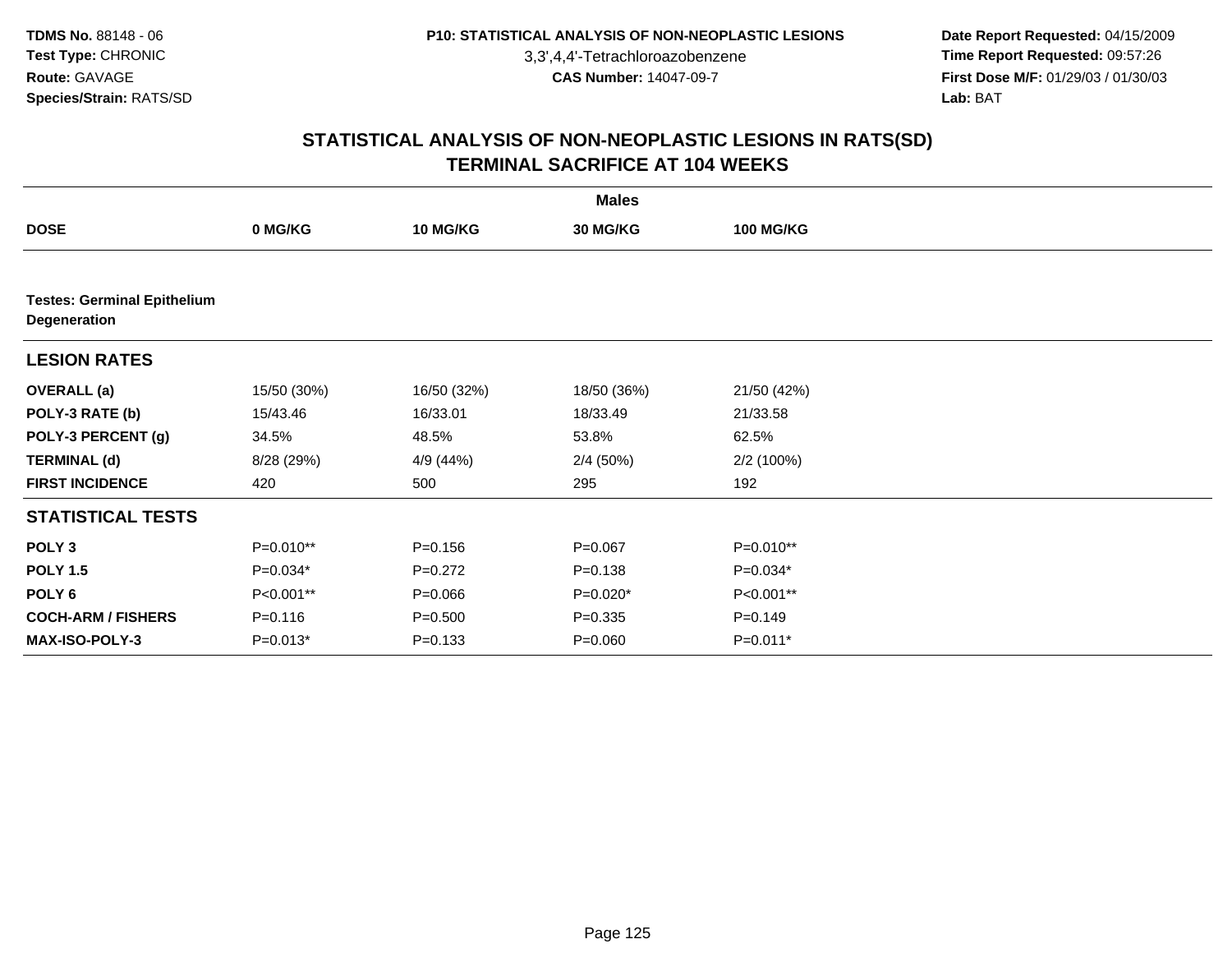**Date Report Requested:** 04/15/2009 **Time Report Requested:** 09:57:26 **First Dose M/F:** 01/29/03 / 01/30/03<br>Lab: BAT **Lab:** BAT

|                                                             |             |                 | <b>Males</b> |                  |  |
|-------------------------------------------------------------|-------------|-----------------|--------------|------------------|--|
| <b>DOSE</b>                                                 | 0 MG/KG     | <b>10 MG/KG</b> | 30 MG/KG     | <b>100 MG/KG</b> |  |
|                                                             |             |                 |              |                  |  |
| <b>Testes: Germinal Epithelium</b><br><b>Mineralization</b> |             |                 |              |                  |  |
| <b>LESION RATES</b>                                         |             |                 |              |                  |  |
| <b>OVERALL (a)</b>                                          | 3/50(6%)    | 3/50(6%)        | 3/50(6%)     | 4/50 (8%)        |  |
| POLY-3 RATE (b)                                             | 3/41.85     | 3/30.00         | 3/27.58      | 4/26.62          |  |
| POLY-3 PERCENT (g)                                          | 7.2%        | 10%             | 10.9%        | 15%              |  |
| <b>TERMINAL (d)</b>                                         | 1/28(4%)    | $0/9(0\%)$      | 0/4(0%)      | 1/2(50%)         |  |
| <b>FIRST INCIDENCE</b>                                      | 420         | 549             | 295          | 274              |  |
| <b>STATISTICAL TESTS</b>                                    |             |                 |              |                  |  |
| POLY <sub>3</sub>                                           | $P = 0.220$ | $P = 0.502$     | $P = 0.461$  | $P = 0.271$      |  |
| <b>POLY 1.5</b>                                             | $P = 0.306$ | $P = 0.569$     | $P = 0.544$  | $P = 0.364$      |  |
| POLY 6                                                      | $P = 0.113$ | $P = 0.413$     | $P = 0.350$  | $P = 0.164$      |  |
| <b>COCH-ARM / FISHERS</b>                                   | $P = 0.413$ | P=0.661N        | P=0.661N     | $P = 0.500$      |  |
| <b>MAX-ISO-POLY-3</b>                                       | $P = 0.311$ | $P = 0.358$     | $P = 0.331$  | $P = 0.201$      |  |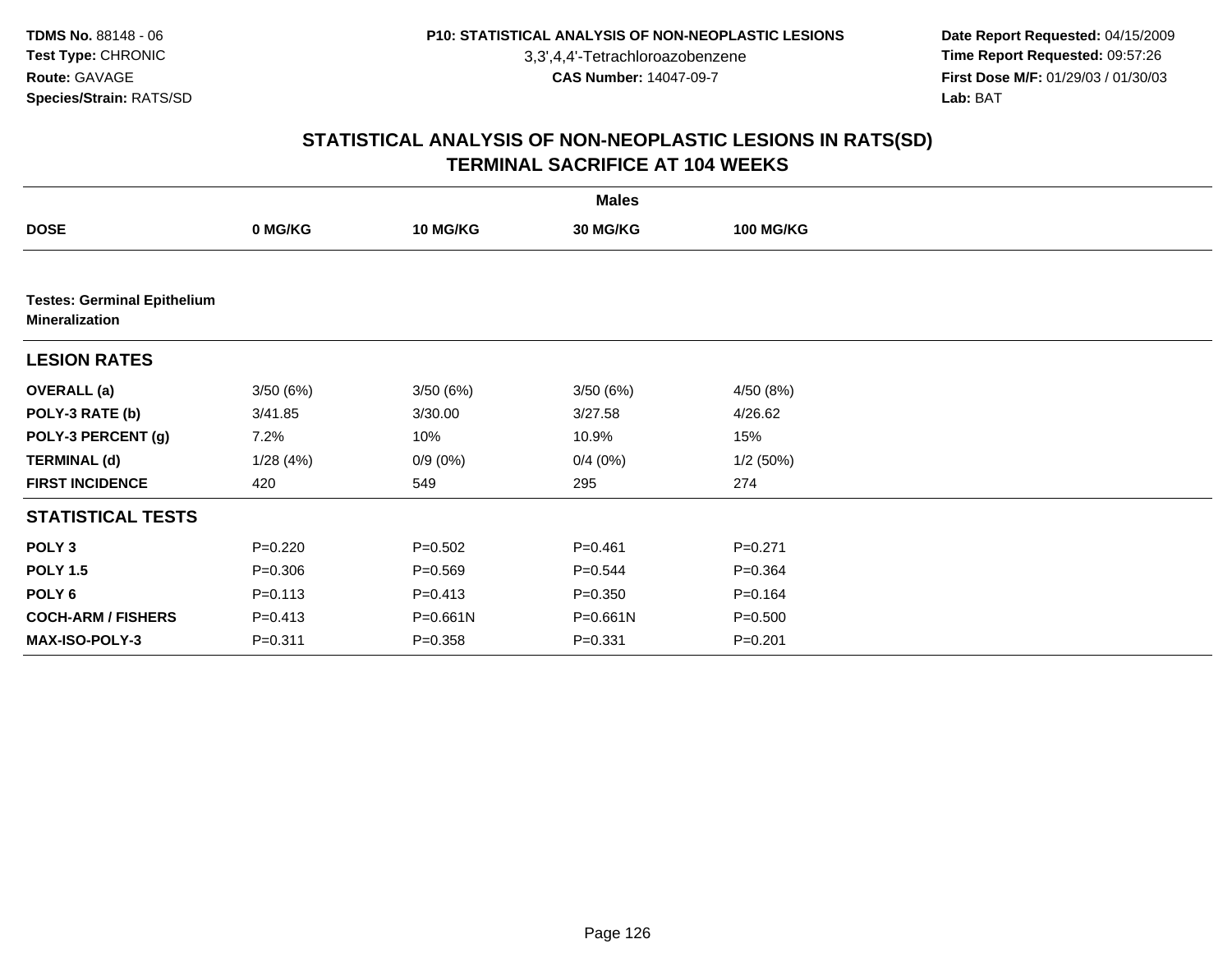**Date Report Requested:** 04/15/2009 **Time Report Requested:** 09:57:26 **First Dose M/F:** 01/29/03 / 01/30/03<br>Lab: BAT **Lab:** BAT

| <b>Males</b>                    |             |                 |                 |                  |  |  |  |
|---------------------------------|-------------|-----------------|-----------------|------------------|--|--|--|
| <b>DOSE</b>                     | 0 MG/KG     | <b>10 MG/KG</b> | <b>30 MG/KG</b> | <b>100 MG/KG</b> |  |  |  |
|                                 |             |                 |                 |                  |  |  |  |
| <b>Thymus</b><br><b>Atrophy</b> |             |                 |                 |                  |  |  |  |
| <b>LESION RATES</b>             |             |                 |                 |                  |  |  |  |
| <b>OVERALL</b> (a)              | 45/48 (94%) | 47/48 (98%)     | 44/46 (96%)     | 47/48 (98%)      |  |  |  |
| POLY-3 RATE (b)                 | 45/47.05    | 47/47.00        | 44/44.49        | 47/47.15         |  |  |  |
| POLY-3 PERCENT (g)              | 95.6%       | 100%            | 98.9%           | 99.7%            |  |  |  |
| <b>TERMINAL (d)</b>             | 24/26 (92%) | 8/8 (100%)      | 4/4 (100%)      | 2/2 (100%)       |  |  |  |
| <b>FIRST INCIDENCE</b>          | 398         | 176             | 115             | 174              |  |  |  |
| <b>STATISTICAL TESTS</b>        |             |                 |                 |                  |  |  |  |
| POLY <sub>3</sub>               | $P = 0.305$ | $P = 0.226$     | $P = 0.370$     | $P = 0.260$      |  |  |  |
| <b>POLY 1.5</b>                 | $P = 0.362$ | $P = 0.198$     | $P = 0.391$     | $P = 0.282$      |  |  |  |
| POLY <sub>6</sub>               | $P = 0.265$ | $P = 0.237$     | $P = 0.312$     | $P = 0.242$      |  |  |  |
| <b>COCH-ARM / FISHERS</b>       | $P = 0.346$ | $P = 0.308$     | $P = 0.520$     | $P = 0.308$      |  |  |  |
| <b>MAX-ISO-POLY-3</b>           | $P = 0.059$ | $P = 0.071$     | $P = 0.162$     | $P = 0.089$      |  |  |  |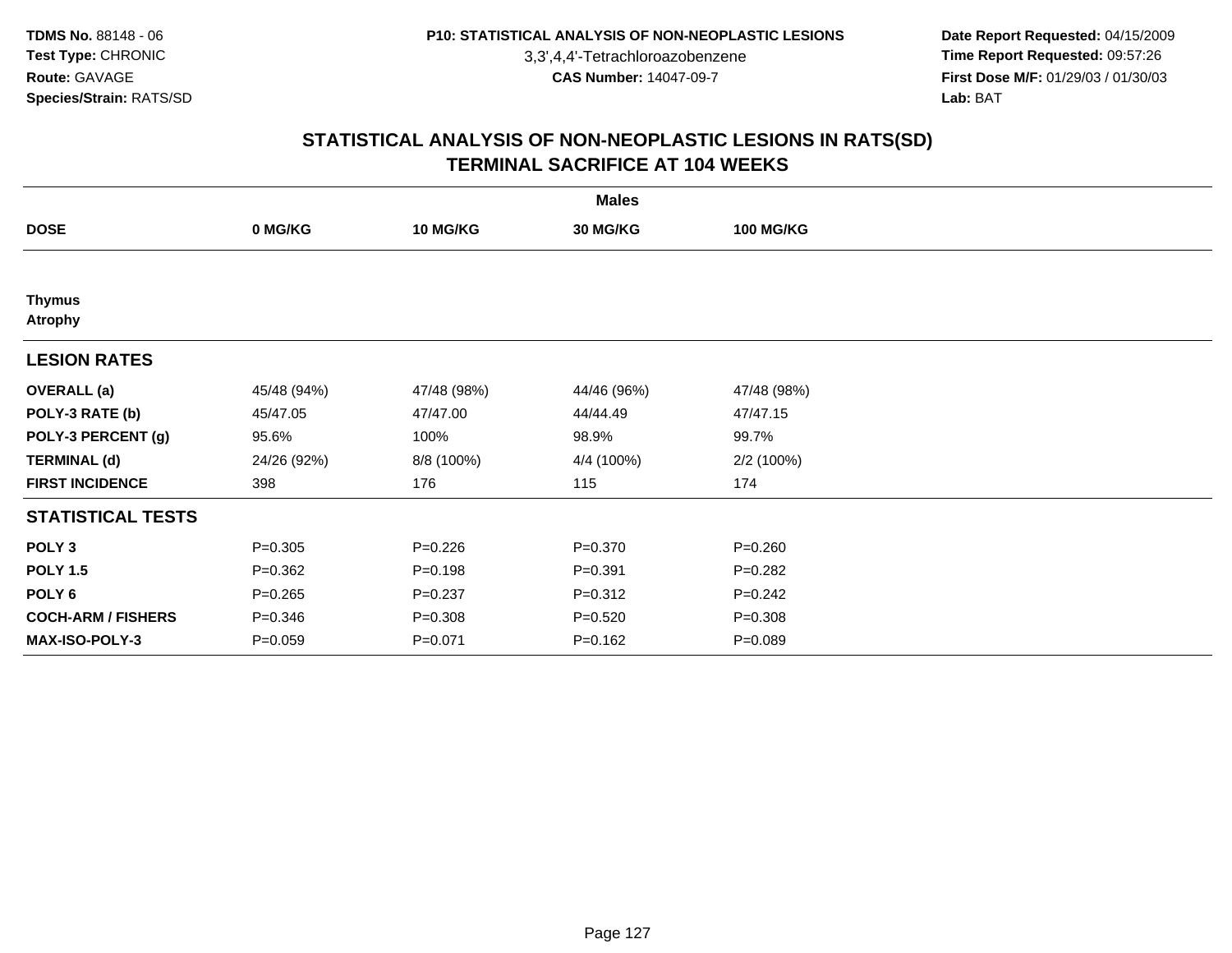**Date Report Requested:** 04/15/2009 **Time Report Requested:** 09:57:26 **First Dose M/F:** 01/29/03 / 01/30/03<br>Lab: BAT **Lab:** BAT

|                                      | <b>Males</b>           |                 |            |                  |  |  |  |  |
|--------------------------------------|------------------------|-----------------|------------|------------------|--|--|--|--|
| <b>DOSE</b>                          | 0 MG/KG                | <b>10 MG/KG</b> | 30 MG/KG   | <b>100 MG/KG</b> |  |  |  |  |
|                                      |                        |                 |            |                  |  |  |  |  |
| <b>Thyroid Gland</b><br>Inflammation |                        |                 |            |                  |  |  |  |  |
| <b>LESION RATES</b>                  |                        |                 |            |                  |  |  |  |  |
| <b>OVERALL</b> (a)                   | 0/50(0%)               | 3/50 (6%)       | 9/50 (18%) | 14/50 (28%)      |  |  |  |  |
| POLY-3 RATE (b)                      | 0/40.76                | 3/29.90         | 9/29.07    | 14/30.90         |  |  |  |  |
| POLY-3 PERCENT (g)                   | 0%                     | 10%             | 31%        | 45.3%            |  |  |  |  |
| <b>TERMINAL (d)</b>                  | 0/28(0%)               | 1/9 (11%)       | 3/4 (75%)  | 1/2(50%)         |  |  |  |  |
| <b>FIRST INCIDENCE</b>               | $\qquad \qquad \cdots$ | 332             | 281        | 274              |  |  |  |  |
| <b>STATISTICAL TESTS</b>             |                        |                 |            |                  |  |  |  |  |
| POLY <sub>3</sub>                    | P<0.001**              | $P = 0.073$     | P<0.001**  | P<0.001**        |  |  |  |  |
| <b>POLY 1.5</b>                      | P<0.001**              | $P = 0.090$     | P<0.001**  | P<0.001**        |  |  |  |  |
| POLY <sub>6</sub>                    | P<0.001**              | $P = 0.054$     | P<0.001**  | P<0.001**        |  |  |  |  |
| <b>COCH-ARM / FISHERS</b>            | P<0.001**              | $P = 0.121$     | P<0.001**  | P<0.001**        |  |  |  |  |
| <b>MAX-ISO-POLY-3</b>                | P<0.001**              | $P=0.036*$      | P<0.001**  | P<0.001**        |  |  |  |  |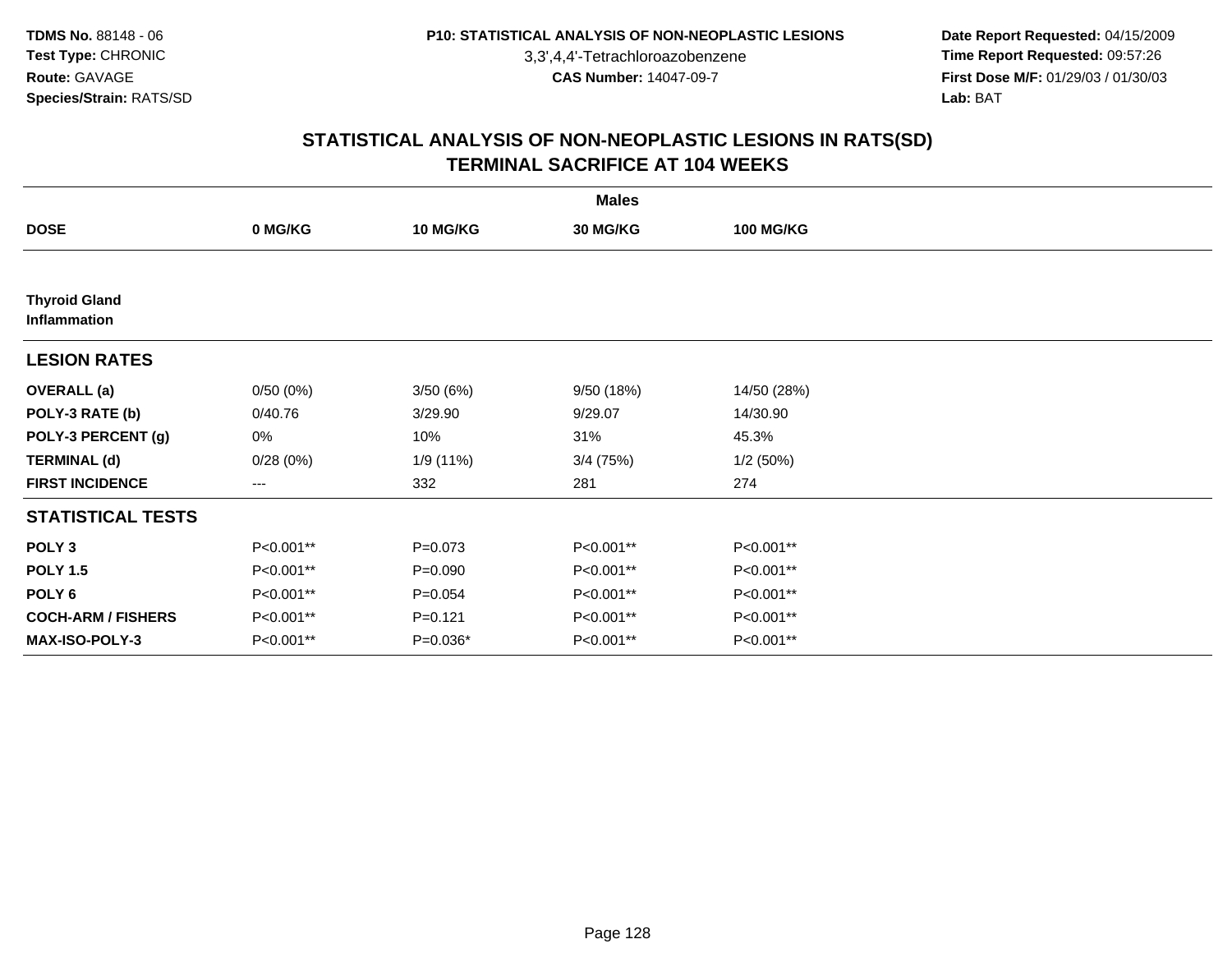**Date Report Requested:** 04/15/2009 **Time Report Requested:** 09:57:26 **First Dose M/F:** 01/29/03 / 01/30/03<br>Lab: BAT **Lab:** BAT

|                                             | <b>Males</b> |                 |                 |                  |  |  |  |  |
|---------------------------------------------|--------------|-----------------|-----------------|------------------|--|--|--|--|
| <b>DOSE</b>                                 | 0 MG/KG      | <b>10 MG/KG</b> | <b>30 MG/KG</b> | <b>100 MG/KG</b> |  |  |  |  |
|                                             |              |                 |                 |                  |  |  |  |  |
| <b>Thyroid Gland: C-Cell</b><br>Hyperplasia |              |                 |                 |                  |  |  |  |  |
| <b>LESION RATES</b>                         |              |                 |                 |                  |  |  |  |  |
| <b>OVERALL</b> (a)                          | 7/50 (14%)   | 1/50(2%)        | 2/50(4%)        | 1/50(2%)         |  |  |  |  |
| POLY-3 RATE (b)                             | 7/41.29      | 1/28.88         | 2/26.67         | 1/24.49          |  |  |  |  |
| POLY-3 PERCENT (g)                          | 17%          | 3.5%            | 7.5%            | 4.1%             |  |  |  |  |
| <b>TERMINAL (d)</b>                         | 6/28(21%)    | $0/9(0\%)$      | 0/4(0%)         | 0/2(0%)          |  |  |  |  |
| <b>FIRST INCIDENCE</b>                      | 567          | 690             | 474             | 668              |  |  |  |  |
| <b>STATISTICAL TESTS</b>                    |              |                 |                 |                  |  |  |  |  |
| POLY <sub>3</sub>                           | $P = 0.114N$ | P=0.089N        | P=0.233N        | $P = 0.136N$     |  |  |  |  |
| <b>POLY 1.5</b>                             | P=0.088N     | P=0.058N        | P=0.157N        | P=0.075N         |  |  |  |  |
| POLY 6                                      | P=0.190N     | P=0.155N        | P=0.369N        | P=0.272N         |  |  |  |  |
| <b>COCH-ARM / FISHERS</b>                   | P=0.076N     | P=0.030N*       | P=0.080N        | P=0.030N*        |  |  |  |  |
| <b>MAX-ISO-POLY-3</b>                       | P=0.122N     | P=0.068N        | P=0.181N        | P=0.113N         |  |  |  |  |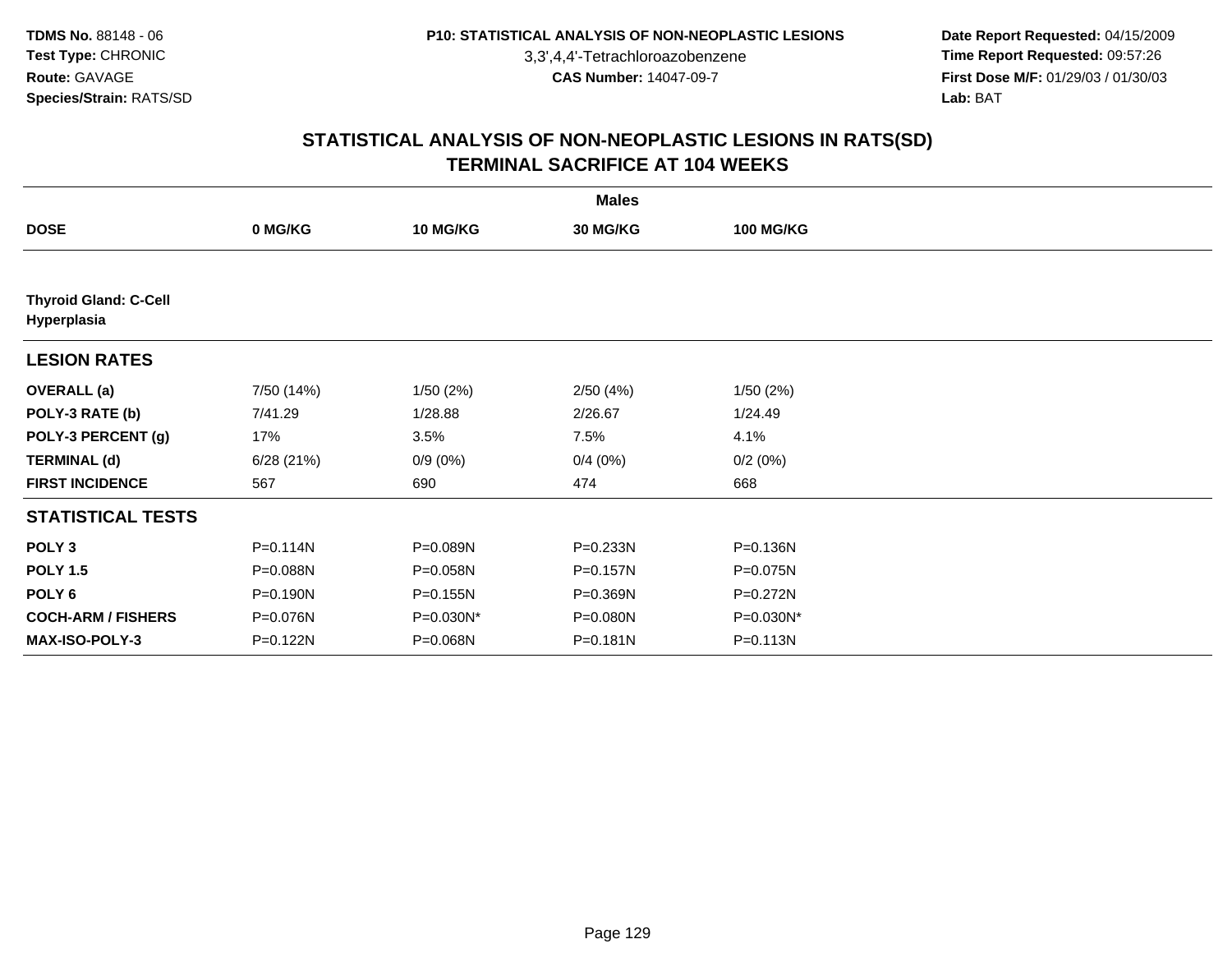**Date Report Requested:** 04/15/2009 **Time Report Requested:** 09:57:26 **First Dose M/F:** 01/29/03 / 01/30/03<br>Lab: BAT **Lab:** BAT

| <b>Males</b>                                         |           |             |             |                  |  |  |  |
|------------------------------------------------------|-----------|-------------|-------------|------------------|--|--|--|
| <b>DOSE</b>                                          | 0 MG/KG   | 10 MG/KG    | 30 MG/KG    | <b>100 MG/KG</b> |  |  |  |
|                                                      |           |             |             |                  |  |  |  |
| <b>Thyroid Gland: Follicular Cell</b><br>Hyperplasia |           |             |             |                  |  |  |  |
| <b>LESION RATES</b>                                  |           |             |             |                  |  |  |  |
| <b>OVERALL</b> (a)                                   | 0/50(0%)  | 2/50(4%)    | 10/50 (20%) | 12/50 (24%)      |  |  |  |
| POLY-3 RATE (b)                                      | 0/40.76   | 2/29.00     | 10/29.42    | 12/29.86         |  |  |  |
| POLY-3 PERCENT (g)                                   | 0%        | 6.9%        | 34%         | 40.2%            |  |  |  |
| <b>TERMINAL (d)</b>                                  | 0/28(0%)  | 1/9(11%)    | $3/4$ (75%) | 1/2(50%)         |  |  |  |
| <b>FIRST INCIDENCE</b>                               | ---       | 657         | 281         | 274              |  |  |  |
| <b>STATISTICAL TESTS</b>                             |           |             |             |                  |  |  |  |
| POLY <sub>3</sub>                                    | P<0.001** | $P = 0.170$ | P<0.001**   | P<0.001**        |  |  |  |
| <b>POLY 1.5</b>                                      | P<0.001** | $P = 0.196$ | P<0.001**   | P<0.001**        |  |  |  |
| POLY 6                                               | P<0.001** | $P = 0.140$ | P<0.001**   | P<0.001**        |  |  |  |
| <b>COCH-ARM / FISHERS</b>                            | P<0.001** | $P = 0.247$ | P<0.001**   | P<0.001**        |  |  |  |
| <b>MAX-ISO-POLY-3</b>                                | P<0.001** | $P = 0.074$ | P<0.001**   | P<0.001**        |  |  |  |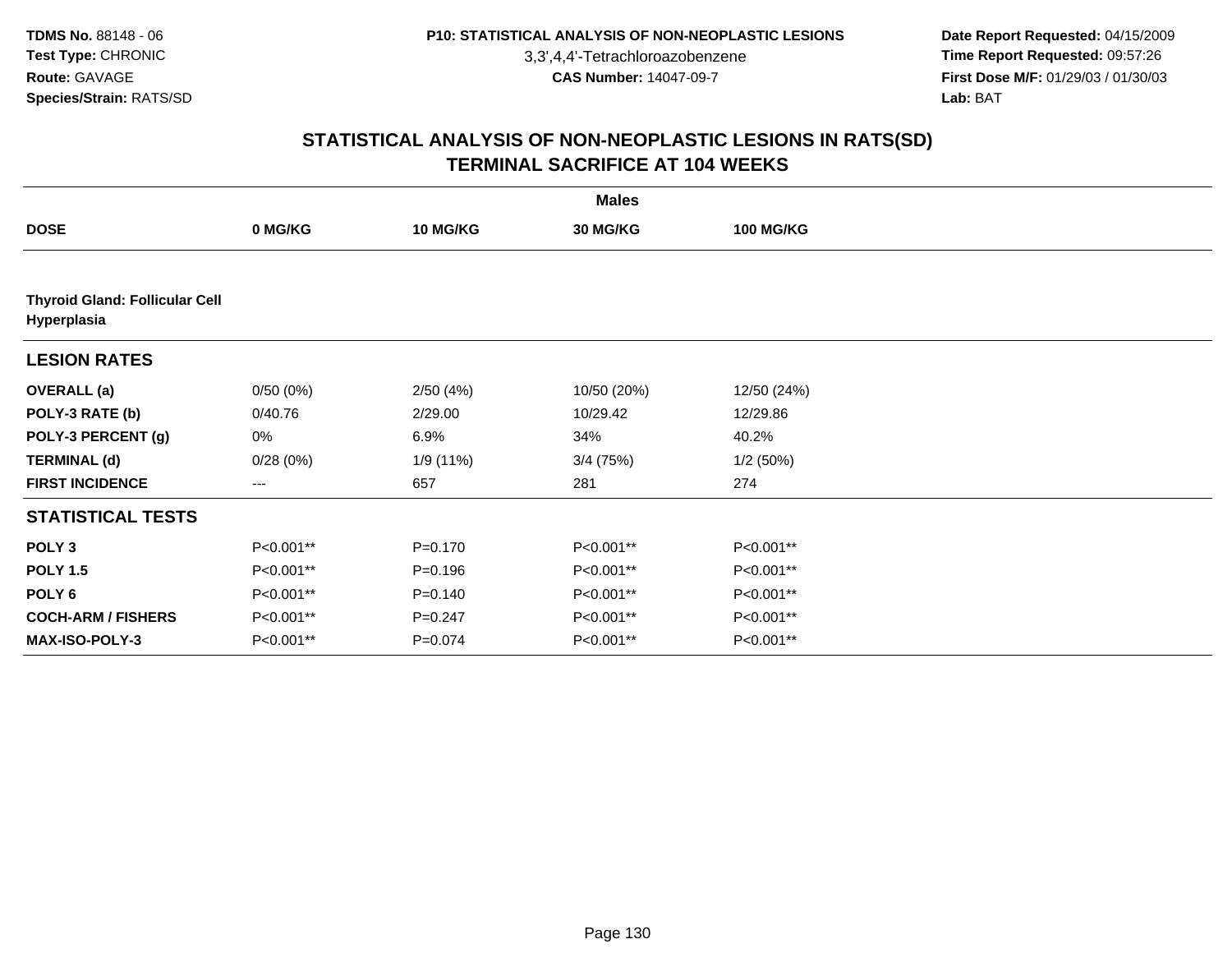**Date Report Requested:** 04/15/2009 **Time Report Requested:** 09:57:26 **First Dose M/F:** 01/29/03 / 01/30/03<br>Lab: BAT **Lab:** BAT

|                                                      | <b>Males</b> |                 |             |                  |  |  |  |  |
|------------------------------------------------------|--------------|-----------------|-------------|------------------|--|--|--|--|
| <b>DOSE</b>                                          | 0 MG/KG      | <b>10 MG/KG</b> | 30 MG/KG    | <b>100 MG/KG</b> |  |  |  |  |
|                                                      |              |                 |             |                  |  |  |  |  |
| <b>Thyroid Gland: Follicular Cell</b><br>Hypertrophy |              |                 |             |                  |  |  |  |  |
| <b>LESION RATES</b>                                  |              |                 |             |                  |  |  |  |  |
| <b>OVERALL</b> (a)                                   | 2/50(4%)     | 2/50(4%)        | 6/50 (12%)  | 6/50 (12%)       |  |  |  |  |
| POLY-3 RATE (b)                                      | 2/40.93      | 2/30.07         | 6/28.91     | 6/26.21          |  |  |  |  |
| POLY-3 PERCENT (g)                                   | 4.9%         | 6.7%            | 20.8%       | 22.9%            |  |  |  |  |
| <b>TERMINAL (d)</b>                                  | 0/28(0%)     | $0/9(0\%)$      | $1/4$ (25%) | 1/2(50%)         |  |  |  |  |
| <b>FIRST INCIDENCE</b>                               | 694          | 332             | 38          | 539              |  |  |  |  |
| <b>STATISTICAL TESTS</b>                             |              |                 |             |                  |  |  |  |  |
| POLY <sub>3</sub>                                    | $P=0.017*$   | $P = 0.578$     | $P=0.049*$  | $P=0.036*$       |  |  |  |  |
| <b>POLY 1.5</b>                                      | $P=0.036*$   | $P = 0.629$     | $P=0.075$   | $P = 0.065$      |  |  |  |  |
| POLY 6                                               | P=0.004**    | $P = 0.503$     | P=0.026*    | $P=0.015*$       |  |  |  |  |
| <b>COCH-ARM / FISHERS</b>                            | $P = 0.086$  | P=0.691N        | $P = 0.134$ | $P = 0.134$      |  |  |  |  |
| MAX-ISO-POLY-3                                       | P=0.027*     | $P = 0.391$     | $P=0.039*$  | P=0.034*         |  |  |  |  |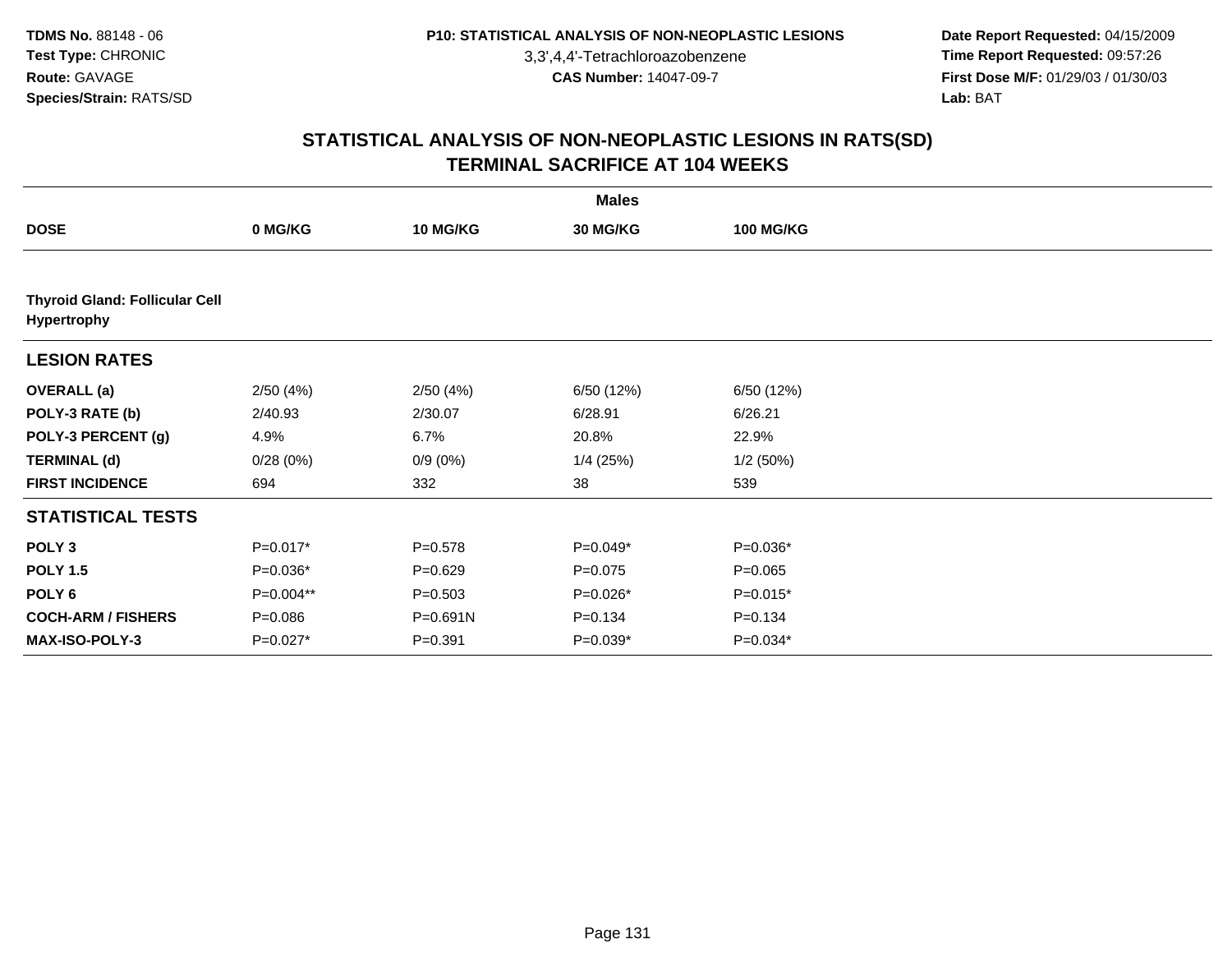**Date Report Requested:** 04/15/2009 **Time Report Requested:** 09:57:26 **First Dose M/F:** 01/29/03 / 01/30/03<br>Lab: BAT **Lab:** BAT

| <b>Males</b>                                    |             |                 |             |                  |  |  |  |
|-------------------------------------------------|-------------|-----------------|-------------|------------------|--|--|--|
| <b>DOSE</b>                                     | 0 MG/KG     | <b>10 MG/KG</b> | 30 MG/KG    | <b>100 MG/KG</b> |  |  |  |
|                                                 |             |                 |             |                  |  |  |  |
| <b>Tooth: Peridontal Tissue</b><br>Inflammation |             |                 |             |                  |  |  |  |
| <b>LESION RATES</b>                             |             |                 |             |                  |  |  |  |
| <b>OVERALL</b> (a)                              | 11/50 (22%) | 12/50 (24%)     | 19/50 (38%) | 16/50 (32%)      |  |  |  |
| POLY-3 RATE (b)                                 | 11/41.49    | 12/33.92        | 19/33.20    | 16/31.72         |  |  |  |
| POLY-3 PERCENT (g)                              | 26.5%       | 35.4%           | 57.2%       | 50.5%            |  |  |  |
| <b>TERMINAL (d)</b>                             | 9/28(32%)   | $0/9(0\%)$      | 2/4(50%)    | 1/2(50%)         |  |  |  |
| <b>FIRST INCIDENCE</b>                          | 513         | 471             | 448         | 225              |  |  |  |
| <b>STATISTICAL TESTS</b>                        |             |                 |             |                  |  |  |  |
| POLY <sub>3</sub>                               | P=0.023*    | $P = 0.279$     | P=0.005**   | $P=0.027*$       |  |  |  |
| <b>POLY 1.5</b>                                 | $P = 0.064$ | $P = 0.361$     | $P=0.013*$  | $P = 0.066$      |  |  |  |
| POLY 6                                          | P=0.004**   | $P = 0.186$     | P<0.001**   | P=0.007**        |  |  |  |
| <b>COCH-ARM / FISHERS</b>                       | $P = 0.185$ | $P = 0.500$     | $P = 0.063$ | $P = 0.184$      |  |  |  |
| <b>MAX-ISO-POLY-3</b>                           | P=0.019*    | $P=0.222$       | P=0.005**   | P=0.026*         |  |  |  |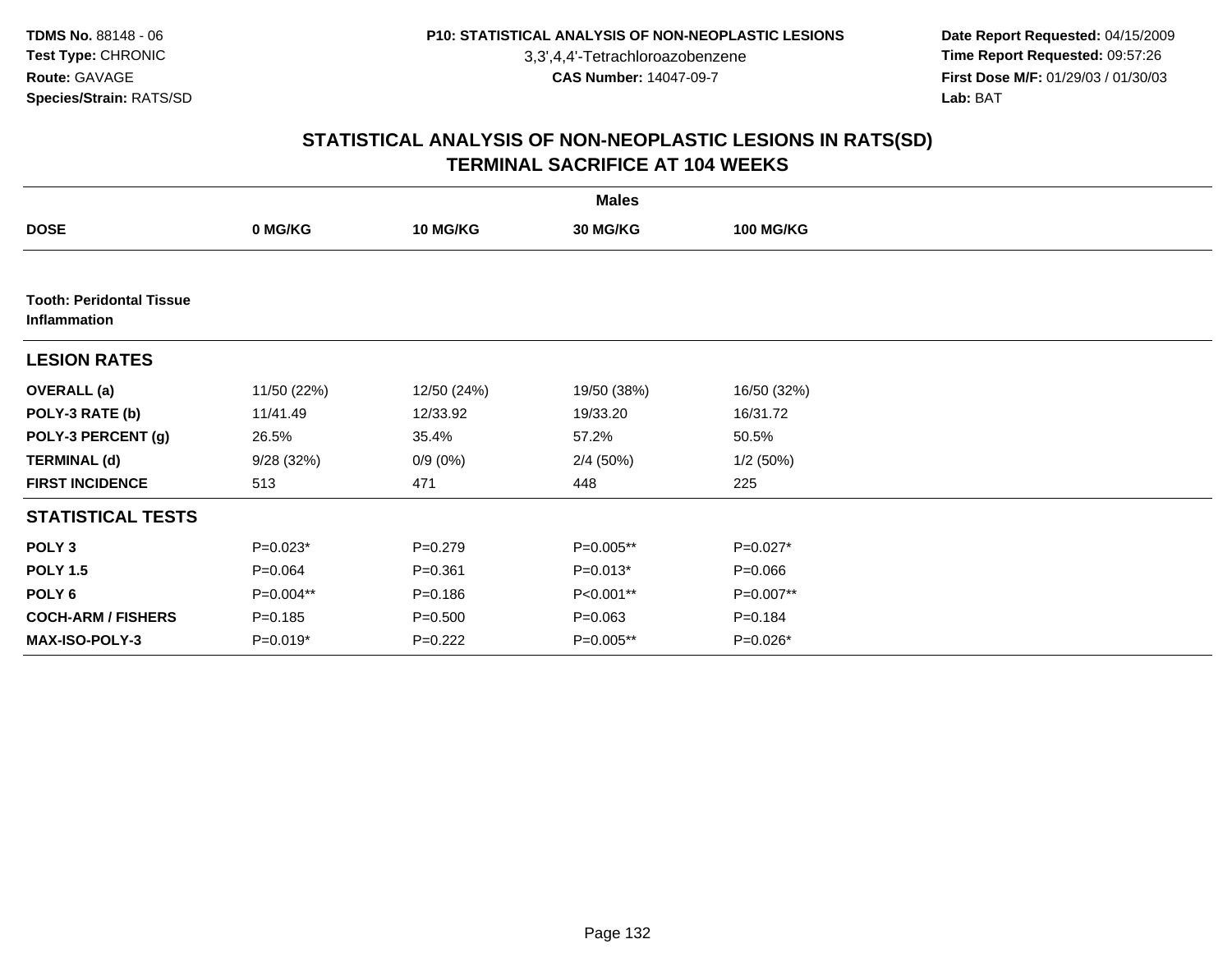**Date Report Requested:** 04/15/2009 **Time Report Requested:** 09:57:26 **First Dose M/F:** 01/29/03 / 01/30/03<br>Lab: BAT **Lab:** BAT

| <b>Males</b>                                          |             |          |                   |                  |  |  |  |
|-------------------------------------------------------|-------------|----------|-------------------|------------------|--|--|--|
| <b>DOSE</b>                                           | 0 MG/KG     | 10 MG/KG | 30 MG/KG          | <b>100 MG/KG</b> |  |  |  |
|                                                       |             |          |                   |                  |  |  |  |
| <b>Ureter: Transitional Epithelium</b><br>Hyperplasia |             |          |                   |                  |  |  |  |
| <b>LESION RATES</b>                                   |             |          |                   |                  |  |  |  |
| <b>OVERALL</b> (a)                                    | 0/41(0%)    | 0/31(0%) | 0/42(0%)          | 3/49(6%)         |  |  |  |
| POLY-3 RATE (b)                                       | 0/33.21     | 0/18.43  | 0/21.86           | 3/25.26          |  |  |  |
| POLY-3 PERCENT (g)                                    | 0%          | 0%       | 0%                | 11.9%            |  |  |  |
| <b>TERMINAL (d)</b>                                   | 0/22(0%)    | 0/6(0%)  | $0/3(0\%)$        | 0/2(0%)          |  |  |  |
| <b>FIRST INCIDENCE</b>                                | ---         | ---      | $\qquad \qquad -$ | 603              |  |  |  |
| <b>STATISTICAL TESTS</b>                              |             |          |                   |                  |  |  |  |
| POLY <sub>3</sub>                                     | $P=0.010**$ | (e)      | (e)               | $P=0.077$        |  |  |  |
| <b>POLY 1.5</b>                                       | $P=0.013*$  | (e)      | (e)               | $P=0.104$        |  |  |  |
| POLY 6                                                | P=0.006**   | (e)      | (e)               | $P = 0.051$      |  |  |  |
| <b>COCH-ARM / FISHERS</b>                             | $P=0.019*$  | (e)      | (e)               | $P = 0.157$      |  |  |  |
| MAX-ISO-POLY-3                                        | $P=0.016*$  | (e)      | (e)               | P=0.041*         |  |  |  |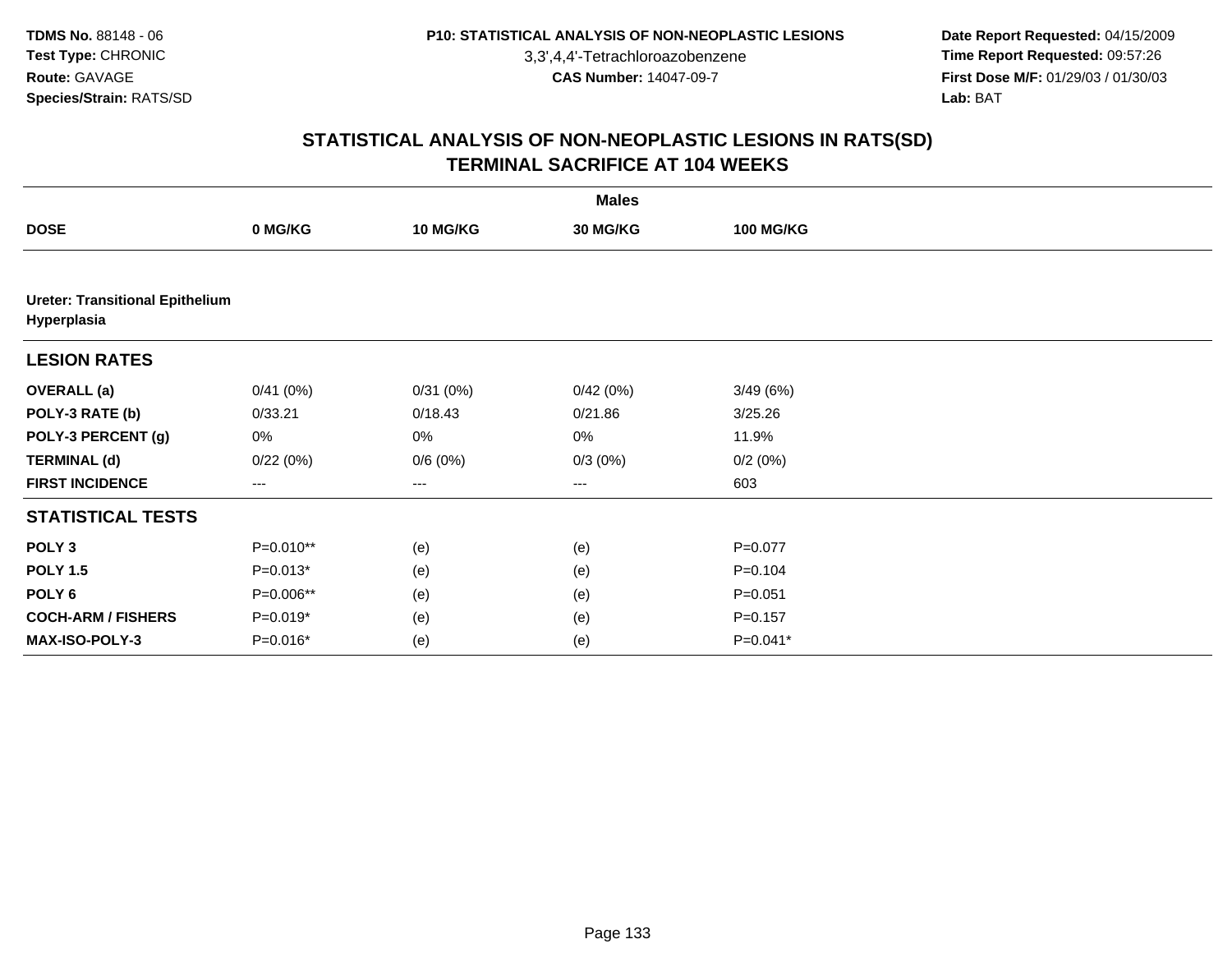**Date Report Requested:** 04/15/2009 **Time Report Requested:** 09:57:26 **First Dose M/F:** 01/29/03 / 01/30/03<br>Lab: BAT **Lab:** BAT

| <b>Males</b>              |                                         |                 |                   |                  |  |  |  |  |  |
|---------------------------|-----------------------------------------|-----------------|-------------------|------------------|--|--|--|--|--|
| <b>DOSE</b>               | 0 MG/KG                                 | <b>10 MG/KG</b> | 30 MG/KG          | <b>100 MG/KG</b> |  |  |  |  |  |
|                           |                                         |                 |                   |                  |  |  |  |  |  |
| Hyperplasia               | <b>Urethra: Transitional Epithelium</b> |                 |                   |                  |  |  |  |  |  |
| <b>LESION RATES</b>       |                                         |                 |                   |                  |  |  |  |  |  |
| <b>OVERALL</b> (a)        | 0/50(0%)                                | 0/50(0%)        | 0/50(0%)          | 2/50(4%)         |  |  |  |  |  |
| POLY-3 RATE (b)           | 0/40.76                                 | 0/28.74         | 0/25.86           | 2/25.20          |  |  |  |  |  |
| POLY-3 PERCENT (g)        | 0%                                      | 0%              | $0\%$             | 7.9%             |  |  |  |  |  |
| <b>TERMINAL (d)</b>       | 0/28(0%)                                | $0/9(0\%)$      | 0/4(0%)           | 0/2(0%)          |  |  |  |  |  |
| <b>FIRST INCIDENCE</b>    | ---                                     | ---             | $\qquad \qquad -$ | 514              |  |  |  |  |  |
| <b>STATISTICAL TESTS</b>  |                                         |                 |                   |                  |  |  |  |  |  |
| POLY <sub>3</sub>         | $P=0.027*$                              | (e)             | (e)               | $P = 0.150$      |  |  |  |  |  |
| <b>POLY 1.5</b>           | $P=0.032*$                              | (e)             | (e)               | $P = 0.182$      |  |  |  |  |  |
| POLY 6                    | $P=0.021*$                              | (e)             | (e)               | $P = 0.115$      |  |  |  |  |  |
| <b>COCH-ARM / FISHERS</b> | $P=0.042*$                              | (e)             | (e)               | $P = 0.247$      |  |  |  |  |  |
| <b>MAX-ISO-POLY-3</b>     | $P=0.034*$                              | (e)             | (e)               | $P = 0.073$      |  |  |  |  |  |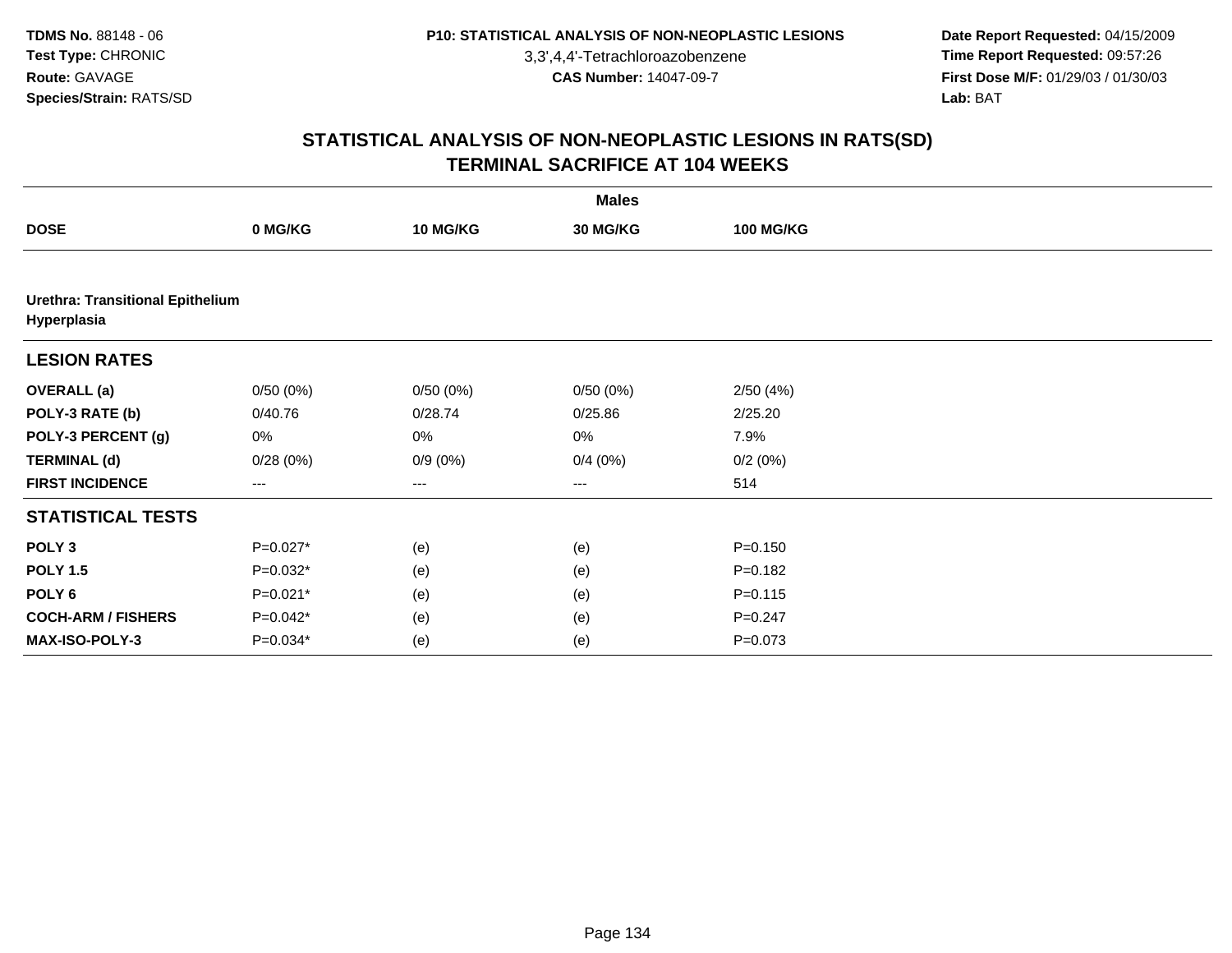**Date Report Requested:** 04/15/2009 **Time Report Requested:** 09:57:26 **First Dose M/F:** 01/29/03 / 01/30/03<br>Lab: BAT **Lab:** BAT

| <b>Males</b>                           |          |             |             |                  |  |  |  |
|----------------------------------------|----------|-------------|-------------|------------------|--|--|--|
| <b>DOSE</b>                            | 0 MG/KG  | 10 MG/KG    | 30 MG/KG    | <b>100 MG/KG</b> |  |  |  |
|                                        |          |             |             |                  |  |  |  |
| <b>Urinary Bladder</b><br>Inflammation |          |             |             |                  |  |  |  |
| <b>LESION RATES</b>                    |          |             |             |                  |  |  |  |
| <b>OVERALL</b> (a)                     | 1/50(2%) | 1/50(2%)    | 2/50(4%)    | 0/50(0%)         |  |  |  |
| POLY-3 RATE (b)                        | 1/40.87  | 1/28.95     | 2/26.51     | 0/24.26          |  |  |  |
| POLY-3 PERCENT (g)                     | 2.5%     | 3.5%        | 7.5%        | 0%               |  |  |  |
| <b>TERMINAL (d)</b>                    | 0/28(0%) | $0/9(0\%)$  | 0/4(0%)     | 0/2(0%)          |  |  |  |
| <b>FIRST INCIDENCE</b>                 | 700      | 671         | 617         | $---$            |  |  |  |
| <b>STATISTICAL TESTS</b>               |          |             |             |                  |  |  |  |
| POLY <sub>3</sub>                      | P=0.475N | $P = 0.678$ | $P = 0.356$ | P=0.598N         |  |  |  |
| <b>POLY 1.5</b>                        | P=0.404N | $P = 0.715$ | $P = 0.411$ | P=0.557N         |  |  |  |
| POLY <sub>6</sub>                      | P=0.592N | $P = 0.623$ | $P = 0.288$ | $P = 0.651N$     |  |  |  |
| <b>COCH-ARM / FISHERS</b>              | P=0.325N | P=0.753N    | $P = 0.500$ | P=0.500N         |  |  |  |
| <b>MAX-ISO-POLY-3</b>                  | P=0.381N | $P = 0.416$ | $P = 0.213$ | P=0.276N         |  |  |  |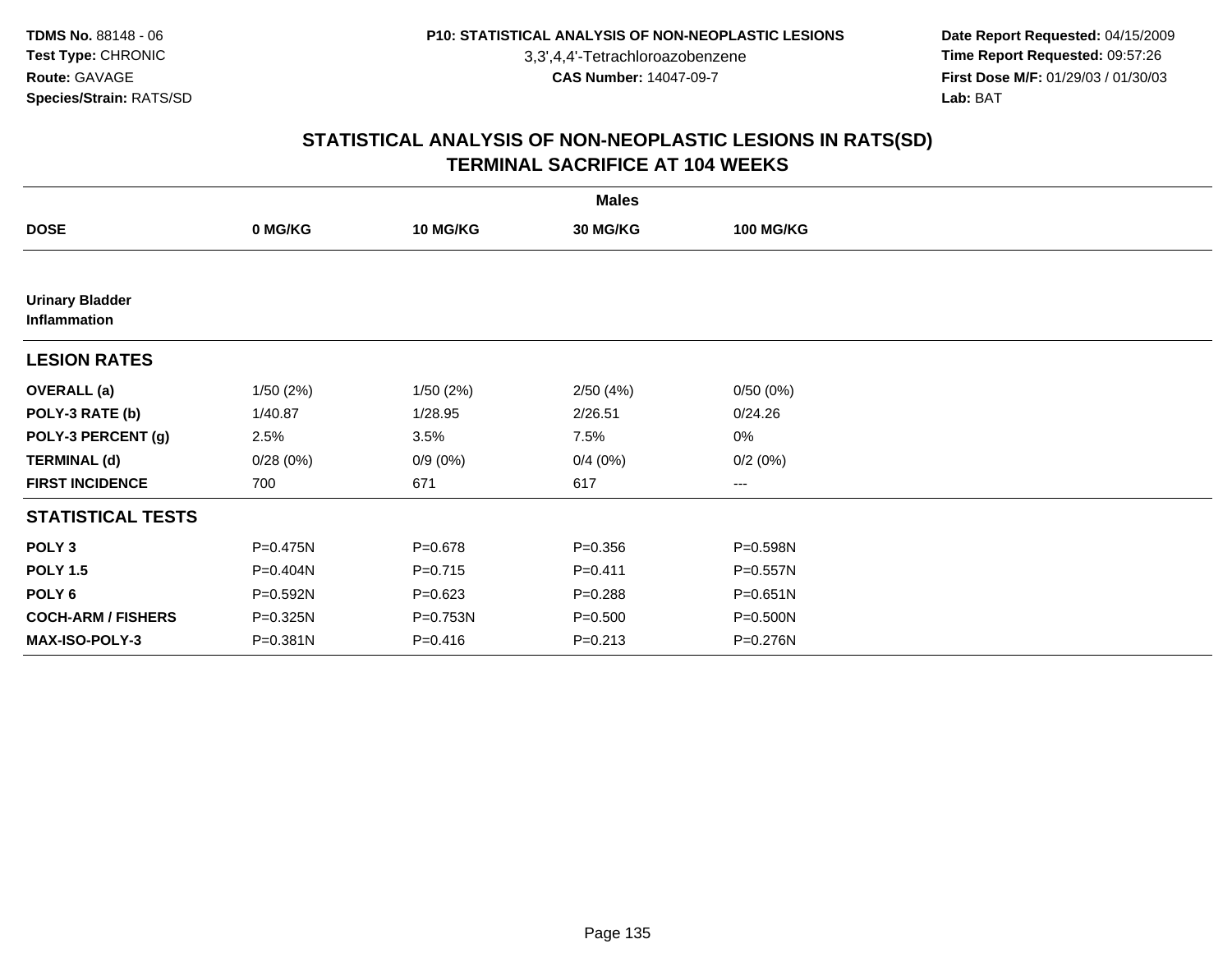**Date Report Requested:** 04/15/2009 **Time Report Requested:** 09:57:26 **First Dose M/F:** 01/29/03 / 01/30/03<br>Lab: BAT **Lab:** BAT

| <b>Females</b>                        |             |                 |                 |                  |  |  |  |
|---------------------------------------|-------------|-----------------|-----------------|------------------|--|--|--|
| <b>DOSE</b>                           | 0 MG/KG     | <b>10 MG/KG</b> | <b>30 MG/KG</b> | <b>100 MG/KG</b> |  |  |  |
|                                       |             |                 |                 |                  |  |  |  |
| <b>Adrenal Cortex</b><br>Degeneration |             |                 |                 |                  |  |  |  |
| <b>LESION RATES</b>                   |             |                 |                 |                  |  |  |  |
| <b>OVERALL</b> (a)                    | 13/50 (26%) | 12/50 (24%)     | 17/50 (34%)     | 16/49 (33%)      |  |  |  |
| POLY-3 RATE (b)                       | 13/40.42    | 12/39.49        | 17/40.63        | 16/39.80         |  |  |  |
| POLY-3 PERCENT (g)                    | 32.2%       | 30.4%           | 41.8%           | 40.2%            |  |  |  |
| <b>TERMINAL (d)</b>                   | 7/25 (28%)  | 10/30 (33%)     | 7/19 (37%)      | 7/17 (41%)       |  |  |  |
| <b>FIRST INCIDENCE</b>                | 587         | 460             | 273             | 551              |  |  |  |
| <b>STATISTICAL TESTS</b>              |             |                 |                 |                  |  |  |  |
| POLY <sub>3</sub>                     | $P = 0.231$ | P=0.528N        | $P = 0.246$     | $P=0.299$        |  |  |  |
| <b>POLY 1.5</b>                       | $P = 0.245$ | P=0.529N        | $P=0.254$       | $P = 0.310$      |  |  |  |
| POLY <sub>6</sub>                     | $P = 0.197$ | P=0.515N        | $P=0.226$       | $P = 0.271$      |  |  |  |
| <b>COCH-ARM / FISHERS</b>             | $P = 0.230$ | P=0.500N        | $P = 0.257$     | $P = 0.306$      |  |  |  |
| MAX-ISO-POLY-3                        | $P = 0.288$ | P=0.430N        | $P = 0.179$     | $P=0.223$        |  |  |  |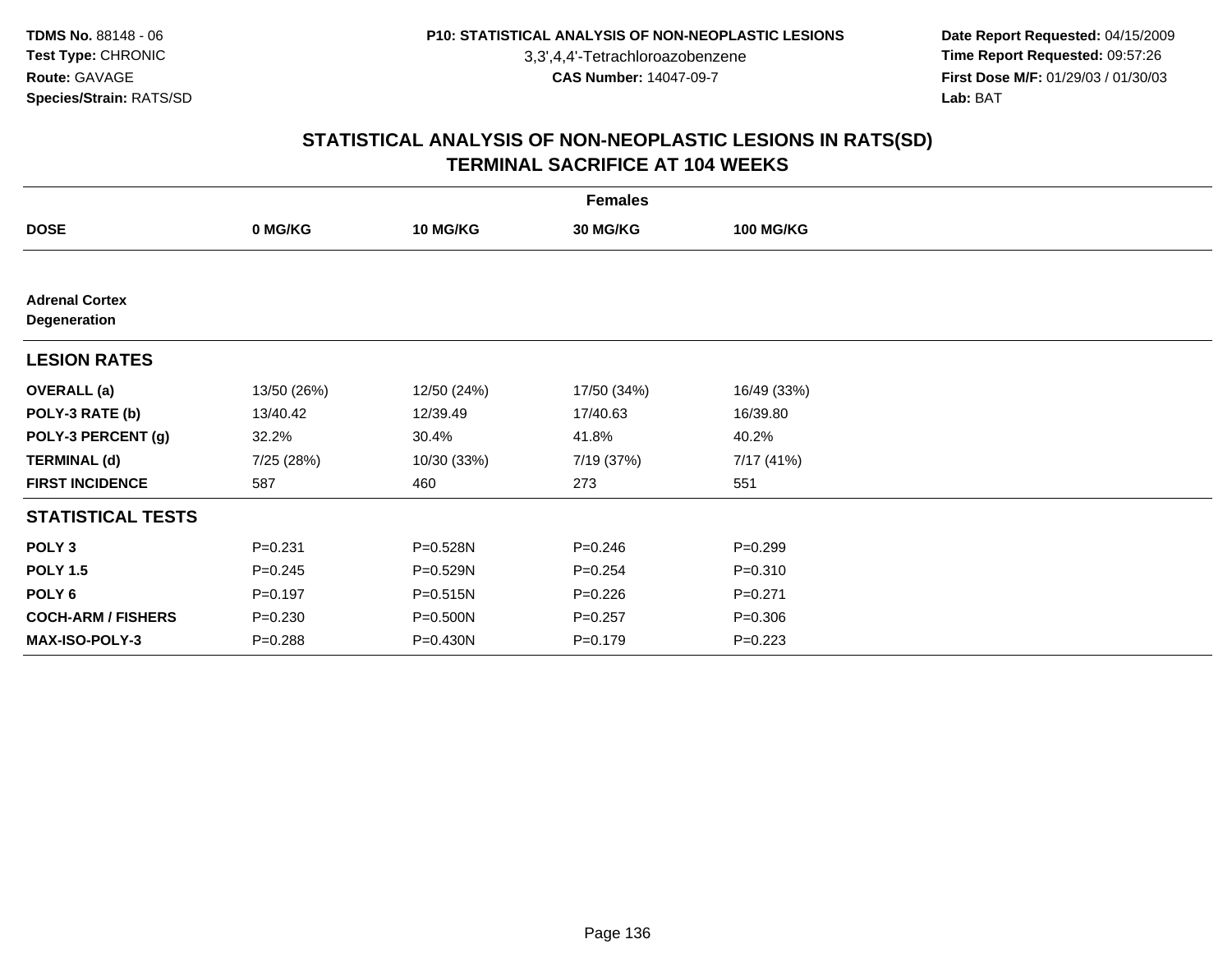**Date Report Requested:** 04/15/2009 **Time Report Requested:** 09:57:26 **First Dose M/F:** 01/29/03 / 01/30/03<br>Lab: BAT **Lab:** BAT

|                                      | <b>Females</b> |                 |                 |                  |  |  |  |  |
|--------------------------------------|----------------|-----------------|-----------------|------------------|--|--|--|--|
| <b>DOSE</b>                          | 0 MG/KG        | <b>10 MG/KG</b> | <b>30 MG/KG</b> | <b>100 MG/KG</b> |  |  |  |  |
|                                      |                |                 |                 |                  |  |  |  |  |
| <b>Adrenal Cortex</b><br>Hypertrophy |                |                 |                 |                  |  |  |  |  |
| <b>LESION RATES</b>                  |                |                 |                 |                  |  |  |  |  |
| <b>OVERALL</b> (a)                   | 41/50 (82%)    | 31/50 (62%)     | 30/50 (60%)     | 30/49 (61%)      |  |  |  |  |
| POLY-3 RATE (b)                      | 41/45.44       | 31/41.66        | 30/41.67        | 30/41.79         |  |  |  |  |
| POLY-3 PERCENT (g)                   | 90.2%          | 74.4%           | 72%             | 71.8%            |  |  |  |  |
| <b>TERMINAL (d)</b>                  | 23/25 (92%)    | 24/30 (80%)     | 16/19 (84%)     | 14/17 (82%)      |  |  |  |  |
| <b>FIRST INCIDENCE</b>               | 483            | 460             | 525             | 551              |  |  |  |  |
| <b>STATISTICAL TESTS</b>             |                |                 |                 |                  |  |  |  |  |
| POLY <sub>3</sub>                    | P=0.064N       | P=0.032N*       | P=0.015N*       | P=0.014N*        |  |  |  |  |
| <b>POLY 1.5</b>                      | P=0.059N       | P=0.025N*       | P=0.011N*       | $P=0.011N^*$     |  |  |  |  |
| POLY <sub>6</sub>                    | P=0.103N       | P=0.047N*       | P=0.032N*       | P=0.030N*        |  |  |  |  |
| <b>COCH-ARM / FISHERS</b>            | P=0.100N       | P=0.022N*       | P=0.013N*       | P=0.019N*        |  |  |  |  |
| <b>MAX-ISO-POLY-3</b>                | P=0.020N*      | P=0.019N*       | P=0.008N**      | P=0.007N**       |  |  |  |  |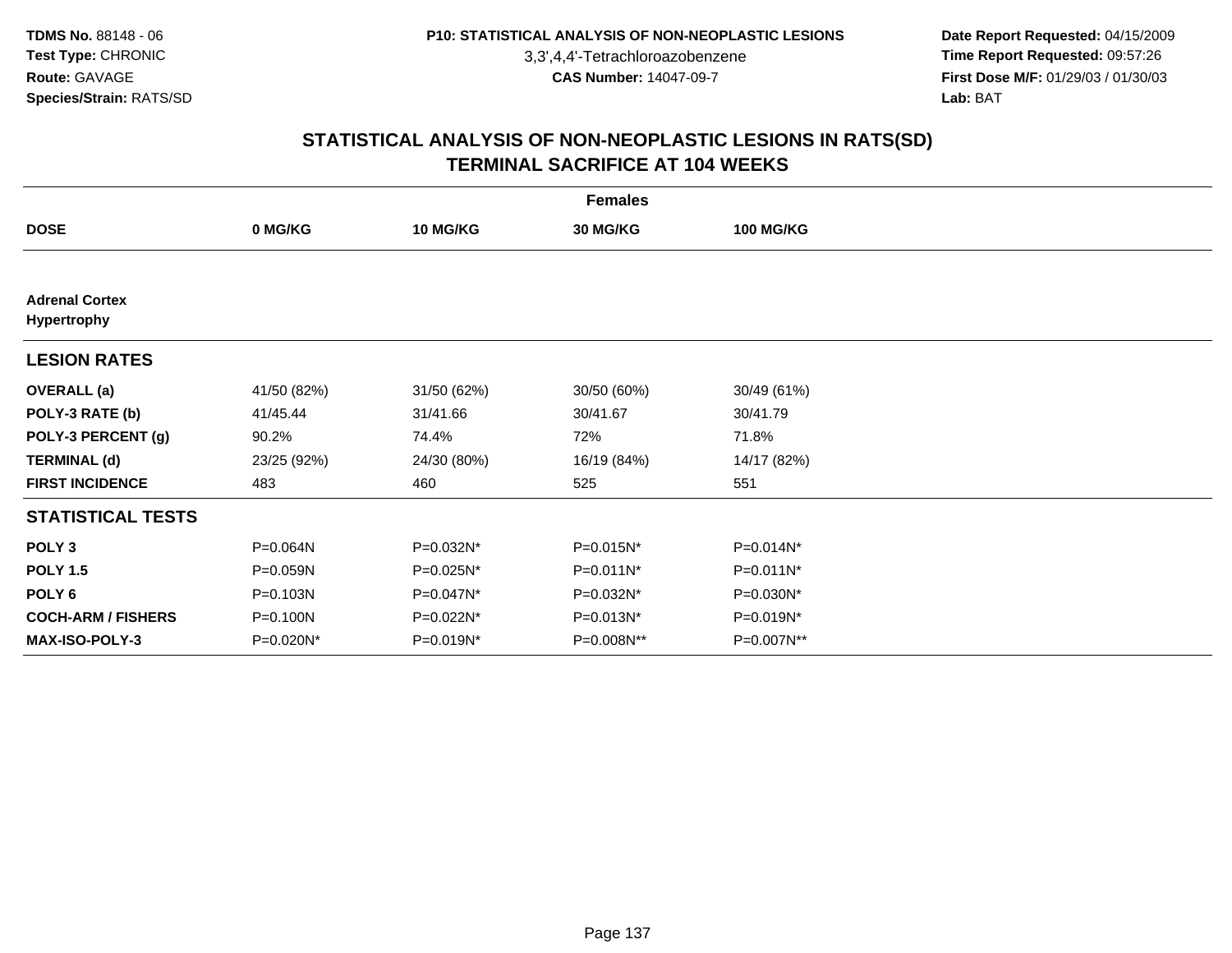**Date Report Requested:** 04/15/2009 **Time Report Requested:** 09:57:26 **First Dose M/F:** 01/29/03 / 01/30/03<br>Lab: BAT **Lab:** BAT

|                                          | <b>Females</b> |                 |            |                  |  |  |  |  |
|------------------------------------------|----------------|-----------------|------------|------------------|--|--|--|--|
| <b>DOSE</b>                              | 0 MG/KG        | <b>10 MG/KG</b> | 30 MG/KG   | <b>100 MG/KG</b> |  |  |  |  |
|                                          |                |                 |            |                  |  |  |  |  |
| <b>Adrenal Cortex</b><br><b>Necrosis</b> |                |                 |            |                  |  |  |  |  |
| <b>LESION RATES</b>                      |                |                 |            |                  |  |  |  |  |
| <b>OVERALL</b> (a)                       | 1/50(2%)       | 0/50(0%)        | 7/50 (14%) | 5/49 (10%)       |  |  |  |  |
| POLY-3 RATE (b)                          | 1/39.25        | 0/38.12         | 7/39.98    | 5/40.52          |  |  |  |  |
| POLY-3 PERCENT (g)                       | 2.6%           | 0%              | 17.5%      | 12.3%            |  |  |  |  |
| <b>TERMINAL (d)</b>                      | 0/25(0%)       | 0/30(0%)        | 1/19(5%)   | 0/17(0%)         |  |  |  |  |
| <b>FIRST INCIDENCE</b>                   | 614            | ---             | 439        | 401              |  |  |  |  |
| <b>STATISTICAL TESTS</b>                 |                |                 |            |                  |  |  |  |  |
| POLY <sub>3</sub>                        | $P = 0.059$    | P=0.506N        | $P=0.030*$ | $P = 0.107$      |  |  |  |  |
| <b>POLY 1.5</b>                          | $P = 0.057$    | P=0.506N        | $P=0.030*$ | $P = 0.105$      |  |  |  |  |
| POLY <sub>6</sub>                        | $P = 0.054$    | P=0.502N        | P=0.029*   | $P = 0.105$      |  |  |  |  |
| <b>COCH-ARM / FISHERS</b>                | P=0.049*       | P=0.500N        | $P=0.030*$ | $P = 0.098$      |  |  |  |  |
| <b>MAX-ISO-POLY-3</b>                    | $P=0.021*$     | P=0.165N        | $P=0.012*$ | $P=0.050*$       |  |  |  |  |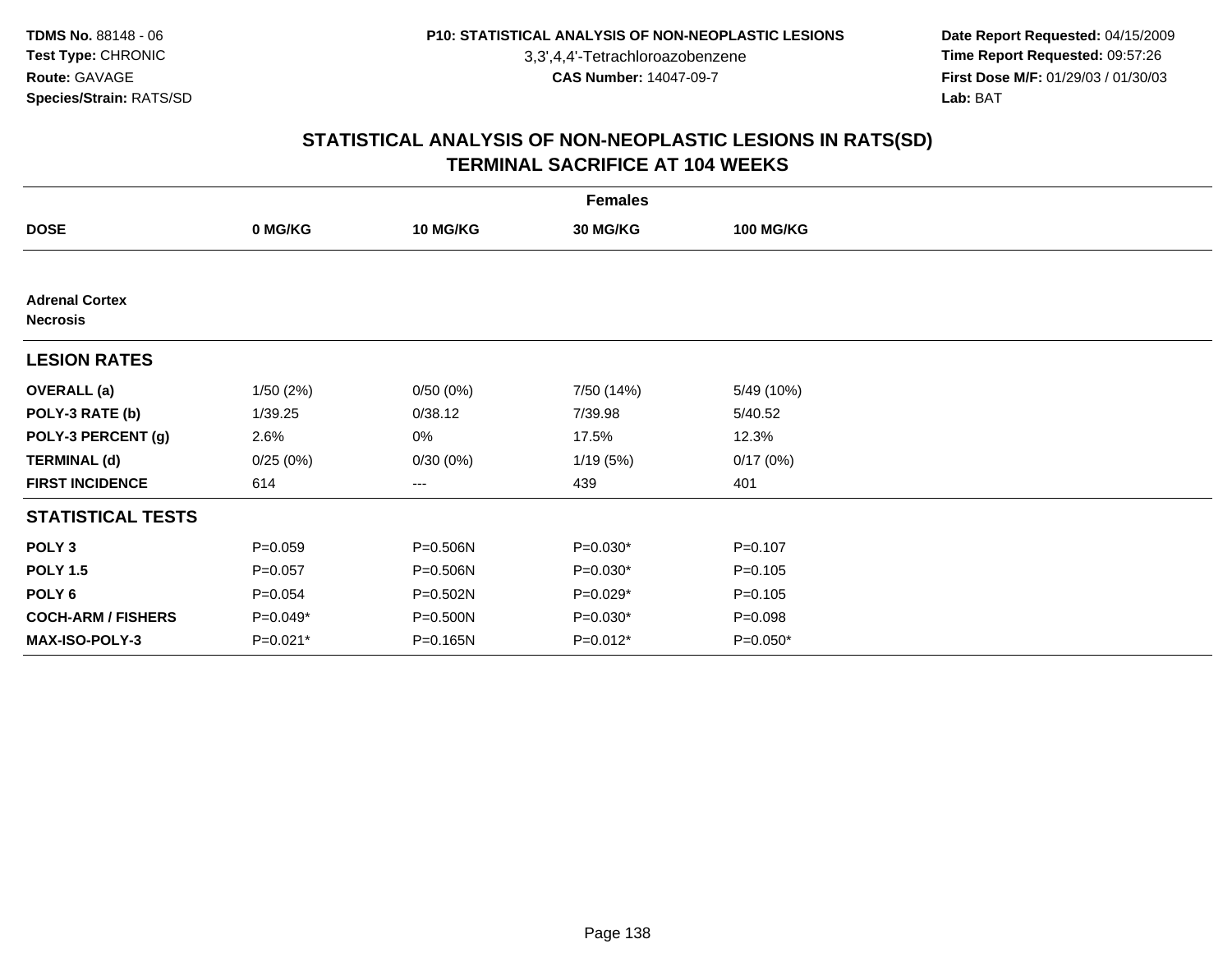**Date Report Requested:** 04/15/2009 **Time Report Requested:** 09:57:26 **First Dose M/F:** 01/29/03 / 01/30/03<br>Lab: BAT **Lab:** BAT

|                                                           | <b>Females</b> |                 |             |                  |  |  |  |  |
|-----------------------------------------------------------|----------------|-----------------|-------------|------------------|--|--|--|--|
| <b>DOSE</b>                                               | 0 MG/KG        | <b>10 MG/KG</b> | 30 MG/KG    | <b>100 MG/KG</b> |  |  |  |  |
|                                                           |                |                 |             |                  |  |  |  |  |
| <b>Adrenal Cortex</b><br><b>Vacuolization Cytoplasmic</b> |                |                 |             |                  |  |  |  |  |
| <b>LESION RATES</b>                                       |                |                 |             |                  |  |  |  |  |
| <b>OVERALL</b> (a)                                        | 7/50 (14%)     | 16/50 (32%)     | 13/50 (26%) | 15/49 (31%)      |  |  |  |  |
| POLY-3 RATE (b)                                           | 7/39.79        | 16/39.83        | 13/38.62    | 15/40.15         |  |  |  |  |
| POLY-3 PERCENT (g)                                        | 17.6%          | 40.2%           | 33.7%       | 37.4%            |  |  |  |  |
| <b>TERMINAL (d)</b>                                       | 4/25 (16%)     | 12/30 (40%)     | 7/19 (37%)  | 6/17(35%)        |  |  |  |  |
| <b>FIRST INCIDENCE</b>                                    | 587            | 510             | 460         | 467              |  |  |  |  |
| <b>STATISTICAL TESTS</b>                                  |                |                 |             |                  |  |  |  |  |
| POLY <sub>3</sub>                                         | $P = 0.161$    | $P=0.021*$      | $P = 0.080$ | $P=0.037*$       |  |  |  |  |
| <b>POLY 1.5</b>                                           | $P = 0.165$    | P=0.020*        | $P = 0.090$ | $P=0.039*$       |  |  |  |  |
| POLY <sub>6</sub>                                         | $P = 0.143$    | P=0.024*        | $P = 0.066$ | $P=0.033*$       |  |  |  |  |
| <b>COCH-ARM / FISHERS</b>                                 | $P = 0.151$    | P=0.028*        | $P = 0.105$ | $P=0.040*$       |  |  |  |  |
| <b>MAX-ISO-POLY-3</b>                                     | P=0.042*       | $P=0.011*$      | $P=0.050*$  | P=0.022*         |  |  |  |  |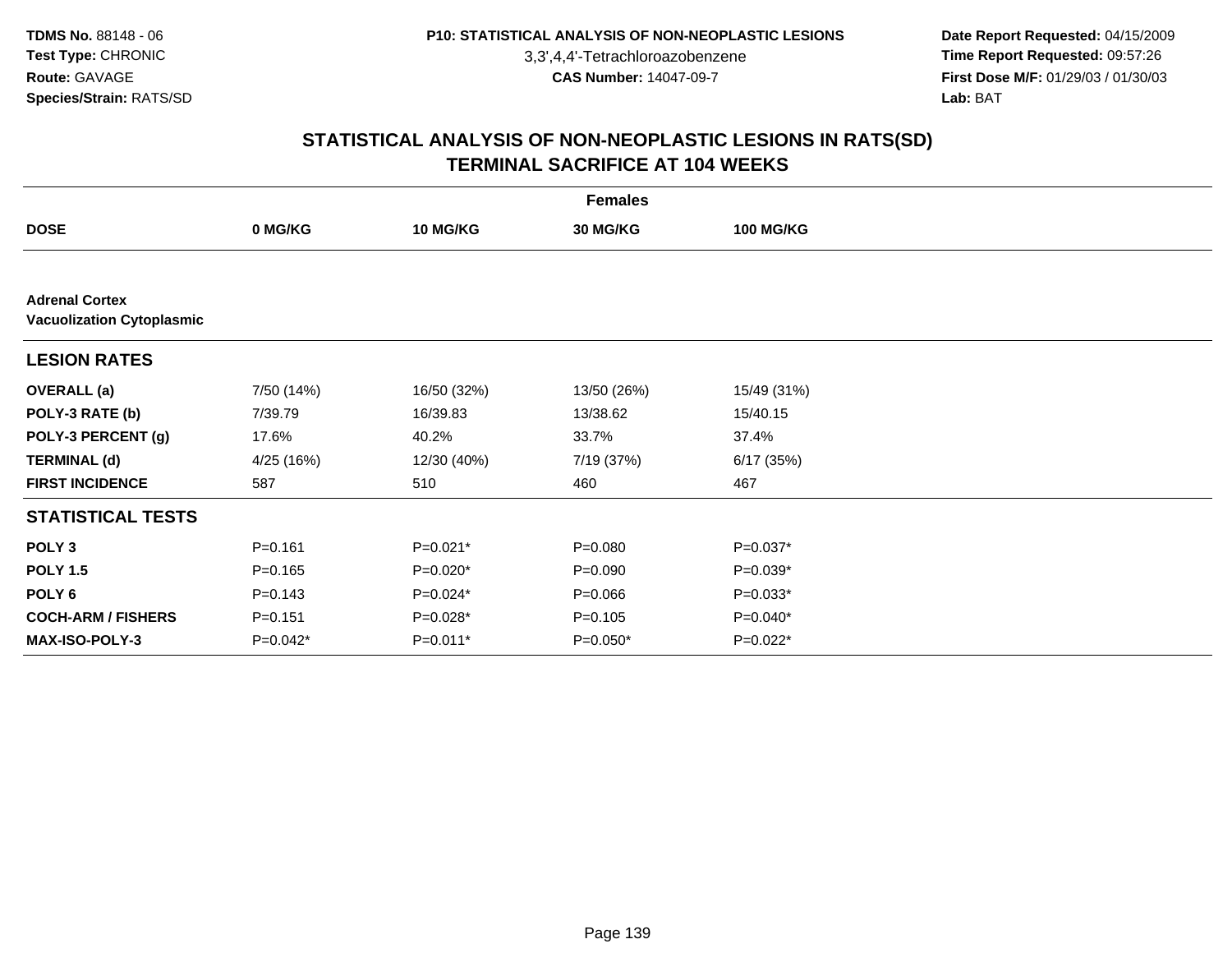**Date Report Requested:** 04/15/2009 **Time Report Requested:** 09:57:26 **First Dose M/F:** 01/29/03 / 01/30/03<br>Lab: BAT **Lab:** BAT

| <b>Females</b>                                         |             |                 |             |                  |  |  |  |
|--------------------------------------------------------|-------------|-----------------|-------------|------------------|--|--|--|
| <b>DOSE</b>                                            | 0 MG/KG     | <b>10 MG/KG</b> | 30 MG/KG    | <b>100 MG/KG</b> |  |  |  |
|                                                        |             |                 |             |                  |  |  |  |
| <b>Adrenal Cortex: Zona Fasciculata</b><br>Hyperplasia |             |                 |             |                  |  |  |  |
| <b>LESION RATES</b>                                    |             |                 |             |                  |  |  |  |
| <b>OVERALL</b> (a)                                     | 14/50 (28%) | 20/50 (40%)     | 25/50 (50%) | 21/49 (43%)      |  |  |  |
| POLY-3 RATE (b)                                        | 14/39.99    | 20/40.38        | 25/40.93    | 21/39.21         |  |  |  |
| POLY-3 PERCENT (g)                                     | 35%         | 49.5%           | 61.1%       | 53.6%            |  |  |  |
| <b>TERMINAL (d)</b>                                    | 10/25 (40%) | 14/30 (47%)     | 12/19 (63%) | 12/17 (71%)      |  |  |  |
| <b>FIRST INCIDENCE</b>                                 | 587         | 510             | 525         | 616              |  |  |  |
| <b>STATISTICAL TESTS</b>                               |             |                 |             |                  |  |  |  |
| POLY <sub>3</sub>                                      | $P = 0.146$ | $P = 0.131$     | $P=0.012*$  | $P = 0.066$      |  |  |  |
| <b>POLY 1.5</b>                                        | $P = 0.177$ | $P = 0.124$     | $P=0.013*$  | $P=0.079$        |  |  |  |
| POLY 6                                                 | $P = 0.094$ | $P = 0.159$     | $P=0.011*$  | P=0.047*         |  |  |  |
| <b>COCH-ARM / FISHERS</b>                              | $P = 0.185$ | $P = 0.146$     | $P=0.020*$  | $P = 0.091$      |  |  |  |
| <b>MAX-ISO-POLY-3</b>                                  | P=0.030*    | $P = 0.089$     | P=0.007**   | P=0.041*         |  |  |  |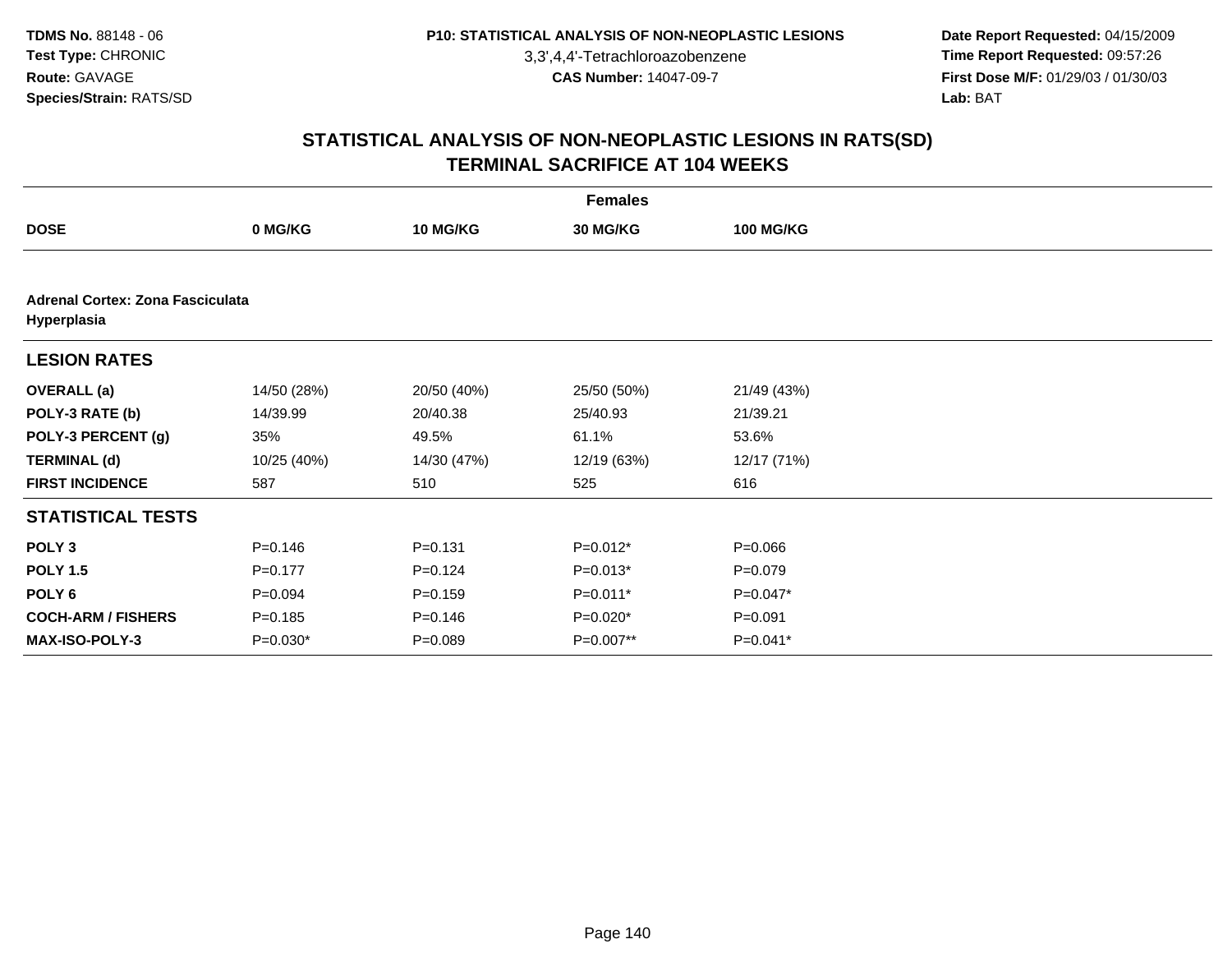**Date Report Requested:** 04/15/2009 **Time Report Requested:** 09:57:26 **First Dose M/F:** 01/29/03 / 01/30/03<br>Lab: BAT **Lab:** BAT

| <b>Females</b>                        |             |                 |                 |                  |  |  |  |
|---------------------------------------|-------------|-----------------|-----------------|------------------|--|--|--|
| <b>DOSE</b>                           | 0 MG/KG     | <b>10 MG/KG</b> | <b>30 MG/KG</b> | <b>100 MG/KG</b> |  |  |  |
|                                       |             |                 |                 |                  |  |  |  |
| <b>Adrenal Medulla</b><br>Hyperplasia |             |                 |                 |                  |  |  |  |
| <b>LESION RATES</b>                   |             |                 |                 |                  |  |  |  |
| <b>OVERALL</b> (a)                    | 11/50 (22%) | 5/50 (10%)      | 3/50(6%)        | 6/49 (12%)       |  |  |  |
| POLY-3 RATE (b)                       | 11/39.28    | 5/38.12         | 3/36.72         | 6/38.67          |  |  |  |
| POLY-3 PERCENT (g)                    | 28%         | 13.1%           | 8.2%            | 15.5%            |  |  |  |
| <b>TERMINAL (d)</b>                   | 9/25(36%)   | 5/30 (17%)      | 3/19(16%)       | 2/17(12%)        |  |  |  |
| <b>FIRST INCIDENCE</b>                | 660         | 727 (T)         | 727 (T)         | 558              |  |  |  |
| <b>STATISTICAL TESTS</b>              |             |                 |                 |                  |  |  |  |
| POLY <sub>3</sub>                     | P=0.279N    | P=0.087N        | P=0.023N*       | $P = 0.141N$     |  |  |  |
| <b>POLY 1.5</b>                       | P=0.280N    | P=0.090N        | P=0.021N*       | P=0.142N         |  |  |  |
| POLY <sub>6</sub>                     | P=0.293N    | P=0.078N        | P=0.028N*       | P=0.147N         |  |  |  |
| <b>COCH-ARM / FISHERS</b>             | P=0.307N    | P=0.086N        | P=0.020N*       | P=0.154N         |  |  |  |
| <b>MAX-ISO-POLY-3</b>                 | P=0.039N*   | P=0.052N        | P=0.013N*       | P=0.088N         |  |  |  |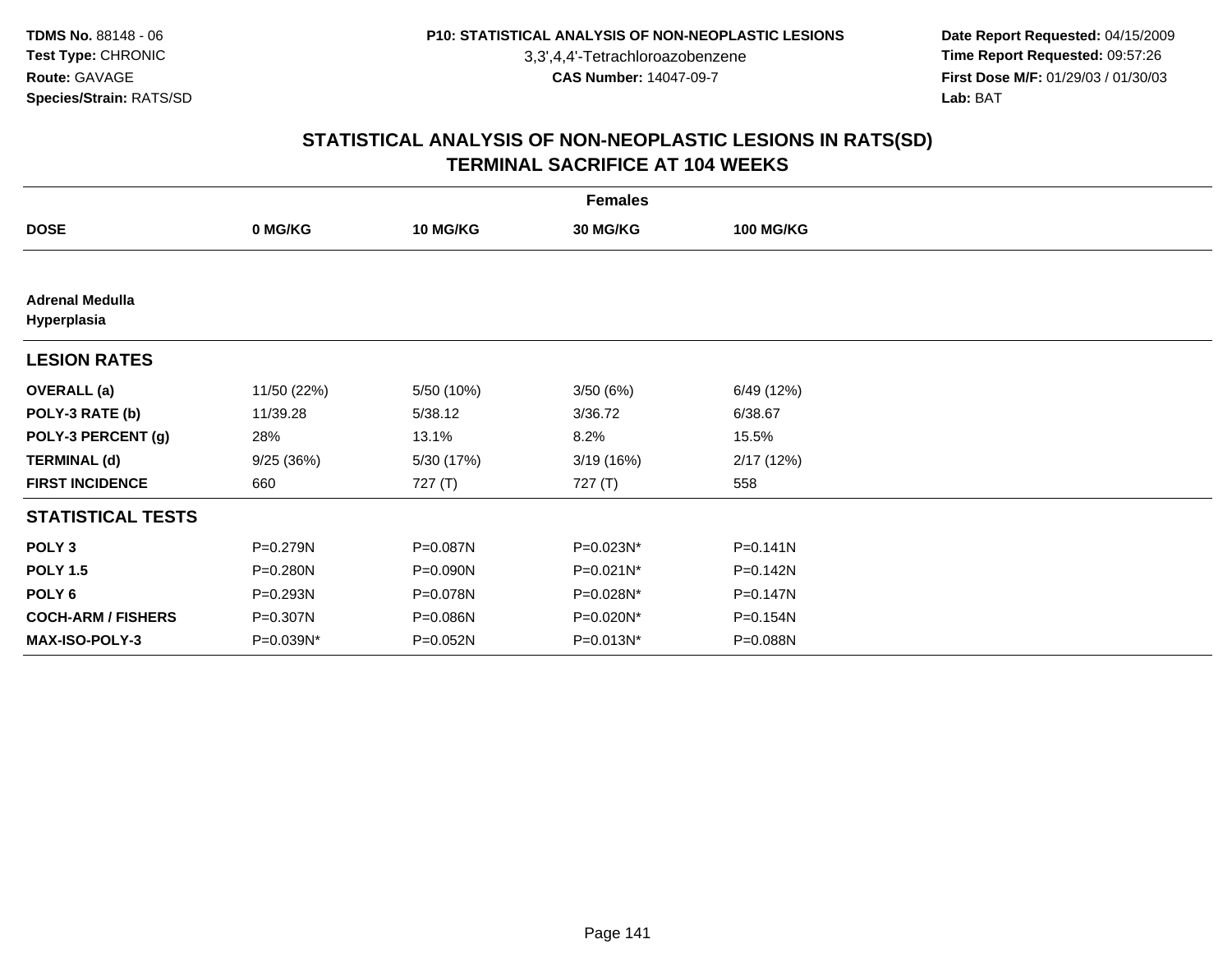**Date Report Requested:** 04/15/2009 **Time Report Requested:** 09:57:26 **First Dose M/F:** 01/29/03 / 01/30/03<br>Lab: BAT **Lab:** BAT

|                                     | <b>Females</b> |                 |             |                  |  |  |  |  |
|-------------------------------------|----------------|-----------------|-------------|------------------|--|--|--|--|
| <b>DOSE</b>                         | 0 MG/KG        | <b>10 MG/KG</b> | 30 MG/KG    | <b>100 MG/KG</b> |  |  |  |  |
|                                     |                |                 |             |                  |  |  |  |  |
| <b>Blood Vessel</b><br>Inflammation |                |                 |             |                  |  |  |  |  |
| <b>LESION RATES</b>                 |                |                 |             |                  |  |  |  |  |
| <b>OVERALL</b> (a)                  | 1/50(2%)       | 10/50 (20%)     | 14/50 (28%) | 16/50 (32%)      |  |  |  |  |
| POLY-3 RATE (b)                     | 1/39.82        | 10/38.21        | 14/38.92    | 16/40.15         |  |  |  |  |
| POLY-3 PERCENT (g)                  | 2.5%           | 26.2%           | 36%         | 39.9%            |  |  |  |  |
| <b>TERMINAL (d)</b>                 | 0/25(0%)       | 9/30 (30%)      | 6/19(32%)   | 9/17 (53%)       |  |  |  |  |
| <b>FIRST INCIDENCE</b>              | 232            | 705             | 525         | 378              |  |  |  |  |
| <b>STATISTICAL TESTS</b>            |                |                 |             |                  |  |  |  |  |
| POLY <sub>3</sub>                   | P<0.001**      | $P=0.003**$     | P<0.001**   | P<0.001**        |  |  |  |  |
| <b>POLY 1.5</b>                     | P<0.001**      | P=0.003**       | P<0.001**   | P<0.001**        |  |  |  |  |
| POLY <sub>6</sub>                   | P<0.001**      | P=0.003**       | P<0.001**   | P<0.001**        |  |  |  |  |
| <b>COCH-ARM / FISHERS</b>           | P=0.002**      | P=0.004**       | P<0.001**   | P<0.001**        |  |  |  |  |
| <b>MAX-ISO-POLY-3</b>               | P<0.001**      | P<0.001**       | P<0.001**   | P<0.001**        |  |  |  |  |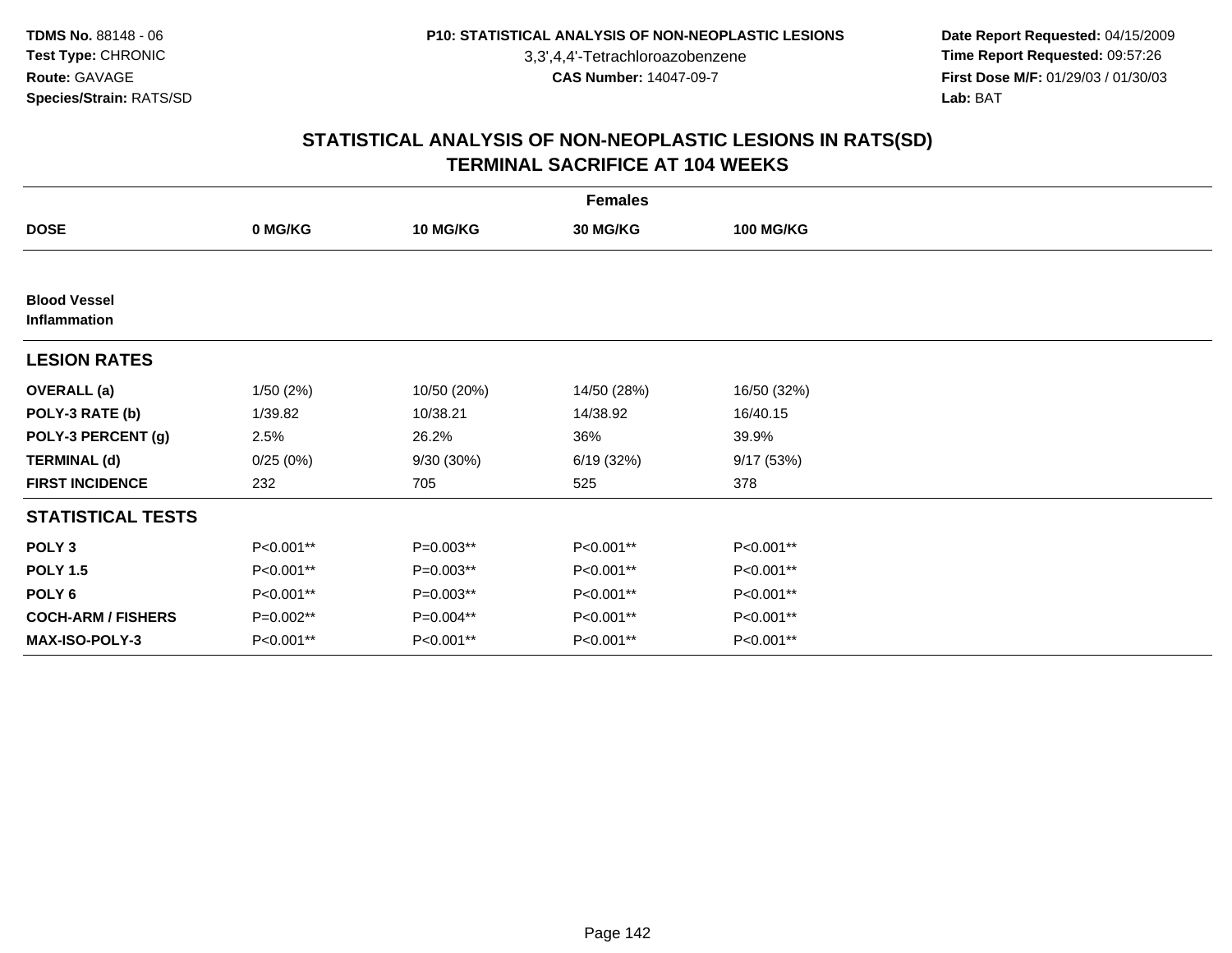**Date Report Requested:** 04/15/2009 **Time Report Requested:** 09:57:26 **First Dose M/F:** 01/29/03 / 01/30/03<br>Lab: BAT **Lab:** BAT

| <b>Females</b>                               |              |                 |                 |                  |  |  |  |
|----------------------------------------------|--------------|-----------------|-----------------|------------------|--|--|--|
| <b>DOSE</b>                                  | 0 MG/KG      | <b>10 MG/KG</b> | <b>30 MG/KG</b> | <b>100 MG/KG</b> |  |  |  |
|                                              |              |                 |                 |                  |  |  |  |
| <b>Blood Vessel</b><br><b>Mineralization</b> |              |                 |                 |                  |  |  |  |
| <b>LESION RATES</b>                          |              |                 |                 |                  |  |  |  |
| <b>OVERALL</b> (a)                           | 2/50(4%)     | 1/50(2%)        | 2/50(4%)        | 1/50(2%)         |  |  |  |
| POLY-3 RATE (b)                              | 2/39.93      | 1/38.87         | 2/37.39         | 1/37.97          |  |  |  |
| POLY-3 PERCENT (g)                           | 5%           | 2.6%            | 5.4%            | 2.6%             |  |  |  |
| <b>TERMINAL (d)</b>                          | 0/25(0%)     | 0/30(0%)        | 0/19(0%)        | 0/17(0%)         |  |  |  |
| <b>FIRST INCIDENCE</b>                       | 372          | 460             | 597             | 679              |  |  |  |
| <b>STATISTICAL TESTS</b>                     |              |                 |                 |                  |  |  |  |
| POLY <sub>3</sub>                            | $P = 0.491N$ | P=0.509N        | $P = 0.671$     | P=0.518N         |  |  |  |
| <b>POLY 1.5</b>                              | P=0.482N     | $P = 0.511N$    | $P = 0.680$     | P=0.509N         |  |  |  |
| POLY <sub>6</sub>                            | P=0.512N     | P=0.501N        | $P = 0.658$     | P=0.532N         |  |  |  |
| <b>COCH-ARM / FISHERS</b>                    | P=0.479N     | P=0.500N        | P=0.691N        | P=0.500N         |  |  |  |
| MAX-ISO-POLY-3                               | P=0.478N     | P=0.290N        | $P = 0.473$     | P=0.299N         |  |  |  |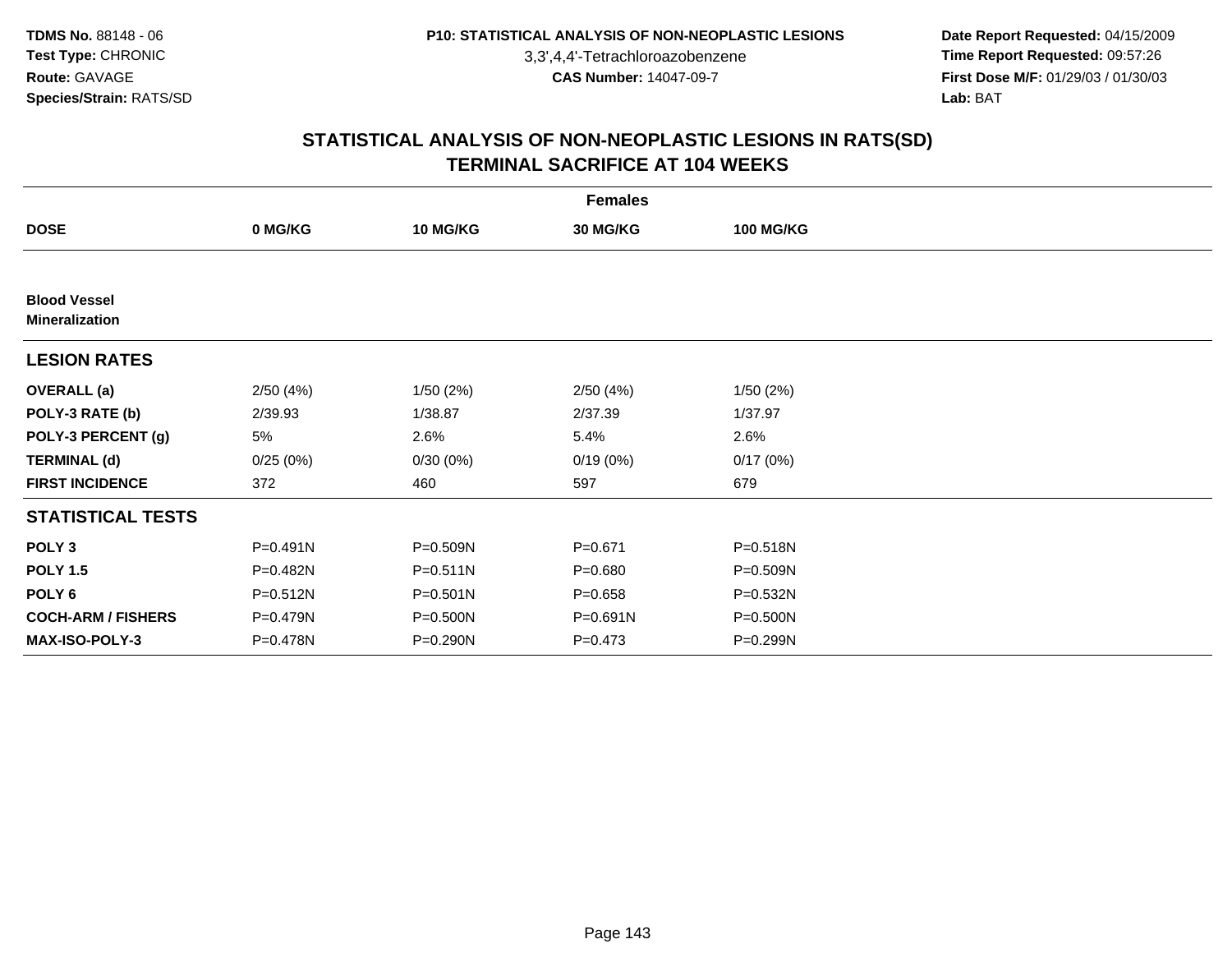**Date Report Requested:** 04/15/2009 **Time Report Requested:** 09:57:26 **First Dose M/F:** 01/29/03 / 01/30/03<br>Lab: BAT **Lab:** BAT

|                                      | <b>Females</b> |          |                 |                  |  |  |  |  |
|--------------------------------------|----------------|----------|-----------------|------------------|--|--|--|--|
| <b>DOSE</b>                          | 0 MG/KG        | 10 MG/KG | <b>30 MG/KG</b> | <b>100 MG/KG</b> |  |  |  |  |
|                                      |                |          |                 |                  |  |  |  |  |
| <b>Bone Marrow</b><br><b>Atrophy</b> |                |          |                 |                  |  |  |  |  |
| <b>LESION RATES</b>                  |                |          |                 |                  |  |  |  |  |
| <b>OVERALL</b> (a)                   | 0/50(0%)       | 0/50(0%) | 0/50(0%)        | 1/50(2%)         |  |  |  |  |
| POLY-3 RATE (b)                      | 0/38.86        | 0/38.12  | 0/36.72         | 1/37.92          |  |  |  |  |
| POLY-3 PERCENT (g)                   | 0%             | 0%       | 0%              | 2.6%             |  |  |  |  |
| <b>TERMINAL (d)</b>                  | 0/25(0%)       | 0/30(0%) | 0/19(0%)        | 0/17(0%)         |  |  |  |  |
| <b>FIRST INCIDENCE</b>               | $---$          | ---      | ---             | 693              |  |  |  |  |
| <b>STATISTICAL TESTS</b>             |                |          |                 |                  |  |  |  |  |
| POLY <sub>3</sub>                    | $P = 0.218$    | (e)      | (e)             | $P=0.495$        |  |  |  |  |
| <b>POLY 1.5</b>                      | $P = 0.221$    | (e)      | (e)             | $P=0.498$        |  |  |  |  |
| POLY <sub>6</sub>                    | $P = 0.212$    | (e)      | (e)             | $P=0.489$        |  |  |  |  |
| <b>COCH-ARM / FISHERS</b>            | $P = 0.221$    | (e)      | (e)             | $P = 0.500$      |  |  |  |  |
| <b>MAX-ISO-POLY-3</b>                | $P = 0.126$    | (e)      | (e)             | $P = 0.158$      |  |  |  |  |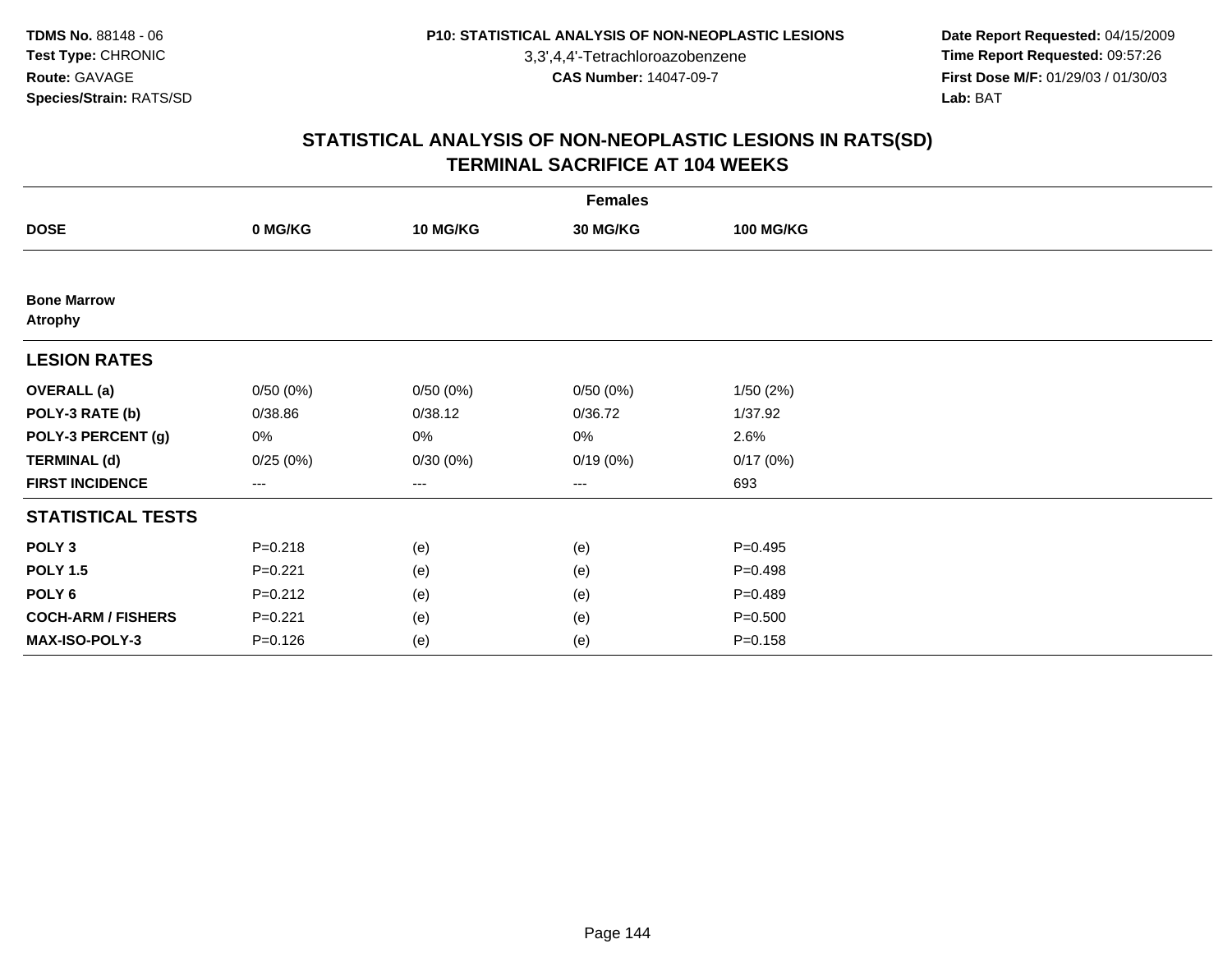**Date Report Requested:** 04/15/2009 **Time Report Requested:** 09:57:26 **First Dose M/F:** 01/29/03 / 01/30/03<br>Lab: BAT **Lab:** BAT

|                                   | <b>Females</b> |                 |                 |                  |  |  |  |  |  |
|-----------------------------------|----------------|-----------------|-----------------|------------------|--|--|--|--|--|
| <b>DOSE</b>                       | 0 MG/KG        | <b>10 MG/KG</b> | <b>30 MG/KG</b> | <b>100 MG/KG</b> |  |  |  |  |  |
|                                   |                |                 |                 |                  |  |  |  |  |  |
| <b>Bone Marrow</b><br>Hyperplasia |                |                 |                 |                  |  |  |  |  |  |
| <b>LESION RATES</b>               |                |                 |                 |                  |  |  |  |  |  |
| <b>OVERALL</b> (a)                | 36/50 (72%)    | 41/50 (82%)     | 40/50 (80%)     | 45/50 (90%)      |  |  |  |  |  |
| POLY-3 RATE (b)                   | 36/48.91       | 41/48.75        | 40/45.74        | 45/47.86         |  |  |  |  |  |
| POLY-3 PERCENT (g)                | 73.6%          | 84.1%           | 87.5%           | 94%              |  |  |  |  |  |
| <b>TERMINAL (d)</b>               | 15/25 (60%)    | 23/30 (77%)     | 16/19 (84%)     | 17/17 (100%)     |  |  |  |  |  |
| <b>FIRST INCIDENCE</b>            | 232            | 153             | 273             | 314              |  |  |  |  |  |
| <b>STATISTICAL TESTS</b>          |                |                 |                 |                  |  |  |  |  |  |
| POLY <sub>3</sub>                 | P=0.007**      | $P = 0.150$     | $P = 0.068$     | P=0.005**        |  |  |  |  |  |
| <b>POLY 1.5</b>                   | $P=0.013*$     | $P = 0.155$     | $P = 0.112$     | P=0.008**        |  |  |  |  |  |
| POLY <sub>6</sub>                 | P=0.003**      | $P = 0.149$     | P=0.038*        | P=0.002**        |  |  |  |  |  |
| <b>COCH-ARM / FISHERS</b>         | $P=0.031*$     | $P = 0.171$     | $P=0.241$       | $P=0.020*$       |  |  |  |  |  |
| <b>MAX-ISO-POLY-3</b>             | P=0.003**      | $P = 0.100$     | $P=0.043*$      | P=0.002**        |  |  |  |  |  |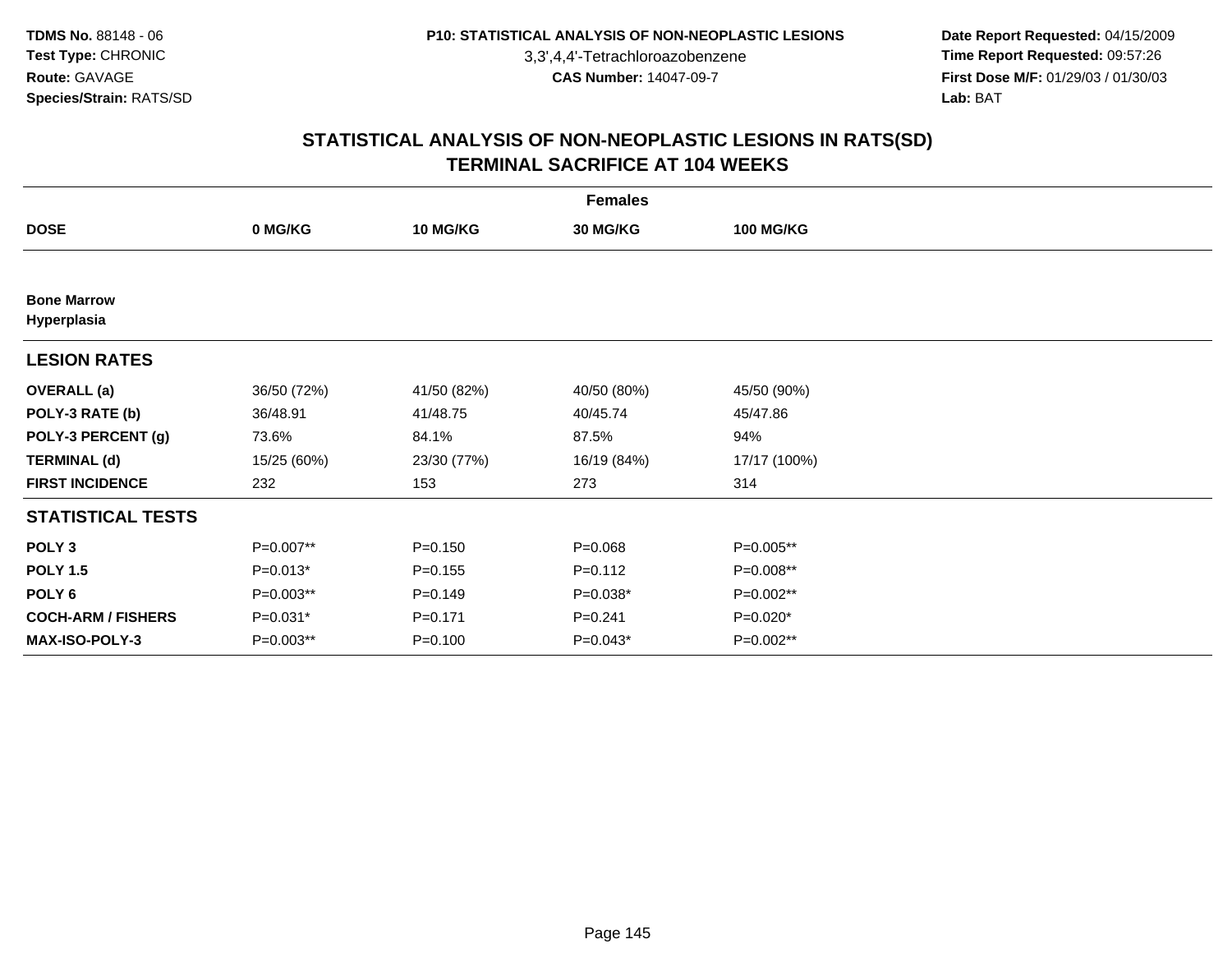**Date Report Requested:** 04/15/2009 **Time Report Requested:** 09:57:26 **First Dose M/F:** 01/29/03 / 01/30/03<br>Lab: BAT **Lab:** BAT

| <b>Females</b>                 |          |          |                 |                  |  |  |  |
|--------------------------------|----------|----------|-----------------|------------------|--|--|--|
| <b>DOSE</b>                    | 0 MG/KG  | 10 MG/KG | <b>30 MG/KG</b> | <b>100 MG/KG</b> |  |  |  |
|                                |          |          |                 |                  |  |  |  |
| <b>Brain</b><br><b>Gliosis</b> |          |          |                 |                  |  |  |  |
| <b>LESION RATES</b>            |          |          |                 |                  |  |  |  |
| <b>OVERALL</b> (a)             | 0/50(0%) | 0/50(0%) | 0/50(0%)        | 0/50(0%)         |  |  |  |
| POLY-3 RATE (b)                | 0/38.86  | 0/38.12  | 0/36.72         | 0/37.78          |  |  |  |
| POLY-3 PERCENT (g)             | 0%       | $0\%$    | 0%              | 0%               |  |  |  |
| <b>TERMINAL (d)</b>            | 0/25(0%) | 0/30(0%) | 0/19(0%)        | 0/17(0%)         |  |  |  |
| <b>FIRST INCIDENCE</b>         | $--$     | $--$     | ---             | $--$             |  |  |  |
| <b>STATISTICAL TESTS</b>       |          |          |                 |                  |  |  |  |
| POLY <sub>3</sub>              | (e)      | (e)      | (e)             | (e)              |  |  |  |
| <b>POLY 1.5</b>                | (e)      | (e)      | (e)             | (e)              |  |  |  |
| POLY <sub>6</sub>              | (e)      | (e)      | (e)             | (e)              |  |  |  |
| <b>COCH-ARM / FISHERS</b>      | (e)      | (e)      | (e)             | (e)              |  |  |  |
| MAX-ISO-POLY-3                 | (e)      | (e)      | (e)             | (e)              |  |  |  |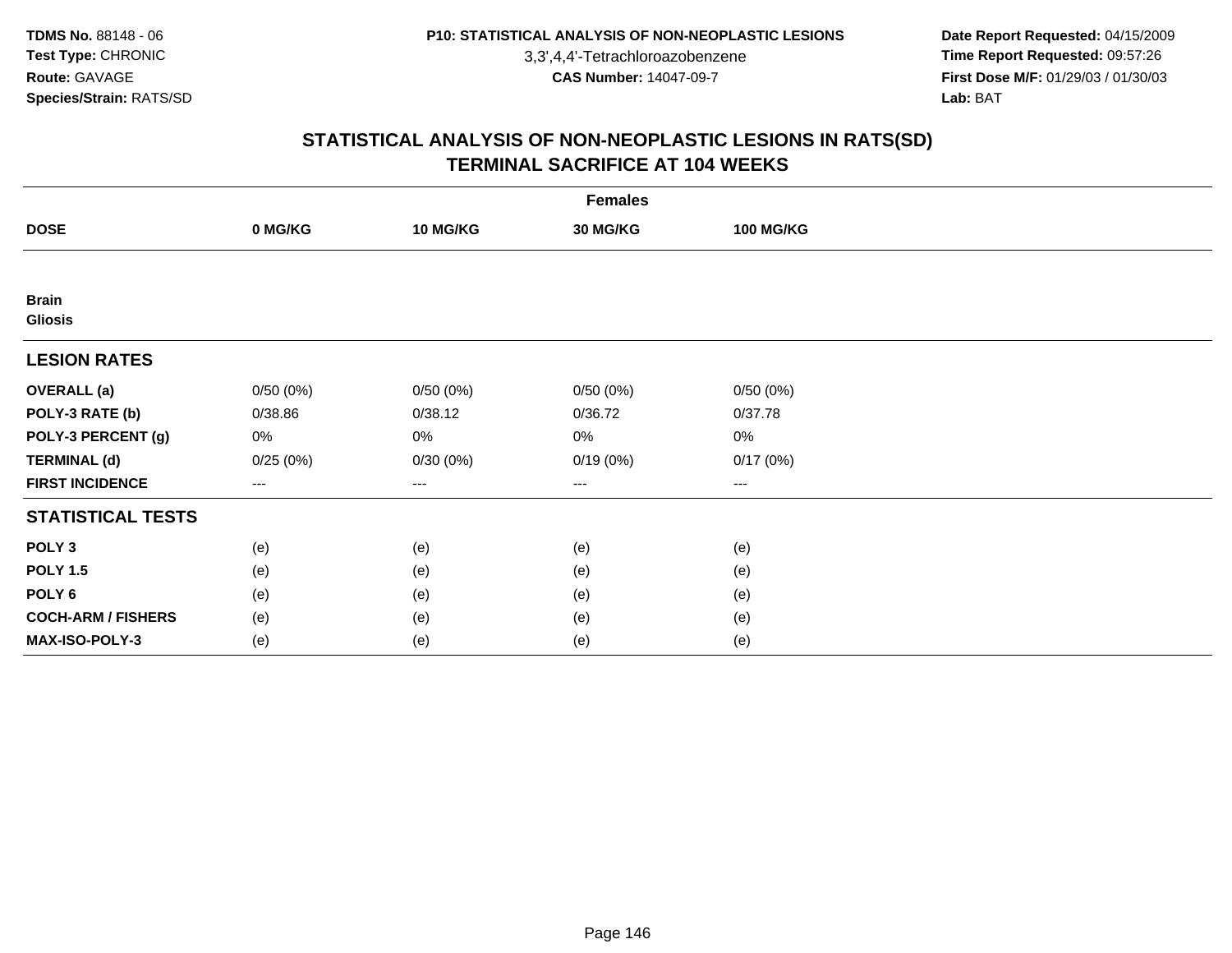**Date Report Requested:** 04/15/2009 **Time Report Requested:** 09:57:26 **First Dose M/F:** 01/29/03 / 01/30/03<br>Lab: BAT **Lab:** BAT

|                            | <b>Females</b> |                   |                 |                  |  |  |  |  |
|----------------------------|----------------|-------------------|-----------------|------------------|--|--|--|--|
| <b>DOSE</b>                | 0 MG/KG        | 10 MG/KG          | <b>30 MG/KG</b> | <b>100 MG/KG</b> |  |  |  |  |
|                            |                |                   |                 |                  |  |  |  |  |
| <b>Brain</b><br>Hemorrhage |                |                   |                 |                  |  |  |  |  |
| <b>LESION RATES</b>        |                |                   |                 |                  |  |  |  |  |
| <b>OVERALL</b> (a)         | 0/50(0%)       | 0/50(0%)          | 2/50(4%)        | 0/50(0%)         |  |  |  |  |
| POLY-3 RATE (b)            | 0/38.86        | 0/38.12           | 2/37.99         | 0/37.78          |  |  |  |  |
| POLY-3 PERCENT (g)         | 0%             | 0%                | 5.3%            | 0%               |  |  |  |  |
| <b>TERMINAL (d)</b>        | 0/25(0%)       | 0/30(0%)          | 0/19(0%)        | 0/17(0%)         |  |  |  |  |
| <b>FIRST INCIDENCE</b>     | $---$          | $\qquad \qquad -$ | 439             | $--$             |  |  |  |  |
| <b>STATISTICAL TESTS</b>   |                |                   |                 |                  |  |  |  |  |
| POLY <sub>3</sub>          | P=0.683N       | (e)               | $P = 0.231$     | (e)              |  |  |  |  |
| <b>POLY 1.5</b>            | P=0.677N       | (e)               | $P = 0.234$     | (e)              |  |  |  |  |
| POLY <sub>6</sub>          | P=0.699N       | (e)               | $P=0.226$       | (e)              |  |  |  |  |
| <b>COCH-ARM / FISHERS</b>  | P=0.675N       | (e)               | $P = 0.247$     | (e)              |  |  |  |  |
| MAX-ISO-POLY-3             | $P = 0.254$    | (e)               | $P=0.075$       | (e)              |  |  |  |  |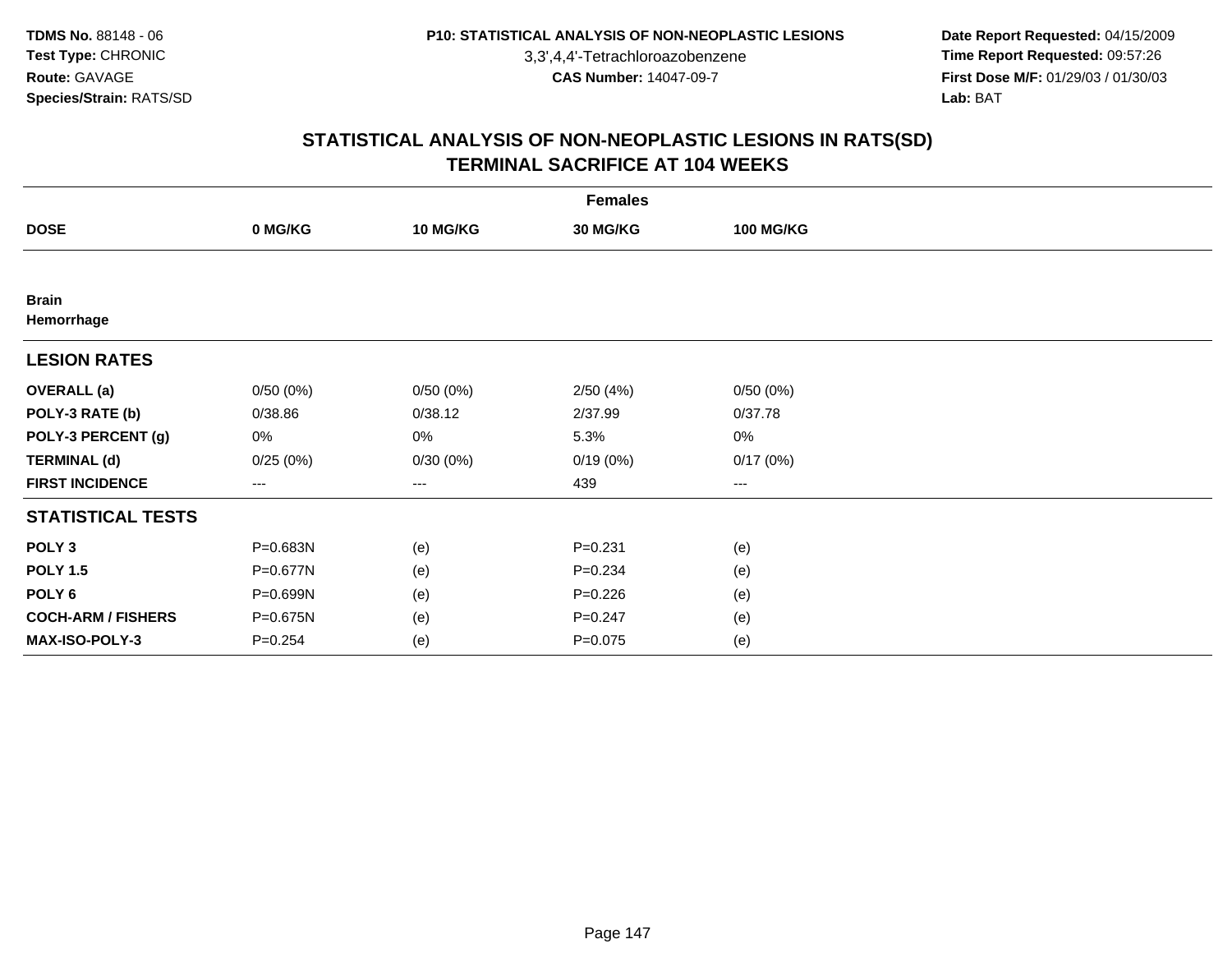**Date Report Requested:** 04/15/2009 **Time Report Requested:** 09:57:26 **First Dose M/F:** 01/29/03 / 01/30/03<br>Lab: BAT **Lab:** BAT

|                                 | <b>Females</b>    |                   |                 |                  |  |  |  |  |
|---------------------------------|-------------------|-------------------|-----------------|------------------|--|--|--|--|
| <b>DOSE</b>                     | 0 MG/KG           | <b>10 MG/KG</b>   | <b>30 MG/KG</b> | <b>100 MG/KG</b> |  |  |  |  |
|                                 |                   |                   |                 |                  |  |  |  |  |
| <b>Brain</b><br><b>Necrosis</b> |                   |                   |                 |                  |  |  |  |  |
| <b>LESION RATES</b>             |                   |                   |                 |                  |  |  |  |  |
| <b>OVERALL</b> (a)              | 0/50(0%)          | 0/50(0%)          | 0/50(0%)        | 1/50(2%)         |  |  |  |  |
| POLY-3 RATE (b)                 | 0/38.86           | 0/38.12           | 0/36.72         | 1/37.78          |  |  |  |  |
| POLY-3 PERCENT (g)              | 0%                | $0\%$             | 0%              | 2.7%             |  |  |  |  |
| <b>TERMINAL (d)</b>             | 0/25(0%)          | 0/30(0%)          | 0/19(0%)        | 1/17(6%)         |  |  |  |  |
| <b>FIRST INCIDENCE</b>          | $\qquad \qquad -$ | $\qquad \qquad -$ | ---             | 727 (T)          |  |  |  |  |
| <b>STATISTICAL TESTS</b>        |                   |                   |                 |                  |  |  |  |  |
| POLY <sub>3</sub>               | $P = 0.218$       | (e)               | (e)             | $P=0.494$        |  |  |  |  |
| <b>POLY 1.5</b>                 | $P = 0.221$       | (e)               | (e)             | $P=0.498$        |  |  |  |  |
| POLY <sub>6</sub>               | $P = 0.210$       | (e)               | (e)             | $P=0.487$        |  |  |  |  |
| <b>COCH-ARM / FISHERS</b>       | $P = 0.221$       | (e)               | (e)             | $P = 0.500$      |  |  |  |  |
| MAX-ISO-POLY-3                  | $P = 0.126$       | (e)               | (e)             | $P = 0.158$      |  |  |  |  |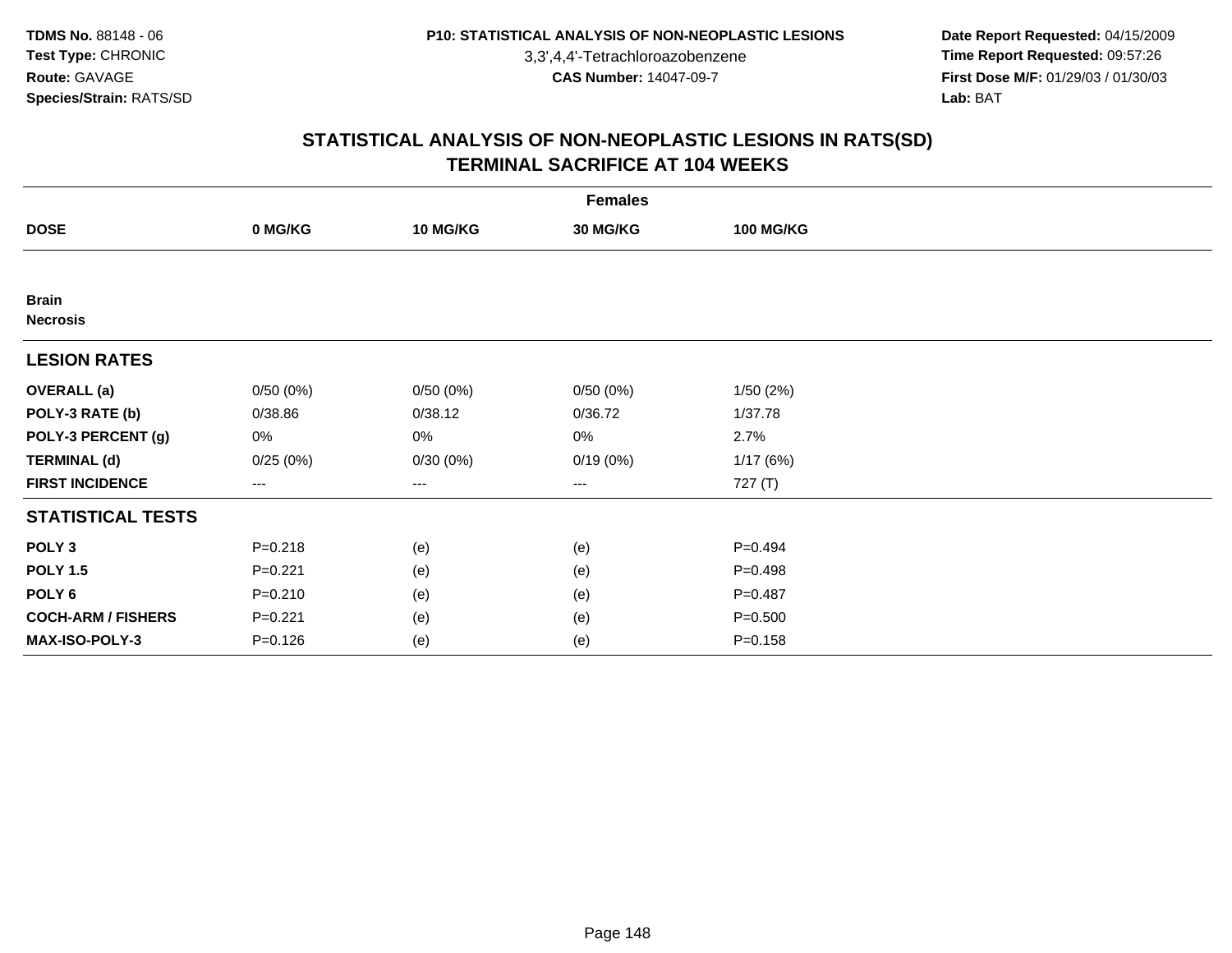**Date Report Requested:** 04/15/2009 **Time Report Requested:** 09:57:26 **First Dose M/F:** 01/29/03 / 01/30/03<br>Lab: BAT **Lab:** BAT

|                               | <b>Females</b> |                 |                 |                  |  |  |  |  |
|-------------------------------|----------------|-----------------|-----------------|------------------|--|--|--|--|
| <b>DOSE</b>                   | 0 MG/KG        | <b>10 MG/KG</b> | <b>30 MG/KG</b> | <b>100 MG/KG</b> |  |  |  |  |
|                               |                |                 |                 |                  |  |  |  |  |
| <b>Clitoral Gland</b><br>Cyst |                |                 |                 |                  |  |  |  |  |
| <b>LESION RATES</b>           |                |                 |                 |                  |  |  |  |  |
| <b>OVERALL</b> (a)            | 5/50 (10%)     | 1/50(2%)        | 6/50 (12%)      | 0/50(0%)         |  |  |  |  |
| POLY-3 RATE (b)               | 5/40.11        | 1/38.12         | 6/37.59         | 0/37.78          |  |  |  |  |
| POLY-3 PERCENT (g)            | 12.5%          | 2.6%            | 16%             | 0%               |  |  |  |  |
| <b>TERMINAL (d)</b>           | 1/25(4%)       | 1/30(3%)        | 4/19 (21%)      | 0/17(0%)         |  |  |  |  |
| <b>FIRST INCIDENCE</b>        | 540            | 727 (T)         | 587             | $--$             |  |  |  |  |
| <b>STATISTICAL TESTS</b>      |                |                 |                 |                  |  |  |  |  |
| POLY <sub>3</sub>             | P=0.069N       | $P = 0.111N$    | $P = 0.454$     | P=0.035N*        |  |  |  |  |
| <b>POLY 1.5</b>               | P=0.064N       | P=0.110N        | $P=0.475$       | P=0.032N*        |  |  |  |  |
| POLY <sub>6</sub>             | P=0.083N       | $P = 0.110N$    | $P = 0.419$     | P=0.040N*        |  |  |  |  |
| <b>COCH-ARM / FISHERS</b>     | P=0.069N       | P=0.102N        | $P = 0.500$     | P=0.028N*        |  |  |  |  |
| MAX-ISO-POLY-3                | P=0.033N*      | P=0.054N        | $P = 0.334$     | P=0.013N*        |  |  |  |  |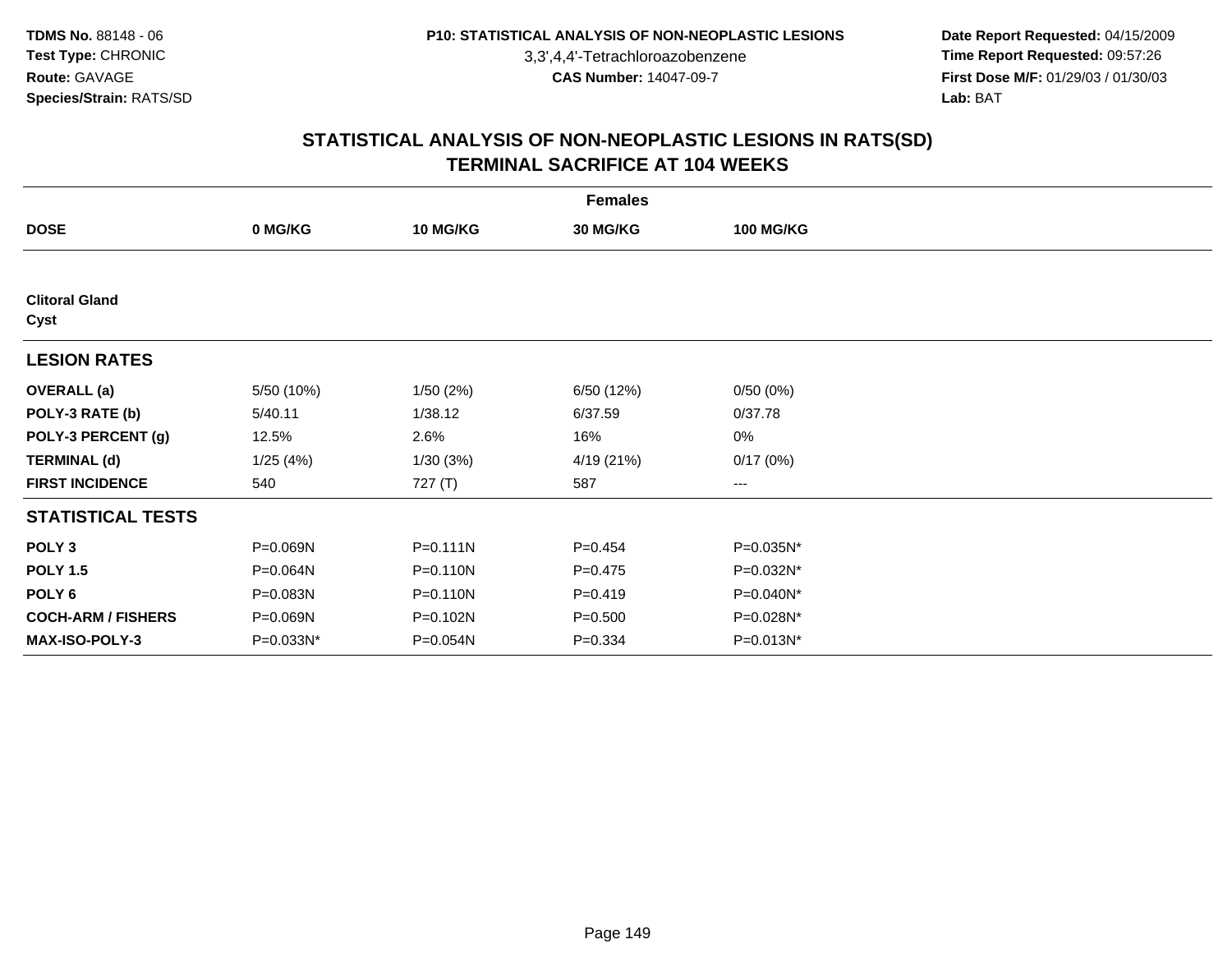**Date Report Requested:** 04/15/2009 **Time Report Requested:** 09:57:26 **First Dose M/F:** 01/29/03 / 01/30/03<br>Lab: BAT **Lab:** BAT

|                                      | <b>Females</b> |             |                 |                  |  |  |  |  |
|--------------------------------------|----------------|-------------|-----------------|------------------|--|--|--|--|
| <b>DOSE</b>                          | 0 MG/KG        | 10 MG/KG    | <b>30 MG/KG</b> | <b>100 MG/KG</b> |  |  |  |  |
|                                      |                |             |                 |                  |  |  |  |  |
| <b>Clitoral Gland</b><br>Hyperplasia |                |             |                 |                  |  |  |  |  |
| <b>LESION RATES</b>                  |                |             |                 |                  |  |  |  |  |
| <b>OVERALL</b> (a)                   | 0/50(0%)       | 1/50(2%)    | 3/50(6%)        | 0/50(0%)         |  |  |  |  |
| POLY-3 RATE (b)                      | 0/38.86        | 1/38.12     | 3/37.41         | 0/37.78          |  |  |  |  |
| POLY-3 PERCENT (g)                   | 0%             | 2.6%        | 8%              | 0%               |  |  |  |  |
| <b>TERMINAL (d)</b>                  | 0/25(0%)       | 1/30(3%)    | 0/19(0%)        | 0/17(0%)         |  |  |  |  |
| <b>FIRST INCIDENCE</b>               | $--$           | 727 (T)     | 587             | $--$             |  |  |  |  |
| <b>STATISTICAL TESTS</b>             |                |             |                 |                  |  |  |  |  |
| POLY <sub>3</sub>                    | P=0.486N       | $P = 0.496$ | $P = 0.111$     | (e)              |  |  |  |  |
| <b>POLY 1.5</b>                      | P=0.476N       | $P=0.495$   | $P = 0.114$     | (e)              |  |  |  |  |
| POLY <sub>6</sub>                    | P=0.506N       | $P = 0.502$ | $P = 0.106$     | (e)              |  |  |  |  |
| <b>COCH-ARM / FISHERS</b>            | P=0.474N       | $P = 0.500$ | $P = 0.121$     | (e)              |  |  |  |  |
| <b>MAX-ISO-POLY-3</b>                | $P = 0.224$    | $P = 0.158$ | P=0.037*        | (e)              |  |  |  |  |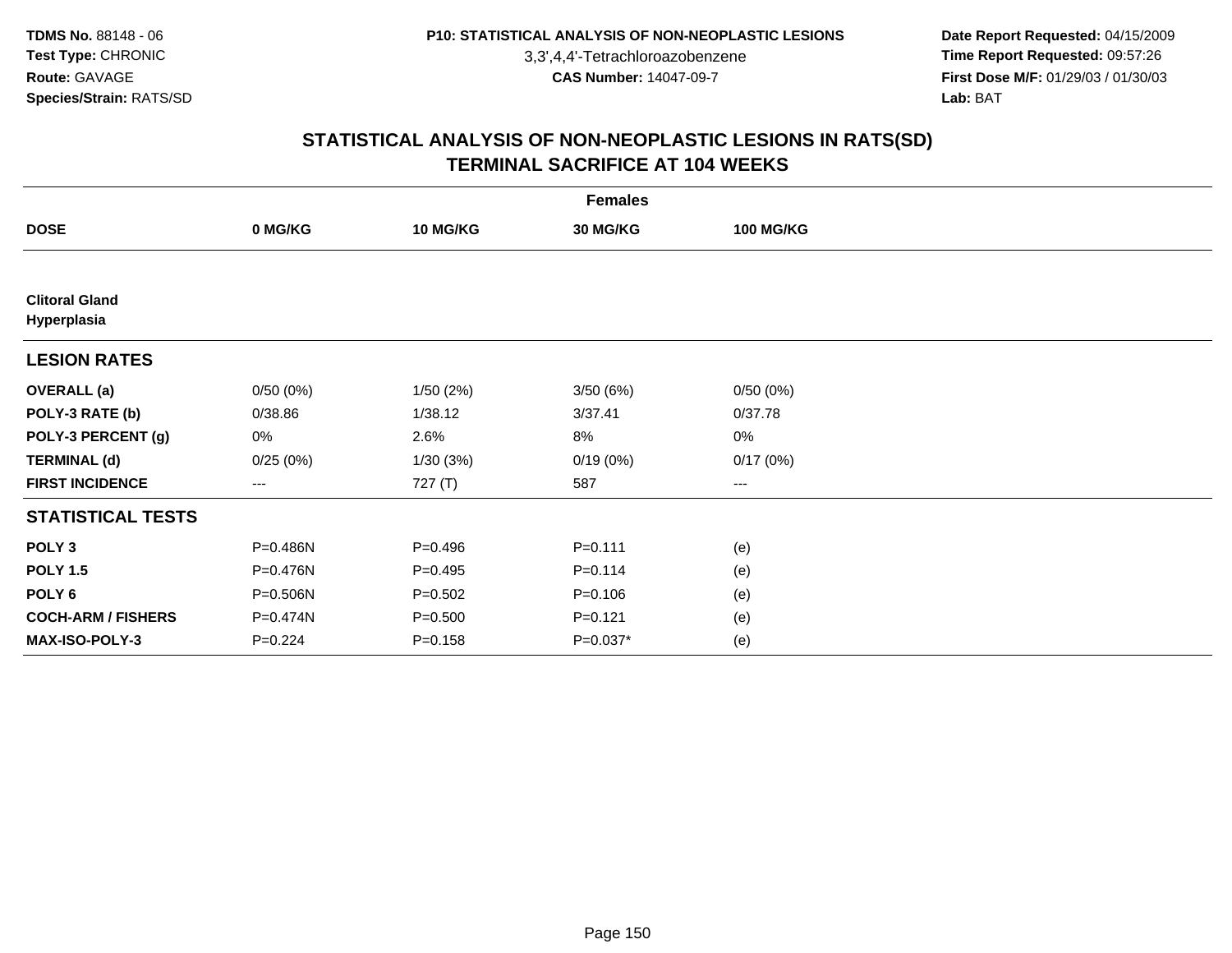**Date Report Requested:** 04/15/2009 **Time Report Requested:** 09:57:26 **First Dose M/F:** 01/29/03 / 01/30/03<br>Lab: BAT **Lab:** BAT

|                                       | <b>Females</b> |                 |                 |                  |  |  |  |  |  |
|---------------------------------------|----------------|-----------------|-----------------|------------------|--|--|--|--|--|
| <b>DOSE</b>                           | 0 MG/KG        | <b>10 MG/KG</b> | <b>30 MG/KG</b> | <b>100 MG/KG</b> |  |  |  |  |  |
|                                       |                |                 |                 |                  |  |  |  |  |  |
| <b>Clitoral Gland</b><br>Inflammation |                |                 |                 |                  |  |  |  |  |  |
| <b>LESION RATES</b>                   |                |                 |                 |                  |  |  |  |  |  |
| <b>OVERALL</b> (a)                    | 3/50(6%)       | 0/50(0%)        | 0/50(0%)        | 0/50(0%)         |  |  |  |  |  |
| POLY-3 RATE (b)                       | 3/40.22        | 0/38.12         | 0/36.72         | 0/37.78          |  |  |  |  |  |
| POLY-3 PERCENT (g)                    | 7.5%           | 0%              | 0%              | 0%               |  |  |  |  |  |
| <b>TERMINAL (d)</b>                   | 0/25(0%)       | 0/30(0%)        | 0/19(0%)        | 0/17(0%)         |  |  |  |  |  |
| <b>FIRST INCIDENCE</b>                | 504            | ---             | ---             | ---              |  |  |  |  |  |
| <b>STATISTICAL TESTS</b>              |                |                 |                 |                  |  |  |  |  |  |
| POLY <sub>3</sub>                     | P=0.138N       | P=0.128N        | P=0.135N        | P=0.129N         |  |  |  |  |  |
| <b>POLY 1.5</b>                       | P=0.138N       | P=0.126N        | P=0.128N        | P=0.124N         |  |  |  |  |  |
| POLY <sub>6</sub>                     | $P = 0.141N$   | P=0.126N        | P=0.147N        | P=0.139N         |  |  |  |  |  |
| <b>COCH-ARM / FISHERS</b>             | P=0.149N       | $P = 0.121N$    | $P = 0.121N$    | $P = 0.121N$     |  |  |  |  |  |
| <b>MAX-ISO-POLY-3</b>                 | P=0.015N*      | P=0.046N*       | P=0.052N        | P=0.047N*        |  |  |  |  |  |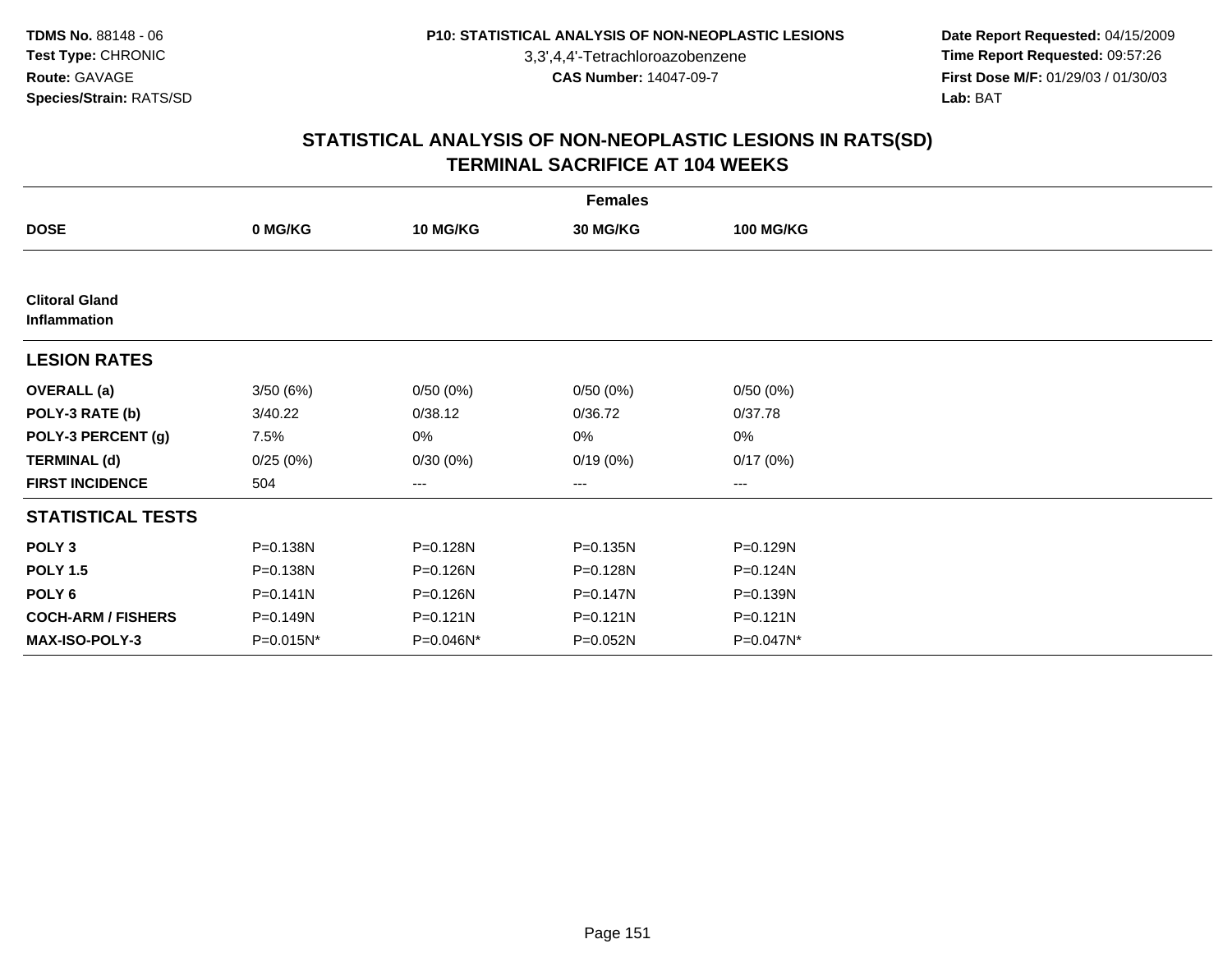**Date Report Requested:** 04/15/2009 **Time Report Requested:** 09:57:26 **First Dose M/F:** 01/29/03 / 01/30/03<br>Lab: BAT **Lab:** BAT

|                                          | <b>Females</b>         |             |             |                  |  |  |  |  |  |
|------------------------------------------|------------------------|-------------|-------------|------------------|--|--|--|--|--|
| <b>DOSE</b>                              | 0 MG/KG                | 10 MG/KG    | 30 MG/KG    | <b>100 MG/KG</b> |  |  |  |  |  |
|                                          |                        |             |             |                  |  |  |  |  |  |
| <b>Coagulating Gland</b><br>Inflammation |                        |             |             |                  |  |  |  |  |  |
| <b>LESION RATES</b>                      |                        |             |             |                  |  |  |  |  |  |
| <b>OVERALL</b> (a)                       | $0/0 (0\%)$            | $0/0 (0\%)$ | $0/0 (0\%)$ | $0/0 (0\%)$      |  |  |  |  |  |
| POLY-3 RATE (b)                          | 0/0.00                 | 0/0.00      | 0/0.00      | 0/0.00           |  |  |  |  |  |
| POLY-3 PERCENT (g)                       | 0%                     | 0%          | 0%          | 0%               |  |  |  |  |  |
| <b>TERMINAL (d)</b>                      | $0/0 (0\%)$            | $0/0 (0\%)$ | $0/0 (0\%)$ | $0/0 (0\%)$      |  |  |  |  |  |
| <b>FIRST INCIDENCE</b>                   | $\qquad \qquad \cdots$ | ---         | ---         | $\cdots$         |  |  |  |  |  |
| <b>STATISTICAL TESTS</b>                 |                        |             |             |                  |  |  |  |  |  |
| POLY <sub>3</sub>                        | (e)                    | (e)         | (e)         | (e)              |  |  |  |  |  |
| <b>POLY 1.5</b>                          | (e)                    | (e)         | (e)         | (e)              |  |  |  |  |  |
| POLY <sub>6</sub>                        | (e)                    | (e)         | (e)         | (e)              |  |  |  |  |  |
| <b>COCH-ARM / FISHERS</b>                | (e)                    | (e)         | (e)         | (e)              |  |  |  |  |  |
| MAX-ISO-POLY-3                           | (e)                    | (e)         | (e)         | (e)              |  |  |  |  |  |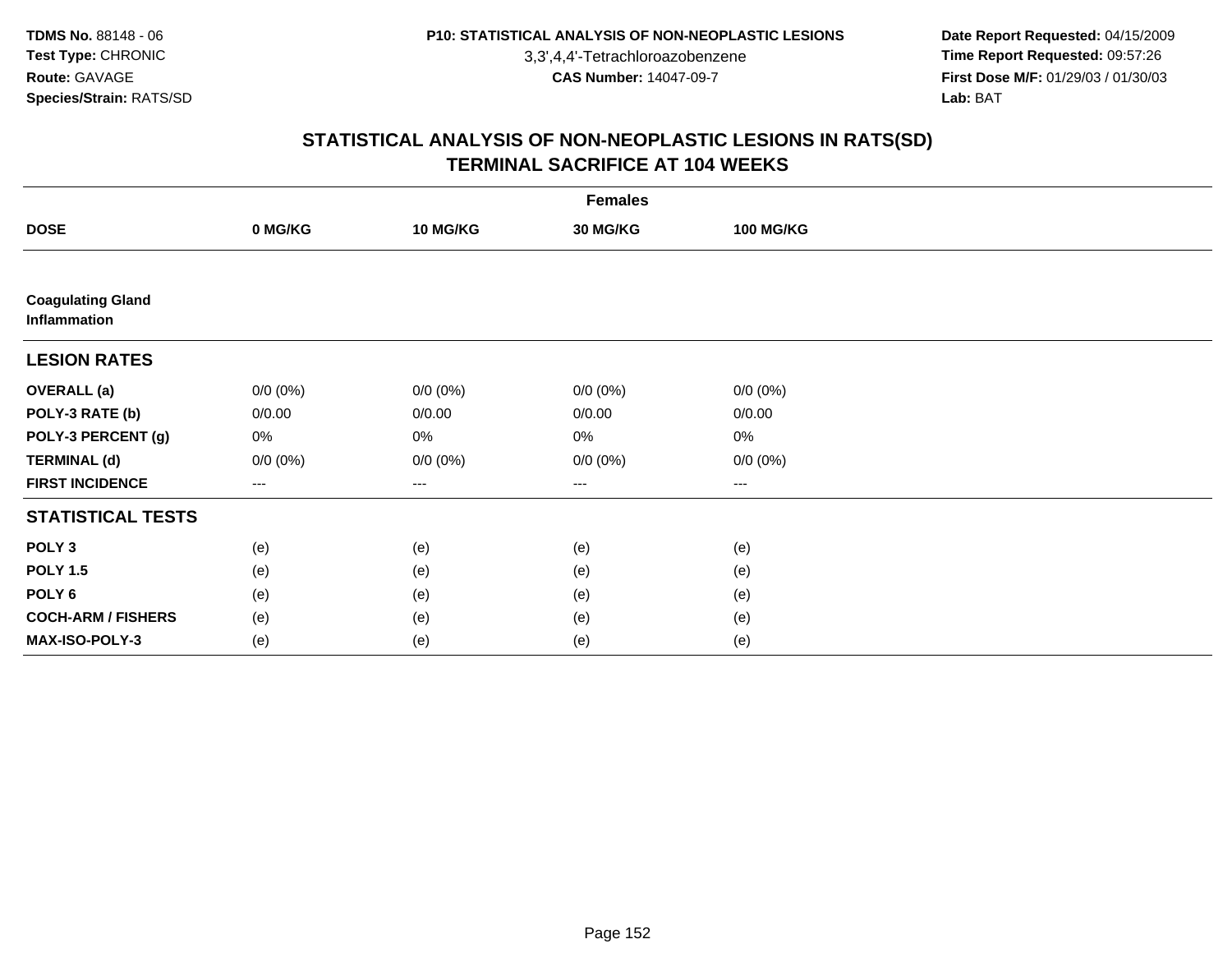**Date Report Requested:** 04/15/2009 **Time Report Requested:** 09:57:26 **First Dose M/F:** 01/29/03 / 01/30/03<br>Lab: BAT **Lab:** BAT

|                                              | <b>Females</b> |                 |             |                  |  |  |  |  |
|----------------------------------------------|----------------|-----------------|-------------|------------------|--|--|--|--|
| <b>DOSE</b>                                  | 0 MG/KG        | <b>10 MG/KG</b> | 30 MG/KG    | <b>100 MG/KG</b> |  |  |  |  |
|                                              |                |                 |             |                  |  |  |  |  |
| <b>Eye: Anterior Chamber</b><br>Inflammation |                |                 |             |                  |  |  |  |  |
| <b>LESION RATES</b>                          |                |                 |             |                  |  |  |  |  |
| <b>OVERALL</b> (a)                           | 0/50(0%)       | 0/50(0%)        | 1/50(2%)    | 0/50(0%)         |  |  |  |  |
| POLY-3 RATE (b)                              | 0/38.86        | 0/38.12         | 1/37.19     | 0/37.78          |  |  |  |  |
| POLY-3 PERCENT (g)                           | 0%             | 0%              | 2.7%        | $0\%$            |  |  |  |  |
| <b>TERMINAL (d)</b>                          | 0/25(0%)       | 0/30(0%)        | 0/19(0%)    | 0/17(0%)         |  |  |  |  |
| <b>FIRST INCIDENCE</b>                       | ---            | ---             | 587         | ---              |  |  |  |  |
| <b>STATISTICAL TESTS</b>                     |                |                 |             |                  |  |  |  |  |
| POLY <sub>3</sub>                            | P=0.782N       | (e)             | $P = 0.491$ | (e)              |  |  |  |  |
| <b>POLY 1.5</b>                              | P=0.779N       | (e)             | $P = 0.495$ | (e)              |  |  |  |  |
| POLY 6                                       | P=0.790N       | (e)             | $P = 0.485$ | (e)              |  |  |  |  |
| <b>COCH-ARM / FISHERS</b>                    | P=0.779N       | (e)             | $P = 0.500$ | (e)              |  |  |  |  |
| MAX-ISO-POLY-3                               | $P = 0.386$    | (e)             | $P = 0.158$ | (e)              |  |  |  |  |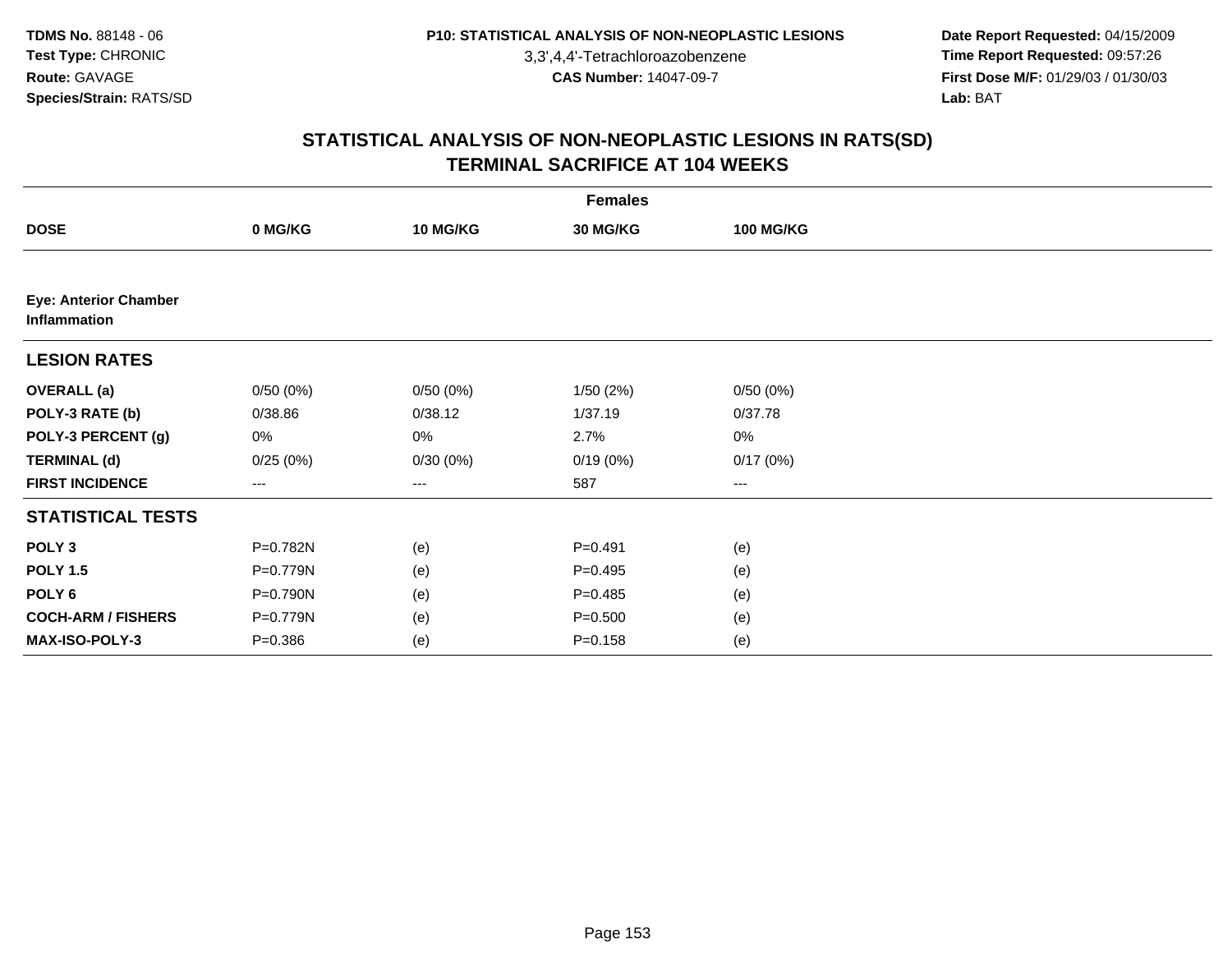**Date Report Requested:** 04/15/2009 **Time Report Requested:** 09:57:26 **First Dose M/F:** 01/29/03 / 01/30/03<br>Lab: BAT **Lab:** BAT

|                             | <b>Females</b> |                 |                 |                  |  |  |  |  |  |
|-----------------------------|----------------|-----------------|-----------------|------------------|--|--|--|--|--|
| <b>DOSE</b>                 | 0 MG/KG        | <b>10 MG/KG</b> | <b>30 MG/KG</b> | <b>100 MG/KG</b> |  |  |  |  |  |
|                             |                |                 |                 |                  |  |  |  |  |  |
| Eye: Cornea<br>Inflammation |                |                 |                 |                  |  |  |  |  |  |
| <b>LESION RATES</b>         |                |                 |                 |                  |  |  |  |  |  |
| <b>OVERALL</b> (a)          | 2/50(4%)       | 0/50(0%)        | 0/50(0%)        | 2/50(4%)         |  |  |  |  |  |
| POLY-3 RATE (b)             | 2/39.19        | 0/38.12         | 0/36.72         | 2/38.02          |  |  |  |  |  |
| POLY-3 PERCENT (g)          | 5.1%           | 0%              | 0%              | 5.3%             |  |  |  |  |  |
| <b>TERMINAL (d)</b>         | 1/25(4%)       | 0/30(0%)        | 0/19(0%)        | 0/17(0%)         |  |  |  |  |  |
| <b>FIRST INCIDENCE</b>      | 636            | ---             | ---             | 671              |  |  |  |  |  |
| <b>STATISTICAL TESTS</b>    |                |                 |                 |                  |  |  |  |  |  |
| POLY <sub>3</sub>           | $P = 0.374$    | P=0.243N        | $P = 0.251N$    | $P = 0.684$      |  |  |  |  |  |
| <b>POLY 1.5</b>             | $P = 0.378$    | $P = 0.243N$    | $P = 0.245N$    | $P = 0.690$      |  |  |  |  |  |
| POLY <sub>6</sub>           | $P = 0.361$    | P=0.238N        | P=0.263N        | $P = 0.672$      |  |  |  |  |  |
| <b>COCH-ARM / FISHERS</b>   | $P = 0.373$    | P=0.247N        | P=0.247N        | P=0.691N         |  |  |  |  |  |
| <b>MAX-ISO-POLY-3</b>       | $P=0.275$      | P=0.081N        | P=0.090N        | $P = 0.487$      |  |  |  |  |  |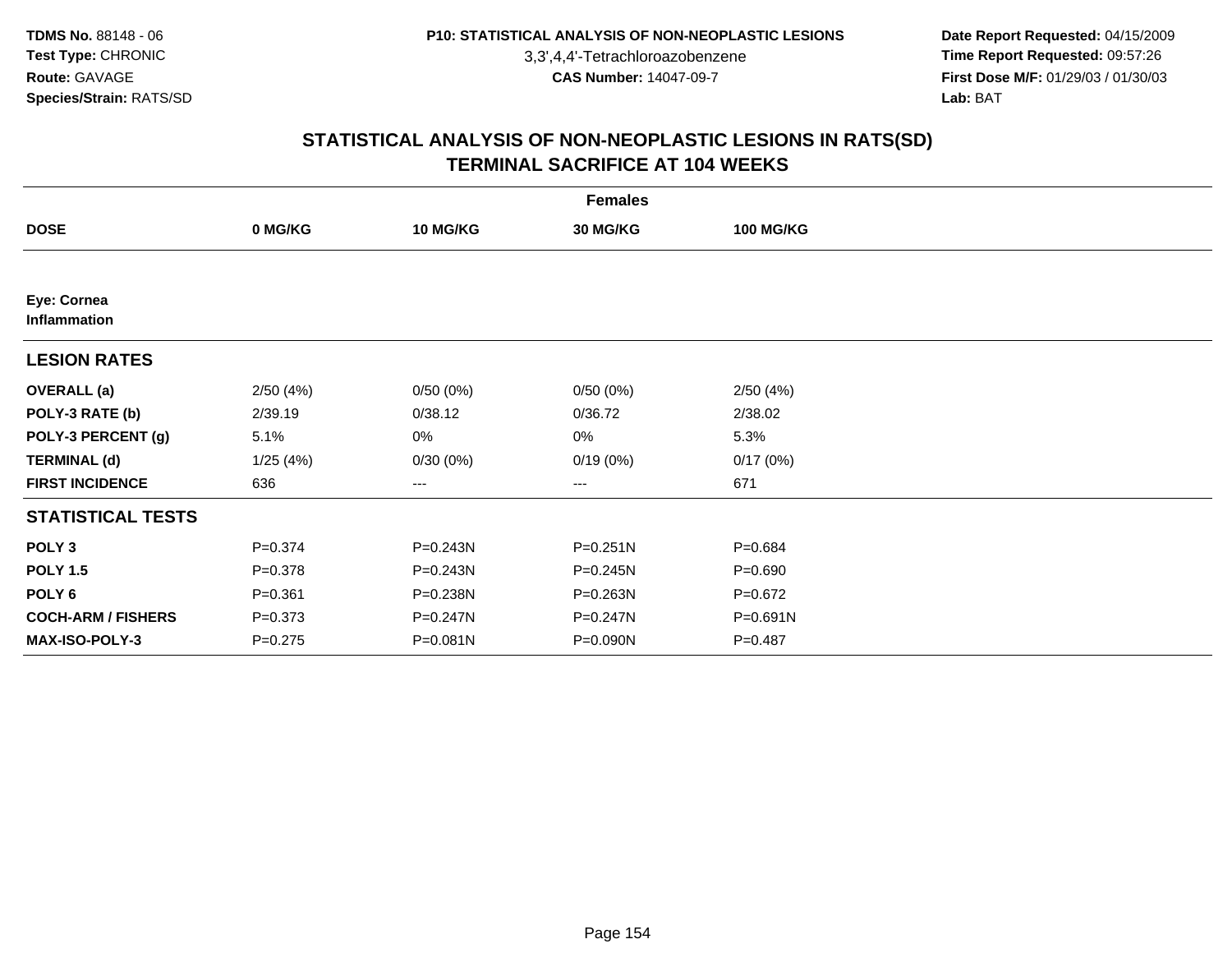**Date Report Requested:** 04/15/2009 **Time Report Requested:** 09:57:26 **First Dose M/F:** 01/29/03 / 01/30/03<br>Lab: BAT **Lab:** BAT

|                             | <b>Females</b> |                 |                 |                  |  |  |  |  |
|-----------------------------|----------------|-----------------|-----------------|------------------|--|--|--|--|
| <b>DOSE</b>                 | 0 MG/KG        | <b>10 MG/KG</b> | <b>30 MG/KG</b> | <b>100 MG/KG</b> |  |  |  |  |
|                             |                |                 |                 |                  |  |  |  |  |
| Eye: Retina<br>Degeneration |                |                 |                 |                  |  |  |  |  |
| <b>LESION RATES</b>         |                |                 |                 |                  |  |  |  |  |
| <b>OVERALL</b> (a)          | 1/50(2%)       | 0/50(0%)        | 4/50 (8%)       | 1/50(2%)         |  |  |  |  |
| POLY-3 RATE (b)             | 1/38.86        | 0/38.12         | 4/37.34         | 1/37.78          |  |  |  |  |
| POLY-3 PERCENT (g)          | 2.6%           | 0%              | 10.7%           | 2.7%             |  |  |  |  |
| <b>TERMINAL (d)</b>         | 1/25(4%)       | 0/30(0%)        | 3/19(16%)       | 1/17(6%)         |  |  |  |  |
| <b>FIRST INCIDENCE</b>      | 727 (T)        | ---             | 525             | 727 (T)          |  |  |  |  |
| <b>STATISTICAL TESTS</b>    |                |                 |                 |                  |  |  |  |  |
| POLY <sub>3</sub>           | $P = 0.594$    | P=0.504N        | $P = 0.165$     | $P = 0.755$      |  |  |  |  |
| <b>POLY 1.5</b>             | $P = 0.606$    | P=0.505N        | $P = 0.171$     | $P = 0.758$      |  |  |  |  |
| POLY <sub>6</sub>           | $P = 0.564$    | P=0.498N        | $P = 0.154$     | $P = 0.748$      |  |  |  |  |
| <b>COCH-ARM / FISHERS</b>   | $P = 0.605$    | P=0.500N        | $P = 0.181$     | P=0.753N         |  |  |  |  |
| <b>MAX-ISO-POLY-3</b>       | $P = 0.185$    | P=0.163N        | $P = 0.079$     | $P = 0.491$      |  |  |  |  |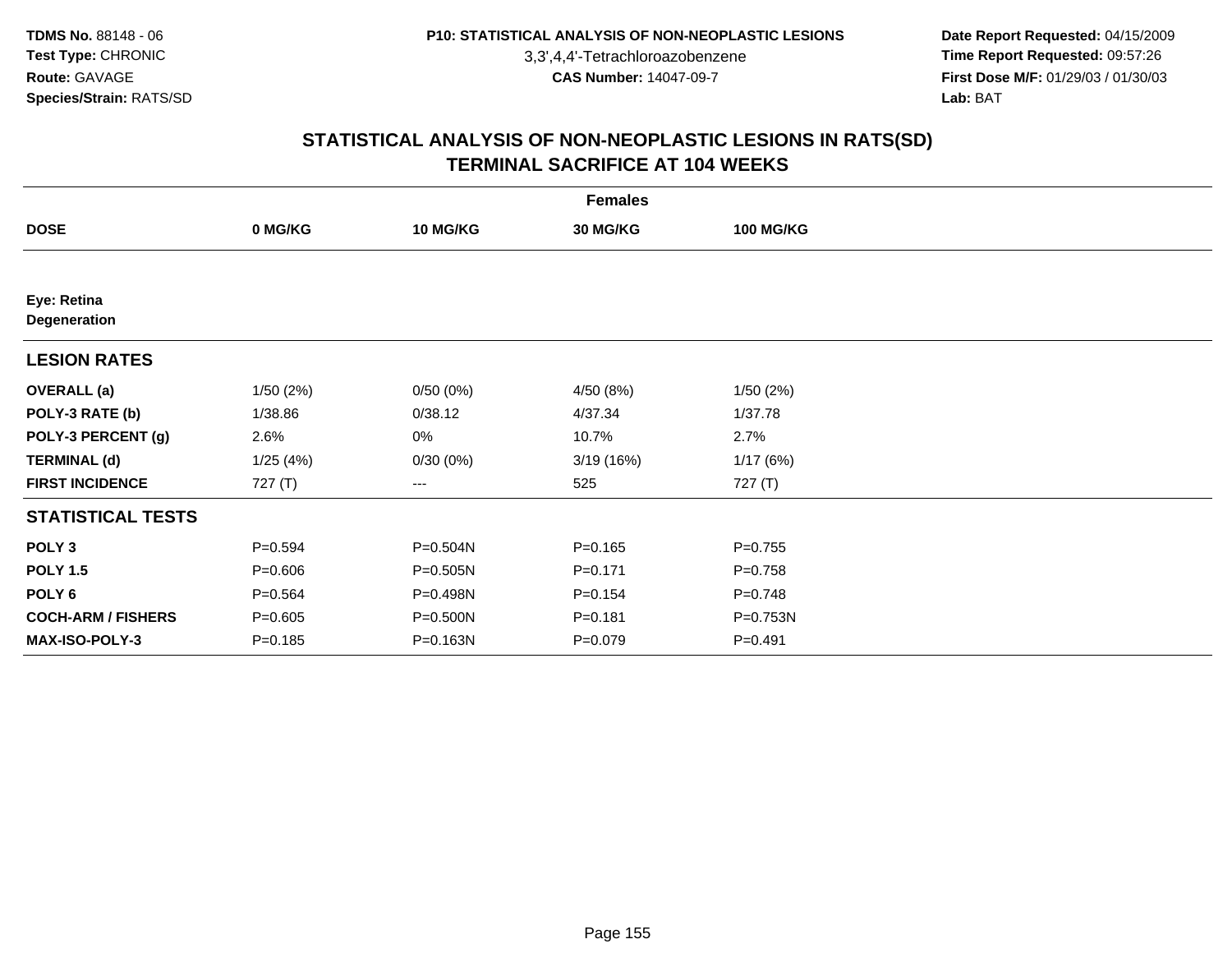**Date Report Requested:** 04/15/2009 **Time Report Requested:** 09:57:26 **First Dose M/F:** 01/29/03 / 01/30/03<br>Lab: BAT **Lab:** BAT

| <b>Females</b>            |             |                 |                 |                  |  |  |  |
|---------------------------|-------------|-----------------|-----------------|------------------|--|--|--|
| <b>DOSE</b>               | 0 MG/KG     | <b>10 MG/KG</b> | <b>30 MG/KG</b> | <b>100 MG/KG</b> |  |  |  |
|                           |             |                 |                 |                  |  |  |  |
| Heart                     |             |                 |                 |                  |  |  |  |
| Cardiomyopathy            |             |                 |                 |                  |  |  |  |
| <b>LESION RATES</b>       |             |                 |                 |                  |  |  |  |
| <b>OVERALL</b> (a)        | 12/50 (24%) | 16/50 (32%)     | 13/49 (27%)     | 24/49 (49%)      |  |  |  |
| POLY-3 RATE (b)           | 12/39.95    | 16/38.81        | 13/40.40        | 24/44.73         |  |  |  |
| POLY-3 PERCENT (g)        | 30%         | 41.2%           | 32.2%           | 53.7%            |  |  |  |
| <b>TERMINAL (d)</b>       | 9/25(36%)   | 13/30 (43%)     | 2/19 (11%)      | 6/17(35%)        |  |  |  |
| <b>FIRST INCIDENCE</b>    | 372         | 544             | 540             | 378              |  |  |  |
| <b>STATISTICAL TESTS</b>  |             |                 |                 |                  |  |  |  |
| POLY <sub>3</sub>         | $P=0.015*$  | $P = 0.206$     | $P = 0.514$     | $P=0.020*$       |  |  |  |
| <b>POLY 1.5</b>           | P=0.010**   | $P=0.209$       | $P=0.493$       | $P=0.014*$       |  |  |  |
| POLY <sub>6</sub>         | P=0.021*    | $P = 0.228$     | $P = 0.545$     | $P=0.028*$       |  |  |  |
| <b>COCH-ARM / FISHERS</b> | P=0.005**   | $P = 0.252$     | $P=0.477$       | P=0.009**        |  |  |  |
| <b>MAX-ISO-POLY-3</b>     | $P=0.022*$  | $P = 0.147$     | $P = 0.416$     | $P=0.015*$       |  |  |  |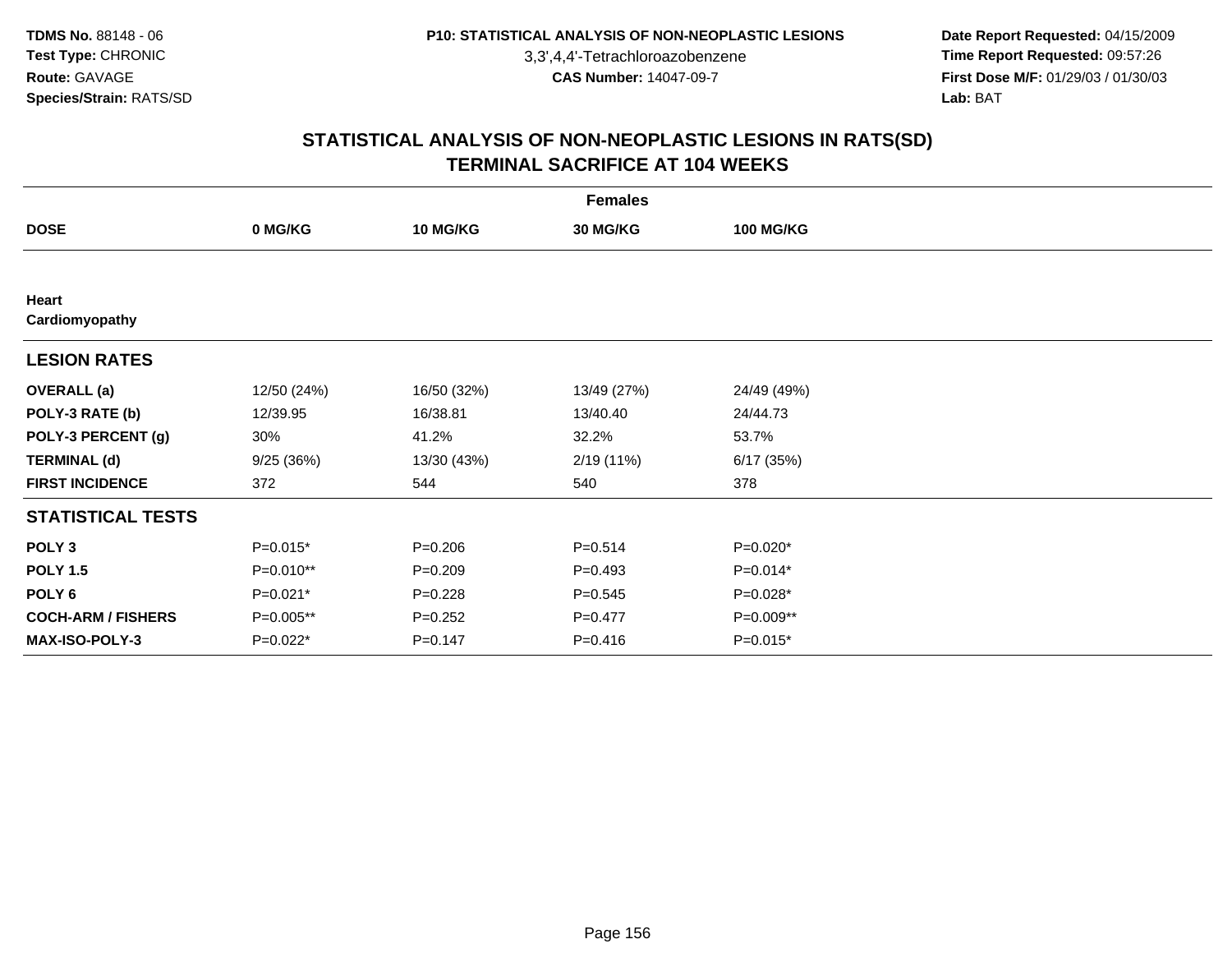**Date Report Requested:** 04/15/2009 **Time Report Requested:** 09:57:26 **First Dose M/F:** 01/29/03 / 01/30/03<br>Lab: BAT **Lab:** BAT

| <b>Females</b>            |                   |                   |                 |                  |  |  |  |
|---------------------------|-------------------|-------------------|-----------------|------------------|--|--|--|
| <b>DOSE</b>               | 0 MG/KG           | <b>10 MG/KG</b>   | <b>30 MG/KG</b> | <b>100 MG/KG</b> |  |  |  |
|                           |                   |                   |                 |                  |  |  |  |
| Heart<br>Inflammation     |                   |                   |                 |                  |  |  |  |
| <b>LESION RATES</b>       |                   |                   |                 |                  |  |  |  |
| <b>OVERALL</b> (a)        | 0/50(0%)          | 0/50(0%)          | 1/49(2%)        | 1/49(2%)         |  |  |  |
| POLY-3 RATE (b)           | 0/38.86           | 0/38.12           | 1/36.90         | 1/37.85          |  |  |  |
| POLY-3 PERCENT (g)        | 0%                | 0%                | 2.7%            | 2.6%             |  |  |  |
| <b>TERMINAL (d)</b>       | 0/25(0%)          | 0/30(0%)          | 0/19(0%)        | 0/17(0%)         |  |  |  |
| <b>FIRST INCIDENCE</b>    | $\qquad \qquad -$ | $\qquad \qquad -$ | 634             | 689              |  |  |  |
| <b>STATISTICAL TESTS</b>  |                   |                   |                 |                  |  |  |  |
| POLY <sub>3</sub>         | $P = 0.321$       | (e)               | $P = 0.490$     | $P=0.495$        |  |  |  |
| <b>POLY 1.5</b>           | $P = 0.326$       | (e)               | $P=0.493$       | $P=0.497$        |  |  |  |
| POLY <sub>6</sub>         | $P = 0.307$       | (e)               | $P=0.484$       | $P=0.489$        |  |  |  |
| <b>COCH-ARM / FISHERS</b> | $P = 0.320$       | (e)               | $P = 0.495$     | $P=0.495$        |  |  |  |
| MAX-ISO-POLY-3            | $P = 0.250$       | (e)               | $P = 0.157$     | $P = 0.157$      |  |  |  |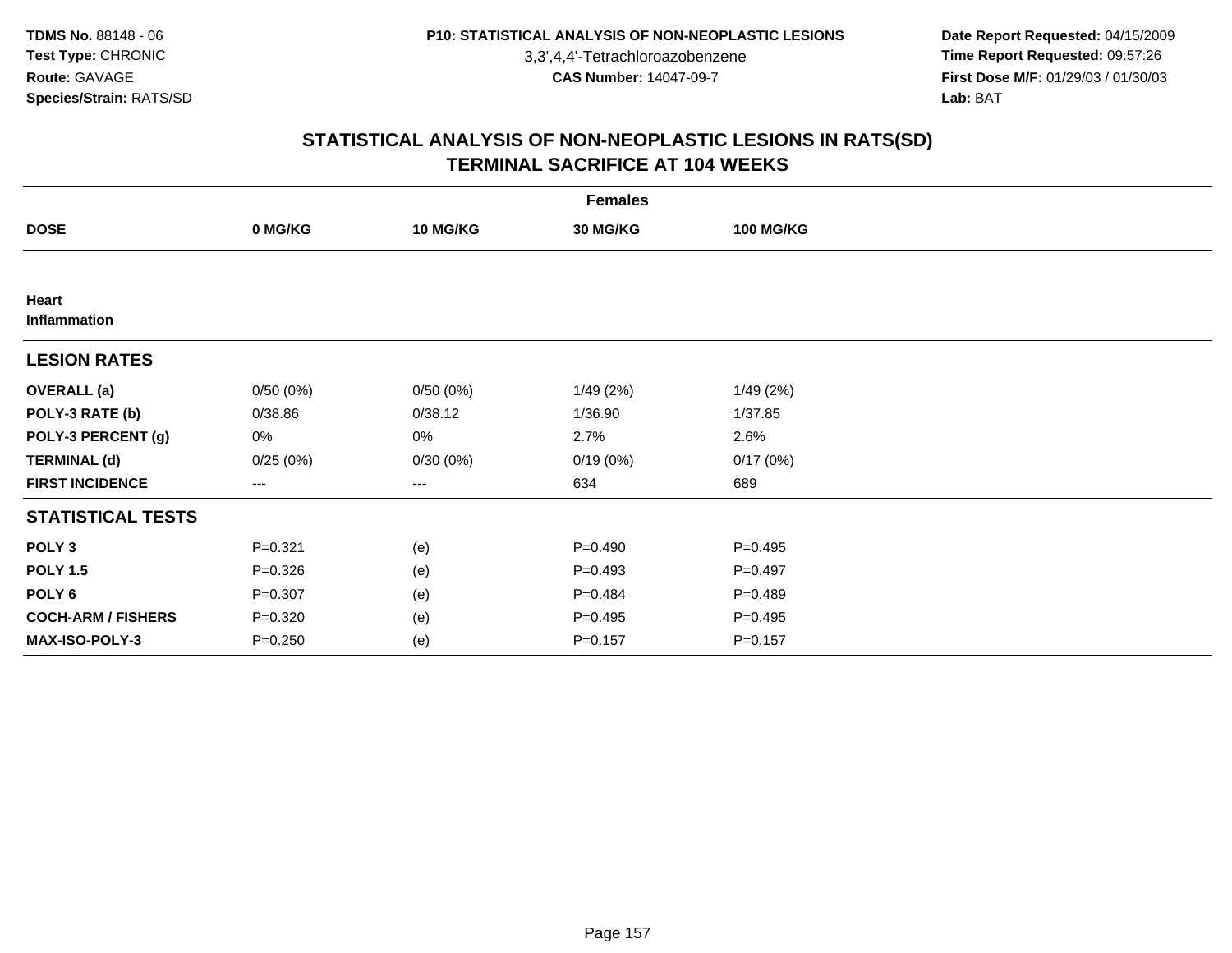**Date Report Requested:** 04/15/2009 **Time Report Requested:** 09:57:26 **First Dose M/F:** 01/29/03 / 01/30/03<br>Lab: BAT **Lab:** BAT

|                                | <b>Females</b>         |                 |                 |                  |  |  |  |  |
|--------------------------------|------------------------|-----------------|-----------------|------------------|--|--|--|--|
| <b>DOSE</b>                    | 0 MG/KG                | <b>10 MG/KG</b> | <b>30 MG/KG</b> | <b>100 MG/KG</b> |  |  |  |  |
|                                |                        |                 |                 |                  |  |  |  |  |
| Heart<br><b>Mineralization</b> |                        |                 |                 |                  |  |  |  |  |
| <b>LESION RATES</b>            |                        |                 |                 |                  |  |  |  |  |
| <b>OVERALL</b> (a)             | 0/50(0%)               | 0/50(0%)        | 1/49(2%)        | 0/49(0%)         |  |  |  |  |
| POLY-3 RATE (b)                | 0/38.86                | 0/38.12         | 1/37.01         | 0/37.70          |  |  |  |  |
| POLY-3 PERCENT (g)             | 0%                     | 0%              | 2.7%            | 0%               |  |  |  |  |
| <b>TERMINAL (d)</b>            | 0/25(0%)               | 0/30(0%)        | 0/19(0%)        | 0/17(0%)         |  |  |  |  |
| <b>FIRST INCIDENCE</b>         | $\qquad \qquad \cdots$ | ---             | 597             | $--$             |  |  |  |  |
| <b>STATISTICAL TESTS</b>       |                        |                 |                 |                  |  |  |  |  |
| POLY <sub>3</sub>              | P=0.782N               | (e)             | $P = 0.490$     | (e)              |  |  |  |  |
| <b>POLY 1.5</b>                | P=0.780N               | (e)             | $P=0.493$       | (e)              |  |  |  |  |
| POLY <sub>6</sub>              | P=0.789N               | (e)             | $P=0.484$       | (e)              |  |  |  |  |
| <b>COCH-ARM / FISHERS</b>      | P=0.782N               | (e)             | $P=0.495$       | (e)              |  |  |  |  |
| <b>MAX-ISO-POLY-3</b>          | $P = 0.384$            | (e)             | $P = 0.157$     | (e)              |  |  |  |  |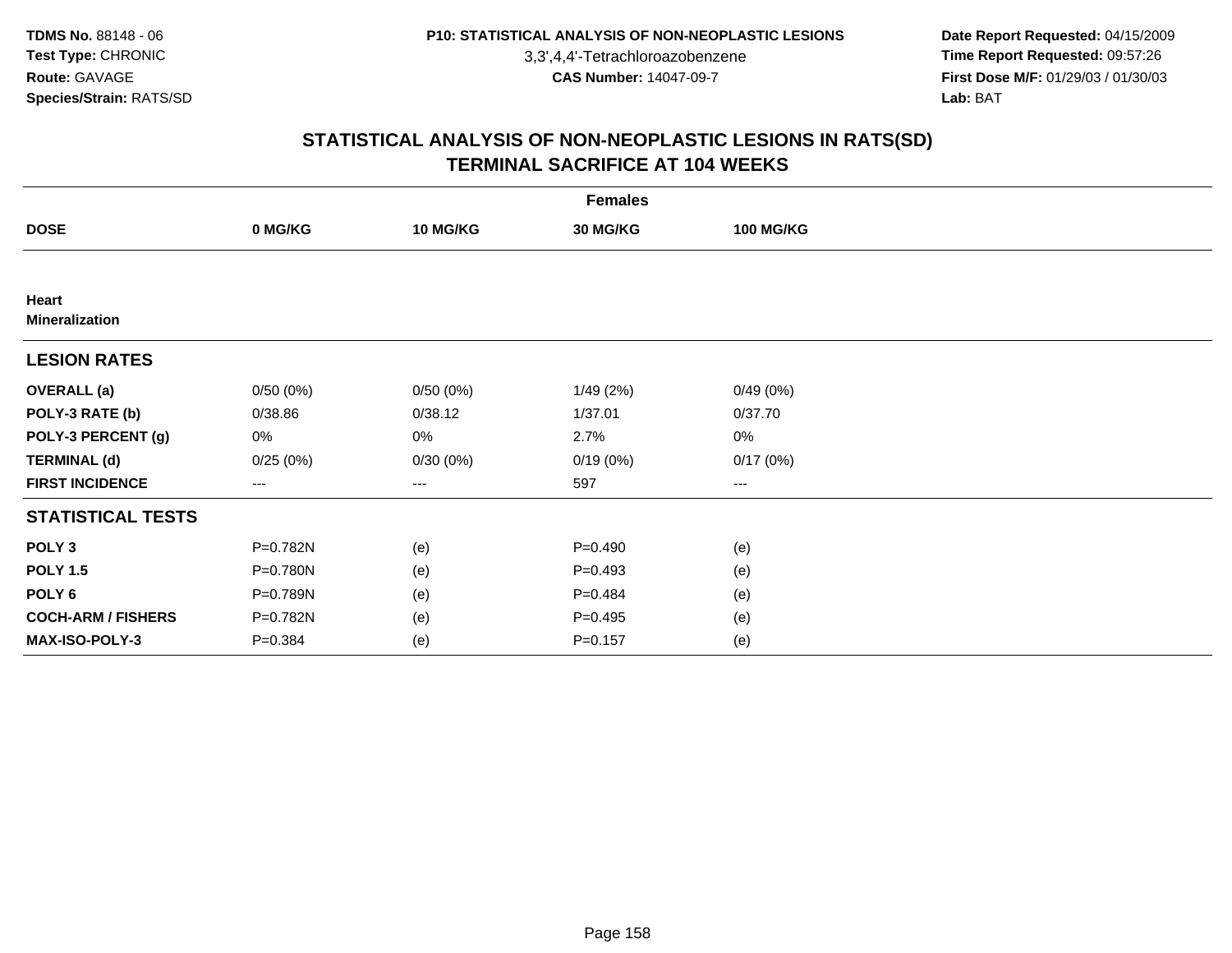**Date Report Requested:** 04/15/2009 **Time Report Requested:** 09:57:26 **First Dose M/F:** 01/29/03 / 01/30/03<br>Lab: BAT **Lab:** BAT

| <b>Females</b>            |                   |                   |                 |                  |  |  |  |
|---------------------------|-------------------|-------------------|-----------------|------------------|--|--|--|
| <b>DOSE</b>               | 0 MG/KG           | <b>10 MG/KG</b>   | <b>30 MG/KG</b> | <b>100 MG/KG</b> |  |  |  |
|                           |                   |                   |                 |                  |  |  |  |
| Heart<br><b>Necrosis</b>  |                   |                   |                 |                  |  |  |  |
| <b>LESION RATES</b>       |                   |                   |                 |                  |  |  |  |
| <b>OVERALL</b> (a)        | 0/50(0%)          | 0/50(0%)          | 1/49(2%)        | 1/49(2%)         |  |  |  |
| POLY-3 RATE (b)           | 0/38.86           | 0/38.12           | 1/36.90         | 1/37.85          |  |  |  |
| POLY-3 PERCENT (g)        | 0%                | 0%                | 2.7%            | 2.6%             |  |  |  |
| <b>TERMINAL (d)</b>       | 0/25(0%)          | 0/30(0%)          | 0/19(0%)        | 0/17(0%)         |  |  |  |
| <b>FIRST INCIDENCE</b>    | $\qquad \qquad -$ | $\qquad \qquad -$ | 634             | 689              |  |  |  |
| <b>STATISTICAL TESTS</b>  |                   |                   |                 |                  |  |  |  |
| POLY <sub>3</sub>         | $P = 0.321$       | (e)               | $P = 0.490$     | $P=0.495$        |  |  |  |
| <b>POLY 1.5</b>           | $P = 0.326$       | (e)               | $P=0.493$       | $P=0.497$        |  |  |  |
| POLY <sub>6</sub>         | $P = 0.307$       | (e)               | $P=0.484$       | $P=0.489$        |  |  |  |
| <b>COCH-ARM / FISHERS</b> | $P = 0.320$       | (e)               | $P = 0.495$     | $P=0.495$        |  |  |  |
| MAX-ISO-POLY-3            | $P = 0.250$       | (e)               | $P = 0.157$     | $P = 0.157$      |  |  |  |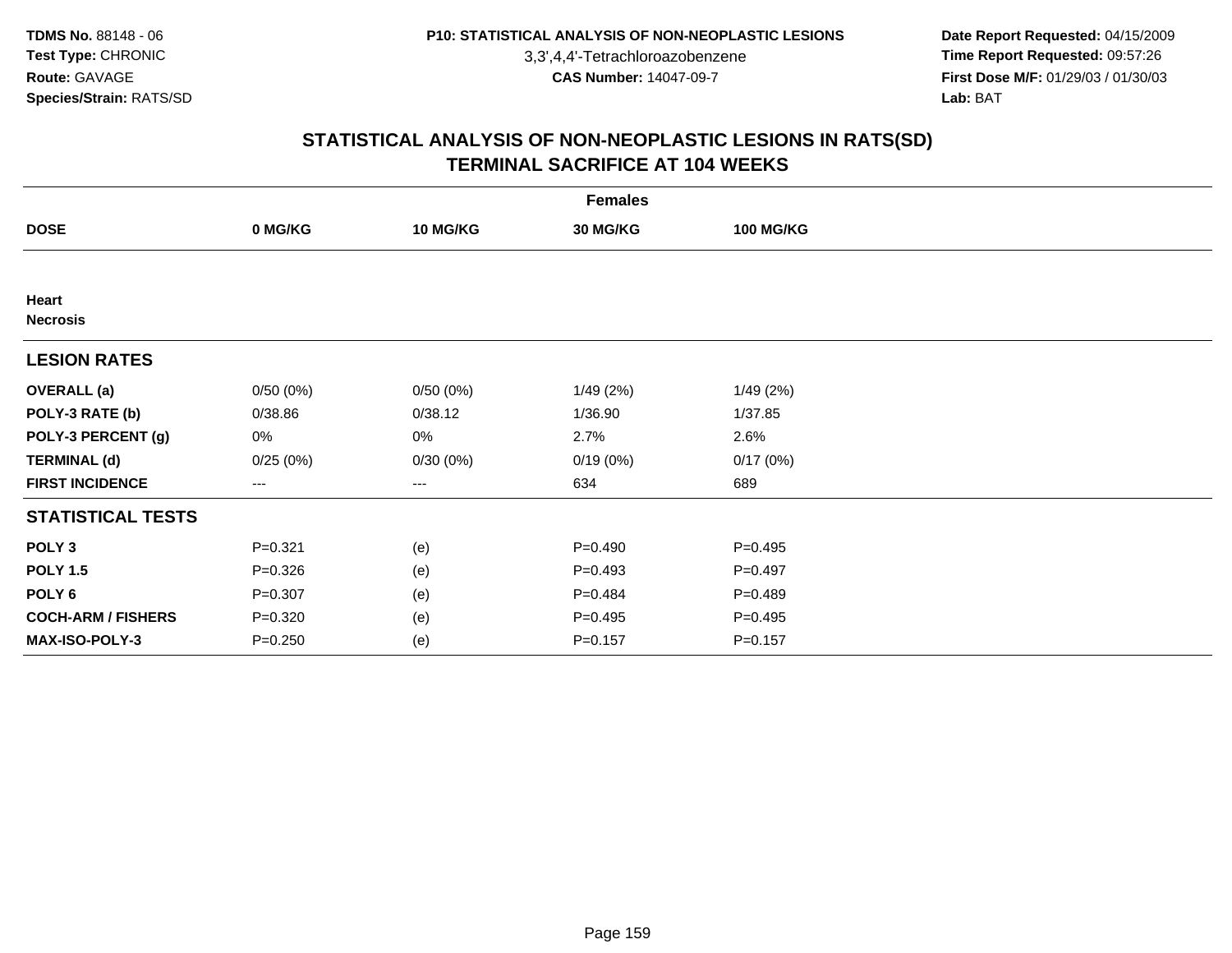**Date Report Requested:** 04/15/2009 **Time Report Requested:** 09:57:26 **First Dose M/F:** 01/29/03 / 01/30/03<br>Lab: BAT **Lab:** BAT

| <b>Females</b>            |            |                 |                 |                  |  |  |  |
|---------------------------|------------|-----------------|-----------------|------------------|--|--|--|
| <b>DOSE</b>               | 0 MG/KG    | <b>10 MG/KG</b> | <b>30 MG/KG</b> | <b>100 MG/KG</b> |  |  |  |
|                           |            |                 |                 |                  |  |  |  |
| Heart                     |            |                 |                 |                  |  |  |  |
| <b>Thrombosis</b>         |            |                 |                 |                  |  |  |  |
| <b>LESION RATES</b>       |            |                 |                 |                  |  |  |  |
| <b>OVERALL</b> (a)        | 0/50(0%)   | 0/50(0%)        | 1/49(2%)        | 3/49(6%)         |  |  |  |
| POLY-3 RATE (b)           | 0/38.86    | 0/38.12         | 1/36.90         | 3/38.45          |  |  |  |
| POLY-3 PERCENT (g)        | 0%         | 0%              | 2.7%            | 7.8%             |  |  |  |
| <b>TERMINAL (d)</b>       | 0/25(0%)   | 0/30(0%)        | 0/19(0%)        | 0/17(0%)         |  |  |  |
| <b>FIRST INCIDENCE</b>    | $---$      | $\cdots$        | 634             | 590              |  |  |  |
| <b>STATISTICAL TESTS</b>  |            |                 |                 |                  |  |  |  |
| POLY <sub>3</sub>         | $P=0.021*$ | (e)             | $P=0.490$       | $P = 0.116$      |  |  |  |
| <b>POLY 1.5</b>           | $P=0.022*$ | (e)             | $P=0.493$       | $P = 0.117$      |  |  |  |
| POLY <sub>6</sub>         | $P=0.020*$ | (e)             | $P=0.484$       | $P = 0.112$      |  |  |  |
| <b>COCH-ARM / FISHERS</b> | $P=0.021*$ | (e)             | $P=0.495$       | $P = 0.117$      |  |  |  |
| MAX-ISO-POLY-3            | $P=0.024*$ | (e)             | $P = 0.157$     | $P=0.037*$       |  |  |  |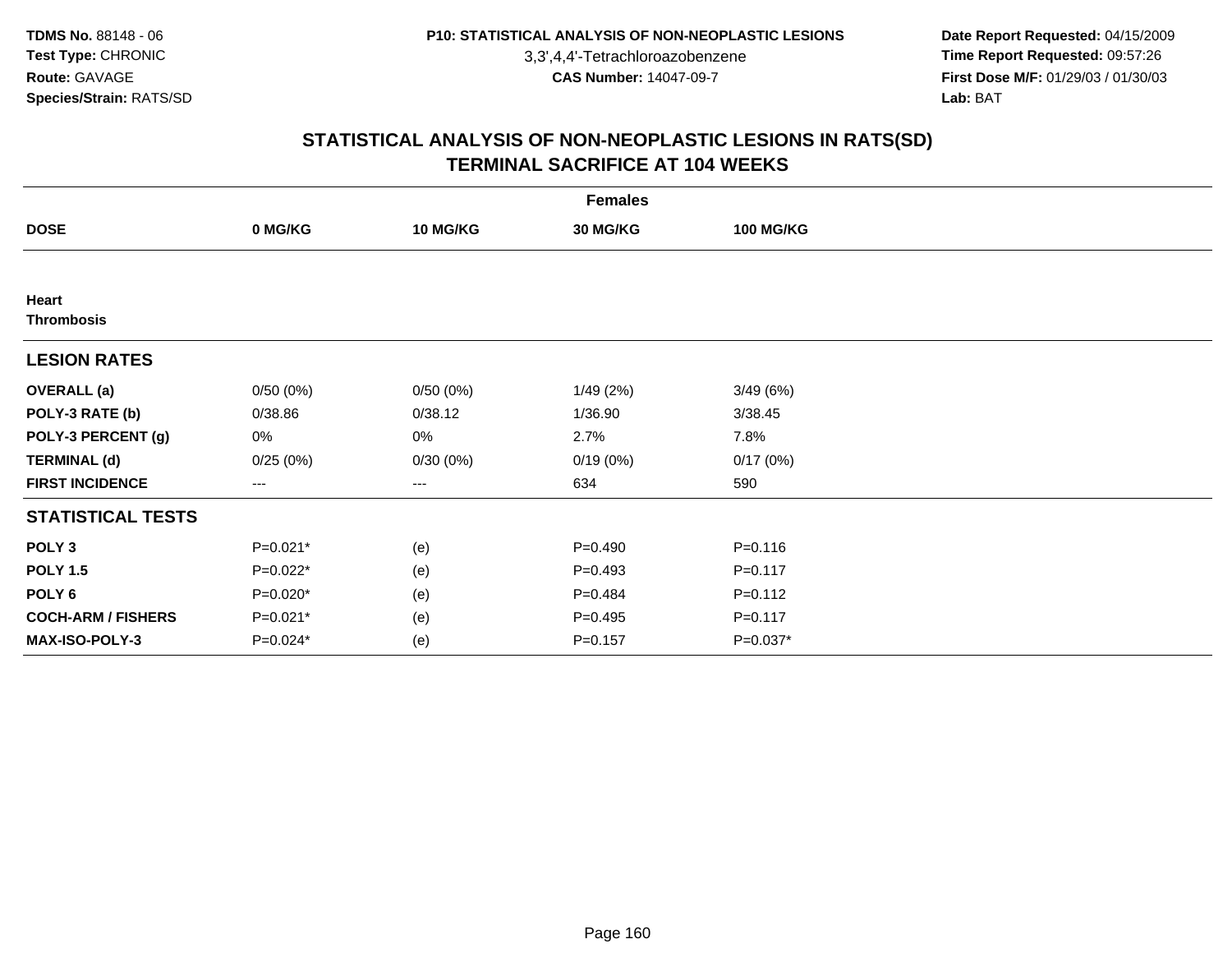**Date Report Requested:** 04/15/2009 **Time Report Requested:** 09:57:26 **First Dose M/F:** 01/29/03 / 01/30/03<br>Lab: BAT **Lab:** BAT

|                                          | <b>Females</b> |                 |                 |                   |  |  |  |  |
|------------------------------------------|----------------|-----------------|-----------------|-------------------|--|--|--|--|
| <b>DOSE</b>                              | 0 MG/KG        | <b>10 MG/KG</b> | <b>30 MG/KG</b> | <b>100 MG/KG</b>  |  |  |  |  |
|                                          |                |                 |                 |                   |  |  |  |  |
| <b>Heart: Endocardium</b><br>Hyperplasia |                |                 |                 |                   |  |  |  |  |
| <b>LESION RATES</b>                      |                |                 |                 |                   |  |  |  |  |
| <b>OVERALL</b> (a)                       | 2/50(4%)       | 0/50(0%)        | 0/49(0%)        | 0/49(0%)          |  |  |  |  |
| POLY-3 RATE (b)                          | 2/39.45        | 0/38.12         | 0/36.56         | 0/37.70           |  |  |  |  |
| POLY-3 PERCENT (g)                       | 5.1%           | 0%              | 0%              | 0%                |  |  |  |  |
| <b>TERMINAL (d)</b>                      | 1/25(4%)       | 0/30(0%)        | 0/19(0%)        | 0/17(0%)          |  |  |  |  |
| <b>FIRST INCIDENCE</b>                   | 540            | $--$            | ---             | $\qquad \qquad -$ |  |  |  |  |
| <b>STATISTICAL TESTS</b>                 |                |                 |                 |                   |  |  |  |  |
| POLY <sub>3</sub>                        | P=0.257N       | P=0.244N        | P=0.254N        | $P = 0.247N$      |  |  |  |  |
| <b>POLY 1.5</b>                          | $P = 0.257N$   | P=0.244N        | P=0.248N        | $P = 0.243N$      |  |  |  |  |
| POLY <sub>6</sub>                        | $P = 0.261N$   | P=0.239N        | $P = 0.265N$    | $P = 0.256N$      |  |  |  |  |
| <b>COCH-ARM / FISHERS</b>                | $P = 0.265N$   | P=0.247N        | $P = 0.253N$    | P=0.253N          |  |  |  |  |
| <b>MAX-ISO-POLY-3</b>                    | P=0.042N*      | P=0.083N        | $P = 0.091N$    | P=0.084N          |  |  |  |  |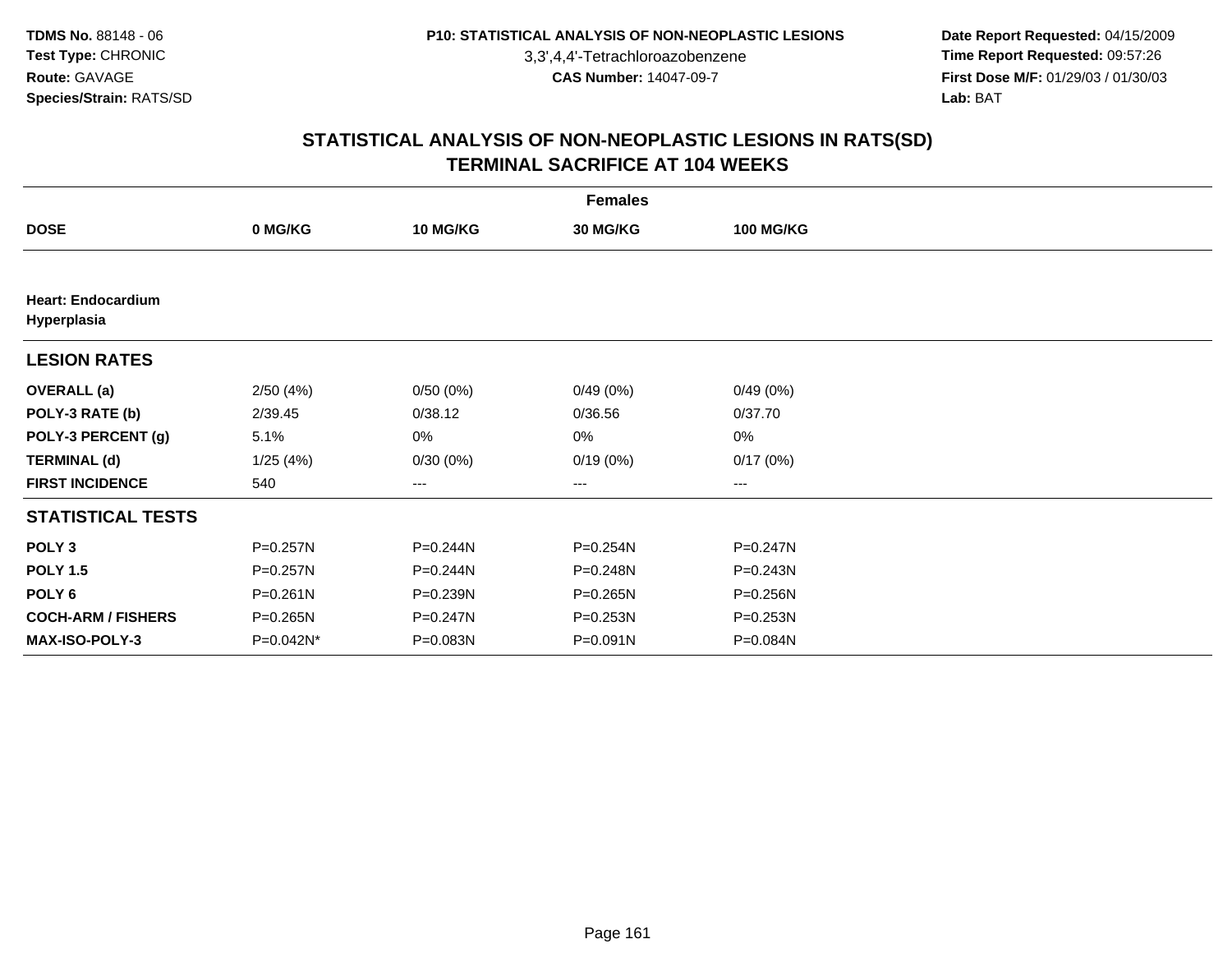**Date Report Requested:** 04/15/2009 **Time Report Requested:** 09:57:26 **First Dose M/F:** 01/29/03 / 01/30/03<br>Lab: BAT **Lab:** BAT

|                                                           |              |                 | <b>Females</b>         |                  |  |
|-----------------------------------------------------------|--------------|-----------------|------------------------|------------------|--|
| <b>DOSE</b>                                               | 0 MG/KG      | <b>10 MG/KG</b> | 30 MG/KG               | <b>100 MG/KG</b> |  |
|                                                           |              |                 |                        |                  |  |
| <b>Intestine Large, Colon</b><br><b>Parasite Metazoan</b> |              |                 |                        |                  |  |
| <b>LESION RATES</b>                                       |              |                 |                        |                  |  |
| <b>OVERALL</b> (a)                                        | 6/50 (12%)   | 2/50(4%)        | 0/50(0%)               | 3/50(6%)         |  |
| POLY-3 RATE (b)                                           | 6/40.52      | 2/39.43         | 0/36.72                | 3/37.78          |  |
| POLY-3 PERCENT (g)                                        | 14.8%        | 5.1%            | 0%                     | 7.9%             |  |
| <b>TERMINAL (d)</b>                                       | 3/25(12%)    | 0/30(0%)        | 0/19(0%)               | 3/17(18%)        |  |
| <b>FIRST INCIDENCE</b>                                    | 372          | 460             | $\qquad \qquad \cdots$ | 727 (T)          |  |
| <b>STATISTICAL TESTS</b>                                  |              |                 |                        |                  |  |
| POLY <sub>3</sub>                                         | $P = 0.413N$ | P=0.139N        | P=0.020N*              | P=0.275N         |  |
| <b>POLY 1.5</b>                                           | P=0.403N     | P=0.142N        | P=0.018N*              | $P = 0.259N$     |  |
| POLY 6                                                    | P=0.437N     | P=0.130N        | P=0.024N*              | P=0.303N         |  |
| <b>COCH-ARM / FISHERS</b>                                 | P=0.406N     | P=0.134N        | P=0.013N*              | $P = 0.243N$     |  |
| <b>MAX-ISO-POLY-3</b>                                     | P=0.055N     | P=0.075N        | P=0.009N**             | P=0.178N         |  |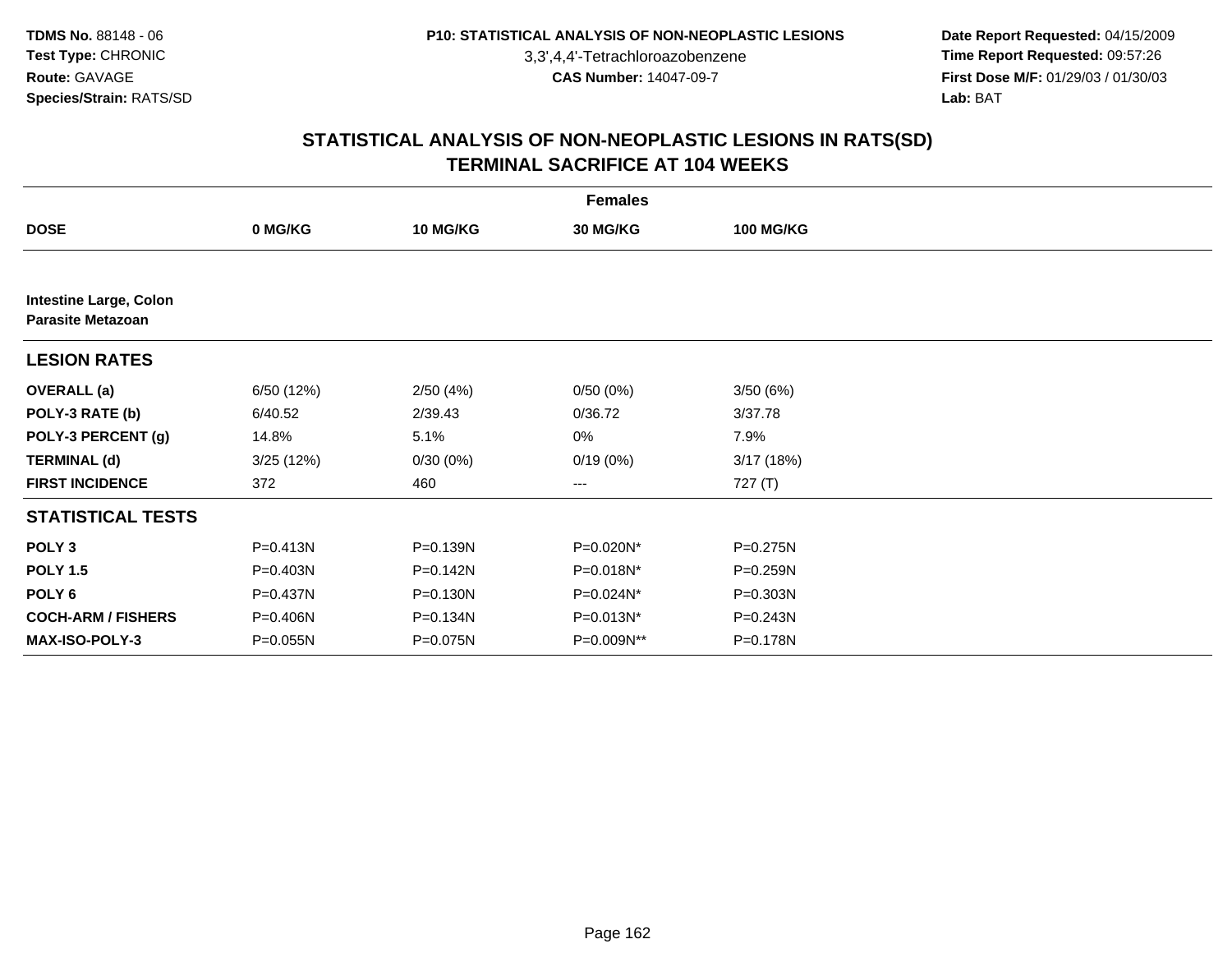**Date Report Requested:** 04/15/2009 **Time Report Requested:** 09:57:26 **First Dose M/F:** 01/29/03 / 01/30/03<br>Lab: BAT **Lab:** BAT

|                                                | <b>Females</b>      |                 |                   |                  |  |  |  |  |
|------------------------------------------------|---------------------|-----------------|-------------------|------------------|--|--|--|--|
| <b>DOSE</b>                                    | 0 MG/KG             | <b>10 MG/KG</b> | 30 MG/KG          | <b>100 MG/KG</b> |  |  |  |  |
|                                                |                     |                 |                   |                  |  |  |  |  |
| Kidney<br><b>Accumulation, Hyaline Droplet</b> |                     |                 |                   |                  |  |  |  |  |
| <b>LESION RATES</b>                            |                     |                 |                   |                  |  |  |  |  |
| <b>OVERALL</b> (a)                             | 0/50(0%)            | 2/50(4%)        | 0/50(0%)          | 0/49(0%)         |  |  |  |  |
| POLY-3 RATE (b)                                | 0/38.86             | 2/38.12         | 0/36.72           | 0/37.70          |  |  |  |  |
| POLY-3 PERCENT (g)                             | 0%                  | 5.3%            | 0%                | 0%               |  |  |  |  |
| <b>TERMINAL (d)</b>                            | 0/25(0%)            | 2/30(7%)        | 0/19(0%)          | 0/17(0%)         |  |  |  |  |
| <b>FIRST INCIDENCE</b>                         | $\qquad \qquad - -$ | 727 (T)         | $\qquad \qquad -$ | ---              |  |  |  |  |
| <b>STATISTICAL TESTS</b>                       |                     |                 |                   |                  |  |  |  |  |
| POLY <sub>3</sub>                              | P=0.398N            | $P = 0.232$     | (e)               | (e)              |  |  |  |  |
| <b>POLY 1.5</b>                                | P=0.398N            | $P = 0.231$     | (e)               | (e)              |  |  |  |  |
| POLY <sub>6</sub>                              | P=0.397N            | $P = 0.238$     | (e)               | (e)              |  |  |  |  |
| <b>COCH-ARM / FISHERS</b>                      | P=0.397N            | $P = 0.247$     | (e)               | (e)              |  |  |  |  |
| <b>MAX-ISO-POLY-3</b>                          | P=0.258N            | $P = 0.075$     | (e)               | (e)              |  |  |  |  |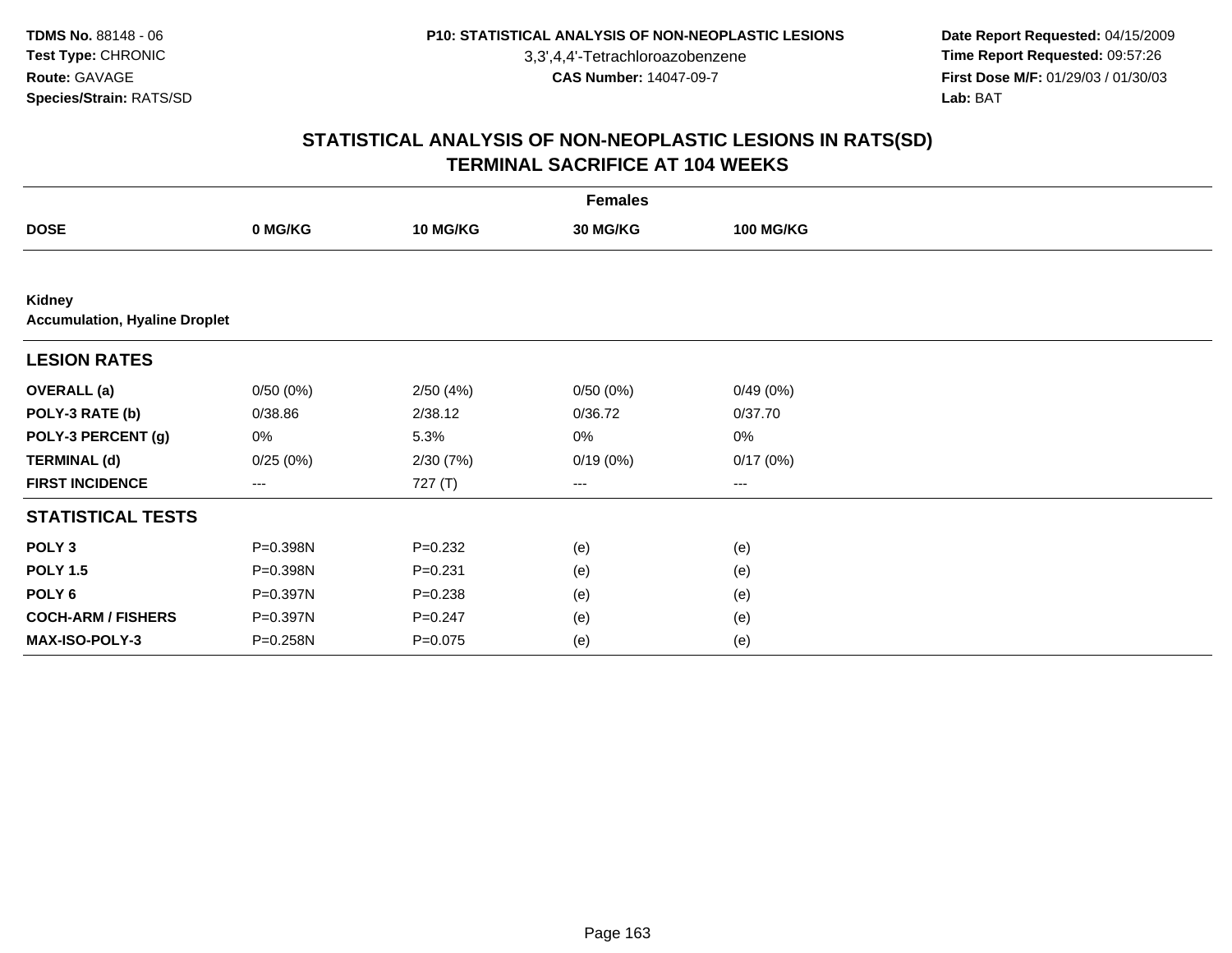**Date Report Requested:** 04/15/2009 **Time Report Requested:** 09:57:26 **First Dose M/F:** 01/29/03 / 01/30/03<br>Lab: BAT **Lab:** BAT

| <b>Females</b>            |             |                 |                 |                  |  |  |  |
|---------------------------|-------------|-----------------|-----------------|------------------|--|--|--|
| <b>DOSE</b>               | 0 MG/KG     | <b>10 MG/KG</b> | <b>30 MG/KG</b> | <b>100 MG/KG</b> |  |  |  |
|                           |             |                 |                 |                  |  |  |  |
| <b>Kidney</b><br>Casts    |             |                 |                 |                  |  |  |  |
| <b>LESION RATES</b>       |             |                 |                 |                  |  |  |  |
| <b>OVERALL</b> (a)        | 1/50 (2%)   | 0/50(0%)        | 0/50(0%)        | 2/49(4%)         |  |  |  |
| POLY-3 RATE (b)           | 1/39.82     | 0/38.12         | 0/36.72         | 2/38.50          |  |  |  |
| POLY-3 PERCENT (g)        | 2.5%        | 0%              | 0%              | 5.2%             |  |  |  |
| <b>TERMINAL (d)</b>       | 0/25(0%)    | 0/30(0%)        | 0/19(0%)        | 0/17(0%)         |  |  |  |
| <b>FIRST INCIDENCE</b>    | 232         | $---$           | ---             | 523              |  |  |  |
| <b>STATISTICAL TESTS</b>  |             |                 |                 |                  |  |  |  |
| POLY <sub>3</sub>         | $P = 0.185$ | P=0.509N        | P=0.516N        | $P = 0.488$      |  |  |  |
| <b>POLY 1.5</b>           | $P = 0.186$ | $P = 0.509N$    | $P = 0.510N$    | $P=0.491$        |  |  |  |
| POLY <sub>6</sub>         | $P = 0.178$ | P=0.504N        | P=0.526N        | $P=0.480$        |  |  |  |
| <b>COCH-ARM / FISHERS</b> | $P = 0.181$ | P=0.500N        | P=0.500N        | $P = 0.492$      |  |  |  |
| <b>MAX-ISO-POLY-3</b>     | $P = 0.134$ | P=0.169N        | P=0.178N        | $P=0.272$        |  |  |  |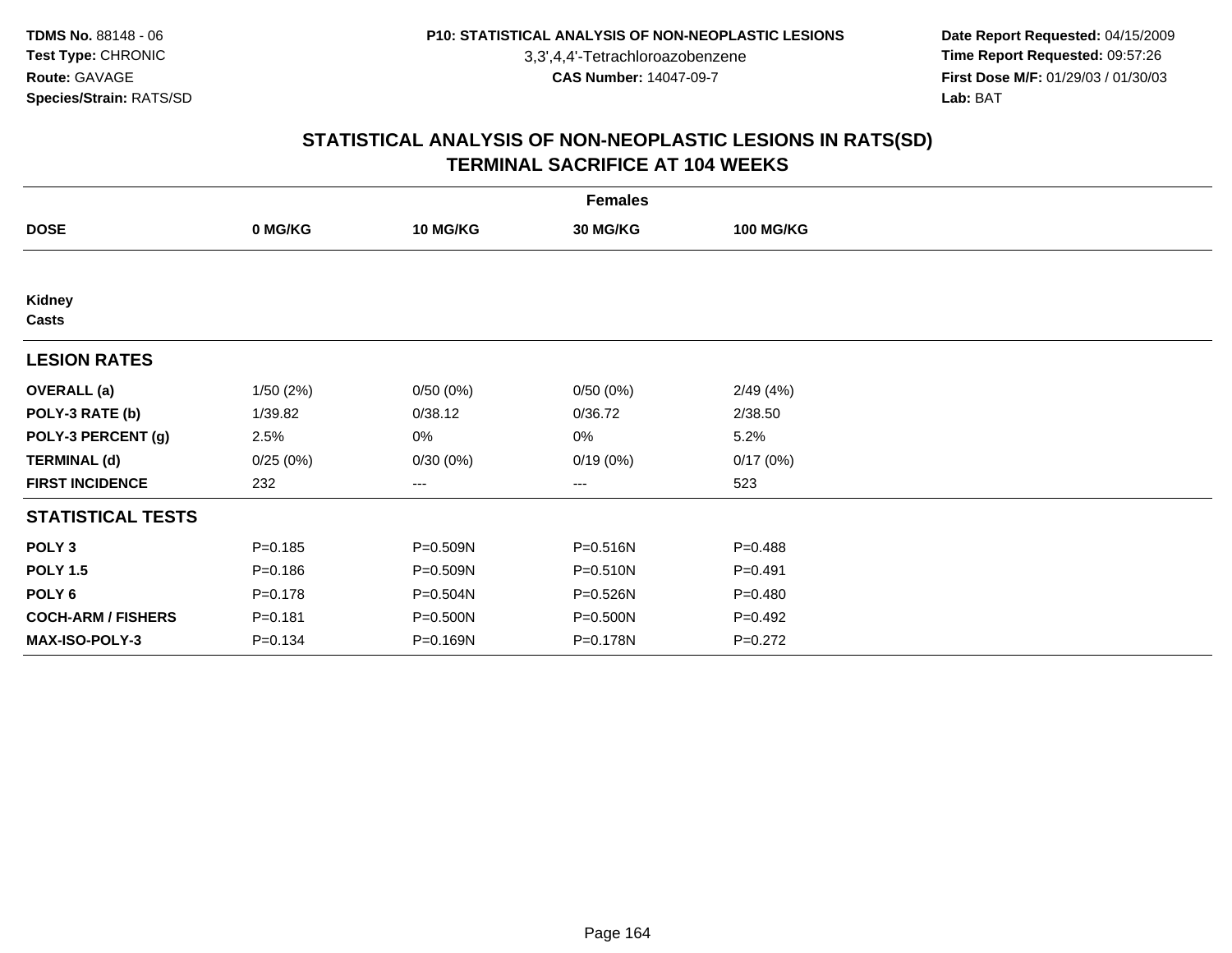**Date Report Requested:** 04/15/2009 **Time Report Requested:** 09:57:26 **First Dose M/F:** 01/29/03 / 01/30/03<br>Lab: BAT **Lab:** BAT

| <b>Females</b>            |                        |                 |                 |                  |  |  |  |
|---------------------------|------------------------|-----------------|-----------------|------------------|--|--|--|
| <b>DOSE</b>               | 0 MG/KG                | <b>10 MG/KG</b> | <b>30 MG/KG</b> | <b>100 MG/KG</b> |  |  |  |
|                           |                        |                 |                 |                  |  |  |  |
| Kidney<br><b>Infarct</b>  |                        |                 |                 |                  |  |  |  |
| <b>LESION RATES</b>       |                        |                 |                 |                  |  |  |  |
| <b>OVERALL</b> (a)        | 0/50(0%)               | 1/50(2%)        | 4/50 (8%)       | 2/49(4%)         |  |  |  |
| POLY-3 RATE (b)           | 0/38.86                | 1/39.05         | 4/38.14         | 2/38.54          |  |  |  |
| POLY-3 PERCENT (g)        | 0%                     | 2.6%            | 10.5%           | 5.2%             |  |  |  |
| <b>TERMINAL (d)</b>       | 0/25(0%)               | 0/30(0%)        | 0/19(0%)        | 1/17(6%)         |  |  |  |
| <b>FIRST INCIDENCE</b>    | $\qquad \qquad \cdots$ | 309             | 597             | 401              |  |  |  |
| <b>STATISTICAL TESTS</b>  |                        |                 |                 |                  |  |  |  |
| POLY <sub>3</sub>         | $P = 0.306$            | $P = 0.501$     | $P = 0.057$     | $P = 0.235$      |  |  |  |
| <b>POLY 1.5</b>           | $P = 0.312$            | $P = 0.498$     | $P = 0.058$     | $P = 0.236$      |  |  |  |
| POLY <sub>6</sub>         | $P = 0.284$            | $P = 0.508$     | $P = 0.055$     | $P=0.229$        |  |  |  |
| <b>COCH-ARM / FISHERS</b> | $P = 0.302$            | $P = 0.500$     | $P = 0.059$     | $P = 0.242$      |  |  |  |
| MAX-ISO-POLY-3            | P=0.076                | $P = 0.159$     | $P=0.019*$      | $P = 0.074$      |  |  |  |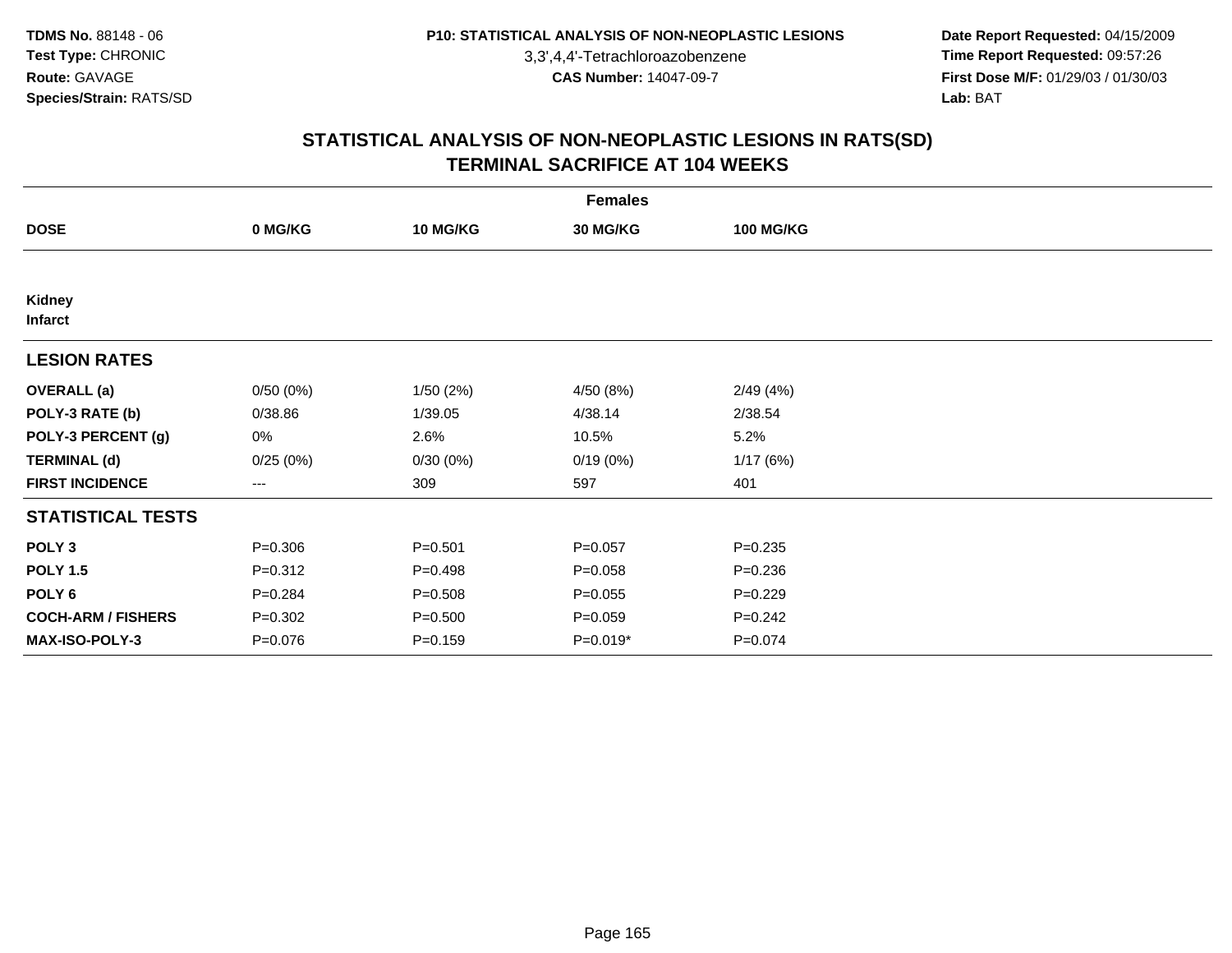**Date Report Requested:** 04/15/2009 **Time Report Requested:** 09:57:26 **First Dose M/F:** 01/29/03 / 01/30/03<br>Lab: BAT **Lab:** BAT

|                                       |                        |                 | <b>Females</b>  |                  |  |
|---------------------------------------|------------------------|-----------------|-----------------|------------------|--|
| <b>DOSE</b>                           | 0 MG/KG                | <b>10 MG/KG</b> | <b>30 MG/KG</b> | <b>100 MG/KG</b> |  |
|                                       |                        |                 |                 |                  |  |
| Kidney<br><b>Inflammation Diffuse</b> |                        |                 |                 |                  |  |
| <b>LESION RATES</b>                   |                        |                 |                 |                  |  |
| <b>OVERALL</b> (a)                    | 0/50(0%)               | 1/50(2%)        | 3/50(6%)        | 2/49(4%)         |  |
| POLY-3 RATE (b)                       | 0/38.86                | 1/39.05         | 3/37.55         | 2/38.69          |  |
| POLY-3 PERCENT (g)                    | 0%                     | 2.6%            | 8%              | 5.2%             |  |
| <b>TERMINAL (d)</b>                   | 0/25(0%)               | 0/30(0%)        | 0/19(0%)        | 0/17(0%)         |  |
| <b>FIRST INCIDENCE</b>                | $\qquad \qquad \cdots$ | 309             | 597             | 401              |  |
| <b>STATISTICAL TESTS</b>              |                        |                 |                 |                  |  |
| POLY <sub>3</sub>                     | $P=0.277$              | $P = 0.501$     | $P = 0.111$     | $P = 0.235$      |  |
| <b>POLY 1.5</b>                       | $P = 0.281$            | $P=0.498$       | $P = 0.114$     | $P=0.236$        |  |
| POLY <sub>6</sub>                     | $P = 0.261$            | $P = 0.508$     | $P = 0.107$     | $P = 0.230$      |  |
| <b>COCH-ARM / FISHERS</b>             | $P=0.272$              | $P = 0.500$     | $P = 0.121$     | $P = 0.242$      |  |
| <b>MAX-ISO-POLY-3</b>                 | $P = 0.108$            | $P = 0.159$     | $P=0.037*$      | $P = 0.075$      |  |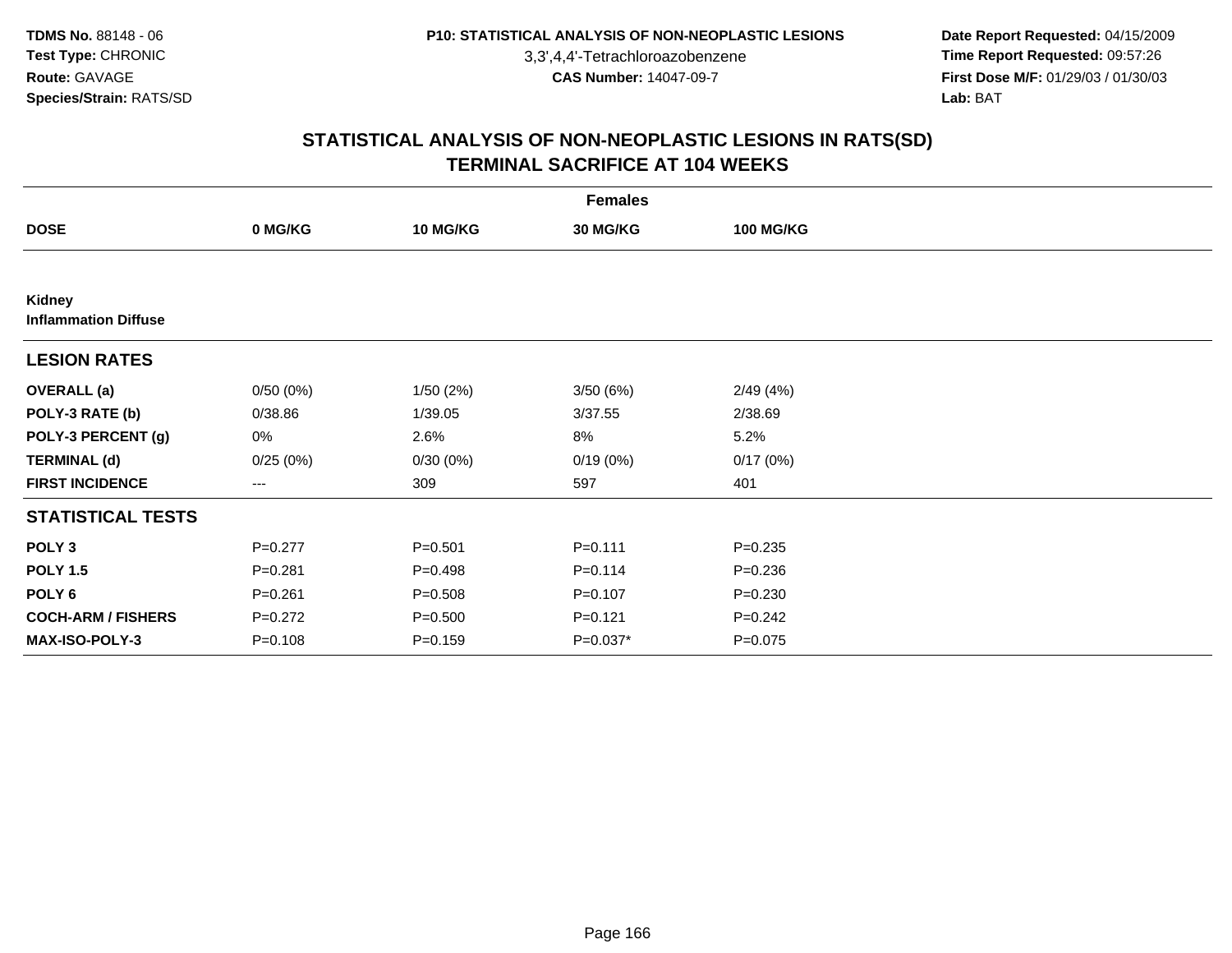**Date Report Requested:** 04/15/2009 **Time Report Requested:** 09:57:26 **First Dose M/F:** 01/29/03 / 01/30/03<br>Lab: BAT **Lab:** BAT

| <b>Females</b>                  |             |                 |                 |                  |  |  |  |
|---------------------------------|-------------|-----------------|-----------------|------------------|--|--|--|
| <b>DOSE</b>                     | 0 MG/KG     | <b>10 MG/KG</b> | <b>30 MG/KG</b> | <b>100 MG/KG</b> |  |  |  |
|                                 |             |                 |                 |                  |  |  |  |
| Kidney<br><b>Mineralization</b> |             |                 |                 |                  |  |  |  |
| <b>LESION RATES</b>             |             |                 |                 |                  |  |  |  |
| <b>OVERALL</b> (a)              | 36/50 (72%) | 32/50 (64%)     | 28/50 (56%)     | 29/49 (59%)      |  |  |  |
| POLY-3 RATE (b)                 | 36/45.52    | 32/44.51        | 28/43.15        | 29/44.46         |  |  |  |
| POLY-3 PERCENT (g)              | 79.1%       | 71.9%           | 64.9%           | 65.2%            |  |  |  |
| <b>TERMINAL (d)</b>             | 19/25 (76%) | 21/30 (70%)     | 12/19 (63%)     | 7/17 (41%)       |  |  |  |
| <b>FIRST INCIDENCE</b>          | 372         | 271             | 439             | 481              |  |  |  |
| <b>STATISTICAL TESTS</b>        |             |                 |                 |                  |  |  |  |
| POLY <sub>3</sub>               | P=0.125N    | P=0.282N        | P=0.090N        | P=0.097N         |  |  |  |
| <b>POLY 1.5</b>                 | P=0.138N    | P=0.291N        | P=0.083N        | P=0.106N         |  |  |  |
| POLY <sub>6</sub>               | P=0.116N    | P=0.255N        | P=0.102N        | P=0.086N         |  |  |  |
| <b>COCH-ARM / FISHERS</b>       | P=0.183N    | P=0.260N        | P=0.072N        | P=0.129N         |  |  |  |
| <b>MAX-ISO-POLY-3</b>           | P=0.100N    | P=0.205N        | P=0.060N        | P=0.062N         |  |  |  |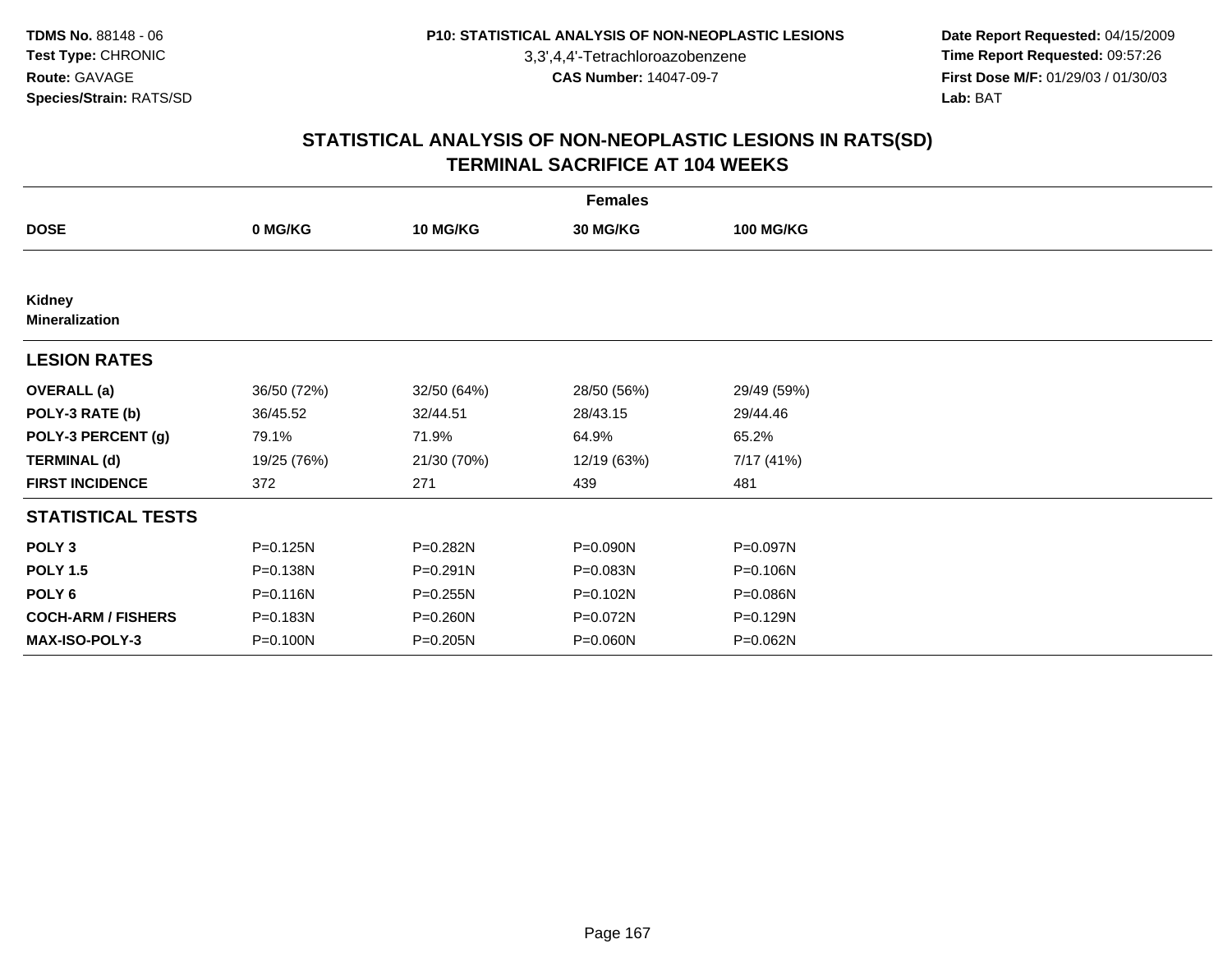**Date Report Requested:** 04/15/2009 **Time Report Requested:** 09:57:26 **First Dose M/F:** 01/29/03 / 01/30/03<br>Lab: BAT **Lab:** BAT

| <b>Females</b>               |             |                 |              |                  |  |  |  |
|------------------------------|-------------|-----------------|--------------|------------------|--|--|--|
| <b>DOSE</b>                  | 0 MG/KG     | <b>10 MG/KG</b> | 30 MG/KG     | <b>100 MG/KG</b> |  |  |  |
|                              |             |                 |              |                  |  |  |  |
| <b>Kidney</b><br>Nephropathy |             |                 |              |                  |  |  |  |
| <b>LESION RATES</b>          |             |                 |              |                  |  |  |  |
| <b>OVERALL</b> (a)           | 30/50 (60%) | 39/50 (78%)     | 39/50 (78%)  | 42/49 (86%)      |  |  |  |
| POLY-3 RATE (b)              | 30/42.14    | 39/44.66        | 39/44.79     | 42/46.10         |  |  |  |
| POLY-3 PERCENT (g)           | 71.2%       | 87.3%           | 87.1%        | 91.1%            |  |  |  |
| <b>TERMINAL (d)</b>          | 21/25 (84%) | 28/30 (93%)     | 19/19 (100%) | 17/17 (100%)     |  |  |  |
| <b>FIRST INCIDENCE</b>       | 372         | 271             | 273          | 378              |  |  |  |
| <b>STATISTICAL TESTS</b>     |             |                 |              |                  |  |  |  |
| POLY <sub>3</sub>            | P=0.027*    | P=0.035*        | $P=0.036*$   | P=0.007**        |  |  |  |
| <b>POLY 1.5</b>              | $P=0.019*$  | $P=0.031*$      | P=0.036*     | P=0.004**        |  |  |  |
| POLY <sub>6</sub>            | $P=0.047*$  | $P = 0.054$     | P=0.036*     | $P=0.015*$       |  |  |  |
| <b>COCH-ARM / FISHERS</b>    | $P=0.013*$  | $P=0.041*$      | P=0.041*     | P=0.004**        |  |  |  |
| <b>MAX-ISO-POLY-3</b>        | P=0.004**   | P=0.020*        | P=0.021*     | P=0.004**        |  |  |  |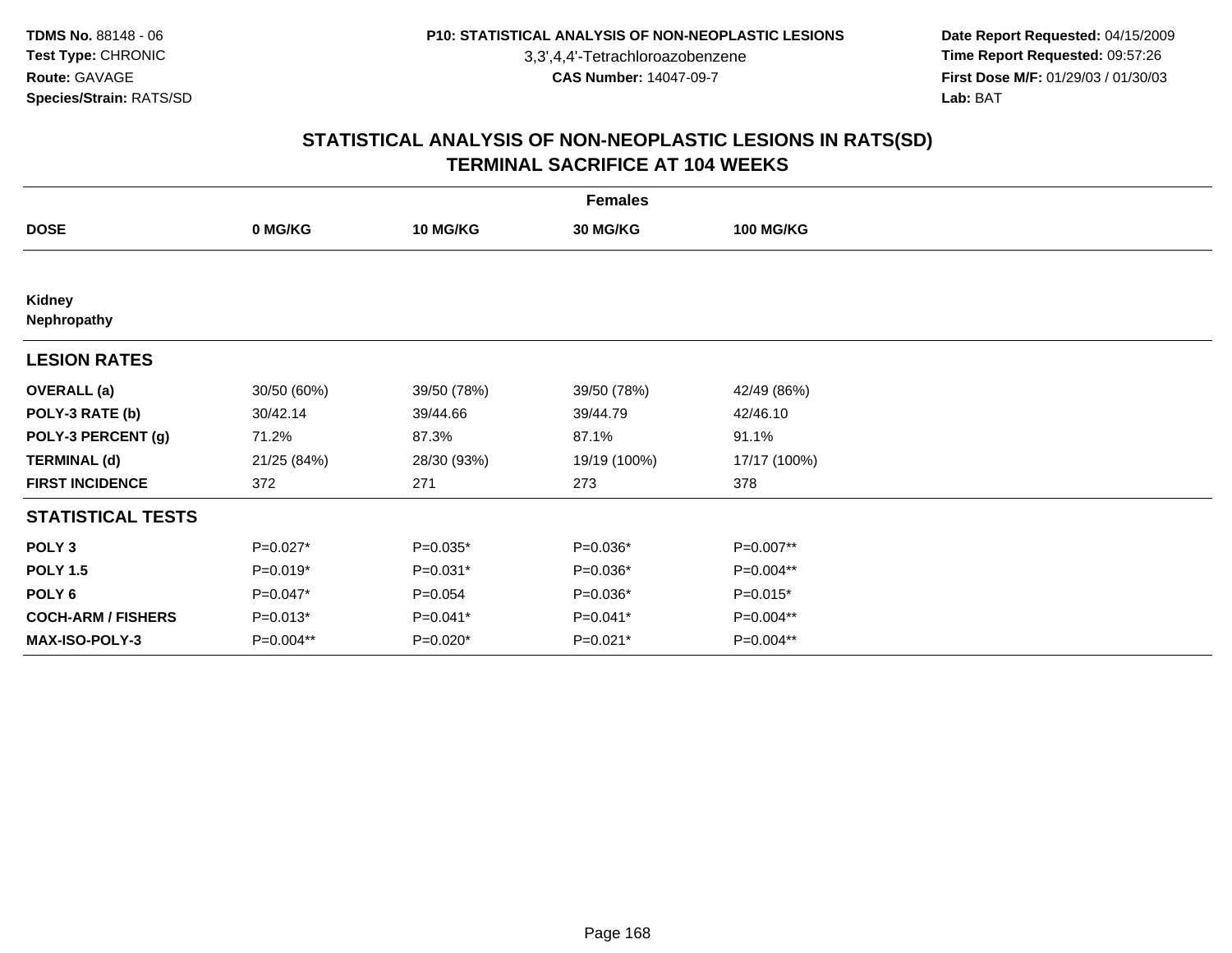**Date Report Requested:** 04/15/2009 **Time Report Requested:** 09:57:26 **First Dose M/F:** 01/29/03 / 01/30/03<br>Lab: BAT **Lab:** BAT

|                               | <b>Females</b> |                 |                 |                  |  |  |  |  |
|-------------------------------|----------------|-----------------|-----------------|------------------|--|--|--|--|
| <b>DOSE</b>                   | 0 MG/KG        | <b>10 MG/KG</b> | <b>30 MG/KG</b> | <b>100 MG/KG</b> |  |  |  |  |
|                               |                |                 |                 |                  |  |  |  |  |
| <b>Kidney: Cortex</b><br>Cyst |                |                 |                 |                  |  |  |  |  |
| <b>LESION RATES</b>           |                |                 |                 |                  |  |  |  |  |
| <b>OVERALL</b> (a)            | 0/50(0%)       | 1/50(2%)        | 0/50(0%)        | 1/49(2%)         |  |  |  |  |
| POLY-3 RATE (b)               | 0/38.86        | 1/38.12         | 0/36.72         | 1/37.70          |  |  |  |  |
| POLY-3 PERCENT (g)            | 0%             | 2.6%            | 0%              | 2.7%             |  |  |  |  |
| <b>TERMINAL (d)</b>           | 0/25(0%)       | 1/30(3%)        | 0/19(0%)        | 1/17(6%)         |  |  |  |  |
| <b>FIRST INCIDENCE</b>        | $--$           | 727 (T)         | ---             | 727 (T)          |  |  |  |  |
| <b>STATISTICAL TESTS</b>      |                |                 |                 |                  |  |  |  |  |
| POLY <sub>3</sub>             | $P = 0.457$    | $P=0.496$       | (e)             | $P=0.494$        |  |  |  |  |
| <b>POLY 1.5</b>               | $P=0.460$      | $P=0.495$       | (e)             | $P = 0.496$      |  |  |  |  |
| POLY <sub>6</sub>             | $P=0.449$      | $P = 0.502$     | (e)             | $P=0.487$        |  |  |  |  |
| <b>COCH-ARM / FISHERS</b>     | $P=0.459$      | $P = 0.500$     | (e)             | $P = 0.495$      |  |  |  |  |
| MAX-ISO-POLY-3                | $P = 0.254$    | $P = 0.158$     | (e)             | $P = 0.157$      |  |  |  |  |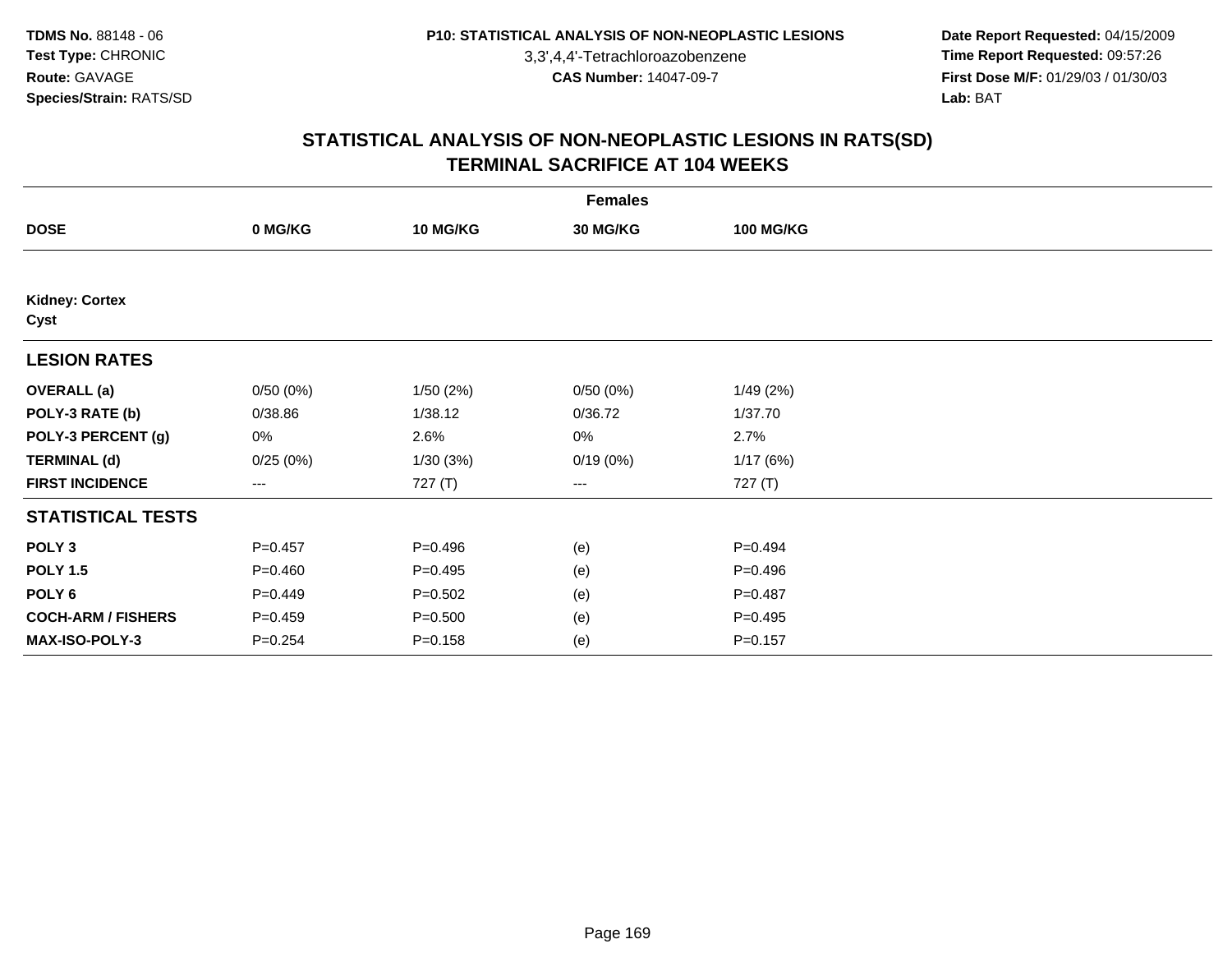**Date Report Requested:** 04/15/2009 **Time Report Requested:** 09:57:26 **First Dose M/F:** 01/29/03 / 01/30/03<br>Lab: BAT **Lab:** BAT

| <b>Females</b>                     |                        |                 |             |                  |  |  |  |
|------------------------------------|------------------------|-----------------|-------------|------------------|--|--|--|
| <b>DOSE</b>                        | 0 MG/KG                | <b>10 MG/KG</b> | 30 MG/KG    | <b>100 MG/KG</b> |  |  |  |
|                                    |                        |                 |             |                  |  |  |  |
| Kidney: Papilla<br><b>Necrosis</b> |                        |                 |             |                  |  |  |  |
| <b>LESION RATES</b>                |                        |                 |             |                  |  |  |  |
| <b>OVERALL</b> (a)                 | 0/50(0%)               | 0/50(0%)        | 1/50(2%)    | 2/49(4%)         |  |  |  |
| POLY-3 RATE (b)                    | 0/38.86                | 0/38.12         | 1/36.76     | 2/38.05          |  |  |  |
| POLY-3 PERCENT (g)                 | 0%                     | $0\%$           | 2.7%        | 5.3%             |  |  |  |
| <b>TERMINAL (d)</b>                | 0/25(0%)               | 0/30(0%)        | 0/19(0%)    | 1/17(6%)         |  |  |  |
| <b>FIRST INCIDENCE</b>             | $\qquad \qquad \cdots$ | $--$            | 716         | 632              |  |  |  |
| <b>STATISTICAL TESTS</b>           |                        |                 |             |                  |  |  |  |
| POLY <sub>3</sub>                  | $P = 0.087$            | (e)             | $P=0.489$   | $P = 0.232$      |  |  |  |
| <b>POLY 1.5</b>                    | $P = 0.089$            | (e)             | $P=0.494$   | $P = 0.234$      |  |  |  |
| POLY <sub>6</sub>                  | $P = 0.081$            | (e)             | $P = 0.481$ | $P = 0.226$      |  |  |  |
| <b>COCH-ARM / FISHERS</b>          | $P = 0.087$            | (e)             | $P = 0.500$ | $P = 0.242$      |  |  |  |
| MAX-ISO-POLY-3                     | $P = 0.077$            | (e)             | $P = 0.158$ | $P = 0.074$      |  |  |  |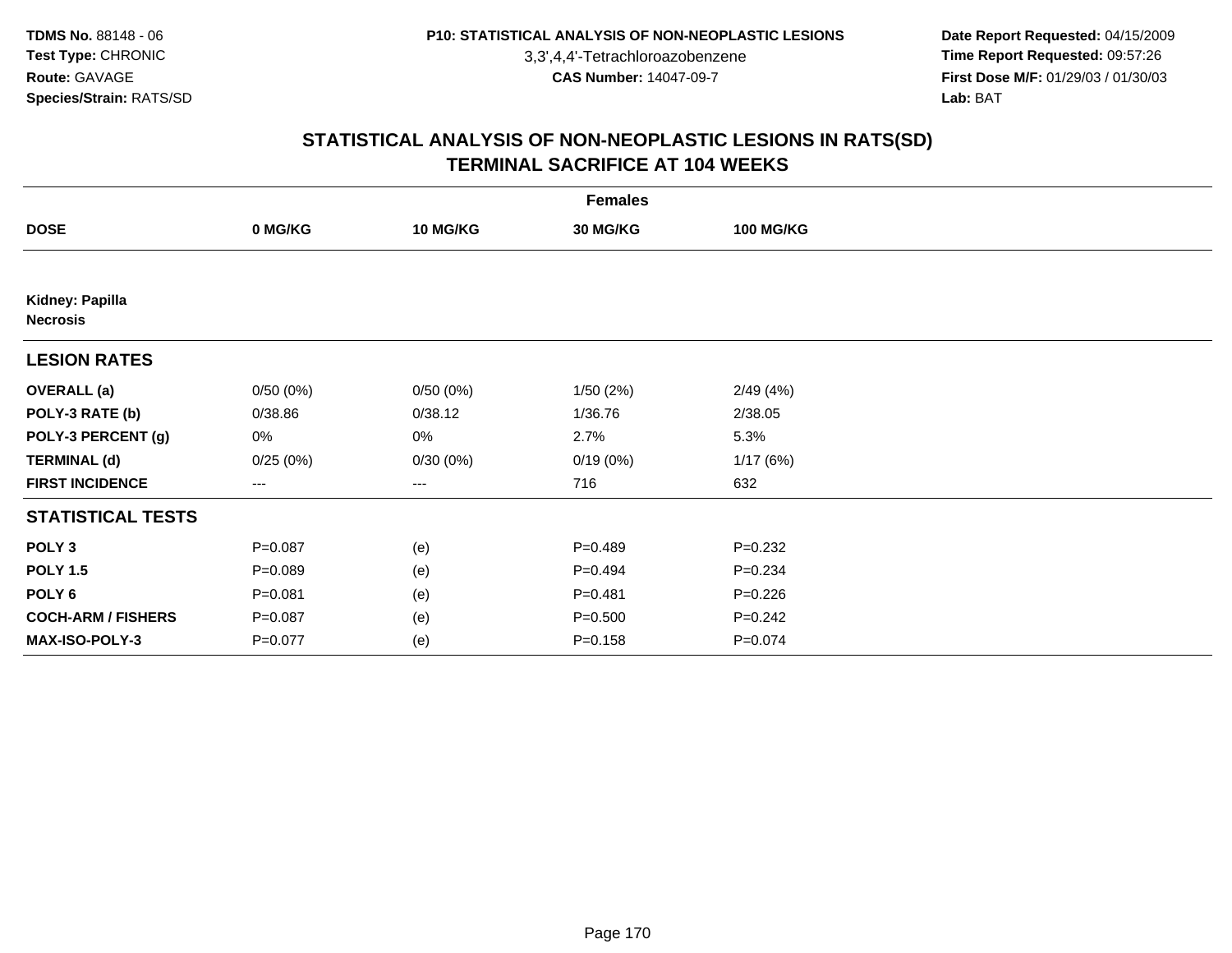**Date Report Requested:** 04/15/2009 **Time Report Requested:** 09:57:26 **First Dose M/F:** 01/29/03 / 01/30/03<br>Lab: BAT **Lab:** BAT

| <b>Females</b>                             |                   |                   |                 |                  |  |  |  |
|--------------------------------------------|-------------------|-------------------|-----------------|------------------|--|--|--|
| <b>DOSE</b>                                | 0 MG/KG           | <b>10 MG/KG</b>   | <b>30 MG/KG</b> | <b>100 MG/KG</b> |  |  |  |
|                                            |                   |                   |                 |                  |  |  |  |
| <b>Kidney: Pelvis</b><br><b>Dilatation</b> |                   |                   |                 |                  |  |  |  |
| <b>LESION RATES</b>                        |                   |                   |                 |                  |  |  |  |
| <b>OVERALL</b> (a)                         | 0/50(0%)          | 0/50(0%)          | 2/50(4%)        | 1/49(2%)         |  |  |  |
| POLY-3 RATE (b)                            | 0/38.86           | 0/38.12           | 2/37.50         | 1/38.05          |  |  |  |
| POLY-3 PERCENT (g)                         | 0%                | 0%                | 5.3%            | 2.6%             |  |  |  |
| <b>TERMINAL (d)</b>                        | 0/25(0%)          | 0/30(0%)          | 0/19(0%)        | 0/17(0%)         |  |  |  |
| <b>FIRST INCIDENCE</b>                     | $\qquad \qquad -$ | $\qquad \qquad -$ | 597             | 632              |  |  |  |
| <b>STATISTICAL TESTS</b>                   |                   |                   |                 |                  |  |  |  |
| POLY <sub>3</sub>                          | $P = 0.379$       | (e)               | $P=0.229$       | $P=0.496$        |  |  |  |
| <b>POLY 1.5</b>                            | $P = 0.384$       | (e)               | $P=0.232$       | $P=0.497$        |  |  |  |
| POLY <sub>6</sub>                          | $P = 0.362$       | (e)               | $P = 0.223$     | $P = 0.491$      |  |  |  |
| <b>COCH-ARM / FISHERS</b>                  | $P = 0.377$       | (e)               | $P = 0.247$     | $P=0.495$        |  |  |  |
| MAX-ISO-POLY-3                             | $P = 0.169$       | (e)               | $P = 0.075$     | $P = 0.157$      |  |  |  |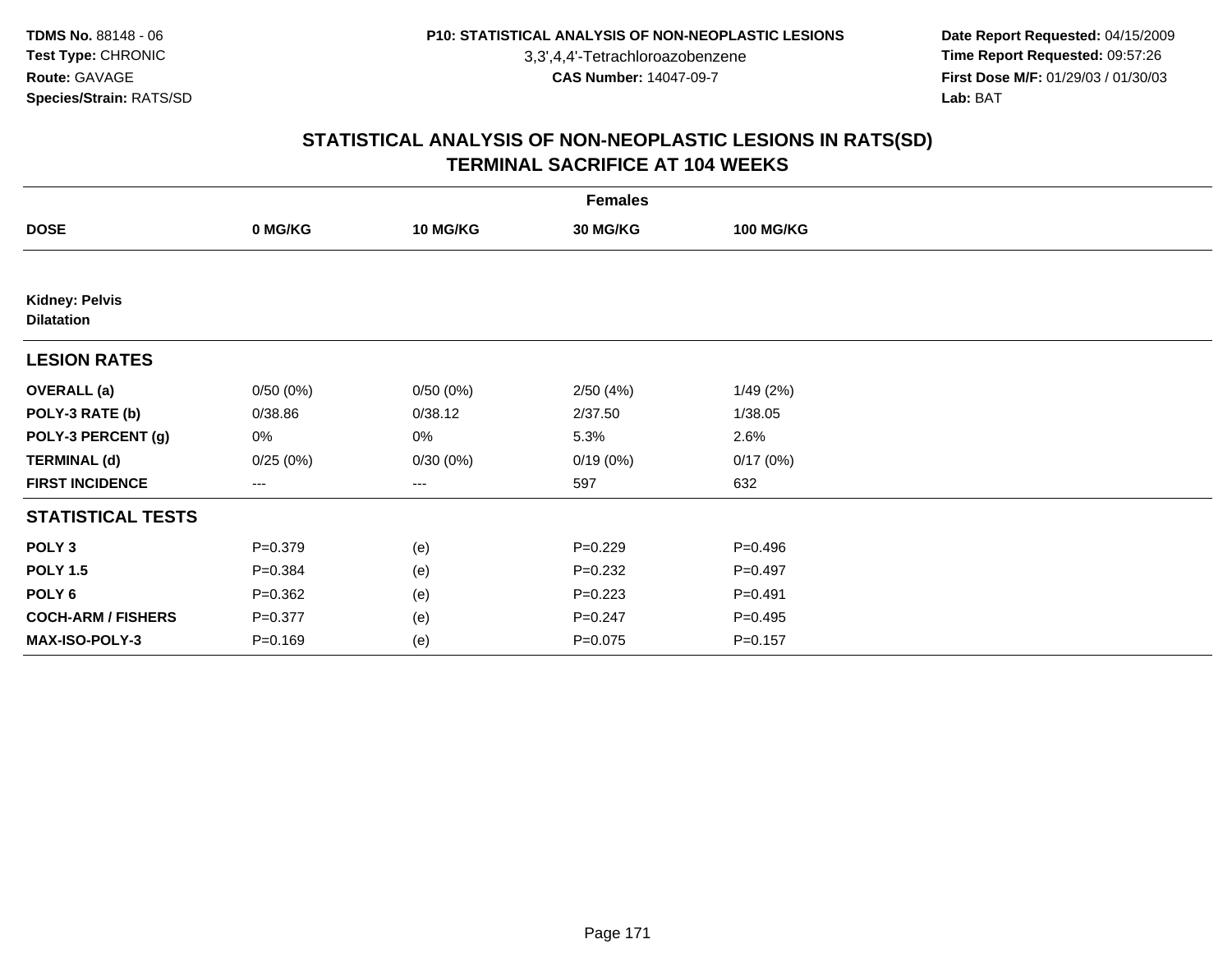**Date Report Requested:** 04/15/2009 **Time Report Requested:** 09:57:26 **First Dose M/F:** 01/29/03 / 01/30/03<br>Lab: BAT **Lab:** BAT

|                                       | <b>Females</b> |                 |                 |                  |  |  |  |  |
|---------------------------------------|----------------|-----------------|-----------------|------------------|--|--|--|--|
| <b>DOSE</b>                           | 0 MG/KG        | <b>10 MG/KG</b> | <b>30 MG/KG</b> | <b>100 MG/KG</b> |  |  |  |  |
|                                       |                |                 |                 |                  |  |  |  |  |
| <b>Kidney: Pelvis</b><br>Inflammation |                |                 |                 |                  |  |  |  |  |
| <b>LESION RATES</b>                   |                |                 |                 |                  |  |  |  |  |
| <b>OVERALL</b> (a)                    | 1/50(2%)       | 2/50(4%)        | 1/50(2%)        | 2/49(4%)         |  |  |  |  |
| POLY-3 RATE (b)                       | 1/38.86        | 2/38.59         | 1/36.72         | 2/38.54          |  |  |  |  |
| POLY-3 PERCENT (g)                    | 2.6%           | 5.2%            | 2.7%            | 5.2%             |  |  |  |  |
| <b>TERMINAL (d)</b>                   | 1/25(4%)       | 1/30(3%)        | 1/19(5%)        | 1/17(6%)         |  |  |  |  |
| <b>FIRST INCIDENCE</b>                | 727 (T)        | 589             | 727 (T)         | 401              |  |  |  |  |
| <b>STATISTICAL TESTS</b>              |                |                 |                 |                  |  |  |  |  |
| POLY <sub>3</sub>                     | $P=0.478$      | $P=0.498$       | $P = 0.749$     | $P=0.497$        |  |  |  |  |
| <b>POLY 1.5</b>                       | $P = 0.480$    | $P=0.493$       | $P = 0.754$     | $P=0.499$        |  |  |  |  |
| POLY <sub>6</sub>                     | $P=0.464$      | $P = 0.511$     | $P = 0.739$     | $P = 0.488$      |  |  |  |  |
| <b>COCH-ARM / FISHERS</b>             | $P = 0.470$    | $P = 0.500$     | P=0.753N        | $P=0.492$        |  |  |  |  |
| MAX-ISO-POLY-3                        | $P=0.445$      | $P = 0.278$     | $P = 0.484$     | $P=0.277$        |  |  |  |  |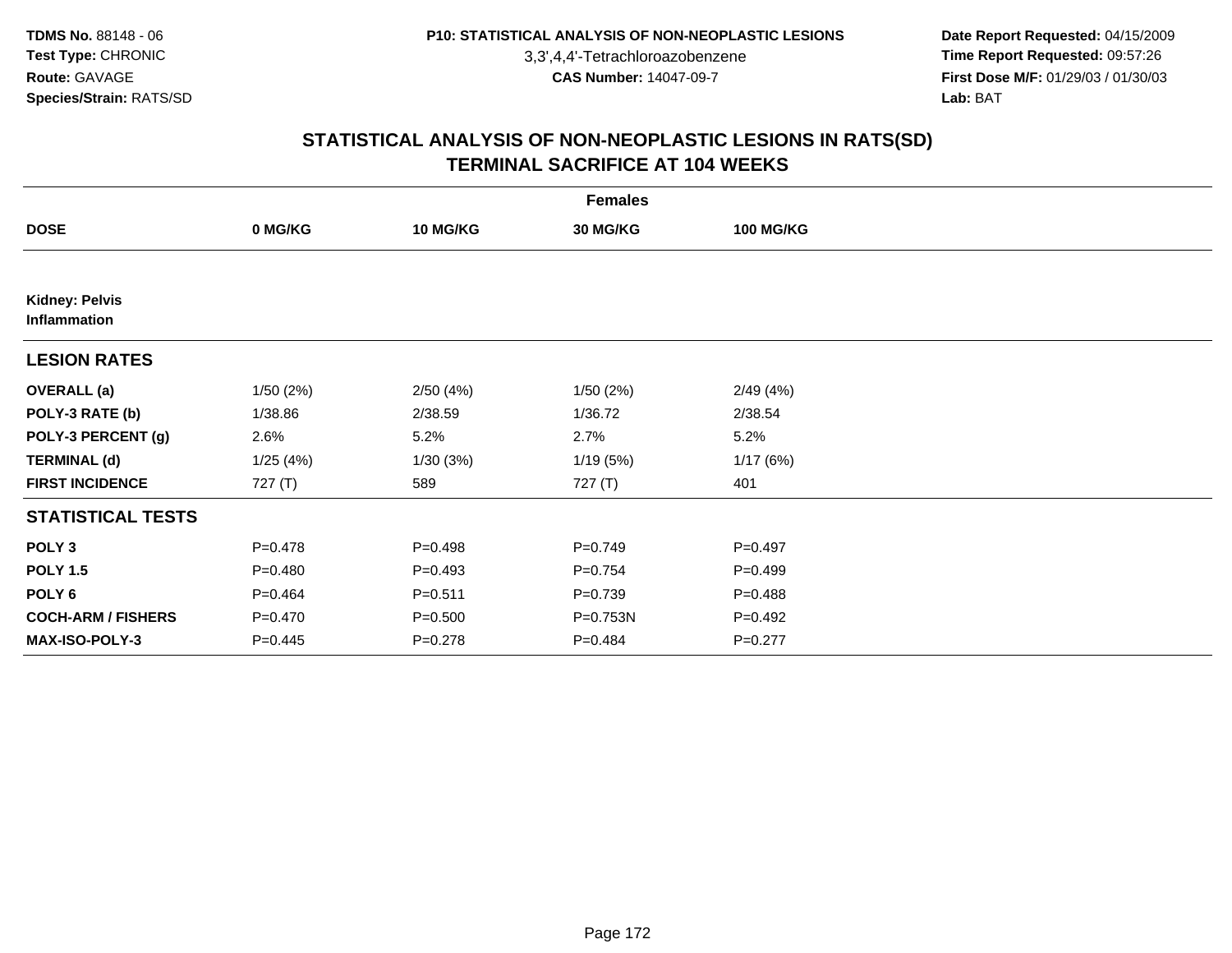**Date Report Requested:** 04/15/2009 **Time Report Requested:** 09:57:26 **First Dose M/F:** 01/29/03 / 01/30/03<br>Lab: BAT **Lab:** BAT

|                                                        |             |           | <b>Females</b> |                  |  |
|--------------------------------------------------------|-------------|-----------|----------------|------------------|--|
| <b>DOSE</b>                                            | 0 MG/KG     | 10 MG/KG  | 30 MG/KG       | <b>100 MG/KG</b> |  |
|                                                        |             |           |                |                  |  |
| Kidney: Pelvis, Transitional Epithelium<br>Hyperplasia |             |           |                |                  |  |
| <b>LESION RATES</b>                                    |             |           |                |                  |  |
| <b>OVERALL</b> (a)                                     | 1/50(2%)    | 1/50(2%)  | 2/50(4%)       | 3/49(6%)         |  |
| POLY-3 RATE (b)                                        | 1/38.86     | 1/38.12   | 2/37.10        | 3/37.79          |  |
| POLY-3 PERCENT (g)                                     | 2.6%        | 2.6%      | 5.4%           | 7.9%             |  |
| <b>TERMINAL (d)</b>                                    | 1/25(4%)    | 1/30(3%)  | 0/19(0%)       | 2/17(12%)        |  |
| <b>FIRST INCIDENCE</b>                                 | 727(T)      | 727(T)    | 634            | 705              |  |
| <b>STATISTICAL TESTS</b>                               |             |           |                |                  |  |
| POLY <sub>3</sub>                                      | $P = 0.180$ | $P=0.757$ | $P=0.484$      | $P=0.294$        |  |
| <b>POLY 1.5</b>                                        | $P = 0.186$ | $P=0.755$ | $P = 0.491$    | $P = 0.299$      |  |
| POLY 6                                                 | $P = 0.166$ | P=0.759N  | $P=0.472$      | $P = 0.283$      |  |
| <b>COCH-ARM / FISHERS</b>                              | $P = 0.181$ | P=0.753N  | $P = 0.500$    | $P = 0.301$      |  |
| <b>MAX-ISO-POLY-3</b>                                  | $P = 0.215$ | $P=0.494$ | $P = 0.270$    | $P = 0.147$      |  |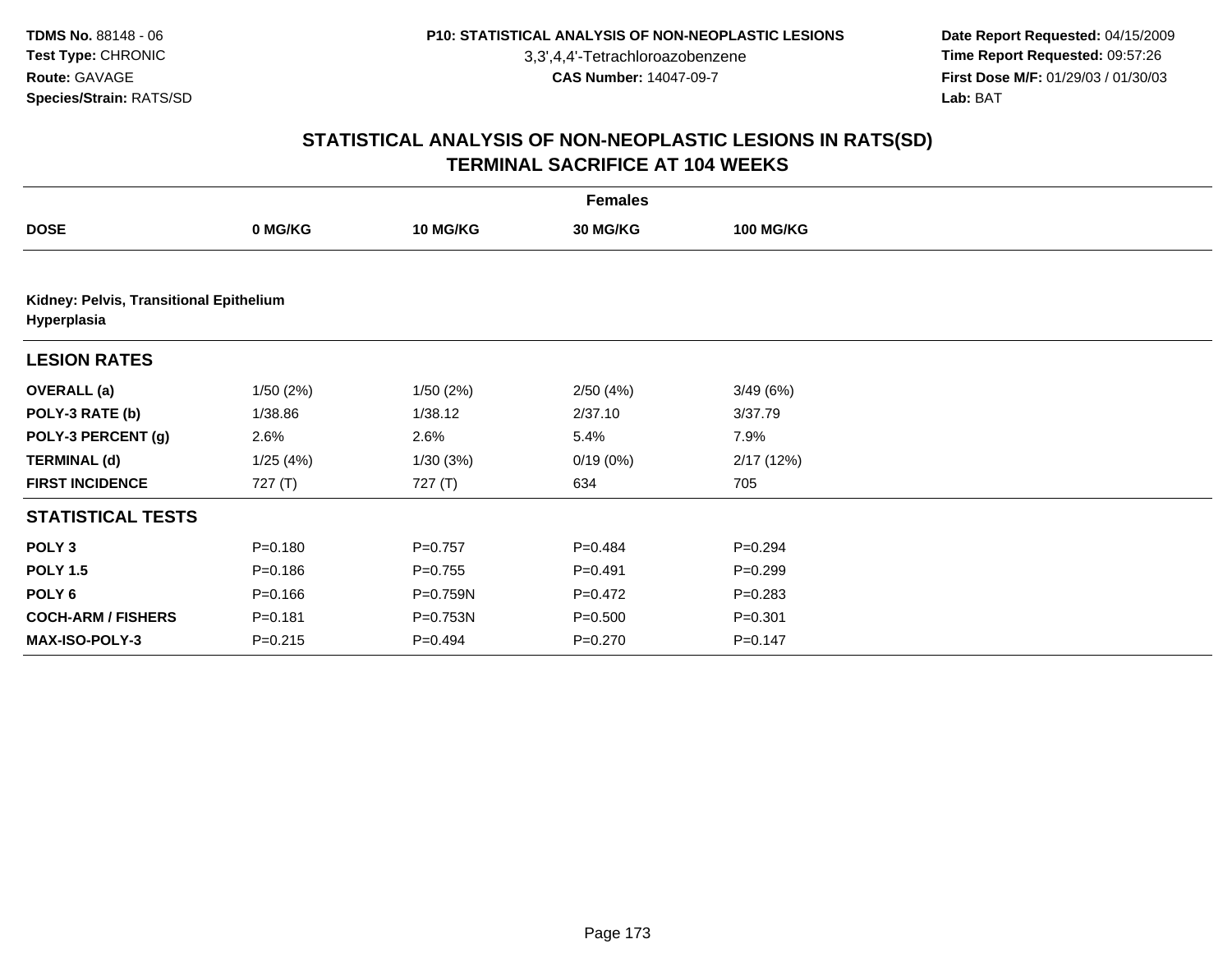**Date Report Requested:** 04/15/2009 **Time Report Requested:** 09:57:26 **First Dose M/F:** 01/29/03 / 01/30/03<br>Lab: BAT **Lab:** BAT

| <b>Females</b>                                 |             |                 |             |                  |  |  |  |
|------------------------------------------------|-------------|-----------------|-------------|------------------|--|--|--|
| <b>DOSE</b>                                    | 0 MG/KG     | <b>10 MG/KG</b> | 30 MG/KG    | <b>100 MG/KG</b> |  |  |  |
|                                                |             |                 |             |                  |  |  |  |
| <b>Kidney: Renal Tubule</b><br><b>Necrosis</b> |             |                 |             |                  |  |  |  |
| <b>LESION RATES</b>                            |             |                 |             |                  |  |  |  |
| <b>OVERALL</b> (a)                             | 0/50(0%)    | 0/50(0%)        | 3/50(6%)    | 3/49(6%)         |  |  |  |
| POLY-3 RATE (b)                                | 0/38.86     | 0/38.12         | 3/38.00     | 3/38.75          |  |  |  |
| POLY-3 PERCENT (g)                             | $0\%$       | 0%              | 7.9%        | 7.7%             |  |  |  |
| <b>TERMINAL (d)</b>                            | 0/25(0%)    | 0/30(0%)        | 0/19(0%)    | 0/17(0%)         |  |  |  |
| <b>FIRST INCIDENCE</b>                         | $---$       | ---             | 580         | 481              |  |  |  |
| <b>STATISTICAL TESTS</b>                       |             |                 |             |                  |  |  |  |
| POLY <sub>3</sub>                              | $P = 0.060$ | (e)             | $P = 0.114$ | $P = 0.117$      |  |  |  |
| <b>POLY 1.5</b>                                | $P = 0.061$ | (e)             | $P = 0.116$ | $P = 0.118$      |  |  |  |
| POLY <sub>6</sub>                              | $P = 0.055$ | (e)             | $P = 0.110$ | $P = 0.114$      |  |  |  |
| <b>COCH-ARM / FISHERS</b>                      | $P = 0.059$ | (e)             | $P=0.121$   | $P = 0.117$      |  |  |  |
| MAX-ISO-POLY-3                                 | $P = 0.058$ | (e)             | P=0.037*    | $P=0.038*$       |  |  |  |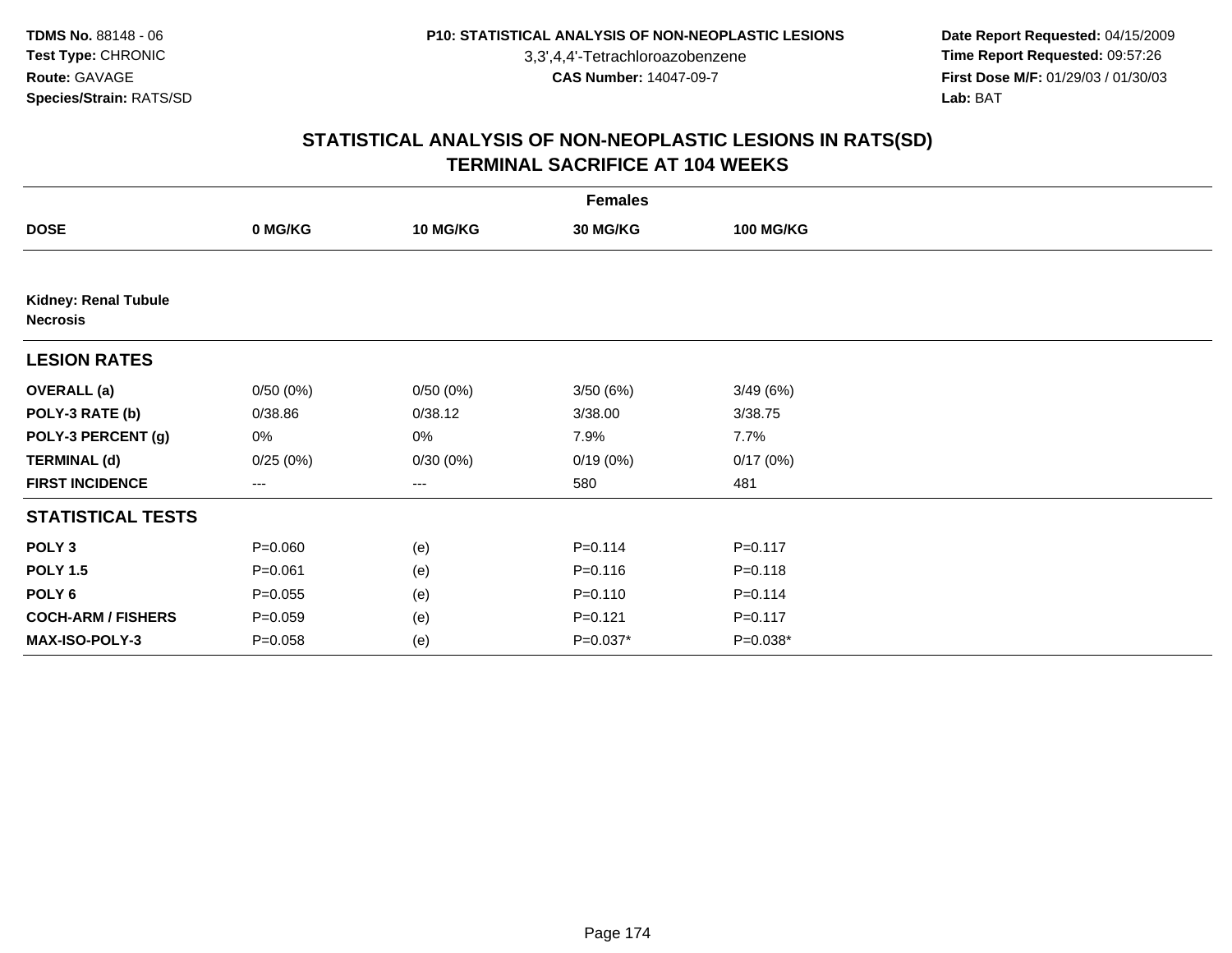**Date Report Requested:** 04/15/2009 **Time Report Requested:** 09:57:26 **First Dose M/F:** 01/29/03 / 01/30/03<br>Lab: BAT **Lab:** BAT

|                           | <b>Females</b> |                 |                 |                  |  |  |  |  |
|---------------------------|----------------|-----------------|-----------------|------------------|--|--|--|--|
| <b>DOSE</b>               | 0 MG/KG        | <b>10 MG/KG</b> | <b>30 MG/KG</b> | <b>100 MG/KG</b> |  |  |  |  |
|                           |                |                 |                 |                  |  |  |  |  |
| Liver<br>Angiectasis      |                |                 |                 |                  |  |  |  |  |
| <b>LESION RATES</b>       |                |                 |                 |                  |  |  |  |  |
| <b>OVERALL</b> (a)        | 0/50(0%)       | 4/50 (8%)       | 3/49(6%)        | 5/49 (10%)       |  |  |  |  |
| POLY-3 RATE (b)           | 0/38.86        | 4/38.87         | 3/36.82         | 5/38.20          |  |  |  |  |
| POLY-3 PERCENT (g)        | 0%             | 10.3%           | 8.2%            | 13.1%            |  |  |  |  |
| <b>TERMINAL (d)</b>       | 0/25(0%)       | 3/30(10%)       | 2/19 (11%)      | 3/17(18%)        |  |  |  |  |
| <b>FIRST INCIDENCE</b>    | $---$          | 460             | 659             | 630              |  |  |  |  |
| <b>STATISTICAL TESTS</b>  |                |                 |                 |                  |  |  |  |  |
| POLY <sub>3</sub>         | $P = 0.084$    | $P = 0.059$     | $P = 0.108$     | $P=0.028*$       |  |  |  |  |
| <b>POLY 1.5</b>           | $P = 0.087$    | $P = 0.058$     | $P=0.111$       | $P=0.029*$       |  |  |  |  |
| POLY <sub>6</sub>         | $P = 0.076$    | $P = 0.063$     | $P = 0.102$     | $P=0.026*$       |  |  |  |  |
| <b>COCH-ARM / FISHERS</b> | $P = 0.086$    | $P = 0.059$     | $P = 0.117$     | $P=0.027*$       |  |  |  |  |
| <b>MAX-ISO-POLY-3</b>     | $P=0.025*$     | $P=0.019*$      | $P=0.036*$      | $P=0.009**$      |  |  |  |  |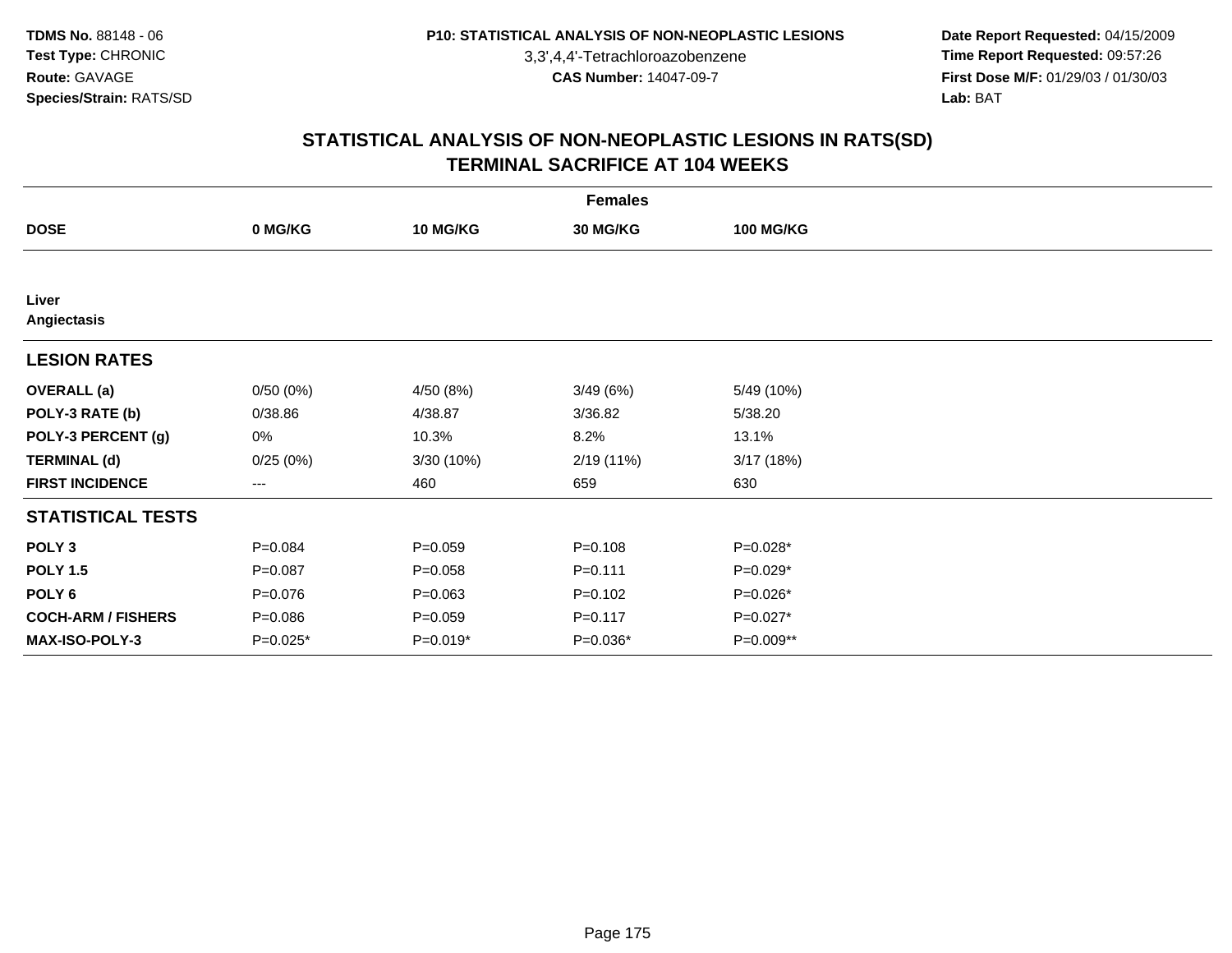**Date Report Requested:** 04/15/2009 **Time Report Requested:** 09:57:26 **First Dose M/F:** 01/29/03 / 01/30/03<br>Lab: BAT **Lab:** BAT

| <b>Females</b>            |              |                 |                 |                  |  |  |  |
|---------------------------|--------------|-----------------|-----------------|------------------|--|--|--|
| <b>DOSE</b>               | 0 MG/KG      | <b>10 MG/KG</b> | <b>30 MG/KG</b> | <b>100 MG/KG</b> |  |  |  |
|                           |              |                 |                 |                  |  |  |  |
| Liver                     |              |                 |                 |                  |  |  |  |
| <b>Basophilic Focus</b>   |              |                 |                 |                  |  |  |  |
| <b>LESION RATES</b>       |              |                 |                 |                  |  |  |  |
| <b>OVERALL</b> (a)        | 14/50 (28%)  | 10/50 (20%)     | 9/49 (18%)      | 7/49 (14%)       |  |  |  |
| POLY-3 RATE (b)           | 14/40.22     | 10/40.25        | 9/38.52         | 7/38.69          |  |  |  |
| POLY-3 PERCENT (g)        | 34.8%        | 24.9%           | 23.4%           | 18.1%            |  |  |  |
| <b>TERMINAL (d)</b>       | 9/25(36%)    | 6/30 (20%)      | 1/19(5%)        | 1/17(6%)         |  |  |  |
| <b>FIRST INCIDENCE</b>    | 548          | 510             | 593             | 608              |  |  |  |
| <b>STATISTICAL TESTS</b>  |              |                 |                 |                  |  |  |  |
| POLY <sub>3</sub>         | P=0.097N     | P=0.229N        | P=0.188N        | P=0.072N         |  |  |  |
| <b>POLY 1.5</b>           | $P = 0.091N$ | P=0.246N        | P=0.186N        | P=0.071N         |  |  |  |
| POLY <sub>6</sub>         | P=0.118N     | P=0.196N        | P=0.198N        | P=0.080N         |  |  |  |
| <b>COCH-ARM / FISHERS</b> | P=0.099N     | $P = 0.241N$    | P=0.185N        | P=0.077N         |  |  |  |
| <b>MAX-ISO-POLY-3</b>     | $P = 0.071N$ | P=0.162N        | P=0.132N        | P=0.044N*        |  |  |  |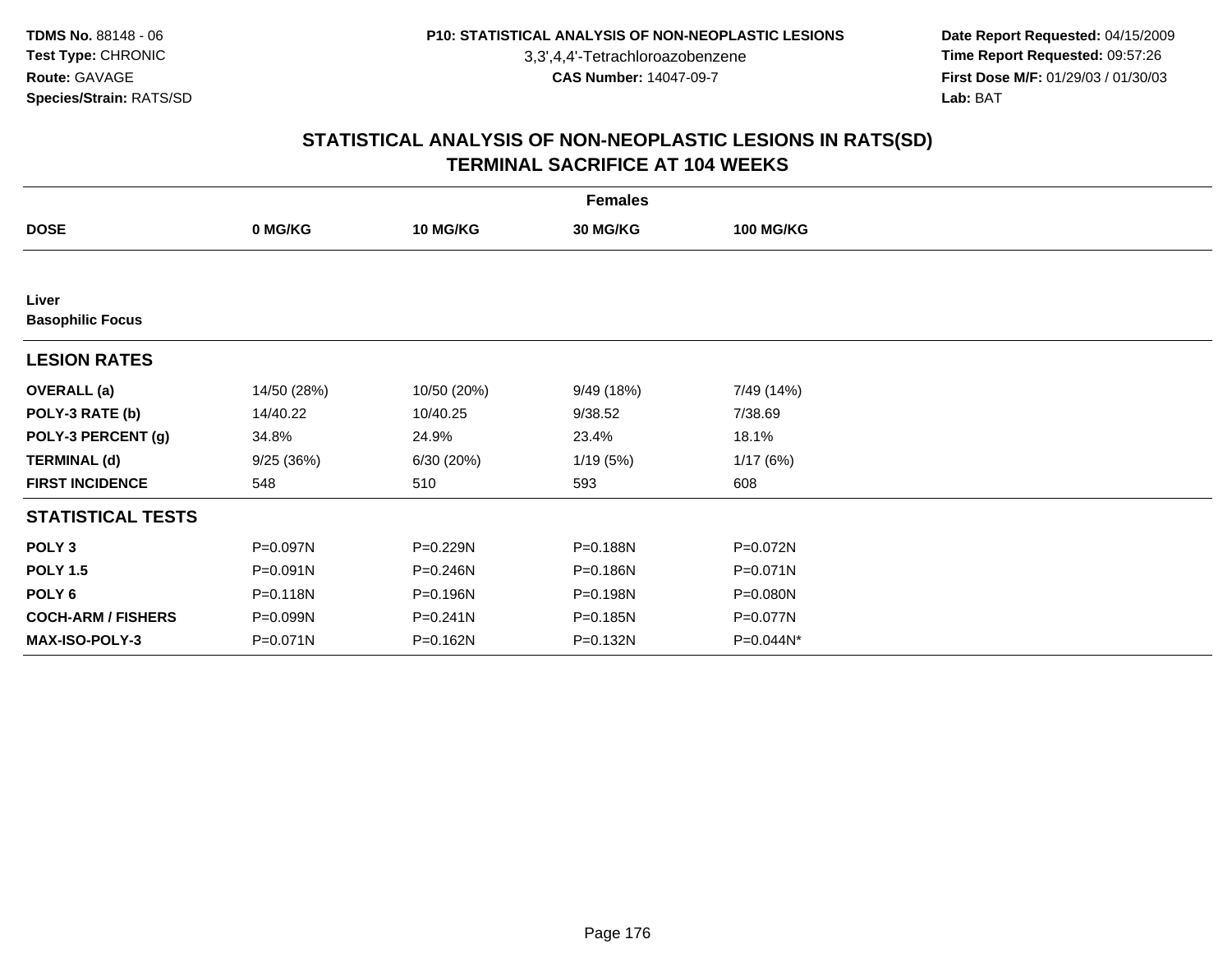**Date Report Requested:** 04/15/2009 **Time Report Requested:** 09:57:26 **First Dose M/F:** 01/29/03 / 01/30/03<br>Lab: BAT **Lab:** BAT

| <b>Females</b>             |                   |                 |                 |                  |  |  |  |
|----------------------------|-------------------|-----------------|-----------------|------------------|--|--|--|
| <b>DOSE</b>                | 0 MG/KG           | <b>10 MG/KG</b> | <b>30 MG/KG</b> | <b>100 MG/KG</b> |  |  |  |
|                            |                   |                 |                 |                  |  |  |  |
| Liver<br>Cholangiofibrosis |                   |                 |                 |                  |  |  |  |
|                            |                   |                 |                 |                  |  |  |  |
| <b>LESION RATES</b>        |                   |                 |                 |                  |  |  |  |
| <b>OVERALL</b> (a)         | 0/50(0%)          | 1/50(2%)        | 0/49(0%)        | 11/49 (22%)      |  |  |  |
| POLY-3 RATE (b)            | 0/38.86           | 1/38.12         | 0/36.56         | 11/39.45         |  |  |  |
| POLY-3 PERCENT (g)         | 0%                | 2.6%            | 0%              | 27.9%            |  |  |  |
| <b>TERMINAL (d)</b>        | 0/25(0%)          | 1/30(3%)        | 0/19(0%)        | 4/17(24%)        |  |  |  |
| <b>FIRST INCIDENCE</b>     | $\qquad \qquad -$ | 727 (T)         | ---             | 608              |  |  |  |
| <b>STATISTICAL TESTS</b>   |                   |                 |                 |                  |  |  |  |
| POLY <sub>3</sub>          | P<0.001**         | $P=0.496$       | (e)             | P<0.001**        |  |  |  |
| <b>POLY 1.5</b>            | P<0.001**         | $P=0.495$       | (e)             | P<0.001**        |  |  |  |
| POLY <sub>6</sub>          | P<0.001**         | $P = 0.502$     | (e)             | P<0.001**        |  |  |  |
| <b>COCH-ARM / FISHERS</b>  | P<0.001**         | $P = 0.500$     | (e)             | P<0.001**        |  |  |  |
| <b>MAX-ISO-POLY-3</b>      | P<0.001**         | $P = 0.158$     | (e)             | P<0.001**        |  |  |  |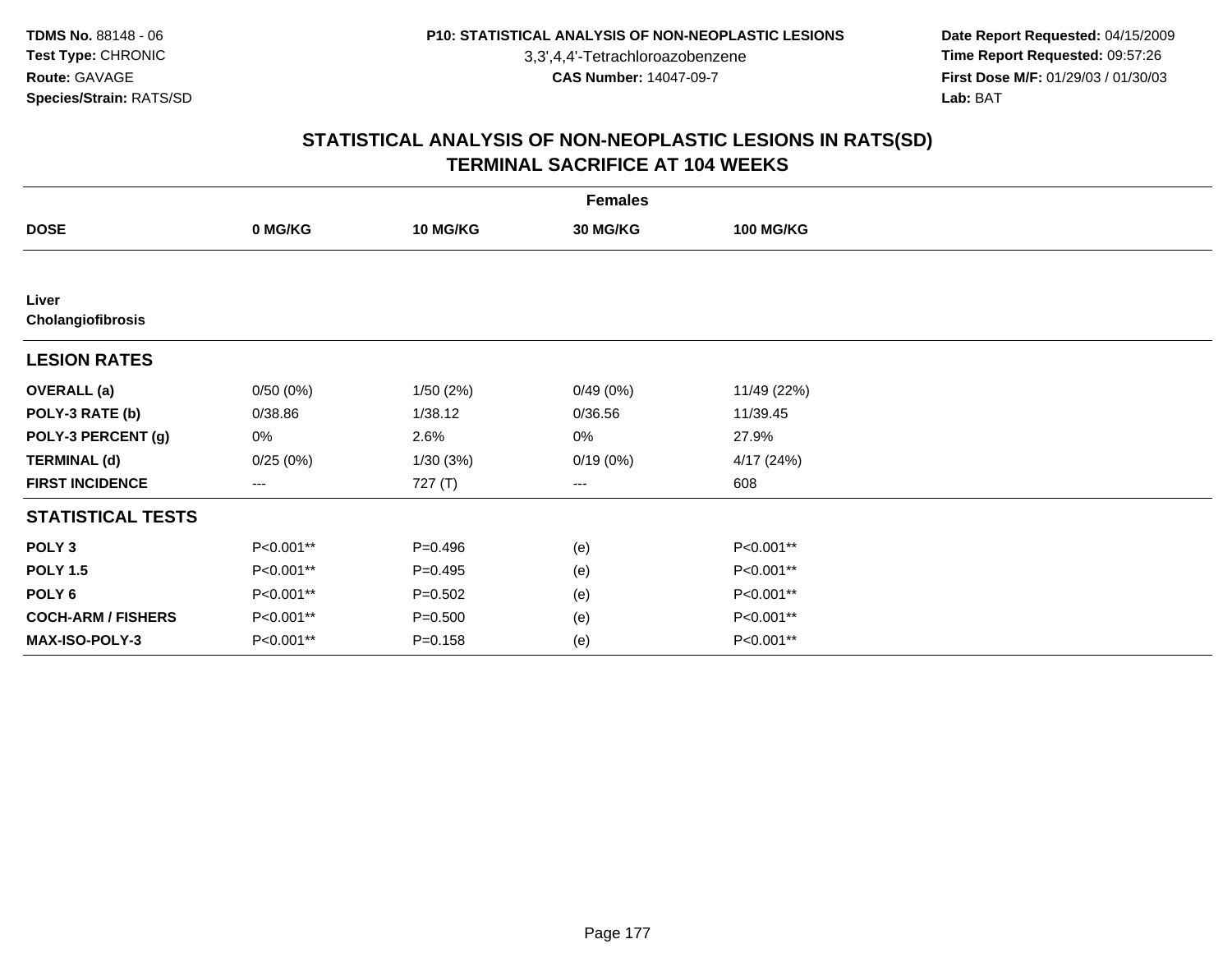**Date Report Requested:** 04/15/2009 **Time Report Requested:** 09:57:26 **First Dose M/F:** 01/29/03 / 01/30/03<br>Lab: BAT **Lab:** BAT

| <b>Females</b>                   |             |                 |                 |                  |  |  |  |
|----------------------------------|-------------|-----------------|-----------------|------------------|--|--|--|
| <b>DOSE</b>                      | 0 MG/KG     | <b>10 MG/KG</b> | <b>30 MG/KG</b> | <b>100 MG/KG</b> |  |  |  |
|                                  |             |                 |                 |                  |  |  |  |
| Liver<br><b>Clear Cell Focus</b> |             |                 |                 |                  |  |  |  |
| <b>LESION RATES</b>              |             |                 |                 |                  |  |  |  |
| <b>OVERALL</b> (a)               | 13/50 (26%) | 22/50 (44%)     | 9/49 (18%)      | 7/49 (14%)       |  |  |  |
| POLY-3 RATE (b)                  | 13/39.33    | 22/38.67        | 9/36.56         | 7/37.70          |  |  |  |
| POLY-3 PERCENT (g)               | 33.1%       | 56.9%           | 24.6%           | 18.6%            |  |  |  |
| <b>TERMINAL (d)</b>              | 12/25 (48%) | 21/30 (70%)     | 9/19 (47%)      | 7/17 (41%)       |  |  |  |
| <b>FIRST INCIDENCE</b>           | 587         | 560             | 727 (T)         | 727 (T)          |  |  |  |
| <b>STATISTICAL TESTS</b>         |             |                 |                 |                  |  |  |  |
| POLY <sub>3</sub>                | P=0.006N**  | $P=0.023*$      | P=0.285N        | $P = 0.112N$     |  |  |  |
| <b>POLY 1.5</b>                  | P=0.007N**  | $P=0.026*$      | P=0.267N        | P=0.108N         |  |  |  |
| POLY <sub>6</sub>                | P=0.007N**  | P=0.025*        | P=0.328N        | P=0.126N         |  |  |  |
| <b>COCH-ARM / FISHERS</b>        | P=0.012N*   | P=0.046*        | $P = 0.251N$    | $P = 0.115N$     |  |  |  |
| <b>MAX-ISO-POLY-3</b>            | P=0.008N**  | $P=0.013*$      | P=0.212N        | P=0.072N         |  |  |  |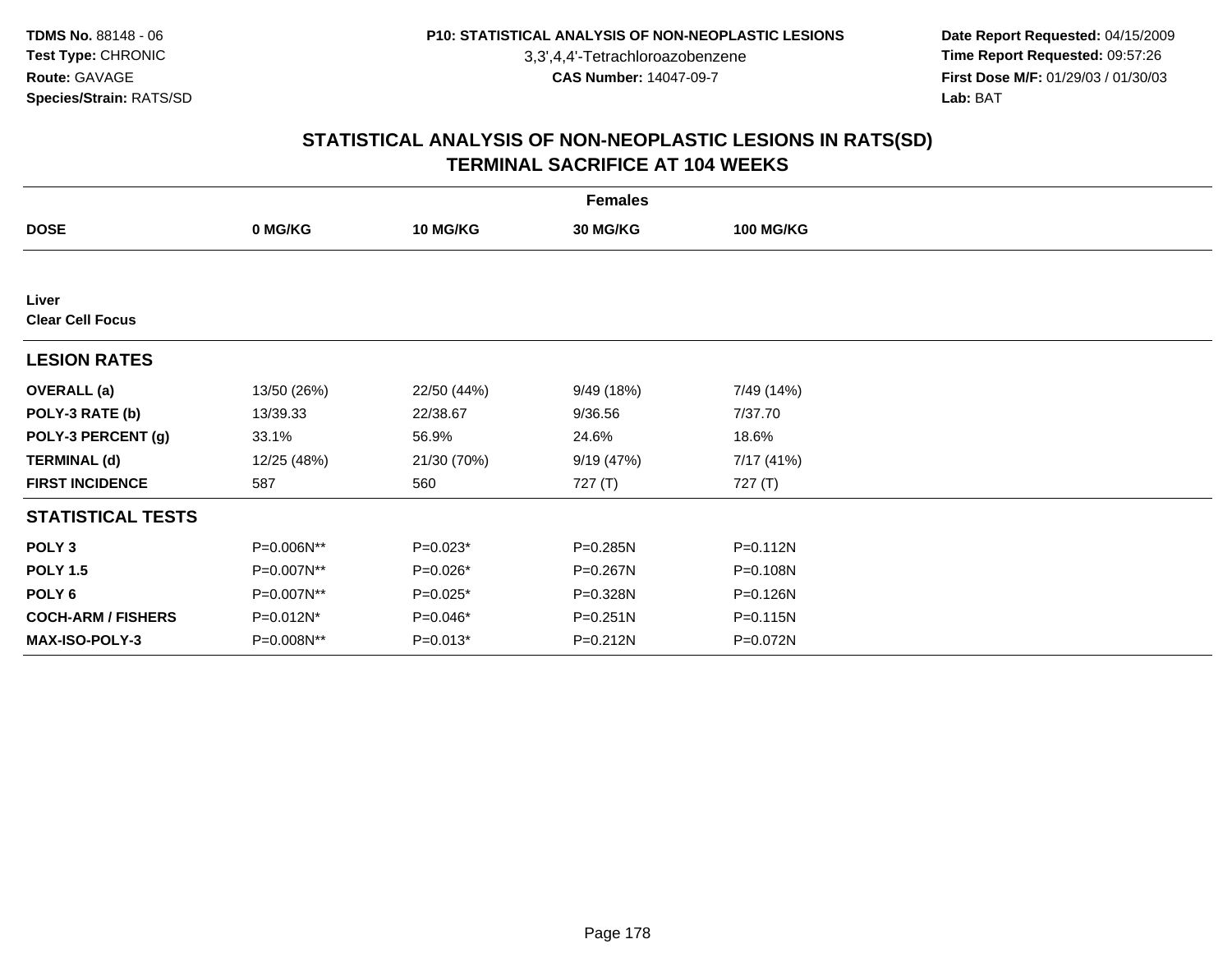**Date Report Requested:** 04/15/2009 **Time Report Requested:** 09:57:26 **First Dose M/F:** 01/29/03 / 01/30/03<br>Lab: BAT **Lab:** BAT

|                                     | <b>Females</b> |                 |                 |                  |  |  |  |  |
|-------------------------------------|----------------|-----------------|-----------------|------------------|--|--|--|--|
| <b>DOSE</b>                         | 0 MG/KG        | <b>10 MG/KG</b> | <b>30 MG/KG</b> | <b>100 MG/KG</b> |  |  |  |  |
|                                     |                |                 |                 |                  |  |  |  |  |
| Liver<br><b>Degeneration Cystic</b> |                |                 |                 |                  |  |  |  |  |
| <b>LESION RATES</b>                 |                |                 |                 |                  |  |  |  |  |
| <b>OVERALL</b> (a)                  | 0/50(0%)       | 2/50(4%)        | 3/49(6%)        | 0/49(0%)         |  |  |  |  |
| POLY-3 RATE (b)                     | 0/38.86        | 2/38.12         | 3/36.61         | 0/37.70          |  |  |  |  |
| POLY-3 PERCENT (g)                  | 0%             | 5.3%            | 8.2%            | 0%               |  |  |  |  |
| <b>TERMINAL (d)</b>                 | 0/25(0%)       | 2/30(7%)        | 2/19 (11%)      | 0/17(0%)         |  |  |  |  |
| <b>FIRST INCIDENCE</b>              | $--$           | 727 (T)         | 716             | $--$             |  |  |  |  |
| <b>STATISTICAL TESTS</b>            |                |                 |                 |                  |  |  |  |  |
| POLY <sub>3</sub>                   | P=0.372N       | $P = 0.232$     | $P = 0.107$     | (e)              |  |  |  |  |
| <b>POLY 1.5</b>                     | P=0.366N       | $P = 0.231$     | $P = 0.111$     | (e)              |  |  |  |  |
| POLY <sub>6</sub>                   | P=0.390N       | $P = 0.238$     | $P = 0.100$     | (e)              |  |  |  |  |
| <b>COCH-ARM / FISHERS</b>           | P=0.370N       | $P = 0.247$     | $P = 0.117$     | (e)              |  |  |  |  |
| MAX-ISO-POLY-3                      | $P = 0.223$    | $P = 0.075$     | P=0.036*        | (e)              |  |  |  |  |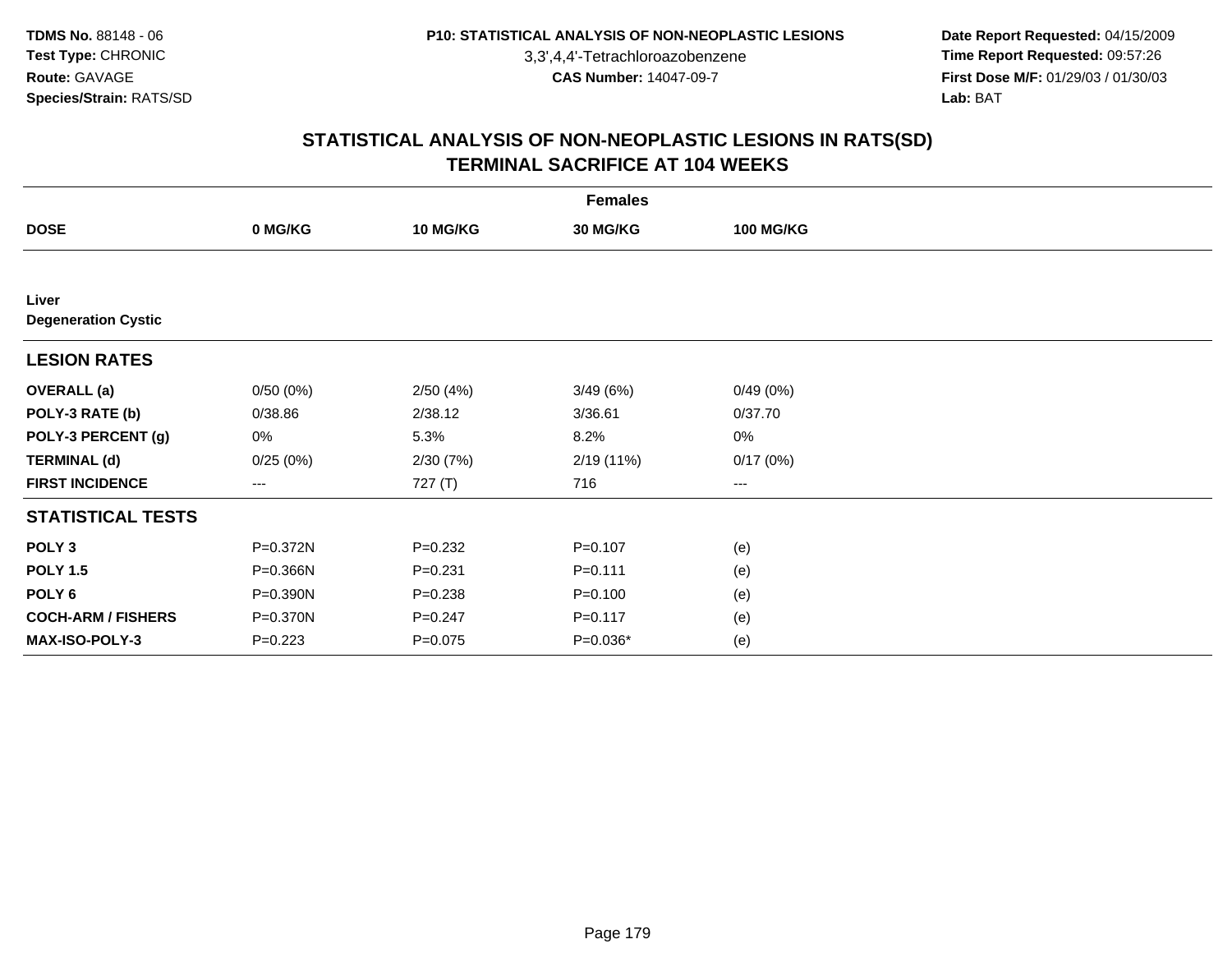**Date Report Requested:** 04/15/2009 **Time Report Requested:** 09:57:26 **First Dose M/F:** 01/29/03 / 01/30/03<br>Lab: BAT **Lab:** BAT

|                                    | <b>Females</b> |                 |                 |                  |  |  |  |  |
|------------------------------------|----------------|-----------------|-----------------|------------------|--|--|--|--|
| <b>DOSE</b>                        | 0 MG/KG        | <b>10 MG/KG</b> | <b>30 MG/KG</b> | <b>100 MG/KG</b> |  |  |  |  |
|                                    |                |                 |                 |                  |  |  |  |  |
| Liver<br><b>Eosinophilic Focus</b> |                |                 |                 |                  |  |  |  |  |
| <b>LESION RATES</b>                |                |                 |                 |                  |  |  |  |  |
| <b>OVERALL</b> (a)                 | 3/50(6%)       | 27/50 (54%)     | 31/49 (63%)     | 38/49 (78%)      |  |  |  |  |
| POLY-3 RATE (b)                    | 3/39.86        | 27/42.69        | 31/42.33        | 38/45.31         |  |  |  |  |
| POLY-3 PERCENT (g)                 | 7.5%           | 63.3%           | 73.2%           | 83.9%            |  |  |  |  |
| <b>TERMINAL (d)</b>                | 1/25(4%)       | 19/30 (63%)     | 14/19 (74%)     | 16/17 (94%)      |  |  |  |  |
| <b>FIRST INCIDENCE</b>             | 478            | 335             | 525             | 378              |  |  |  |  |
| <b>STATISTICAL TESTS</b>           |                |                 |                 |                  |  |  |  |  |
| POLY <sub>3</sub>                  | P<0.001**      | P<0.001**       | P<0.001**       | P<0.001**        |  |  |  |  |
| <b>POLY 1.5</b>                    | P<0.001**      | P<0.001**       | P<0.001**       | P<0.001**        |  |  |  |  |
| POLY <sub>6</sub>                  | P<0.001**      | P<0.001**       | P<0.001**       | P<0.001**        |  |  |  |  |
| <b>COCH-ARM / FISHERS</b>          | P<0.001**      | P<0.001**       | P<0.001**       | P<0.001**        |  |  |  |  |
| <b>MAX-ISO-POLY-3</b>              | P<0.001**      | P<0.001**       | P<0.001**       | P<0.001**        |  |  |  |  |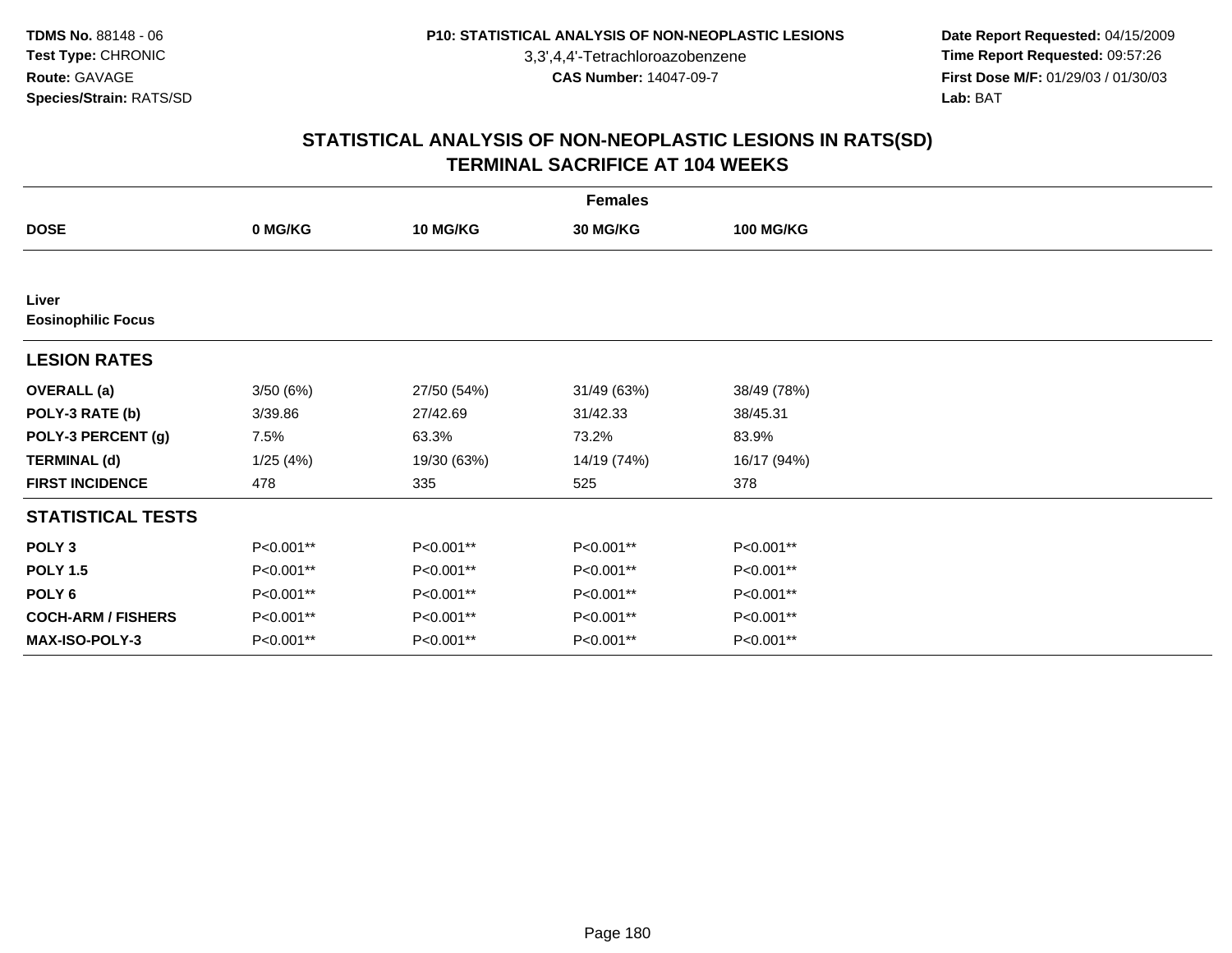**Date Report Requested:** 04/15/2009 **Time Report Requested:** 09:57:26 **First Dose M/F:** 01/29/03 / 01/30/03<br>Lab: BAT **Lab:** BAT

|                                      | <b>Females</b> |             |             |                  |  |  |  |
|--------------------------------------|----------------|-------------|-------------|------------------|--|--|--|
| <b>DOSE</b>                          | 0 MG/KG        | 10 MG/KG    | 30 MG/KG    | <b>100 MG/KG</b> |  |  |  |
|                                      |                |             |             |                  |  |  |  |
| Liver<br><b>Fatty Change Diffuse</b> |                |             |             |                  |  |  |  |
| <b>LESION RATES</b>                  |                |             |             |                  |  |  |  |
| <b>OVERALL</b> (a)                   | 0/50(0%)       | 3/50(6%)    | 10/49 (20%) | 10/49 (20%)      |  |  |  |
| POLY-3 RATE (b)                      | 0/38.86        | 3/39.05     | 10/40.28    | 10/40.53         |  |  |  |
| POLY-3 PERCENT (g)                   | 0%             | 7.7%        | 24.8%       | 24.7%            |  |  |  |
| <b>TERMINAL (d)</b>                  | 0/25(0%)       | 2/30(7%)    | 2/19 (11%)  | 2/17(12%)        |  |  |  |
| <b>FIRST INCIDENCE</b>               | $--$           | 309         | 439         | 467              |  |  |  |
| <b>STATISTICAL TESTS</b>             |                |             |             |                  |  |  |  |
| POLY <sub>3</sub>                    | P=0.002**      | $P = 0.119$ | P<0.001**   | P<0.001**        |  |  |  |
| <b>POLY 1.5</b>                      | P=0.002**      | $P = 0.117$ | P<0.001**   | P<0.001**        |  |  |  |
| POLY <sub>6</sub>                    | P=0.002**      | $P = 0.124$ | P<0.001**   | P<0.001**        |  |  |  |
| <b>COCH-ARM / FISHERS</b>            | $P=0.002**$    | $P=0.121$   | P<0.001**   | P<0.001**        |  |  |  |
| <b>MAX-ISO-POLY-3</b>                | P<0.001**      | $P=0.038*$  | P<0.001**   | P<0.001**        |  |  |  |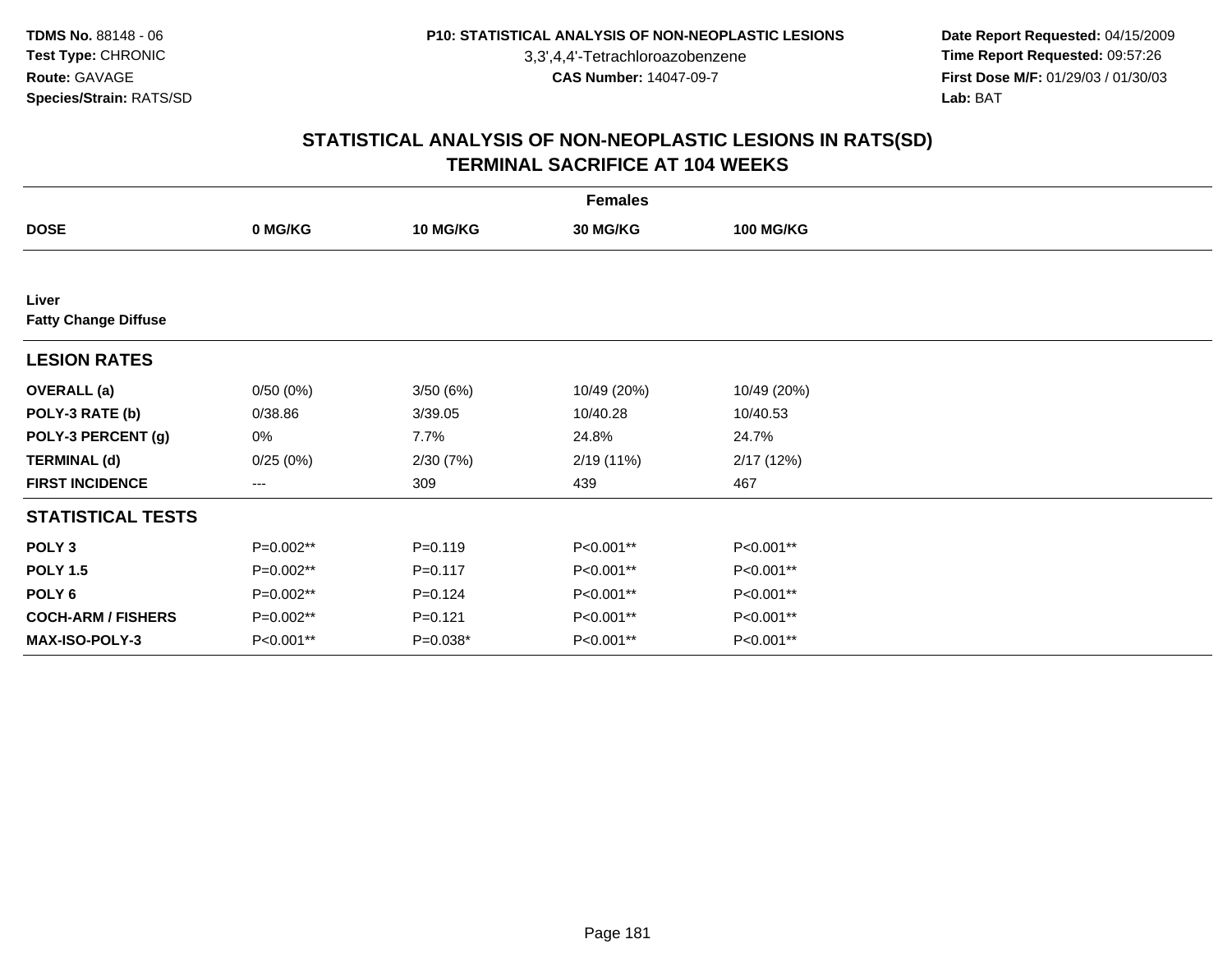**Date Report Requested:** 04/15/2009 **Time Report Requested:** 09:57:26 **First Dose M/F:** 01/29/03 / 01/30/03<br>Lab: BAT **Lab:** BAT

|                                    |           |                 | <b>Females</b>  |                  |  |
|------------------------------------|-----------|-----------------|-----------------|------------------|--|
| <b>DOSE</b>                        | 0 MG/KG   | <b>10 MG/KG</b> | <b>30 MG/KG</b> | <b>100 MG/KG</b> |  |
|                                    |           |                 |                 |                  |  |
| Liver<br><b>Fatty Change Focal</b> |           |                 |                 |                  |  |
| <b>LESION RATES</b>                |           |                 |                 |                  |  |
| <b>OVERALL</b> (a)                 | 2/50(4%)  | 2/50(4%)        | 2/49(4%)        | 9/49 (18%)       |  |
| POLY-3 RATE (b)                    | 2/38.92   | 2/38.12         | 2/36.63         | 9/38.95          |  |
| POLY-3 PERCENT (g)                 | 5.1%      | 5.3%            | 5.5%            | 23.1%            |  |
| <b>TERMINAL (d)</b>                | 1/25(4%)  | 2/30(7%)        | 1/19(5%)        | 4/17(24%)        |  |
| <b>FIRST INCIDENCE</b>             | 712       | 727 (T)         | 710             | 608              |  |
| <b>STATISTICAL TESTS</b>           |           |                 |                 |                  |  |
| POLY <sub>3</sub>                  | P<0.001** | $P = 0.687$     | $P = 0.673$     | $P=0.023*$       |  |
| <b>POLY 1.5</b>                    | P=0.002** | $P = 0.685$     | $P = 0.680$     | $P=0.023*$       |  |
| POLY <sub>6</sub>                  | P<0.001** | P=0.693N        | $P = 0.659$     | P=0.021*         |  |
| <b>COCH-ARM / FISHERS</b>          | P=0.002** | P=0.691N        | $P = 0.684$     | $P=0.023*$       |  |
| MAX-ISO-POLY-3                     | P=0.002** | $P = 0.491$     | $P=0.475$       | P=0.010**        |  |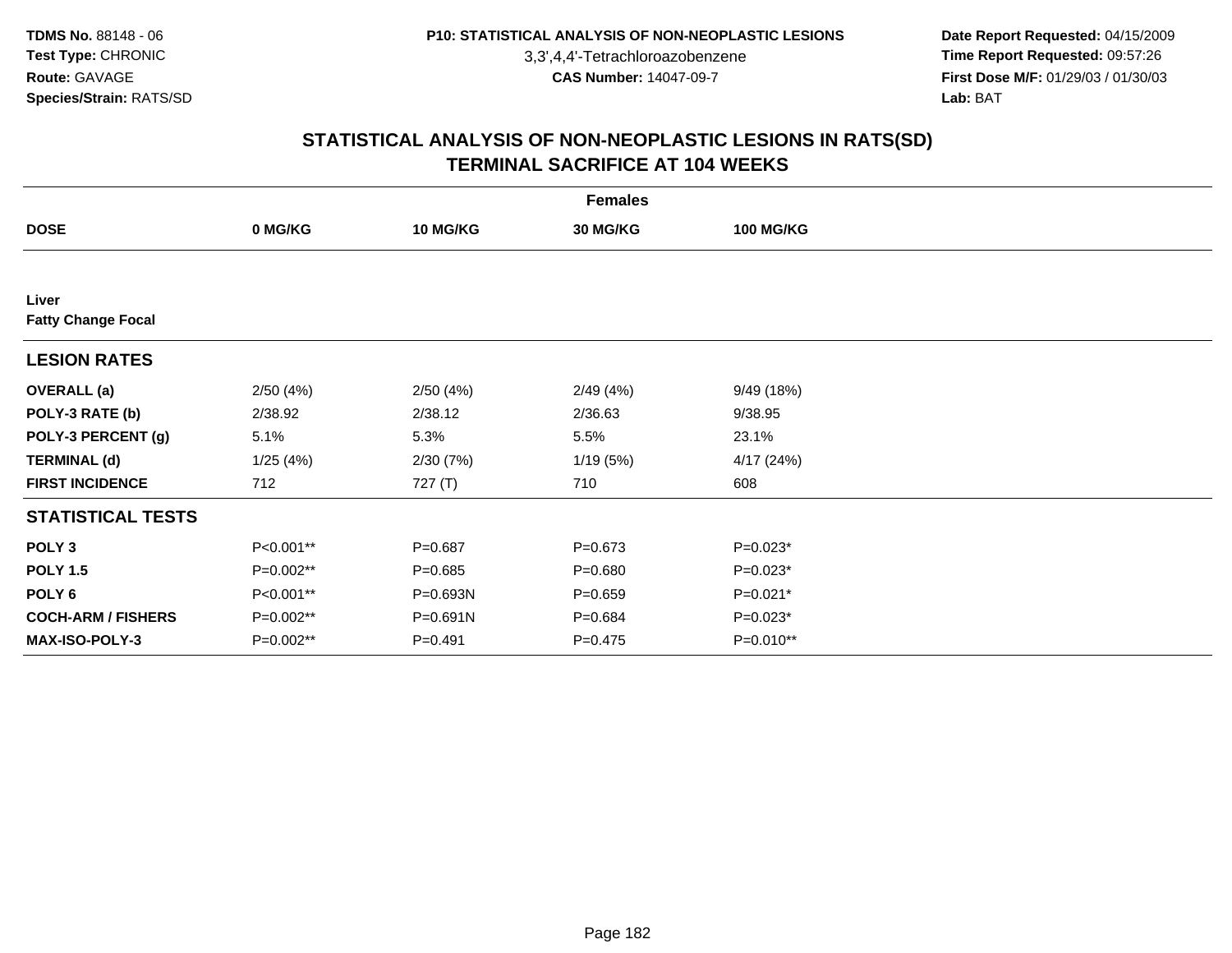**Date Report Requested:** 04/15/2009 **Time Report Requested:** 09:57:26 **First Dose M/F:** 01/29/03 / 01/30/03<br>Lab: BAT **Lab:** BAT

|                           |             |                 | <b>Females</b>  |                  |  |
|---------------------------|-------------|-----------------|-----------------|------------------|--|
| <b>DOSE</b>               | 0 MG/KG     | <b>10 MG/KG</b> | <b>30 MG/KG</b> | <b>100 MG/KG</b> |  |
|                           |             |                 |                 |                  |  |
| Liver<br><b>Fibrosis</b>  |             |                 |                 |                  |  |
| <b>LESION RATES</b>       |             |                 |                 |                  |  |
| <b>OVERALL</b> (a)        | 1/50(2%)    | 0/50(0%)        | 2/49(4%)        | 6/49 (12%)       |  |
| POLY-3 RATE (b)           | 1/39.72     | 0/38.12         | 2/36.56         | 6/38.92          |  |
| POLY-3 PERCENT (g)        | 2.5%        | 0%              | 5.5%            | 15.4%            |  |
| <b>TERMINAL (d)</b>       | 0/25(0%)    | 0/30(0%)        | 2/19(11%)       | 1/17(6%)         |  |
| <b>FIRST INCIDENCE</b>    | 372         | $--$            | 727 (T)         | 590              |  |
| <b>STATISTICAL TESTS</b>  |             |                 |                 |                  |  |
| POLY <sub>3</sub>         | P=0.003**   | P=0.508N        | $P = 0.471$     | $P = 0.051$      |  |
| <b>POLY 1.5</b>           | P=0.003**   | $P = 0.508N$    | $P = 0.481$     | $P=0.052$        |  |
| POLY <sub>6</sub>         | P=0.002**   | P=0.504N        | $P=0.455$       | $P=0.048*$       |  |
| <b>COCH-ARM / FISHERS</b> | P=0.003**   | P=0.500N        | $P=0.492$       | $P = 0.053$      |  |
| MAX-ISO-POLY-3            | $P=0.005**$ | P=0.168N        | $P = 0.263$     | $P=0.021*$       |  |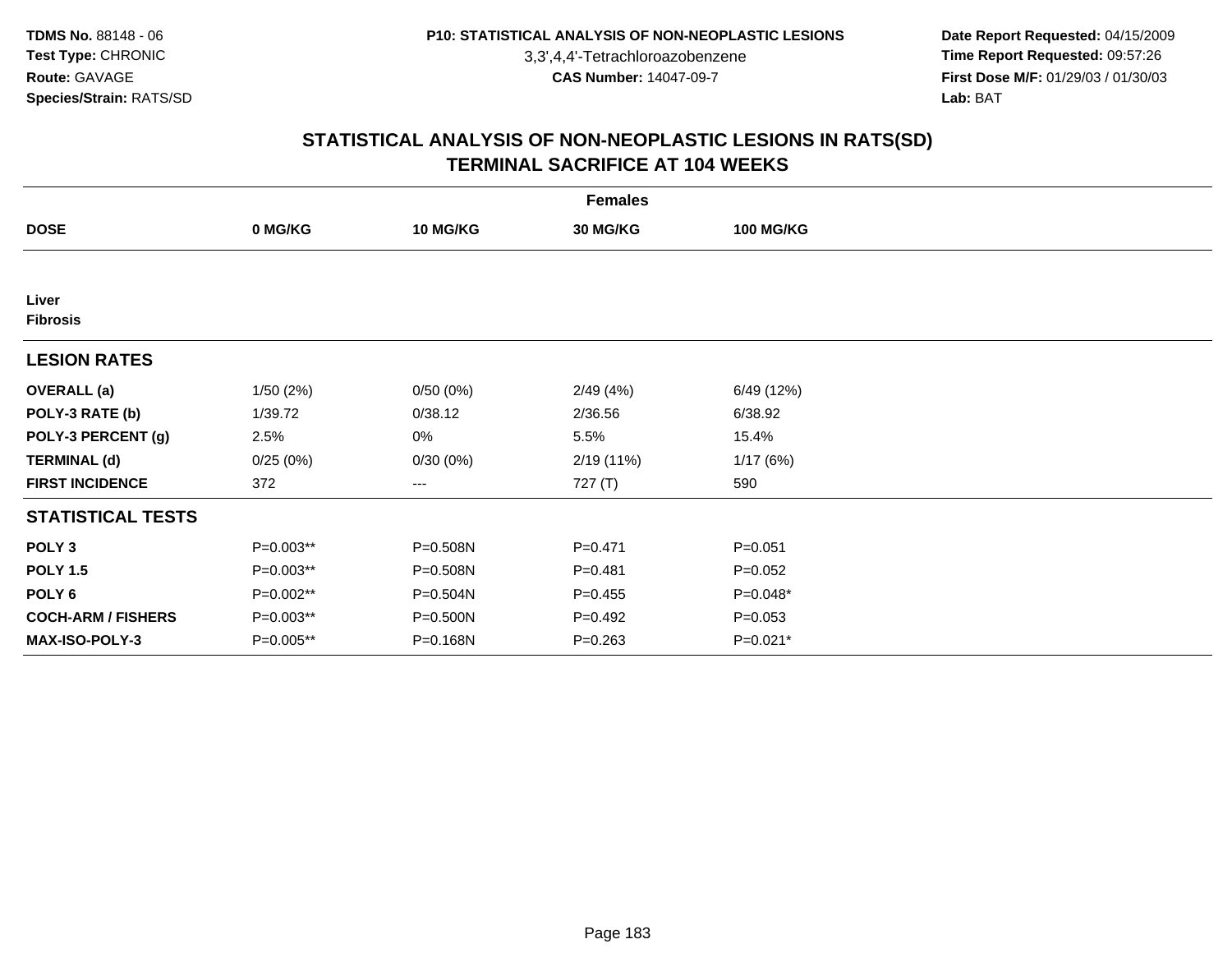**Date Report Requested:** 04/15/2009 **Time Report Requested:** 09:57:26 **First Dose M/F:** 01/29/03 / 01/30/03<br>Lab: BAT **Lab:** BAT

| <b>Females</b>                                   |             |                 |             |                  |  |  |  |
|--------------------------------------------------|-------------|-----------------|-------------|------------------|--|--|--|
| <b>DOSE</b>                                      | 0 MG/KG     | <b>10 MG/KG</b> | 30 MG/KG    | <b>100 MG/KG</b> |  |  |  |
|                                                  |             |                 |             |                  |  |  |  |
| Liver<br><b>Hematopoietic Cell Proliferation</b> |             |                 |             |                  |  |  |  |
| <b>LESION RATES</b>                              |             |                 |             |                  |  |  |  |
| <b>OVERALL</b> (a)                               | 28/50 (56%) | 42/50 (84%)     | 32/49 (65%) | 37/49 (76%)      |  |  |  |
| POLY-3 RATE (b)                                  | 28/44.88    | 42/44.78        | 32/42.82    | 37/44.38         |  |  |  |
| POLY-3 PERCENT (g)                               | 62.4%       | 93.8%           | 74.7%       | 83.4%            |  |  |  |
| <b>TERMINAL (d)</b>                              | 12/25 (48%) | 30/30 (100%)    | 15/19 (79%) | 15/17 (88%)      |  |  |  |
| <b>FIRST INCIDENCE</b>                           | 372         | 335             | 273         | 523              |  |  |  |
| <b>STATISTICAL TESTS</b>                         |             |                 |             |                  |  |  |  |
| POLY <sub>3</sub>                                | $P = 0.153$ | P<0.001**       | $P=0.143$   | $P=0.016*$       |  |  |  |
| <b>POLY 1.5</b>                                  | $P = 0.173$ | P<0.001**       | $P = 0.180$ | $P=0.021*$       |  |  |  |
| POLY <sub>6</sub>                                | $P=0.127$   | P<0.001**       | $P = 0.095$ | $P=0.012*$       |  |  |  |
| <b>COCH-ARM / FISHERS</b>                        | $P = 0.188$ | P=0.002**       | $P=0.229$   | $P=0.033*$       |  |  |  |
| <b>MAX-ISO-POLY-3</b>                            | $P=0.004**$ | P<0.001**       | $P = 0.099$ | $P=0.008**$      |  |  |  |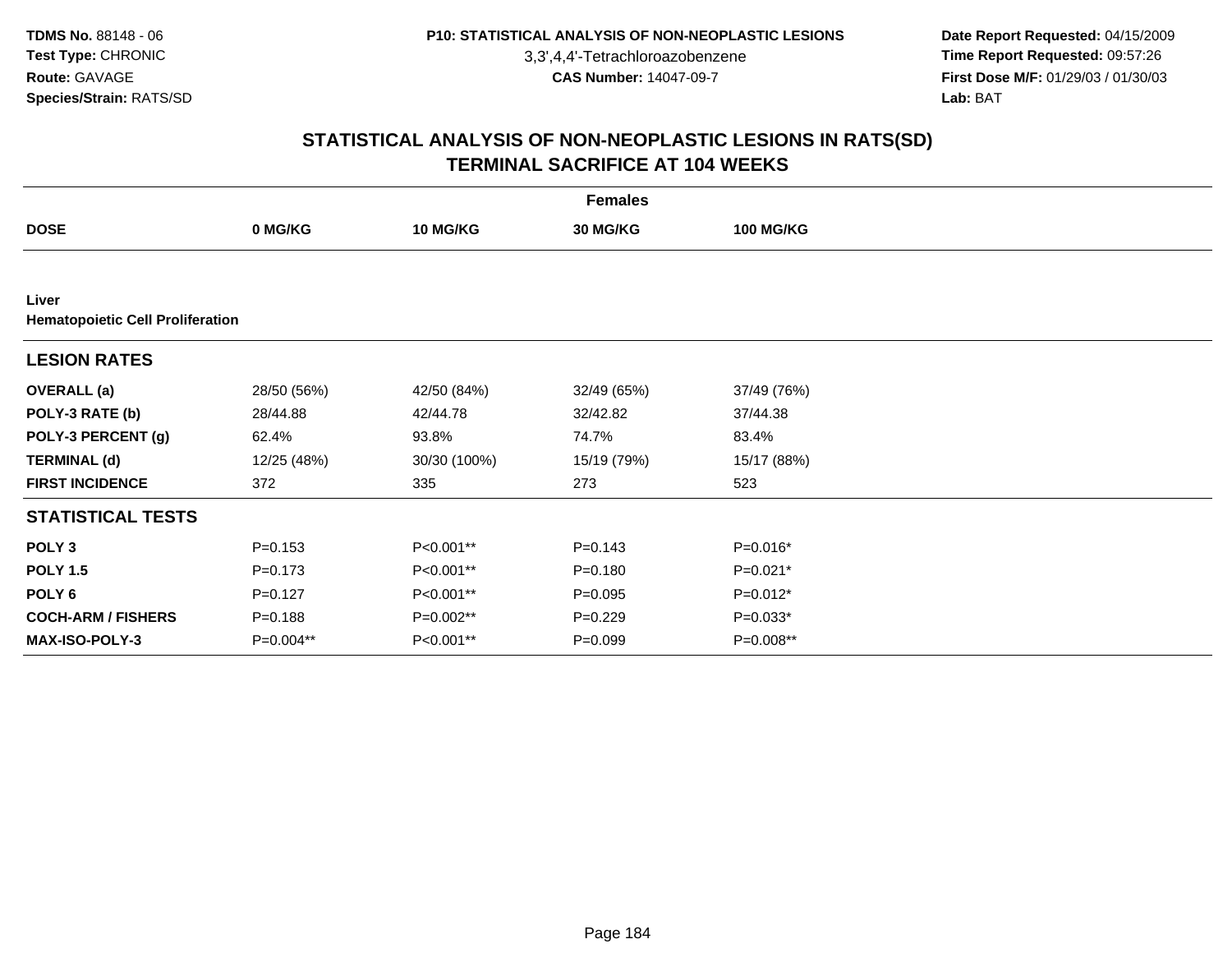**Date Report Requested:** 04/15/2009 **Time Report Requested:** 09:57:26 **First Dose M/F:** 01/29/03 / 01/30/03<br>Lab: BAT **Lab:** BAT

|                                     |             |                 | <b>Females</b> |                  |  |
|-------------------------------------|-------------|-----------------|----------------|------------------|--|
| <b>DOSE</b>                         | 0 MG/KG     | <b>10 MG/KG</b> | 30 MG/KG       | <b>100 MG/KG</b> |  |
|                                     |             |                 |                |                  |  |
| Liver<br>Hepatodiaphragmatic Nodule |             |                 |                |                  |  |
| <b>LESION RATES</b>                 |             |                 |                |                  |  |
| <b>OVERALL</b> (a)                  | 1/50(2%)    | 0/50(0%)        | 1/49 (2%)      | 1/49(2%)         |  |
| POLY-3 RATE (b)                     | 1/39.72     | 0/38.12         | 1/36.61        | 1/37.89          |  |
| POLY-3 PERCENT (g)                  | 2.5%        | 0%              | 2.7%           | 2.6%             |  |
| <b>TERMINAL (d)</b>                 | 0/25(0%)    | 0/30(0%)        | 0/19(0%)       | 0/17(0%)         |  |
| <b>FIRST INCIDENCE</b>              | 372         | $---$           | 716            | 679              |  |
| <b>STATISTICAL TESTS</b>            |             |                 |                |                  |  |
| POLY <sub>3</sub>                   | $P = 0.554$ | P=0.508N        | $P = 0.743$    | $P = 0.751$      |  |
| <b>POLY 1.5</b>                     | $P = 0.559$ | P=0.508N        | $P = 0.749$    | $P = 0.754$      |  |
| POLY <sub>6</sub>                   | $P = 0.537$ | P=0.504N        | $P = 0.733$    | $P=0.744$        |  |
| <b>COCH-ARM / FISHERS</b>           | $P = 0.554$ | P=0.500N        | $P = 0.747$    | $P=0.747$        |  |
| <b>MAX-ISO-POLY-3</b>               | $P = 0.526$ | P=0.168N        | $P = 0.476$    | $P = 0.486$      |  |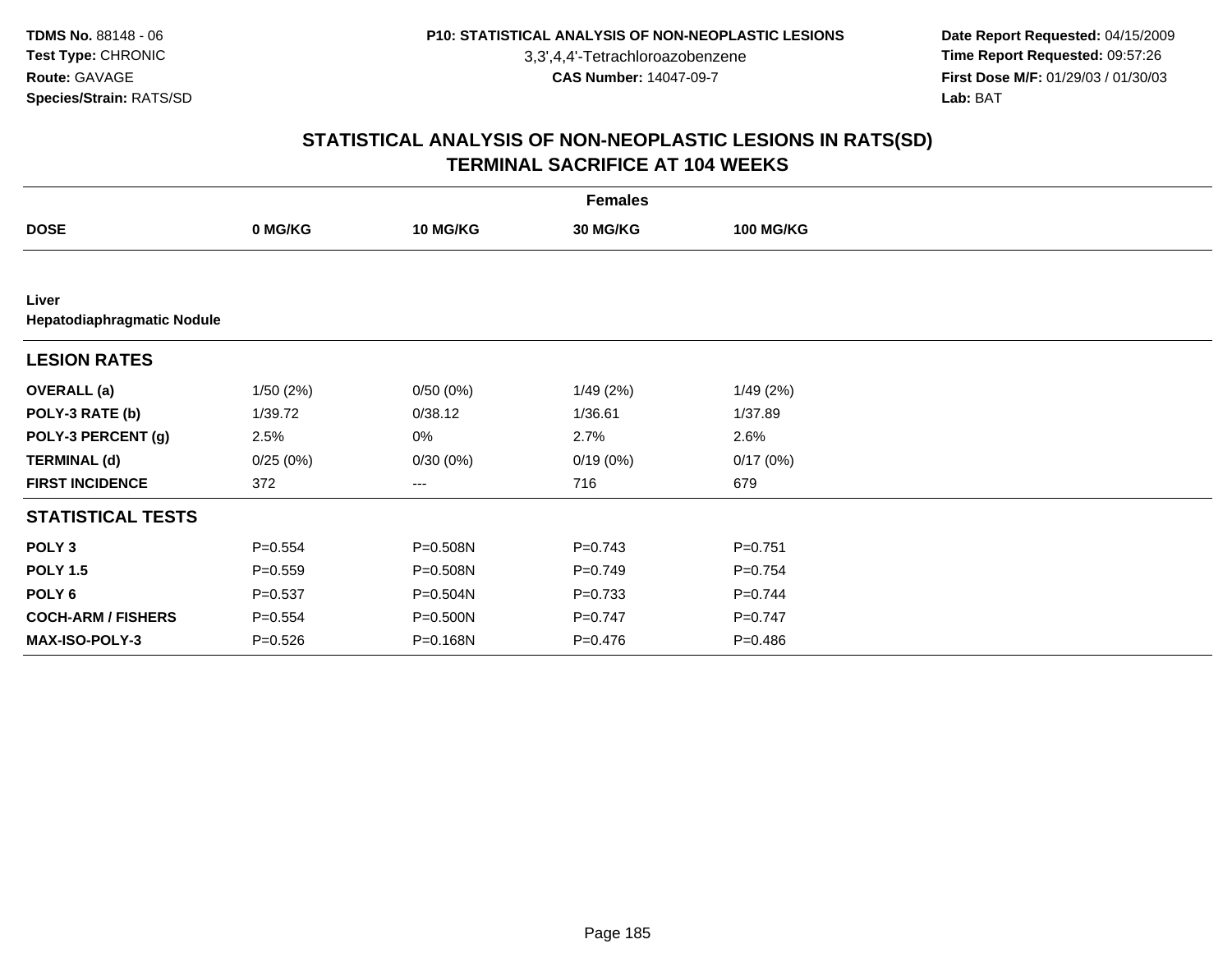**Date Report Requested:** 04/15/2009 **Time Report Requested:** 09:57:26 **First Dose M/F:** 01/29/03 / 01/30/03<br>Lab: BAT **Lab:** BAT

|                           |           |                 | <b>Females</b>  |                  |  |
|---------------------------|-----------|-----------------|-----------------|------------------|--|
| <b>DOSE</b>               | 0 MG/KG   | <b>10 MG/KG</b> | <b>30 MG/KG</b> | <b>100 MG/KG</b> |  |
|                           |           |                 |                 |                  |  |
| Liver<br>Hyperplasia      |           |                 |                 |                  |  |
| <b>LESION RATES</b>       |           |                 |                 |                  |  |
| <b>OVERALL</b> (a)        | 1/50 (2%) | 3/50(6%)        | 11/49 (22%)     | 22/49 (45%)      |  |
| POLY-3 RATE (b)           | 1/39.72   | 3/38.12         | 11/37.53        | 22/41.30         |  |
| POLY-3 PERCENT (g)        | 2.5%      | 7.9%            | 29.3%           | 53.3%            |  |
| <b>TERMINAL (d)</b>       | 0/25(0%)  | 3/30(10%)       | 6/19 (32%)      | 10/17 (59%)      |  |
| <b>FIRST INCIDENCE</b>    | 372       | 727 (T)         | 580             | 558              |  |
| <b>STATISTICAL TESTS</b>  |           |                 |                 |                  |  |
| POLY <sub>3</sub>         | P<0.001** | $P = 0.290$     | P<0.001**       | P<0.001**        |  |
| <b>POLY 1.5</b>           | P<0.001** | $P = 0.291$     | P<0.001**       | P<0.001**        |  |
| POLY <sub>6</sub>         | P<0.001** | $P = 0.297$     | P<0.001**       | P<0.001**        |  |
| <b>COCH-ARM / FISHERS</b> | P<0.001** | $P = 0.309$     | P=0.002**       | P<0.001**        |  |
| MAX-ISO-POLY-3            | P<0.001** | $P = 0.147$     | P<0.001**       | P<0.001**        |  |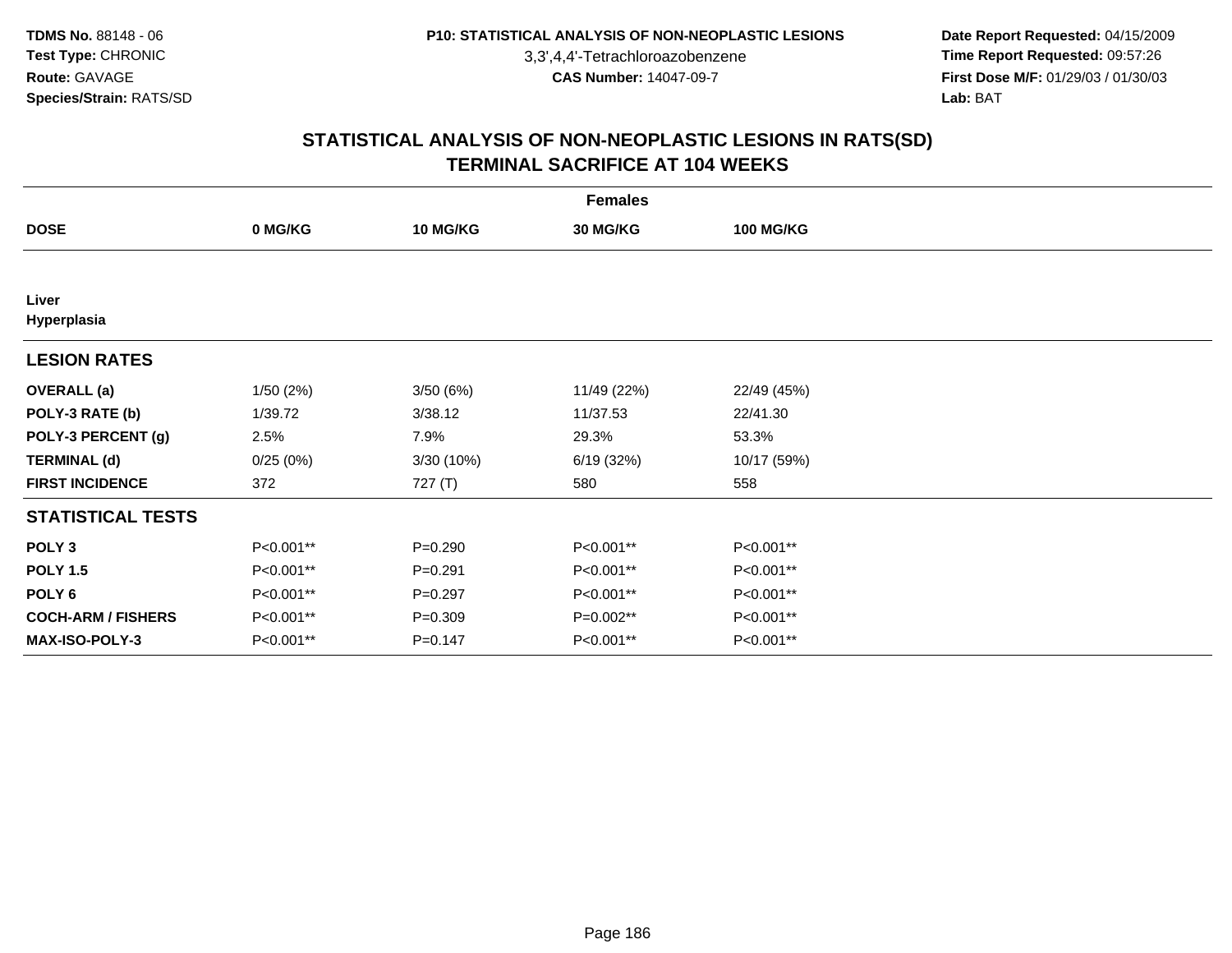**Date Report Requested:** 04/15/2009 **Time Report Requested:** 09:57:26 **First Dose M/F:** 01/29/03 / 01/30/03<br>Lab: BAT **Lab:** BAT

|                                      | <b>Females</b> |                 |             |                  |  |  |  |  |
|--------------------------------------|----------------|-----------------|-------------|------------------|--|--|--|--|
| <b>DOSE</b>                          | 0 MG/KG        | <b>10 MG/KG</b> | 30 MG/KG    | <b>100 MG/KG</b> |  |  |  |  |
|                                      |                |                 |             |                  |  |  |  |  |
| Liver<br><b>Inflammation Chronic</b> |                |                 |             |                  |  |  |  |  |
| <b>LESION RATES</b>                  |                |                 |             |                  |  |  |  |  |
| <b>OVERALL</b> (a)                   | 29/50 (58%)    | 29/50 (58%)     | 32/49 (65%) | 30/49 (61%)      |  |  |  |  |
| POLY-3 RATE (b)                      | 29/43.10       | 29/43.34        | 32/45.00    | 30/43.44         |  |  |  |  |
| POLY-3 PERCENT (g)                   | 67.3%          | 66.9%           | 71.1%       | 69.1%            |  |  |  |  |
| <b>TERMINAL (d)</b>                  | 20/25 (80%)    | 21/30 (70%)     | 13/19 (68%) | 12/17 (71%)      |  |  |  |  |
| <b>FIRST INCIDENCE</b>               | 372            | 271             | 229         | 523              |  |  |  |  |
| <b>STATISTICAL TESTS</b>             |                |                 |             |                  |  |  |  |  |
| POLY <sub>3</sub>                    | $P=0.484$      | P=0.580N        | $P=0.434$   | $P=0.522$        |  |  |  |  |
| <b>POLY 1.5</b>                      | $P = 0.470$    | $P = 0.579$     | $P = 0.386$ | $P = 0.495$      |  |  |  |  |
| POLY <sub>6</sub>                    | $P=0.494$      | P=0.526N        | $P=0.479$   | $P = 0.562$      |  |  |  |  |
| <b>COCH-ARM / FISHERS</b>            | $P=0.424$      | P=0.580N        | $P=0.295$   | $P = 0.452$      |  |  |  |  |
| <b>MAX-ISO-POLY-3</b>                | $P = 0.592$    | P=0.484N        | $P = 0.343$ | $P=0.424$        |  |  |  |  |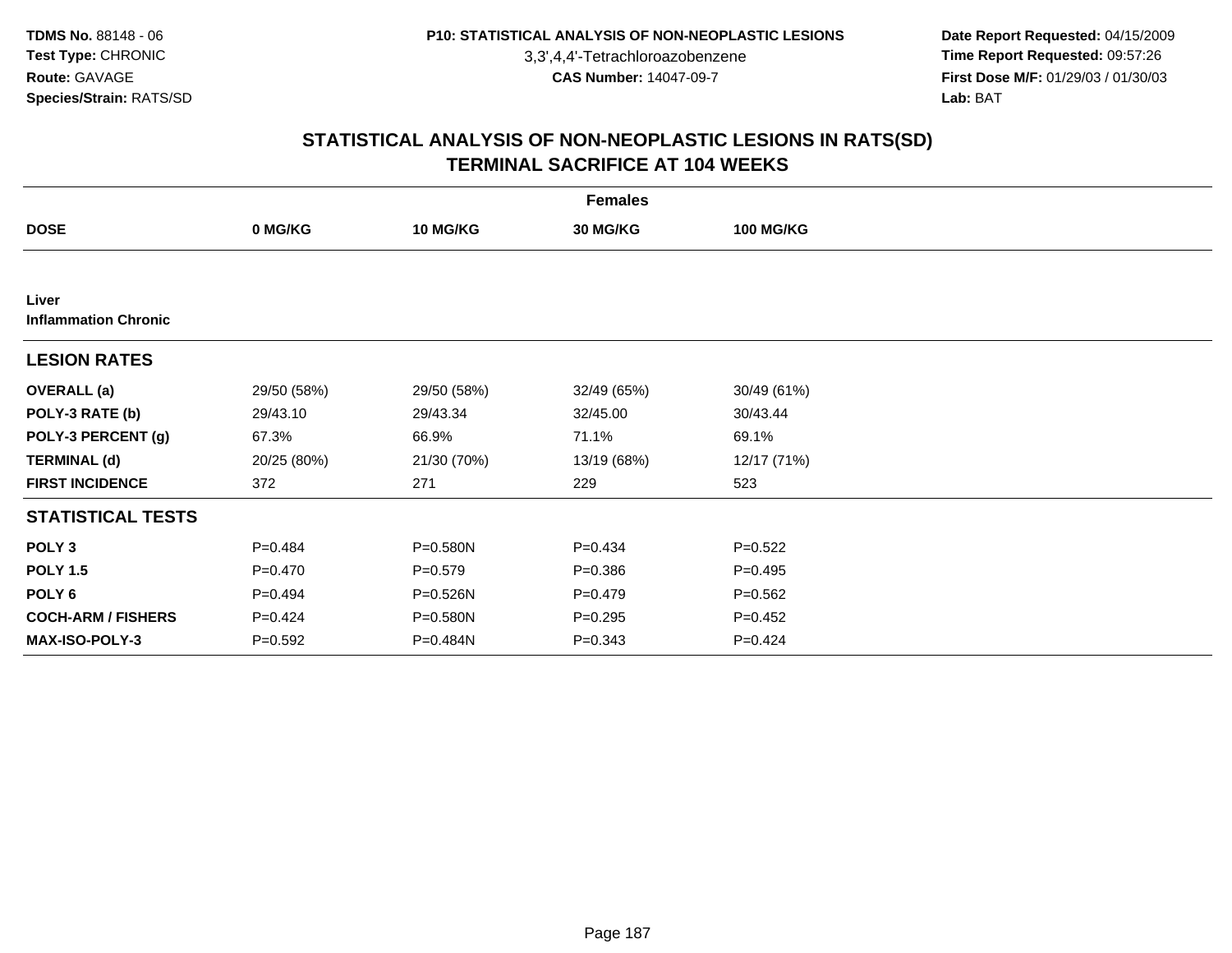**Date Report Requested:** 04/15/2009 **Time Report Requested:** 09:57:26 **First Dose M/F:** 01/29/03 / 01/30/03<br>Lab: BAT **Lab:** BAT

| <b>Females</b>                   |             |                 |                 |                  |  |  |  |
|----------------------------------|-------------|-----------------|-----------------|------------------|--|--|--|
| <b>DOSE</b>                      | 0 MG/KG     | <b>10 MG/KG</b> | <b>30 MG/KG</b> | <b>100 MG/KG</b> |  |  |  |
|                                  |             |                 |                 |                  |  |  |  |
| Liver<br><b>Mixed Cell Focus</b> |             |                 |                 |                  |  |  |  |
| <b>LESION RATES</b>              |             |                 |                 |                  |  |  |  |
| <b>OVERALL</b> (a)               | 6/50 (12%)  | 16/50 (32%)     | 14/49 (29%)     | 16/49 (33%)      |  |  |  |
| POLY-3 RATE (b)                  | 6/39.15     | 16/38.12        | 14/36.59        | 16/37.80         |  |  |  |
| POLY-3 PERCENT (g)               | 15.3%       | 42%             | 38.3%           | 42.3%            |  |  |  |
| <b>TERMINAL (d)</b>              | 5/25 (20%)  | 16/30 (53%)     | 13/19 (68%)     | 14/17 (82%)      |  |  |  |
| <b>FIRST INCIDENCE</b>           | 649         | 727 (T)         | 720             | 705              |  |  |  |
| <b>STATISTICAL TESTS</b>         |             |                 |                 |                  |  |  |  |
| POLY <sub>3</sub>                | $P = 0.056$ | P=0.007**       | $P=0.019*$      | P=0.006**        |  |  |  |
| <b>POLY 1.5</b>                  | $P = 0.070$ | P=0.008**       | P=0.025*        | P=0.009**        |  |  |  |
| POLY <sub>6</sub>                | $P=0.032*$  | P=0.007**       | P=0.011*        | P=0.003**        |  |  |  |
| <b>COCH-ARM / FISHERS</b>        | $P = 0.079$ | $P=0.014*$      | $P=0.035*$      | $P=0.012*$       |  |  |  |
| <b>MAX-ISO-POLY-3</b>            | P=0.008**   | P=0.003**       | P=0.011*        | $P=0.003**$      |  |  |  |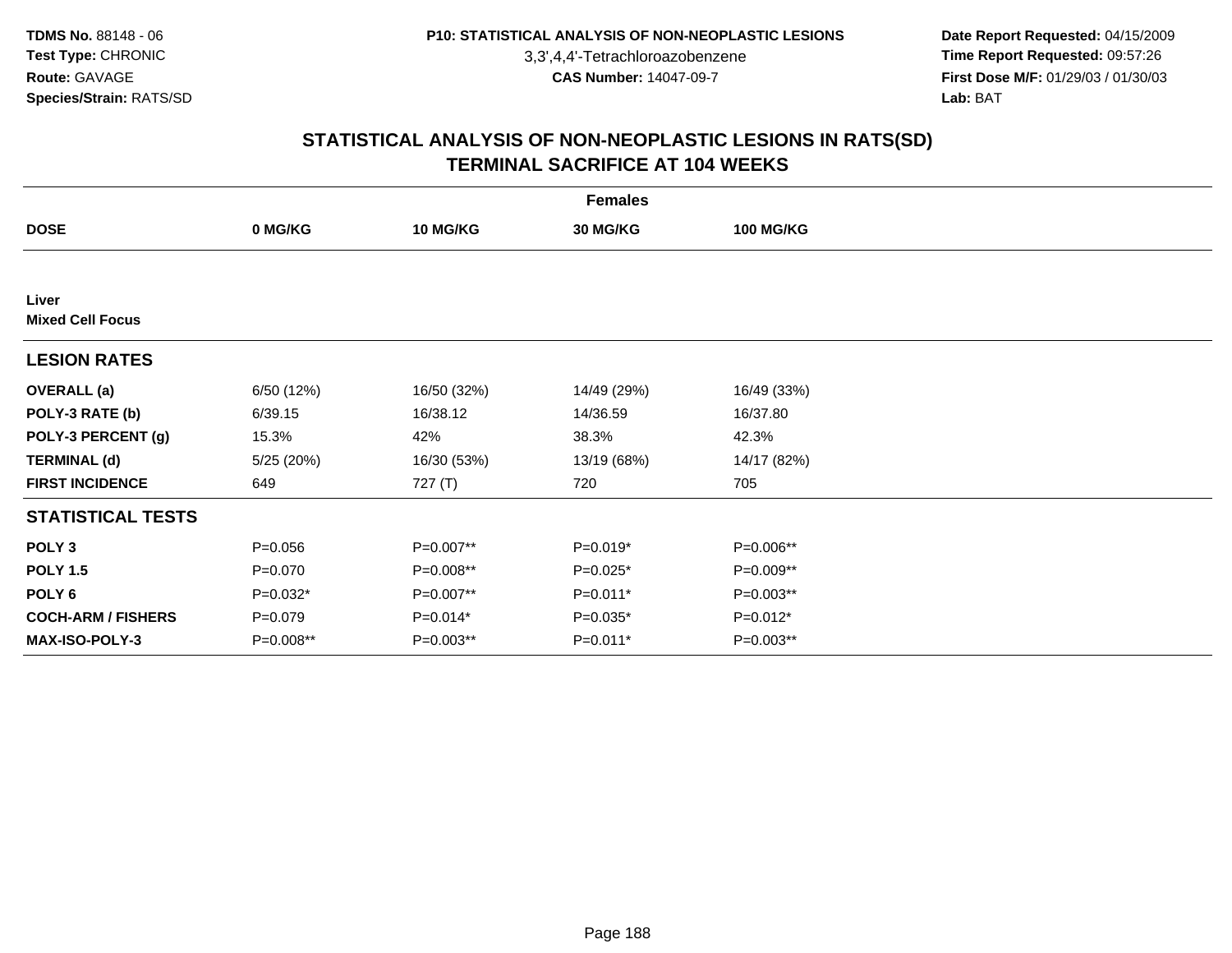**Date Report Requested:** 04/15/2009 **Time Report Requested:** 09:57:26 **First Dose M/F:** 01/29/03 / 01/30/03<br>Lab: BAT **Lab:** BAT

| <b>Females</b>            |             |                 |                 |                  |  |  |
|---------------------------|-------------|-----------------|-----------------|------------------|--|--|
| <b>DOSE</b>               | 0 MG/KG     | <b>10 MG/KG</b> | <b>30 MG/KG</b> | <b>100 MG/KG</b> |  |  |
|                           |             |                 |                 |                  |  |  |
| Liver<br><b>Necrosis</b>  |             |                 |                 |                  |  |  |
| <b>LESION RATES</b>       |             |                 |                 |                  |  |  |
| <b>OVERALL</b> (a)        | 3/50(6%)    | 6/50 (12%)      | 10/49 (20%)     | 10/49 (20%)      |  |  |
| POLY-3 RATE (b)           | 3/39.78     | 6/40.12         | 10/40.11        | 10/40.72         |  |  |
| POLY-3 PERCENT (g)        | 7.5%        | 15%             | 24.9%           | 24.6%            |  |  |
| <b>TERMINAL (d)</b>       | 1/25(4%)    | 2/30(7%)        | 0/19(0%)        | 1/17(6%)         |  |  |
| <b>FIRST INCIDENCE</b>    | 588         | 527             | 439             | 481              |  |  |
| <b>STATISTICAL TESTS</b>  |             |                 |                 |                  |  |  |
| POLY <sub>3</sub>         | $P = 0.056$ | $P = 0.244$     | $P=0.033*$      | $P=0.035*$       |  |  |
| <b>POLY 1.5</b>           | $P = 0.056$ | $P = 0.236$     | P=0.032*        | $P=0.035*$       |  |  |
| POLY <sub>6</sub>         | $P=0.052$   | $P = 0.265$     | $P=0.033*$      | $P=0.035*$       |  |  |
| <b>COCH-ARM / FISHERS</b> | $P=0.050*$  | $P = 0.243$     | $P=0.033*$      | $P=0.033*$       |  |  |
| <b>MAX-ISO-POLY-3</b>     | $P=0.036*$  | $P = 0.147$     | P=0.016*        | $P=0.019*$       |  |  |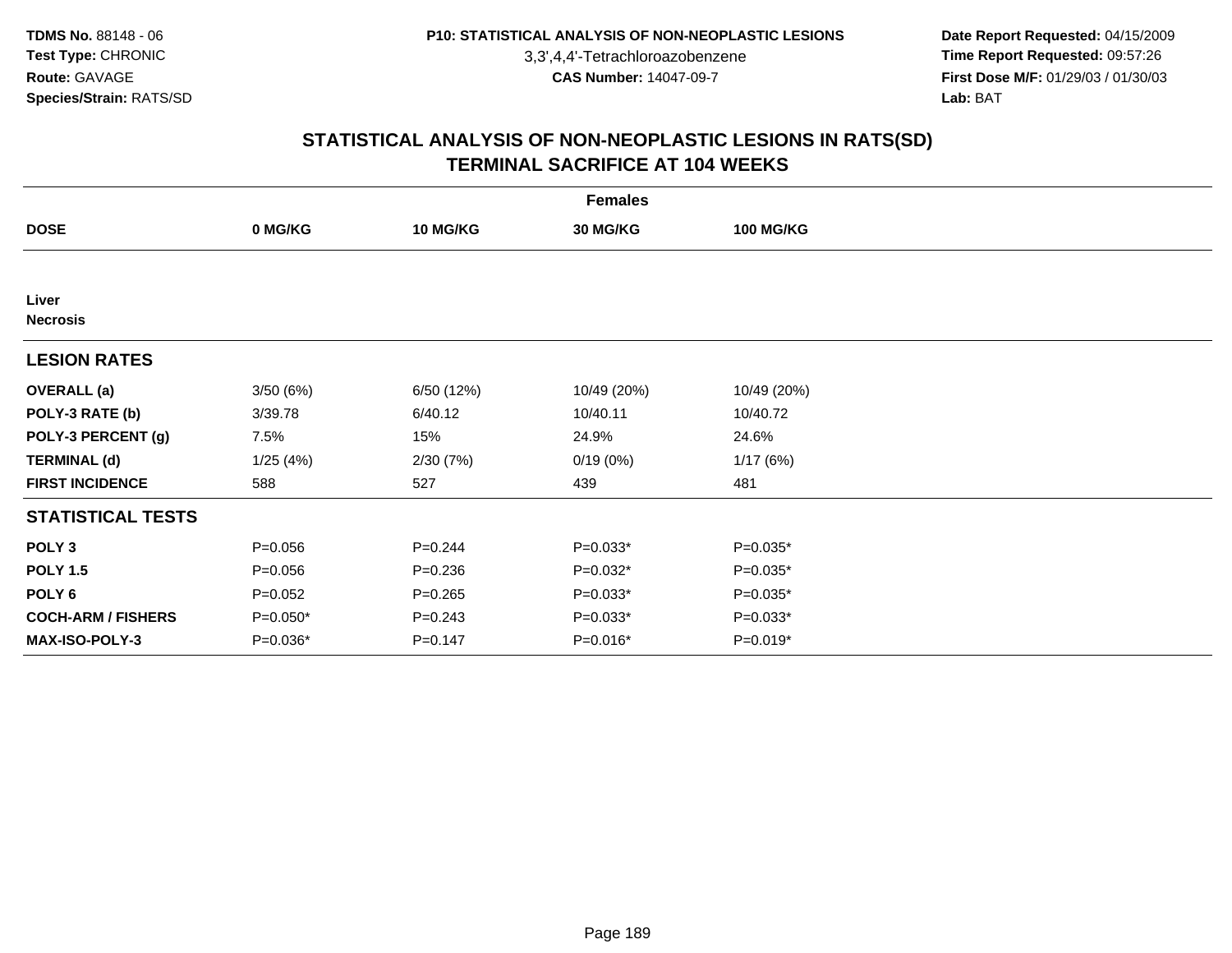**Date Report Requested:** 04/15/2009 **Time Report Requested:** 09:57:26 **First Dose M/F:** 01/29/03 / 01/30/03<br>Lab: BAT **Lab:** BAT

|                                |                   |                   | <b>Females</b>  |                  |  |
|--------------------------------|-------------------|-------------------|-----------------|------------------|--|
| <b>DOSE</b>                    | 0 MG/KG           | <b>10 MG/KG</b>   | <b>30 MG/KG</b> | <b>100 MG/KG</b> |  |
|                                |                   |                   |                 |                  |  |
| Liver<br><b>Necrosis Focal</b> |                   |                   |                 |                  |  |
| <b>LESION RATES</b>            |                   |                   |                 |                  |  |
| <b>OVERALL</b> (a)             | 0/50(0%)          | 0/50(0%)          | 0/49(0%)        | 2/49(4%)         |  |
| POLY-3 RATE (b)                | 0/38.86           | 0/38.12           | 0/36.56         | 2/38.38          |  |
| POLY-3 PERCENT (g)             | 0%                | 0%                | 0%              | 5.2%             |  |
| <b>TERMINAL (d)</b>            | 0/25(0%)          | 0/30(0%)          | 0/19(0%)        | 0/17(0%)         |  |
| <b>FIRST INCIDENCE</b>         | $\qquad \qquad -$ | $\qquad \qquad -$ | ---             | 590              |  |
| <b>STATISTICAL TESTS</b>       |                   |                   |                 |                  |  |
| POLY <sub>3</sub>              | $P=0.040*$        | (e)               | (e)             | $P = 0.234$      |  |
| <b>POLY 1.5</b>                | $P=0.041*$        | (e)               | (e)             | $P = 0.235$      |  |
| POLY <sub>6</sub>              | $P=0.039*$        | (e)               | (e)             | $P=0.229$        |  |
| <b>COCH-ARM / FISHERS</b>      | $P=0.041*$        | (e)               | (e)             | $P = 0.242$      |  |
| MAX-ISO-POLY-3                 | $P=0.034*$        | (e)               | (e)             | $P = 0.074$      |  |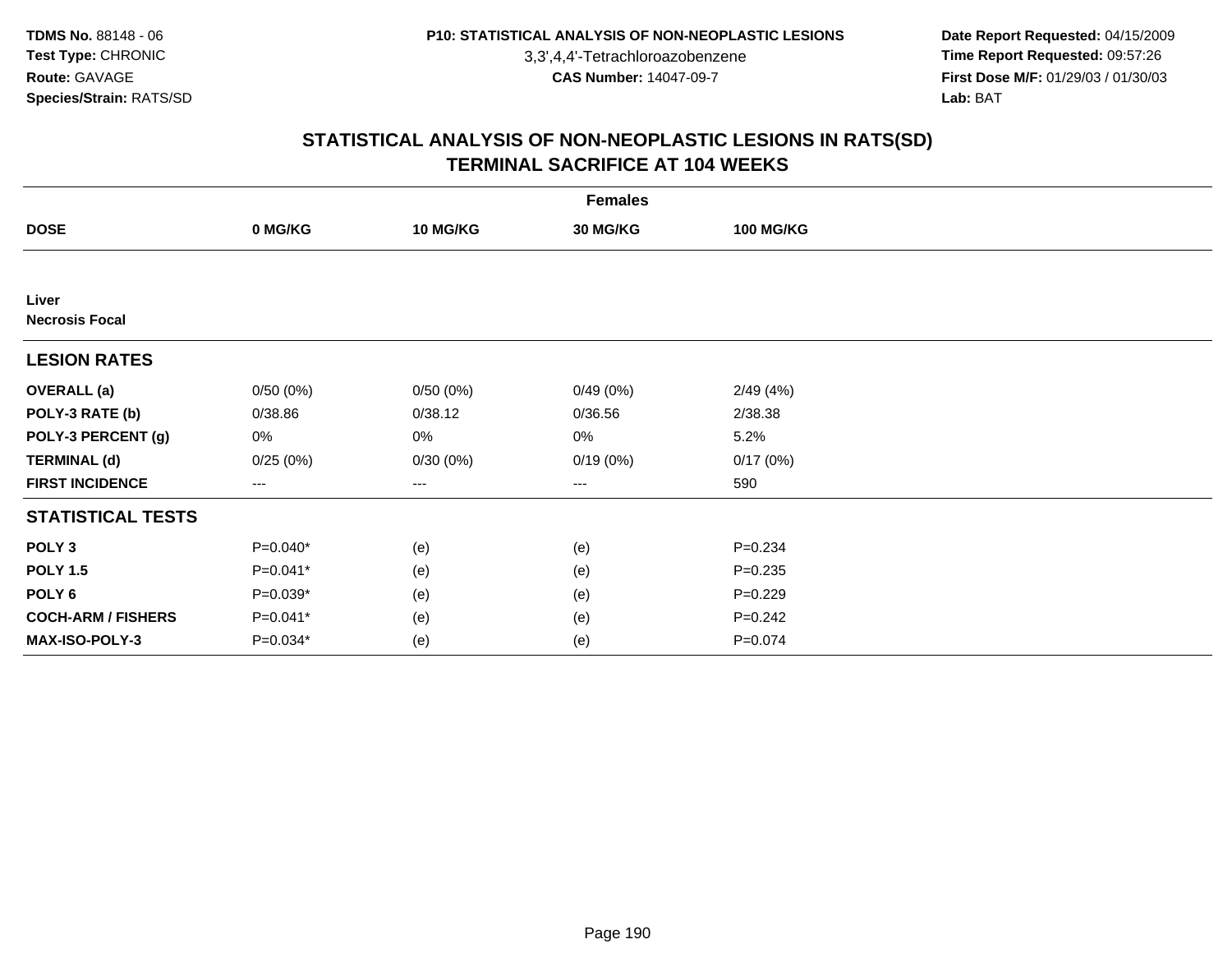**Date Report Requested:** 04/15/2009 **Time Report Requested:** 09:57:26 **First Dose M/F:** 01/29/03 / 01/30/03<br>Lab: BAT **Lab:** BAT

|                           | <b>Females</b> |                 |             |                  |  |  |  |  |
|---------------------------|----------------|-----------------|-------------|------------------|--|--|--|--|
| <b>DOSE</b>               | 0 MG/KG        | <b>10 MG/KG</b> | 30 MG/KG    | <b>100 MG/KG</b> |  |  |  |  |
|                           |                |                 |             |                  |  |  |  |  |
| Liver<br>Pigmentation     |                |                 |             |                  |  |  |  |  |
| <b>LESION RATES</b>       |                |                 |             |                  |  |  |  |  |
| <b>OVERALL</b> (a)        | 1/50(2%)       | 17/50 (34%)     | 32/49 (65%) | 40/49 (82%)      |  |  |  |  |
| POLY-3 RATE (b)           | 1/38.86        | 17/41.65        | 32/43.80    | 40/46.53         |  |  |  |  |
| POLY-3 PERCENT (g)        | 2.6%           | 40.8%           | 73.1%       | 86%              |  |  |  |  |
| <b>TERMINAL (d)</b>       | 1/25(4%)       | 11/30 (37%)     | 12/19 (63%) | 14/17 (82%)      |  |  |  |  |
| <b>FIRST INCIDENCE</b>    | 727 (T)        | 460             | 439         | 378              |  |  |  |  |
| <b>STATISTICAL TESTS</b>  |                |                 |             |                  |  |  |  |  |
| POLY <sub>3</sub>         | P<0.001**      | P<0.001**       | P<0.001**   | P<0.001**        |  |  |  |  |
| <b>POLY 1.5</b>           | P<0.001**      | P<0.001**       | P<0.001**   | P<0.001**        |  |  |  |  |
| POLY <sub>6</sub>         | P<0.001**      | P<0.001**       | P<0.001**   | P<0.001**        |  |  |  |  |
| <b>COCH-ARM / FISHERS</b> | P<0.001**      | P<0.001**       | P<0.001**   | P<0.001**        |  |  |  |  |
| <b>MAX-ISO-POLY-3</b>     | P<0.001**      | P<0.001**       | P<0.001**   | P<0.001**        |  |  |  |  |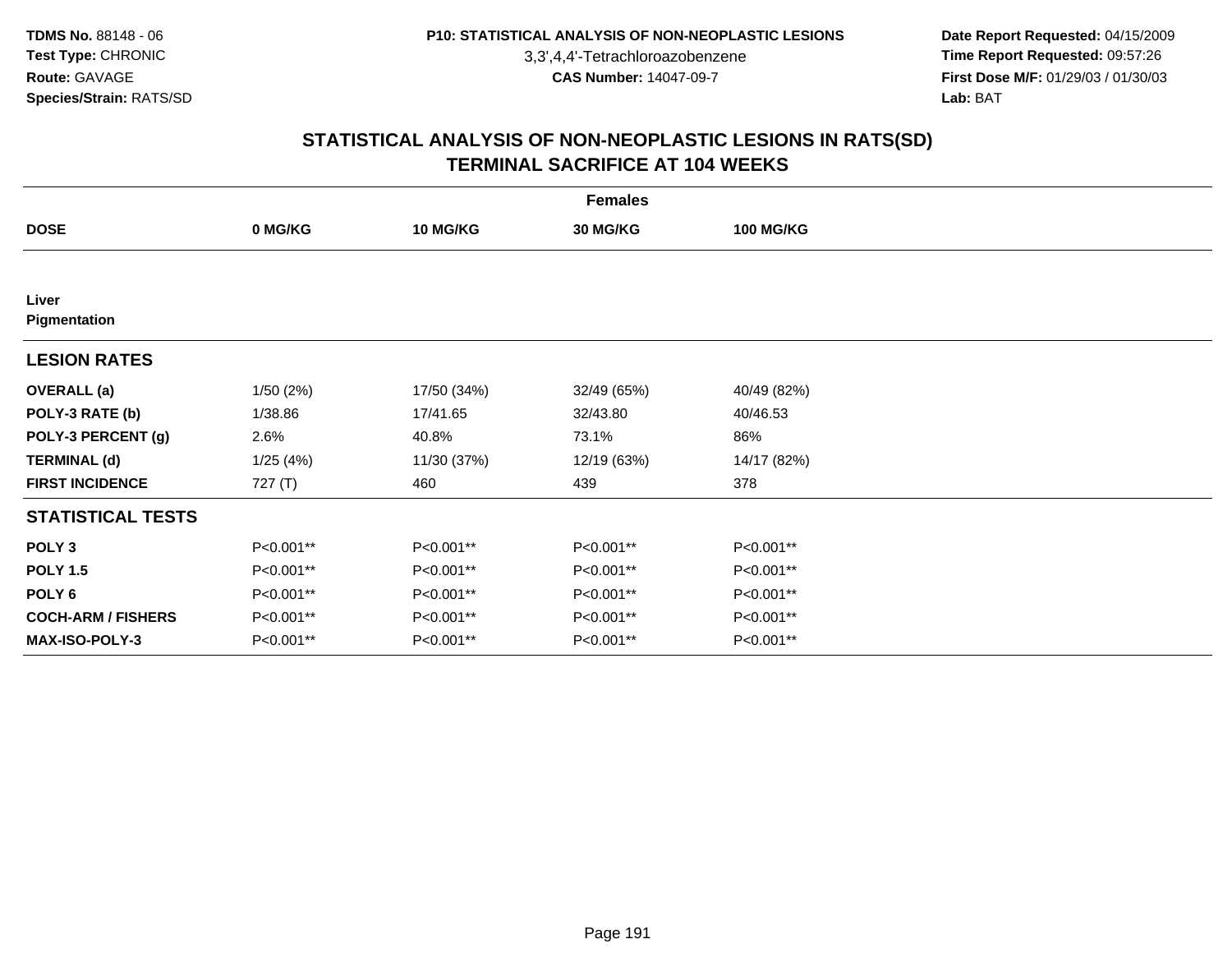**Date Report Requested:** 04/15/2009 **Time Report Requested:** 09:57:26 **First Dose M/F:** 01/29/03 / 01/30/03<br>Lab: BAT **Lab:** BAT

|                           | <b>Females</b> |                 |                 |                  |  |  |  |  |
|---------------------------|----------------|-----------------|-----------------|------------------|--|--|--|--|
| <b>DOSE</b>               | 0 MG/KG        | <b>10 MG/KG</b> | <b>30 MG/KG</b> | <b>100 MG/KG</b> |  |  |  |  |
|                           |                |                 |                 |                  |  |  |  |  |
| Liver                     |                |                 |                 |                  |  |  |  |  |
| <b>Toxic Hepatopathy</b>  |                |                 |                 |                  |  |  |  |  |
| <b>LESION RATES</b>       |                |                 |                 |                  |  |  |  |  |
| <b>OVERALL</b> (a)        | 0/50(0%)       | 4/50 (8%)       | 14/49 (29%)     | 25/49 (51%)      |  |  |  |  |
| POLY-3 RATE (b)           | 0/38.86        | 4/38.12         | 14/38.24        | 25/43.17         |  |  |  |  |
| POLY-3 PERCENT (g)        | 0%             | 10.5%           | 36.6%           | 57.9%            |  |  |  |  |
| <b>TERMINAL (d)</b>       | 0/25(0%)       | 4/30 (13%)      | 8/19 (42%)      | 11/17 (65%)      |  |  |  |  |
| <b>FIRST INCIDENCE</b>    | $--$           | 727 (T)         | 439             | 467              |  |  |  |  |
| <b>STATISTICAL TESTS</b>  |                |                 |                 |                  |  |  |  |  |
| POLY <sub>3</sub>         | P<0.001**      | $P = 0.057$     | P<0.001**       | P<0.001**        |  |  |  |  |
| <b>POLY 1.5</b>           | P<0.001**      | $P = 0.056$     | P<0.001**       | P<0.001**        |  |  |  |  |
| POLY <sub>6</sub>         | P<0.001**      | $P = 0.060$     | P<0.001**       | P<0.001**        |  |  |  |  |
| <b>COCH-ARM / FISHERS</b> | P<0.001**      | $P = 0.059$     | P<0.001**       | P<0.001**        |  |  |  |  |
| <b>MAX-ISO-POLY-3</b>     | P<0.001**      | $P=0.019*$      | P<0.001**       | P<0.001**        |  |  |  |  |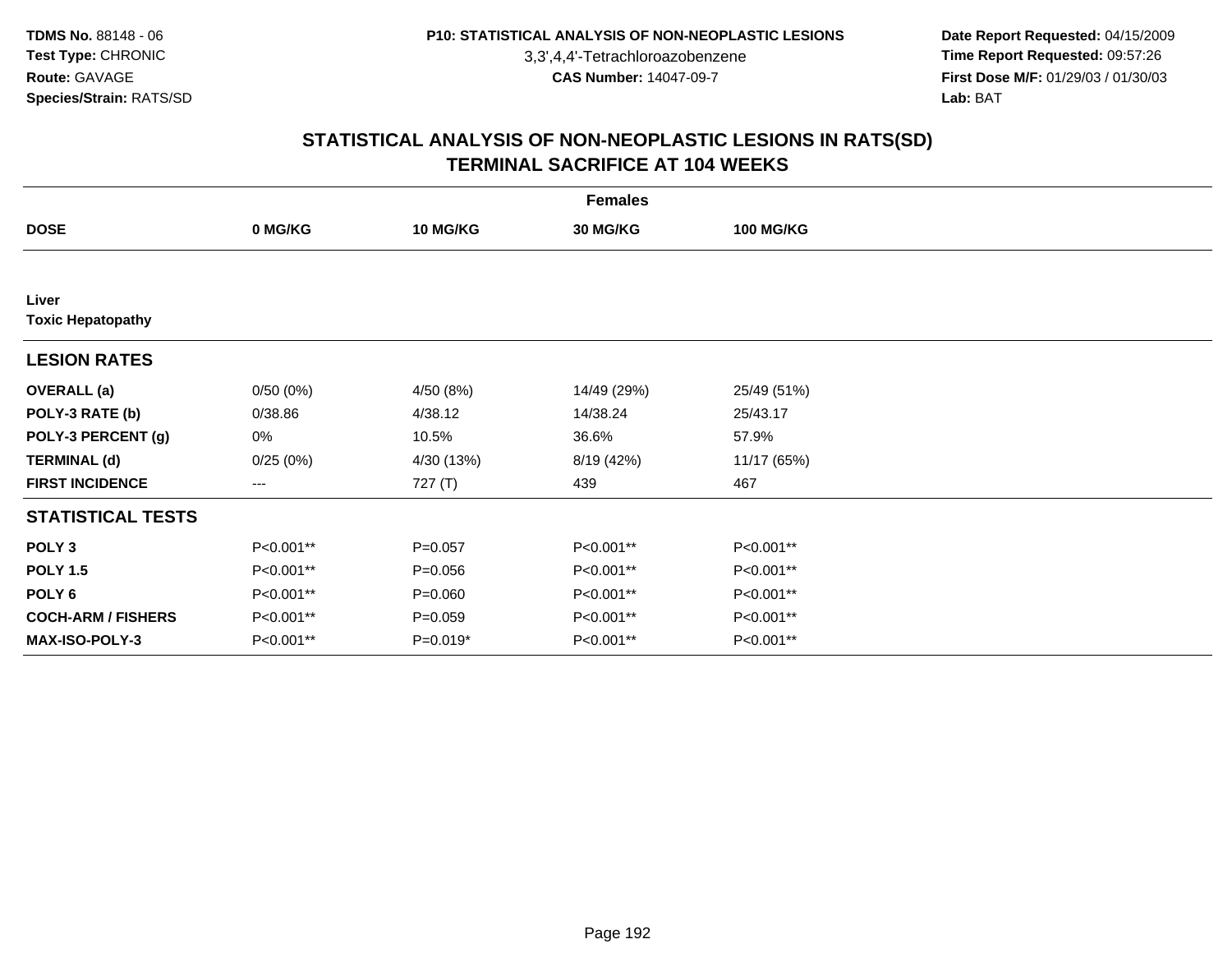**Date Report Requested:** 04/15/2009 **Time Report Requested:** 09:57:26 **First Dose M/F:** 01/29/03 / 01/30/03<br>Lab: BAT **Lab:** BAT

|                           | <b>Females</b> |                 |                 |                  |  |  |  |  |
|---------------------------|----------------|-----------------|-----------------|------------------|--|--|--|--|
| <b>DOSE</b>               | 0 MG/KG        | <b>10 MG/KG</b> | <b>30 MG/KG</b> | <b>100 MG/KG</b> |  |  |  |  |
|                           |                |                 |                 |                  |  |  |  |  |
| Liver: Bile Duct<br>Cyst  |                |                 |                 |                  |  |  |  |  |
| <b>LESION RATES</b>       |                |                 |                 |                  |  |  |  |  |
| <b>OVERALL</b> (a)        | 3/50(6%)       | 4/50 (8%)       | 5/49 (10%)      | 12/49 (24%)      |  |  |  |  |
| POLY-3 RATE (b)           | 3/39.15        | 4/38.12         | 5/36.59         | 12/38.63         |  |  |  |  |
| POLY-3 PERCENT (g)        | 7.7%           | 10.5%           | 13.7%           | 31.1%            |  |  |  |  |
| <b>TERMINAL (d)</b>       | 2/25(8%)       | 4/30 (13%)      | 4/19 (21%)      | 7/17 (41%)       |  |  |  |  |
| <b>FIRST INCIDENCE</b>    | 649            | 727 (T)         | 720             | 632              |  |  |  |  |
| <b>STATISTICAL TESTS</b>  |                |                 |                 |                  |  |  |  |  |
| POLY <sub>3</sub>         | P<0.001**      | $P = 0.485$     | $P = 0.317$     | P=0.008**        |  |  |  |  |
| <b>POLY 1.5</b>           | P<0.001**      | $P=0.484$       | $P = 0.331$     | P=0.009**        |  |  |  |  |
| POLY <sub>6</sub>         | P<0.001**      | $P = 0.498$     | $P=0.292$       | P=0.006**        |  |  |  |  |
| <b>COCH-ARM / FISHERS</b> | P=0.002**      | $P = 0.500$     | $P = 0.346$     | P=0.010**        |  |  |  |  |
| MAX-ISO-POLY-3            | P=0.002**      | $P = 0.335$     | $P = 0.205$     | P=0.003**        |  |  |  |  |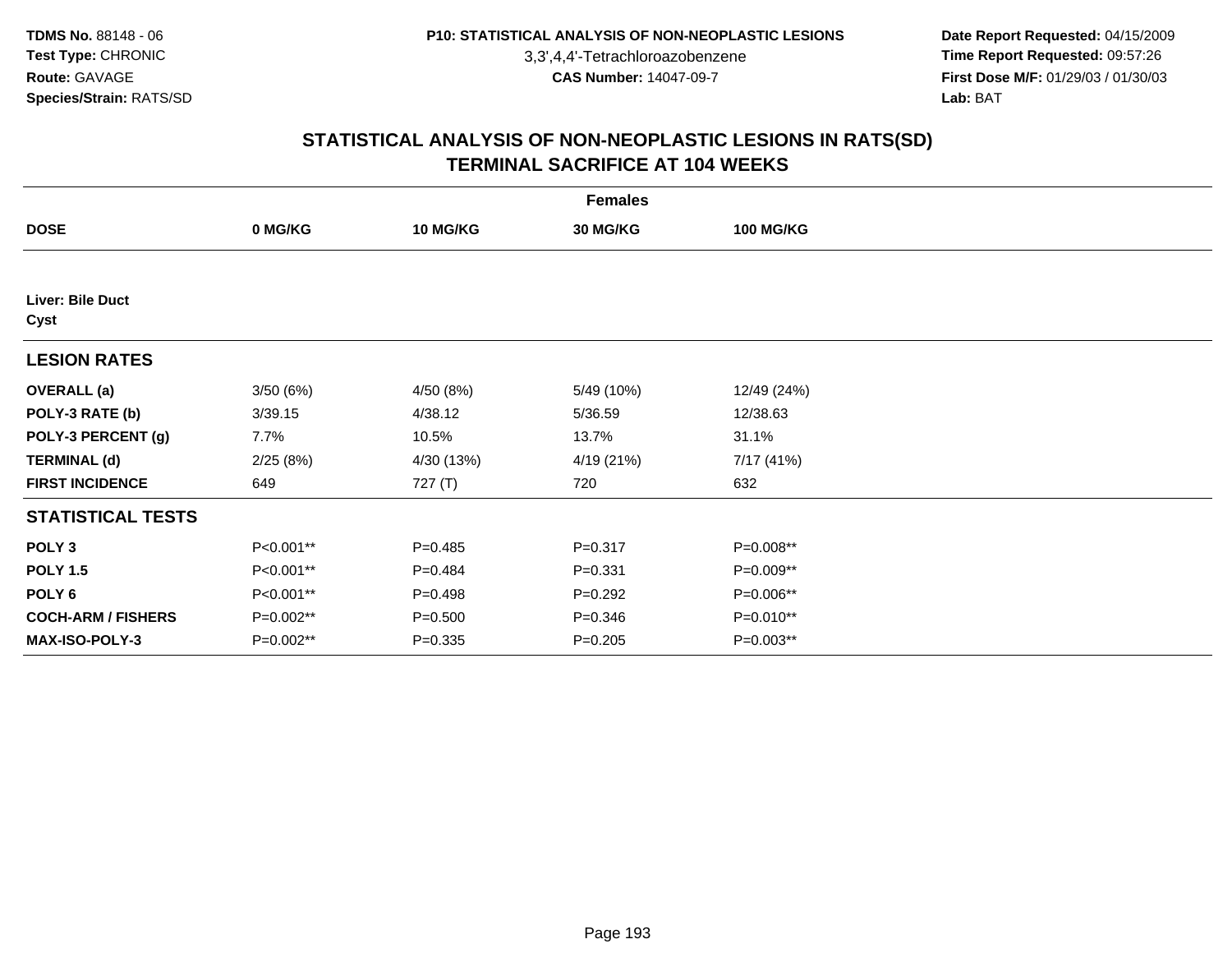**Date Report Requested:** 04/15/2009 **Time Report Requested:** 09:57:26 **First Dose M/F:** 01/29/03 / 01/30/03<br>Lab: BAT **Lab:** BAT

| <b>Females</b>                        |                        |                 |                 |                  |  |  |  |
|---------------------------------------|------------------------|-----------------|-----------------|------------------|--|--|--|
| <b>DOSE</b>                           | 0 MG/KG                | <b>10 MG/KG</b> | <b>30 MG/KG</b> | <b>100 MG/KG</b> |  |  |  |
|                                       |                        |                 |                 |                  |  |  |  |
| Liver: Bile Duct<br><b>Dilatation</b> |                        |                 |                 |                  |  |  |  |
| <b>LESION RATES</b>                   |                        |                 |                 |                  |  |  |  |
| <b>OVERALL</b> (a)                    | 0/50(0%)               | 0/50(0%)        | 0/49(0%)        | 0/49(0%)         |  |  |  |
| POLY-3 RATE (b)                       | 0/38.86                | 0/38.12         | 0/36.56         | 0/37.70          |  |  |  |
| POLY-3 PERCENT (g)                    | 0%                     | 0%              | 0%              | 0%               |  |  |  |
| <b>TERMINAL (d)</b>                   | 0/25(0%)               | 0/30(0%)        | 0/19(0%)        | 0/17(0%)         |  |  |  |
| <b>FIRST INCIDENCE</b>                | $\qquad \qquad \cdots$ | ---             | ---             | $\cdots$         |  |  |  |
| <b>STATISTICAL TESTS</b>              |                        |                 |                 |                  |  |  |  |
| POLY <sub>3</sub>                     | (e)                    | (e)             | (e)             | (e)              |  |  |  |
| <b>POLY 1.5</b>                       | (e)                    | (e)             | (e)             | (e)              |  |  |  |
| POLY <sub>6</sub>                     | (e)                    | (e)             | (e)             | (e)              |  |  |  |
| <b>COCH-ARM / FISHERS</b>             | (e)                    | (e)             | (e)             | (e)              |  |  |  |
| MAX-ISO-POLY-3                        | (e)                    | (e)             | (e)             | (e)              |  |  |  |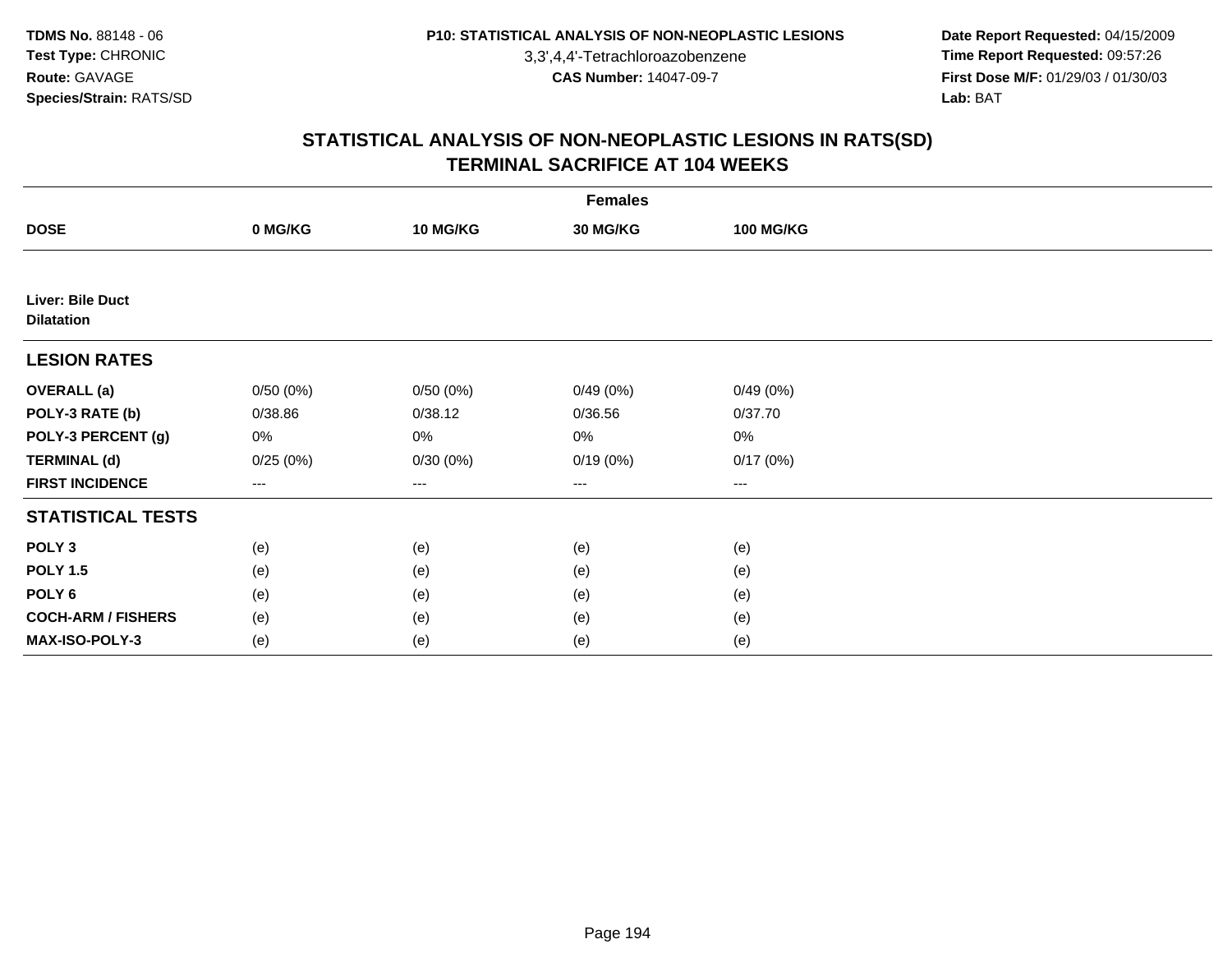**Date Report Requested:** 04/15/2009 **Time Report Requested:** 09:57:26 **First Dose M/F:** 01/29/03 / 01/30/03<br>Lab: BAT **Lab:** BAT

| <b>Females</b>                             |             |                 |                 |                  |  |  |  |
|--------------------------------------------|-------------|-----------------|-----------------|------------------|--|--|--|
| <b>DOSE</b>                                | 0 MG/KG     | <b>10 MG/KG</b> | <b>30 MG/KG</b> | <b>100 MG/KG</b> |  |  |  |
|                                            |             |                 |                 |                  |  |  |  |
| <b>Liver: Bile Duct</b><br><b>Fibrosis</b> |             |                 |                 |                  |  |  |  |
| <b>LESION RATES</b>                        |             |                 |                 |                  |  |  |  |
| <b>OVERALL</b> (a)                         | 1/50(2%)    | 1/50(2%)        | 4/49 (8%)       | 1/49(2%)         |  |  |  |
| POLY-3 RATE (b)                            | 1/38.86     | 1/38.12         | 4/36.62         | 1/37.74          |  |  |  |
| POLY-3 PERCENT (g)                         | 2.6%        | 2.6%            | 10.9%           | 2.7%             |  |  |  |
| <b>TERMINAL (d)</b>                        | 1/25(4%)    | 1/30(3%)        | 2/19(11%)       | 0/17(0%)         |  |  |  |
| <b>FIRST INCIDENCE</b>                     | 727 (T)     | 727 (T)         | 720             | 718              |  |  |  |
| <b>STATISTICAL TESTS</b>                   |             |                 |                 |                  |  |  |  |
| POLY <sub>3</sub>                          | P=0.588N    | $P = 0.757$     | $P = 0.159$     | $P=0.755$        |  |  |  |
| <b>POLY 1.5</b>                            | P=0.580N    | $P = 0.755$     | $P = 0.165$     | $P = 0.757$      |  |  |  |
| POLY <sub>6</sub>                          | P=0.612N    | P=0.759N        | $P = 0.147$     | $P = 0.748$      |  |  |  |
| <b>COCH-ARM / FISHERS</b>                  | P=0.586N    | P=0.753N        | $P = 0.175$     | $P=0.747$        |  |  |  |
| MAX-ISO-POLY-3                             | $P = 0.314$ | $P=0.494$       | $P = 0.076$     | $P = 0.491$      |  |  |  |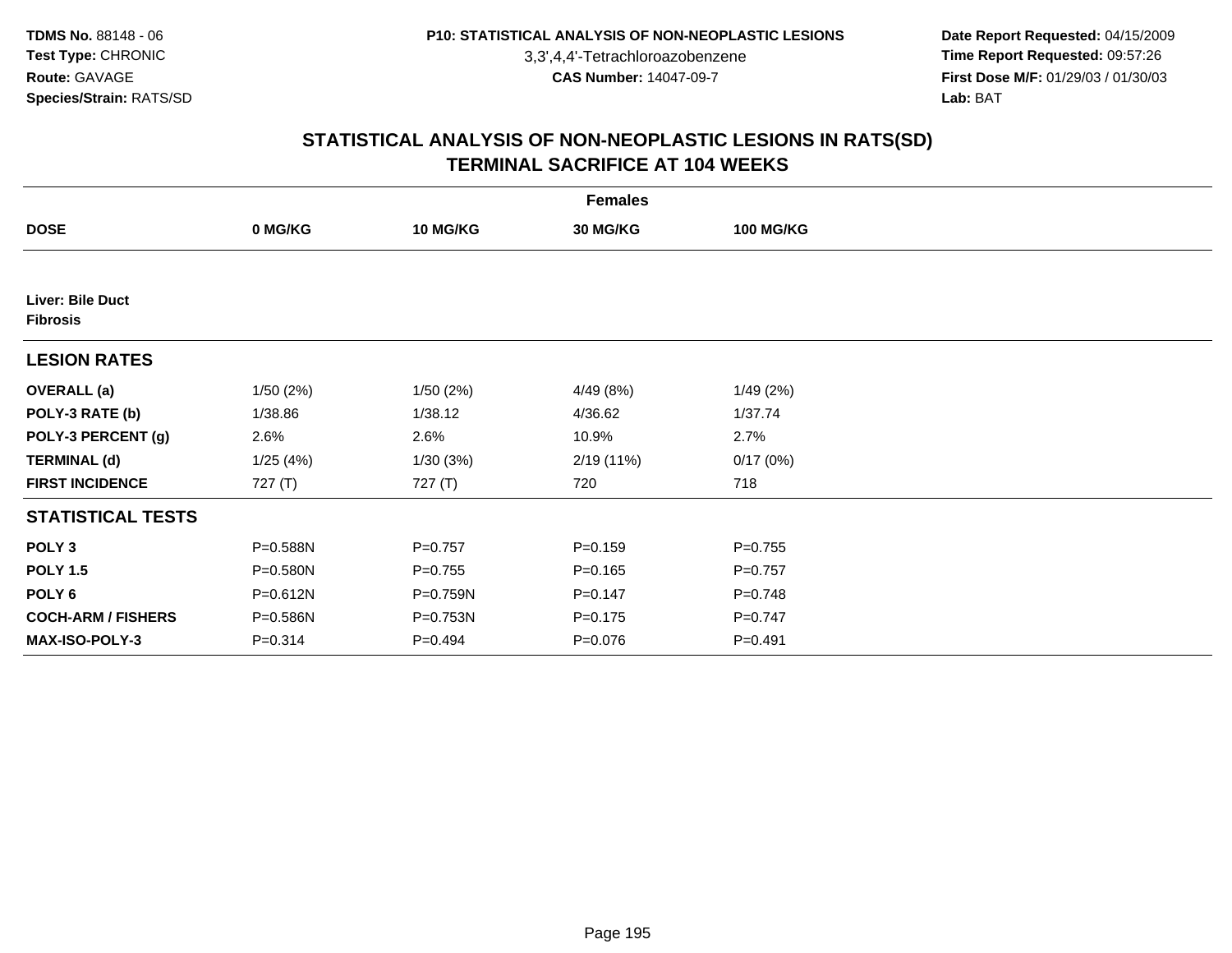**Date Report Requested:** 04/15/2009 **Time Report Requested:** 09:57:26 **First Dose M/F:** 01/29/03 / 01/30/03<br>Lab: BAT **Lab:** BAT

|                                 | <b>Females</b> |                 |             |                  |  |  |  |  |
|---------------------------------|----------------|-----------------|-------------|------------------|--|--|--|--|
| <b>DOSE</b>                     | 0 MG/KG        | <b>10 MG/KG</b> | 30 MG/KG    | <b>100 MG/KG</b> |  |  |  |  |
|                                 |                |                 |             |                  |  |  |  |  |
| Liver: Bile Duct<br>Hyperplasia |                |                 |             |                  |  |  |  |  |
| <b>LESION RATES</b>             |                |                 |             |                  |  |  |  |  |
| <b>OVERALL</b> (a)              | 12/50 (24%)    | 26/50 (52%)     | 29/49 (59%) | 38/49 (78%)      |  |  |  |  |
| POLY-3 RATE (b)                 | 12/40.54       | 26/40.17        | 29/41.80    | 38/45.93         |  |  |  |  |
| POLY-3 PERCENT (g)              | 29.6%          | 64.7%           | 69.4%       | 82.7%            |  |  |  |  |
| <b>TERMINAL (d)</b>             | 8/25 (32%)     | 22/30 (73%)     | 15/19 (79%) | 12/17 (71%)      |  |  |  |  |
| <b>FIRST INCIDENCE</b>          | 406            | 527             | 229         | 378              |  |  |  |  |
| <b>STATISTICAL TESTS</b>        |                |                 |             |                  |  |  |  |  |
| POLY <sub>3</sub>               | P<0.001**      | P<0.001**       | P<0.001**   | P<0.001**        |  |  |  |  |
| <b>POLY 1.5</b>                 | P<0.001**      | P<0.001**       | P<0.001**   | P<0.001**        |  |  |  |  |
| POLY <sub>6</sub>               | P<0.001**      | P<0.001**       | P<0.001**   | P<0.001**        |  |  |  |  |
| <b>COCH-ARM / FISHERS</b>       | P<0.001**      | P=0.004**       | P<0.001**   | P<0.001**        |  |  |  |  |
| <b>MAX-ISO-POLY-3</b>           | P<0.001**      | P<0.001**       | P<0.001**   | P<0.001**        |  |  |  |  |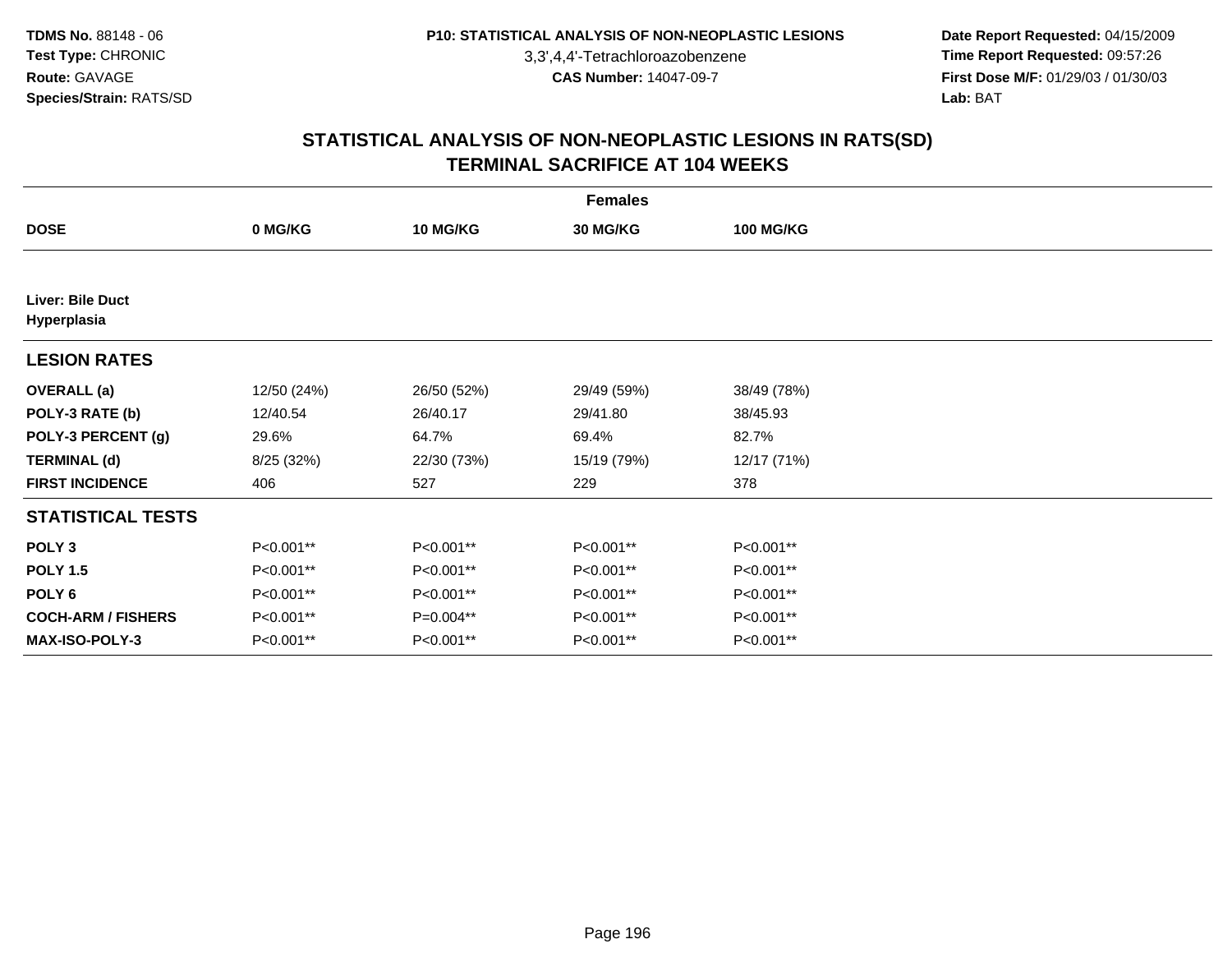**Date Report Requested:** 04/15/2009 **Time Report Requested:** 09:57:26 **First Dose M/F:** 01/29/03 / 01/30/03<br>Lab: BAT **Lab:** BAT

|                                      | <b>Females</b> |                 |                 |                  |  |  |  |  |
|--------------------------------------|----------------|-----------------|-----------------|------------------|--|--|--|--|
| <b>DOSE</b>                          | 0 MG/KG        | <b>10 MG/KG</b> | <b>30 MG/KG</b> | <b>100 MG/KG</b> |  |  |  |  |
|                                      |                |                 |                 |                  |  |  |  |  |
| Liver: Centrilobular<br>Degeneration |                |                 |                 |                  |  |  |  |  |
| <b>LESION RATES</b>                  |                |                 |                 |                  |  |  |  |  |
| <b>OVERALL</b> (a)                   | 1/50(2%)       | 2/50(4%)        | 18/49 (37%)     | 17/49 (35%)      |  |  |  |  |
| POLY-3 RATE (b)                      | 1/38.86        | 2/38.74         | 18/42.35        | 17/44.07         |  |  |  |  |
| POLY-3 PERCENT (g)                   | 2.6%           | 5.2%            | 42.5%           | 38.6%            |  |  |  |  |
| <b>TERMINAL (d)</b>                  | 1/25(4%)       | 1/30(3%)        | 2/19(11%)       | 1/17(6%)         |  |  |  |  |
| <b>FIRST INCIDENCE</b>               | 727 (T)        | 527             | 439             | 401              |  |  |  |  |
| <b>STATISTICAL TESTS</b>             |                |                 |                 |                  |  |  |  |  |
| POLY <sub>3</sub>                    | P<0.001**      | $P=0.499$       | P<0.001**       | P<0.001**        |  |  |  |  |
| <b>POLY 1.5</b>                      | P<0.001**      | $P=0.494$       | P<0.001**       | P<0.001**        |  |  |  |  |
| POLY <sub>6</sub>                    | P<0.001**      | $P = 0.512$     | P<0.001**       | P<0.001**        |  |  |  |  |
| <b>COCH-ARM / FISHERS</b>            | P<0.001**      | $P = 0.500$     | P<0.001**       | P<0.001**        |  |  |  |  |
| MAX-ISO-POLY-3                       | P<0.001**      | $P = 0.279$     | P<0.001**       | P<0.001**        |  |  |  |  |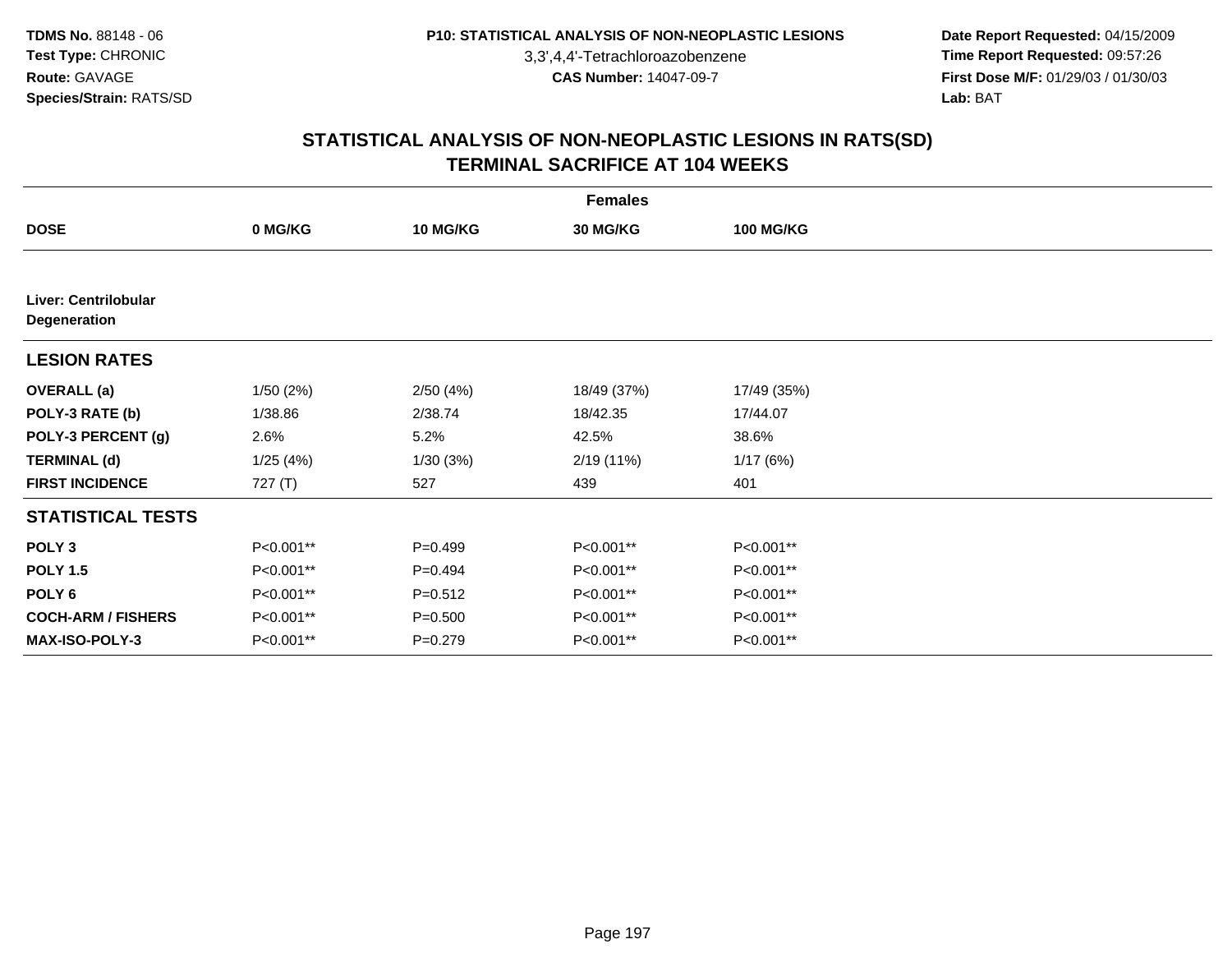**Date Report Requested:** 04/15/2009 **Time Report Requested:** 09:57:26 **First Dose M/F:** 01/29/03 / 01/30/03<br>Lab: BAT **Lab:** BAT

|                                         | <b>Females</b> |                 |                 |                  |  |  |  |  |
|-----------------------------------------|----------------|-----------------|-----------------|------------------|--|--|--|--|
| <b>DOSE</b>                             | 0 MG/KG        | <b>10 MG/KG</b> | <b>30 MG/KG</b> | <b>100 MG/KG</b> |  |  |  |  |
|                                         |                |                 |                 |                  |  |  |  |  |
| Liver: Hepatocyte<br><b>Hypertrophy</b> |                |                 |                 |                  |  |  |  |  |
| <b>LESION RATES</b>                     |                |                 |                 |                  |  |  |  |  |
| <b>OVERALL</b> (a)                      | 4/50 (8%)      | 33/50 (66%)     | 38/49 (78%)     | 42/49 (86%)      |  |  |  |  |
| POLY-3 RATE (b)                         | 4/39.45        | 33/41.99        | 38/44.92        | 42/46.71         |  |  |  |  |
| POLY-3 PERCENT (g)                      | 10.1%          | 78.6%           | 84.6%           | 89.9%            |  |  |  |  |
| <b>TERMINAL (d)</b>                     | 3/25(12%)      | 26/30 (87%)     | 18/19 (95%)     | 17/17 (100%)     |  |  |  |  |
| <b>FIRST INCIDENCE</b>                  | 540            | 309             | 273             | 378              |  |  |  |  |
| <b>STATISTICAL TESTS</b>                |                |                 |                 |                  |  |  |  |  |
| POLY <sub>3</sub>                       | P<0.001**      | P<0.001**       | P<0.001**       | P<0.001**        |  |  |  |  |
| <b>POLY 1.5</b>                         | P<0.001**      | P<0.001**       | P<0.001**       | P<0.001**        |  |  |  |  |
| POLY <sub>6</sub>                       | P<0.001**      | P<0.001**       | P<0.001**       | P<0.001**        |  |  |  |  |
| <b>COCH-ARM / FISHERS</b>               | P<0.001**      | P<0.001**       | P<0.001**       | P<0.001**        |  |  |  |  |
| <b>MAX-ISO-POLY-3</b>                   | P<0.001**      | P<0.001**       | P<0.001**       | P<0.001**        |  |  |  |  |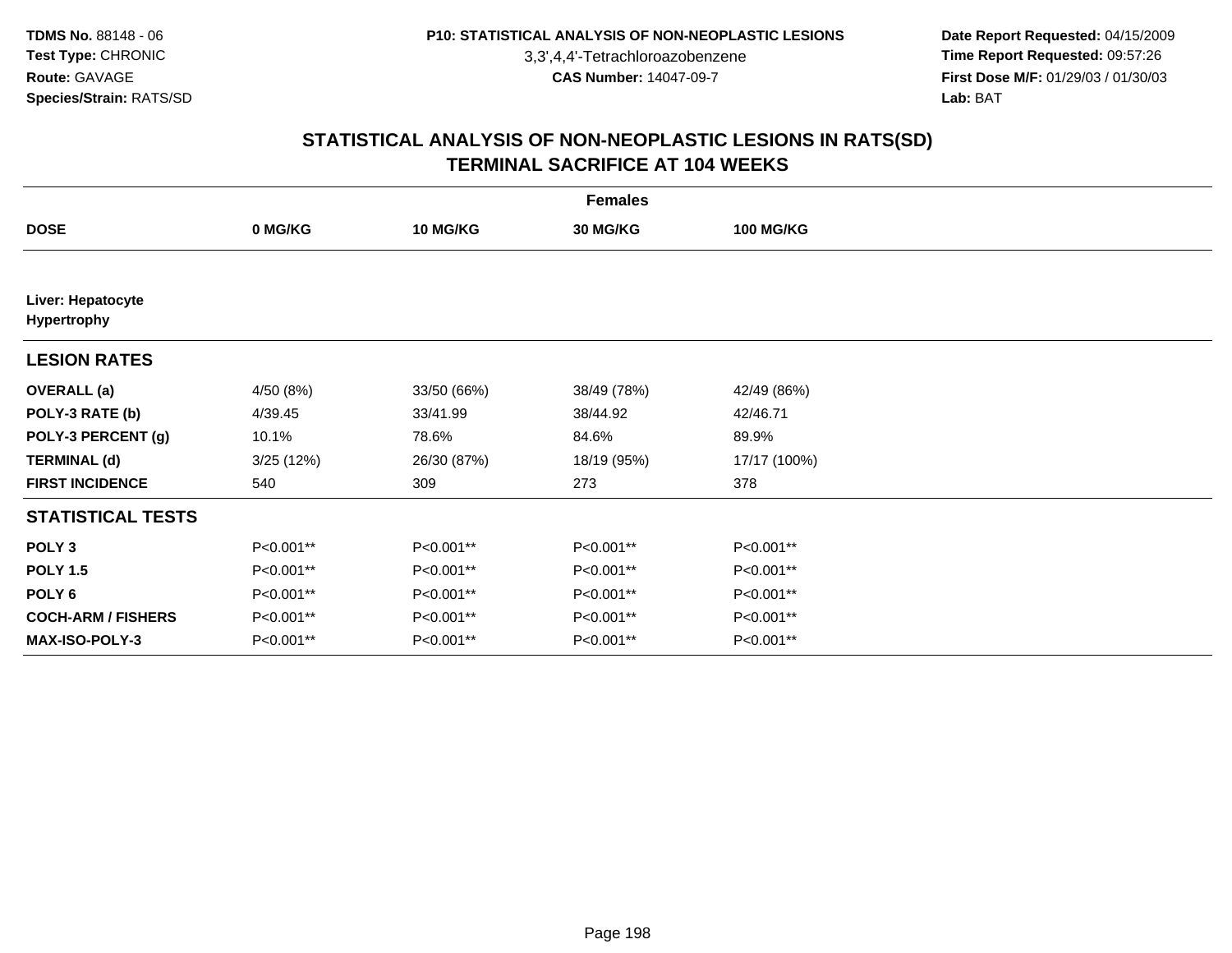**Date Report Requested:** 04/15/2009 **Time Report Requested:** 09:57:26 **First Dose M/F:** 01/29/03 / 01/30/03<br>Lab: BAT **Lab:** BAT

|                                            | <b>Females</b> |                 |             |                  |  |  |  |  |
|--------------------------------------------|----------------|-----------------|-------------|------------------|--|--|--|--|
| <b>DOSE</b>                                | 0 MG/KG        | <b>10 MG/KG</b> | 30 MG/KG    | <b>100 MG/KG</b> |  |  |  |  |
|                                            |                |                 |             |                  |  |  |  |  |
| Liver: Hepatocyte<br><b>Multinucleated</b> |                |                 |             |                  |  |  |  |  |
| <b>LESION RATES</b>                        |                |                 |             |                  |  |  |  |  |
| <b>OVERALL</b> (a)                         | 0/50(0%)       | 2/50(4%)        | 1/49 (2%)   | 28/49 (57%)      |  |  |  |  |
| POLY-3 RATE (b)                            | 0/38.86        | 2/39.12         | 1/37.19     | 28/43.40         |  |  |  |  |
| POLY-3 PERCENT (g)                         | $0\%$          | 5.1%            | 2.7%        | 64.5%            |  |  |  |  |
| <b>TERMINAL (d)</b>                        | 0/25(0%)       | 0/30(0%)        | 0/19(0%)    | 10/17 (59%)      |  |  |  |  |
| <b>FIRST INCIDENCE</b>                     | ---            | 527             | 525         | 481              |  |  |  |  |
| <b>STATISTICAL TESTS</b>                   |                |                 |             |                  |  |  |  |  |
| POLY <sub>3</sub>                          | P<0.001**      | $P = 0.238$     | $P = 0.491$ | P<0.001**        |  |  |  |  |
| <b>POLY 1.5</b>                            | P<0.001**      | $P = 0.234$     | $P=0.494$   | P<0.001**        |  |  |  |  |
| POLY 6                                     | P<0.001**      | $P = 0.248$     | $P=0.485$   | P<0.001**        |  |  |  |  |
| <b>COCH-ARM / FISHERS</b>                  | P<0.001**      | $P = 0.247$     | $P=0.495$   | P<0.001**        |  |  |  |  |
| MAX-ISO-POLY-3                             | P<0.001**      | $P=0.077$       | $P = 0.157$ | P<0.001**        |  |  |  |  |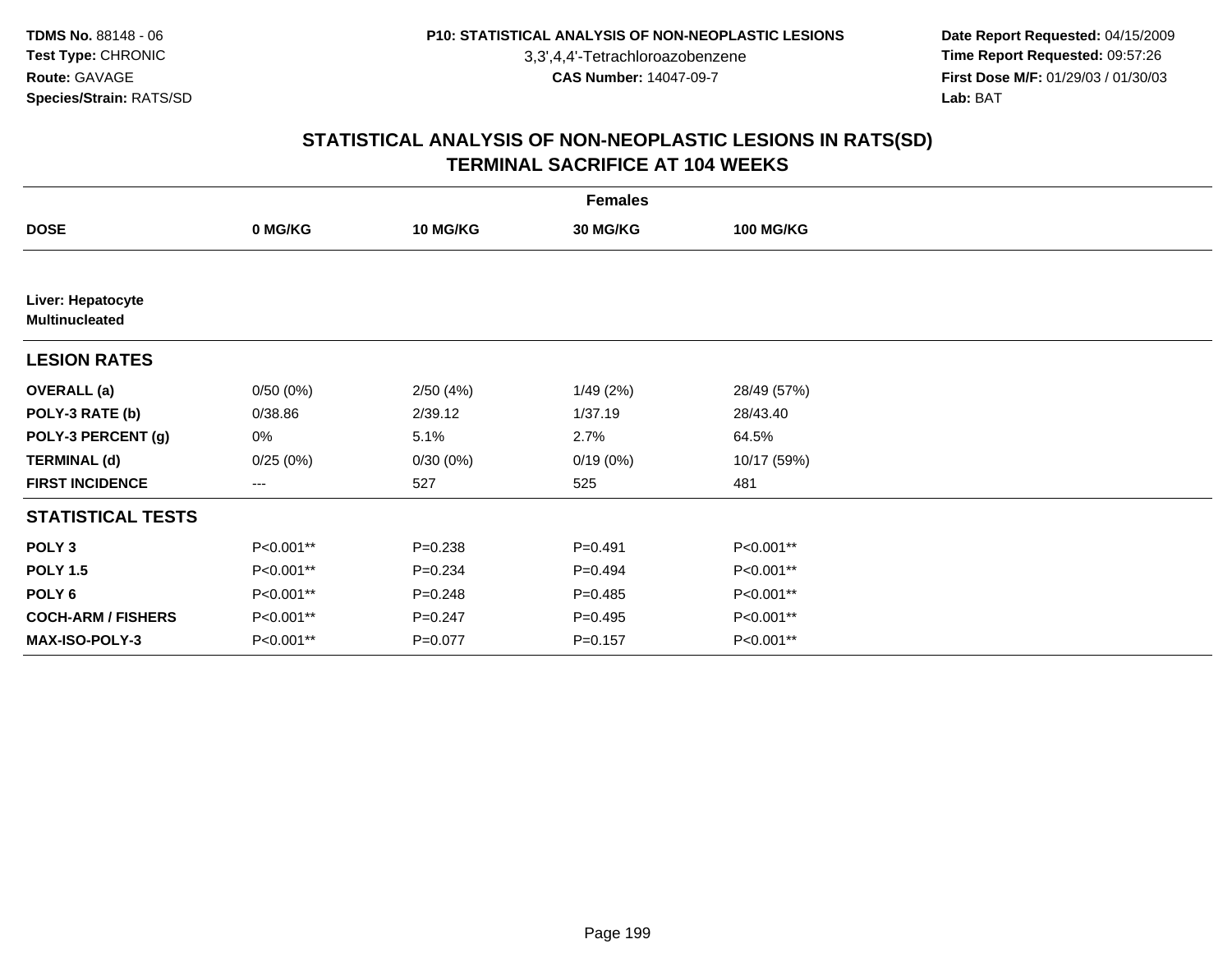**Date Report Requested:** 04/15/2009 **Time Report Requested:** 09:57:26 **First Dose M/F:** 01/29/03 / 01/30/03<br>Lab: BAT **Lab:** BAT

|                                 | <b>Females</b> |                 |             |                  |  |  |  |  |
|---------------------------------|----------------|-----------------|-------------|------------------|--|--|--|--|
| <b>DOSE</b>                     | 0 MG/KG        | <b>10 MG/KG</b> | 30 MG/KG    | <b>100 MG/KG</b> |  |  |  |  |
|                                 |                |                 |             |                  |  |  |  |  |
| Liver: Oval Cell<br>Hyperplasia |                |                 |             |                  |  |  |  |  |
| <b>LESION RATES</b>             |                |                 |             |                  |  |  |  |  |
| <b>OVERALL</b> (a)              | 0/50(0%)       | 7/50 (14%)      | 24/49 (49%) | 36/49 (73%)      |  |  |  |  |
| POLY-3 RATE (b)                 | 0/38.86        | 7/38.50         | 24/40.68    | 36/44.79         |  |  |  |  |
| POLY-3 PERCENT (g)              | 0%             | 18.2%           | 59%         | 80.4%            |  |  |  |  |
| <b>TERMINAL (d)</b>             | 0/25(0%)       | 6/30(20%)       | 11/19 (58%) | 12/17 (71%)      |  |  |  |  |
| <b>FIRST INCIDENCE</b>          | $---$          | 621             | 525         | 481              |  |  |  |  |
| <b>STATISTICAL TESTS</b>        |                |                 |             |                  |  |  |  |  |
| POLY <sub>3</sub>               | P<0.001**      | $P=0.007**$     | P<0.001**   | P<0.001**        |  |  |  |  |
| <b>POLY 1.5</b>                 | P<0.001**      | P=0.007**       | P<0.001**   | P<0.001**        |  |  |  |  |
| POLY <sub>6</sub>               | P<0.001**      | P=0.007**       | P<0.001**   | P<0.001**        |  |  |  |  |
| <b>COCH-ARM / FISHERS</b>       | P<0.001**      | $P=0.006**$     | P<0.001**   | P<0.001**        |  |  |  |  |
| <b>MAX-ISO-POLY-3</b>           | P<0.001**      | P=0.002**       | P<0.001**   | P<0.001**        |  |  |  |  |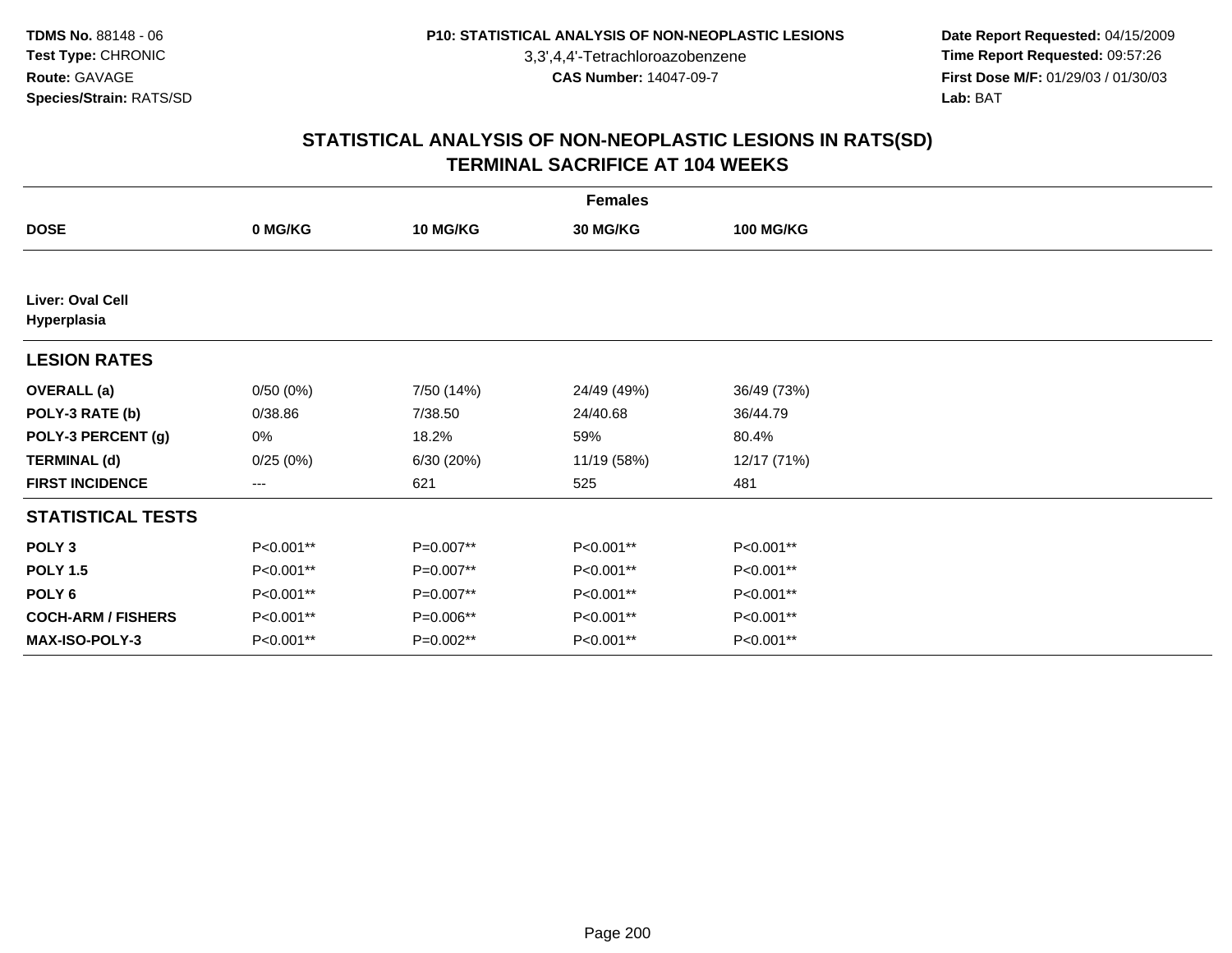**Date Report Requested:** 04/15/2009 **Time Report Requested:** 09:57:26 **First Dose M/F:** 01/29/03 / 01/30/03<br>Lab: BAT **Lab:** BAT

| <b>Females</b>            |          |                 |              |                        |  |  |  |
|---------------------------|----------|-----------------|--------------|------------------------|--|--|--|
| <b>DOSE</b>               | 0 MG/KG  | <b>10 MG/KG</b> | 30 MG/KG     | <b>100 MG/KG</b>       |  |  |  |
|                           |          |                 |              |                        |  |  |  |
| Lung<br><b>Congestion</b> |          |                 |              |                        |  |  |  |
| <b>LESION RATES</b>       |          |                 |              |                        |  |  |  |
| <b>OVERALL</b> (a)        | 1/50(2%) | 0/50(0%)        | 0/49(0%)     | 0/49(0%)               |  |  |  |
| POLY-3 RATE (b)           | 1/39.25  | 0/38.12         | 0/36.56      | 0/37.70                |  |  |  |
| POLY-3 PERCENT (g)        | 2.6%     | 0%              | 0%           | 0%                     |  |  |  |
| <b>TERMINAL (d)</b>       | 0/25(0%) | 0/30(0%)        | 0/19(0%)     | 0/17(0%)               |  |  |  |
| <b>FIRST INCIDENCE</b>    | 614      | $---$           | ---          | $\qquad \qquad \cdots$ |  |  |  |
| <b>STATISTICAL TESTS</b>  |          |                 |              |                        |  |  |  |
| POLY <sub>3</sub>         | P=0.497N | P=0.506N        | $P = 0.514N$ | P=0.508N               |  |  |  |
| <b>POLY 1.5</b>           | P=0.498N | P=0.506N        | P=0.509N     | P=0.505N               |  |  |  |
| POLY <sub>6</sub>         | P=0.498N | P=0.502N        | P=0.524N     | P=0.516N               |  |  |  |
| <b>COCH-ARM / FISHERS</b> | P=0.503N | P=0.500N        | P=0.505N     | P=0.505N               |  |  |  |
| <b>MAX-ISO-POLY-3</b>     | P=0.139N | P=0.165N        | P=0.174N     | P=0.167N               |  |  |  |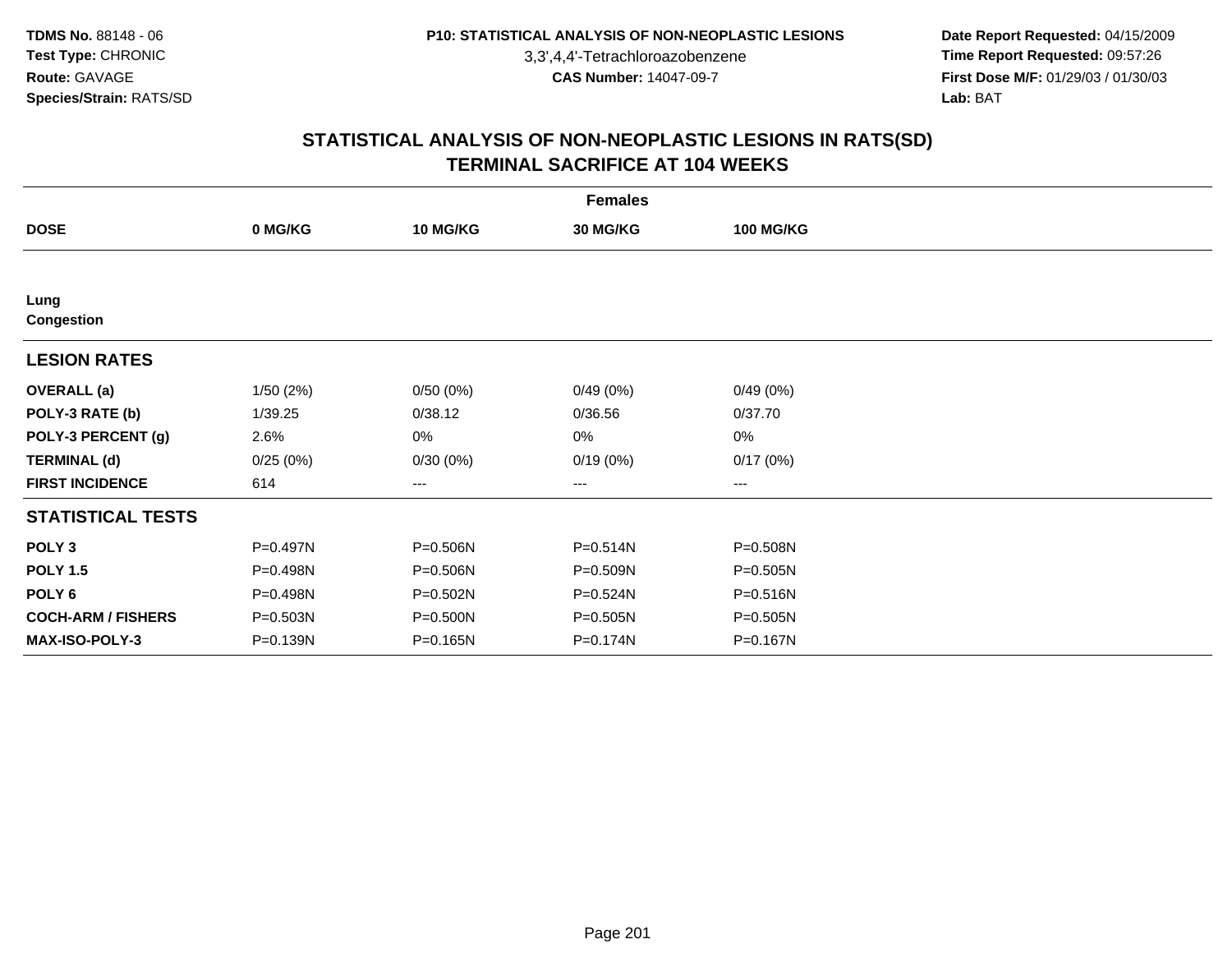**Date Report Requested:** 04/15/2009 **Time Report Requested:** 09:57:26 **First Dose M/F:** 01/29/03 / 01/30/03<br>Lab: BAT **Lab:** BAT

| <b>Females</b>                      |           |                 |                 |                  |  |  |  |
|-------------------------------------|-----------|-----------------|-----------------|------------------|--|--|--|
| <b>DOSE</b>                         | 0 MG/KG   | <b>10 MG/KG</b> | <b>30 MG/KG</b> | <b>100 MG/KG</b> |  |  |  |
|                                     |           |                 |                 |                  |  |  |  |
| Lung<br><b>Inflammation Chronic</b> |           |                 |                 |                  |  |  |  |
| <b>LESION RATES</b>                 |           |                 |                 |                  |  |  |  |
| <b>OVERALL</b> (a)                  | 4/50 (8%) | 5/50 (10%)      | 1/49(2%)        | 4/49(8%)         |  |  |  |
| POLY-3 RATE (b)                     | 4/39.65   | 5/38.14         | 1/37.01         | 4/38.30          |  |  |  |
| POLY-3 PERCENT (g)                  | 10.1%     | 13.1%           | 2.7%            | 10.4%            |  |  |  |
| <b>TERMINAL (d)</b>                 | 2/25(8%)  | 4/30 (13%)      | 0/19(0%)        | 2/17(12%)        |  |  |  |
| <b>FIRST INCIDENCE</b>              | 540       | 722             | 597             | 590              |  |  |  |
| <b>STATISTICAL TESTS</b>            |           |                 |                 |                  |  |  |  |
| POLY <sub>3</sub>                   | P=0.582N  | $P=0.475$       | P=0.198N        | $P = 0.626$      |  |  |  |
| <b>POLY 1.5</b>                     | P=0.576N  | $P=0.477$       | P=0.192N        | $P = 0.633$      |  |  |  |
| POLY <sub>6</sub>                   | P=0.599N  | $P=0.485$       | P=0.212N        | $P = 0.608$      |  |  |  |
| <b>COCH-ARM / FISHERS</b>           | P=0.582N  | $P = 0.500$     | P=0.187N        | $P = 0.631$      |  |  |  |
| <b>MAX-ISO-POLY-3</b>               | P=0.366N  | $P = 0.341$     | P=0.101N        | $P=0.478$        |  |  |  |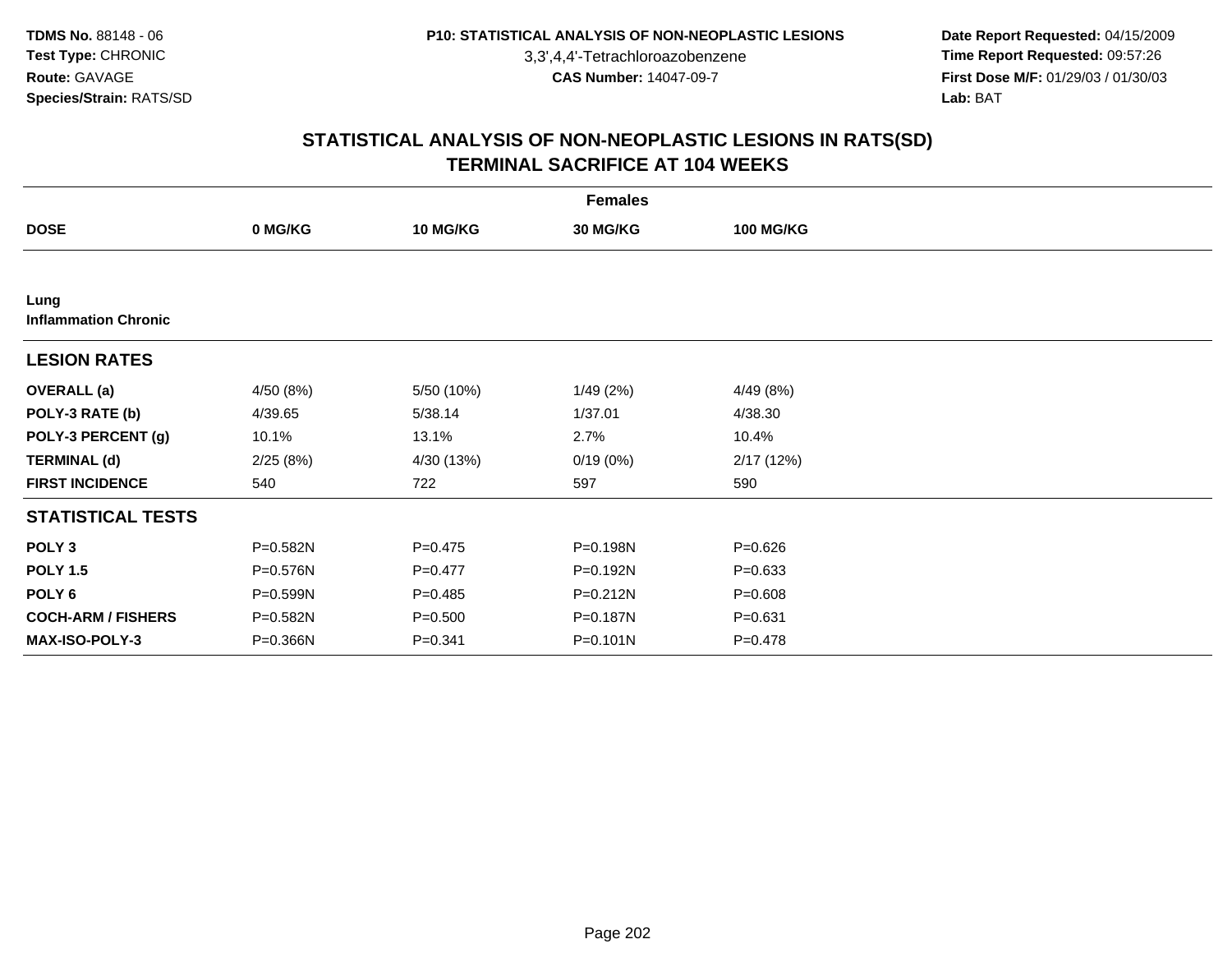**Date Report Requested:** 04/15/2009 **Time Report Requested:** 09:57:26 **First Dose M/F:** 01/29/03 / 01/30/03<br>Lab: BAT **Lab:** BAT

|                                           | <b>Females</b> |          |          |                        |  |  |  |  |
|-------------------------------------------|----------------|----------|----------|------------------------|--|--|--|--|
| <b>DOSE</b>                               | 0 MG/KG        | 10 MG/KG | 30 MG/KG | <b>100 MG/KG</b>       |  |  |  |  |
|                                           |                |          |          |                        |  |  |  |  |
| Lung<br><b>Inflammation Granulomatous</b> |                |          |          |                        |  |  |  |  |
| <b>LESION RATES</b>                       |                |          |          |                        |  |  |  |  |
| <b>OVERALL</b> (a)                        | 0/50(0%)       | 0/50(0%) | 0/49(0%) | 0/49(0%)               |  |  |  |  |
| POLY-3 RATE (b)                           | 0/38.86        | 0/38.12  | 0/36.56  | 0/37.70                |  |  |  |  |
| POLY-3 PERCENT (g)                        | 0%             | 0%       | 0%       | 0%                     |  |  |  |  |
| <b>TERMINAL (d)</b>                       | 0/25(0%)       | 0/30(0%) | 0/19(0%) | 0/17(0%)               |  |  |  |  |
| <b>FIRST INCIDENCE</b>                    | $--$           | ---      | ---      | $\qquad \qquad \cdots$ |  |  |  |  |
| <b>STATISTICAL TESTS</b>                  |                |          |          |                        |  |  |  |  |
| POLY <sub>3</sub>                         | (e)            | (e)      | (e)      | (e)                    |  |  |  |  |
| <b>POLY 1.5</b>                           | (e)            | (e)      | (e)      | (e)                    |  |  |  |  |
| POLY <sub>6</sub>                         | (e)            | (e)      | (e)      | (e)                    |  |  |  |  |
| <b>COCH-ARM / FISHERS</b>                 | (e)            | (e)      | (e)      | (e)                    |  |  |  |  |
| <b>MAX-ISO-POLY-3</b>                     | (e)            | (e)      | (e)      | (e)                    |  |  |  |  |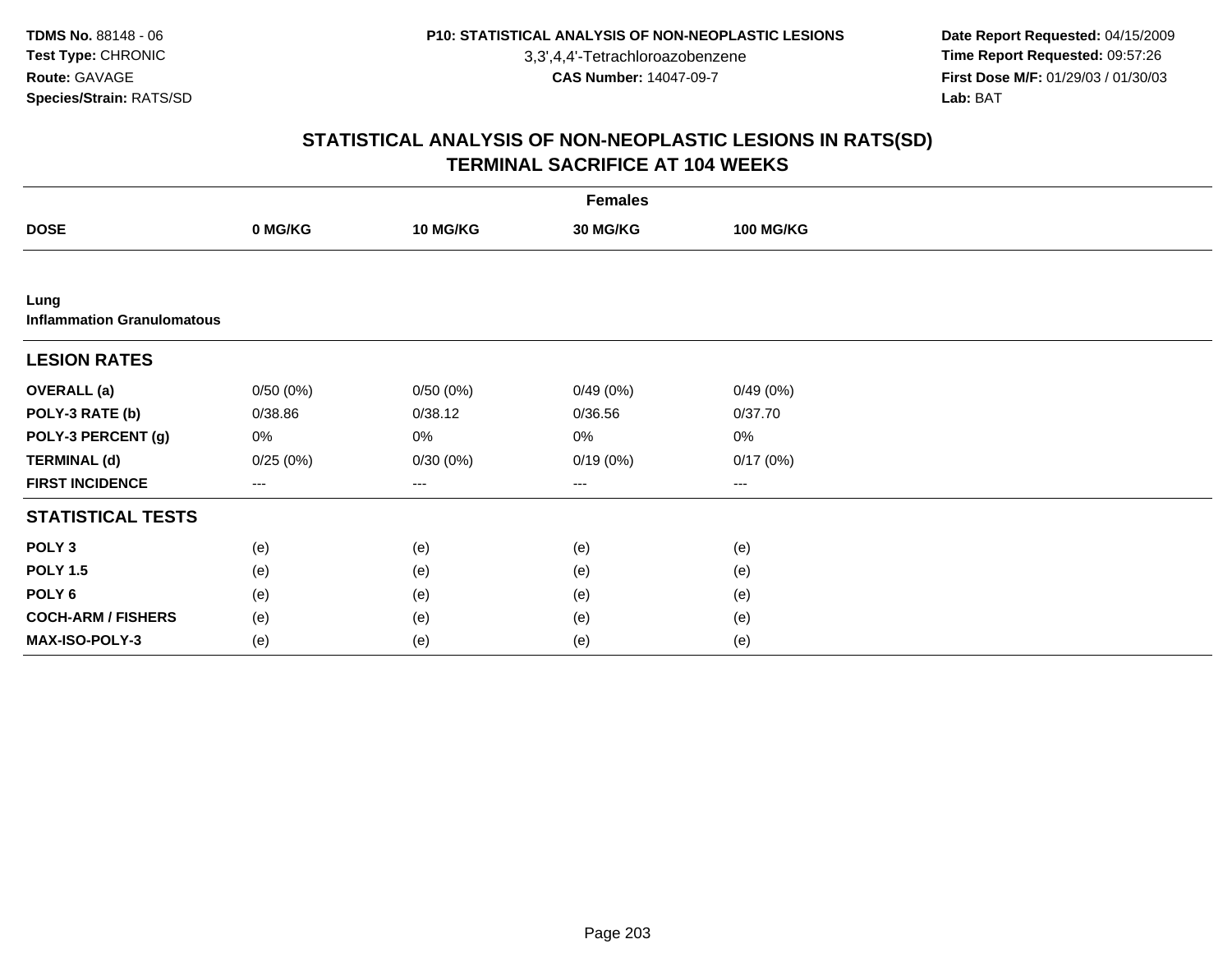**Date Report Requested:** 04/15/2009 **Time Report Requested:** 09:57:26 **First Dose M/F:** 01/29/03 / 01/30/03<br>Lab: BAT **Lab:** BAT

|                           | <b>Females</b> |                 |                 |                  |  |  |  |  |
|---------------------------|----------------|-----------------|-----------------|------------------|--|--|--|--|
| <b>DOSE</b>               | 0 MG/KG        | <b>10 MG/KG</b> | <b>30 MG/KG</b> | <b>100 MG/KG</b> |  |  |  |  |
|                           |                |                 |                 |                  |  |  |  |  |
| Lung<br>Pigmentation      |                |                 |                 |                  |  |  |  |  |
| <b>LESION RATES</b>       |                |                 |                 |                  |  |  |  |  |
| <b>OVERALL</b> (a)        | 1/50(2%)       | 11/50 (22%)     | 21/49 (43%)     | 26/49 (53%)      |  |  |  |  |
| POLY-3 RATE (b)           | 1/38.86        | 11/38.89        | 21/39.51        | 26/40.99         |  |  |  |  |
| POLY-3 PERCENT (g)        | 2.6%           | 28.3%           | 53.2%           | 63.4%            |  |  |  |  |
| <b>TERMINAL (d)</b>       | 1/25(4%)       | 9/30 (30%)      | 15/19 (79%)     | 14/17 (82%)      |  |  |  |  |
| <b>FIRST INCIDENCE</b>    | 727 (T)        | 460             | 460             | 481              |  |  |  |  |
| <b>STATISTICAL TESTS</b>  |                |                 |                 |                  |  |  |  |  |
| POLY <sub>3</sub>         | P<0.001**      | P<0.001**       | P<0.001**       | P<0.001**        |  |  |  |  |
| <b>POLY 1.5</b>           | P<0.001**      | P<0.001**       | P<0.001**       | P<0.001**        |  |  |  |  |
| POLY <sub>6</sub>         | P<0.001**      | P=0.002**       | P<0.001**       | P<0.001**        |  |  |  |  |
| <b>COCH-ARM / FISHERS</b> | P<0.001**      | P=0.002**       | P<0.001**       | P<0.001**        |  |  |  |  |
| <b>MAX-ISO-POLY-3</b>     | P<0.001**      | P<0.001**       | P<0.001**       | P<0.001**        |  |  |  |  |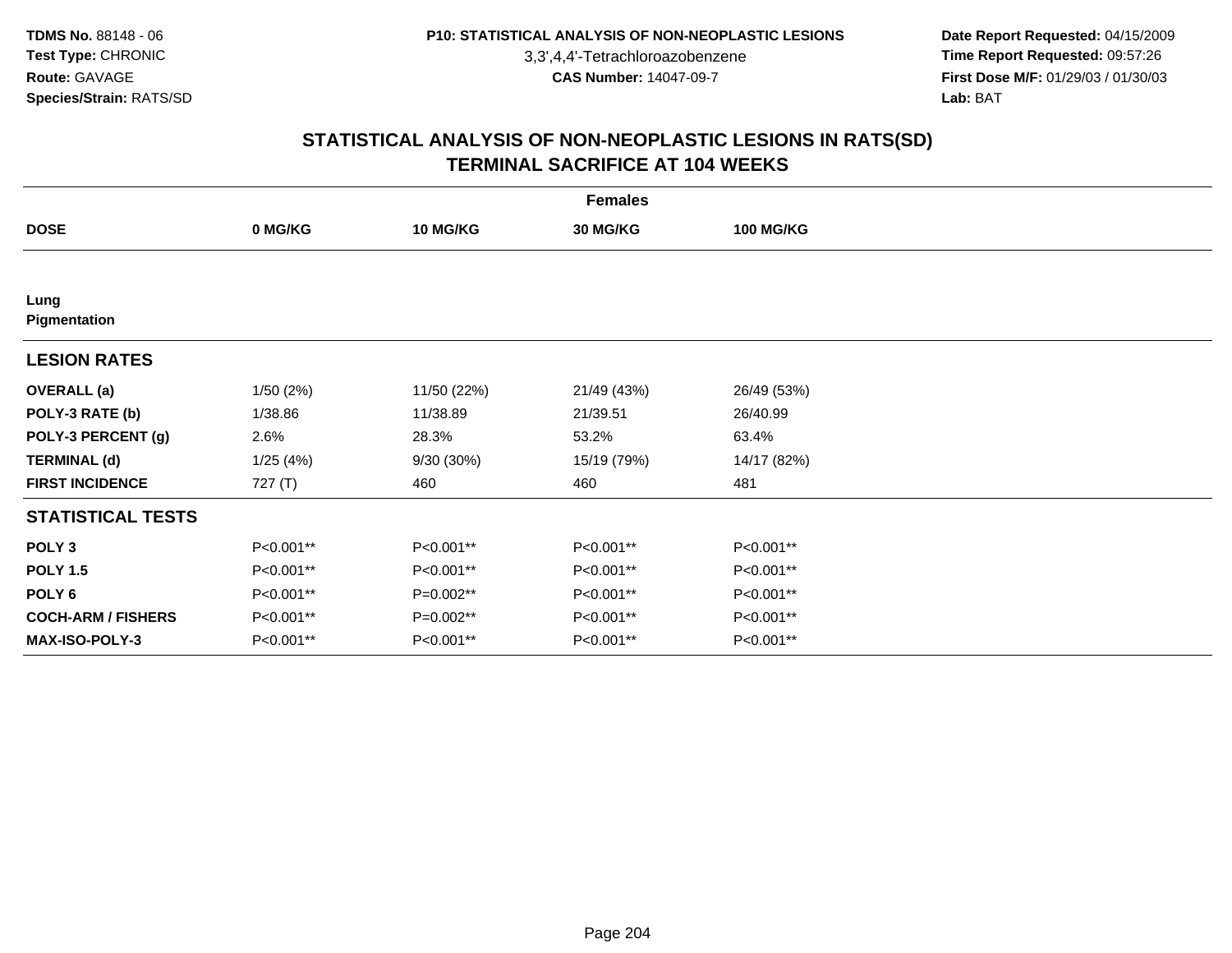**Date Report Requested:** 04/15/2009 **Time Report Requested:** 09:57:26 **First Dose M/F:** 01/29/03 / 01/30/03<br>Lab: BAT **Lab:** BAT

|                                          | <b>Females</b> |                 |                        |                  |  |  |  |  |
|------------------------------------------|----------------|-----------------|------------------------|------------------|--|--|--|--|
| <b>DOSE</b>                              | 0 MG/KG        | <b>10 MG/KG</b> | 30 MG/KG               | <b>100 MG/KG</b> |  |  |  |  |
|                                          |                |                 |                        |                  |  |  |  |  |
| Lung: Alveolar Epithelium<br>Hyperplasia |                |                 |                        |                  |  |  |  |  |
| <b>LESION RATES</b>                      |                |                 |                        |                  |  |  |  |  |
| <b>OVERALL</b> (a)                       | 5/50 (10%)     | 1/50(2%)        | 0/49(0%)               | 0/49(0%)         |  |  |  |  |
| POLY-3 RATE (b)                          | 5/39.33        | 1/38.12         | 0/36.56                | 0/37.70          |  |  |  |  |
| POLY-3 PERCENT (g)                       | 12.7%          | 2.6%            | 0%                     | 0%               |  |  |  |  |
| <b>TERMINAL (d)</b>                      | 4/25 (16%)     | 1/30(3%)        | 0/19(0%)               | 0/17(0%)         |  |  |  |  |
| <b>FIRST INCIDENCE</b>                   | 588            | 727 (T)         | $\qquad \qquad \cdots$ | ---              |  |  |  |  |
| <b>STATISTICAL TESTS</b>                 |                |                 |                        |                  |  |  |  |  |
| POLY <sub>3</sub>                        | P=0.036N*      | P=0.106N        | P=0.036N*              | P=0.033N*        |  |  |  |  |
| <b>POLY 1.5</b>                          | P=0.036N*      | P=0.108N        | P=0.034N*              | P=0.032N*        |  |  |  |  |
| POLY 6                                   | P=0.038N*      | P=0.101N        | P=0.040N*              | P=0.036N*        |  |  |  |  |
| <b>COCH-ARM / FISHERS</b>                | P=0.041N*      | P=0.102N        | P=0.030N*              | P=0.030N*        |  |  |  |  |
| <b>MAX-ISO-POLY-3</b>                    | P=0.003N**     | P=0.049N*       | P=0.014N*              | P=0.011N*        |  |  |  |  |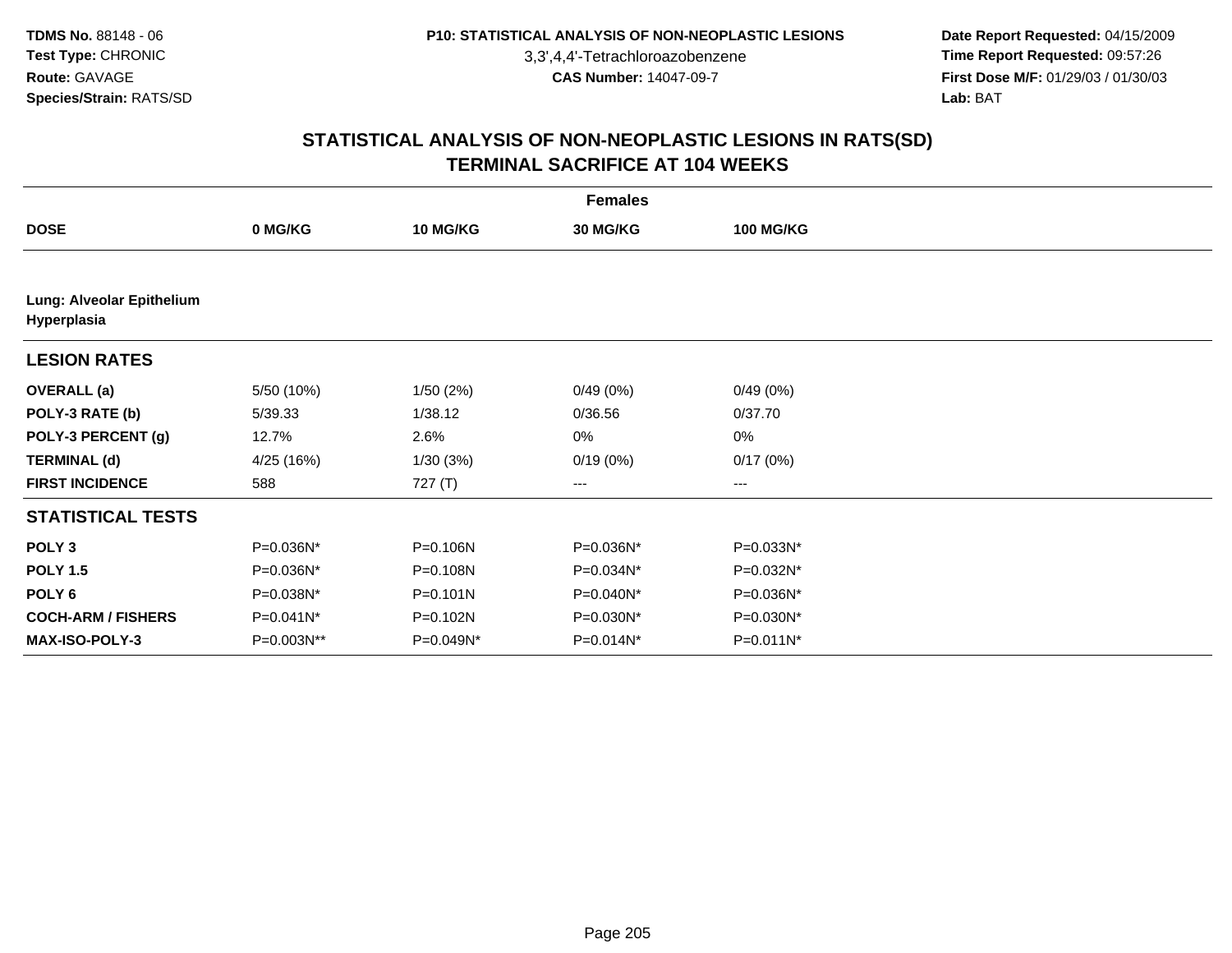**Date Report Requested:** 04/15/2009 **Time Report Requested:** 09:57:26 **First Dose M/F:** 01/29/03 / 01/30/03<br>Lab: BAT **Lab:** BAT

|                                                | <b>Females</b> |             |             |                  |  |  |  |  |
|------------------------------------------------|----------------|-------------|-------------|------------------|--|--|--|--|
| <b>DOSE</b>                                    | 0 MG/KG        | 10 MG/KG    | 30 MG/KG    | <b>100 MG/KG</b> |  |  |  |  |
|                                                |                |             |             |                  |  |  |  |  |
| Lung: Alveolar Epithelium<br><b>Metaplasia</b> |                |             |             |                  |  |  |  |  |
| <b>LESION RATES</b>                            |                |             |             |                  |  |  |  |  |
| <b>OVERALL</b> (a)                             | 2/50(4%)       | 4/50 (8%)   | 18/49 (37%) | 30/49 (61%)      |  |  |  |  |
| POLY-3 RATE (b)                                | 2/38.86        | 4/38.59     | 18/40.46    | 30/41.47         |  |  |  |  |
| POLY-3 PERCENT (g)                             | 5.2%           | 10.4%       | 44.5%       | 72.3%            |  |  |  |  |
| <b>TERMINAL (d)</b>                            | 2/25(8%)       | 3/30 (10%)  | 5/19 (26%)  | 15/17 (88%)      |  |  |  |  |
| <b>FIRST INCIDENCE</b>                         | 727 (T)        | 589         | 540         | 560              |  |  |  |  |
| <b>STATISTICAL TESTS</b>                       |                |             |             |                  |  |  |  |  |
| POLY <sub>3</sub>                              | P<0.001**      | $P = 0.333$ | P<0.001**   | P<0.001**        |  |  |  |  |
| <b>POLY 1.5</b>                                | P<0.001**      | $P = 0.328$ | P<0.001**   | P<0.001**        |  |  |  |  |
| POLY 6                                         | P<0.001**      | $P = 0.349$ | P<0.001**   | P<0.001**        |  |  |  |  |
| <b>COCH-ARM / FISHERS</b>                      | P<0.001**      | $P = 0.339$ | P<0.001**   | P<0.001**        |  |  |  |  |
| MAX-ISO-POLY-3                                 | P<0.001**      | $P = 0.197$ | P<0.001**   | P<0.001**        |  |  |  |  |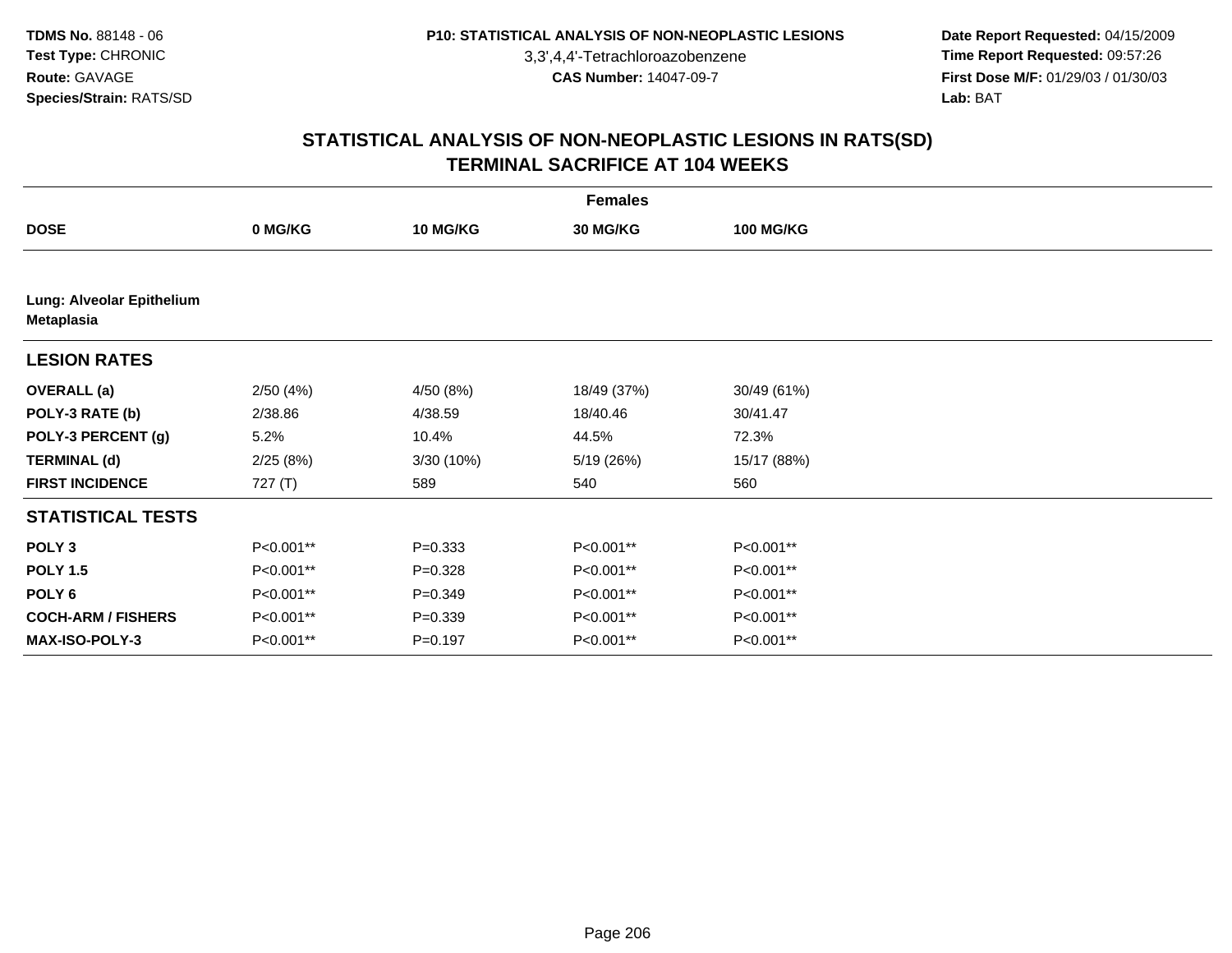**Date Report Requested:** 04/15/2009 **Time Report Requested:** 09:57:26 **First Dose M/F:** 01/29/03 / 01/30/03<br>Lab: BAT **Lab:** BAT

|                                                     | <b>Females</b> |                 |             |                  |  |  |  |  |
|-----------------------------------------------------|----------------|-----------------|-------------|------------------|--|--|--|--|
| <b>DOSE</b>                                         | 0 MG/KG        | <b>10 MG/KG</b> | 30 MG/KG    | <b>100 MG/KG</b> |  |  |  |  |
|                                                     |                |                 |             |                  |  |  |  |  |
| Lung: Alveolar Epithelium<br>Metaplasia Bronchiolar |                |                 |             |                  |  |  |  |  |
| <b>LESION RATES</b>                                 |                |                 |             |                  |  |  |  |  |
| <b>OVERALL</b> (a)                                  | 0/50(0%)       | 21/50 (42%)     | 26/49 (53%) | 35/49 (71%)      |  |  |  |  |
| POLY-3 RATE (b)                                     | 0/38.86        | 21/41.81        | 26/40.62    | 35/44.88         |  |  |  |  |
| POLY-3 PERCENT (g)                                  | 0%             | 50.2%           | 64%         | 78%              |  |  |  |  |
| <b>TERMINAL (d)</b>                                 | 0/25(0%)       | 15/30 (50%)     | 15/19 (79%) | 16/17 (94%)      |  |  |  |  |
| <b>FIRST INCIDENCE</b>                              | $---$          | 335             | 525         | 378              |  |  |  |  |
| <b>STATISTICAL TESTS</b>                            |                |                 |             |                  |  |  |  |  |
| POLY <sub>3</sub>                                   | P<0.001**      | P<0.001**       | P<0.001**   | P<0.001**        |  |  |  |  |
| <b>POLY 1.5</b>                                     | P<0.001**      | P<0.001**       | P<0.001**   | P<0.001**        |  |  |  |  |
| POLY <sub>6</sub>                                   | P<0.001**      | P<0.001**       | P<0.001**   | P<0.001**        |  |  |  |  |
| <b>COCH-ARM / FISHERS</b>                           | P<0.001**      | P<0.001**       | P<0.001**   | P<0.001**        |  |  |  |  |
| <b>MAX-ISO-POLY-3</b>                               | P<0.001**      | P<0.001**       | P<0.001**   | P<0.001**        |  |  |  |  |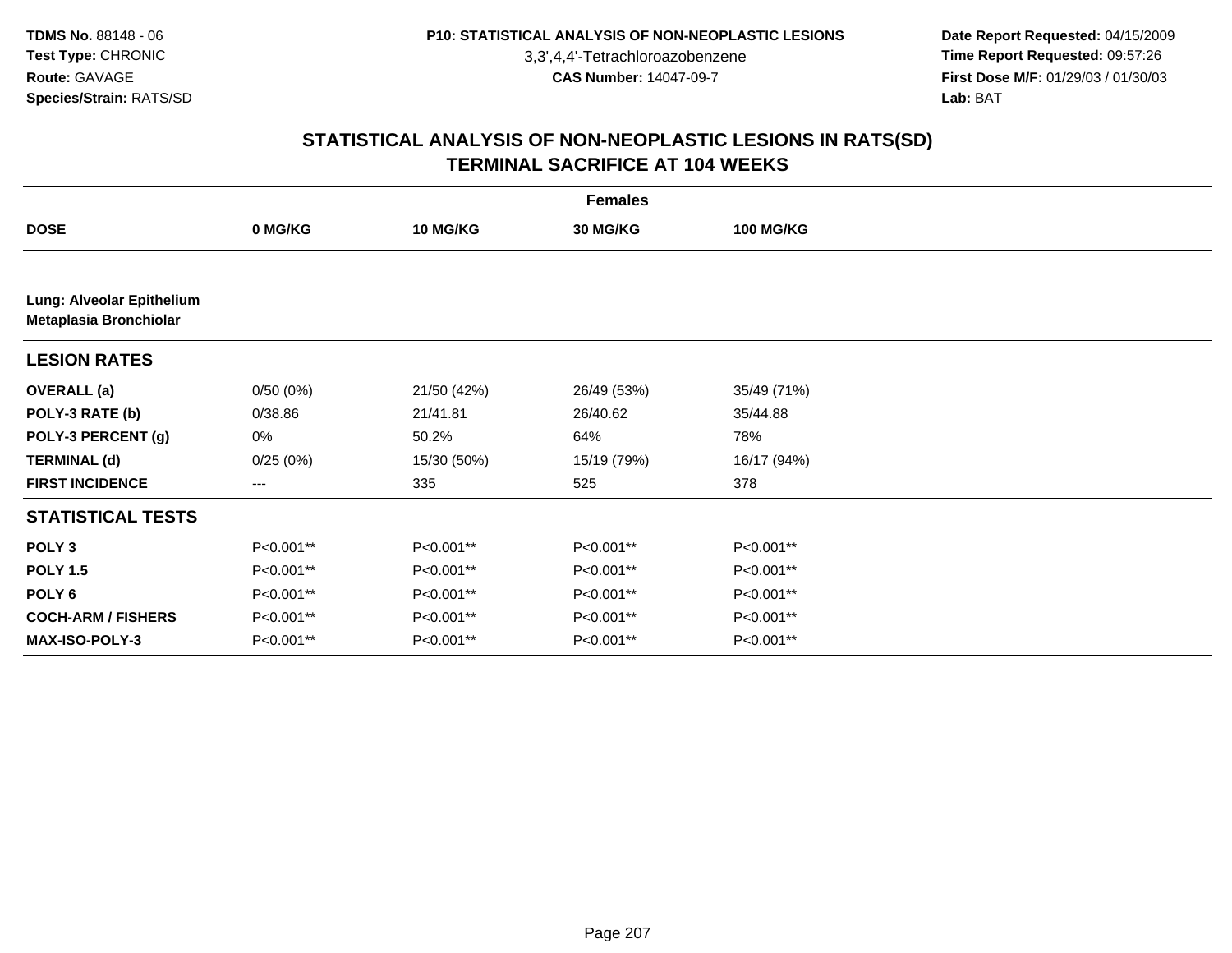**Date Report Requested:** 04/15/2009 **Time Report Requested:** 09:57:26 **First Dose M/F:** 01/29/03 / 01/30/03<br>Lab: BAT **Lab:** BAT

| <b>Females</b>                                                   |              |                 |              |                  |  |  |  |
|------------------------------------------------------------------|--------------|-----------------|--------------|------------------|--|--|--|
| <b>DOSE</b>                                                      | 0 MG/KG      | <b>10 MG/KG</b> | 30 MG/KG     | <b>100 MG/KG</b> |  |  |  |
|                                                                  |              |                 |              |                  |  |  |  |
| <b>Lung: Alveolus</b><br><b>Infiltration Cellular Histiocyte</b> |              |                 |              |                  |  |  |  |
| <b>LESION RATES</b>                                              |              |                 |              |                  |  |  |  |
| <b>OVERALL</b> (a)                                               | 36/50 (72%)  | 23/50 (46%)     | 29/49 (59%)  | 33/49 (67%)      |  |  |  |
| POLY-3 RATE (b)                                                  | 36/44.65     | 23/40.54        | 29/42.56     | 33/44.49         |  |  |  |
| POLY-3 PERCENT (g)                                               | 80.6%        | 56.7%           | 68.2%        | 74.2%            |  |  |  |
| <b>TERMINAL (d)</b>                                              | 20/25 (80%)  | 18/30 (60%)     | 12/19 (63%)  | 13/17 (77%)      |  |  |  |
| <b>FIRST INCIDENCE</b>                                           | 483          | 460             | 460          | 401              |  |  |  |
| <b>STATISTICAL TESTS</b>                                         |              |                 |              |                  |  |  |  |
| POLY <sub>3</sub>                                                | $P = 0.417$  | P=0.010N**      | $P = 0.121N$ | P=0.305N         |  |  |  |
| <b>POLY 1.5</b>                                                  | $P = 0.385$  | P=0.008N**      | P=0.118N     | $P = 0.311N$     |  |  |  |
| POLY <sub>6</sub>                                                | $P = 0.398$  | P=0.014N*       | P=0.144N     | P=0.353N         |  |  |  |
| <b>COCH-ARM / FISHERS</b>                                        | $P = 0.267$  | P=0.007N**      | P=0.129N     | P=0.388N         |  |  |  |
| <b>MAX-ISO-POLY-3</b>                                            | $P = 0.093N$ | P=0.007N**      | $P = 0.080N$ | $P = 0.218N$     |  |  |  |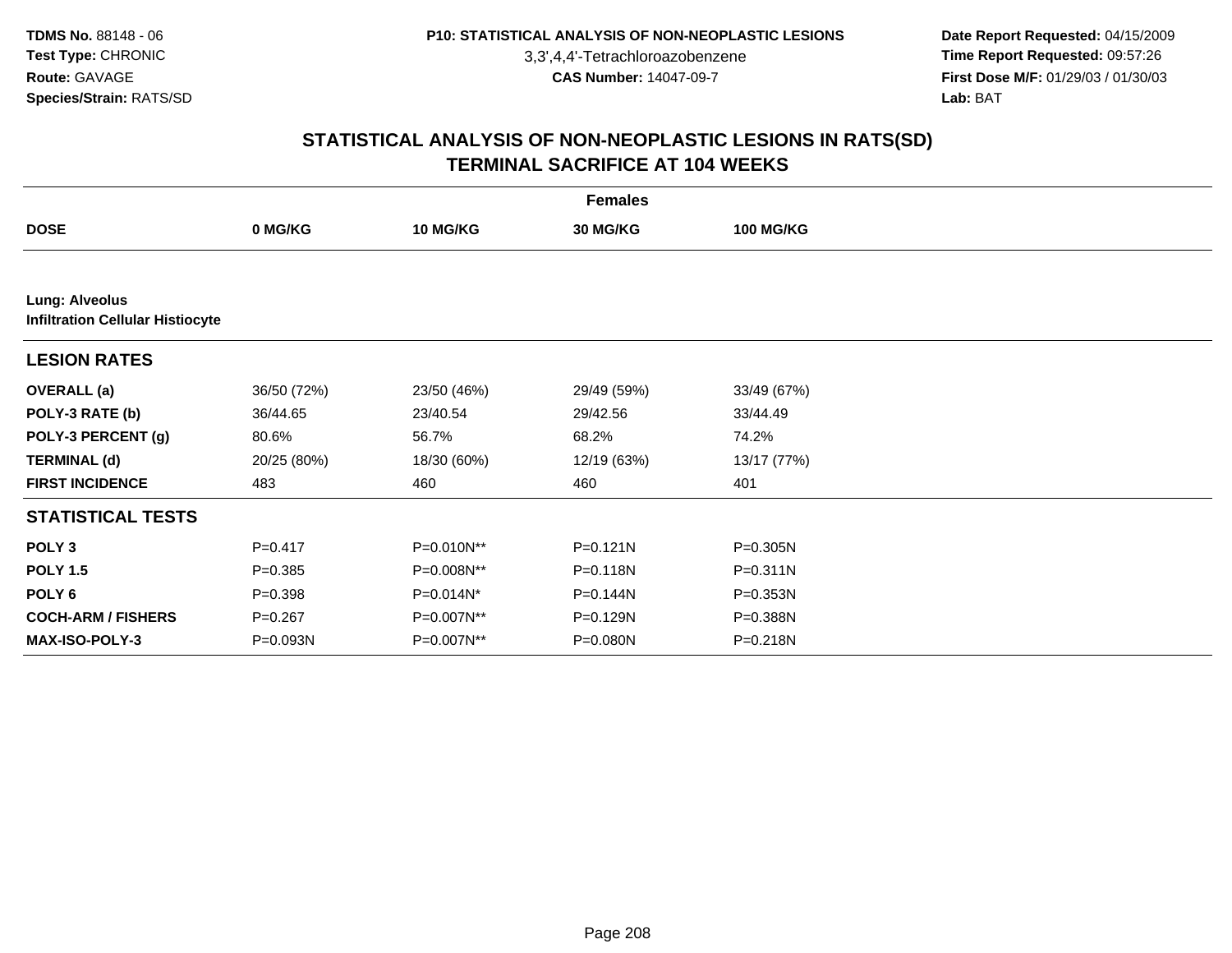**Date Report Requested:** 04/15/2009 **Time Report Requested:** 09:57:26 **First Dose M/F:** 01/29/03 / 01/30/03<br>Lab: BAT **Lab:** BAT

| <b>Females</b>                           |             |          |          |                  |  |  |  |
|------------------------------------------|-------------|----------|----------|------------------|--|--|--|
| <b>DOSE</b>                              | 0 MG/KG     | 10 MG/KG | 30 MG/KG | <b>100 MG/KG</b> |  |  |  |
|                                          |             |          |          |                  |  |  |  |
| Lymph Node, Mandibular<br><b>Atrophy</b> |             |          |          |                  |  |  |  |
| <b>LESION RATES</b>                      |             |          |          |                  |  |  |  |
| <b>OVERALL</b> (a)                       | 0/50(0%)    | 0/49(0%) | 0/49(0%) | 4/49 (8%)        |  |  |  |
| POLY-3 RATE (b)                          | 0/38.86     | 0/38.00  | 0/36.18  | 4/37.60          |  |  |  |
| POLY-3 PERCENT (g)                       | 0%          | 0%       | 0%       | 10.6%            |  |  |  |
| <b>TERMINAL (d)</b>                      | 0/25(0%)    | 0/30(0%) | 0/19(0%) | 0/16(0%)         |  |  |  |
| <b>FIRST INCIDENCE</b>                   | ---         | ---      | $\cdots$ | 632              |  |  |  |
| <b>STATISTICAL TESTS</b>                 |             |          |          |                  |  |  |  |
| POLY <sub>3</sub>                        | P<0.001**   | (e)      | (e)      | $P = 0.055$      |  |  |  |
| <b>POLY 1.5</b>                          | P<0.001**   | (e)      | (e)      | $P = 0.057$      |  |  |  |
| POLY <sub>6</sub>                        | P<0.001**   | (e)      | (e)      | $P=0.052$        |  |  |  |
| <b>COCH-ARM / FISHERS</b>                | P=0.002**   | (e)      | (e)      | $P = 0.056$      |  |  |  |
| MAX-ISO-POLY-3                           | $P=0.002**$ | (e)      | (e)      | P=0.018*         |  |  |  |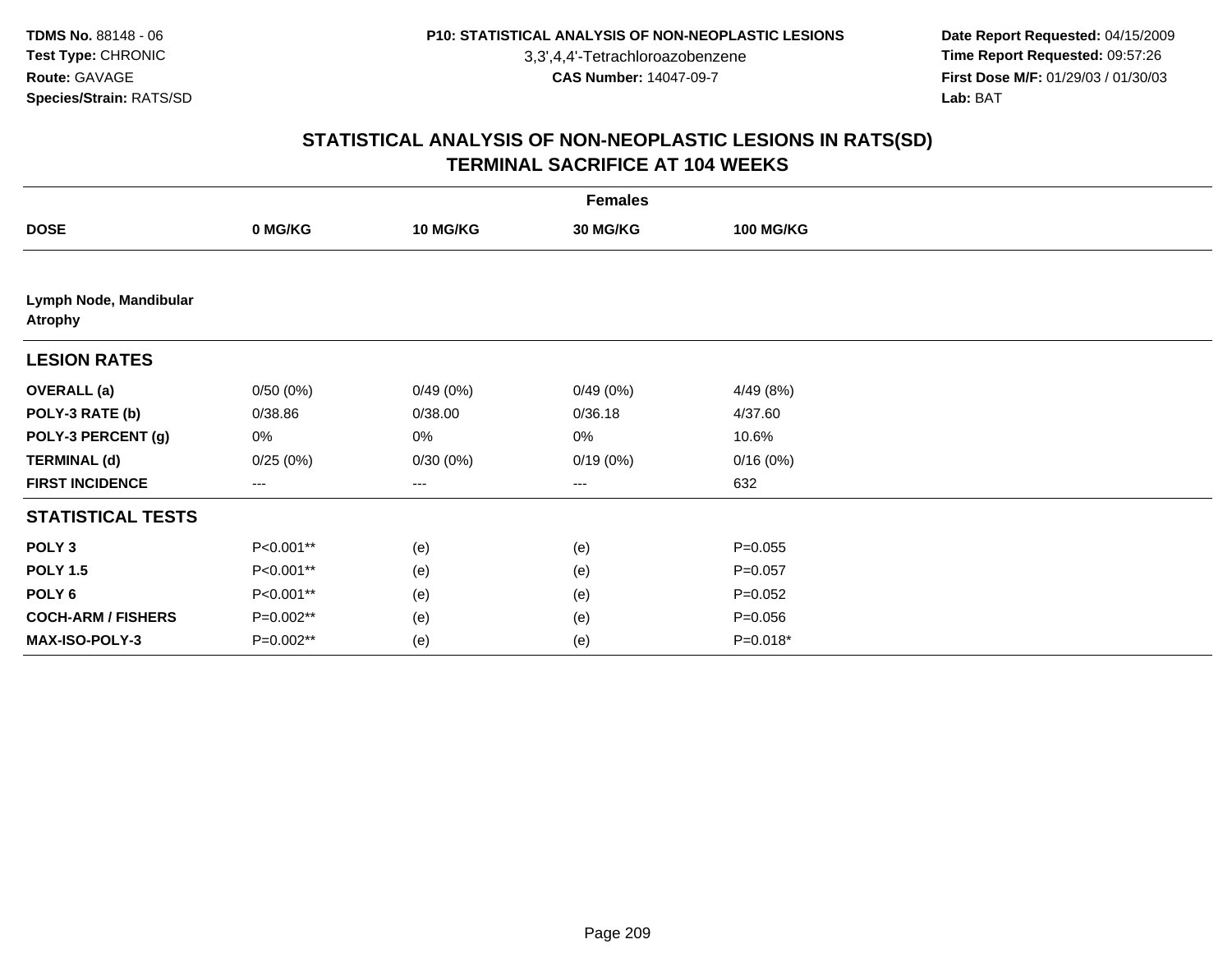**Date Report Requested:** 04/15/2009 **Time Report Requested:** 09:57:26 **First Dose M/F:** 01/29/03 / 01/30/03<br>Lab: BAT **Lab:** BAT

|                                                | <b>Females</b> |                 |             |                  |  |  |  |  |
|------------------------------------------------|----------------|-----------------|-------------|------------------|--|--|--|--|
| <b>DOSE</b>                                    | 0 MG/KG        | <b>10 MG/KG</b> | 30 MG/KG    | <b>100 MG/KG</b> |  |  |  |  |
|                                                |                |                 |             |                  |  |  |  |  |
| Lymph Node, Mandibular<br>Hyperplasia Lymphoid |                |                 |             |                  |  |  |  |  |
| <b>LESION RATES</b>                            |                |                 |             |                  |  |  |  |  |
| <b>OVERALL</b> (a)                             | 0/50(0%)       | 0/49(0%)        | 2/49(4%)    | 0/49(0%)         |  |  |  |  |
| POLY-3 RATE (b)                                | 0/38.86        | 0/38.00         | 2/36.43     | 0/36.78          |  |  |  |  |
| POLY-3 PERCENT (g)                             | 0%             | 0%              | 5.5%        | 0%               |  |  |  |  |
| <b>TERMINAL (d)</b>                            | 0/25(0%)       | 0/30(0%)        | 1/19(5%)    | 0/16(0%)         |  |  |  |  |
| <b>FIRST INCIDENCE</b>                         | ---            | ---             | 659         | ---              |  |  |  |  |
| <b>STATISTICAL TESTS</b>                       |                |                 |             |                  |  |  |  |  |
| POLY <sub>3</sub>                              | P=0.691N       | (e)             | $P=0.222$   | (e)              |  |  |  |  |
| <b>POLY 1.5</b>                                | P=0.682N       | (e)             | $P=0.227$   | (e)              |  |  |  |  |
| POLY <sub>6</sub>                              | P=0.708N       | (e)             | $P = 0.215$ | (e)              |  |  |  |  |
| <b>COCH-ARM / FISHERS</b>                      | P=0.678N       | (e)             | $P = 0.242$ | (e)              |  |  |  |  |
| MAX-ISO-POLY-3                                 | $P = 0.250$    | (e)             | $P = 0.074$ | (e)              |  |  |  |  |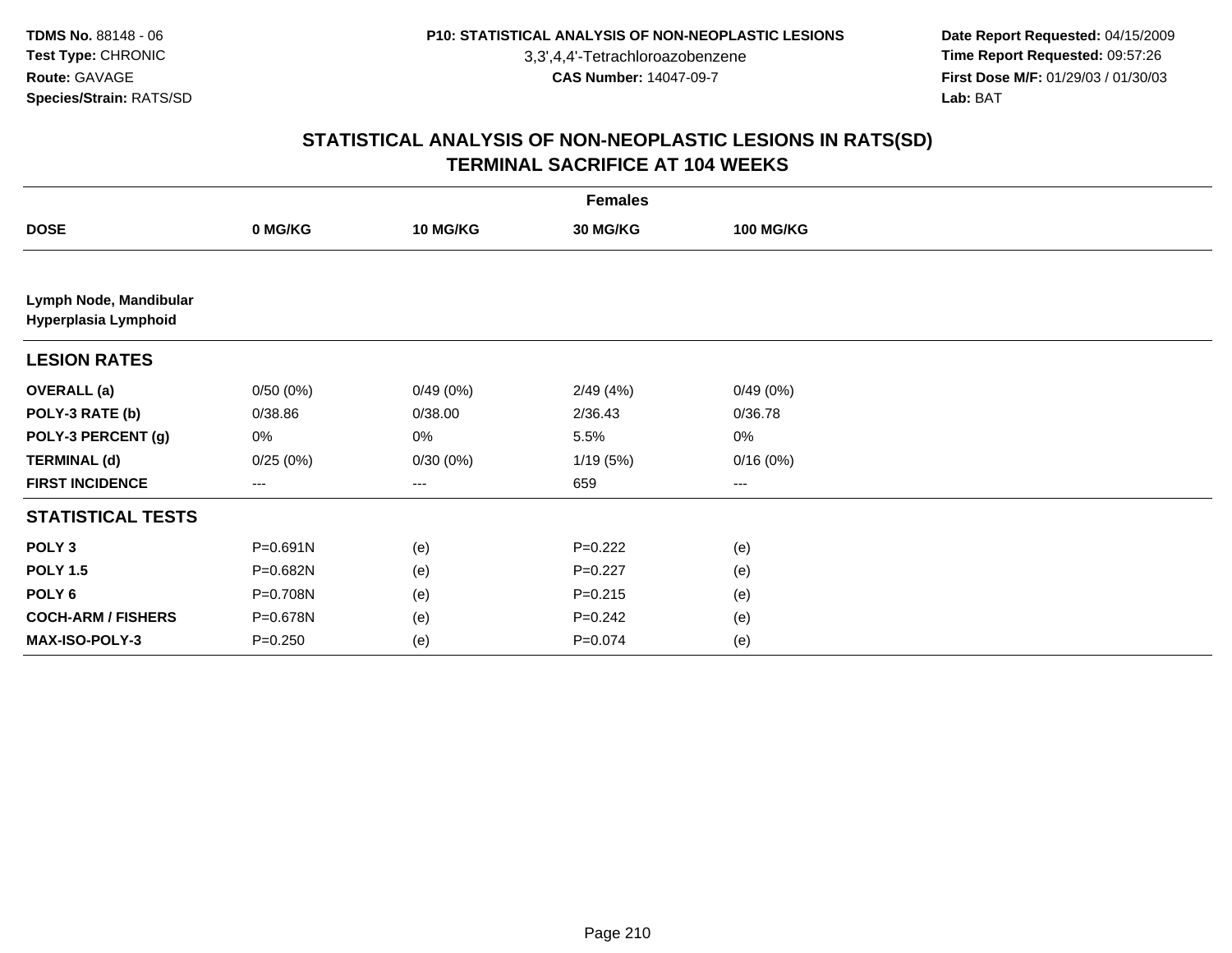**Date Report Requested:** 04/15/2009 **Time Report Requested:** 09:57:26 **First Dose M/F:** 01/29/03 / 01/30/03<br>Lab: BAT **Lab:** BAT

| <b>Females</b>                            |          |          |                   |                   |  |  |  |
|-------------------------------------------|----------|----------|-------------------|-------------------|--|--|--|
| <b>DOSE</b>                               | 0 MG/KG  | 10 MG/KG | 30 MG/KG          | <b>100 MG/KG</b>  |  |  |  |
|                                           |          |          |                   |                   |  |  |  |
| Lymph Node, Mandibular<br><b>Necrosis</b> |          |          |                   |                   |  |  |  |
| <b>LESION RATES</b>                       |          |          |                   |                   |  |  |  |
| <b>OVERALL</b> (a)                        | 0/50(0%) | 0/49(0%) | 0/49(0%)          | 0/49(0%)          |  |  |  |
| POLY-3 RATE (b)                           | 0/38.86  | 0/38.00  | 0/36.18           | 0/36.78           |  |  |  |
| POLY-3 PERCENT (g)                        | 0%       | 0%       | 0%                | $0\%$             |  |  |  |
| <b>TERMINAL (d)</b>                       | 0/25(0%) | 0/30(0%) | 0/19(0%)          | 0/16(0%)          |  |  |  |
| <b>FIRST INCIDENCE</b>                    | $--$     | $---$    | $\qquad \qquad -$ | $\qquad \qquad -$ |  |  |  |
| <b>STATISTICAL TESTS</b>                  |          |          |                   |                   |  |  |  |
| POLY <sub>3</sub>                         | (e)      | (e)      | (e)               | (e)               |  |  |  |
| <b>POLY 1.5</b>                           | (e)      | (e)      | (e)               | (e)               |  |  |  |
| POLY <sub>6</sub>                         | (e)      | (e)      | (e)               | (e)               |  |  |  |
| <b>COCH-ARM / FISHERS</b>                 | (e)      | (e)      | (e)               | (e)               |  |  |  |
| MAX-ISO-POLY-3                            | (e)      | (e)      | (e)               | (e)               |  |  |  |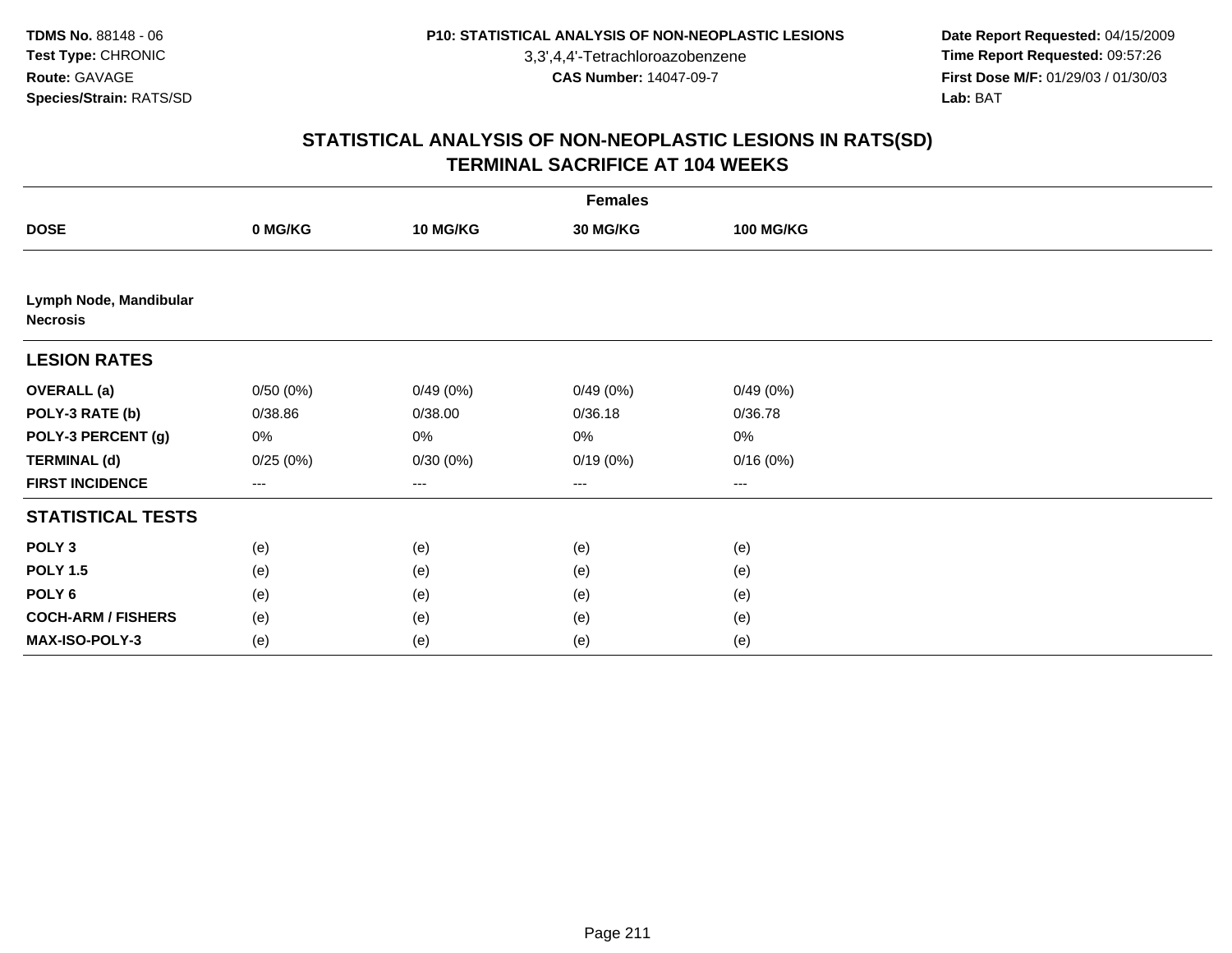**Date Report Requested:** 04/15/2009 **Time Report Requested:** 09:57:26 **First Dose M/F:** 01/29/03 / 01/30/03<br>Lab: BAT **Lab:** BAT

| <b>Females</b>                         |          |                 |                        |                  |  |  |  |
|----------------------------------------|----------|-----------------|------------------------|------------------|--|--|--|
| <b>DOSE</b>                            | 0 MG/KG  | <b>10 MG/KG</b> | 30 MG/KG               | <b>100 MG/KG</b> |  |  |  |
|                                        |          |                 |                        |                  |  |  |  |
| Lymph Node, Mandibular<br>Pigmentation |          |                 |                        |                  |  |  |  |
| <b>LESION RATES</b>                    |          |                 |                        |                  |  |  |  |
| <b>OVERALL</b> (a)                     | 0/50(0%) | 0/49(0%)        | 0/49(0%)               | 0/49(0%)         |  |  |  |
| POLY-3 RATE (b)                        | 0/38.86  | 0/38.00         | 0/36.18                | 0/36.78          |  |  |  |
| POLY-3 PERCENT (g)                     | 0%       | 0%              | 0%                     | 0%               |  |  |  |
| <b>TERMINAL (d)</b>                    | 0/25(0%) | 0/30(0%)        | 0/19(0%)               | 0/16(0%)         |  |  |  |
| <b>FIRST INCIDENCE</b>                 | ---      | ---             | $\qquad \qquad \cdots$ | ---              |  |  |  |
| <b>STATISTICAL TESTS</b>               |          |                 |                        |                  |  |  |  |
| POLY <sub>3</sub>                      | (e)      | (e)             | (e)                    | (e)              |  |  |  |
| <b>POLY 1.5</b>                        | (e)      | (e)             | (e)                    | (e)              |  |  |  |
| POLY <sub>6</sub>                      | (e)      | (e)             | (e)                    | (e)              |  |  |  |
| <b>COCH-ARM / FISHERS</b>              | (e)      | (e)             | (e)                    | (e)              |  |  |  |
| MAX-ISO-POLY-3                         | (e)      | (e)             | (e)                    | (e)              |  |  |  |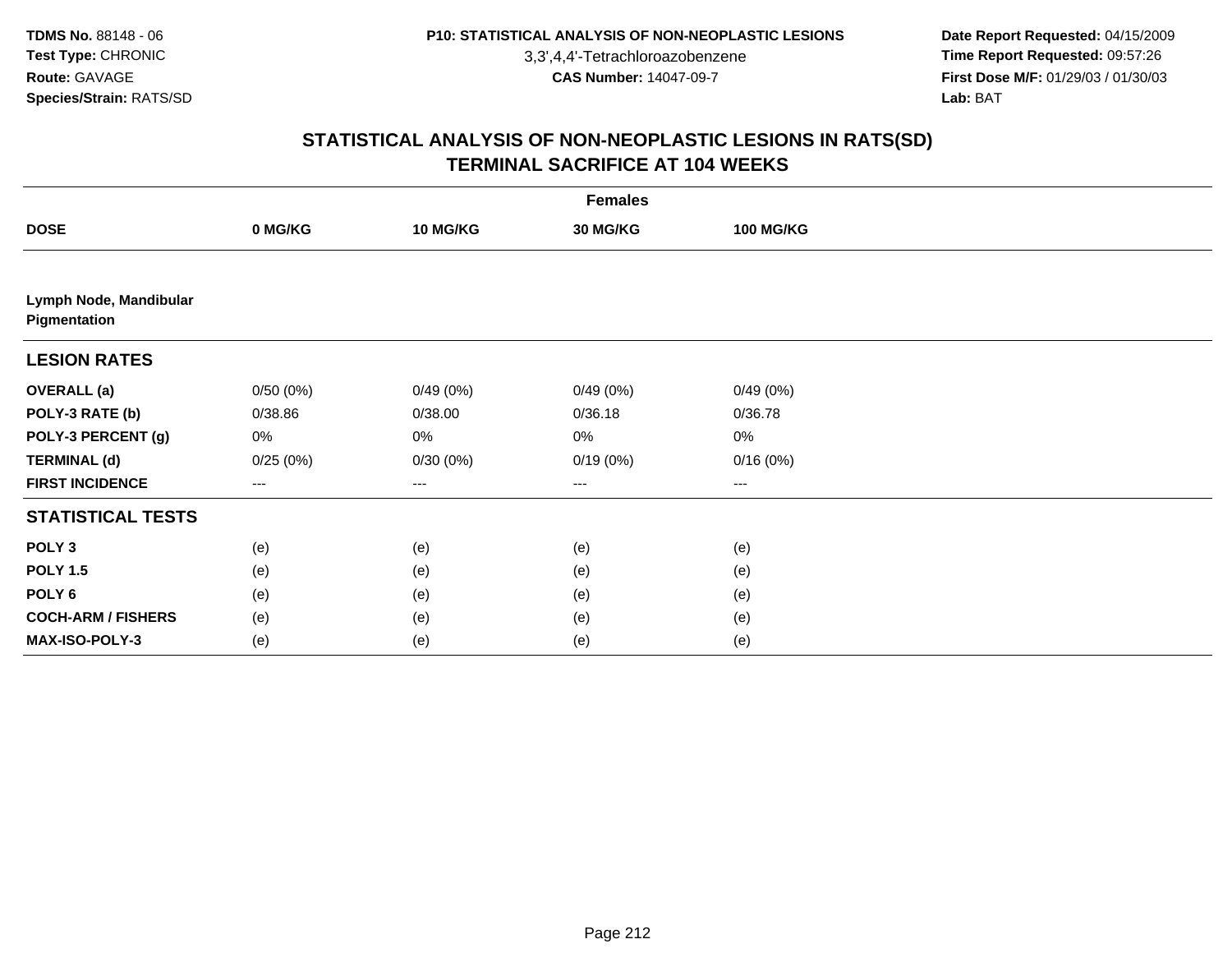**Date Report Requested:** 04/15/2009 **Time Report Requested:** 09:57:26 **First Dose M/F:** 01/29/03 / 01/30/03<br>Lab: BAT **Lab:** BAT

| <b>Females</b>                           |           |                 |             |                  |  |  |  |
|------------------------------------------|-----------|-----------------|-------------|------------------|--|--|--|
| <b>DOSE</b>                              | 0 MG/KG   | <b>10 MG/KG</b> | 30 MG/KG    | <b>100 MG/KG</b> |  |  |  |
|                                          |           |                 |             |                  |  |  |  |
| Lymph Node, Mesenteric<br><b>Atrophy</b> |           |                 |             |                  |  |  |  |
| <b>LESION RATES</b>                      |           |                 |             |                  |  |  |  |
| <b>OVERALL</b> (a)                       | 0/50(0%)  | 0/49(0%)        | 4/50 (8%)   | 6/49 (12%)       |  |  |  |
| POLY-3 RATE (b)                          | 0/38.86   | 0/38.11         | 4/37.56     | 6/39.11          |  |  |  |
| POLY-3 PERCENT (g)                       | 0%        | 0%              | 10.7%       | 15.3%            |  |  |  |
| <b>TERMINAL (d)</b>                      | 0/25(0%)  | 0/30(0%)        | 1/19(5%)    | 1/17(6%)         |  |  |  |
| <b>FIRST INCIDENCE</b>                   | ---       | ---             | 587         | 401              |  |  |  |
| <b>STATISTICAL TESTS</b>                 |           |                 |             |                  |  |  |  |
| POLY <sub>3</sub>                        | P=0.002** | (e)             | $P = 0.055$ | P=0.015*         |  |  |  |
| <b>POLY 1.5</b>                          | P=0.002** | (e)             | $P = 0.057$ | P=0.015*         |  |  |  |
| POLY <sub>6</sub>                        | P=0.002** | (e)             | $P = 0.051$ | $P=0.014*$       |  |  |  |
| <b>COCH-ARM / FISHERS</b>                | P=0.002** | (e)             | $P = 0.059$ | $P=0.012*$       |  |  |  |
| MAX-ISO-POLY-3                           | P=0.004** | (e)             | $P=0.018*$  | P=0.005**        |  |  |  |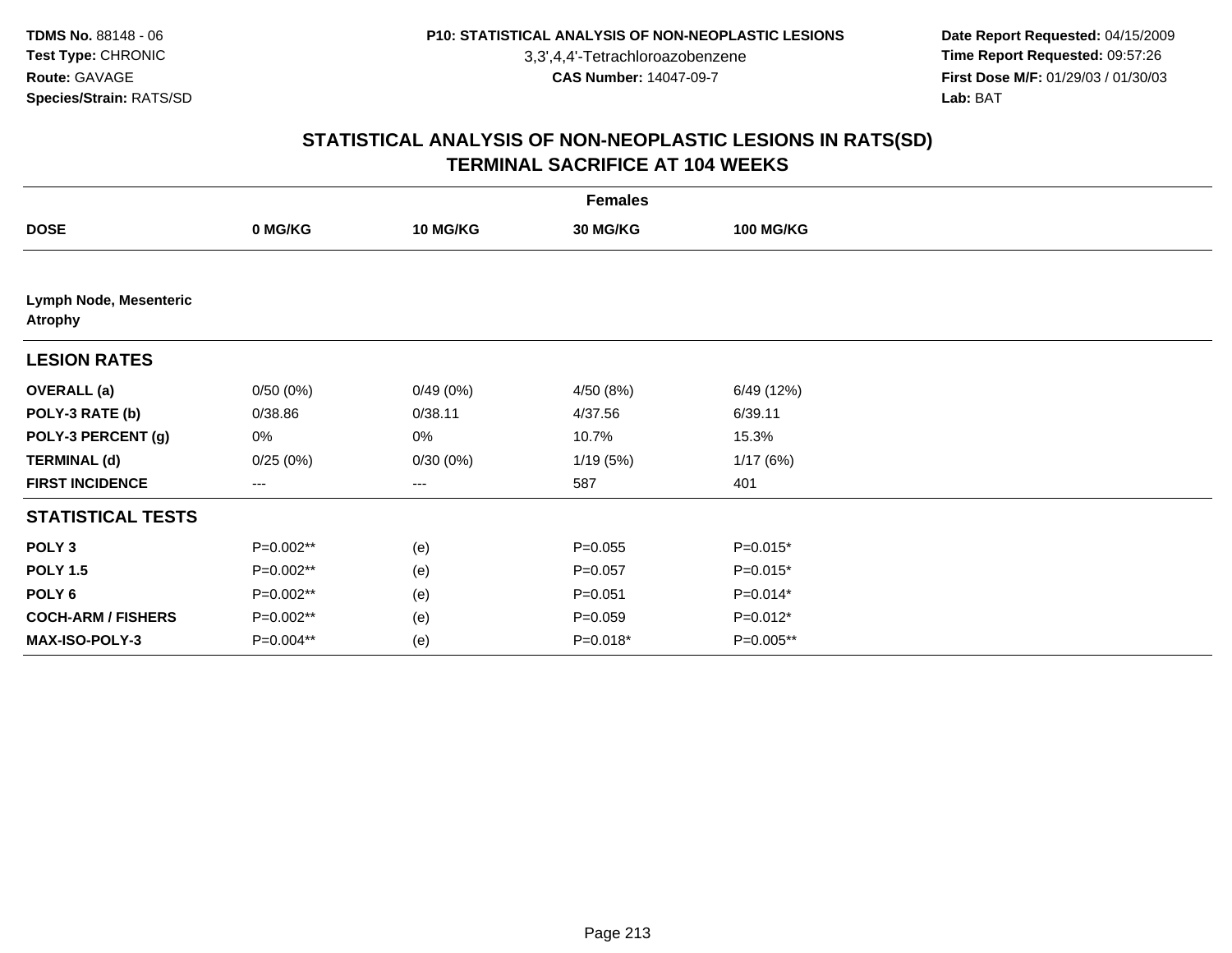**Date Report Requested:** 04/15/2009 **Time Report Requested:** 09:57:26 **First Dose M/F:** 01/29/03 / 01/30/03<br>Lab: BAT **Lab:** BAT

|                                                   | <b>Females</b> |                 |                   |                  |  |  |  |  |
|---------------------------------------------------|----------------|-----------------|-------------------|------------------|--|--|--|--|
| <b>DOSE</b>                                       | 0 MG/KG        | <b>10 MG/KG</b> | <b>30 MG/KG</b>   | <b>100 MG/KG</b> |  |  |  |  |
|                                                   |                |                 |                   |                  |  |  |  |  |
| Lymph Node, Mesenteric<br><b>Atrophy Lymphoid</b> |                |                 |                   |                  |  |  |  |  |
| <b>LESION RATES</b>                               |                |                 |                   |                  |  |  |  |  |
| <b>OVERALL</b> (a)                                | 0/50(0%)       | 0/49(0%)        | 0/50(0%)          | 2/49(4%)         |  |  |  |  |
| POLY-3 RATE (b)                                   | 0/38.86        | 0/38.11         | 0/36.72           | 2/38.21          |  |  |  |  |
| POLY-3 PERCENT (g)                                | 0%             | 0%              | 0%                | 5.2%             |  |  |  |  |
| <b>TERMINAL (d)</b>                               | 0/25(0%)       | 0/30(0%)        | 0/19(0%)          | 0/17(0%)         |  |  |  |  |
| <b>FIRST INCIDENCE</b>                            | $---$          | ---             | $\qquad \qquad -$ | 649              |  |  |  |  |
| <b>STATISTICAL TESTS</b>                          |                |                 |                   |                  |  |  |  |  |
| POLY <sub>3</sub>                                 | $P=0.040*$     | (e)             | (e)               | $P = 0.233$      |  |  |  |  |
| <b>POLY 1.5</b>                                   | P=0.041*       | (e)             | (e)               | $P = 0.234$      |  |  |  |  |
| POLY <sub>6</sub>                                 | $P=0.038*$     | (e)             | (e)               | $P = 0.228$      |  |  |  |  |
| <b>COCH-ARM / FISHERS</b>                         | P=0.041*       | (e)             | (e)               | $P = 0.242$      |  |  |  |  |
| MAX-ISO-POLY-3                                    | $P=0.034*$     | (e)             | (e)               | $P = 0.074$      |  |  |  |  |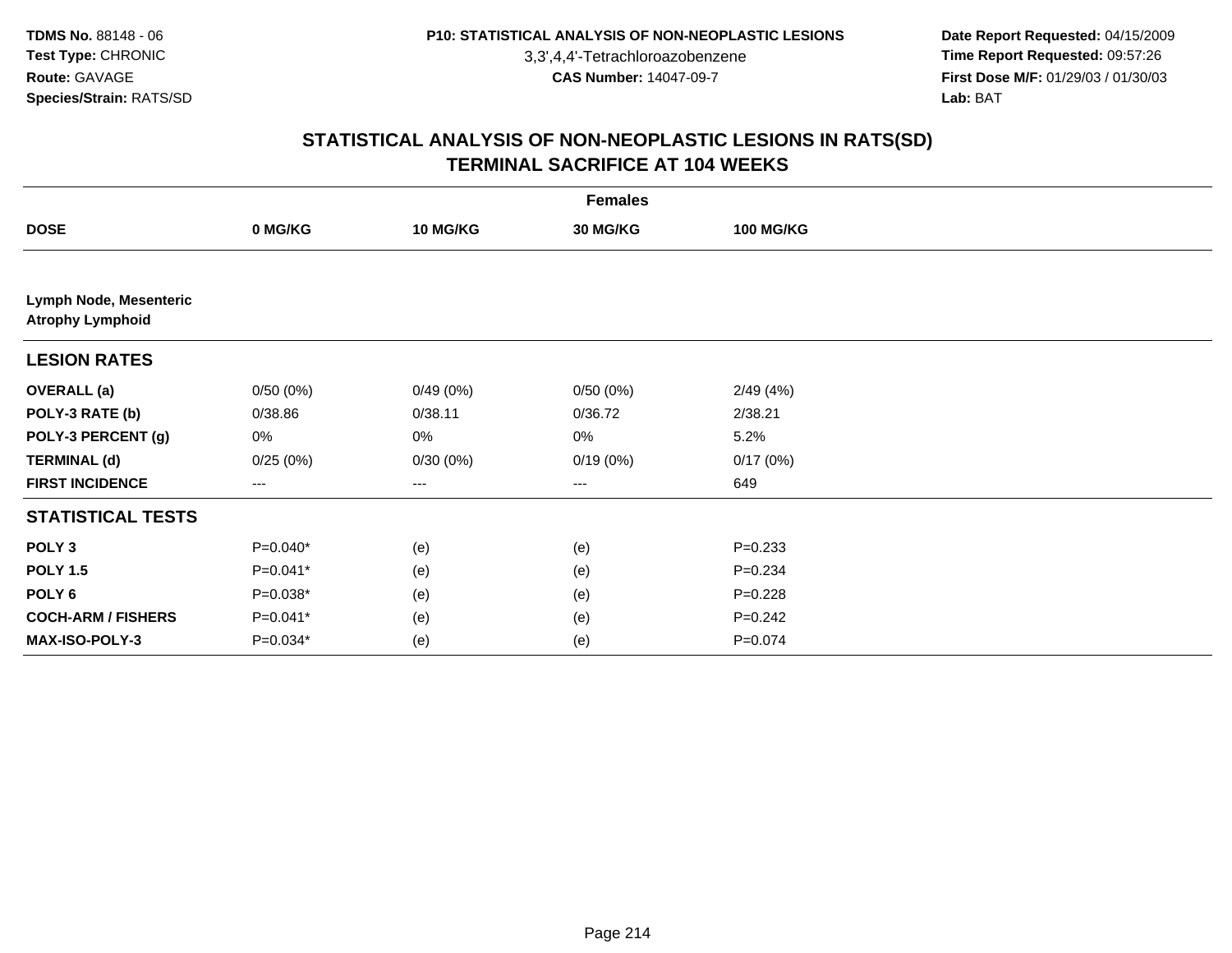**Date Report Requested:** 04/15/2009 **Time Report Requested:** 09:57:26 **First Dose M/F:** 01/29/03 / 01/30/03<br>Lab: BAT **Lab:** BAT

|                                                | <b>Females</b> |                 |                   |                  |  |  |  |  |  |
|------------------------------------------------|----------------|-----------------|-------------------|------------------|--|--|--|--|--|
| <b>DOSE</b>                                    | 0 MG/KG        | <b>10 MG/KG</b> | 30 MG/KG          | <b>100 MG/KG</b> |  |  |  |  |  |
|                                                |                |                 |                   |                  |  |  |  |  |  |
| Lymph Node, Mesenteric<br>Hyperplasia Lymphoid |                |                 |                   |                  |  |  |  |  |  |
| <b>LESION RATES</b>                            |                |                 |                   |                  |  |  |  |  |  |
| <b>OVERALL</b> (a)                             | 0/50(0%)       | 0/49(0%)        | 0/50(0%)          | 0/49(0%)         |  |  |  |  |  |
| POLY-3 RATE (b)                                | 0/38.86        | 0/38.11         | 0/36.72           | 0/37.70          |  |  |  |  |  |
| POLY-3 PERCENT (g)                             | 0%             | 0%              | 0%                | 0%               |  |  |  |  |  |
| <b>TERMINAL (d)</b>                            | 0/25(0%)       | 0/30(0%)        | 0/19(0%)          | 0/17(0%)         |  |  |  |  |  |
| <b>FIRST INCIDENCE</b>                         | $---$          | ---             | $\qquad \qquad -$ | ---              |  |  |  |  |  |
| <b>STATISTICAL TESTS</b>                       |                |                 |                   |                  |  |  |  |  |  |
| POLY <sub>3</sub>                              | (e)            | (e)             | (e)               | (e)              |  |  |  |  |  |
| <b>POLY 1.5</b>                                | (e)            | (e)             | (e)               | (e)              |  |  |  |  |  |
| POLY <sub>6</sub>                              | (e)            | (e)             | (e)               | (e)              |  |  |  |  |  |
| <b>COCH-ARM / FISHERS</b>                      | (e)            | (e)             | (e)               | (e)              |  |  |  |  |  |
| MAX-ISO-POLY-3                                 | (e)            | (e)             | (e)               | (e)              |  |  |  |  |  |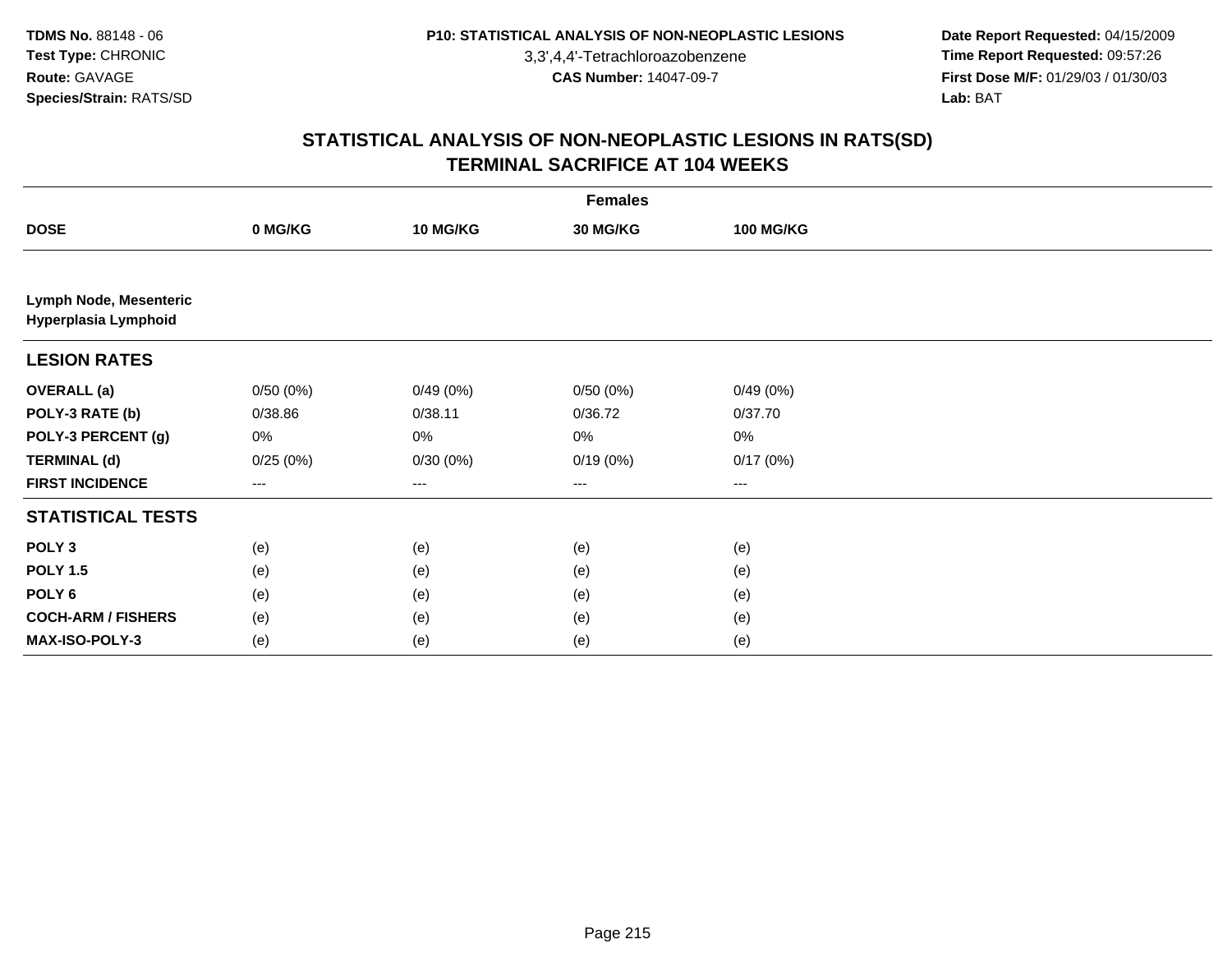**Date Report Requested:** 04/15/2009 **Time Report Requested:** 09:57:26 **First Dose M/F:** 01/29/03 / 01/30/03<br>Lab: BAT **Lab:** BAT

|                                               | <b>Females</b> |                 |             |                  |  |  |  |  |
|-----------------------------------------------|----------------|-----------------|-------------|------------------|--|--|--|--|
| <b>DOSE</b>                                   | 0 MG/KG        | <b>10 MG/KG</b> | 30 MG/KG    | <b>100 MG/KG</b> |  |  |  |  |
|                                               |                |                 |             |                  |  |  |  |  |
| <b>Lymph Node, Mesenteric</b><br>Pigmentation |                |                 |             |                  |  |  |  |  |
| <b>LESION RATES</b>                           |                |                 |             |                  |  |  |  |  |
| <b>OVERALL</b> (a)                            | 14/50 (28%)    | 32/49 (65%)     | 32/50 (64%) | 30/49 (61%)      |  |  |  |  |
| POLY-3 RATE (b)                               | 14/39.82       | 32/43.70        | 32/44.69    | 30/43.05         |  |  |  |  |
| POLY-3 PERCENT (g)                            | 35.2%          | 73.2%           | 71.6%       | 69.7%            |  |  |  |  |
| <b>TERMINAL (d)</b>                           | 11/25 (44%)    | 21/30 (70%)     | 11/19 (58%) | 15/17 (88%)      |  |  |  |  |
| <b>FIRST INCIDENCE</b>                        | 540            | 309             | 439         | 467              |  |  |  |  |
| <b>STATISTICAL TESTS</b>                      |                |                 |             |                  |  |  |  |  |
| POLY <sub>3</sub>                             | $P=0.047*$     | P<0.001**       | P<0.001**   | P<0.001**        |  |  |  |  |
| <b>POLY 1.5</b>                               | $P=0.042*$     | P<0.001**       | P<0.001**   | P<0.001**        |  |  |  |  |
| POLY 6                                        | $P=0.049*$     | P<0.001**       | P<0.001**   | P<0.001**        |  |  |  |  |
| <b>COCH-ARM / FISHERS</b>                     | $P=0.037*$     | P<0.001**       | P<0.001**   | P<0.001**        |  |  |  |  |
| MAX-ISO-POLY-3                                | P<0.001**      | P<0.001**       | P<0.001**   | P<0.001**        |  |  |  |  |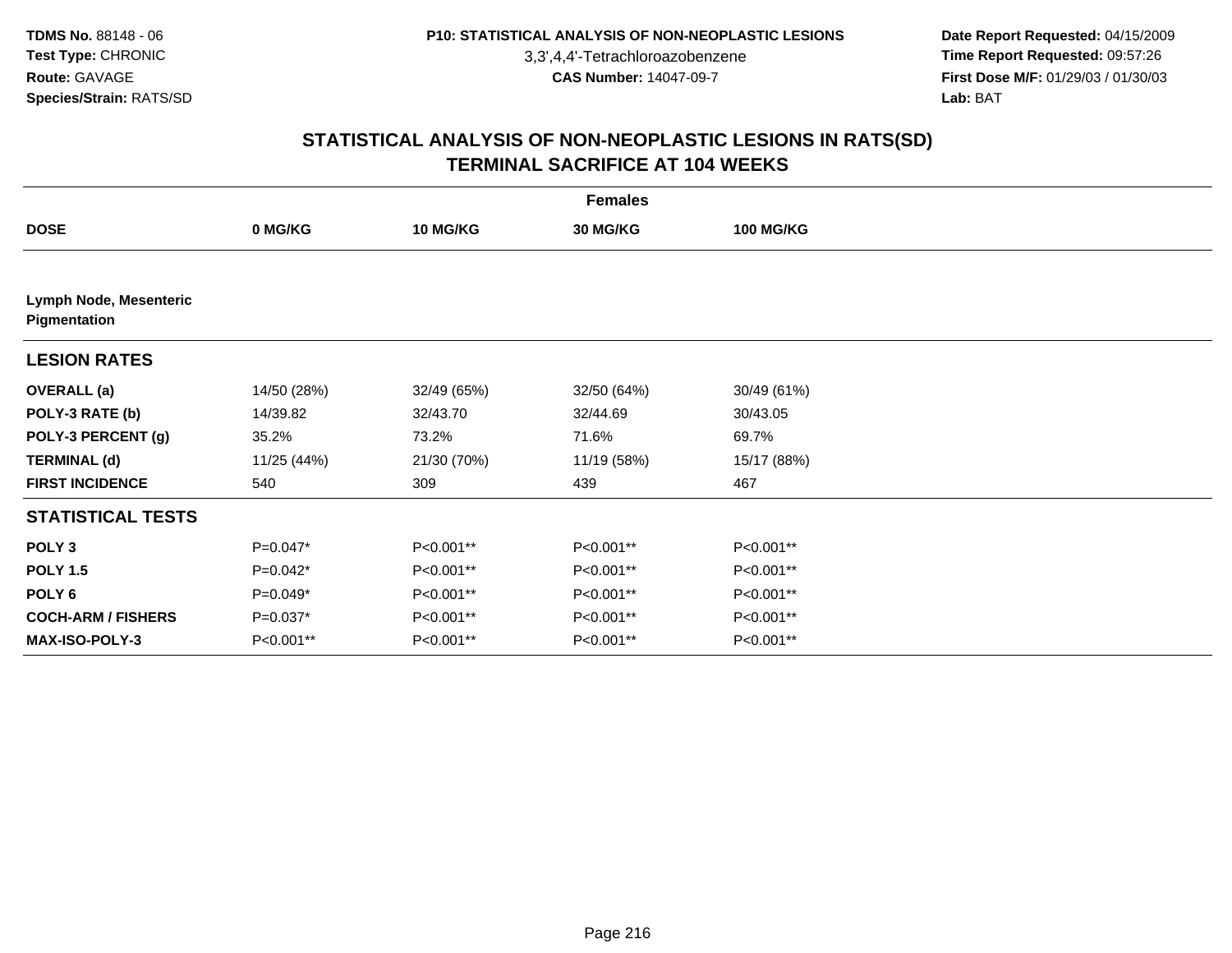**Date Report Requested:** 04/15/2009 **Time Report Requested:** 09:57:26 **First Dose M/F:** 01/29/03 / 01/30/03<br>Lab: BAT **Lab:** BAT

| <b>Females</b>                            |              |                 |                   |                  |  |  |  |
|-------------------------------------------|--------------|-----------------|-------------------|------------------|--|--|--|
| <b>DOSE</b>                               | 0 MG/KG      | <b>10 MG/KG</b> | 30 MG/KG          | <b>100 MG/KG</b> |  |  |  |
|                                           |              |                 |                   |                  |  |  |  |
| Lymph Node: Mediastinal<br><b>Atrophy</b> |              |                 |                   |                  |  |  |  |
| <b>LESION RATES</b>                       |              |                 |                   |                  |  |  |  |
| <b>OVERALL (a)</b>                        | $0/1$ $(0%)$ | $0/0 (0\%)$     | 0/4(0%)           | 0/2(0%)          |  |  |  |
| POLY-3 RATE (b)                           | 0/0.94       | 0/0.00          | 0/3.00            | 0/1.82           |  |  |  |
| POLY-3 PERCENT (g)                        | 0%           | 0%              | 0%                | 0%               |  |  |  |
| <b>TERMINAL (d)</b>                       | $0/0 (0\%)$  | $0/0 (0\%)$     | $0/1$ $(0%)$      | $0/1$ $(0%)$     |  |  |  |
| <b>FIRST INCIDENCE</b>                    | ---          | ---             | $\qquad \qquad -$ | $---$            |  |  |  |
| <b>STATISTICAL TESTS</b>                  |              |                 |                   |                  |  |  |  |
| POLY <sub>3</sub>                         | (e)          | (e)             | (e)               | (e)              |  |  |  |
| <b>POLY 1.5</b>                           | (e)          | (e)             | (e)               | (e)              |  |  |  |
| POLY <sub>6</sub>                         | (e)          | (e)             | (e)               | (e)              |  |  |  |
| <b>COCH-ARM / FISHERS</b>                 | (e)          | (e)             | (e)               | (e)              |  |  |  |
| MAX-ISO-POLY-3                            | (e)          | (e)             | (e)               | (e)              |  |  |  |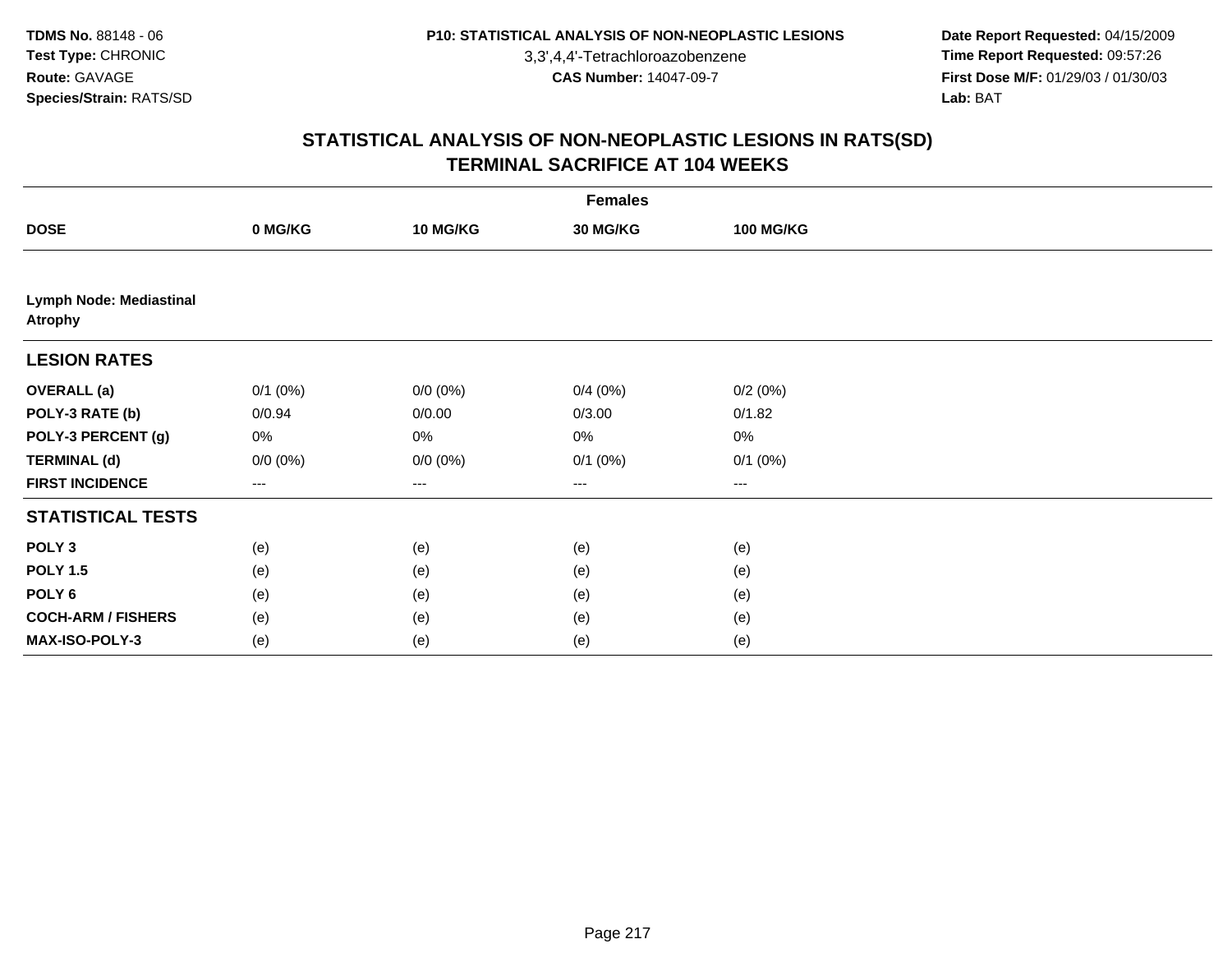**Date Report Requested:** 04/15/2009 **Time Report Requested:** 09:57:26 **First Dose M/F:** 01/29/03 / 01/30/03<br>Lab: BAT **Lab:** BAT

|                                                 | <b>Females</b> |                 |                   |                  |  |  |  |  |
|-------------------------------------------------|----------------|-----------------|-------------------|------------------|--|--|--|--|
| <b>DOSE</b>                                     | 0 MG/KG        | <b>10 MG/KG</b> | 30 MG/KG          | <b>100 MG/KG</b> |  |  |  |  |
|                                                 |                |                 |                   |                  |  |  |  |  |
| Lymph Node: Mediastinal<br>Hyperplasia Lymphoid |                |                 |                   |                  |  |  |  |  |
| <b>LESION RATES</b>                             |                |                 |                   |                  |  |  |  |  |
| <b>OVERALL</b> (a)                              | $0/1$ (0%)     | $0/0 (0\%)$     | 0/4(0%)           | 0/2(0%)          |  |  |  |  |
| POLY-3 RATE (b)                                 | 0/0.94         | 0/0.00          | 0/3.00            | 0/1.82           |  |  |  |  |
| POLY-3 PERCENT (g)                              | 0%             | 0%              | 0%                | 0%               |  |  |  |  |
| <b>TERMINAL (d)</b>                             | $0/0 (0\%)$    | $0/0 (0\%)$     | $0/1$ $(0%)$      | $0/1$ $(0%)$     |  |  |  |  |
| <b>FIRST INCIDENCE</b>                          | $---$          | ---             | $\qquad \qquad -$ | ---              |  |  |  |  |
| <b>STATISTICAL TESTS</b>                        |                |                 |                   |                  |  |  |  |  |
| POLY <sub>3</sub>                               | (e)            | (e)             | (e)               | (e)              |  |  |  |  |
| <b>POLY 1.5</b>                                 | (e)            | (e)             | (e)               | (e)              |  |  |  |  |
| POLY <sub>6</sub>                               | (e)            | (e)             | (e)               | (e)              |  |  |  |  |
| <b>COCH-ARM / FISHERS</b>                       | (e)            | (e)             | (e)               | (e)              |  |  |  |  |
| MAX-ISO-POLY-3                                  | (e)            | (e)             | (e)               | (e)              |  |  |  |  |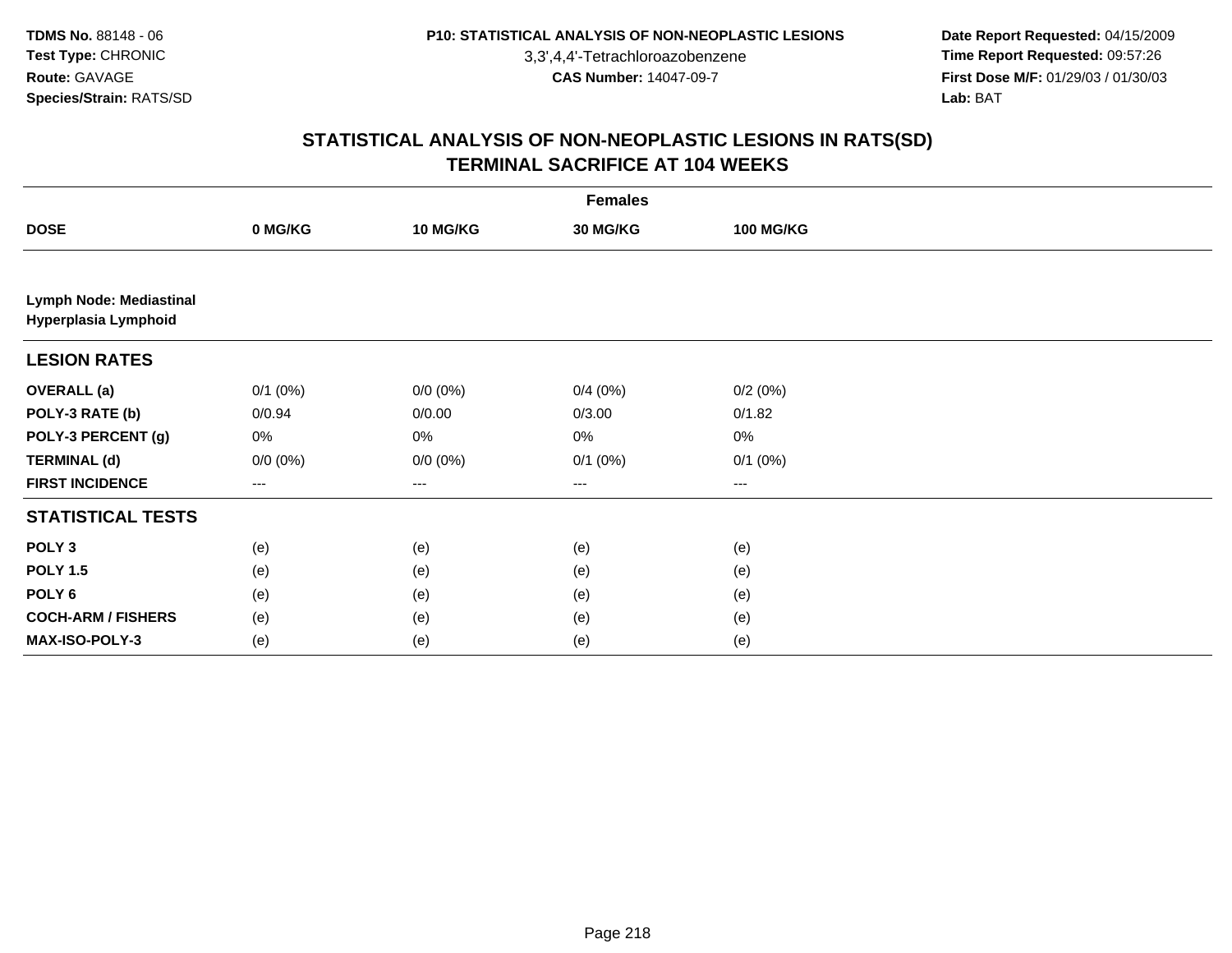**Date Report Requested:** 04/15/2009 **Time Report Requested:** 09:57:26 **First Dose M/F:** 01/29/03 / 01/30/03<br>Lab: BAT **Lab:** BAT

|                                     | <b>Females</b> |                 |                 |                  |  |  |  |  |
|-------------------------------------|----------------|-----------------|-----------------|------------------|--|--|--|--|
| <b>DOSE</b>                         | 0 MG/KG        | <b>10 MG/KG</b> | <b>30 MG/KG</b> | <b>100 MG/KG</b> |  |  |  |  |
|                                     |                |                 |                 |                  |  |  |  |  |
| <b>Mammary Gland</b><br>Galactocele |                |                 |                 |                  |  |  |  |  |
| <b>LESION RATES</b>                 |                |                 |                 |                  |  |  |  |  |
| <b>OVERALL</b> (a)                  | 3/50(6%)       | 0/50(0%)        | 0/50(0%)        | 0/50(0%)         |  |  |  |  |
| POLY-3 RATE (b)                     | 3/39.78        | 0/38.12         | 0/36.72         | 0/37.78          |  |  |  |  |
| POLY-3 PERCENT (g)                  | 7.5%           | 0%              | 0%              | 0%               |  |  |  |  |
| <b>TERMINAL (d)</b>                 | 1/25(4%)       | 0/30(0%)        | 0/19(0%)        | 0/17(0%)         |  |  |  |  |
| <b>FIRST INCIDENCE</b>              | 540            | ---             | ---             | ---              |  |  |  |  |
| <b>STATISTICAL TESTS</b>            |                |                 |                 |                  |  |  |  |  |
| POLY <sub>3</sub>                   | P=0.139N       | P=0.126N        | $P = 0.133N$    | P=0.127N         |  |  |  |  |
| <b>POLY 1.5</b>                     | P=0.139N       | P=0.125N        | P=0.126N        | P=0.122N         |  |  |  |  |
| POLY <sub>6</sub>                   | $P = 0.142N$   | P=0.123N        | P=0.144N        | P=0.136N         |  |  |  |  |
| <b>COCH-ARM / FISHERS</b>           | P=0.149N       | $P = 0.121N$    | P=0.121N        | $P = 0.121N$     |  |  |  |  |
| MAX-ISO-POLY-3                      | P=0.014N*      | P=0.044N*       | P=0.050N*       | P=0.045N*        |  |  |  |  |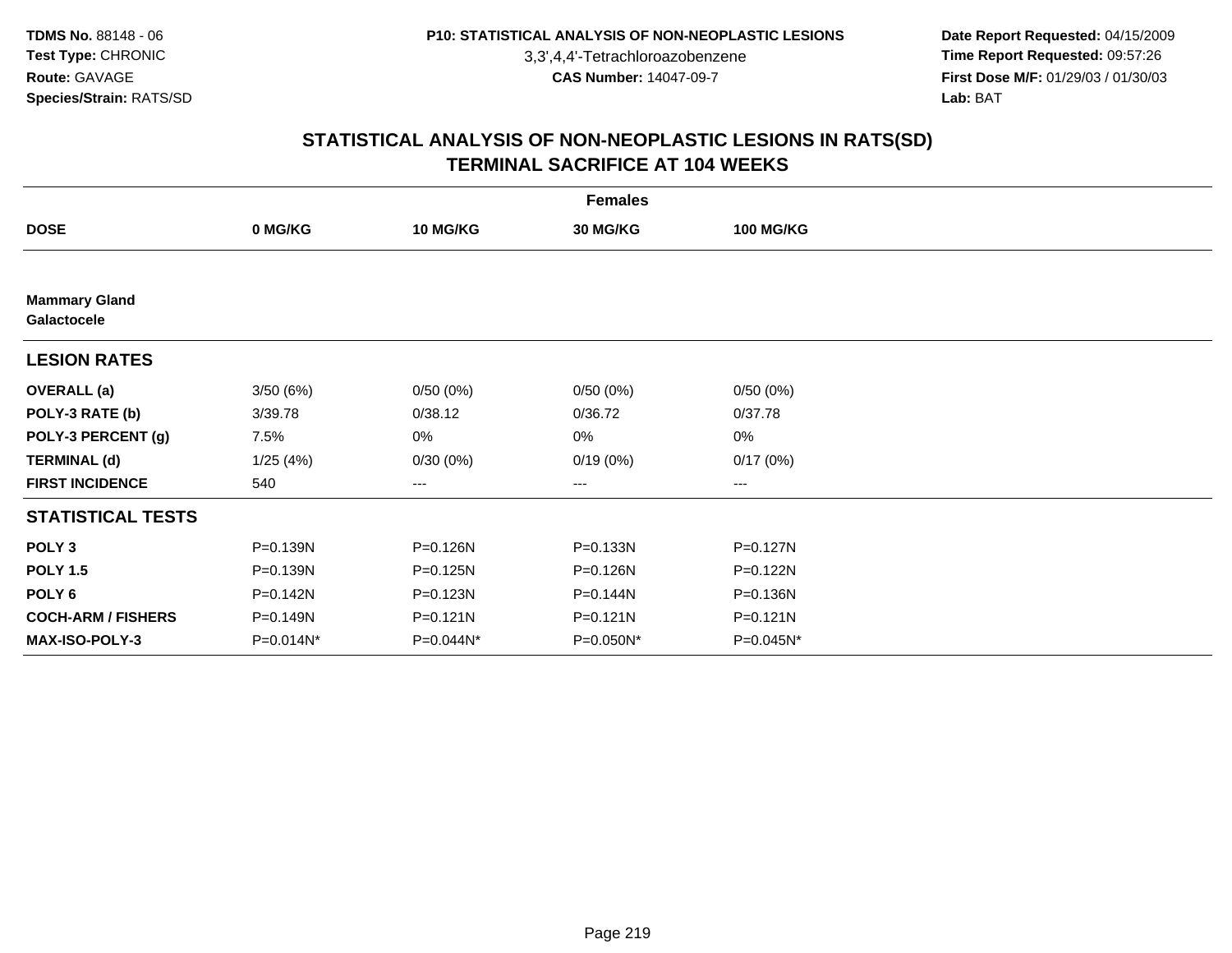**Date Report Requested:** 04/15/2009 **Time Report Requested:** 09:57:26 **First Dose M/F:** 01/29/03 / 01/30/03<br>Lab: BAT **Lab:** BAT

|                                     | <b>Females</b> |                 |                 |                  |  |  |  |  |
|-------------------------------------|----------------|-----------------|-----------------|------------------|--|--|--|--|
| <b>DOSE</b>                         | 0 MG/KG        | <b>10 MG/KG</b> | <b>30 MG/KG</b> | <b>100 MG/KG</b> |  |  |  |  |
|                                     |                |                 |                 |                  |  |  |  |  |
| <b>Mammary Gland</b><br>Hyperplasia |                |                 |                 |                  |  |  |  |  |
| <b>LESION RATES</b>                 |                |                 |                 |                  |  |  |  |  |
| <b>OVERALL</b> (a)                  | 4/50 (8%)      | 11/50 (22%)     | 11/50 (22%)     | 4/50 (8%)        |  |  |  |  |
| POLY-3 RATE (b)                     | 4/40.25        | 11/39.29        | 11/38.52        | 4/38.62          |  |  |  |  |
| POLY-3 PERCENT (g)                  | 9.9%           | 28%             | 28.6%           | 10.4%            |  |  |  |  |
| <b>TERMINAL (d)</b>                 | 1/25(4%)       | $9/30(30\%)$    | 5/19 (26%)      | 3/17(18%)        |  |  |  |  |
| <b>FIRST INCIDENCE</b>              | 478            | 527             | 439             | 401              |  |  |  |  |
| <b>STATISTICAL TESTS</b>            |                |                 |                 |                  |  |  |  |  |
| POLY <sub>3</sub>                   | P=0.204N       | $P=0.035*$      | $P=0.031*$      | $P=0.622$        |  |  |  |  |
| <b>POLY 1.5</b>                     | P=0.187N       | $P=0.036*$      | $P=0.036*$      | $P = 0.635$      |  |  |  |  |
| POLY <sub>6</sub>                   | P=0.247N       | $P=0.038*$      | $P=0.025*$      | $P = 0.595$      |  |  |  |  |
| <b>COCH-ARM / FISHERS</b>           | P=0.187N       | $P=0.045*$      | P=0.045*        | P=0.643N         |  |  |  |  |
| MAX-ISO-POLY-3                      | $P = 0.128$    | P=0.019*        | P=0.017*        | $P=0.475$        |  |  |  |  |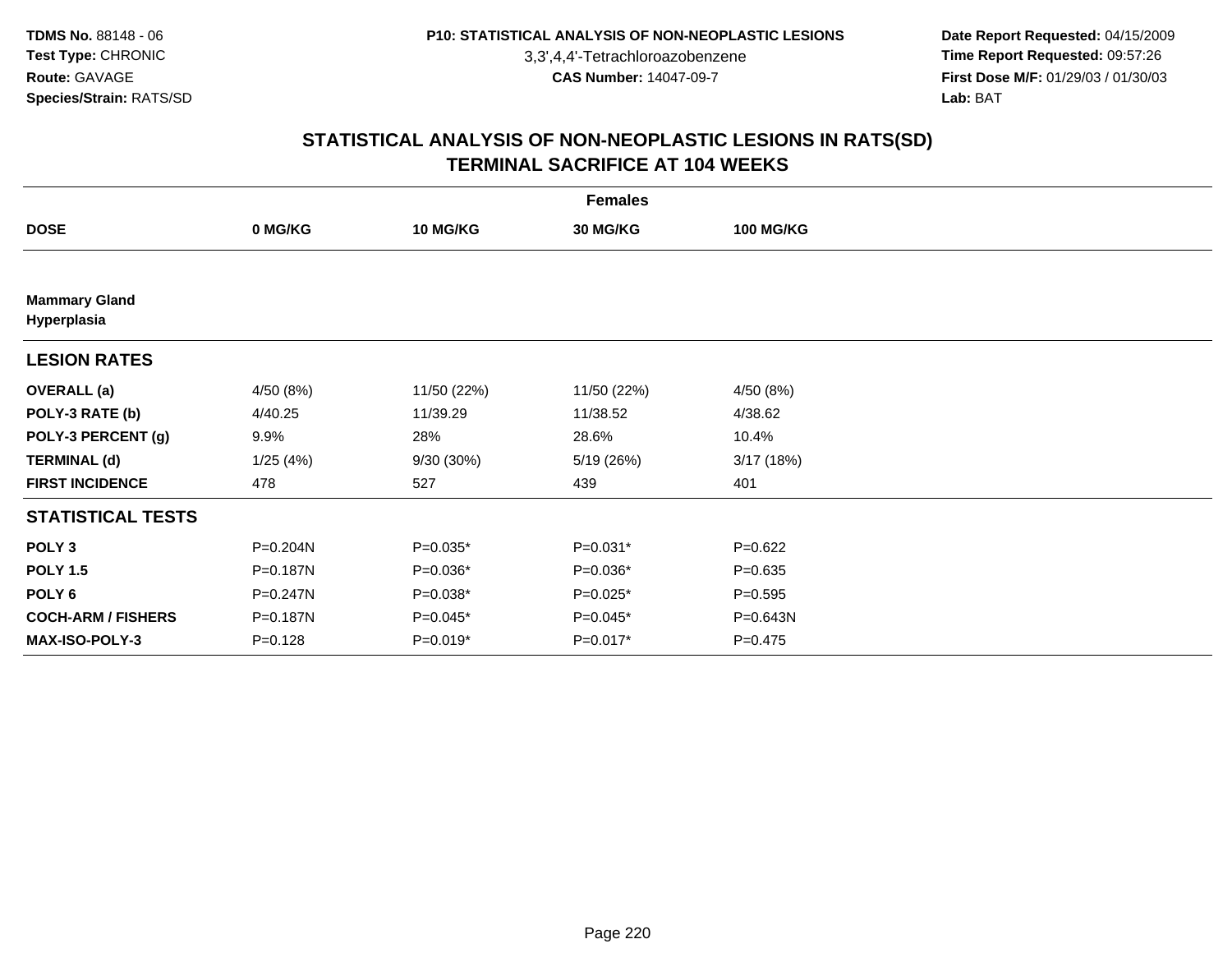**Date Report Requested:** 04/15/2009 **Time Report Requested:** 09:57:26 **First Dose M/F:** 01/29/03 / 01/30/03<br>Lab: BAT **Lab:** BAT

| <b>Females</b>                           |             |                 |                 |                  |  |  |  |
|------------------------------------------|-------------|-----------------|-----------------|------------------|--|--|--|
| <b>DOSE</b>                              | 0 MG/KG     | <b>10 MG/KG</b> | <b>30 MG/KG</b> | <b>100 MG/KG</b> |  |  |  |
|                                          |             |                 |                 |                  |  |  |  |
| <b>Mesentery: Fat</b><br><b>Necrosis</b> |             |                 |                 |                  |  |  |  |
| <b>LESION RATES</b>                      |             |                 |                 |                  |  |  |  |
| <b>OVERALL</b> (a)                       | 1/3(33%)    | 1/2(50%)        | $0/1$ (0%)      | 2/3(67%)         |  |  |  |
| POLY-3 RATE (b)                          | 1/2.94      | 1/2.00          | 0/1.00          | 2/2.45           |  |  |  |
| POLY-3 PERCENT (g)                       | 34%         | 50%             | 0%              | 81.6%            |  |  |  |
| <b>TERMINAL (d)</b>                      | 1/2(50%)    | 1/2(50%)        | $0/1$ $(0%)$    | 1/1 (100%)       |  |  |  |
| <b>FIRST INCIDENCE</b>                   | 727 (T)     | 727(T)          | ---             | 705              |  |  |  |
| <b>STATISTICAL TESTS</b>                 |             |                 |                 |                  |  |  |  |
| POLY <sub>3</sub>                        | $P = 0.318$ | $P = 0.676$     | P=0.690N        | $P = 0.411$      |  |  |  |
| <b>POLY 1.5</b>                          | $P = 0.354$ | $P = 0.673$     | P=0.691N        | $P = 0.451$      |  |  |  |
| POLY <sub>6</sub>                        | $P = 0.276$ | $P = 0.682$     | P=0.689N        | $P = 0.360$      |  |  |  |
| <b>COCH-ARM / FISHERS</b>                | $P = 0.384$ | $P=0.700$       | P=0.750N        | $P = 0.500$      |  |  |  |
| <b>MAX-ISO-POLY-3</b>                    | $P = 0.311$ | $P = 0.396$     | P=0.337N        | $P = 0.167$      |  |  |  |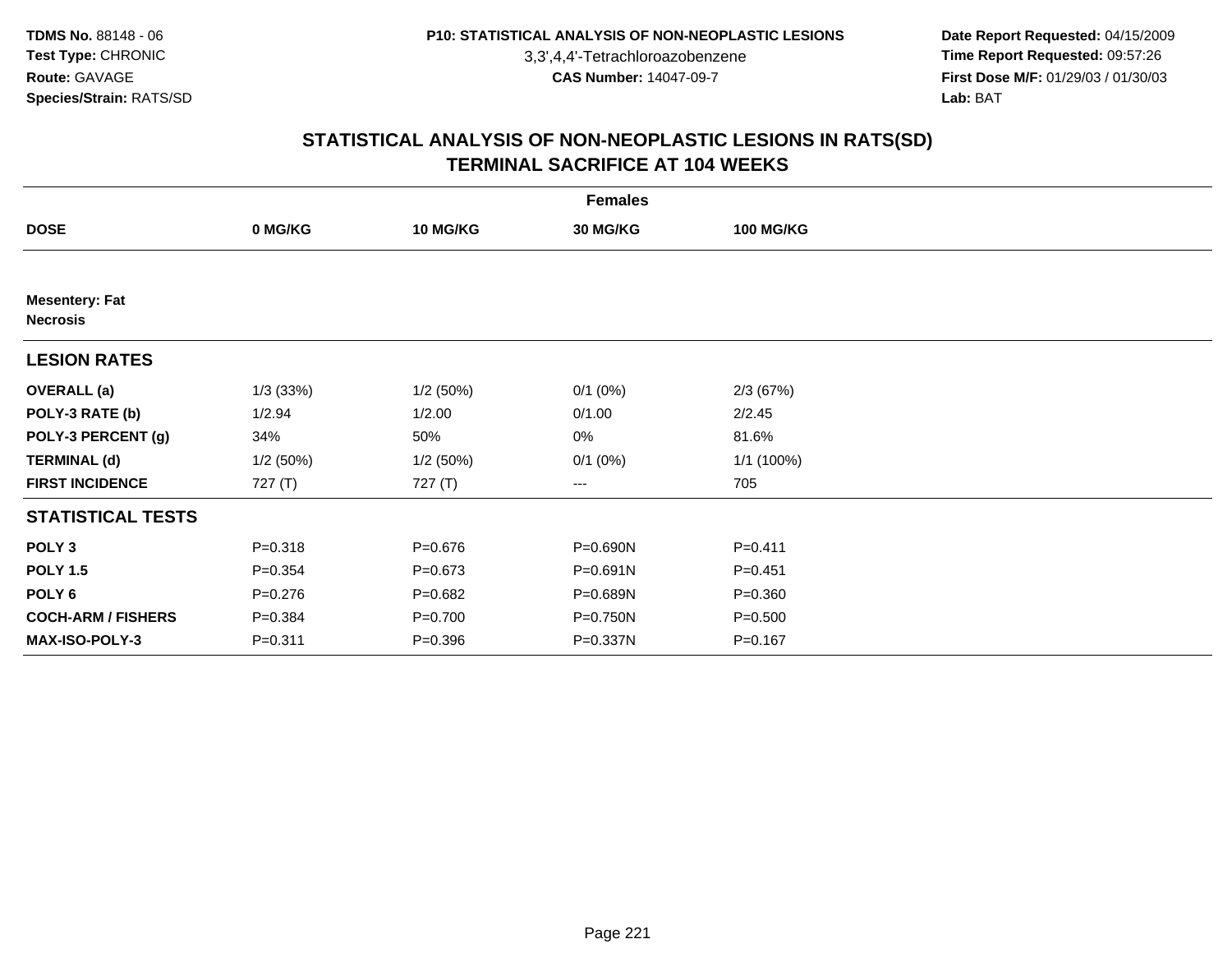**Date Report Requested:** 04/15/2009 **Time Report Requested:** 09:57:26 **First Dose M/F:** 01/29/03 / 01/30/03<br>Lab: BAT **Lab:** BAT

| <b>Females</b>            |                   |                   |          |                   |  |  |
|---------------------------|-------------------|-------------------|----------|-------------------|--|--|
| <b>DOSE</b>               | 0 MG/KG           | <b>10 MG/KG</b>   | 30 MG/KG | <b>100 MG/KG</b>  |  |  |
|                           |                   |                   |          |                   |  |  |
| <b>Nose</b>               |                   |                   |          |                   |  |  |
| <b>Foreign Body</b>       |                   |                   |          |                   |  |  |
| <b>LESION RATES</b>       |                   |                   |          |                   |  |  |
| <b>OVERALL</b> (a)        | 0/50(0%)          | 0/50(0%)          | 0/50(0%) | 0/50(0%)          |  |  |
| POLY-3 RATE (b)           | 0/38.86           | 0/38.12           | 0/36.72  | 0/37.78           |  |  |
| POLY-3 PERCENT (g)        | 0%                | 0%                | 0%       | 0%                |  |  |
| <b>TERMINAL (d)</b>       | 0/25(0%)          | 0/30(0%)          | 0/19(0%) | 0/17(0%)          |  |  |
| <b>FIRST INCIDENCE</b>    | $\qquad \qquad -$ | $\qquad \qquad -$ | $---$    | $\qquad \qquad -$ |  |  |
| <b>STATISTICAL TESTS</b>  |                   |                   |          |                   |  |  |
| POLY <sub>3</sub>         | (e)               | (e)               | (e)      | (e)               |  |  |
| <b>POLY 1.5</b>           | (e)               | (e)               | (e)      | (e)               |  |  |
| POLY <sub>6</sub>         | (e)               | (e)               | (e)      | (e)               |  |  |
| <b>COCH-ARM / FISHERS</b> | (e)               | (e)               | (e)      | (e)               |  |  |
| MAX-ISO-POLY-3            | (e)               | (e)               | (e)      | (e)               |  |  |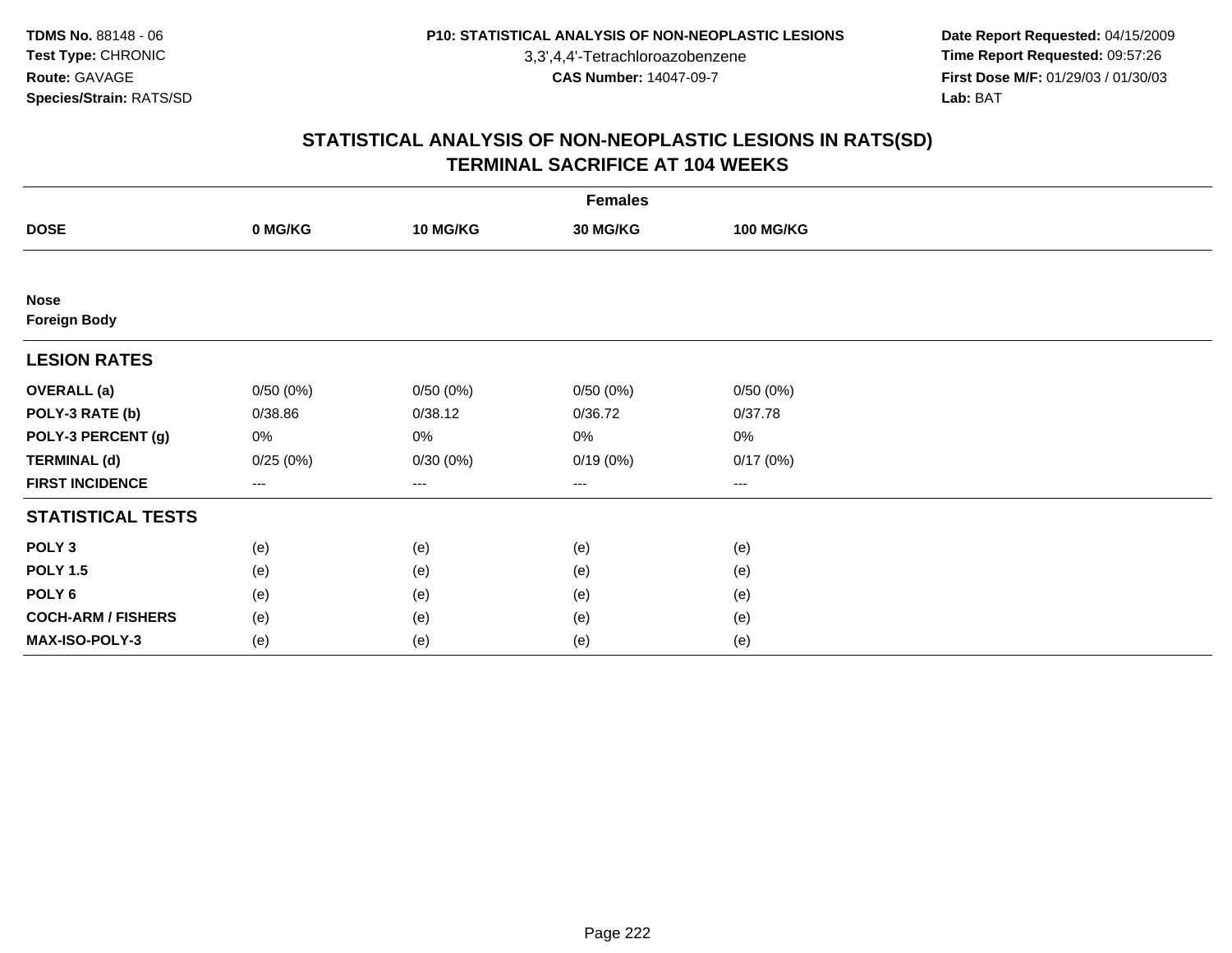**Date Report Requested:** 04/15/2009 **Time Report Requested:** 09:57:26 **First Dose M/F:** 01/29/03 / 01/30/03<br>Lab: BAT **Lab:** BAT

| <b>Females</b>              |                   |                 |                 |                  |  |  |
|-----------------------------|-------------------|-----------------|-----------------|------------------|--|--|
| <b>DOSE</b>                 | 0 MG/KG           | <b>10 MG/KG</b> | <b>30 MG/KG</b> | <b>100 MG/KG</b> |  |  |
|                             |                   |                 |                 |                  |  |  |
| <b>Nose</b><br>Inflammation |                   |                 |                 |                  |  |  |
| <b>LESION RATES</b>         |                   |                 |                 |                  |  |  |
| <b>OVERALL</b> (a)          | 0/50(0%)          | 7/50 (14%)      | 6/50 (12%)      | 8/50 (16%)       |  |  |
| POLY-3 RATE (b)             | 0/38.86           | 7/38.70         | 6/37.64         | 8/39.38          |  |  |
| POLY-3 PERCENT (g)          | 0%                | 18.1%           | 15.9%           | 20.3%            |  |  |
| <b>TERMINAL (d)</b>         | 0/25(0%)          | 6/30(20%)       | 4/19 (21%)      | 3/17(18%)        |  |  |
| <b>FIRST INCIDENCE</b>      | $\qquad \qquad -$ | 544             | 587             | 551              |  |  |
| <b>STATISTICAL TESTS</b>    |                   |                 |                 |                  |  |  |
| POLY <sub>3</sub>           | P=0.046*          | P=0.007**       | $P=0.013*$      | P=0.003**        |  |  |
| <b>POLY 1.5</b>             | $P=0.048*$        | P=0.007**       | $P=0.014*$      | P=0.004**        |  |  |
| POLY <sub>6</sub>           | $P=0.043*$        | P=0.008**       | $P=0.011*$      | P=0.003**        |  |  |
| <b>COCH-ARM / FISHERS</b>   | $P=0.049*$        | P=0.006**       | $P=0.013*$      | P=0.003**        |  |  |
| MAX-ISO-POLY-3              | P=0.006**         | P=0.002**       | P=0.004**       | P<0.001**        |  |  |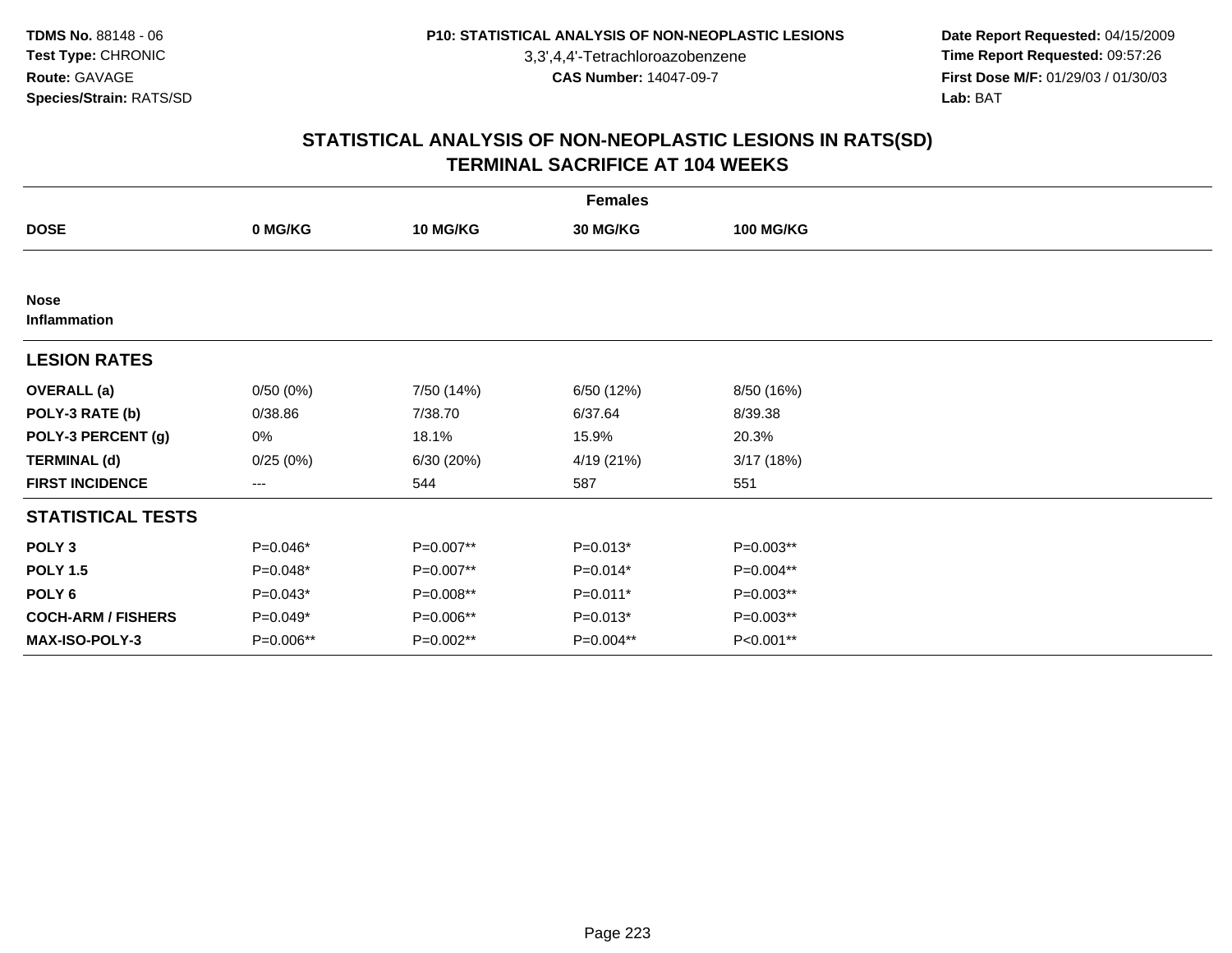**Date Report Requested:** 04/15/2009 **Time Report Requested:** 09:57:26 **First Dose M/F:** 01/29/03 / 01/30/03<br>Lab: BAT **Lab:** BAT

| <b>Females</b>                              |           |                 |             |                  |  |  |
|---------------------------------------------|-----------|-----------------|-------------|------------------|--|--|
| <b>DOSE</b>                                 | 0 MG/KG   | <b>10 MG/KG</b> | 30 MG/KG    | <b>100 MG/KG</b> |  |  |
|                                             |           |                 |             |                  |  |  |
| <b>Oral Mucosa: Gingival</b><br>Hyperplasia |           |                 |             |                  |  |  |
| <b>LESION RATES</b>                         |           |                 |             |                  |  |  |
| <b>OVERALL</b> (a)                          | 0/50(0%)  | 8/50 (16%)      | 24/50 (48%) | 24/50 (48%)      |  |  |
| POLY-3 RATE (b)                             | 0/38.86   | 8/39.21         | 24/40.52    | 24/43.32         |  |  |
| POLY-3 PERCENT (g)                          | 0%        | 20.4%           | 59.2%       | 55.4%            |  |  |
| <b>TERMINAL (d)</b>                         | 0/25(0%)  | 6/30(20%)       | 12/19 (63%) | 9/17 (53%)       |  |  |
| <b>FIRST INCIDENCE</b>                      | ---       | 527             | 560         | 401              |  |  |
| <b>STATISTICAL TESTS</b>                    |           |                 |             |                  |  |  |
| POLY <sub>3</sub>                           | P<0.001** | P=0.003**       | P<0.001**   | P<0.001**        |  |  |
| <b>POLY 1.5</b>                             | P<0.001** | P=0.003**       | P<0.001**   | P<0.001**        |  |  |
| POLY 6                                      | P<0.001** | P=0.004**       | P<0.001**   | P<0.001**        |  |  |
| <b>COCH-ARM / FISHERS</b>                   | P<0.001** | $P=0.003**$     | P<0.001**   | P<0.001**        |  |  |
| <b>MAX-ISO-POLY-3</b>                       | P<0.001** | P<0.001**       | P<0.001**   | P<0.001**        |  |  |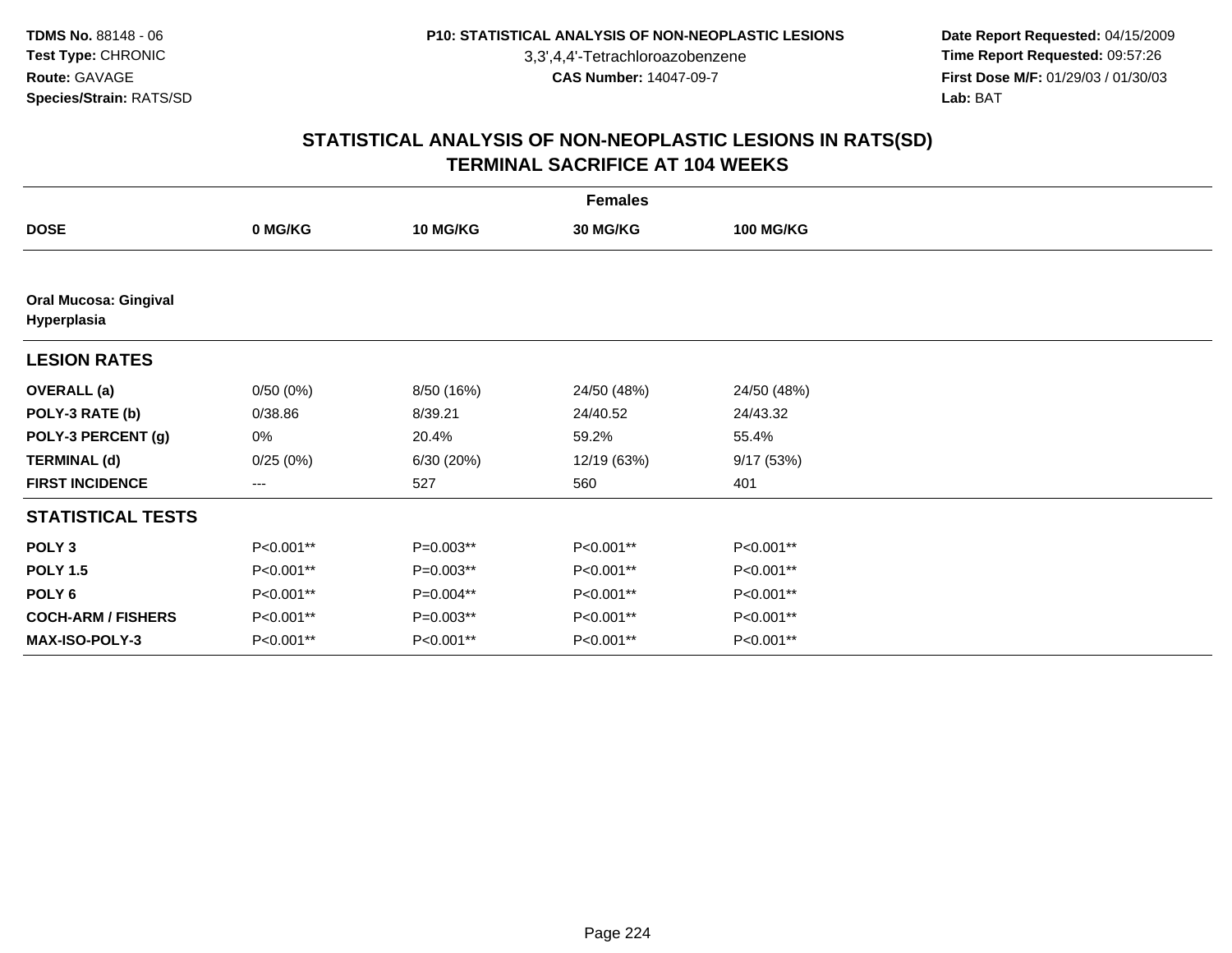**Date Report Requested:** 04/15/2009 **Time Report Requested:** 09:57:26 **First Dose M/F:** 01/29/03 / 01/30/03<br>Lab: BAT **Lab:** BAT

|                                                                        | <b>Females</b> |             |            |                  |  |  |  |
|------------------------------------------------------------------------|----------------|-------------|------------|------------------|--|--|--|
| <b>DOSE</b>                                                            | 0 MG/KG        | 10 MG/KG    | 30 MG/KG   | <b>100 MG/KG</b> |  |  |  |
|                                                                        |                |             |            |                  |  |  |  |
| <b>Oral Mucosa: Gingival</b><br><b>Hyperplasia Cystic Keratinizing</b> |                |             |            |                  |  |  |  |
| <b>LESION RATES</b>                                                    |                |             |            |                  |  |  |  |
| <b>OVERALL</b> (a)                                                     | 0/50(0%)       | 4/50 (8%)   | 9/50 (18%) | 13/50 (26%)      |  |  |  |
| POLY-3 RATE (b)                                                        | 0/38.86        | 4/38.12     | 9/37.21    | 13/39.73         |  |  |  |
| POLY-3 PERCENT (g)                                                     | 0%             | 10.5%       | 24.2%      | 32.7%            |  |  |  |
| <b>TERMINAL (d)</b>                                                    | 0/25(0%)       | 4/30 (13%)  | 6/19(32%)  | 4/17(24%)        |  |  |  |
| <b>FIRST INCIDENCE</b>                                                 | $---$          | 727 (T)     | 659        | 558              |  |  |  |
| <b>STATISTICAL TESTS</b>                                               |                |             |            |                  |  |  |  |
| POLY <sub>3</sub>                                                      | P<0.001**      | $P=0.057$   | P<0.001**  | P<0.001**        |  |  |  |
| <b>POLY 1.5</b>                                                        | P<0.001**      | $P = 0.056$ | P<0.001**  | P<0.001**        |  |  |  |
| POLY <sub>6</sub>                                                      | P<0.001**      | $P = 0.060$ | P<0.001**  | P<0.001**        |  |  |  |
| <b>COCH-ARM / FISHERS</b>                                              | P<0.001**      | $P=0.059$   | P<0.001**  | P<0.001**        |  |  |  |
| <b>MAX-ISO-POLY-3</b>                                                  | P<0.001**      | $P=0.019*$  | P<0.001**  | P<0.001**        |  |  |  |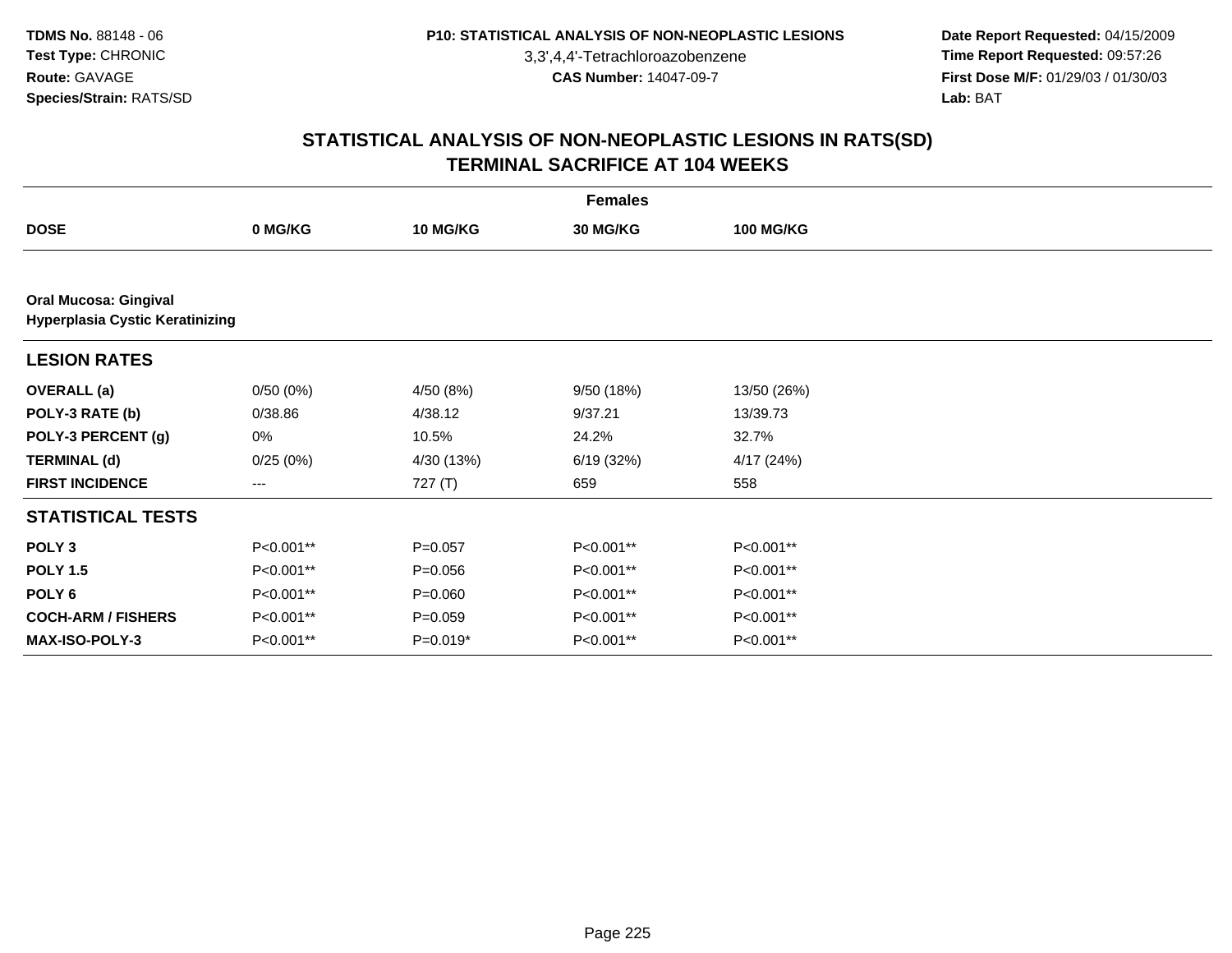**Date Report Requested:** 04/15/2009 **Time Report Requested:** 09:57:26 **First Dose M/F:** 01/29/03 / 01/30/03<br>Lab: BAT **Lab:** BAT

| <b>Females</b>            |             |                 |                 |                  |  |  |
|---------------------------|-------------|-----------------|-----------------|------------------|--|--|
| <b>DOSE</b>               | 0 MG/KG     | <b>10 MG/KG</b> | <b>30 MG/KG</b> | <b>100 MG/KG</b> |  |  |
|                           |             |                 |                 |                  |  |  |
| Ovary<br>Cyst             |             |                 |                 |                  |  |  |
| <b>LESION RATES</b>       |             |                 |                 |                  |  |  |
| <b>OVERALL</b> (a)        | 12/50 (24%) | 8/50 (16%)      | 13/50 (26%)     | 12/50 (24%)      |  |  |
| POLY-3 RATE (b)           | 12/40.82    | 8/39.15         | 13/39.43        | 12/40.52         |  |  |
| POLY-3 PERCENT (g)        | 29.4%       | 20.4%           | 33%             | 29.6%            |  |  |
| <b>TERMINAL (d)</b>       | 6/25(24%)   | 5/30 (17%)      | 7/19 (37%)      | 4/17(24%)        |  |  |
| <b>FIRST INCIDENCE</b>    | 548         | 553             | 525             | 378              |  |  |
| <b>STATISTICAL TESTS</b>  |             |                 |                 |                  |  |  |
| POLY <sub>3</sub>         | $P = 0.411$ | P=0.251N        | $P = 0.458$     | $P = 0.589$      |  |  |
| <b>POLY 1.5</b>           | $P = 0.421$ | P=0.250N        | $P=0.477$       | P=0.593N         |  |  |
| POLY <sub>6</sub>         | $P = 0.374$ | P=0.240N        | $P = 0.421$     | $P = 0.564$      |  |  |
| <b>COCH-ARM / FISHERS</b> | $P = 0.397$ | P=0.227N        | $P = 0.500$     | P=0.592N         |  |  |
| <b>MAX-ISO-POLY-3</b>     | $P=0.422$   | P=0.181N        | $P = 0.364$     | $P = 0.491$      |  |  |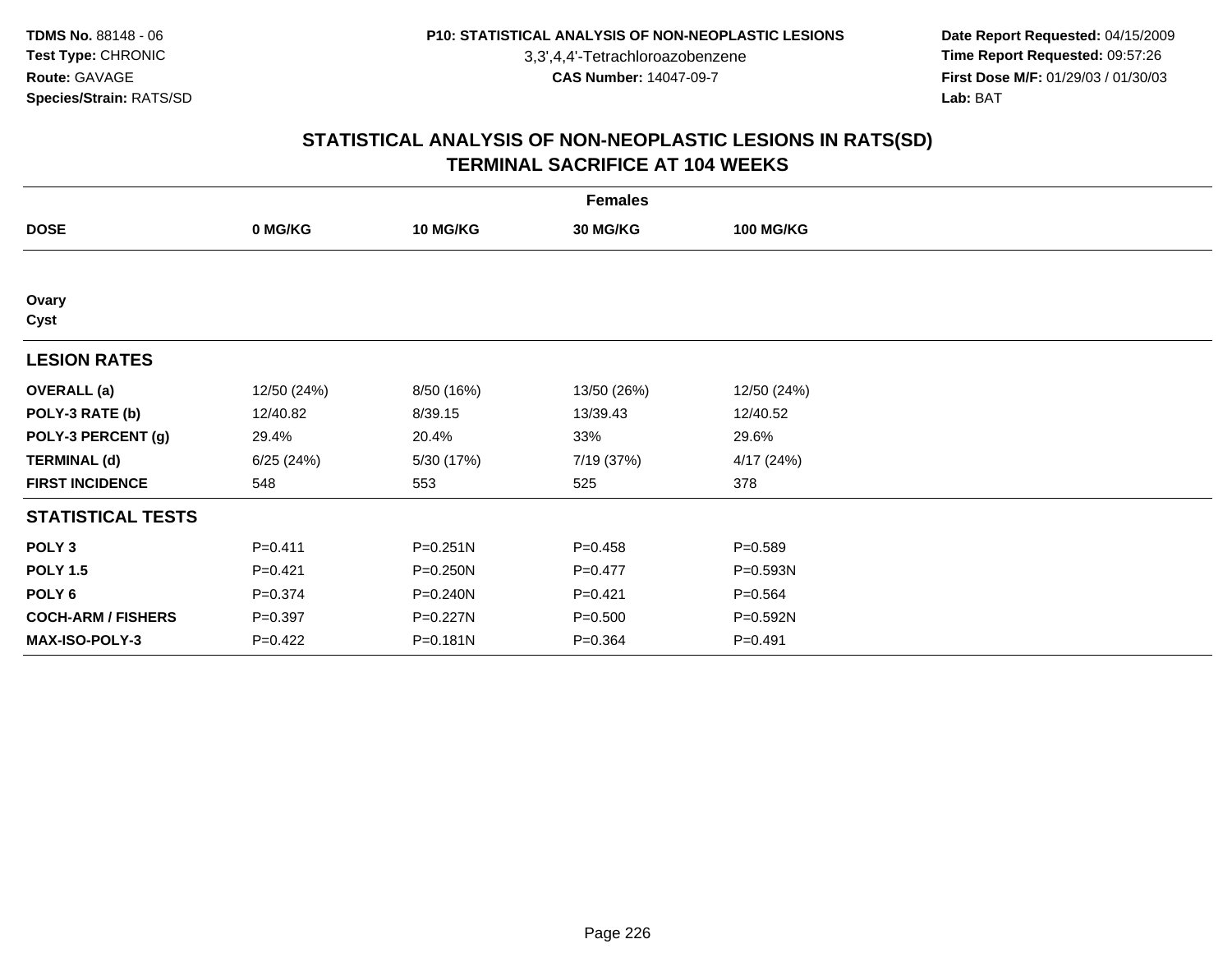**Date Report Requested:** 04/15/2009 **Time Report Requested:** 09:57:26 **First Dose M/F:** 01/29/03 / 01/30/03<br>Lab: BAT **Lab:** BAT

| <b>Females</b>            |                        |                 |                 |                  |  |  |  |
|---------------------------|------------------------|-----------------|-----------------|------------------|--|--|--|
| <b>DOSE</b>               | 0 MG/KG                | <b>10 MG/KG</b> | <b>30 MG/KG</b> | <b>100 MG/KG</b> |  |  |  |
|                           |                        |                 |                 |                  |  |  |  |
| Ovary<br>Inflammation     |                        |                 |                 |                  |  |  |  |
| <b>LESION RATES</b>       |                        |                 |                 |                  |  |  |  |
| <b>OVERALL</b> (a)        | 0/50(0%)               | 1/50(2%)        | 2/50(4%)        | 5/50 (10%)       |  |  |  |
| POLY-3 RATE (b)           | 0/38.86                | 1/38.12         | 2/37.66         | 5/39.27          |  |  |  |
| POLY-3 PERCENT (g)        | 0%                     | 2.6%            | 5.3%            | 12.7%            |  |  |  |
| <b>TERMINAL (d)</b>       | 0/25(0%)               | 1/30(3%)        | 0/19(0%)        | 0/17(0%)         |  |  |  |
| <b>FIRST INCIDENCE</b>    | $\qquad \qquad \cdots$ | 727(T)          | 580             | 588              |  |  |  |
| <b>STATISTICAL TESTS</b>  |                        |                 |                 |                  |  |  |  |
| POLY <sub>3</sub>         | P=0.009**              | $P=0.496$       | $P=0.229$       | $P=0.030*$       |  |  |  |
| <b>POLY 1.5</b>           | P=0.009**              | $P=0.495$       | $P = 0.233$     | $P=0.031*$       |  |  |  |
| POLY <sub>6</sub>         | P=0.008**              | $P = 0.502$     | $P=0.224$       | $P=0.029*$       |  |  |  |
| <b>COCH-ARM / FISHERS</b> | P=0.009**              | $P = 0.500$     | $P = 0.247$     | $P=0.028*$       |  |  |  |
| MAX-ISO-POLY-3            | P=0.008**              | $P = 0.158$     | $P = 0.075$     | $P=0.010**$      |  |  |  |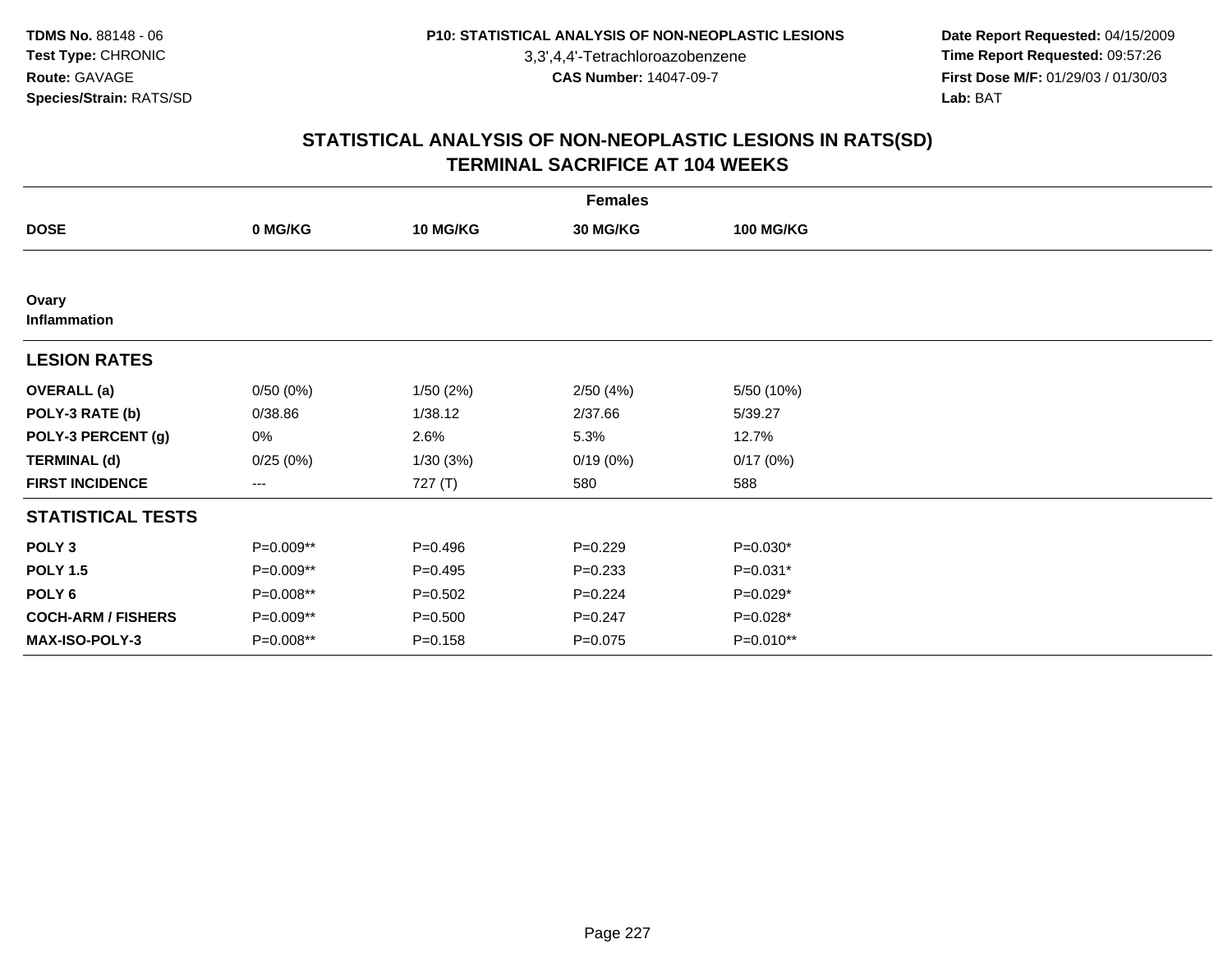**Date Report Requested:** 04/15/2009 **Time Report Requested:** 09:57:26 **First Dose M/F:** 01/29/03 / 01/30/03<br>Lab: BAT **Lab:** BAT

| <b>Females</b>            |                        |                 |             |                  |  |  |  |
|---------------------------|------------------------|-----------------|-------------|------------------|--|--|--|
| <b>DOSE</b>               | 0 MG/KG                | <b>10 MG/KG</b> | 30 MG/KG    | <b>100 MG/KG</b> |  |  |  |
|                           |                        |                 |             |                  |  |  |  |
| Oviduct<br>Cyst           |                        |                 |             |                  |  |  |  |
| <b>LESION RATES</b>       |                        |                 |             |                  |  |  |  |
| <b>OVERALL</b> (a)        | 0/2(0%)                | $0/0 (0\%)$     | 2/3 (67%)   | 0/2(0%)          |  |  |  |
| POLY-3 RATE (b)           | 0/2.00                 | 0/0.00          | 2/2.65      | 0/1.54           |  |  |  |
| POLY-3 PERCENT (g)        | 0%                     | 0%              | 75.6%       | 0%               |  |  |  |
| <b>TERMINAL (d)</b>       | 0/2(0%)                | $0/0 (0\%)$     | 1/1 (100%)  | $0/1$ $(0%)$     |  |  |  |
| <b>FIRST INCIDENCE</b>    | $\qquad \qquad \cdots$ | $--$            | 716         | $--$             |  |  |  |
| <b>STATISTICAL TESTS</b>  |                        |                 |             |                  |  |  |  |
| POLY <sub>3</sub>         | (e)                    | (e)             | $P = 0.205$ | (e)              |  |  |  |
| <b>POLY 1.5</b>           | (e)                    | (e)             | $P = 0.241$ | (e)              |  |  |  |
| POLY <sub>6</sub>         | (e)                    | (e)             | $P = 0.144$ | (e)              |  |  |  |
| <b>COCH-ARM / FISHERS</b> | P=0.603N               | (e)             | $P = 0.300$ | (e)              |  |  |  |
| MAX-ISO-POLY-3            | (e)                    | (e)             | P=0.029*    | (e)              |  |  |  |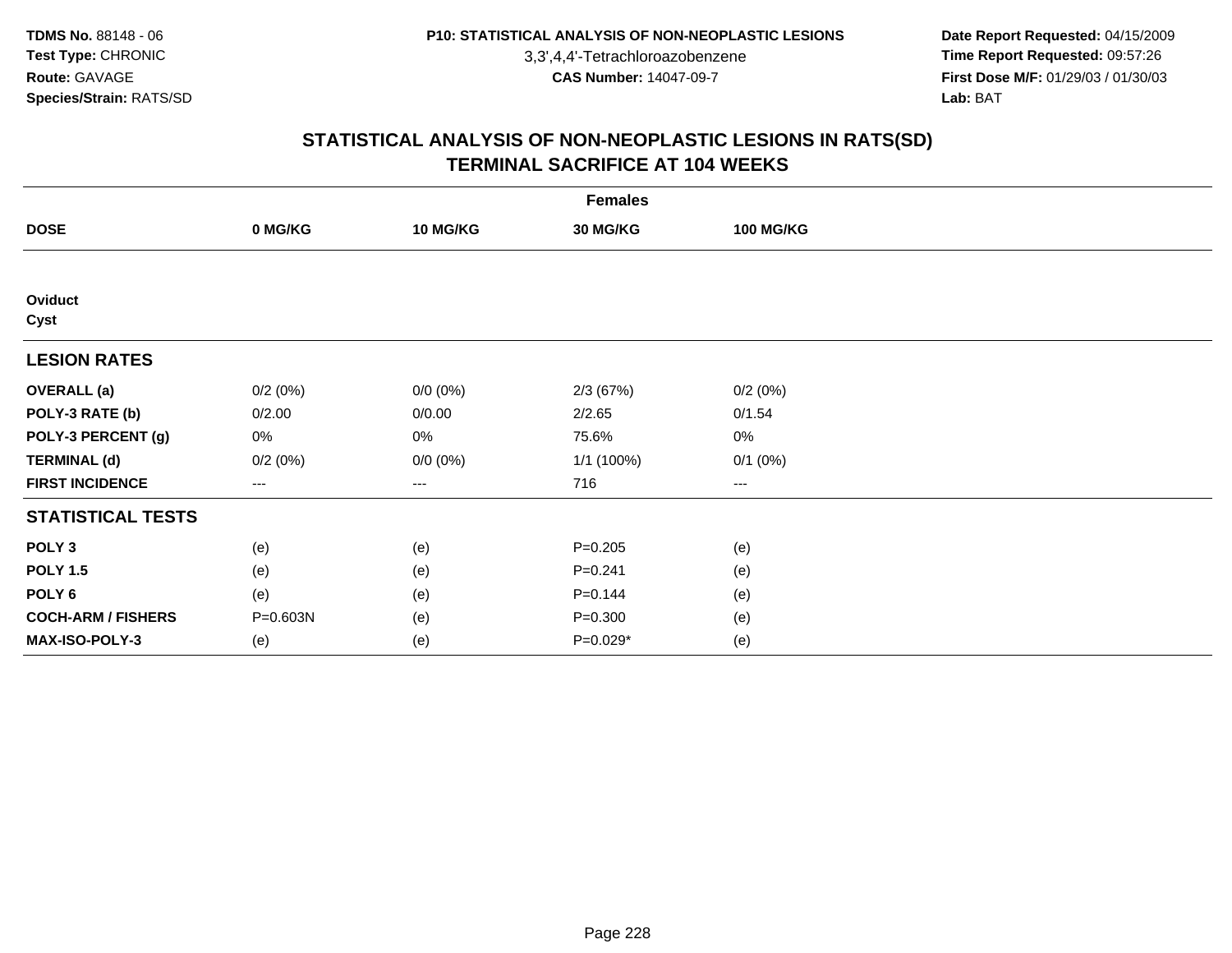**Date Report Requested:** 04/15/2009 **Time Report Requested:** 09:57:26 **First Dose M/F:** 01/29/03 / 01/30/03<br>Lab: BAT **Lab:** BAT

| <b>Females</b>            |             |                 |              |                  |  |  |  |
|---------------------------|-------------|-----------------|--------------|------------------|--|--|--|
| <b>DOSE</b>               | 0 MG/KG     | <b>10 MG/KG</b> | 30 MG/KG     | <b>100 MG/KG</b> |  |  |  |
|                           |             |                 |              |                  |  |  |  |
| Oviduct<br>Inflammation   |             |                 |              |                  |  |  |  |
| <b>LESION RATES</b>       |             |                 |              |                  |  |  |  |
| <b>OVERALL</b> (a)        | 2/2 (100%)  | $0/0 (0\%)$     | 1/3(33%)     | 2/2 (100%)       |  |  |  |
| POLY-3 RATE (b)           | 2/2.00      | 0/0.00          | 1/2.96       | 2/2.00           |  |  |  |
| POLY-3 PERCENT (g)        | 100%        | 0%              | 33.8%        | 100%             |  |  |  |
| <b>TERMINAL (d)</b>       | 2/2 (100%)  | $0/0 (0\%)$     | $0/1$ $(0%)$ | 1/1 (100%)       |  |  |  |
| <b>FIRST INCIDENCE</b>    | 727 (T)     | $--$            | 628          | 590              |  |  |  |
| <b>STATISTICAL TESTS</b>  |             |                 |              |                  |  |  |  |
| POLY <sub>3</sub>         | (e)         | (e)             | P=0.285N     | (e)              |  |  |  |
| <b>POLY 1.5</b>           | (e)         | (e)             | P=0.283N     | (e)              |  |  |  |
| POLY <sub>6</sub>         | (e)         | (e)             | P=0.290N     | (e)              |  |  |  |
| <b>COCH-ARM / FISHERS</b> | $P = 0.603$ | (e)             | P=0.300N     | (e)              |  |  |  |
| <b>MAX-ISO-POLY-3</b>     | (e)         | (e)             | P=0.077N     | (e)              |  |  |  |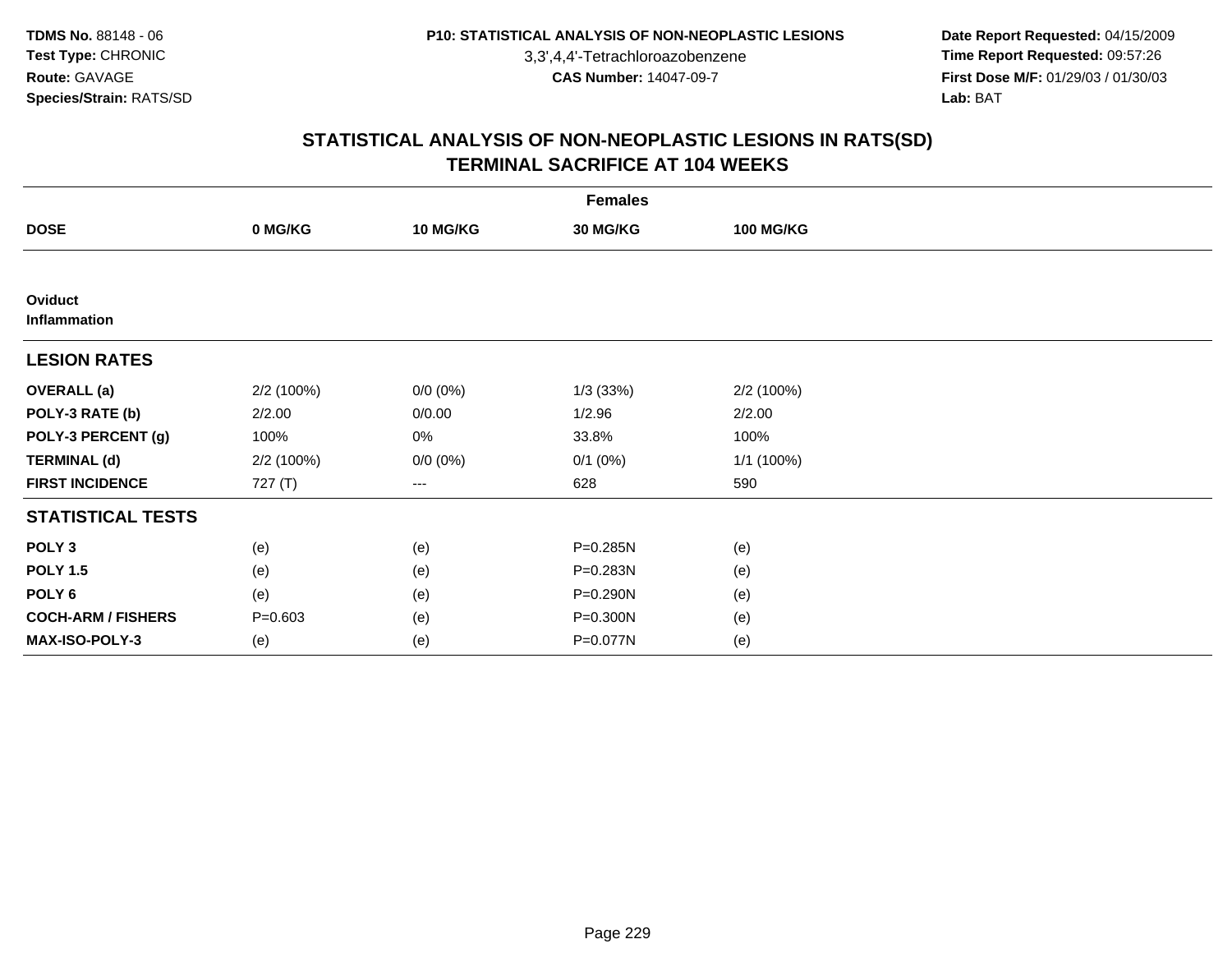**Date Report Requested:** 04/15/2009 **Time Report Requested:** 09:57:26 **First Dose M/F:** 01/29/03 / 01/30/03<br>Lab: BAT **Lab:** BAT

|                                   | <b>Females</b>         |                 |                 |                  |  |  |  |  |
|-----------------------------------|------------------------|-----------------|-----------------|------------------|--|--|--|--|
| <b>DOSE</b>                       | 0 MG/KG                | <b>10 MG/KG</b> | <b>30 MG/KG</b> | <b>100 MG/KG</b> |  |  |  |  |
|                                   |                        |                 |                 |                  |  |  |  |  |
| <b>Pancreas</b><br><b>Atrophy</b> |                        |                 |                 |                  |  |  |  |  |
| <b>LESION RATES</b>               |                        |                 |                 |                  |  |  |  |  |
| <b>OVERALL</b> (a)                | 0/50(0%)               | 11/49 (22%)     | 12/49 (24%)     | 13/49 (27%)      |  |  |  |  |
| POLY-3 RATE (b)                   | 0/38.86                | 11/40.07        | 12/37.36        | 13/42.48         |  |  |  |  |
| POLY-3 PERCENT (g)                | 0%                     | 27.5%           | 32.1%           | 30.6%            |  |  |  |  |
| <b>TERMINAL (d)</b>               | 0/25(0%)               | 6/30(20%)       | 9/19 (47%)      | 4/17(24%)        |  |  |  |  |
| <b>FIRST INCIDENCE</b>            | $\qquad \qquad \cdots$ | 335             | 628             | 378              |  |  |  |  |
| <b>STATISTICAL TESTS</b>          |                        |                 |                 |                  |  |  |  |  |
| POLY <sub>3</sub>                 | $P=0.018*$             | P<0.001**       | P<0.001**       | P<0.001**        |  |  |  |  |
| <b>POLY 1.5</b>                   | $P=0.015*$             | P<0.001**       | P<0.001**       | P<0.001**        |  |  |  |  |
| POLY <sub>6</sub>                 | $P=0.019*$             | P<0.001**       | P<0.001**       | P<0.001**        |  |  |  |  |
| <b>COCH-ARM / FISHERS</b>         | $P=0.011*$             | P<0.001**       | P<0.001**       | P<0.001**        |  |  |  |  |
| MAX-ISO-POLY-3                    | P<0.001**              | P<0.001**       | P<0.001**       | P<0.001**        |  |  |  |  |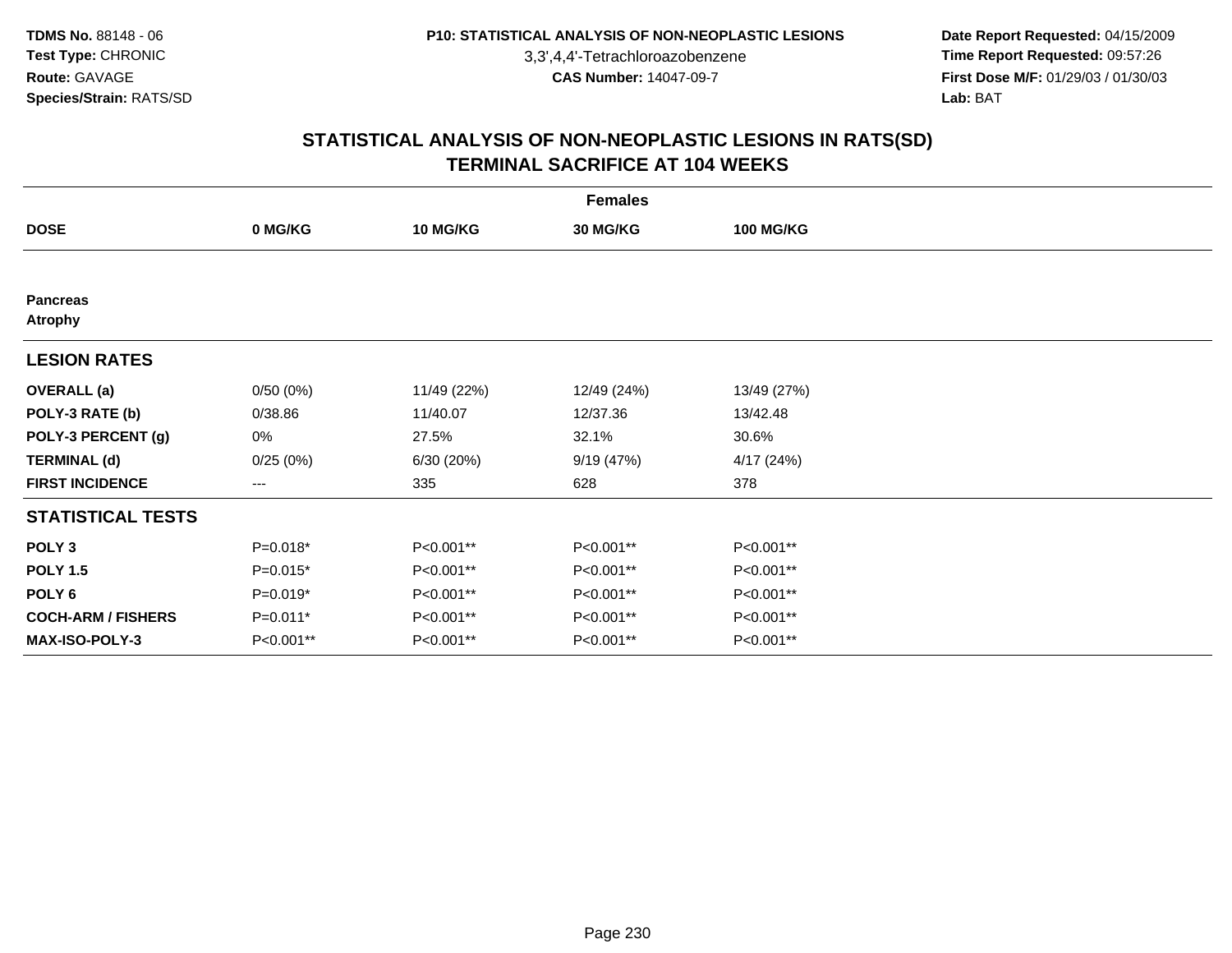**Date Report Requested:** 04/15/2009 **Time Report Requested:** 09:57:26 **First Dose M/F:** 01/29/03 / 01/30/03<br>Lab: BAT **Lab:** BAT

|                                 |            |                 | <b>Females</b>  |                  |  |
|---------------------------------|------------|-----------------|-----------------|------------------|--|
| <b>DOSE</b>                     | 0 MG/KG    | <b>10 MG/KG</b> | <b>30 MG/KG</b> | <b>100 MG/KG</b> |  |
|                                 |            |                 |                 |                  |  |
| <b>Pancreas</b><br>Inflammation |            |                 |                 |                  |  |
| <b>LESION RATES</b>             |            |                 |                 |                  |  |
| <b>OVERALL</b> (a)              | 1/50(2%)   | 1/49(2%)        | 4/49 (8%)       | 6/49 (12%)       |  |
| POLY-3 RATE (b)                 | 1/39.33    | 1/38.11         | 4/36.71         | 6/39.64          |  |
| POLY-3 PERCENT (g)              | 2.5%       | 2.6%            | 10.9%           | 15.1%            |  |
| <b>TERMINAL (d)</b>             | 0/25(0%)   | 1/30(3%)        | 3/19(16%)       | 2/17(12%)        |  |
| <b>FIRST INCIDENCE</b>          | 588        | 727(T)          | 688             | 378              |  |
| <b>STATISTICAL TESTS</b>        |            |                 |                 |                  |  |
| POLY <sub>3</sub>               | $P=0.018*$ | $P = 0.754$     | $P = 0.156$     | $P = 0.055$      |  |
| <b>POLY 1.5</b>                 | $P=0.018*$ | $P = 0.753$     | $P=0.164$       | $P = 0.056$      |  |
| POLY <sub>6</sub>               | $P=0.016*$ | $P = 0.759$     | $P = 0.143$     | $P=0.052$        |  |
| <b>COCH-ARM / FISHERS</b>       | $P=0.017*$ | $P = 0.747$     | $P = 0.175$     | $P = 0.053$      |  |
| MAX-ISO-POLY-3                  | $P=0.028*$ | $P = 0.490$     | $P = 0.076$     | $P=0.024*$       |  |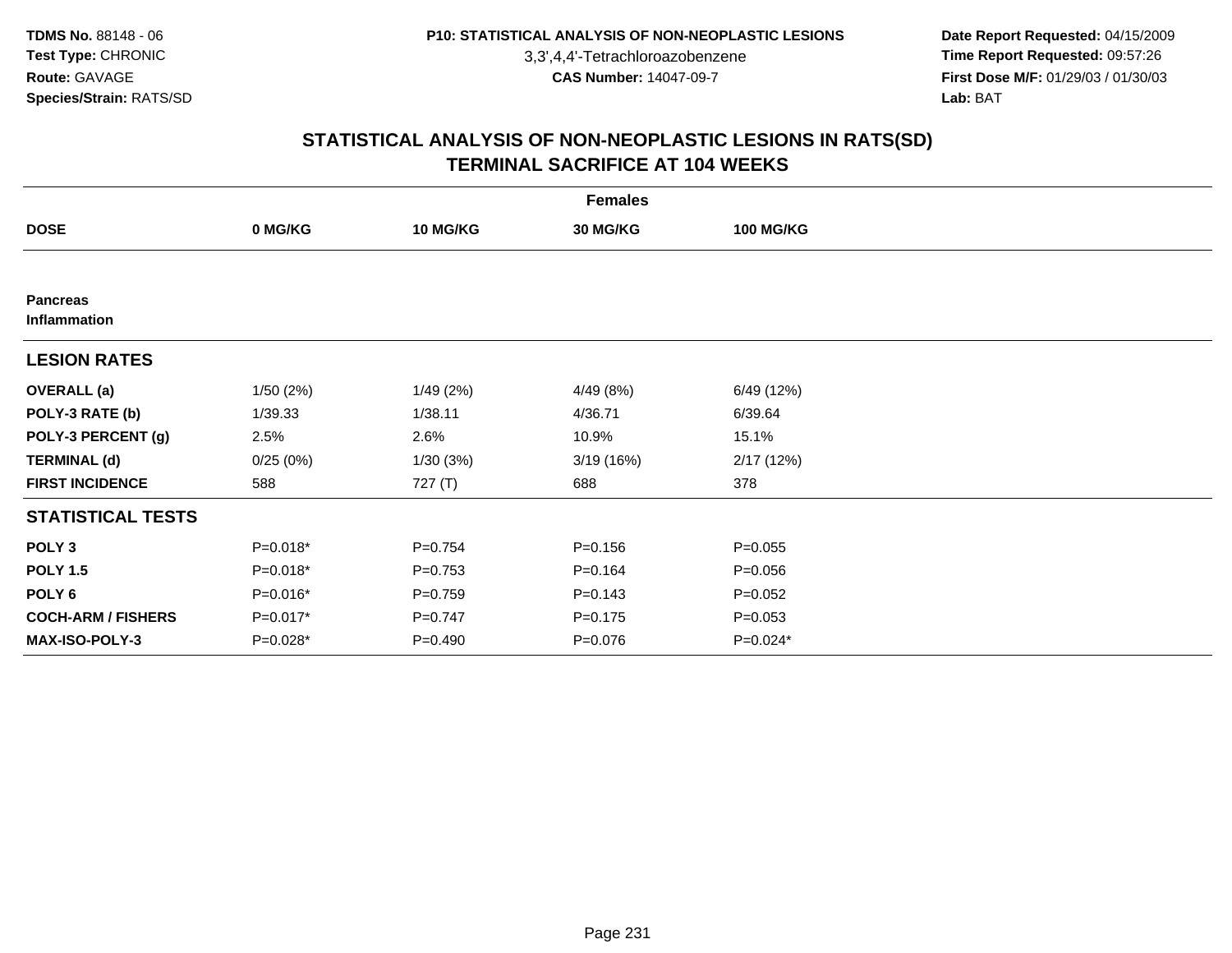**Date Report Requested:** 04/15/2009 **Time Report Requested:** 09:57:26 **First Dose M/F:** 01/29/03 / 01/30/03<br>Lab: BAT **Lab:** BAT

| <b>Females</b>                         |                        |                   |                 |                  |  |  |  |
|----------------------------------------|------------------------|-------------------|-----------------|------------------|--|--|--|
| <b>DOSE</b>                            | 0 MG/KG                | <b>10 MG/KG</b>   | <b>30 MG/KG</b> | <b>100 MG/KG</b> |  |  |  |
|                                        |                        |                   |                 |                  |  |  |  |
| <b>Pancreas: Acinus</b><br>Hyperplasia |                        |                   |                 |                  |  |  |  |
| <b>LESION RATES</b>                    |                        |                   |                 |                  |  |  |  |
| <b>OVERALL</b> (a)                     | 0/50(0%)               | 0/49(0%)          | 1/49(2%)        | 1/49(2%)         |  |  |  |
| POLY-3 RATE (b)                        | 0/38.86                | 0/38.11           | 1/36.56         | 1/38.44          |  |  |  |
| POLY-3 PERCENT (g)                     | 0%                     | 0%                | 2.7%            | 2.6%             |  |  |  |
| <b>TERMINAL (d)</b>                    | 0/25(0%)               | 0/30(0%)          | 1/19(5%)        | 0/17(0%)         |  |  |  |
| <b>FIRST INCIDENCE</b>                 | $\qquad \qquad \cdots$ | $\qquad \qquad -$ | 727(T)          | 467              |  |  |  |
| <b>STATISTICAL TESTS</b>               |                        |                   |                 |                  |  |  |  |
| POLY <sub>3</sub>                      | $P = 0.325$            | (e)               | $P = 0.488$     | $P=0.498$        |  |  |  |
| <b>POLY 1.5</b>                        | $P = 0.328$            | (e)               | $P=0.492$       | $P=0.499$        |  |  |  |
| POLY <sub>6</sub>                      | $P = 0.312$            | (e)               | $P = 0.480$     | $P=0.493$        |  |  |  |
| <b>COCH-ARM / FISHERS</b>              | $P=0.322$              | (e)               | $P = 0.495$     | $P=0.495$        |  |  |  |
| <b>MAX-ISO-POLY-3</b>                  | $P = 0.247$            | (e)               | $P = 0.157$     | $P = 0.157$      |  |  |  |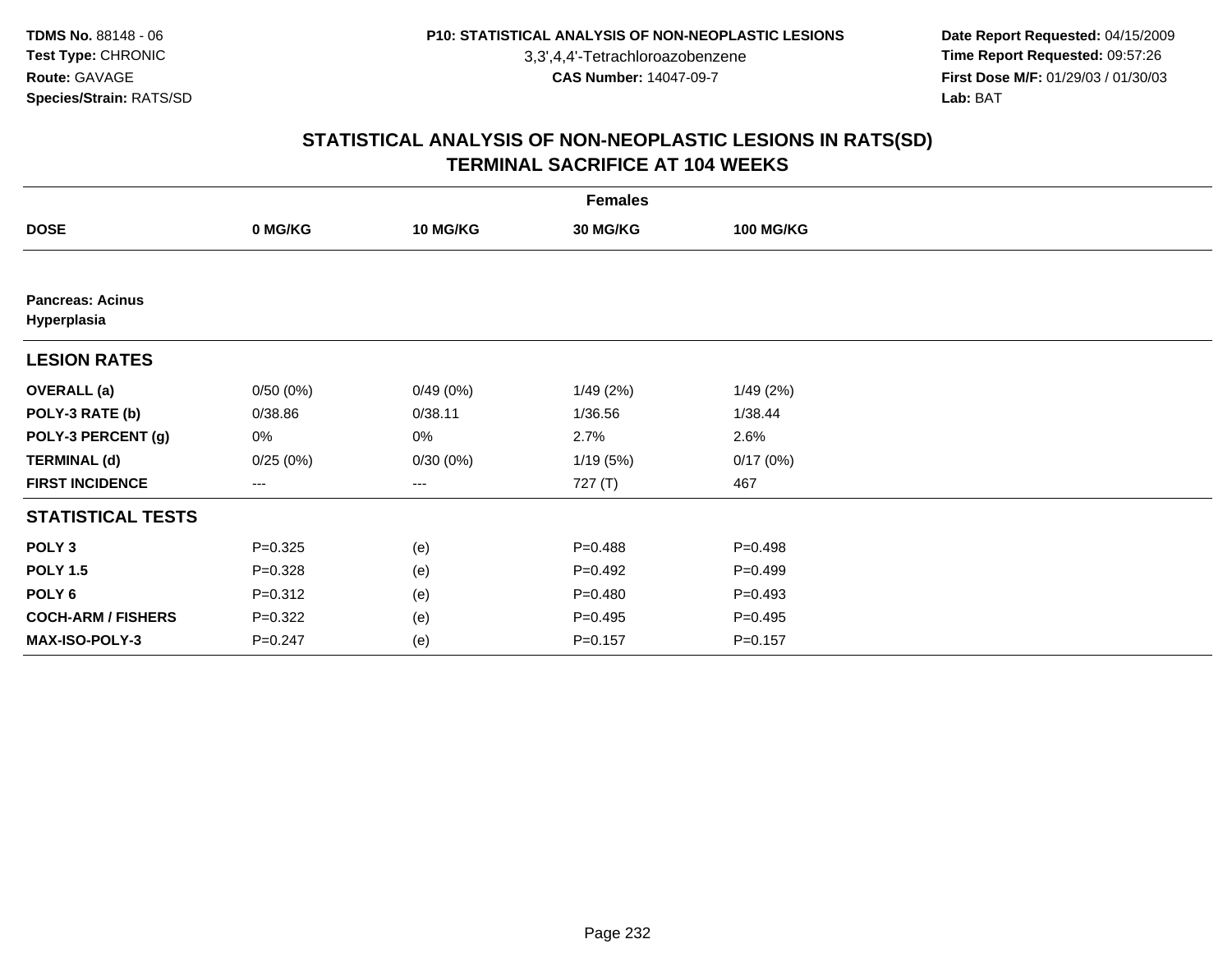**Date Report Requested:** 04/15/2009 **Time Report Requested:** 09:57:26 **First Dose M/F:** 01/29/03 / 01/30/03<br>Lab: BAT **Lab:** BAT

|                                                             |           |             | <b>Females</b>  |                  |  |
|-------------------------------------------------------------|-----------|-------------|-----------------|------------------|--|
| <b>DOSE</b>                                                 | 0 MG/KG   | 10 MG/KG    | <b>30 MG/KG</b> | <b>100 MG/KG</b> |  |
|                                                             |           |             |                 |                  |  |
| <b>Pancreas: Acinus</b><br><b>Vacuolization Cytoplasmic</b> |           |             |                 |                  |  |
| <b>LESION RATES</b>                                         |           |             |                 |                  |  |
| <b>OVERALL</b> (a)                                          | 0/50(0%)  | 27/49 (55%) | 33/49 (67%)     | 40/49 (82%)      |  |
| POLY-3 RATE (b)                                             | 0/38.86   | 27/41.82    | 33/44.09        | 40/46.42         |  |
| POLY-3 PERCENT (g)                                          | 0%        | 64.6%       | 74.9%           | 86.2%            |  |
| <b>TERMINAL (d)</b>                                         | 0/25(0%)  | 21/30 (70%) | 15/19 (79%)     | 15/17 (88%)      |  |
| <b>FIRST INCIDENCE</b>                                      | ---       | 271         | 229             | 378              |  |
| <b>STATISTICAL TESTS</b>                                    |           |             |                 |                  |  |
| POLY <sub>3</sub>                                           | P<0.001** | P<0.001**   | P<0.001**       | P<0.001**        |  |
| <b>POLY 1.5</b>                                             | P<0.001** | P<0.001**   | P<0.001**       | P<0.001**        |  |
| POLY 6                                                      | P<0.001** | P<0.001**   | P<0.001**       | P<0.001**        |  |
| <b>COCH-ARM / FISHERS</b>                                   | P<0.001** | P<0.001**   | P<0.001**       | P<0.001**        |  |
| <b>MAX-ISO-POLY-3</b>                                       | P<0.001** | P<0.001**   | P<0.001**       | P<0.001**        |  |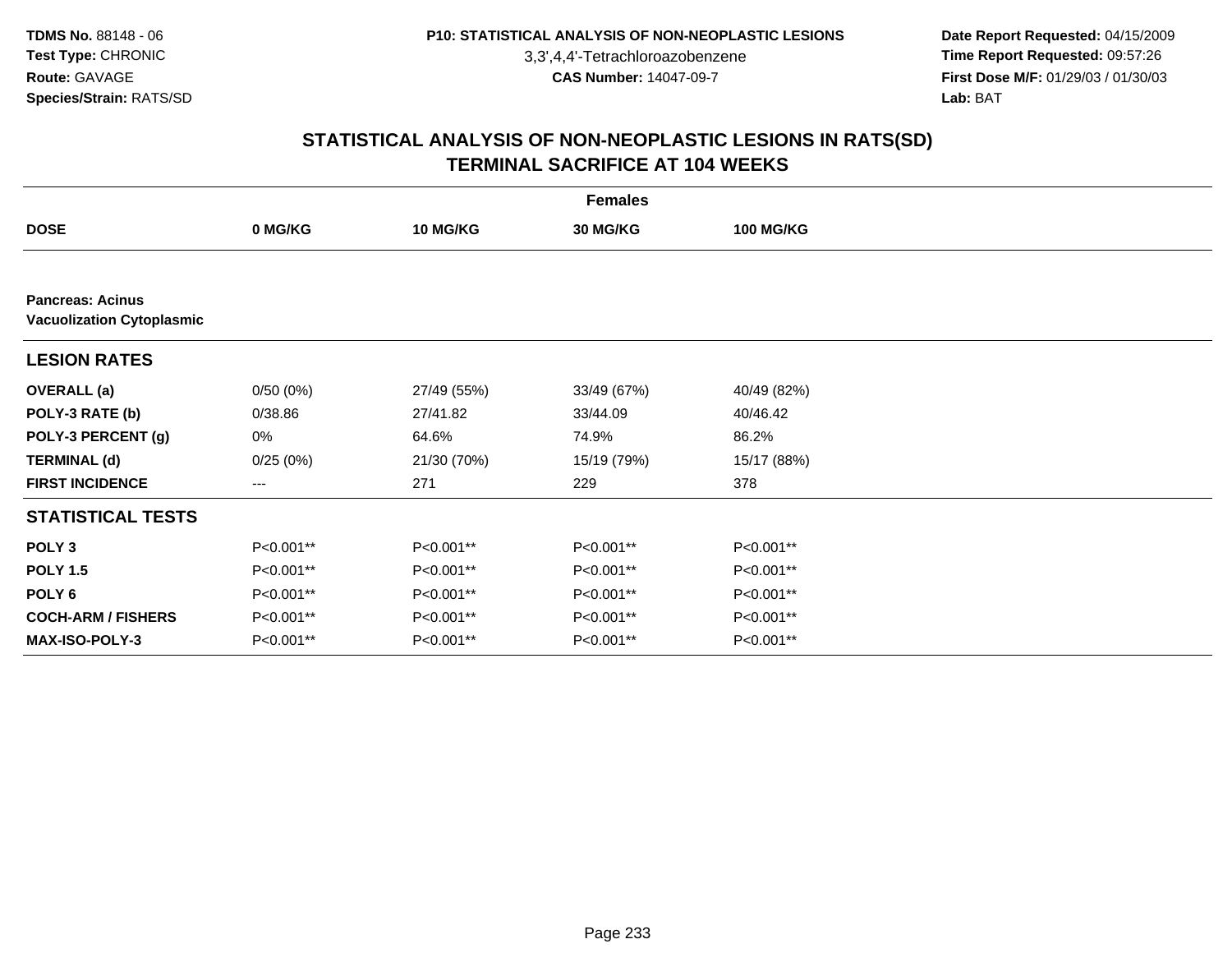**Date Report Requested:** 04/15/2009 **Time Report Requested:** 09:57:26 **First Dose M/F:** 01/29/03 / 01/30/03<br>Lab: BAT **Lab:** BAT

| <b>Females</b>                          |                   |                   |                 |                  |  |  |  |
|-----------------------------------------|-------------------|-------------------|-----------------|------------------|--|--|--|
| <b>DOSE</b>                             | 0 MG/KG           | <b>10 MG/KG</b>   | <b>30 MG/KG</b> | <b>100 MG/KG</b> |  |  |  |
|                                         |                   |                   |                 |                  |  |  |  |
| <b>Parathyroid Gland</b><br>Hyperplasia |                   |                   |                 |                  |  |  |  |
| <b>LESION RATES</b>                     |                   |                   |                 |                  |  |  |  |
| <b>OVERALL</b> (a)                      | 0/46(0%)          | 0/46(0%)          | 0/46(0%)        | 2/45(4%)         |  |  |  |
| POLY-3 RATE (b)                         | 0/36.07           | 0/36.18           | 0/34.62         | 2/34.48          |  |  |  |
| POLY-3 PERCENT (g)                      | 0%                | 0%                | 0%              | 5.8%             |  |  |  |
| <b>TERMINAL (d)</b>                     | 0/23(0%)          | 0/30(0%)          | 0/19(0%)        | 1/15(7%)         |  |  |  |
| <b>FIRST INCIDENCE</b>                  | $\qquad \qquad -$ | $\qquad \qquad -$ | ---             | 378              |  |  |  |
| <b>STATISTICAL TESTS</b>                |                   |                   |                 |                  |  |  |  |
| POLY <sub>3</sub>                       | $P=0.038*$        | (e)               | (e)             | $P = 0.226$      |  |  |  |
| <b>POLY 1.5</b>                         | $P=0.039*$        | (e)               | (e)             | $P = 0.230$      |  |  |  |
| POLY <sub>6</sub>                       | $P=0.035*$        | (e)               | (e)             | $P = 0.218$      |  |  |  |
| <b>COCH-ARM / FISHERS</b>               | $P=0.040*$        | (e)               | (e)             | $P=0.242$        |  |  |  |
| MAX-ISO-POLY-3                          | $P=0.033*$        | (e)               | (e)             | $P = 0.074$      |  |  |  |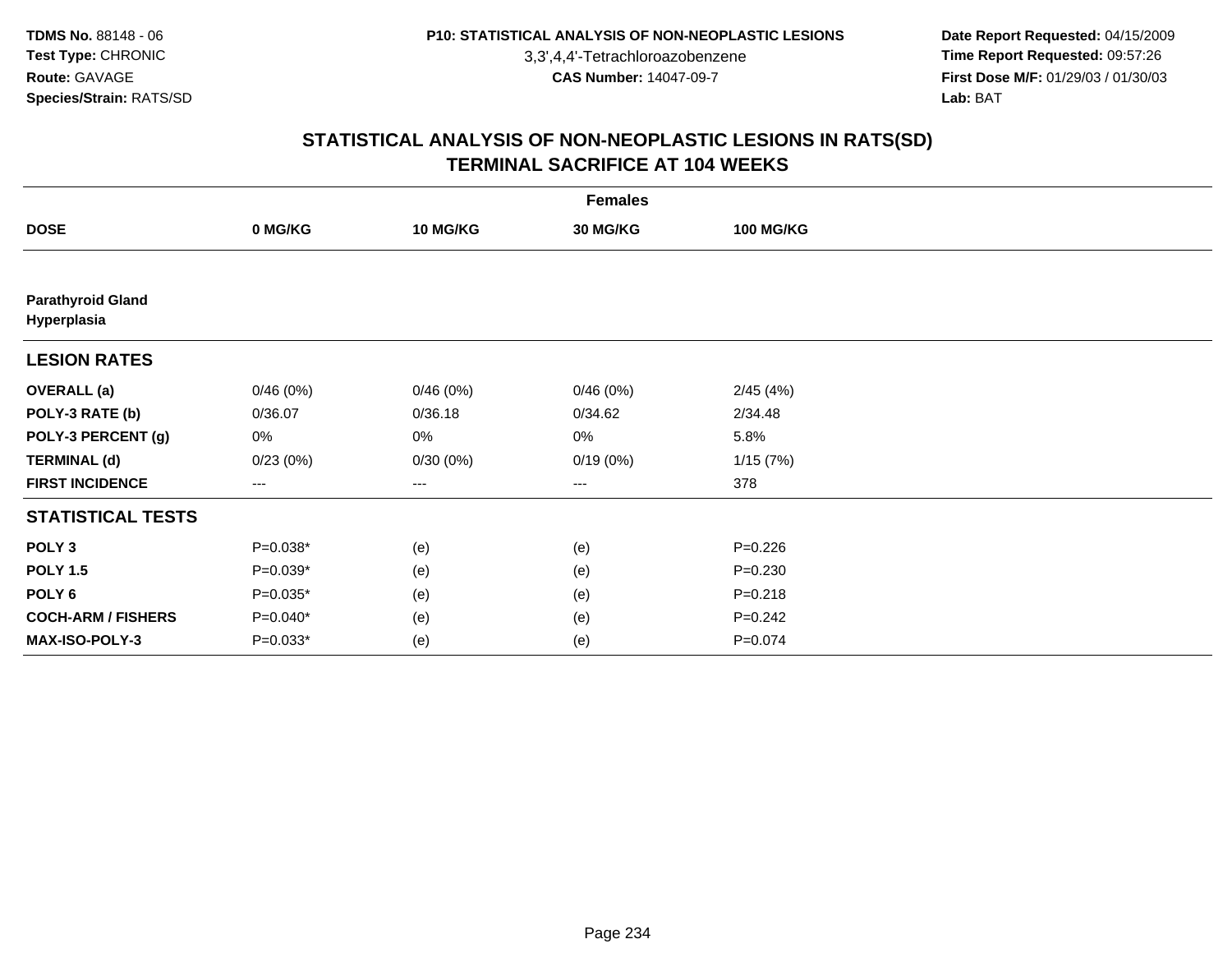**Date Report Requested:** 04/15/2009 **Time Report Requested:** 09:57:26 **First Dose M/F:** 01/29/03 / 01/30/03<br>Lab: BAT **Lab:** BAT

| <b>Females</b>                            |          |                 |             |                  |  |  |  |
|-------------------------------------------|----------|-----------------|-------------|------------------|--|--|--|
| <b>DOSE</b>                               | 0 MG/KG  | <b>10 MG/KG</b> | 30 MG/KG    | <b>100 MG/KG</b> |  |  |  |
|                                           |          |                 |             |                  |  |  |  |
| <b>Pituitary Gland</b><br><b>Necrosis</b> |          |                 |             |                  |  |  |  |
| <b>LESION RATES</b>                       |          |                 |             |                  |  |  |  |
| <b>OVERALL</b> (a)                        | 1/50(2%) | 0/50(0%)        | 2/50(4%)    | 0/50(0%)         |  |  |  |
| POLY-3 RATE (b)                           | 1/38.86  | 0/38.12         | 2/37.28     | 0/37.78          |  |  |  |
| POLY-3 PERCENT (g)                        | 2.6%     | 0%              | 5.4%        | 0%               |  |  |  |
| <b>TERMINAL (d)</b>                       | 1/25(4%) | 0/30(0%)        | 0/19(0%)    | 0/17(0%)         |  |  |  |
| <b>FIRST INCIDENCE</b>                    | 727 (T)  | ---             | 634         | $--$             |  |  |  |
| <b>STATISTICAL TESTS</b>                  |          |                 |             |                  |  |  |  |
| POLY <sub>3</sub>                         | P=0.446N | P=0.504N        | $P=0.485$   | P=0.506N         |  |  |  |
| <b>POLY 1.5</b>                           | P=0.439N | $P = 0.505N$    | $P=0.492$   | P=0.502N         |  |  |  |
| POLY <sub>6</sub>                         | P=0.464N | P=0.498N        | $P = 0.476$ | P=0.513N         |  |  |  |
| <b>COCH-ARM / FISHERS</b>                 | P=0.441N | P=0.500N        | $P = 0.500$ | P=0.500N         |  |  |  |
| MAX-ISO-POLY-3                            | P=0.336N | P=0.163N        | $P=0.271$   | P=0.165N         |  |  |  |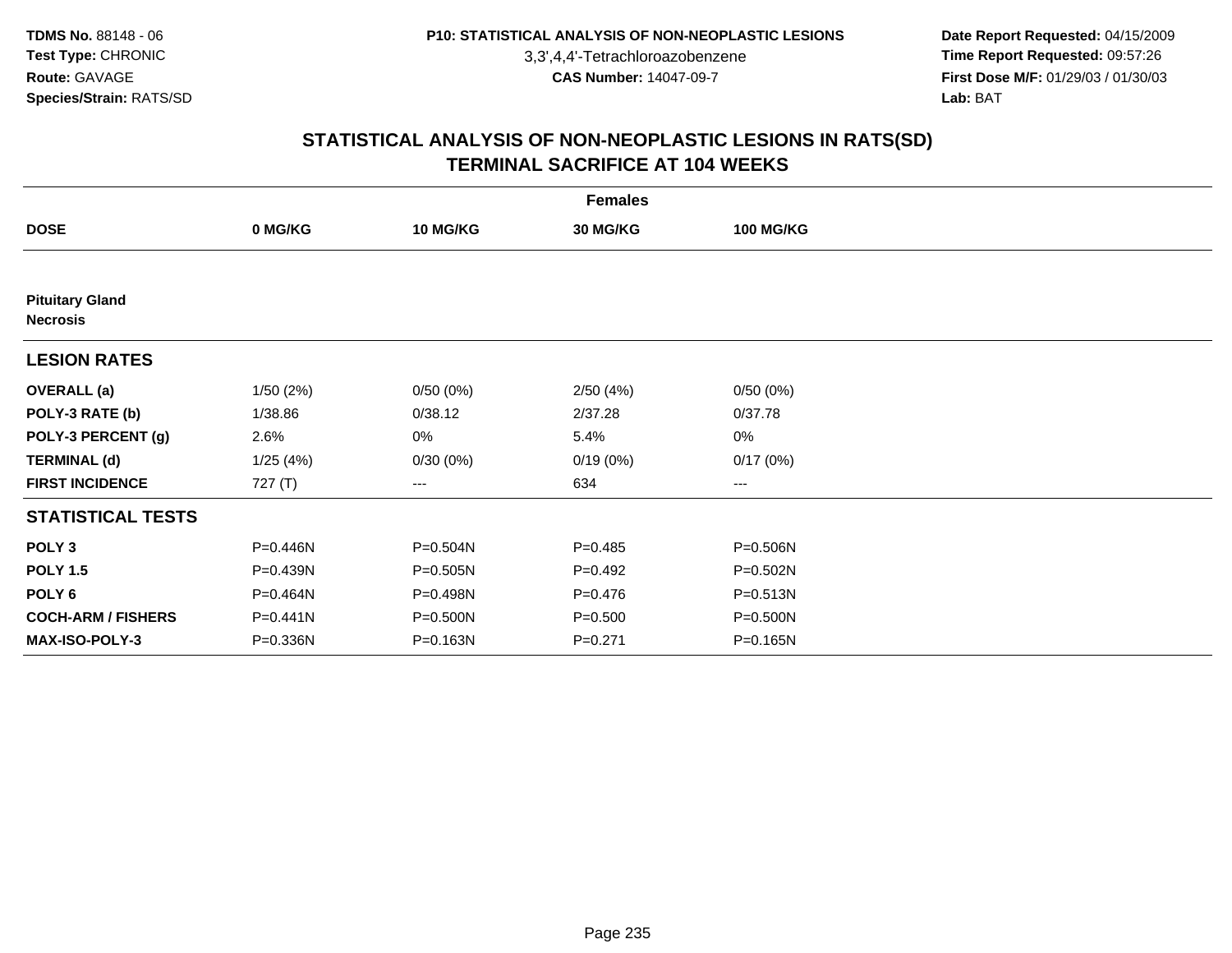**Date Report Requested:** 04/15/2009 **Time Report Requested:** 09:57:26 **First Dose M/F:** 01/29/03 / 01/30/03<br>Lab: BAT **Lab:** BAT

| <b>Females</b>                                       |              |                 |              |                  |  |  |  |
|------------------------------------------------------|--------------|-----------------|--------------|------------------|--|--|--|
| <b>DOSE</b>                                          | 0 MG/KG      | <b>10 MG/KG</b> | 30 MG/KG     | <b>100 MG/KG</b> |  |  |  |
|                                                      |              |                 |              |                  |  |  |  |
| <b>Pituitary Gland: Pars Distalis</b><br>Hyperplasia |              |                 |              |                  |  |  |  |
| <b>LESION RATES</b>                                  |              |                 |              |                  |  |  |  |
| <b>OVERALL</b> (a)                                   | 20/50 (40%)  | 13/50 (26%)     | 12/50 (24%)  | 19/50 (38%)      |  |  |  |
| POLY-3 RATE (b)                                      | 20/40.99     | 13/38.62        | 12/38.04     | 19/41.16         |  |  |  |
| POLY-3 PERCENT (g)                                   | 48.8%        | 33.7%           | 31.6%        | 46.2%            |  |  |  |
| <b>TERMINAL (d)</b>                                  | 12/25 (48%)  | 11/30 (37%)     | 8/19 (42%)   | 9/17(53%)        |  |  |  |
| <b>FIRST INCIDENCE</b>                               | 548          | 587             | 525          | 401              |  |  |  |
| <b>STATISTICAL TESTS</b>                             |              |                 |              |                  |  |  |  |
| POLY <sub>3</sub>                                    | $P = 0.372$  | P=0.120N        | P=0.083N     | P=0.493N         |  |  |  |
| <b>POLY 1.5</b>                                      | $P = 0.368$  | P=0.117N        | P=0.073N     | P=0.486N         |  |  |  |
| POLY <sub>6</sub>                                    | $P = 0.347$  | P=0.116N        | $P = 0.110N$ | P=0.527N         |  |  |  |
| <b>COCH-ARM / FISHERS</b>                            | $P = 0.328$  | $P = 0.101N$    | P=0.066N     | P=0.500N         |  |  |  |
| <b>MAX-ISO-POLY-3</b>                                | $P = 0.217N$ | P=0.086N        | P=0.059N     | P=0.401N         |  |  |  |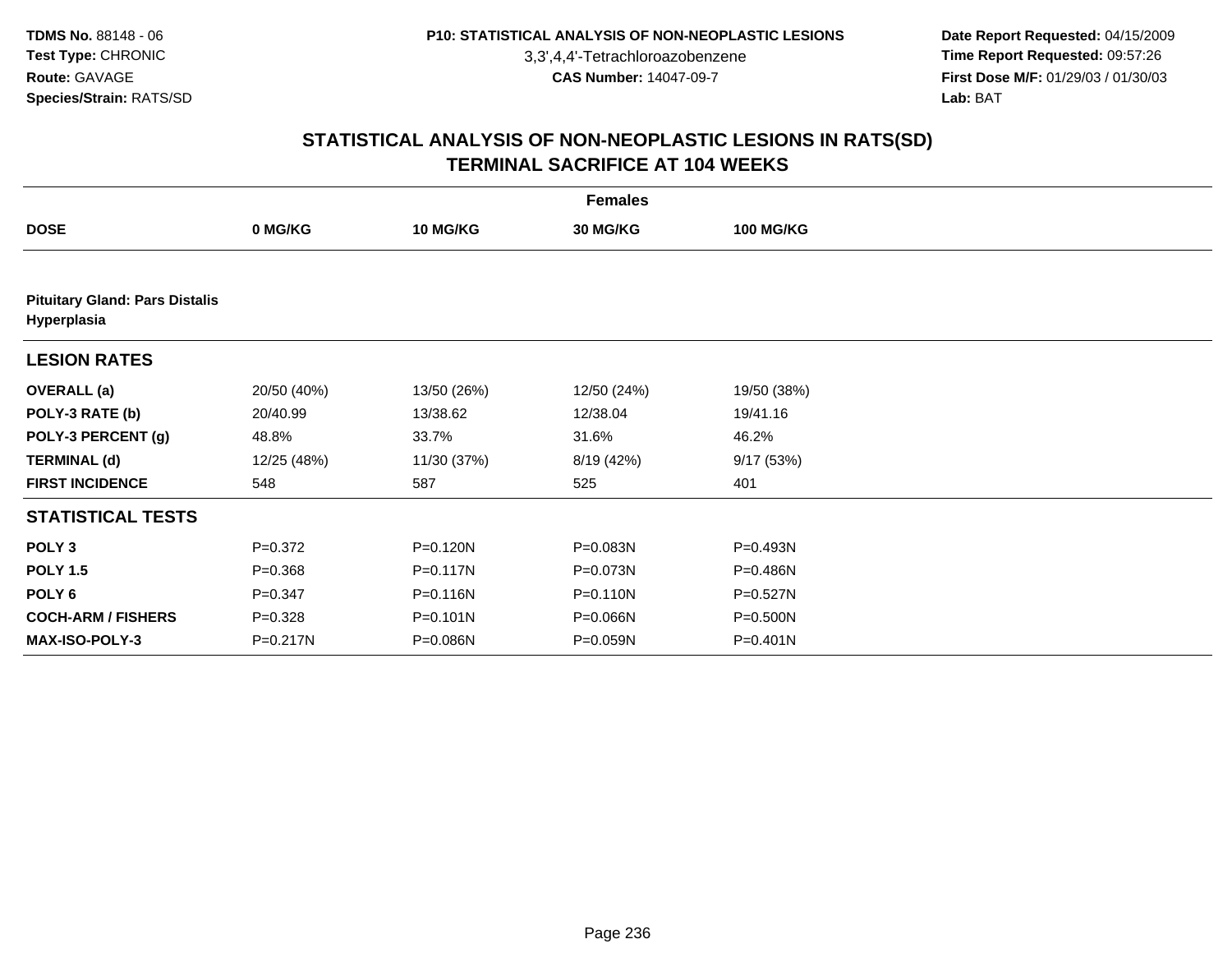**Date Report Requested:** 04/15/2009 **Time Report Requested:** 09:57:26 **First Dose M/F:** 01/29/03 / 01/30/03<br>Lab: BAT **Lab:** BAT

| <b>Females</b>                    |             |                 |                 |                  |  |  |  |
|-----------------------------------|-------------|-----------------|-----------------|------------------|--|--|--|
| <b>DOSE</b>                       | 0 MG/KG     | <b>10 MG/KG</b> | <b>30 MG/KG</b> | <b>100 MG/KG</b> |  |  |  |
|                                   |             |                 |                 |                  |  |  |  |
| <b>Salivary Glands</b><br>Atrophy |             |                 |                 |                  |  |  |  |
| <b>LESION RATES</b>               |             |                 |                 |                  |  |  |  |
| <b>OVERALL</b> (a)                | 1/50(2%)    | 1/49(2%)        | 0/50(0%)        | 2/49 (4%)        |  |  |  |
| POLY-3 RATE (b)                   | 1/38.86     | 1/38.00         | 0/36.72         | 2/37.56          |  |  |  |
| POLY-3 PERCENT (g)                | 2.6%        | 2.6%            | 0%              | 5.3%             |  |  |  |
| <b>TERMINAL (d)</b>               | 1/25(4%)    | 1/30(3%)        | 0/19(0%)        | 0/16(0%)         |  |  |  |
| <b>FIRST INCIDENCE</b>            | 727 (T)     | 727 (T)         | ---             | 467              |  |  |  |
| <b>STATISTICAL TESTS</b>          |             |                 |                 |                  |  |  |  |
| POLY <sub>3</sub>                 | $P = 0.319$ | $P = 0.756$     | $P = 0.511N$    | $P=0.488$        |  |  |  |
| <b>POLY 1.5</b>                   | $P = 0.323$ | $P = 0.753$     | P=0.506N        | $P=0.492$        |  |  |  |
| POLY <sub>6</sub>                 | $P = 0.309$ | P=0.759N        | P=0.520N        | $P=0.478$        |  |  |  |
| <b>COCH-ARM / FISHERS</b>         | $P = 0.321$ | $P = 0.747$     | P=0.500N        | $P=0.492$        |  |  |  |
| MAX-ISO-POLY-3                    | $P = 0.273$ | $P=0.493$       | P=0.172N        | $P = 0.272$      |  |  |  |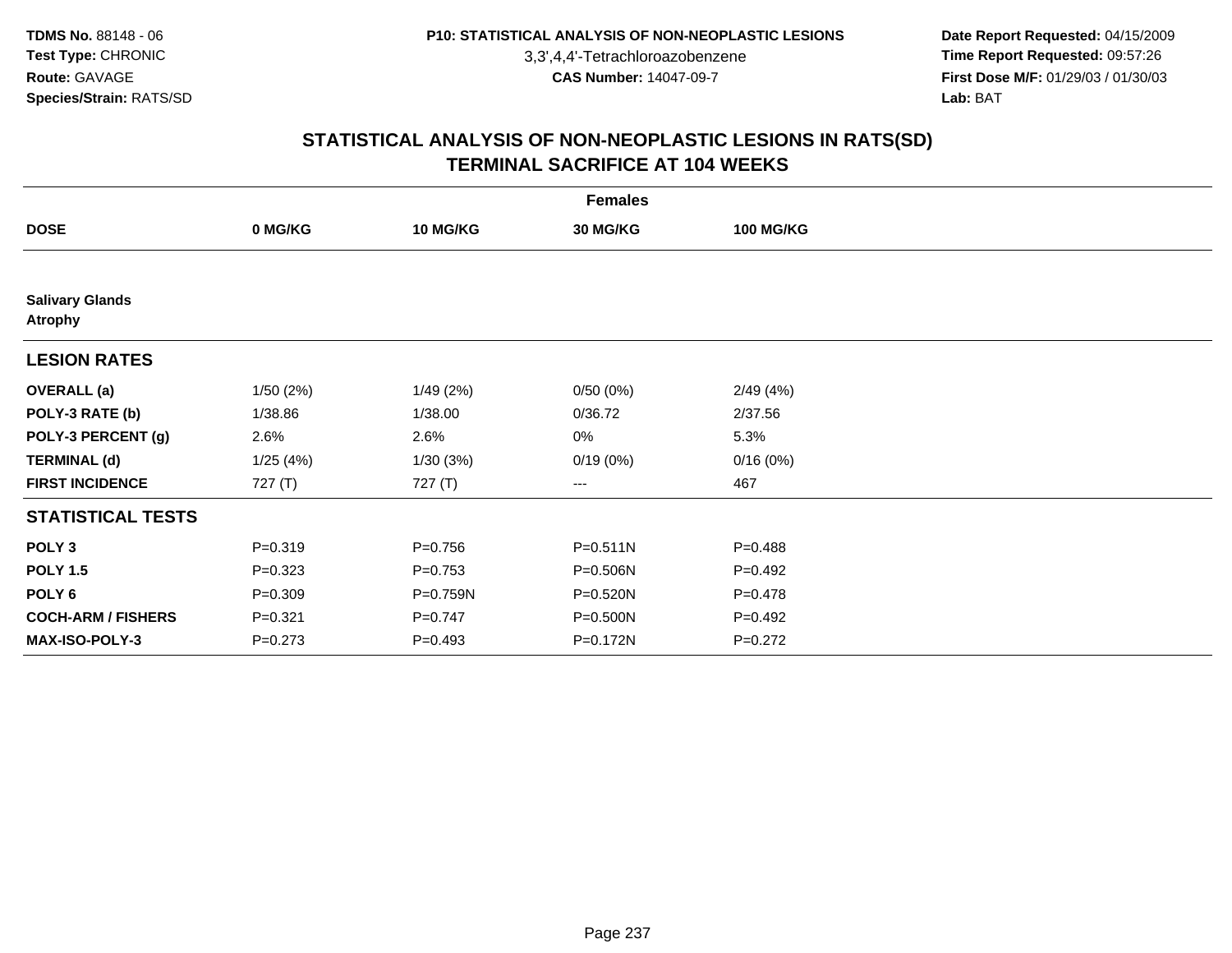**Date Report Requested:** 04/15/2009 **Time Report Requested:** 09:57:26 **First Dose M/F:** 01/29/03 / 01/30/03<br>Lab: BAT **Lab:** BAT

|                                                 | <b>Females</b>         |          |          |                  |  |  |  |  |
|-------------------------------------------------|------------------------|----------|----------|------------------|--|--|--|--|
| <b>DOSE</b>                                     | 0 MG/KG                | 10 MG/KG | 30 MG/KG | <b>100 MG/KG</b> |  |  |  |  |
|                                                 |                        |          |          |                  |  |  |  |  |
| <b>Skin</b><br><b>Cyst Epithelial Inclusion</b> |                        |          |          |                  |  |  |  |  |
| <b>LESION RATES</b>                             |                        |          |          |                  |  |  |  |  |
| <b>OVERALL</b> (a)                              | 0/50(0%)               | 0/50(0%) | 0/50(0%) | 1/50(2%)         |  |  |  |  |
| POLY-3 RATE (b)                                 | 0/38.86                | 0/38.12  | 0/36.72  | 1/38.18          |  |  |  |  |
| POLY-3 PERCENT (g)                              | 0%                     | 0%       | 0%       | 2.6%             |  |  |  |  |
| <b>TERMINAL (d)</b>                             | 0/25(0%)               | 0/30(0%) | 0/19(0%) | 0/17(0%)         |  |  |  |  |
| <b>FIRST INCIDENCE</b>                          | $\qquad \qquad \cdots$ | ---      | ---      | 616              |  |  |  |  |
| <b>STATISTICAL TESTS</b>                        |                        |          |          |                  |  |  |  |  |
| POLY <sub>3</sub>                               | $P = 0.219$            | (e)      | (e)      | $P=0.496$        |  |  |  |  |
| <b>POLY 1.5</b>                                 | $P=0.222$              | (e)      | (e)      | $P=0.499$        |  |  |  |  |
| POLY <sub>6</sub>                               | $P = 0.213$            | (e)      | (e)      | $P = 0.491$      |  |  |  |  |
| <b>COCH-ARM / FISHERS</b>                       | $P=0.221$              | (e)      | (e)      | $P = 0.500$      |  |  |  |  |
| MAX-ISO-POLY-3                                  | $P = 0.126$            | (e)      | (e)      | $P = 0.158$      |  |  |  |  |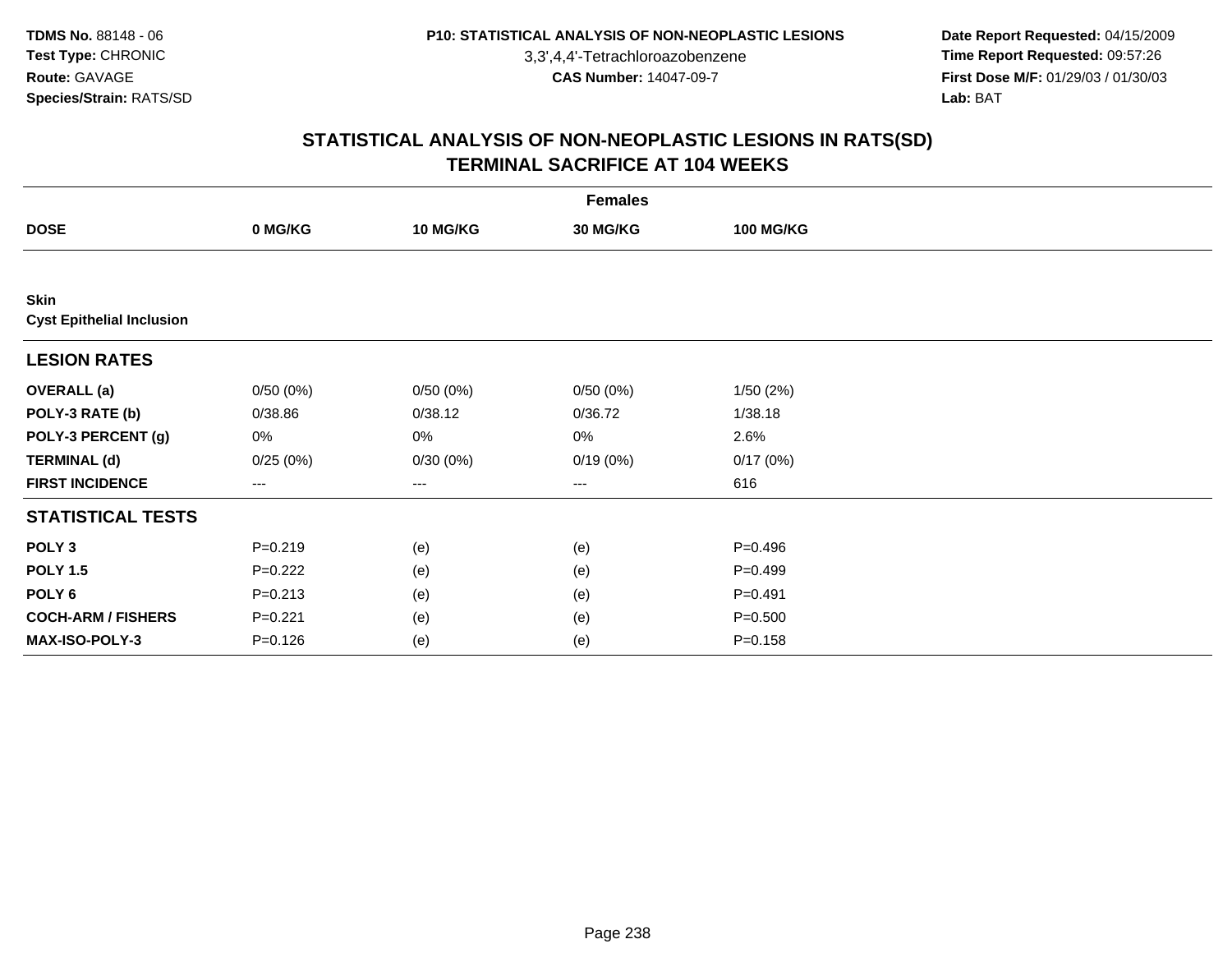**Date Report Requested:** 04/15/2009 **Time Report Requested:** 09:57:26 **First Dose M/F:** 01/29/03 / 01/30/03<br>Lab: BAT **Lab:** BAT

|                            | <b>Females</b>         |          |          |                  |  |  |  |  |
|----------------------------|------------------------|----------|----------|------------------|--|--|--|--|
| <b>DOSE</b>                | 0 MG/KG                | 10 MG/KG | 30 MG/KG | <b>100 MG/KG</b> |  |  |  |  |
|                            |                        |          |          |                  |  |  |  |  |
| <b>Skin</b><br>Hyperplasia |                        |          |          |                  |  |  |  |  |
| <b>LESION RATES</b>        |                        |          |          |                  |  |  |  |  |
| <b>OVERALL</b> (a)         | 0/50(0%)               | 0/50(0%) | 0/50(0%) | 1/50(2%)         |  |  |  |  |
| POLY-3 RATE (b)            | 0/38.86                | 0/38.12  | 0/36.72  | 1/37.92          |  |  |  |  |
| POLY-3 PERCENT (g)         | 0%                     | 0%       | 0%       | 2.6%             |  |  |  |  |
| <b>TERMINAL (d)</b>        | 0/25(0%)               | 0/30(0%) | 0/19(0%) | 0/17(0%)         |  |  |  |  |
| <b>FIRST INCIDENCE</b>     | $\qquad \qquad \cdots$ | ---      | ---      | 693              |  |  |  |  |
| <b>STATISTICAL TESTS</b>   |                        |          |          |                  |  |  |  |  |
| POLY <sub>3</sub>          | $P = 0.218$            | (e)      | (e)      | $P=0.495$        |  |  |  |  |
| <b>POLY 1.5</b>            | $P = 0.221$            | (e)      | (e)      | $P=0.498$        |  |  |  |  |
| POLY <sub>6</sub>          | $P = 0.212$            | (e)      | (e)      | $P=0.489$        |  |  |  |  |
| <b>COCH-ARM / FISHERS</b>  | $P=0.221$              | (e)      | (e)      | $P = 0.500$      |  |  |  |  |
| MAX-ISO-POLY-3             | $P = 0.126$            | (e)      | (e)      | $P = 0.158$      |  |  |  |  |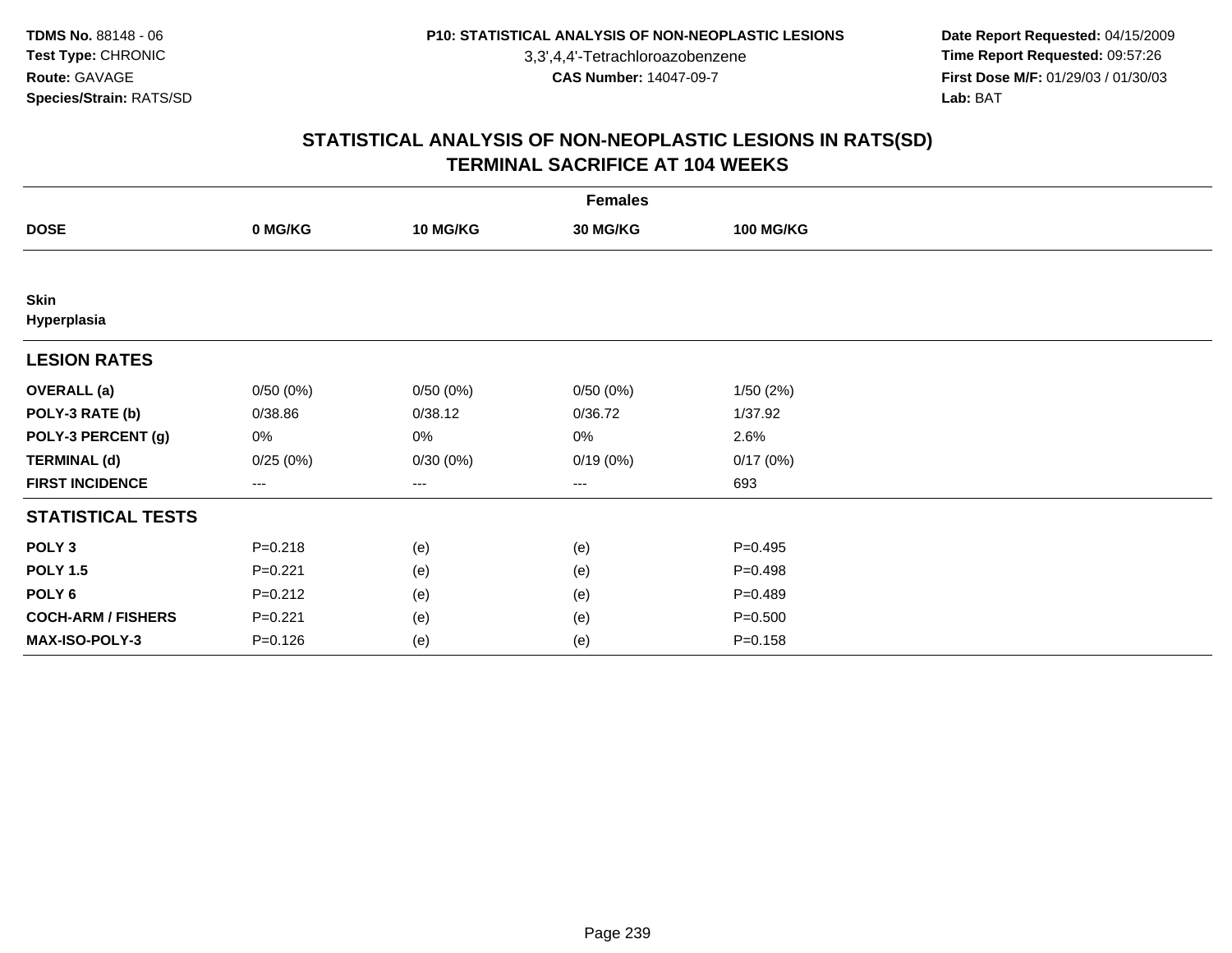**Date Report Requested:** 04/15/2009 **Time Report Requested:** 09:57:26 **First Dose M/F:** 01/29/03 / 01/30/03<br>Lab: BAT **Lab:** BAT

| <b>Females</b>            |                        |          |          |                  |  |  |  |
|---------------------------|------------------------|----------|----------|------------------|--|--|--|
| <b>DOSE</b>               | 0 MG/KG                | 10 MG/KG | 30 MG/KG | <b>100 MG/KG</b> |  |  |  |
|                           |                        |          |          |                  |  |  |  |
| <b>Skin</b>               |                        |          |          |                  |  |  |  |
| Inflammation              |                        |          |          |                  |  |  |  |
| <b>LESION RATES</b>       |                        |          |          |                  |  |  |  |
| <b>OVERALL</b> (a)        | 0/50(0%)               | 0/50(0%) | 0/50(0%) | 0/50(0%)         |  |  |  |
| POLY-3 RATE (b)           | 0/38.86                | 0/38.12  | 0/36.72  | 0/37.78          |  |  |  |
| POLY-3 PERCENT (g)        | 0%                     | 0%       | 0%       | 0%               |  |  |  |
| <b>TERMINAL (d)</b>       | 0/25(0%)               | 0/30(0%) | 0/19(0%) | 0/17(0%)         |  |  |  |
| <b>FIRST INCIDENCE</b>    | $\qquad \qquad \cdots$ | ---      | ---      | $--$             |  |  |  |
| <b>STATISTICAL TESTS</b>  |                        |          |          |                  |  |  |  |
| POLY <sub>3</sub>         | (e)                    | (e)      | (e)      | (e)              |  |  |  |
| <b>POLY 1.5</b>           | (e)                    | (e)      | (e)      | (e)              |  |  |  |
| POLY <sub>6</sub>         | (e)                    | (e)      | (e)      | (e)              |  |  |  |
| <b>COCH-ARM / FISHERS</b> | (e)                    | (e)      | (e)      | (e)              |  |  |  |
| MAX-ISO-POLY-3            | (e)                    | (e)      | (e)      | (e)              |  |  |  |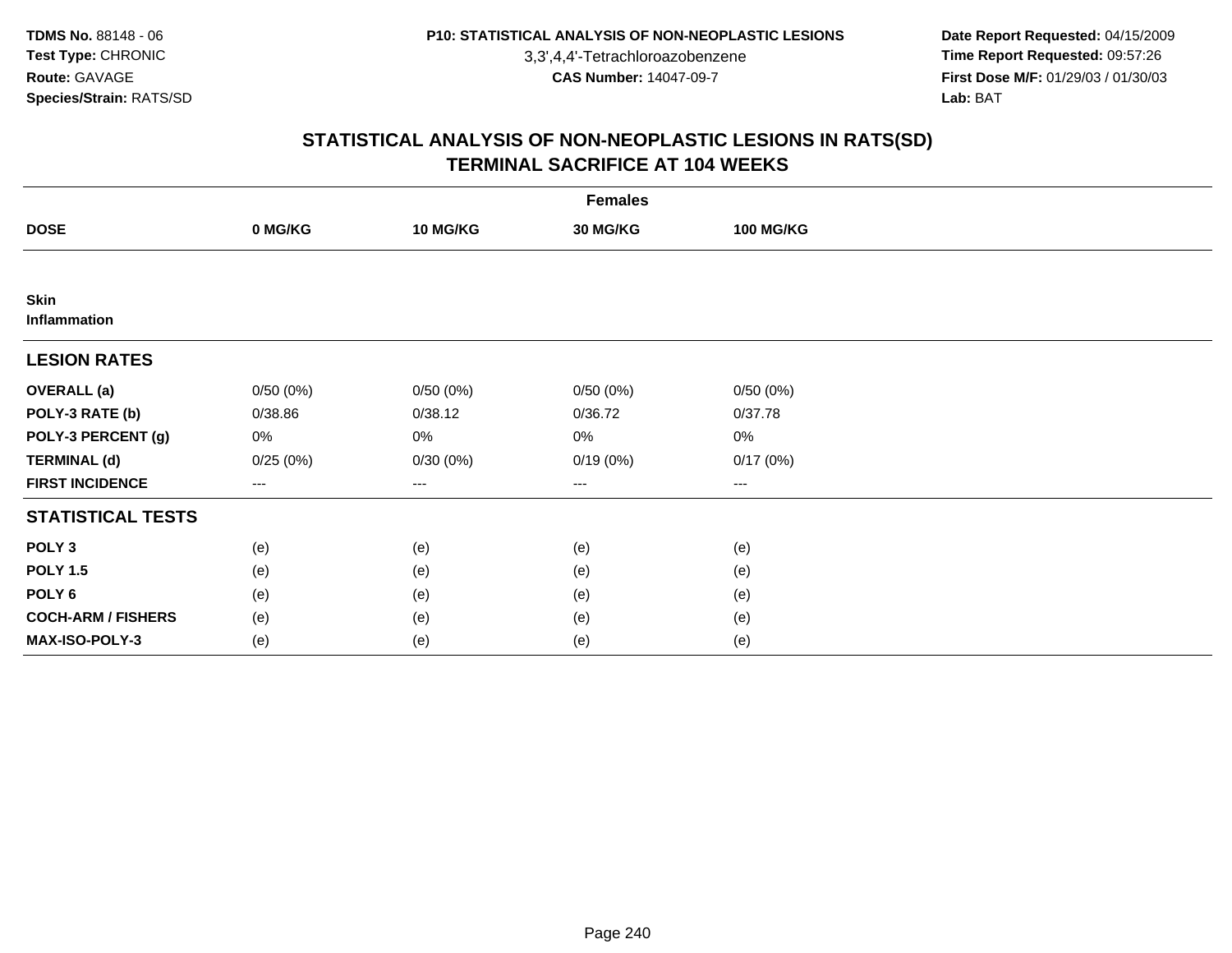**Date Report Requested:** 04/15/2009 **Time Report Requested:** 09:57:26 **First Dose M/F:** 01/29/03 / 01/30/03<br>Lab: BAT **Lab:** BAT

|                                                          | <b>Females</b> |                 |             |                  |  |  |  |  |
|----------------------------------------------------------|----------------|-----------------|-------------|------------------|--|--|--|--|
| <b>DOSE</b>                                              | 0 MG/KG        | <b>10 MG/KG</b> | 30 MG/KG    | <b>100 MG/KG</b> |  |  |  |  |
|                                                          |                |                 |             |                  |  |  |  |  |
| <b>Spleen</b><br><b>Hematopoietic Cell Proliferation</b> |                |                 |             |                  |  |  |  |  |
| <b>LESION RATES</b>                                      |                |                 |             |                  |  |  |  |  |
| <b>OVERALL</b> (a)                                       | 41/50 (82%)    | 47/50 (94%)     | 45/49 (92%) | 45/49 (92%)      |  |  |  |  |
| POLY-3 RATE (b)                                          | 41/47.48       | 47/48.14        | 45/48.53    | 45/47.70         |  |  |  |  |
| POLY-3 PERCENT (g)                                       | 86.3%          | 97.6%           | 92.7%       | 94.3%            |  |  |  |  |
| <b>TERMINAL (d)</b>                                      | 22/25 (88%)    | 29/30 (97%)     | 16/19 (84%) | 15/17 (88%)      |  |  |  |  |
| <b>FIRST INCIDENCE</b>                                   | 232            | 271             | 229         | 378              |  |  |  |  |
| <b>STATISTICAL TESTS</b>                                 |                |                 |             |                  |  |  |  |  |
| POLY <sub>3</sub>                                        | $P = 0.323$    | $P=0.037*$      | $P = 0.235$ | $P = 0.149$      |  |  |  |  |
| <b>POLY 1.5</b>                                          | $P = 0.310$    | $P=0.030*$      | $P = 0.187$ | $P = 0.136$      |  |  |  |  |
| POLY <sub>6</sub>                                        | $P = 0.328$    | $P = 0.056$     | $P = 0.285$ | $P = 0.168$      |  |  |  |  |
| <b>COCH-ARM / FISHERS</b>                                | $P = 0.255$    | $P = 0.061$     | $P = 0.125$ | $P = 0.125$      |  |  |  |  |
| <b>MAX-ISO-POLY-3</b>                                    | $P = 0.073$    | $P=0.015*$      | $P = 0.145$ | $P = 0.081$      |  |  |  |  |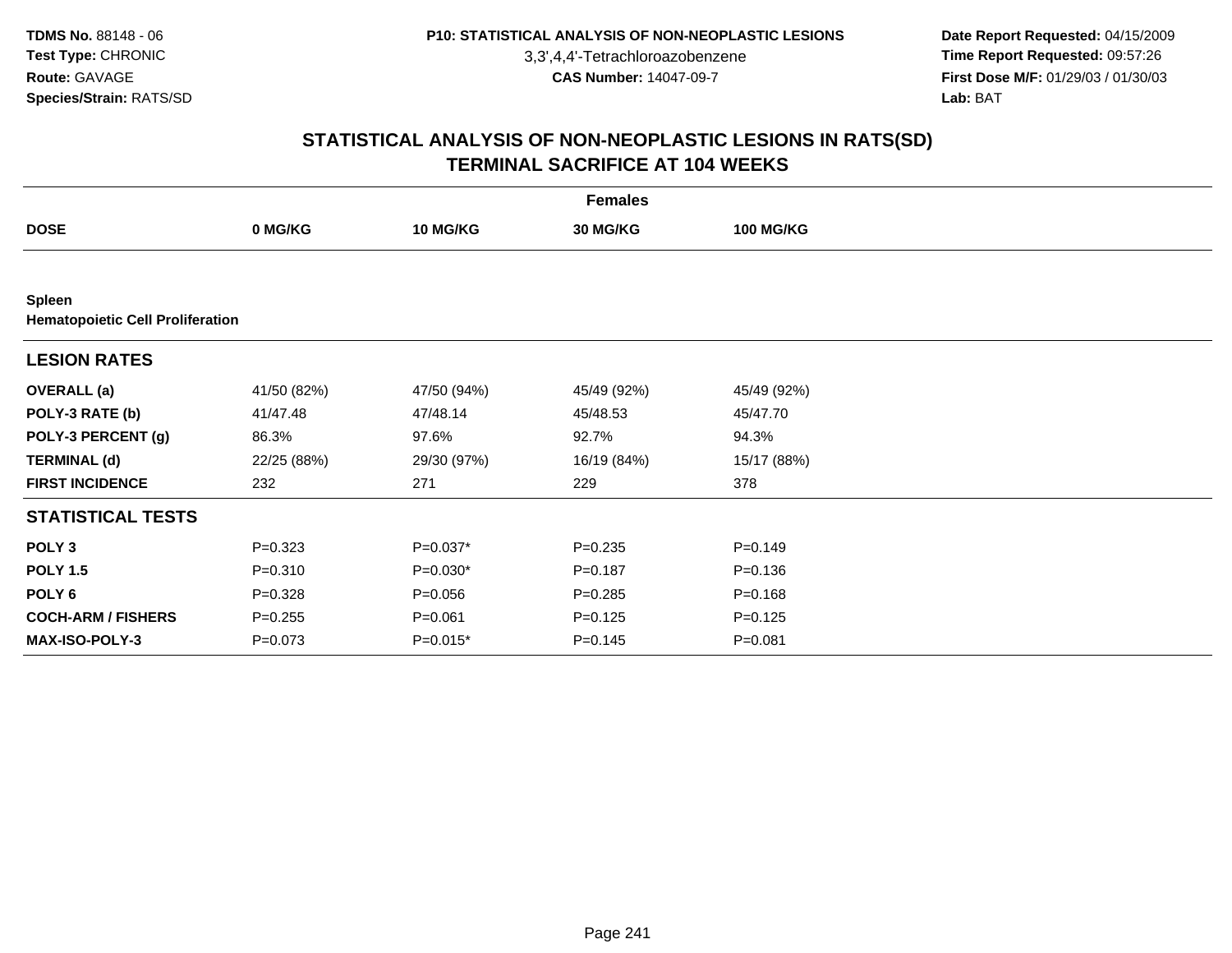**Date Report Requested:** 04/15/2009 **Time Report Requested:** 09:57:26 **First Dose M/F:** 01/29/03 / 01/30/03<br>Lab: BAT **Lab:** BAT

| <b>Females</b>                |             |                 |                 |                  |  |  |  |
|-------------------------------|-------------|-----------------|-----------------|------------------|--|--|--|
| <b>DOSE</b>                   | 0 MG/KG     | <b>10 MG/KG</b> | <b>30 MG/KG</b> | <b>100 MG/KG</b> |  |  |  |
|                               |             |                 |                 |                  |  |  |  |
| <b>Spleen</b><br>Pigmentation |             |                 |                 |                  |  |  |  |
| <b>LESION RATES</b>           |             |                 |                 |                  |  |  |  |
| <b>OVERALL</b> (a)            | 31/50 (62%) | 44/50 (88%)     | 42/49 (86%)     | 47/49 (96%)      |  |  |  |
| POLY-3 RATE (b)               | 31/45.29    | 44/48.63        | 42/46.82        | 47/48.25         |  |  |  |
| POLY-3 PERCENT (g)            | 68.5%       | 90.5%           | 89.7%           | 97.4%            |  |  |  |
| <b>TERMINAL (d)</b>           | 17/25 (68%) | 27/30 (90%)     | 16/19 (84%)     | 17/17 (100%)     |  |  |  |
| <b>FIRST INCIDENCE</b>        | 232         | 153             | 229             | 378              |  |  |  |
| <b>STATISTICAL TESTS</b>      |             |                 |                 |                  |  |  |  |
| POLY <sub>3</sub>             | P<0.001**   | $P=0.005**$     | P=0.007**       | P<0.001**        |  |  |  |
| <b>POLY 1.5</b>               | P<0.001**   | $P=0.003**$     | P=0.005**       | P<0.001**        |  |  |  |
| POLY <sub>6</sub>             | P<0.001**   | $P=0.010**$     | $P=0.011*$      | P<0.001**        |  |  |  |
| <b>COCH-ARM / FISHERS</b>     | P<0.001**   | P=0.002**       | P=0.007**       | P<0.001**        |  |  |  |
| MAX-ISO-POLY-3                | P<0.001**   | P=0.003**       | $P=0.003**$     | P<0.001**        |  |  |  |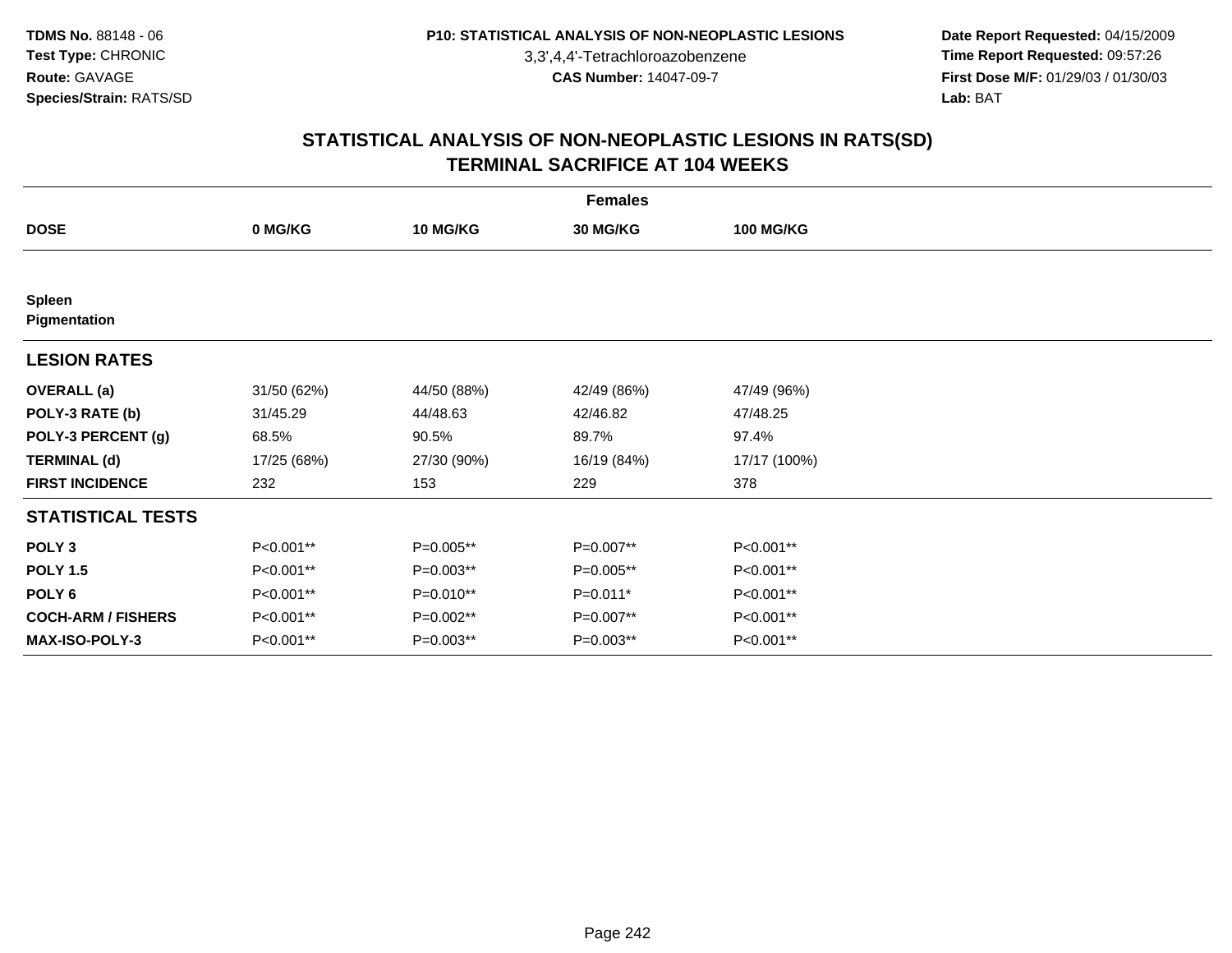**Date Report Requested:** 04/15/2009 **Time Report Requested:** 09:57:26 **First Dose M/F:** 01/29/03 / 01/30/03<br>Lab: BAT **Lab:** BAT

|                                                    | <b>Females</b> |                 |             |                  |  |  |  |  |
|----------------------------------------------------|----------------|-----------------|-------------|------------------|--|--|--|--|
| <b>DOSE</b>                                        | 0 MG/KG        | <b>10 MG/KG</b> | 30 MG/KG    | <b>100 MG/KG</b> |  |  |  |  |
|                                                    |                |                 |             |                  |  |  |  |  |
| <b>Spleen: Lymphoid Follicle</b><br><b>Atrophy</b> |                |                 |             |                  |  |  |  |  |
| <b>LESION RATES</b>                                |                |                 |             |                  |  |  |  |  |
| <b>OVERALL</b> (a)                                 | 3/50(6%)       | 4/50 (8%)       | 8/49 (16%)  | 10/49 (20%)      |  |  |  |  |
| POLY-3 RATE (b)                                    | 3/39.58        | 4/40.46         | 8/39.15     | 10/40.50         |  |  |  |  |
| POLY-3 PERCENT (g)                                 | 7.6%           | 9.9%            | 20.4%       | 24.7%            |  |  |  |  |
| <b>TERMINAL (d)</b>                                | 0/25(0%)       | 0/30(0%)        | 0/19(0%)    | 0/17(0%)         |  |  |  |  |
| <b>FIRST INCIDENCE</b>                             | 614            | 366             | 574         | 467              |  |  |  |  |
| <b>STATISTICAL TESTS</b>                           |                |                 |             |                  |  |  |  |  |
| POLY <sub>3</sub>                                  | P=0.020*       | $P = 0.512$     | $P = 0.091$ | P=0.035*         |  |  |  |  |
| <b>POLY 1.5</b>                                    | $P=0.021*$     | $P = 0.501$     | $P=0.092$   | $P=0.035*$       |  |  |  |  |
| POLY <sub>6</sub>                                  | P=0.018*       | $P = 0.534$     | $P = 0.088$ | P=0.034*         |  |  |  |  |
| <b>COCH-ARM / FISHERS</b>                          | P=0.019*       | $P = 0.500$     | $P=0.094$   | $P=0.033*$       |  |  |  |  |
| MAX-ISO-POLY-3                                     | P=0.028*       | $P = 0.359$     | P=0.048*    | P=0.018*         |  |  |  |  |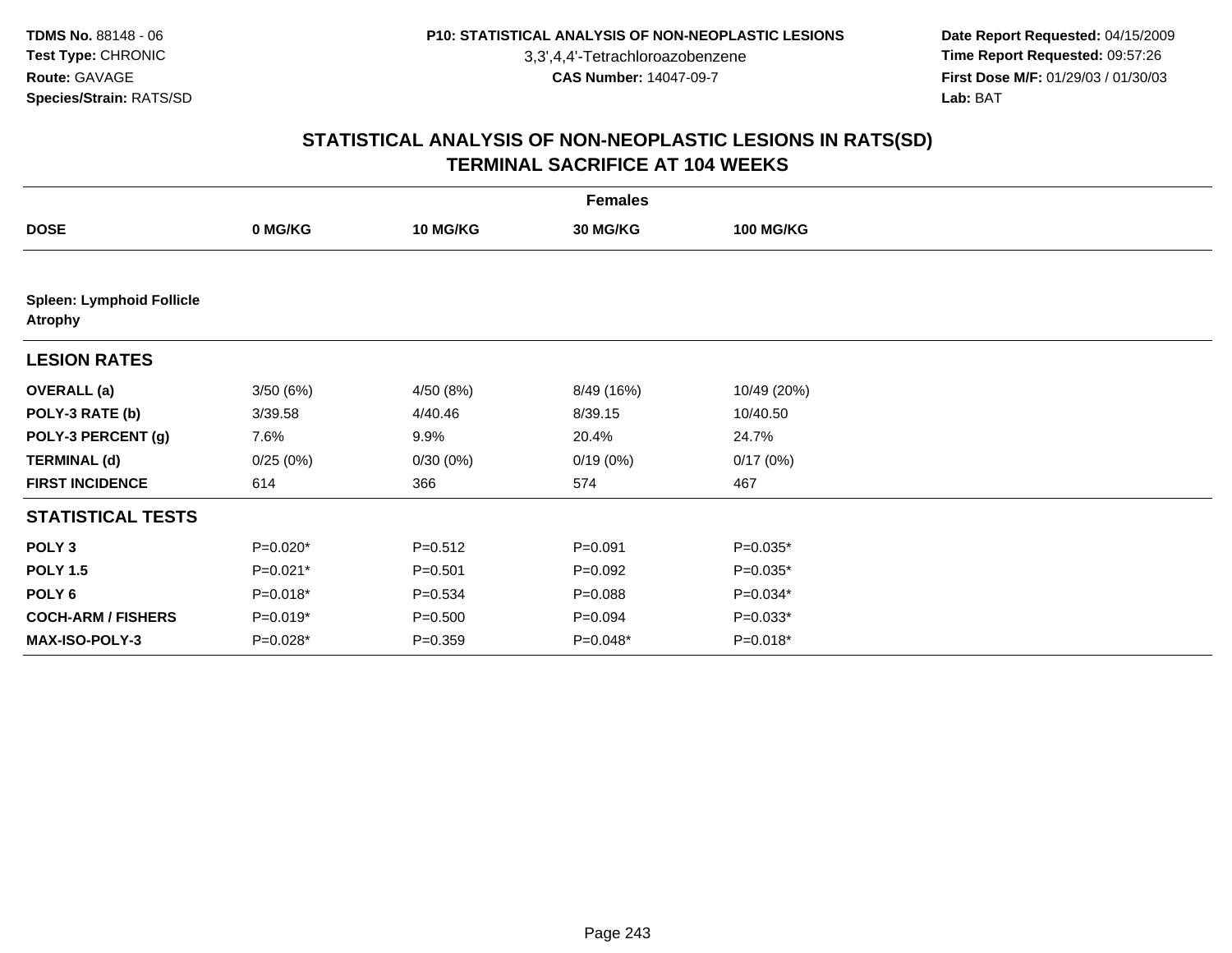**Date Report Requested:** 04/15/2009 **Time Report Requested:** 09:57:26 **First Dose M/F:** 01/29/03 / 01/30/03<br>Lab: BAT **Lab:** BAT

|                              | <b>Females</b>         |          |                 |                  |  |  |  |  |
|------------------------------|------------------------|----------|-----------------|------------------|--|--|--|--|
| <b>DOSE</b>                  | 0 MG/KG                | 10 MG/KG | <b>30 MG/KG</b> | <b>100 MG/KG</b> |  |  |  |  |
|                              |                        |          |                 |                  |  |  |  |  |
| Stomach, Forestomach<br>Cyst |                        |          |                 |                  |  |  |  |  |
| <b>LESION RATES</b>          |                        |          |                 |                  |  |  |  |  |
| <b>OVERALL</b> (a)           | 0/50(0%)               | 0/49(0%) | 0/50(0%)        | 2/49(4%)         |  |  |  |  |
| POLY-3 RATE (b)              | 0/38.86                | 0/38.11  | 0/36.72         | 2/38.45          |  |  |  |  |
| POLY-3 PERCENT (g)           | 0%                     | $0\%$    | 0%              | 5.2%             |  |  |  |  |
| <b>TERMINAL (d)</b>          | 0/25(0%)               | 0/30(0%) | 0/19(0%)        | 0/17(0%)         |  |  |  |  |
| <b>FIRST INCIDENCE</b>       | $\qquad \qquad \cdots$ | ---      | ---             | 536              |  |  |  |  |
| <b>STATISTICAL TESTS</b>     |                        |          |                 |                  |  |  |  |  |
| POLY <sub>3</sub>            | $P=0.040*$             | (e)      | (e)             | $P = 0.234$      |  |  |  |  |
| <b>POLY 1.5</b>              | $P=0.041*$             | (e)      | (e)             | $P = 0.235$      |  |  |  |  |
| POLY <sub>6</sub>            | $P=0.039*$             | (e)      | (e)             | $P=0.229$        |  |  |  |  |
| <b>COCH-ARM / FISHERS</b>    | $P=0.041*$             | (e)      | (e)             | $P = 0.242$      |  |  |  |  |
| MAX-ISO-POLY-3               | $P=0.034*$             | (e)      | (e)             | $P = 0.074$      |  |  |  |  |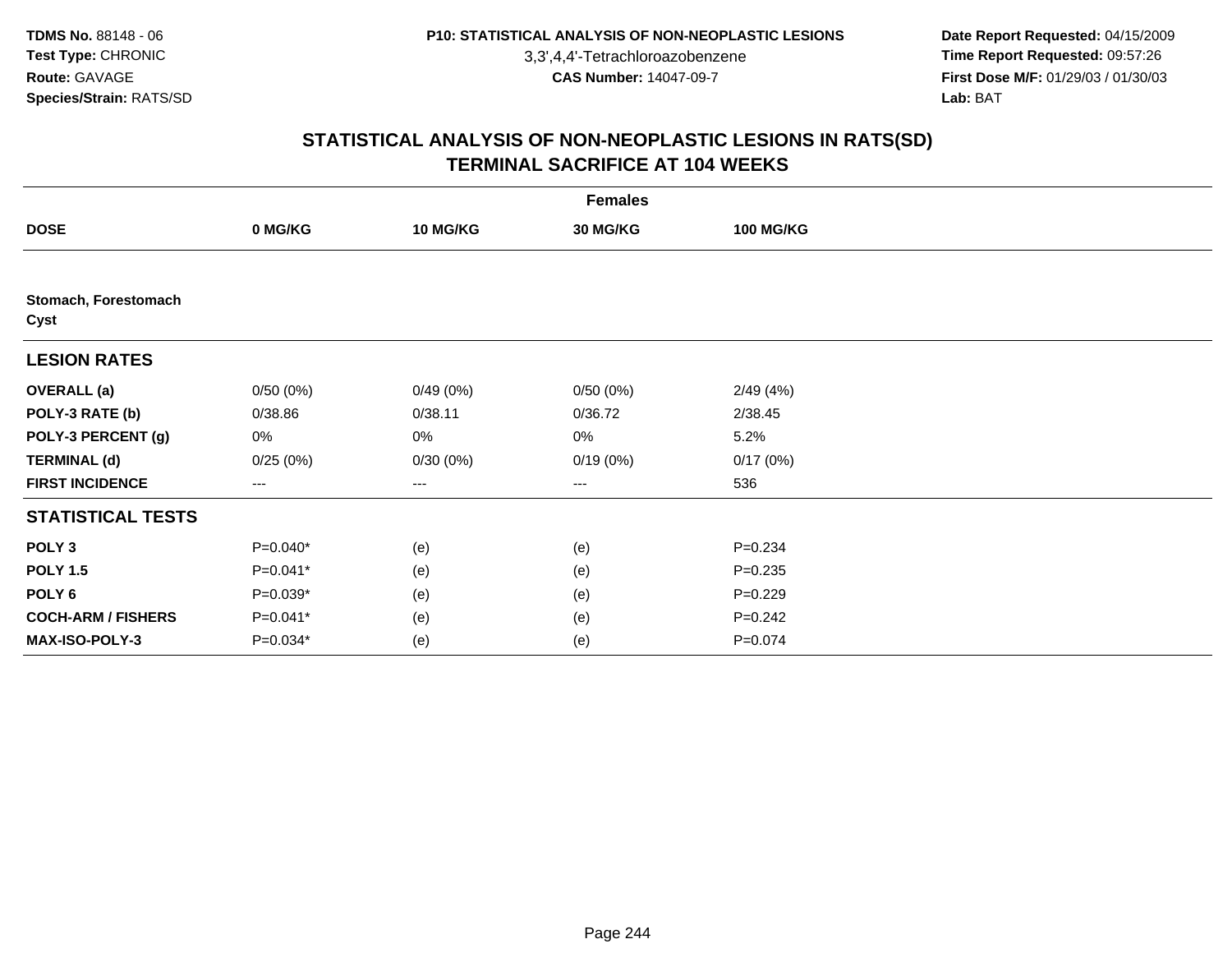**Date Report Requested:** 04/15/2009 **Time Report Requested:** 09:57:26 **First Dose M/F:** 01/29/03 / 01/30/03<br>Lab: BAT **Lab:** BAT

|                                      | <b>Females</b> |             |             |                  |  |  |  |  |
|--------------------------------------|----------------|-------------|-------------|------------------|--|--|--|--|
| <b>DOSE</b>                          | 0 MG/KG        | 10 MG/KG    | 30 MG/KG    | <b>100 MG/KG</b> |  |  |  |  |
|                                      |                |             |             |                  |  |  |  |  |
| Stomach, Forestomach<br>Inflammation |                |             |             |                  |  |  |  |  |
| <b>LESION RATES</b>                  |                |             |             |                  |  |  |  |  |
| <b>OVERALL</b> (a)                   | 1/50(2%)       | 3/49(6%)    | 5/50 (10%)  | 7/49 (14%)       |  |  |  |  |
| POLY-3 RATE (b)                      | 1/38.98        | 3/38.58     | 5/38.05     | 7/39.01          |  |  |  |  |
| POLY-3 PERCENT (g)                   | 2.6%           | 7.8%        | 13.1%       | 18%              |  |  |  |  |
| <b>TERMINAL (d)</b>                  | 0/25(0%)       | 2/30(7%)    | 1/19(5%)    | 1/17(6%)         |  |  |  |  |
| <b>FIRST INCIDENCE</b>               | 696            | 589         | 574         | 590              |  |  |  |  |
| <b>STATISTICAL TESTS</b>             |                |             |             |                  |  |  |  |  |
| POLY <sub>3</sub>                    | $P=0.026*$     | $P = 0.301$ | $P = 0.093$ | P=0.028*         |  |  |  |  |
| <b>POLY 1.5</b>                      | $P=0.027*$     | $P = 0.297$ | $P = 0.097$ | P=0.029*         |  |  |  |  |
| POLY 6                               | $P=0.024*$     | $P = 0.312$ | $P = 0.088$ | P=0.027*         |  |  |  |  |
| <b>COCH-ARM / FISHERS</b>            | $P=0.027*$     | $P = 0.301$ | $P = 0.102$ | P=0.028*         |  |  |  |  |
| <b>MAX-ISO-POLY-3</b>                | $P=0.020*$     | $P = 0.150$ | $P=0.042*$  | P=0.011*         |  |  |  |  |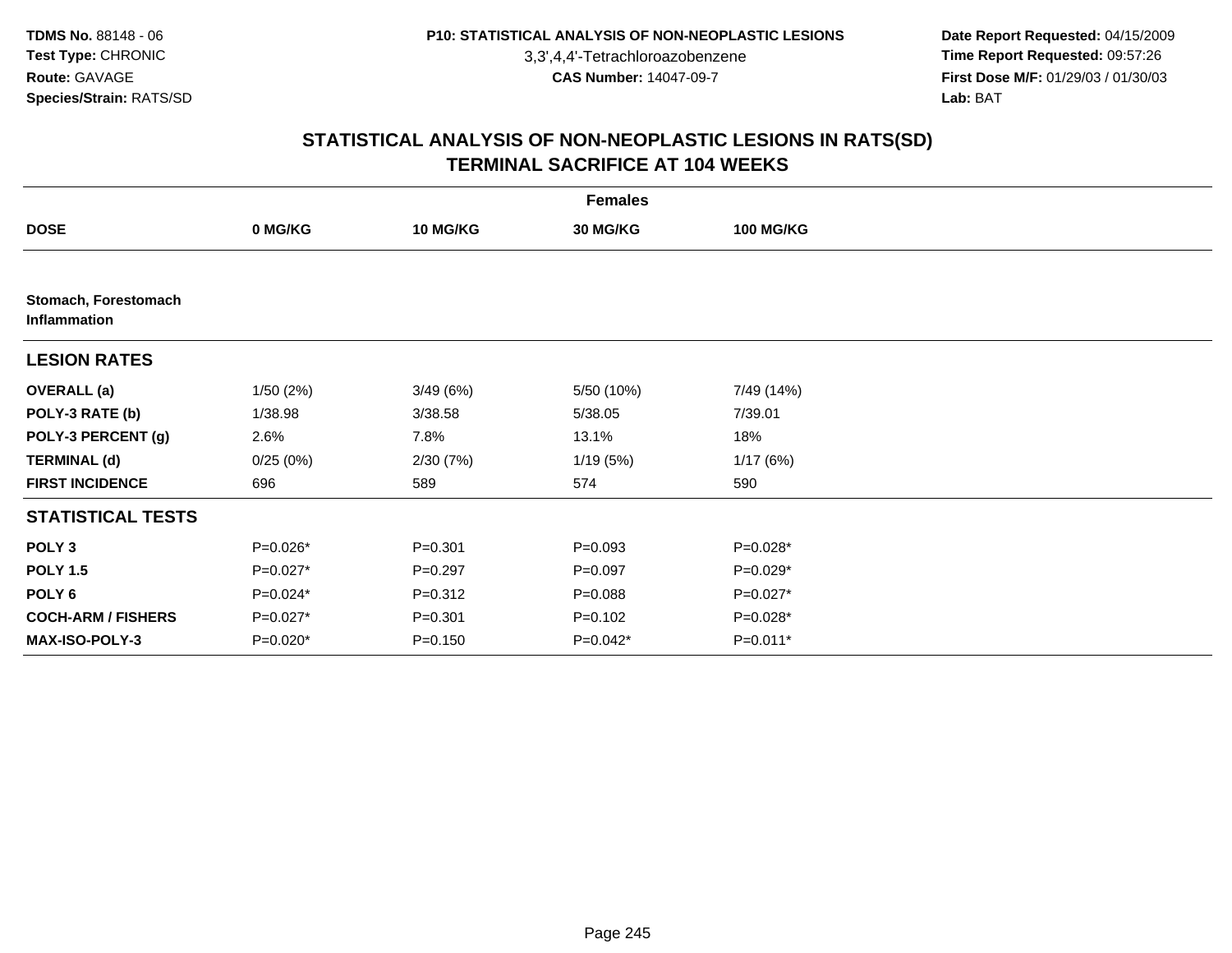**Date Report Requested:** 04/15/2009 **Time Report Requested:** 09:57:26 **First Dose M/F:** 01/29/03 / 01/30/03<br>Lab: BAT **Lab:** BAT

| <b>Females</b>                                |              |             |              |                  |  |  |  |
|-----------------------------------------------|--------------|-------------|--------------|------------------|--|--|--|
| <b>DOSE</b>                                   | 0 MG/KG      | 10 MG/KG    | 30 MG/KG     | <b>100 MG/KG</b> |  |  |  |
|                                               |              |             |              |                  |  |  |  |
| Stomach, Forestomach<br><b>Mineralization</b> |              |             |              |                  |  |  |  |
| <b>LESION RATES</b>                           |              |             |              |                  |  |  |  |
| <b>OVERALL</b> (a)                            | 2/50(4%)     | 2/49(4%)    | 1/50(2%)     | 0/49(0%)         |  |  |  |
| POLY-3 RATE (b)                               | 2/39.72      | 2/38.86     | 1/36.72      | 0/37.70          |  |  |  |
| POLY-3 PERCENT (g)                            | 5%           | 5.2%        | 2.7%         | $0\%$            |  |  |  |
| <b>TERMINAL (d)</b>                           | 1/25(4%)     | 1/30(3%)    | 1/19(5%)     | 0/17(0%)         |  |  |  |
| <b>FIRST INCIDENCE</b>                        | 372          | 460         | 727 (T)      | ---              |  |  |  |
| <b>STATISTICAL TESTS</b>                      |              |             |              |                  |  |  |  |
| POLY <sub>3</sub>                             | P=0.154N     | $P = 0.687$ | P=0.528N     | P=0.248N         |  |  |  |
| <b>POLY 1.5</b>                               | $P = 0.151N$ | $P = 0.683$ | P=0.516N     | P=0.244N         |  |  |  |
| POLY <sub>6</sub>                             | P=0.162N     | P=0.692N    | $P = 0.545N$ | P=0.257N         |  |  |  |
| <b>COCH-ARM / FISHERS</b>                     | P=0.150N     | $P = 0.684$ | P=0.500N     | P=0.253N         |  |  |  |
| <b>MAX-ISO-POLY-3</b>                         | P=0.175N     | $P=0.490$   | P=0.309N     | P=0.086N         |  |  |  |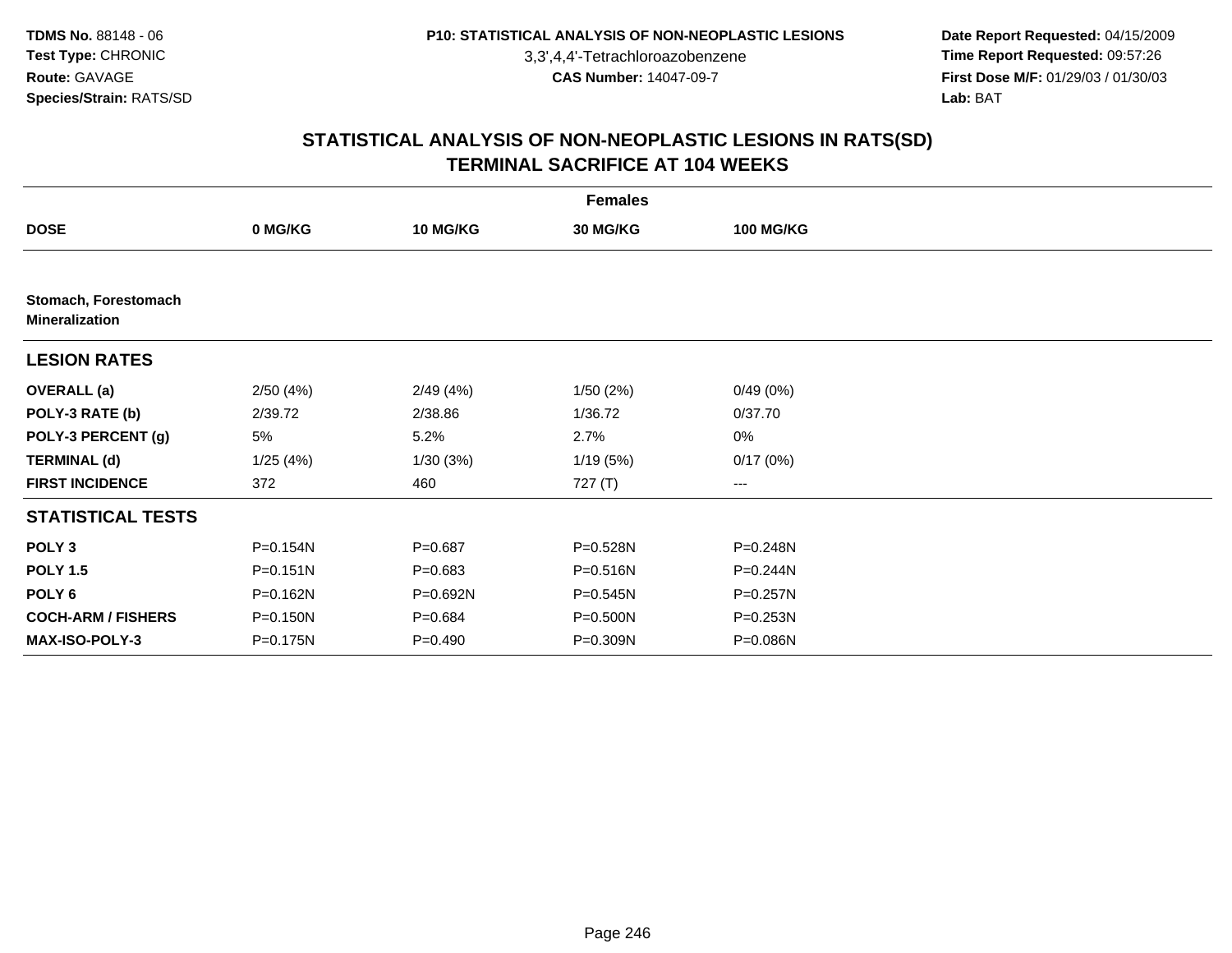**Date Report Requested:** 04/15/2009 **Time Report Requested:** 09:57:26 **First Dose M/F:** 01/29/03 / 01/30/03<br>Lab: BAT **Lab:** BAT

|                                         | <b>Females</b> |          |             |                  |  |  |  |  |
|-----------------------------------------|----------------|----------|-------------|------------------|--|--|--|--|
| <b>DOSE</b>                             | 0 MG/KG        | 10 MG/KG | 30 MG/KG    | <b>100 MG/KG</b> |  |  |  |  |
|                                         |                |          |             |                  |  |  |  |  |
| Stomach, Forestomach<br><b>Necrosis</b> |                |          |             |                  |  |  |  |  |
| <b>LESION RATES</b>                     |                |          |             |                  |  |  |  |  |
| <b>OVERALL</b> (a)                      | 0/50(0%)       | 0/49(0%) | 3/50(6%)    | 2/49(4%)         |  |  |  |  |
| POLY-3 RATE (b)                         | 0/38.86        | 0/38.11  | 3/37.52     | 2/38.05          |  |  |  |  |
| POLY-3 PERCENT (g)                      | 0%             | 0%       | 8%          | 5.3%             |  |  |  |  |
| <b>TERMINAL (d)</b>                     | 0/25(0%)       | 0/30(0%) | 1/19(5%)    | 1/17(6%)         |  |  |  |  |
| <b>FIRST INCIDENCE</b>                  | ---            | ---      | 612         | 632              |  |  |  |  |
| <b>STATISTICAL TESTS</b>                |                |          |             |                  |  |  |  |  |
| POLY <sub>3</sub>                       | $P = 0.169$    | (e)      | $P = 0.111$ | $P = 0.232$      |  |  |  |  |
| <b>POLY 1.5</b>                         | $P = 0.174$    | (e)      | $P = 0.114$ | $P = 0.234$      |  |  |  |  |
| POLY 6                                  | $P = 0.156$    | (e)      | $P = 0.106$ | $P = 0.226$      |  |  |  |  |
| <b>COCH-ARM / FISHERS</b>               | $P = 0.173$    | (e)      | $P = 0.121$ | $P = 0.242$      |  |  |  |  |
| MAX-ISO-POLY-3                          | $P = 0.081$    | (e)      | P=0.037*    | $P = 0.074$      |  |  |  |  |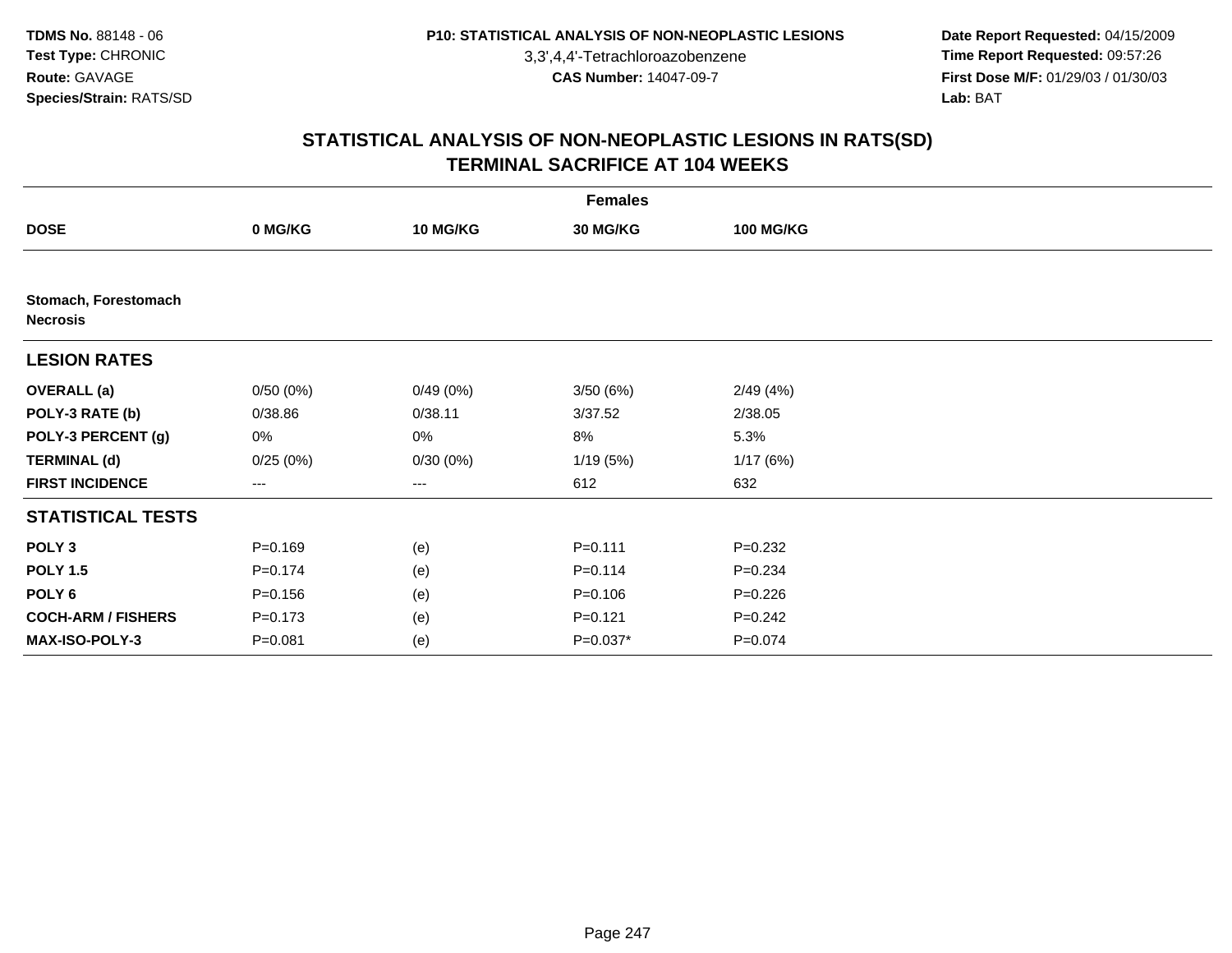**Date Report Requested:** 04/15/2009 **Time Report Requested:** 09:57:26 **First Dose M/F:** 01/29/03 / 01/30/03<br>Lab: BAT **Lab:** BAT

|                                                 | <b>Females</b> |                 |              |                  |  |  |  |  |
|-------------------------------------------------|----------------|-----------------|--------------|------------------|--|--|--|--|
| <b>DOSE</b>                                     | 0 MG/KG        | <b>10 MG/KG</b> | 30 MG/KG     | <b>100 MG/KG</b> |  |  |  |  |
|                                                 |                |                 |              |                  |  |  |  |  |
| Stomach, Forestomach: Epithelium<br>Hyperplasia |                |                 |              |                  |  |  |  |  |
| <b>LESION RATES</b>                             |                |                 |              |                  |  |  |  |  |
| <b>OVERALL</b> (a)                              | 0/50(0%)       | 32/49 (65%)     | 46/50 (92%)  | 46/49 (94%)      |  |  |  |  |
| POLY-3 RATE (b)                                 | 0/38.86        | 32/41.56        | 46/46.94     | 46/47.54         |  |  |  |  |
| POLY-3 PERCENT (g)                              | 0%             | 77%             | 98%          | 96.8%            |  |  |  |  |
| <b>TERMINAL (d)</b>                             | 0/25(0%)       | 25/30 (83%)     | 19/19 (100%) | 16/17 (94%)      |  |  |  |  |
| <b>FIRST INCIDENCE</b>                          | ---            | 460             | 439          | 378              |  |  |  |  |
| <b>STATISTICAL TESTS</b>                        |                |                 |              |                  |  |  |  |  |
| POLY <sub>3</sub>                               | P<0.001**      | P<0.001**       | P<0.001**    | P<0.001**        |  |  |  |  |
| <b>POLY 1.5</b>                                 | P<0.001**      | P<0.001**       | P<0.001**    | P<0.001**        |  |  |  |  |
| POLY 6                                          | P<0.001**      | P<0.001**       | P<0.001**    | P<0.001**        |  |  |  |  |
| <b>COCH-ARM / FISHERS</b>                       | P<0.001**      | P<0.001**       | P<0.001**    | P<0.001**        |  |  |  |  |
| <b>MAX-ISO-POLY-3</b>                           | P<0.001**      | P<0.001**       | P<0.001**    | P<0.001**        |  |  |  |  |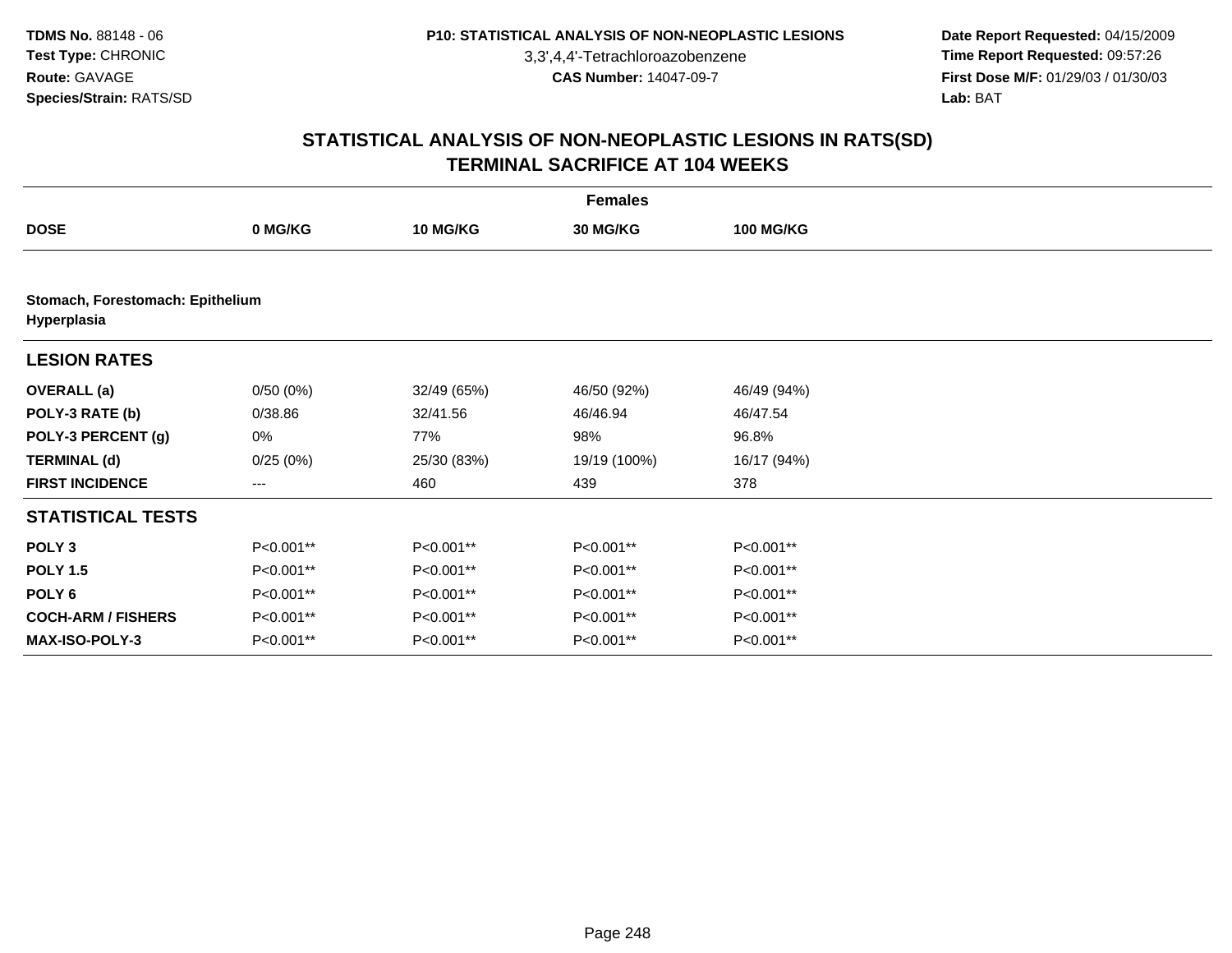**Date Report Requested:** 04/15/2009 **Time Report Requested:** 09:57:26 **First Dose M/F:** 01/29/03 / 01/30/03<br>Lab: BAT **Lab:** BAT

|                                    | <b>Females</b> |                 |              |                  |  |  |  |  |
|------------------------------------|----------------|-----------------|--------------|------------------|--|--|--|--|
| <b>DOSE</b>                        | 0 MG/KG        | <b>10 MG/KG</b> | 30 MG/KG     | <b>100 MG/KG</b> |  |  |  |  |
|                                    |                |                 |              |                  |  |  |  |  |
| Stomach, Glandular<br>Inflammation |                |                 |              |                  |  |  |  |  |
| <b>LESION RATES</b>                |                |                 |              |                  |  |  |  |  |
| <b>OVERALL</b> (a)                 | 1/50(2%)       | 0/49(0%)        | 0/49(0%)     | 0/49(0%)         |  |  |  |  |
| POLY-3 RATE (b)                    | 1/38.92        | 0/38.11         | 0/36.56      | 0/37.70          |  |  |  |  |
| POLY-3 PERCENT (g)                 | 2.6%           | 0%              | 0%           | 0%               |  |  |  |  |
| <b>TERMINAL (d)</b>                | 0/25(0%)       | 0/30(0%)        | 0/19(0%)     | 0/17(0%)         |  |  |  |  |
| <b>FIRST INCIDENCE</b>             | 712            | ---             | $---$        | ---              |  |  |  |  |
| <b>STATISTICAL TESTS</b>           |                |                 |              |                  |  |  |  |  |
| POLY <sub>3</sub>                  | P=0.500N       | P=0.504N        | $P = 0.512N$ | P=0.506N         |  |  |  |  |
| <b>POLY 1.5</b>                    | P=0.500N       | $P = 0.506N$    | P=0.508N     | P=0.504N         |  |  |  |  |
| POLY 6                             | P=0.502N       | P=0.499N        | $P = 0.521N$ | $P = 0.513N$     |  |  |  |  |
| <b>COCH-ARM / FISHERS</b>          | P=0.502N       | P=0.505N        | P=0.505N     | $P = 0.505N$     |  |  |  |  |
| <b>MAX-ISO-POLY-3</b>              | P=0.137N       | P=0.162N        | P=0.172N     | $P = 0.165N$     |  |  |  |  |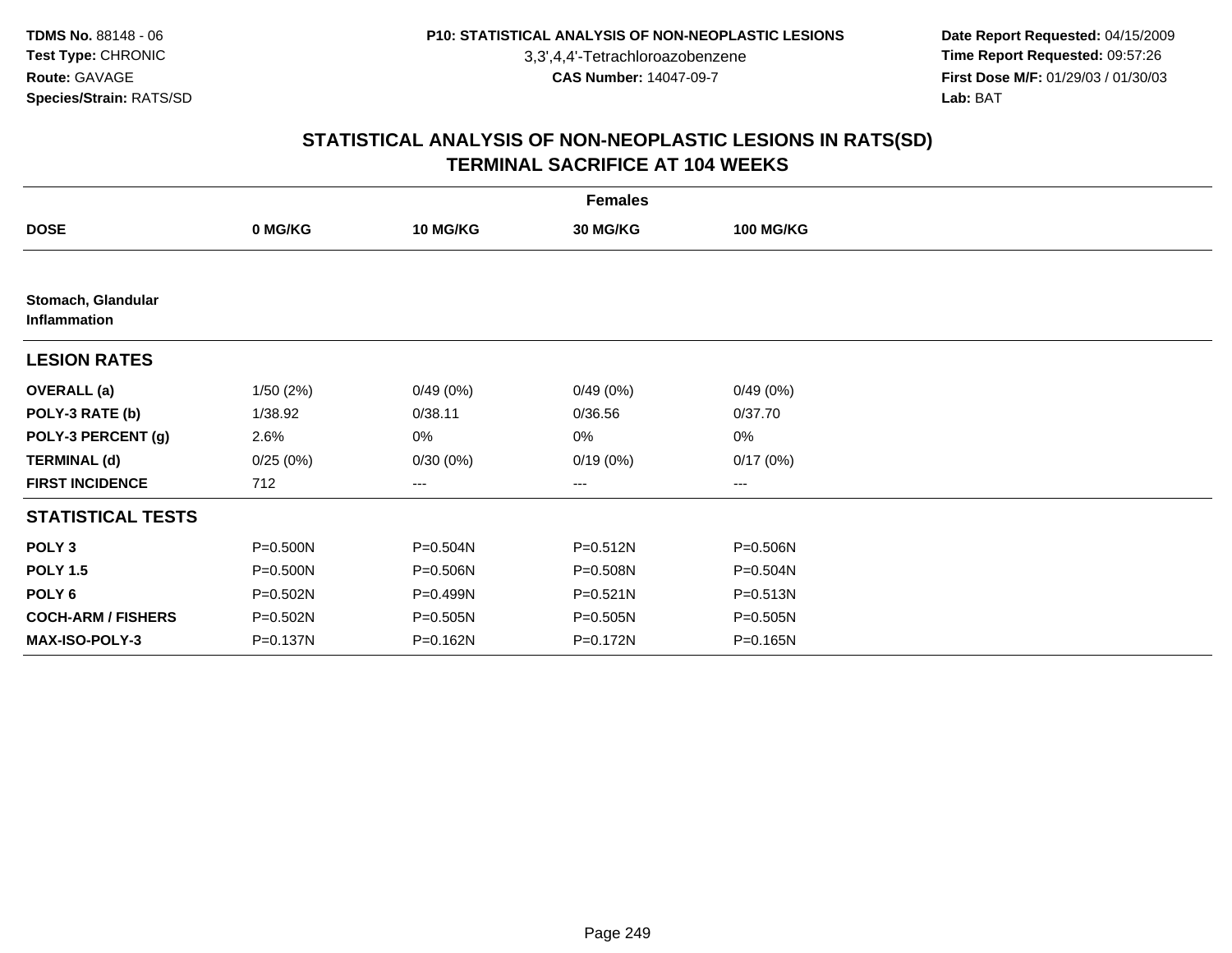**Date Report Requested:** 04/15/2009 **Time Report Requested:** 09:57:26 **First Dose M/F:** 01/29/03 / 01/30/03<br>Lab: BAT **Lab:** BAT

|                                             | <b>Females</b> |                 |             |                  |  |  |  |  |
|---------------------------------------------|----------------|-----------------|-------------|------------------|--|--|--|--|
| <b>DOSE</b>                                 | 0 MG/KG        | <b>10 MG/KG</b> | 30 MG/KG    | <b>100 MG/KG</b> |  |  |  |  |
|                                             |                |                 |             |                  |  |  |  |  |
| Stomach, Glandular<br><b>Mineralization</b> |                |                 |             |                  |  |  |  |  |
| <b>LESION RATES</b>                         |                |                 |             |                  |  |  |  |  |
| <b>OVERALL</b> (a)                          | 0/50(0%)       | 1/49(2%)        | 1/49(2%)    | 0/49(0%)         |  |  |  |  |
| POLY-3 RATE (b)                             | 0/38.86        | 1/38.86         | 1/37.13     | 0/37.70          |  |  |  |  |
| POLY-3 PERCENT (g)                          | 0%             | 2.6%            | 2.7%        | $0\%$            |  |  |  |  |
| <b>TERMINAL (d)</b>                         | 0/25(0%)       | 0/30(0%)        | 0/19(0%)    | 0/17(0%)         |  |  |  |  |
| <b>FIRST INCIDENCE</b>                      | ---            | 460             | 548         | ---              |  |  |  |  |
| <b>STATISTICAL TESTS</b>                    |                |                 |             |                  |  |  |  |  |
| POLY <sub>3</sub>                           | $P = 0.541N$   | $P = 0.500$     | $P = 0.491$ | (e)              |  |  |  |  |
| <b>POLY 1.5</b>                             | P=0.538N       | $P=0.497$       | $P = 0.493$ | (e)              |  |  |  |  |
| POLY 6                                      | P=0.549N       | $P = 0.507$     | $P = 0.485$ | (e)              |  |  |  |  |
| <b>COCH-ARM / FISHERS</b>                   | P=0.539N       | $P = 0.495$     | $P = 0.495$ | (e)              |  |  |  |  |
| MAX-ISO-POLY-3                              | $P = 0.408$    | $P = 0.160$     | $P = 0.157$ | (e)              |  |  |  |  |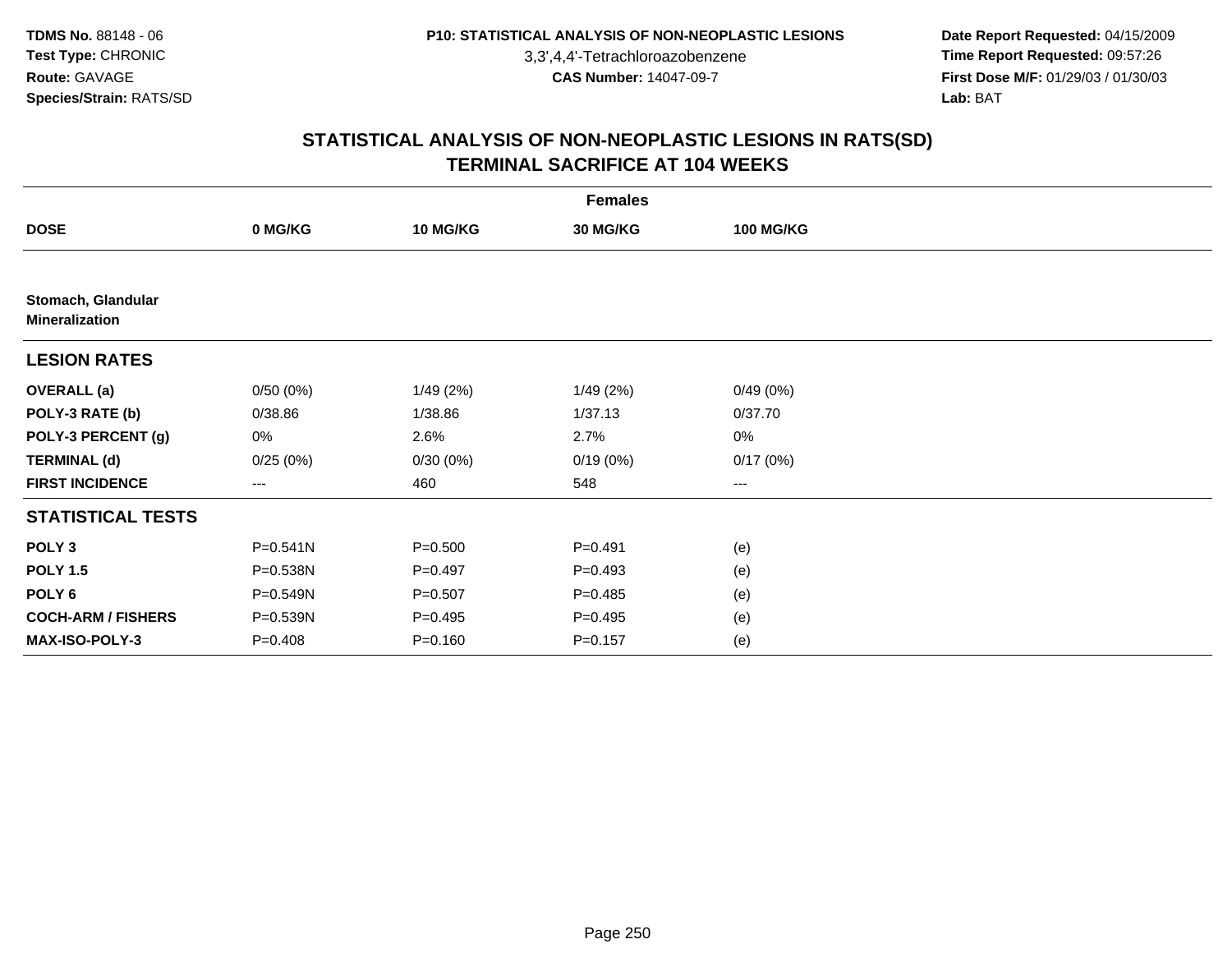**Date Report Requested:** 04/15/2009 **Time Report Requested:** 09:57:26 **First Dose M/F:** 01/29/03 / 01/30/03<br>Lab: BAT **Lab:** BAT

| <b>Females</b>                  |             |                 |                 |                  |  |  |  |
|---------------------------------|-------------|-----------------|-----------------|------------------|--|--|--|
| <b>DOSE</b>                     | 0 MG/KG     | <b>10 MG/KG</b> | <b>30 MG/KG</b> | <b>100 MG/KG</b> |  |  |  |
|                                 |             |                 |                 |                  |  |  |  |
| <b>Thymus</b><br><b>Atrophy</b> |             |                 |                 |                  |  |  |  |
| <b>LESION RATES</b>             |             |                 |                 |                  |  |  |  |
| <b>OVERALL</b> (a)              | 47/50 (94%) | 49/50 (98%)     | 46/47 (98%)     | 50/50 (100%)     |  |  |  |
| POLY-3 RATE (b)                 | 47/48.44    | 49/49.98        | 46/46.51        | 50/50.00         |  |  |  |
| POLY-3 PERCENT (g)              | 97%         | 98%             | 98.9%           | 100%             |  |  |  |
| <b>TERMINAL (d)</b>             | 24/25 (96%) | 30/30 (100%)    | 18/18 (100%)    | 17/17 (100%)     |  |  |  |
| <b>FIRST INCIDENCE</b>          | 372         | 153             | 229             | 314              |  |  |  |
| <b>STATISTICAL TESTS</b>        |             |                 |                 |                  |  |  |  |
| POLY <sub>3</sub>               | $P = 0.239$ | $P = 0.634$     | $P = 0.535$     | $P = 0.333$      |  |  |  |
| <b>POLY 1.5</b>                 | $P = 0.196$ | $P = 0.535$     | $P = 0.485$     | $P = 0.240$      |  |  |  |
| POLY <sub>6</sub>               | $P = 0.285$ | $P=0.705$       | $P = 0.545$     | $P=0.425$        |  |  |  |
| <b>COCH-ARM / FISHERS</b>       | $P = 0.124$ | $P = 0.309$     | $P = 0.332$     | $P = 0.121$      |  |  |  |
| <b>MAX-ISO-POLY-3</b>           | $P = 0.154$ | $P = 0.366$     | $P=0.229$       | $P = 0.090$      |  |  |  |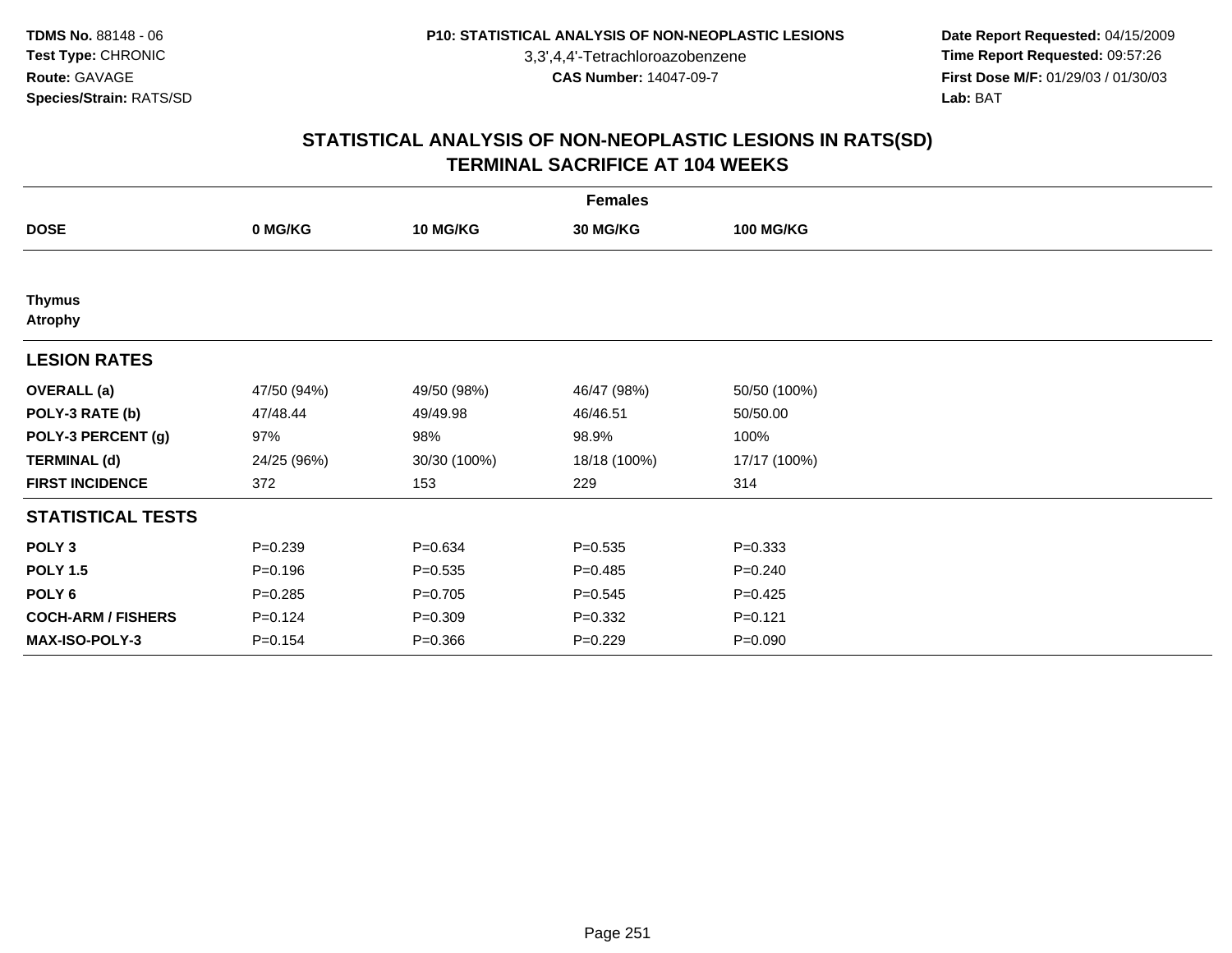**Date Report Requested:** 04/15/2009 **Time Report Requested:** 09:57:26 **First Dose M/F:** 01/29/03 / 01/30/03<br>Lab: BAT **Lab:** BAT

|                                      | <b>Females</b>         |                 |                 |                  |  |  |  |  |
|--------------------------------------|------------------------|-----------------|-----------------|------------------|--|--|--|--|
| <b>DOSE</b>                          | 0 MG/KG                | <b>10 MG/KG</b> | <b>30 MG/KG</b> | <b>100 MG/KG</b> |  |  |  |  |
|                                      |                        |                 |                 |                  |  |  |  |  |
| <b>Thyroid Gland</b><br>Inflammation |                        |                 |                 |                  |  |  |  |  |
| <b>LESION RATES</b>                  |                        |                 |                 |                  |  |  |  |  |
| <b>OVERALL</b> (a)                   | 0/50(0%)               | 0/49(0%)        | 2/50(4%)        | 4/50 (8%)        |  |  |  |  |
| POLY-3 RATE (b)                      | 0/38.86                | 0/38.00         | 2/37.11         | 4/38.75          |  |  |  |  |
| POLY-3 PERCENT (g)                   | 0%                     | 0%              | 5.4%            | 10.3%            |  |  |  |  |
| <b>TERMINAL (d)</b>                  | 0/25(0%)               | 0/30(0%)        | 1/19(5%)        | 2/17(12%)        |  |  |  |  |
| <b>FIRST INCIDENCE</b>               | $\qquad \qquad \cdots$ | ---             | 615             | 401              |  |  |  |  |
| <b>STATISTICAL TESTS</b>             |                        |                 |                 |                  |  |  |  |  |
| POLY <sub>3</sub>                    | P=0.010**              | (e)             | $P=0.226$       | $P = 0.059$      |  |  |  |  |
| <b>POLY 1.5</b>                      | $P=0.011*$             | (e)             | $P = 0.231$     | $P = 0.060$      |  |  |  |  |
| POLY <sub>6</sub>                    | P=0.009**              | (e)             | $P = 0.219$     | $P = 0.055$      |  |  |  |  |
| <b>COCH-ARM / FISHERS</b>            | $P=0.012*$             | (e)             | $P = 0.247$     | $P=0.059$        |  |  |  |  |
| <b>MAX-ISO-POLY-3</b>                | $P=0.014*$             | (e)             | $P = 0.075$     | $P=0.019*$       |  |  |  |  |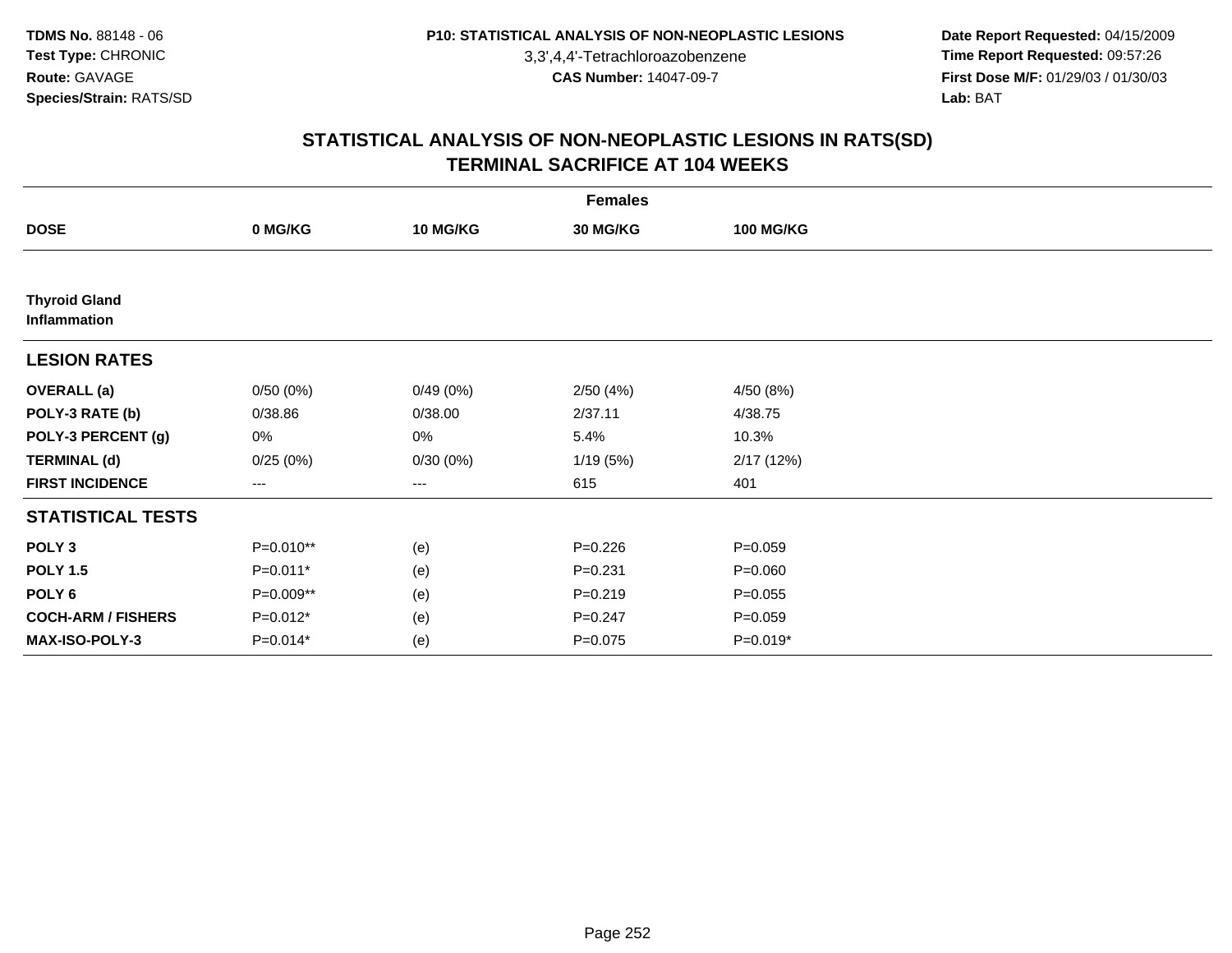**Date Report Requested:** 04/15/2009 **Time Report Requested:** 09:57:26 **First Dose M/F:** 01/29/03 / 01/30/03<br>Lab: BAT **Lab:** BAT

|                                             |             |                 | <b>Females</b> |                  |  |
|---------------------------------------------|-------------|-----------------|----------------|------------------|--|
| <b>DOSE</b>                                 | 0 MG/KG     | <b>10 MG/KG</b> | 30 MG/KG       | <b>100 MG/KG</b> |  |
|                                             |             |                 |                |                  |  |
| <b>Thyroid Gland: C-Cell</b><br>Hyperplasia |             |                 |                |                  |  |
| <b>LESION RATES</b>                         |             |                 |                |                  |  |
| <b>OVERALL</b> (a)                          | 12/50 (24%) | 5/49 (10%)      | 3/50(6%)       | 4/50 (8%)        |  |
| POLY-3 RATE (b)                             | 12/41.13    | 5/38.46         | 3/37.07        | 4/39.30          |  |
| POLY-3 PERCENT (g)                          | 29.2%       | 13%             | 8.1%           | 10.2%            |  |
| <b>TERMINAL (d)</b>                         | 7/25 (28%)  | 4/30 (13%)      | 2/19(11%)      | 0/17(0%)         |  |
| <b>FIRST INCIDENCE</b>                      | 548         | 589             | 628            | 481              |  |
| <b>STATISTICAL TESTS</b>                    |             |                 |                |                  |  |
| POLY <sub>3</sub>                           | P=0.060N    | $P = 0.065N$    | P=0.016N*      | P=0.029N*        |  |
| <b>POLY 1.5</b>                             | P=0.059N    | $P = 0.065N$    | P=0.013N*      | P=0.026N*        |  |
| POLY <sub>6</sub>                           | P=0.068N    | P=0.063N        | P=0.023N*      | P=0.034N*        |  |
| <b>COCH-ARM / FISHERS</b>                   | P=0.068N    | P=0.059N        | $P=0.011N^*$   | P=0.027N*        |  |
| MAX-ISO-POLY-3                              | P=0.010N**  | P=0.041N*       | P=0.010N**     | P=0.016N*        |  |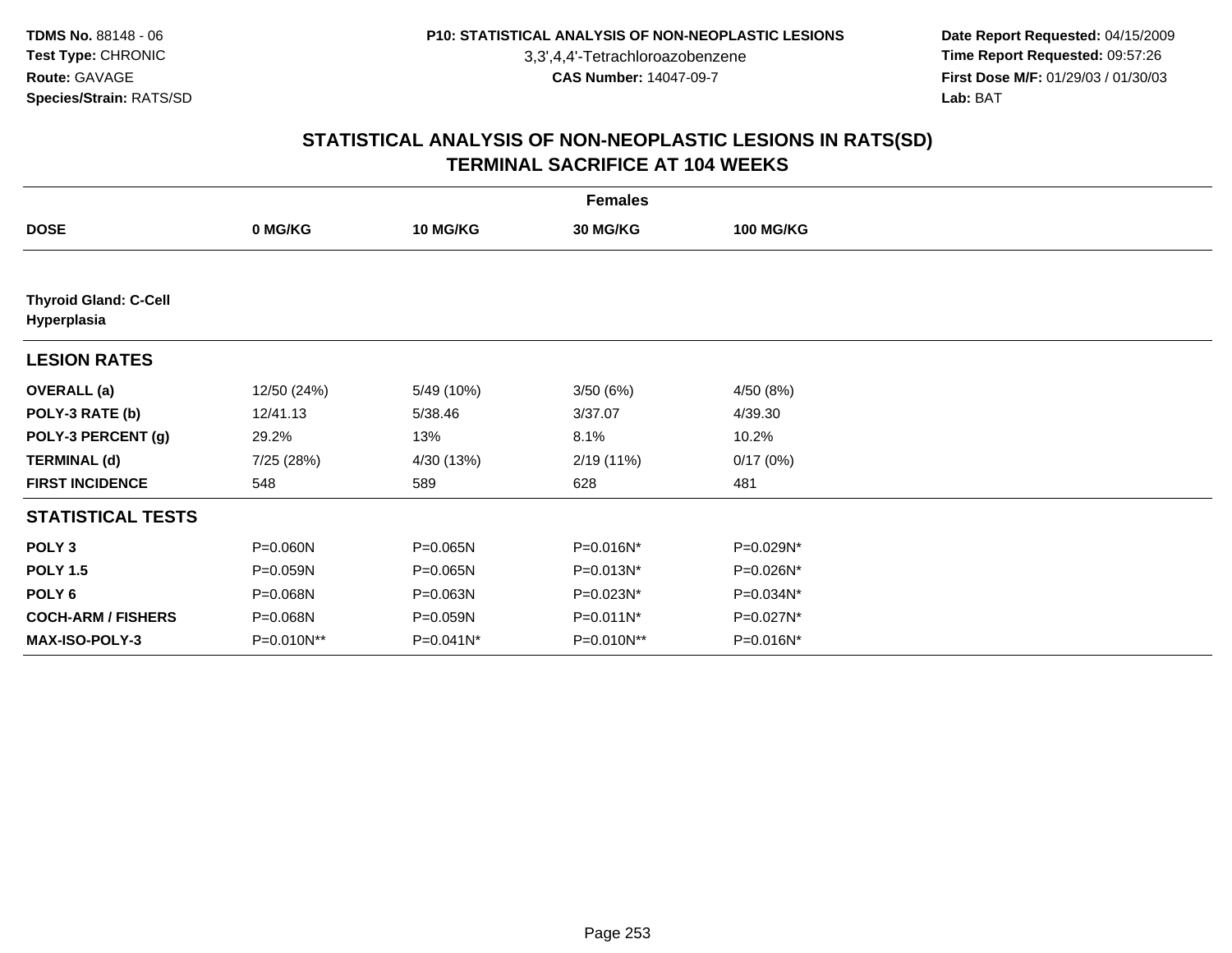**Date Report Requested:** 04/15/2009 **Time Report Requested:** 09:57:26 **First Dose M/F:** 01/29/03 / 01/30/03<br>Lab: BAT **Lab:** BAT

|                                                      |             |             | <b>Females</b> |                  |  |
|------------------------------------------------------|-------------|-------------|----------------|------------------|--|
| <b>DOSE</b>                                          | 0 MG/KG     | 10 MG/KG    | 30 MG/KG       | <b>100 MG/KG</b> |  |
|                                                      |             |             |                |                  |  |
| <b>Thyroid Gland: Follicular Cell</b><br>Hyperplasia |             |             |                |                  |  |
| <b>LESION RATES</b>                                  |             |             |                |                  |  |
| <b>OVERALL</b> (a)                                   | 0/50(0%)    | 1/49(2%)    | 3/50(6%)       | 3/50(6%)         |  |
| POLY-3 RATE (b)                                      | 0/38.86     | 1/38.00     | 3/37.11        | 3/37.92          |  |
| POLY-3 PERCENT (g)                                   | 0%          | 2.6%        | 8.1%           | 7.9%             |  |
| <b>TERMINAL (d)</b>                                  | 0/25(0%)    | 1/30(3%)    | 2/19(11%)      | 2/17(12%)        |  |
| <b>FIRST INCIDENCE</b>                               | ---         | 727(T)      | 615            | 693              |  |
| <b>STATISTICAL TESTS</b>                             |             |             |                |                  |  |
| POLY <sub>3</sub>                                    | $P = 0.112$ | $P=0.496$   | $P = 0.109$    | $P = 0.113$      |  |
| <b>POLY 1.5</b>                                      | $P = 0.118$ | $P=0.493$   | $P = 0.113$    | $P = 0.116$      |  |
| POLY 6                                               | $P = 0.100$ | $P = 0.502$ | $P = 0.103$    | $P = 0.107$      |  |
| <b>COCH-ARM / FISHERS</b>                            | $P = 0.121$ | $P=0.495$   | $P = 0.121$    | $P = 0.121$      |  |
| <b>MAX-ISO-POLY-3</b>                                | $P = 0.078$ | $P = 0.157$ | $P=0.037*$     | $P=0.037*$       |  |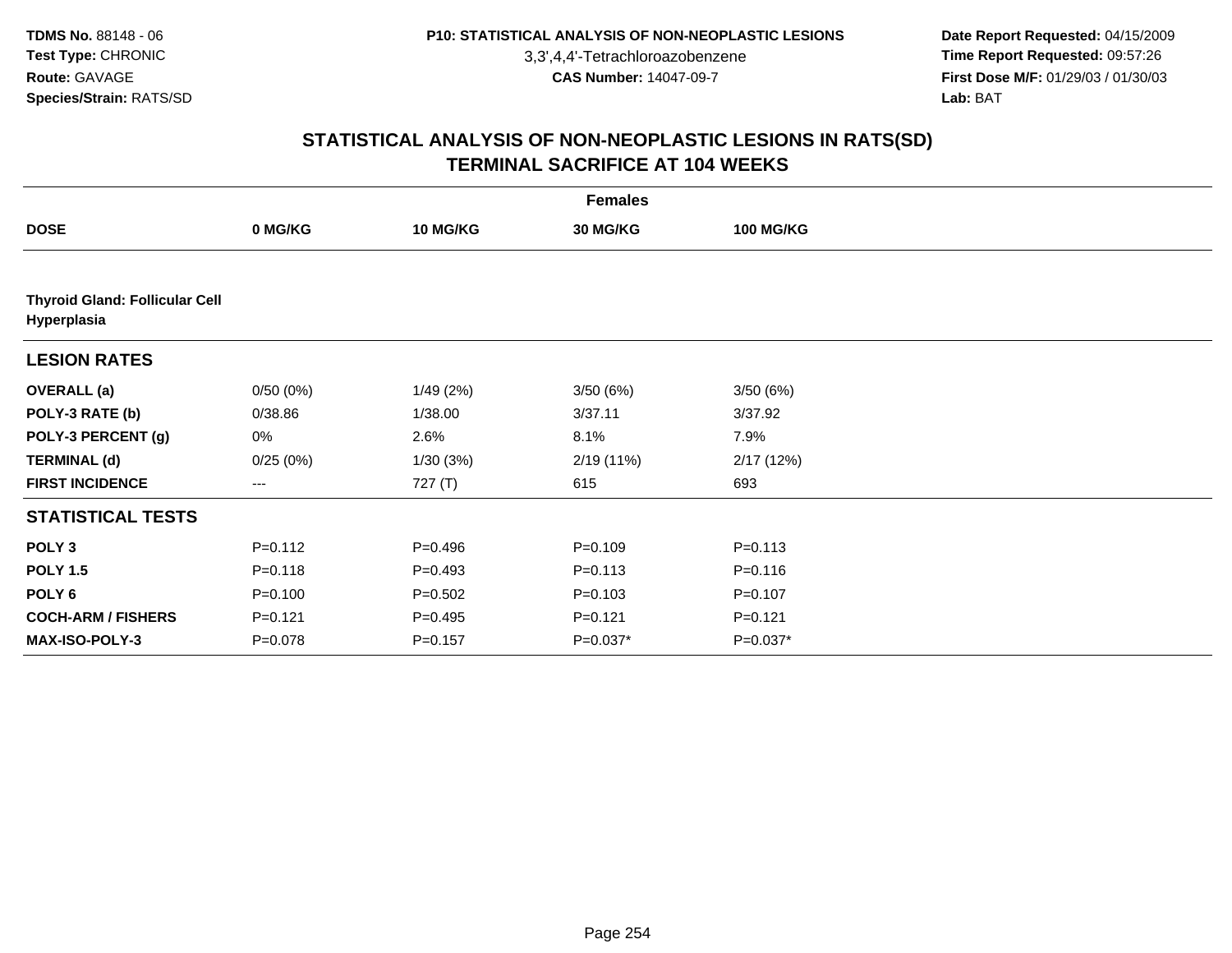**Date Report Requested:** 04/15/2009 **Time Report Requested:** 09:57:26 **First Dose M/F:** 01/29/03 / 01/30/03<br>Lab: BAT **Lab:** BAT

|                                                      |            |             | <b>Females</b> |                  |  |
|------------------------------------------------------|------------|-------------|----------------|------------------|--|
| <b>DOSE</b>                                          | 0 MG/KG    | 10 MG/KG    | 30 MG/KG       | <b>100 MG/KG</b> |  |
|                                                      |            |             |                |                  |  |
| <b>Thyroid Gland: Follicular Cell</b><br>Hypertrophy |            |             |                |                  |  |
| <b>LESION RATES</b>                                  |            |             |                |                  |  |
| <b>OVERALL</b> (a)                                   | 0/50(0%)   | 1/49(2%)    | 2/50(4%)       | 4/50 (8%)        |  |
| POLY-3 RATE (b)                                      | 0/38.86    | 1/38.00     | 2/36.72        | 4/39.03          |  |
| POLY-3 PERCENT (g)                                   | 0%         | 2.6%        | 5.5%           | 10.3%            |  |
| <b>TERMINAL (d)</b>                                  | 0/25(0%)   | 1/30(3%)    | 2/19(11%)      | 2/17(12%)        |  |
| <b>FIRST INCIDENCE</b>                               | ---        | 727 (T)     | 727 (T)        | 401              |  |
| <b>STATISTICAL TESTS</b>                             |            |             |                |                  |  |
| POLY <sub>3</sub>                                    | $P=0.030*$ | $P=0.496$   | $P=0.224$      | $P = 0.060$      |  |
| <b>POLY 1.5</b>                                      | $P=0.032*$ | $P=0.493$   | $P = 0.230$    | $P = 0.061$      |  |
| POLY 6                                               | $P=0.028*$ | $P=0.502$   | $P = 0.214$    | $P = 0.056$      |  |
| <b>COCH-ARM / FISHERS</b>                            | $P=0.031*$ | $P=0.495$   | $P = 0.247$    | $P = 0.059$      |  |
| <b>MAX-ISO-POLY-3</b>                                | P=0.023*   | $P = 0.157$ | $P = 0.075$    | P=0.019*         |  |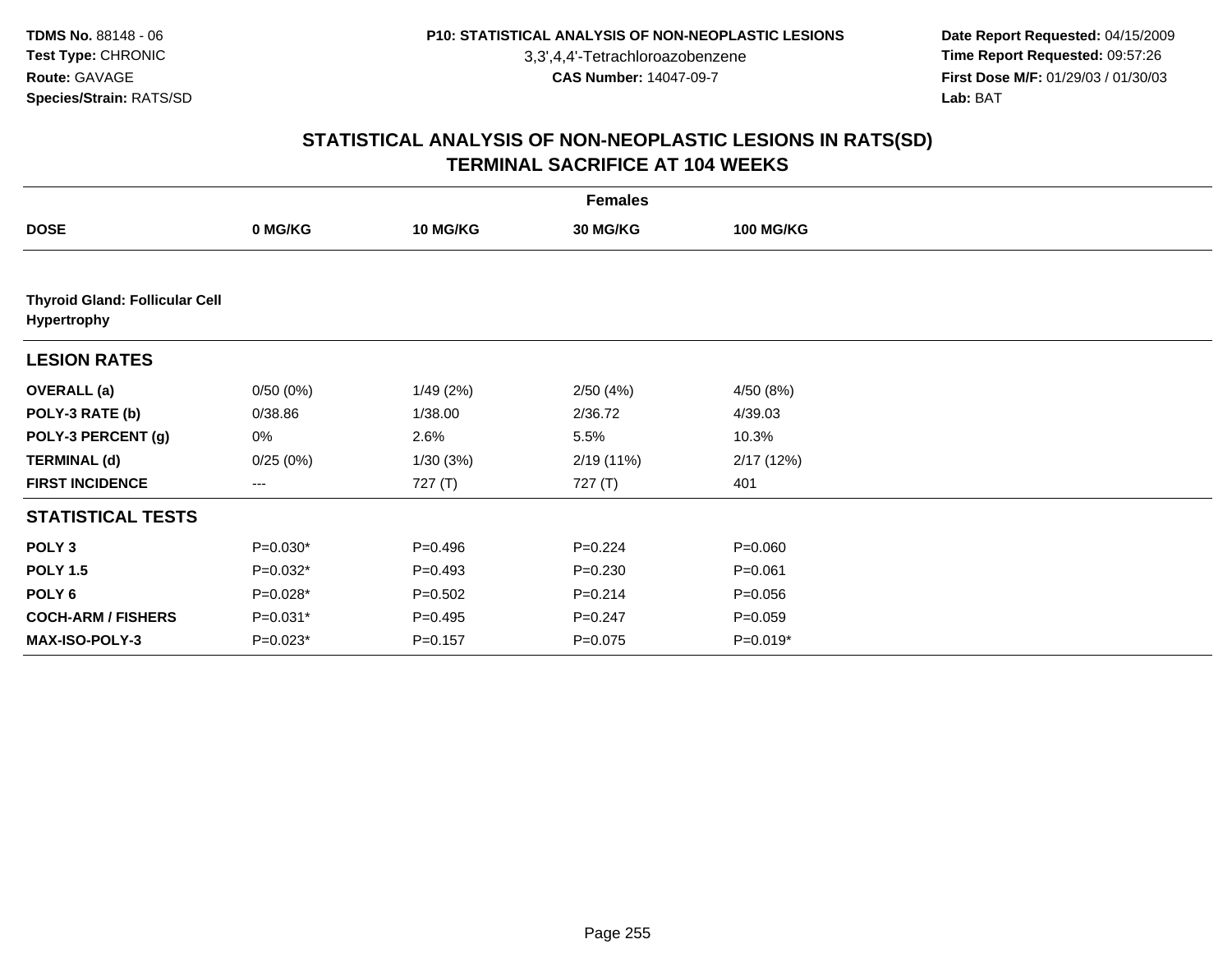**Date Report Requested:** 04/15/2009 **Time Report Requested:** 09:57:26 **First Dose M/F:** 01/29/03 / 01/30/03<br>Lab: BAT **Lab:** BAT

| <b>Females</b>                                  |             |                 |             |                  |  |  |
|-------------------------------------------------|-------------|-----------------|-------------|------------------|--|--|
| <b>DOSE</b>                                     | 0 MG/KG     | <b>10 MG/KG</b> | 30 MG/KG    | <b>100 MG/KG</b> |  |  |
|                                                 |             |                 |             |                  |  |  |
| <b>Tooth: Peridontal Tissue</b><br>Inflammation |             |                 |             |                  |  |  |
| <b>LESION RATES</b>                             |             |                 |             |                  |  |  |
| <b>OVERALL</b> (a)                              | 5/50 (10%)  | 10/50 (20%)     | 14/50 (28%) | 9/50 (18%)       |  |  |
| POLY-3 RATE (b)                                 | 5/39.81     | 10/39.29        | 14/38.15    | 9/38.49          |  |  |
| POLY-3 PERCENT (g)                              | 12.6%       | 25.5%           | 36.7%       | 23.4%            |  |  |
| <b>TERMINAL (d)</b>                             | 2/25(8%)    | 8/30 (27%)      | 9/19(47%)   | 4/17(24%)        |  |  |
| <b>FIRST INCIDENCE</b>                          | 560         | 527             | 593         | 649              |  |  |
| <b>STATISTICAL TESTS</b>                        |             |                 |             |                  |  |  |
| POLY <sub>3</sub>                               | $P = 0.356$ | $P = 0.117$     | P=0.010**   | $P = 0.167$      |  |  |
| <b>POLY 1.5</b>                                 | $P = 0.386$ | $P = 0.117$     | $P=0.013*$  | $P = 0.181$      |  |  |
| POLY 6                                          | $P = 0.300$ | $P = 0.126$     | P=0.007**   | $P = 0.146$      |  |  |
| <b>COCH-ARM / FISHERS</b>                       | $P = 0.400$ | $P = 0.131$     | $P=0.020*$  | $P = 0.194$      |  |  |
| MAX-ISO-POLY-3                                  | $P = 0.056$ | $P = 0.071$     | P=0.006**   | $P = 0.107$      |  |  |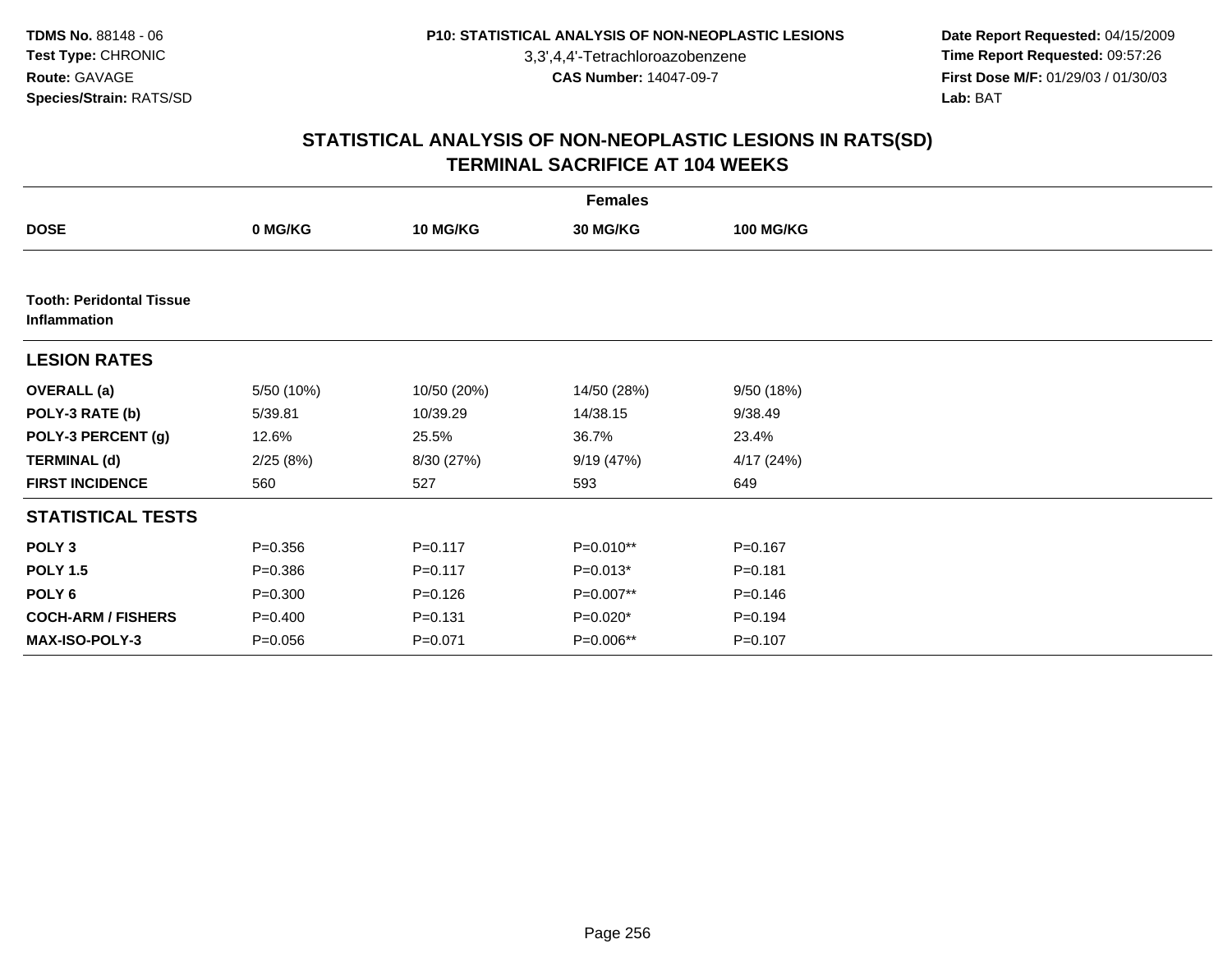**Date Report Requested:** 04/15/2009 **Time Report Requested:** 09:57:26 **First Dose M/F:** 01/29/03 / 01/30/03<br>Lab: BAT **Lab:** BAT

|                                                       | <b>Females</b> |             |             |                  |  |  |  |
|-------------------------------------------------------|----------------|-------------|-------------|------------------|--|--|--|
| <b>DOSE</b>                                           | 0 MG/KG        | 10 MG/KG    | 30 MG/KG    | <b>100 MG/KG</b> |  |  |  |
|                                                       |                |             |             |                  |  |  |  |
| <b>Ureter: Transitional Epithelium</b><br>Hyperplasia |                |             |             |                  |  |  |  |
| <b>LESION RATES</b>                                   |                |             |             |                  |  |  |  |
| <b>OVERALL</b> (a)                                    | $0/0 (0\%)$    | $0/0 (0\%)$ | $0/0 (0\%)$ | $0/0 (0\%)$      |  |  |  |
| POLY-3 RATE (b)                                       | 0/0.00         | 0/0.00      | 0/0.00      | 0/0.00           |  |  |  |
| POLY-3 PERCENT (g)                                    | 0%             | 0%          | 0%          | $0\%$            |  |  |  |
| <b>TERMINAL (d)</b>                                   | $0/0 (0\%)$    | $0/0 (0\%)$ | $0/0 (0\%)$ | $0/0 (0\%)$      |  |  |  |
| <b>FIRST INCIDENCE</b>                                | ---            | ---         | $---$       | ---              |  |  |  |
| <b>STATISTICAL TESTS</b>                              |                |             |             |                  |  |  |  |
| POLY <sub>3</sub>                                     | (e)            | (e)         | (e)         | (e)              |  |  |  |
| <b>POLY 1.5</b>                                       | (e)            | (e)         | (e)         | (e)              |  |  |  |
| POLY <sub>6</sub>                                     | (e)            | (e)         | (e)         | (e)              |  |  |  |
| <b>COCH-ARM / FISHERS</b>                             | (e)            | (e)         | (e)         | (e)              |  |  |  |
| <b>MAX-ISO-POLY-3</b>                                 | (e)            | (e)         | (e)         | (e)              |  |  |  |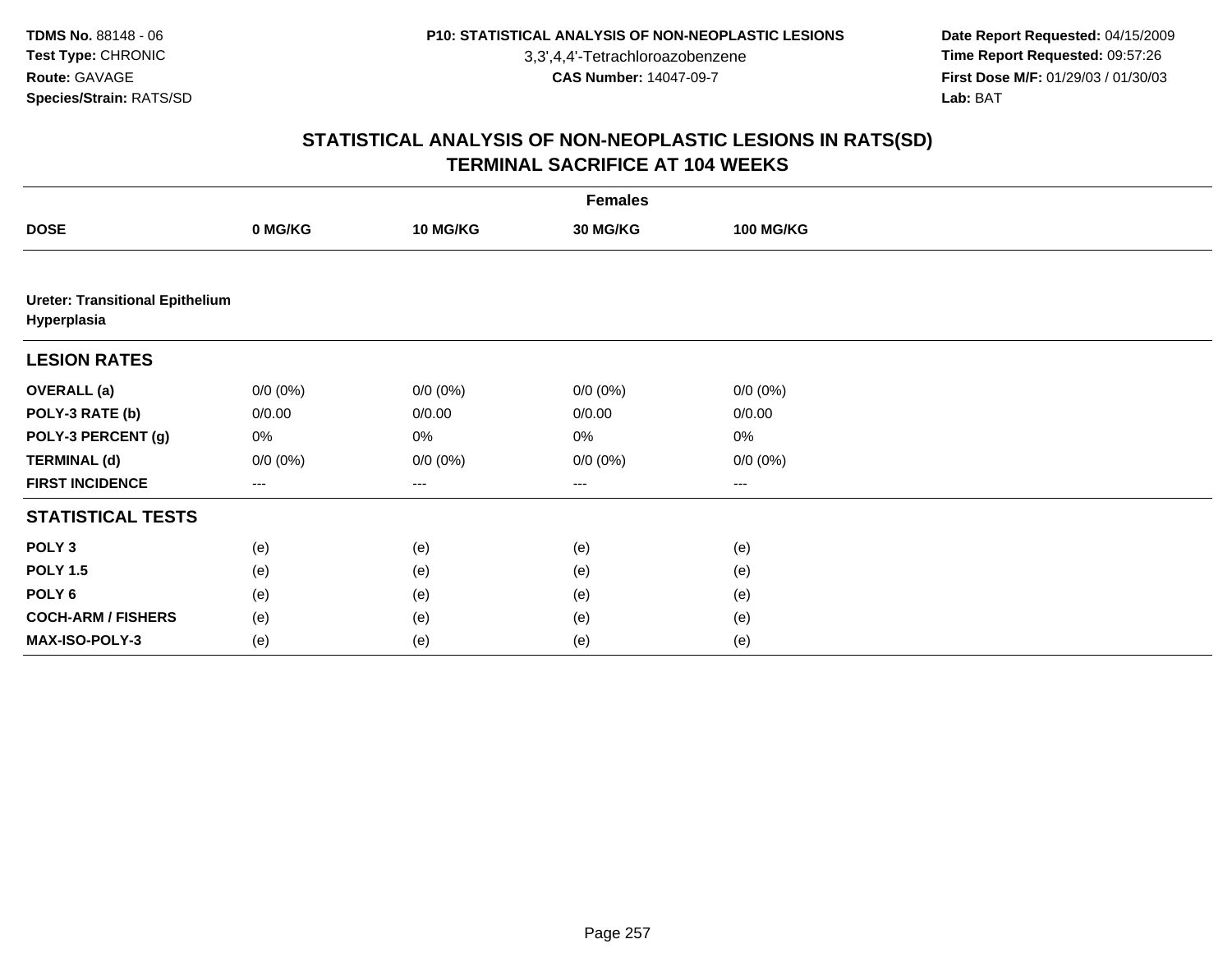**Date Report Requested:** 04/15/2009 **Time Report Requested:** 09:57:26 **First Dose M/F:** 01/29/03 / 01/30/03<br>Lab: BAT **Lab:** BAT

|                                                        | <b>Females</b> |                 |             |                  |  |  |  |  |
|--------------------------------------------------------|----------------|-----------------|-------------|------------------|--|--|--|--|
| <b>DOSE</b>                                            | 0 MG/KG        | <b>10 MG/KG</b> | 30 MG/KG    | <b>100 MG/KG</b> |  |  |  |  |
|                                                        |                |                 |             |                  |  |  |  |  |
| <b>Urethra: Transitional Epithelium</b><br>Hyperplasia |                |                 |             |                  |  |  |  |  |
| <b>LESION RATES</b>                                    |                |                 |             |                  |  |  |  |  |
| <b>OVERALL</b> (a)                                     | 0/50(0%)       | 1/50(2%)        | 1/50(2%)    | 1/49(2%)         |  |  |  |  |
| POLY-3 RATE (b)                                        | 0/38.86        | 1/38.12         | 1/36.76     | 1/37.07          |  |  |  |  |
| POLY-3 PERCENT (g)                                     | 0%             | 2.6%            | 2.7%        | 2.7%             |  |  |  |  |
| <b>TERMINAL (d)</b>                                    | 0/25(0%)       | 1/30(3%)        | 0/19(0%)    | 1/17(6%)         |  |  |  |  |
| <b>FIRST INCIDENCE</b>                                 | ---            | 727 (T)         | 716         | 727 (T)          |  |  |  |  |
| <b>STATISTICAL TESTS</b>                               |                |                 |             |                  |  |  |  |  |
| POLY <sub>3</sub>                                      | $P = 0.485$    | $P = 0.496$     | $P=0.489$   | $P=0.491$        |  |  |  |  |
| <b>POLY 1.5</b>                                        | $P=0.492$      | $P = 0.495$     | $P=0.494$   | $P=0.494$        |  |  |  |  |
| POLY <sub>6</sub>                                      | $P=0.471$      | $P = 0.502$     | $P = 0.481$ | $P = 0.484$      |  |  |  |  |
| <b>COCH-ARM / FISHERS</b>                              | $P=0.494$      | $P = 0.500$     | $P = 0.500$ | $P = 0.495$      |  |  |  |  |
| <b>MAX-ISO-POLY-3</b>                                  | $P = 0.331$    | $P = 0.158$     | $P = 0.158$ | $P = 0.157$      |  |  |  |  |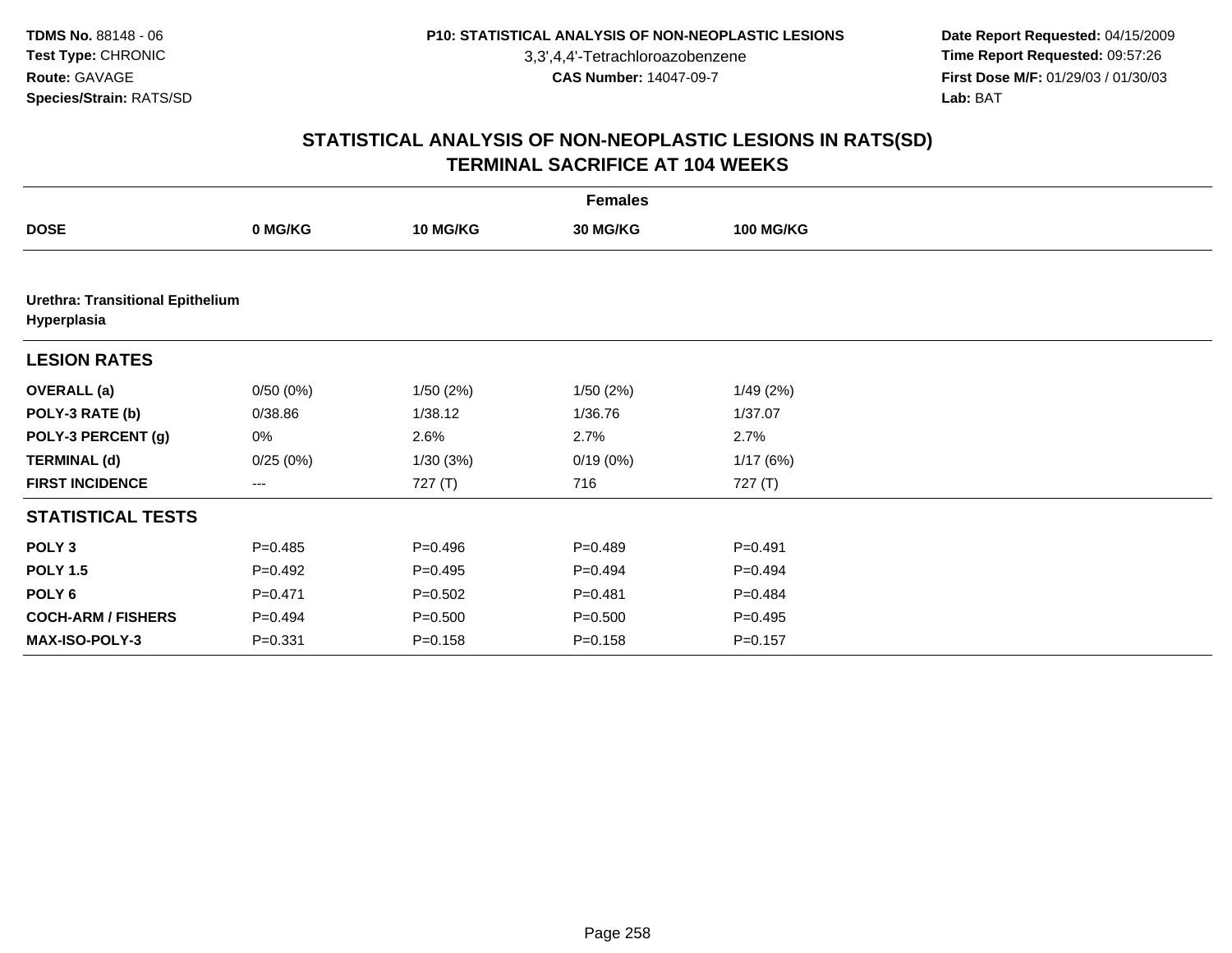**Date Report Requested:** 04/15/2009 **Time Report Requested:** 09:57:26 **First Dose M/F:** 01/29/03 / 01/30/03<br>Lab: BAT **Lab:** BAT

|                                        |             |                 | <b>Females</b>         |                  |  |
|----------------------------------------|-------------|-----------------|------------------------|------------------|--|
| <b>DOSE</b>                            | 0 MG/KG     | <b>10 MG/KG</b> | 30 MG/KG               | <b>100 MG/KG</b> |  |
|                                        |             |                 |                        |                  |  |
| <b>Urinary Bladder</b><br>Inflammation |             |                 |                        |                  |  |
| <b>LESION RATES</b>                    |             |                 |                        |                  |  |
| <b>OVERALL</b> (a)                     | 0/50(0%)    | 1/50(2%)        | 0/50(0%)               | 1/50(2%)         |  |
| POLY-3 RATE (b)                        | 0/38.86     | 1/38.12         | 0/36.72                | 1/37.78          |  |
| POLY-3 PERCENT (g)                     | 0%          | 2.6%            | 0%                     | 2.7%             |  |
| <b>TERMINAL (d)</b>                    | 0/25(0%)    | 1/30(3%)        | 0/19(0%)               | 1/17(6%)         |  |
| <b>FIRST INCIDENCE</b>                 | ---         | 727(T)          | $\qquad \qquad \cdots$ | 727 (T)          |  |
| <b>STATISTICAL TESTS</b>               |             |                 |                        |                  |  |
| POLY <sub>3</sub>                      | $P=0.457$   | $P=0.496$       | (e)                    | $P = 0.494$      |  |
| <b>POLY 1.5</b>                        | $P = 0.461$ | $P=0.495$       | (e)                    | $P = 0.498$      |  |
| POLY <sub>6</sub>                      | $P=0.449$   | $P = 0.502$     | (e)                    | $P = 0.487$      |  |
| <b>COCH-ARM / FISHERS</b>              | $P=0.464$   | $P = 0.500$     | (e)                    | $P = 0.500$      |  |
| MAX-ISO-POLY-3                         | $P = 0.257$ | $P = 0.158$     | (e)                    | $P = 0.158$      |  |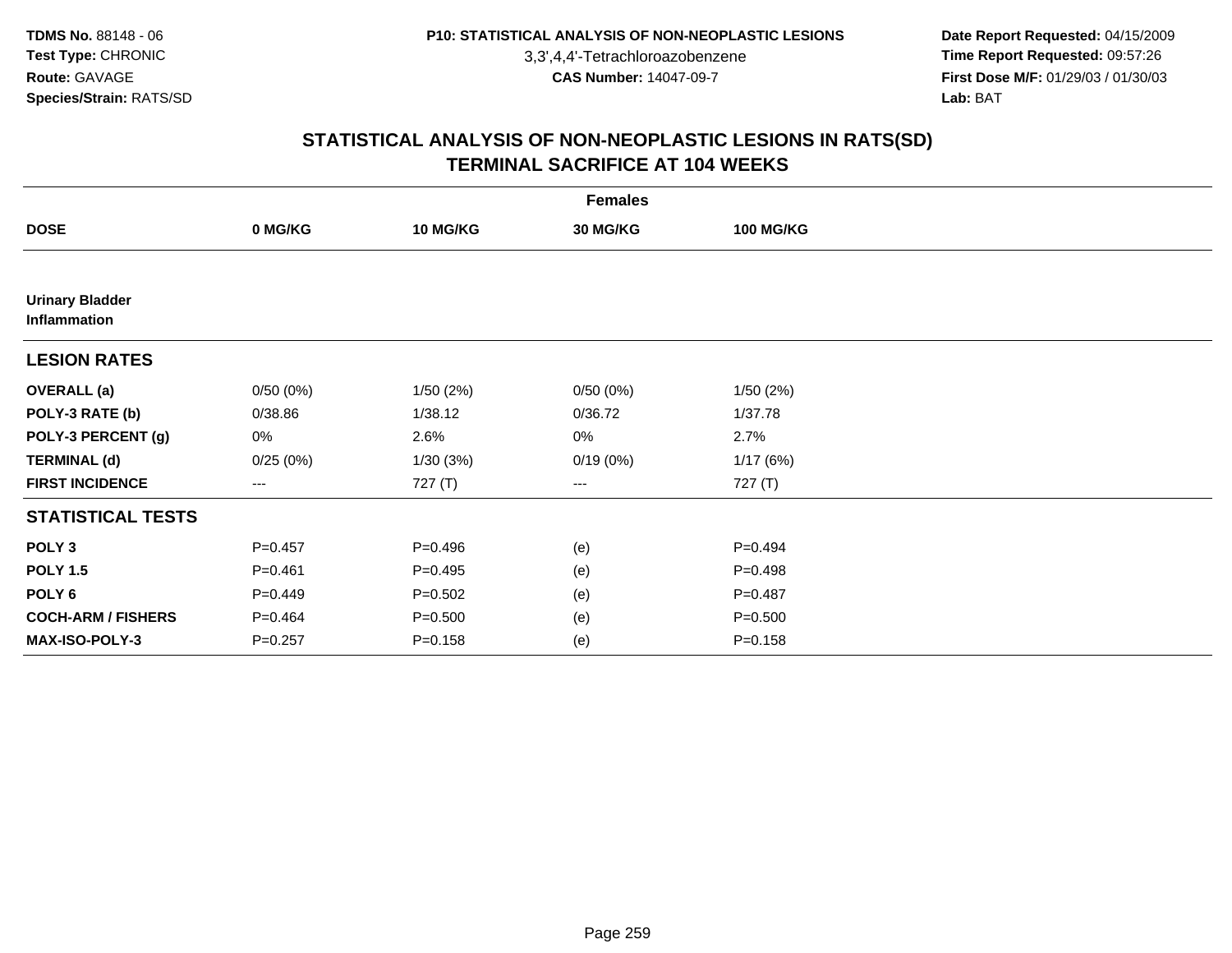**Date Report Requested:** 04/15/2009 **Time Report Requested:** 09:57:26 **First Dose M/F:** 01/29/03 / 01/30/03<br>Lab: BAT **Lab:** BAT

| <b>Females</b>               |             |                 |                 |                  |  |  |
|------------------------------|-------------|-----------------|-----------------|------------------|--|--|
| <b>DOSE</b>                  | 0 MG/KG     | <b>10 MG/KG</b> | <b>30 MG/KG</b> | <b>100 MG/KG</b> |  |  |
|                              |             |                 |                 |                  |  |  |
| <b>Uterus</b><br>Angiectasis |             |                 |                 |                  |  |  |
| <b>LESION RATES</b>          |             |                 |                 |                  |  |  |
| <b>OVERALL</b> (a)           | 0/50(0%)    | 1/50(2%)        | 1/50(2%)        | 2/50(4%)         |  |  |
| POLY-3 RATE (b)              | 0/38.86     | 1/38.12         | 1/36.94         | 2/37.82          |  |  |
| POLY-3 PERCENT (g)           | 0%          | 2.6%            | 2.7%            | 5.3%             |  |  |
| <b>TERMINAL (d)</b>          | 0/25(0%)    | 1/30(3%)        | 0/19(0%)        | 1/17(6%)         |  |  |
| <b>FIRST INCIDENCE</b>       | $---$       | 727 (T)         | 668             | 718              |  |  |
| <b>STATISTICAL TESTS</b>     |             |                 |                 |                  |  |  |
| POLY <sub>3</sub>            | $P = 0.194$ | $P=0.496$       | $P = 0.490$     | $P = 0.230$      |  |  |
| <b>POLY 1.5</b>              | $P = 0.200$ | $P=0.495$       | $P=0.494$       | $P = 0.234$      |  |  |
| POLY <sub>6</sub>            | $P = 0.183$ | $P = 0.502$     | $P=0.483$       | $P=0.223$        |  |  |
| <b>COCH-ARM / FISHERS</b>    | $P = 0.200$ | $P = 0.500$     | $P = 0.500$     | $P = 0.247$      |  |  |
| <b>MAX-ISO-POLY-3</b>        | $P = 0.123$ | $P = 0.158$     | $P = 0.158$     | $P = 0.075$      |  |  |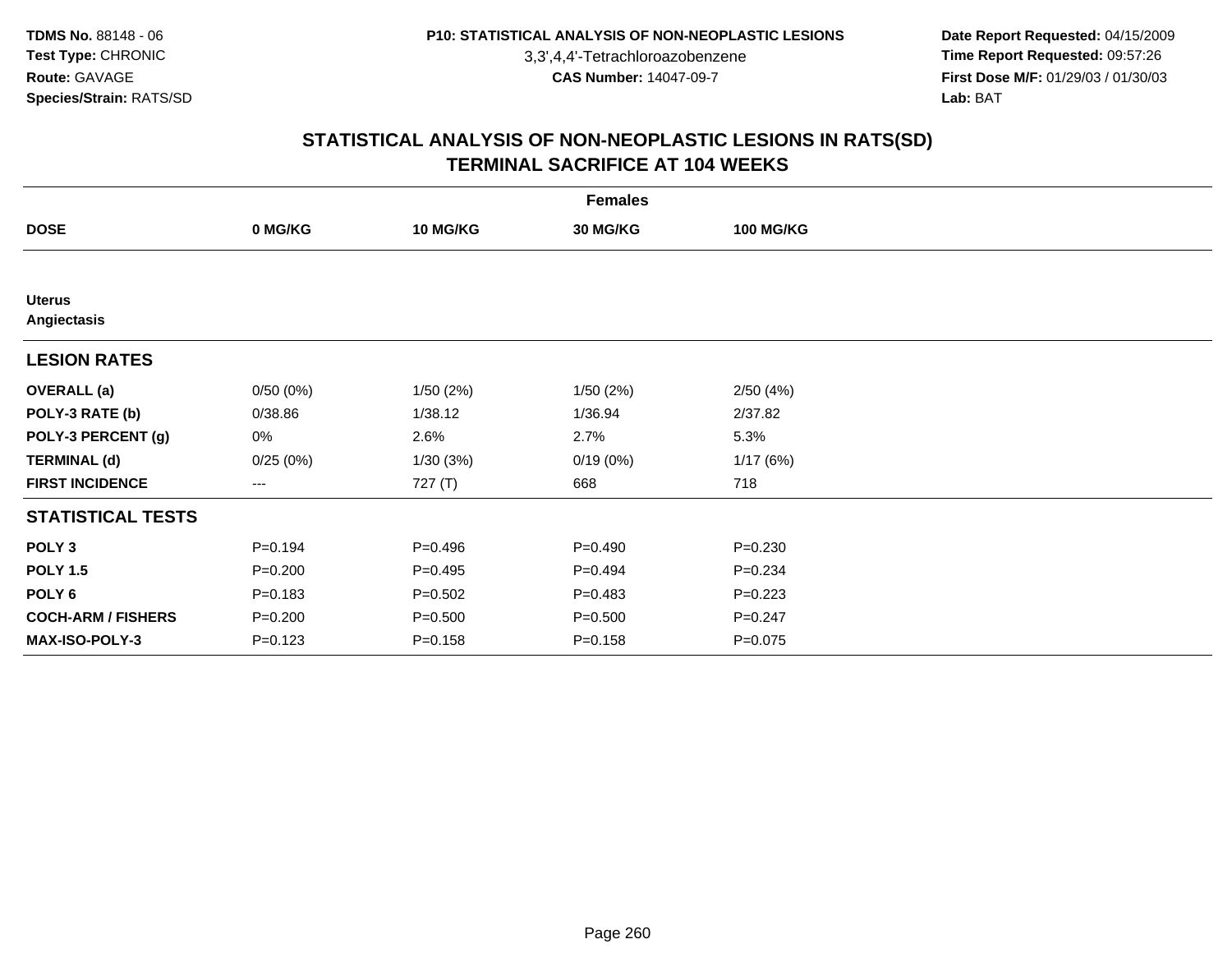**Date Report Requested:** 04/15/2009 **Time Report Requested:** 09:57:26 **First Dose M/F:** 01/29/03 / 01/30/03<br>Lab: BAT **Lab:** BAT

| <b>Females</b>            |            |                        |                 |                  |  |  |  |
|---------------------------|------------|------------------------|-----------------|------------------|--|--|--|
| <b>DOSE</b>               | 0 MG/KG    | <b>10 MG/KG</b>        | <b>30 MG/KG</b> | <b>100 MG/KG</b> |  |  |  |
|                           |            |                        |                 |                  |  |  |  |
| <b>Uterus</b>             |            |                        |                 |                  |  |  |  |
| Cyst                      |            |                        |                 |                  |  |  |  |
| <b>LESION RATES</b>       |            |                        |                 |                  |  |  |  |
| <b>OVERALL</b> (a)        | 0/50(0%)   | 0/50(0%)               | 0/50(0%)        | 2/50(4%)         |  |  |  |
| POLY-3 RATE (b)           | 0/38.86    | 0/38.12                | 0/36.72         | 2/37.78          |  |  |  |
| POLY-3 PERCENT (g)        | 0%         | $0\%$                  | 0%              | 5.3%             |  |  |  |
| <b>TERMINAL (d)</b>       | 0/25(0%)   | 0/30(0%)               | 0/19(0%)        | 2/17(12%)        |  |  |  |
| <b>FIRST INCIDENCE</b>    | $--$       | $\qquad \qquad \cdots$ | ---             | 727 (T)          |  |  |  |
| <b>STATISTICAL TESTS</b>  |            |                        |                 |                  |  |  |  |
| POLY <sub>3</sub>         | $P=0.040*$ | (e)                    | (e)             | $P = 0.230$      |  |  |  |
| <b>POLY 1.5</b>           | P=0.041*   | (e)                    | (e)             | $P = 0.234$      |  |  |  |
| POLY <sub>6</sub>         | $P=0.037*$ | (e)                    | (e)             | $P=0.222$        |  |  |  |
| <b>COCH-ARM / FISHERS</b> | $P=0.042*$ | (e)                    | (e)             | $P = 0.247$      |  |  |  |
| MAX-ISO-POLY-3            | $P=0.034*$ | (e)                    | (e)             | $P = 0.075$      |  |  |  |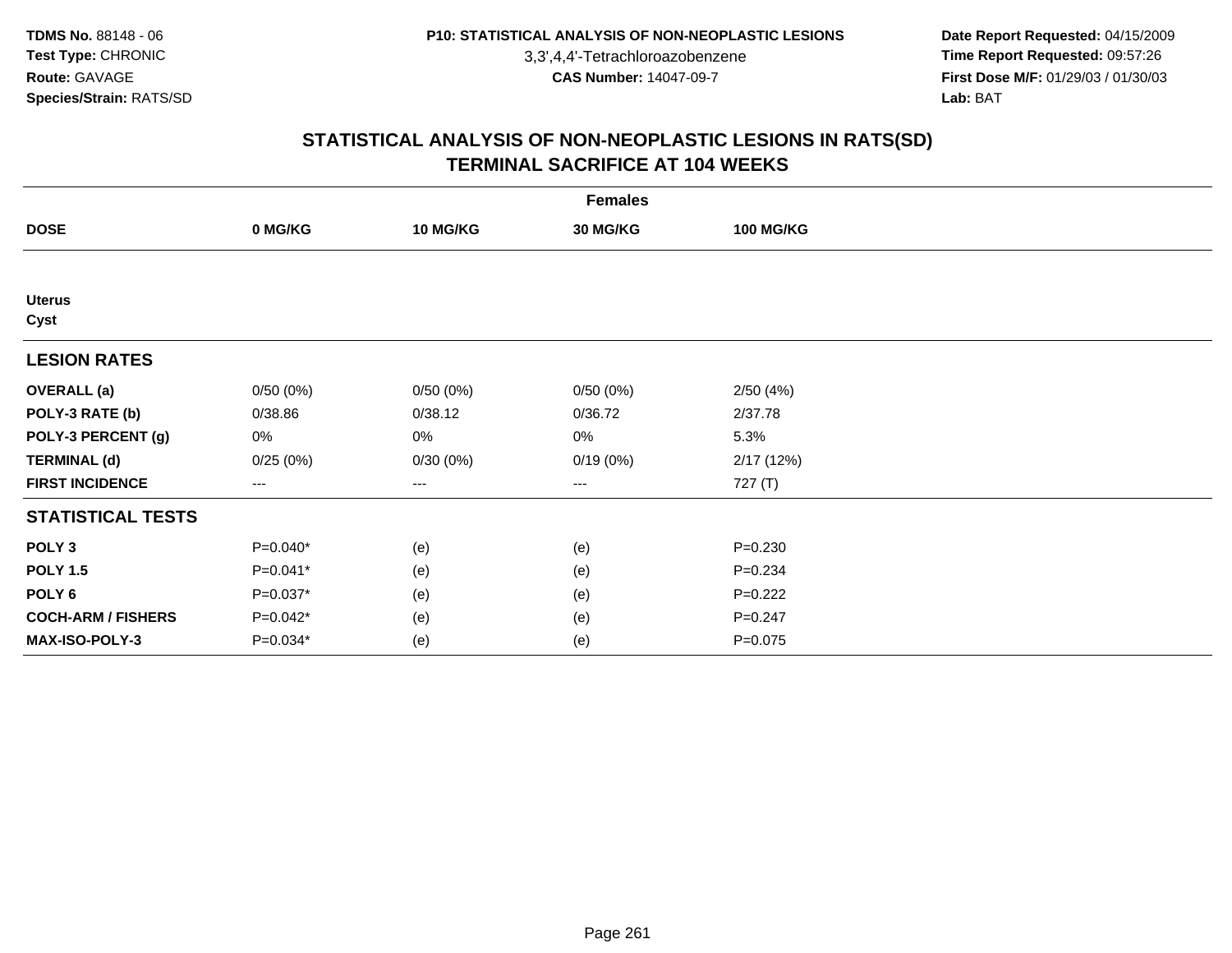**Date Report Requested:** 04/15/2009 **Time Report Requested:** 09:57:26 **First Dose M/F:** 01/29/03 / 01/30/03<br>Lab: BAT **Lab:** BAT

|                               |            |                 | <b>Females</b>  |                  |  |
|-------------------------------|------------|-----------------|-----------------|------------------|--|
| <b>DOSE</b>                   | 0 MG/KG    | <b>10 MG/KG</b> | <b>30 MG/KG</b> | <b>100 MG/KG</b> |  |
|                               |            |                 |                 |                  |  |
| <b>Uterus</b><br>Inflammation |            |                 |                 |                  |  |
| <b>LESION RATES</b>           |            |                 |                 |                  |  |
| <b>OVERALL</b> (a)            | 4/50 (8%)  | 5/50 (10%)      | 3/50(6%)        | 3/50(6%)         |  |
| POLY-3 RATE (b)               | 4/38.86    | 5/40.50         | 3/38.25         | 3/39.01          |  |
| POLY-3 PERCENT (g)            | 10.3%      | 12.4%           | 7.8%            | 7.7%             |  |
| <b>TERMINAL (d)</b>           | 4/25 (16%) | 1/30(3%)        | 0/19(0%)        | 0/17(0%)         |  |
| <b>FIRST INCIDENCE</b>        | 727 (T)    | 335             | 391             | 523              |  |
| <b>STATISTICAL TESTS</b>      |            |                 |                 |                  |  |
| POLY <sub>3</sub>             | P=0.369N   | $P = 0.526$     | P=0.509N        | P=0.498N         |  |
| <b>POLY 1.5</b>               | P=0.363N   | $P = 0.507$     | P=0.504N        | P=0.497N         |  |
| POLY <sub>6</sub>             | P=0.386N   | $P = 0.562$     | P=0.519N        | P=0.504N         |  |
| <b>COCH-ARM / FISHERS</b>     | P=0.366N   | $P = 0.500$     | P=0.500N        | P=0.500N         |  |
| MAX-ISO-POLY-3                | P=0.471N   | $P = 0.387$     | P=0.354N        | P=0.344N         |  |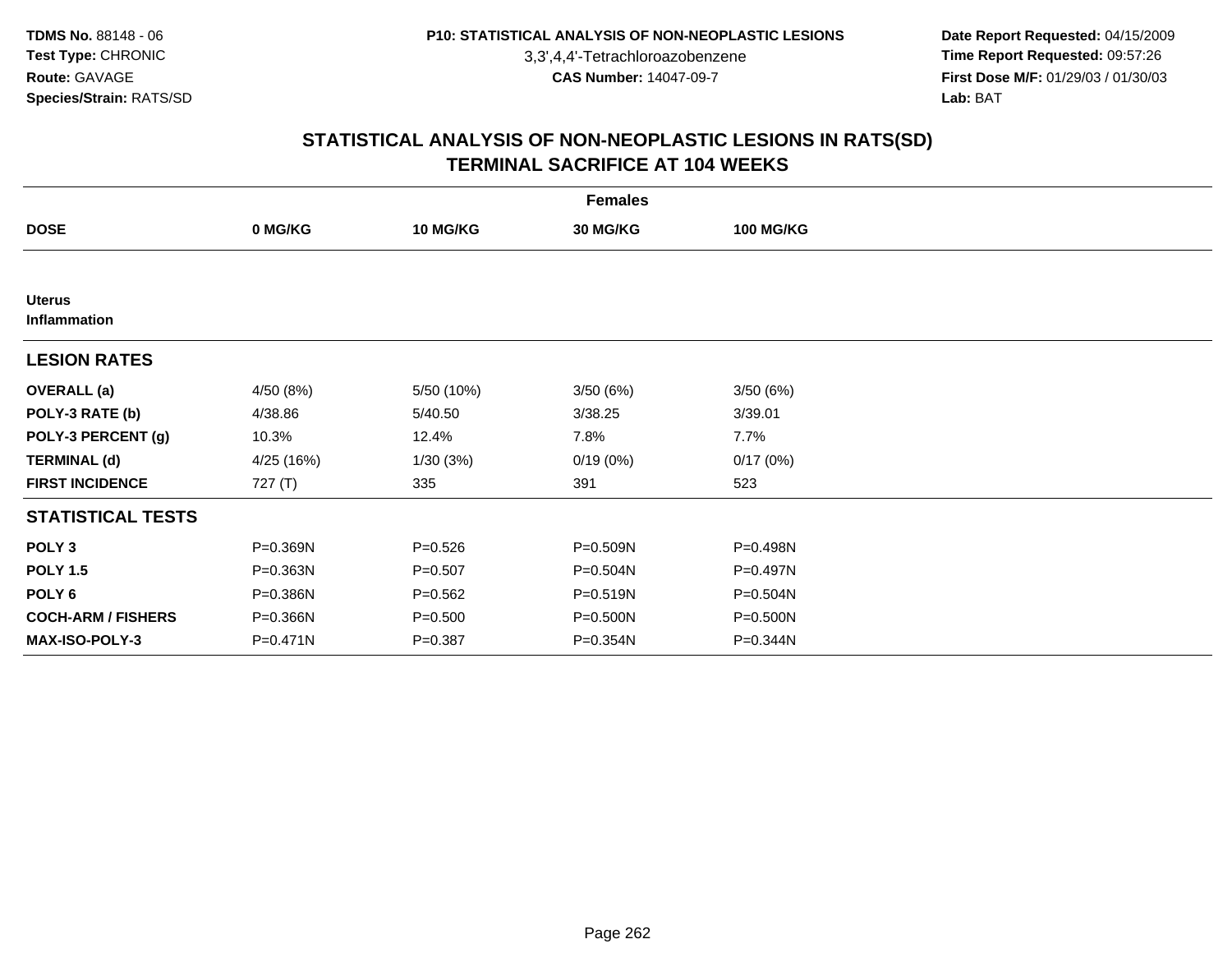**Date Report Requested:** 04/15/2009 **Time Report Requested:** 09:57:26 **First Dose M/F:** 01/29/03 / 01/30/03<br>Lab: BAT **Lab:** BAT

|                                                         |              |                 | <b>Females</b> |                  |  |
|---------------------------------------------------------|--------------|-----------------|----------------|------------------|--|
| <b>DOSE</b>                                             | 0 MG/KG      | <b>10 MG/KG</b> | 30 MG/KG       | <b>100 MG/KG</b> |  |
|                                                         |              |                 |                |                  |  |
| <b>Uterus: Endometrium</b><br><b>Hyperplasia Cystic</b> |              |                 |                |                  |  |
| <b>LESION RATES</b>                                     |              |                 |                |                  |  |
| <b>OVERALL</b> (a)                                      | 15/50 (30%)  | 4/50 (8%)       | 5/50 (10%)     | 6/50 (12%)       |  |
| POLY-3 RATE (b)                                         | 15/40.79     | 4/39.59         | 5/37.34        | 6/37.95          |  |
| POLY-3 PERCENT (g)                                      | 36.8%        | 10.1%           | 13.4%          | 15.8%            |  |
| <b>TERMINAL (d)</b>                                     | 12/25 (48%)  | 2/30(7%)        | 4/19 (21%)     | 5/17 (29%)       |  |
| <b>FIRST INCIDENCE</b>                                  | 406          | 335             | 525            | 684              |  |
| <b>STATISTICAL TESTS</b>                                |              |                 |                |                  |  |
| POLY <sub>3</sub>                                       | $P = 0.130N$ | P=0.004N**      | P=0.014N*      | P=0.028N*        |  |
| <b>POLY 1.5</b>                                         | $P = 0.120N$ | P=0.004N**      | P=0.012N*      | P=0.025N*        |  |
| POLY 6                                                  | $P = 0.156N$ | P=0.003N**      | P=0.018N*      | P=0.035N*        |  |
| <b>COCH-ARM / FISHERS</b>                               | P=0.127N     | P=0.005N**      | P=0.011N*      | P=0.024N*        |  |
| <b>MAX-ISO-POLY-3</b>                                   | P=0.006N**   | P=0.002N**      | P=0.009N**     | P=0.018N*        |  |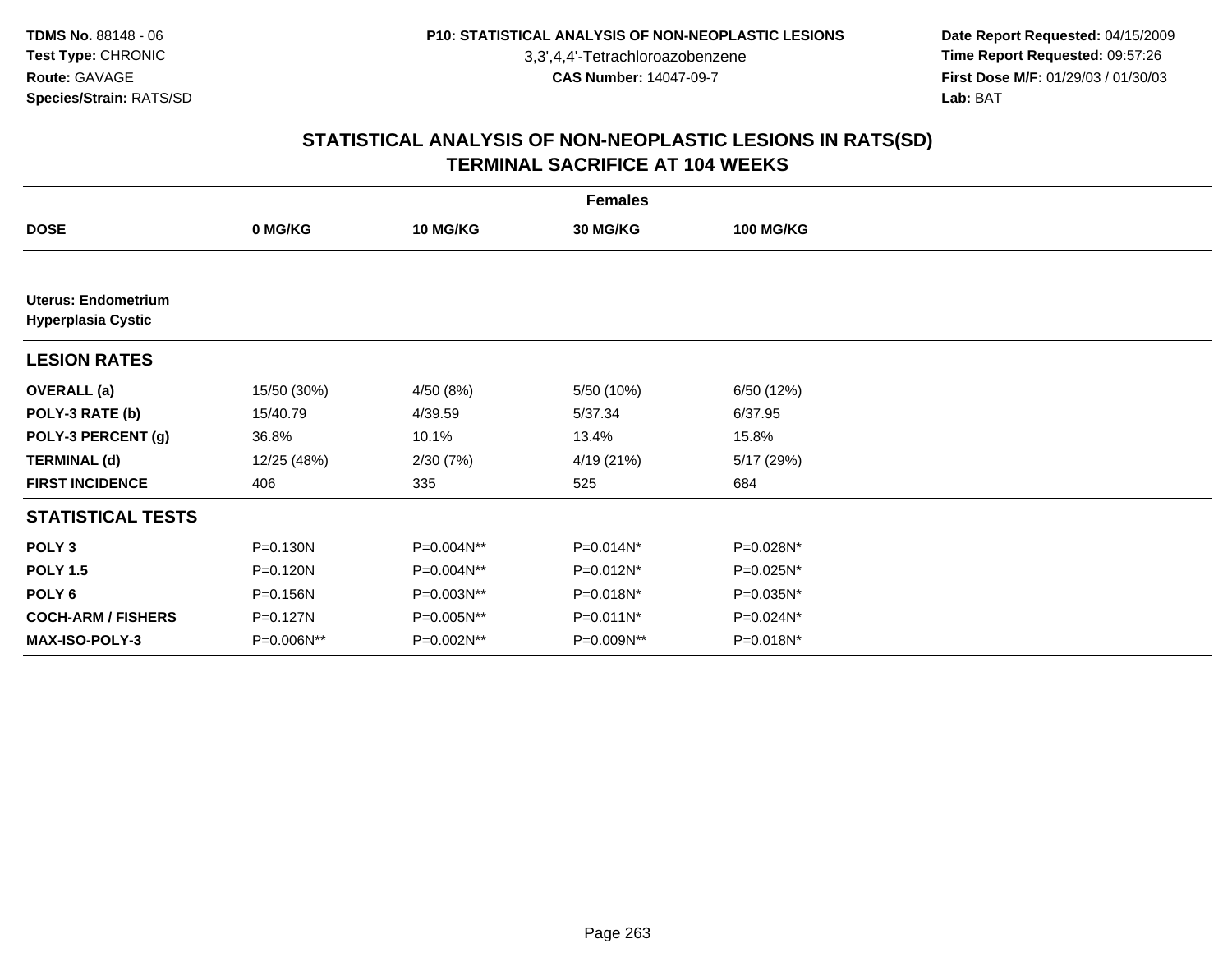**Date Report Requested:** 04/15/2009 **Time Report Requested:** 09:57:26 **First Dose M/F:** 01/29/03 / 01/30/03<br>Lab: BAT **Lab:** BAT

|                                                 |             |                 | <b>Females</b> |                  |  |
|-------------------------------------------------|-------------|-----------------|----------------|------------------|--|
| <b>DOSE</b>                                     | 0 MG/KG     | <b>10 MG/KG</b> | 30 MG/KG       | <b>100 MG/KG</b> |  |
|                                                 |             |                 |                |                  |  |
| <b>Uterus: Endometrium</b><br><b>Metaplasia</b> |             |                 |                |                  |  |
| <b>LESION RATES</b>                             |             |                 |                |                  |  |
| <b>OVERALL</b> (a)                              | 20/50 (40%) | 28/50 (56%)     | 22/50 (44%)    | 22/50 (44%)      |  |
| POLY-3 RATE (b)                                 | 20/42.52    | 28/44.23        | 22/42.35       | 22/42.33         |  |
| POLY-3 PERCENT (g)                              | 47%         | 63.3%           | 52%            | 52%              |  |
| <b>TERMINAL (d)</b>                             | 13/25 (52%) | 18/30 (60%)     | 7/19 (37%)     | 10/17 (59%)      |  |
| <b>FIRST INCIDENCE</b>                          | 406         | 271             | 460            | 536              |  |
| <b>STATISTICAL TESTS</b>                        |             |                 |                |                  |  |
| POLY <sub>3</sub>                               | P=0.468N    | $P = 0.087$     | $P=0.405$      | $P = 0.404$      |  |
| <b>POLY 1.5</b>                                 | P=0.448N    | $P = 0.078$     | $P=0.403$      | $P = 0.410$      |  |
| POLY 6                                          | P=0.500N    | $P=0.112$       | $P = 0.417$    | $P = 0.397$      |  |
| <b>COCH-ARM / FISHERS</b>                       | P=0.435N    | $P = 0.080$     | $P=0.420$      | $P=0.420$        |  |
| <b>MAX-ISO-POLY-3</b>                           | $P = 0.328$ | $P = 0.060$     | $P = 0.321$    | $P = 0.320$      |  |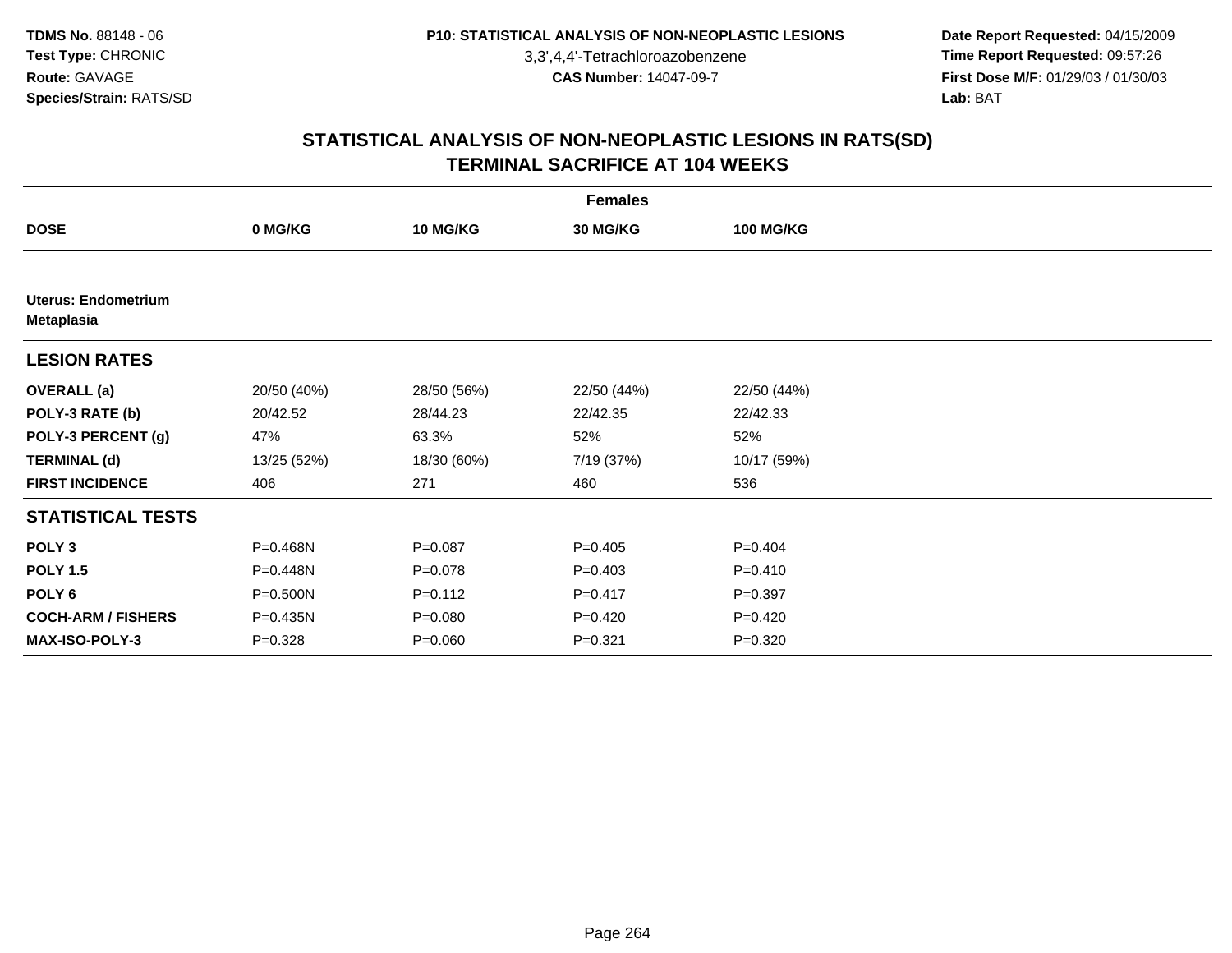**Date Report Requested:** 04/15/2009 **Time Report Requested:** 09:57:26 **First Dose M/F:** 01/29/03 / 01/30/03<br>Lab: BAT **Lab:** BAT

| <b>Females</b>                    |            |                 |                 |                  |  |
|-----------------------------------|------------|-----------------|-----------------|------------------|--|
| <b>DOSE</b>                       | 0 MG/KG    | <b>10 MG/KG</b> | <b>30 MG/KG</b> | <b>100 MG/KG</b> |  |
|                                   |            |                 |                 |                  |  |
| Vagina: Epithelium<br>Hyperplasia |            |                 |                 |                  |  |
| <b>LESION RATES</b>               |            |                 |                 |                  |  |
| <b>OVERALL</b> (a)                | 2/2 (100%) | 2/2 (100%)      | $0/0 (0\%)$     | $1/4$ (25%)      |  |
| POLY-3 RATE (b)                   | 2/2.00     | 2/2.00          | 0/0.00          | 1/3.25           |  |
| POLY-3 PERCENT (g)                | 100%       | 100%            | 0%              | 30.8%            |  |
| <b>TERMINAL (d)</b>               | 1/1 (100%) | 2/2 (100%)      | $0/0 (0\%)$     | 1/2(50%)         |  |
| <b>FIRST INCIDENCE</b>            | 649        | 727(T)          | ---             | 727 (T)          |  |
| <b>STATISTICAL TESTS</b>          |            |                 |                 |                  |  |
| POLY <sub>3</sub>                 | (e)        | (e)             | (e)             | $P = 0.211N$     |  |
| <b>POLY 1.5</b>                   | (e)        | (e)             | (e)             | P=0.182N         |  |
| POLY <sub>6</sub>                 | (e)        | (e)             | (e)             | P=0.280N         |  |
| <b>COCH-ARM / FISHERS</b>         | P=0.050N*  | (e)             | (e)             | P=0.200N         |  |
| <b>MAX-ISO-POLY-3</b>             | (e)        | (e)             | (e)             | P=0.035N*        |  |